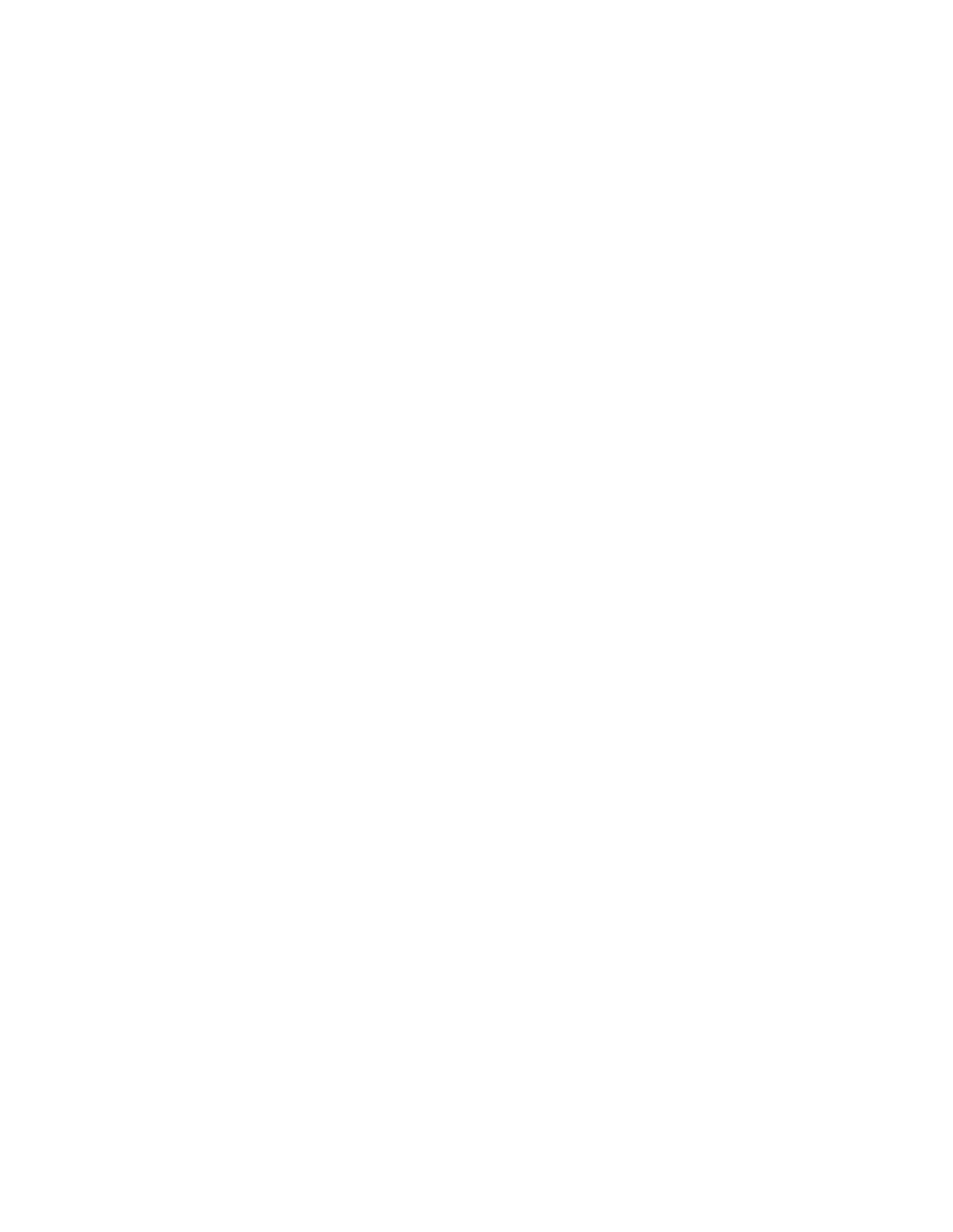### **TOWNSHIP OF FREEHOLD COUNTY OF MONMOUTH, NEW JERSEY TABLE OF CONTENTS**

|                                                                                                                                                                                                                                 | <b>EXHIBIT</b>   | <b>PAGE</b> |
|---------------------------------------------------------------------------------------------------------------------------------------------------------------------------------------------------------------------------------|------------------|-------------|
| <b>PART I</b>                                                                                                                                                                                                                   |                  |             |
| Independent Auditors' Report                                                                                                                                                                                                    |                  | 1           |
| Independent Auditors' Report on Internal Control Over Financial Reporting and on Compliance<br>and Other Matters Based on an Audit of Financial Statements Performed in Accordance with<br><b>Government Auditing Standards</b> |                  | 5           |
| Financial Statements - Regulatory Basis:<br>Current Fund:                                                                                                                                                                       |                  |             |
| Comparative Statement of Assets, Liabilities, Reserves & Fund Balance - Regulatory Basis                                                                                                                                        | A                | 9           |
| Comparative Statement of Operations and Changes in Fund Balance - Regulatory Basis<br>Statement of Revenues - Regulatory Basis                                                                                                  | A-1<br>$A-2$     | 11<br>13    |
| Statement of Expenditures - Regulatory Basis                                                                                                                                                                                    | $A-3$            | 16          |
| Trust Fund:<br>Comparative Statement of Assets, Liabilities, Reserves & Fund Balance - Regulatory Basis                                                                                                                         | B                | 25          |
| General Capital Fund:                                                                                                                                                                                                           |                  |             |
| Comparative Statement of Assets, Liabilities, Reserves & Fund Balance - Regulatory Basis<br>Statement of Operations and Changes in Fund Balance - Regulatory Basis                                                              | C<br>$C-1$       | 27<br>28    |
| Water-Sewer Utility Fund:                                                                                                                                                                                                       |                  |             |
| Comparative Statement of Assets, Liabilities, Reserves & Fund Balance - Regulatory Basis<br>Statement of Water-Sewer Capital Fund Balance - Regulatory Basis                                                                    | D<br>$D-1$       | 29<br>31    |
| Statement of Water-Sewer Assessment Fund Balance - Regulatory Basis                                                                                                                                                             | $D-2$            | 31          |
| Comparative Statement of Operations and Changes in Operating Fund Balance - Regulatory Basis                                                                                                                                    | $D-3$<br>$D-4$   | 32<br>33    |
| Statement of Revenues - Regulatory Basis<br>Statement of Expenditures - Regulatory Basis                                                                                                                                        | $D-5$            | 34          |
| <b>General Fixed Assets Account Group</b><br>Comparative Statement of Assets, Liabilities, Reserves & Fund Balance - Regulatory Basis                                                                                           | F                | 35          |
| Payroll Fund:<br>Comparative Statement of Assets, Liabilities, Reserves & Fund Balance - Regulatory Basis                                                                                                                       | G                | 37          |
| Notes to Financial Statements                                                                                                                                                                                                   |                  | 41          |
| <b>PART II</b>                                                                                                                                                                                                                  |                  |             |
| Supplementary Data                                                                                                                                                                                                              |                  | 75          |
| Supplementary Schedules:                                                                                                                                                                                                        |                  |             |
| Current Fund:<br>Schedule of Cash - Treasurer                                                                                                                                                                                   | $A-4$            | 83          |
| Schedule of Taxes Receivable and Analysis of Property Tax Levy<br>Schedule of Tax Title Liens                                                                                                                                   | $A-5$<br>$A-6$   | 84<br>85    |
| Schedule of Revenue Accounts Receivable                                                                                                                                                                                         | A-7              | 86          |
| Schedule of Appropriations Reserve                                                                                                                                                                                              | $A-8$            | 87          |
| Schedule of County Taxes Payable                                                                                                                                                                                                | $A-9$<br>$A-10$  | 92<br>93    |
| Schedule of Local District School Tax Payable<br>Schedule of Regional School Tax Payable                                                                                                                                        | $A-11$           | 94          |
| Schedule of Interfunds                                                                                                                                                                                                          | $A-12$           | 95          |
| Schedule of Interfunds - Grant Fund                                                                                                                                                                                             | $A-13$           | 96          |
| Schedule of Grants Receivable - Grant Fund                                                                                                                                                                                      | $A-14$           | 97          |
| Schedule of Appropriated Reserve - Grant Fund<br>Schedule of Unappropriated Reserve - Grant Fund                                                                                                                                | $A-15$<br>$A-16$ | 98<br>100   |
| Trust Fund:                                                                                                                                                                                                                     |                  |             |
| Schedule of Cash - Treasurer                                                                                                                                                                                                    | $B-1$            | 103         |
| Schedule of Due to State of New Jersey                                                                                                                                                                                          | $B-2$            | 104         |
| Schedule of Reserve for Animal Control Trust Fund Expenditures<br>Schedule of Interfund - Current Fund - Animal Control Trust Fund                                                                                              | $B-3$<br>$B-4$   | 104         |
| Schedule of Reserves and Special Deposits                                                                                                                                                                                       | $B-5$            | 105<br>106  |
| Schedule of Interfund - Current Fund - Other Trust Fund                                                                                                                                                                         | $B-6$            | 107         |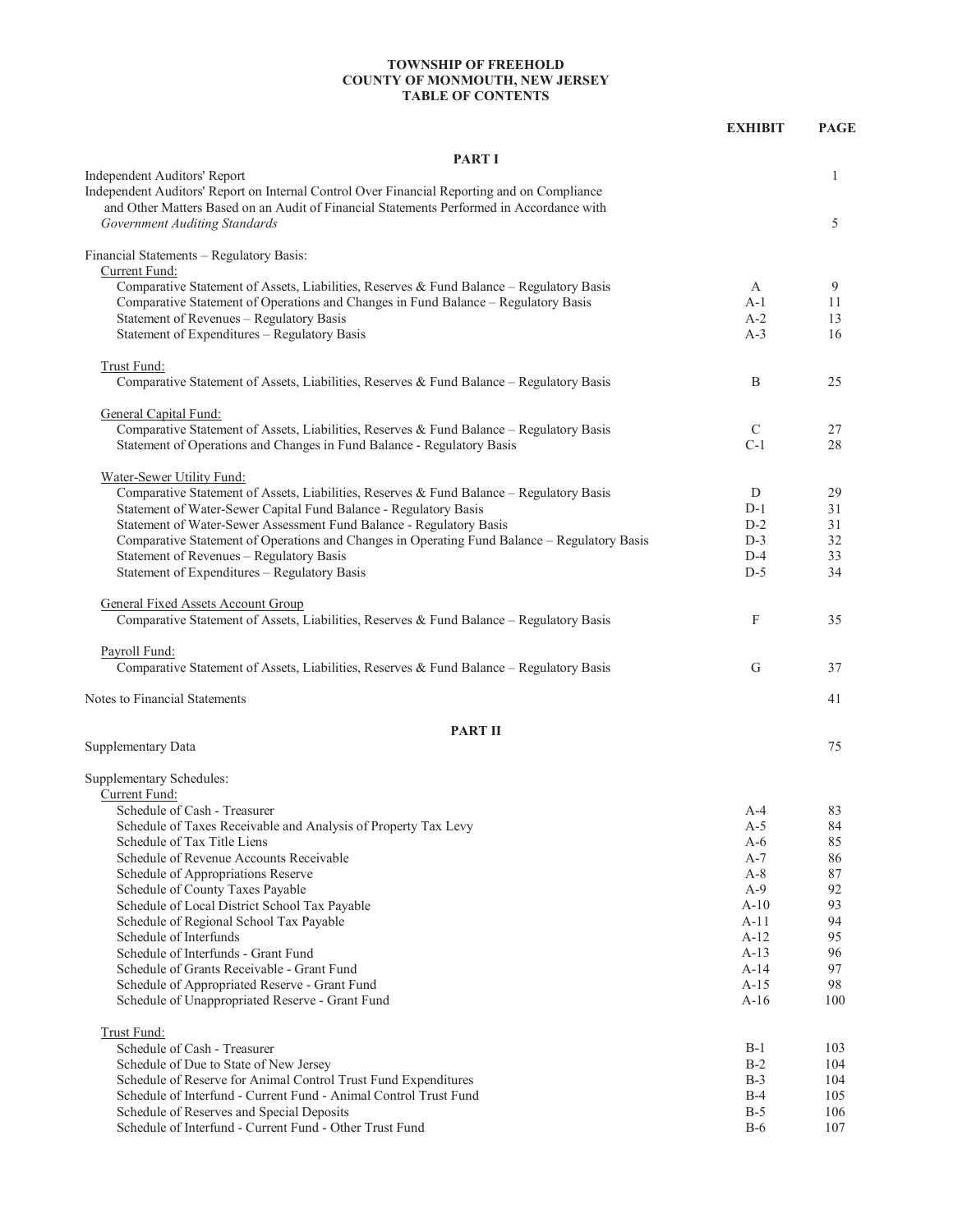### **TOWNSHIP OF FREEHOLD COUNTY OF MONMOUTH, NEW JERSEY TABLE OF CONTENTS**

|                                                                        | <b>EXHIBIT</b> | <b>PAGE</b> |
|------------------------------------------------------------------------|----------------|-------------|
| <b>PART II</b> (continued)                                             |                |             |
| Supplementary Schedules (continued):                                   |                |             |
| General Capital Fund:                                                  |                |             |
| Schedule of Cash - Treasurer                                           | $C-2$          | 111         |
| Analysis of Cash                                                       | $C-3$          | 112         |
| Schedule of Deferred Charges to Future Taxation - Funded               | $C-4$          | 113         |
| Schedule of Deferred Charges to Future Taxation - Unfunded             | $C-5$          | 114         |
| Schedule of General Serial Bonds                                       | $C-6$          | 116         |
| Schedule of Green Acres Loan Program Payable                           | $C-7$          | 118         |
| Schedule of Bond Anticipation Notes                                    | $C-8$          | 121         |
| Schedule of Improvement Authorizations                                 | $C-9$          | 122         |
| Schedule of Capital Improvement Fund                                   | $C-10$         | 123         |
| Schedule of Down Payment on Improvements                               | $C-11$         | 123         |
| Schedule of Monmouth County Improvement Authority Leases Payable       | $C-12$         | 124         |
| Schedule of Bonds and Notes Authorized But Not Issued                  | $C-13$         | 126         |
| Water-Sewer Utility Fund:                                              |                |             |
| Schedule of Cash - Treasurer                                           | $D-6$          | 129         |
| Analysis of Water-Sewer Utility Assessment Fund Cash                   | $D-7$          | 130         |
| Analysis of Water-Sewer Utility Capital Fund Cash                      | $D-8$          | 131         |
| Schedule of Water Charges Receivable                                   | $D-9$          | 132         |
| Schedule of Sewer Charges Receivable                                   | $D-10$         | 132         |
| Schedule of Assessments Receivable                                     | $D-11$         | 133         |
| Schedule of Water-Sewer Capital Receivables                            | $D-12$         | 134         |
| Schedule of Fixed Capital                                              | $D-13$         | 134         |
| Schedule of Fixed Capital Authorized & Uncompleted                     | $D-14$         | 135         |
| Schedule of Appropriation Reserves                                     | $D-15$         | 136         |
| Schedule of Accrued Interest on Bonds and Notes                        | $D-16$         | 137         |
| Schedule of Reserve for Assessments and Liens                          | $D-17$         | 138         |
| Schedule of Improvement Authorizations                                 | $D-18$         | 139         |
| Schedule of Capital Improvement Fund                                   | $D-19$         | 140         |
| Schedule of Reserve for Amortization                                   | $D-20$         | 140         |
| Schedule of Deferred Reserve for Amortization                          | $D-21$         | 141         |
| Schedule of Water-Sewer Serial Bonds                                   | $D-22$         | 142         |
| Schedule of Bond Anticipation Notes                                    | $D-23$         | 143         |
| Schedule of Monmouth County Improvement Authority Leases Payable       | $D-24$         | 144         |
| Schedule of Bonds and Notes Authorized But Not Issued                  | $D-25$         | 146         |
| <b>PART III</b>                                                        |                |             |
| Comments and Recommendations:                                          |                |             |
| Scope of Audit                                                         |                | 149         |
| General Comments:                                                      |                |             |
| Contracts and Agreements Required to be Advertised (N.J.S.A. 40A:11-4) |                | 149         |
| Contracts and Agreements Requiring Solicitation of Quotations          |                | 150         |
| Collection of Interest on Delinquent Taxes                             |                | 150         |
| Collection of Interest on Water and Sewer Service Charges              |                | 151         |
| Delinquent Taxes and Tax Title Liens                                   |                | 151         |
| Miscellaneous                                                          |                | 151         |
| Follow-Up of Prior Year Findings                                       |                | 152         |
| Findings/Recommendations                                               |                | 152         |
| Acknowledgment                                                         |                | 152         |
|                                                                        |                |             |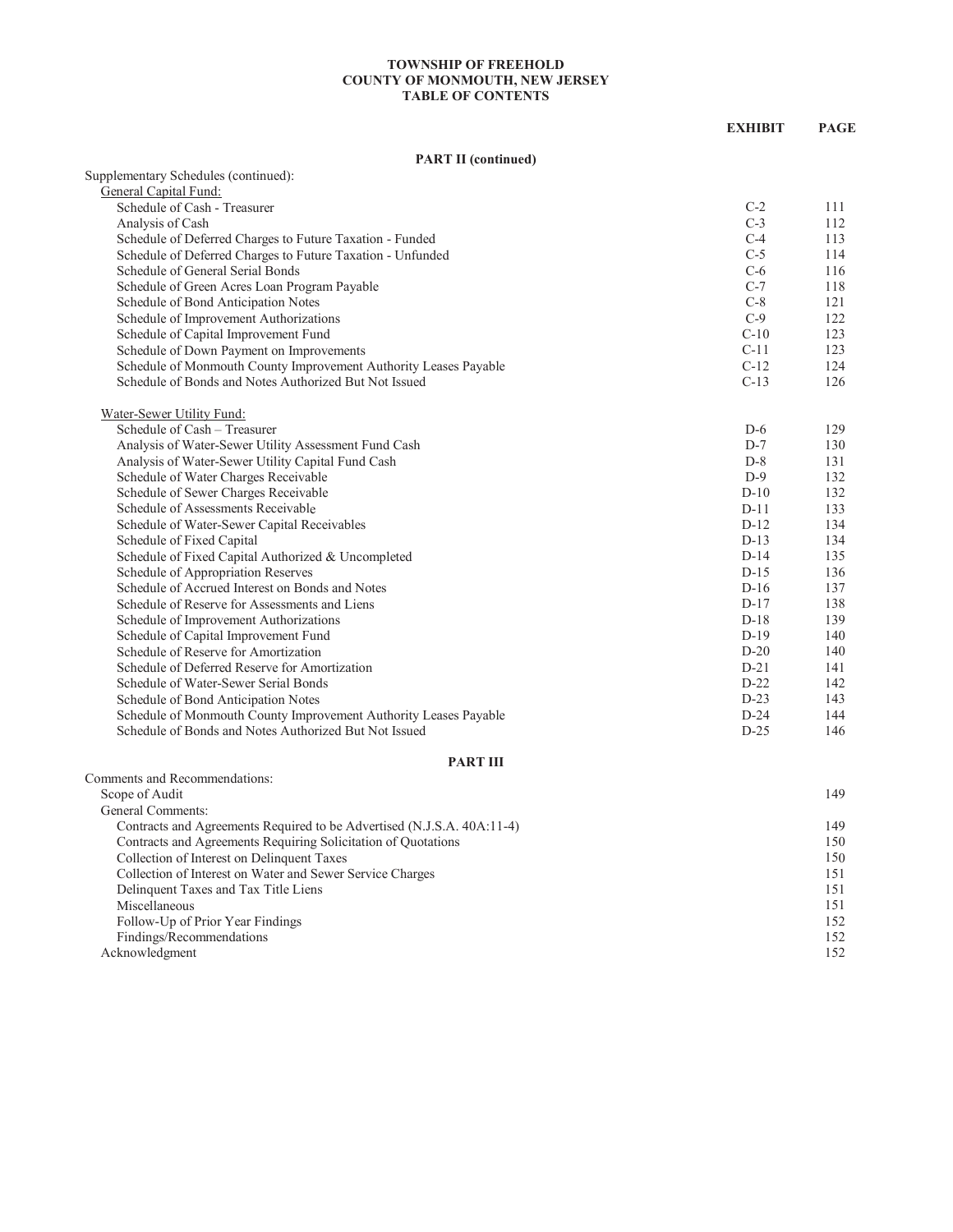### **TOWNSHIP OF FREEHOLD**

### **COUNTY OF MONMOUTH**

### **PART I**

### **AUDITOR'S REPORT OF THE TOWNSHIP'S FINANCIAL STATEMENTS**

### **FINANCIAL STATEMENTS**

### **NOTES TO FINANCIAL STATEMENTS**

### **YEAR ENDED DECEMBER 31, 2015**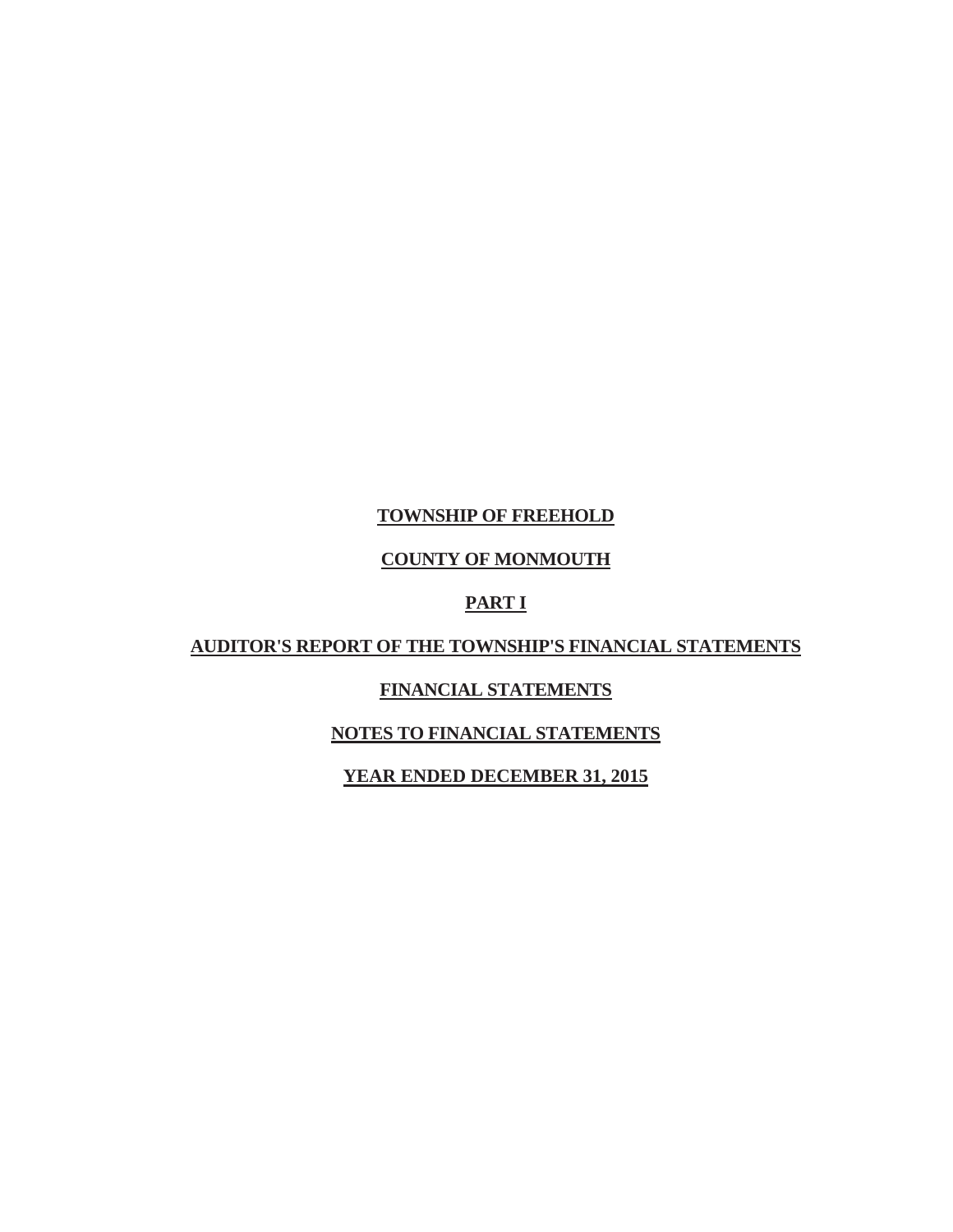(THIS PAGE INTENTIONALLY LEFT BLANK)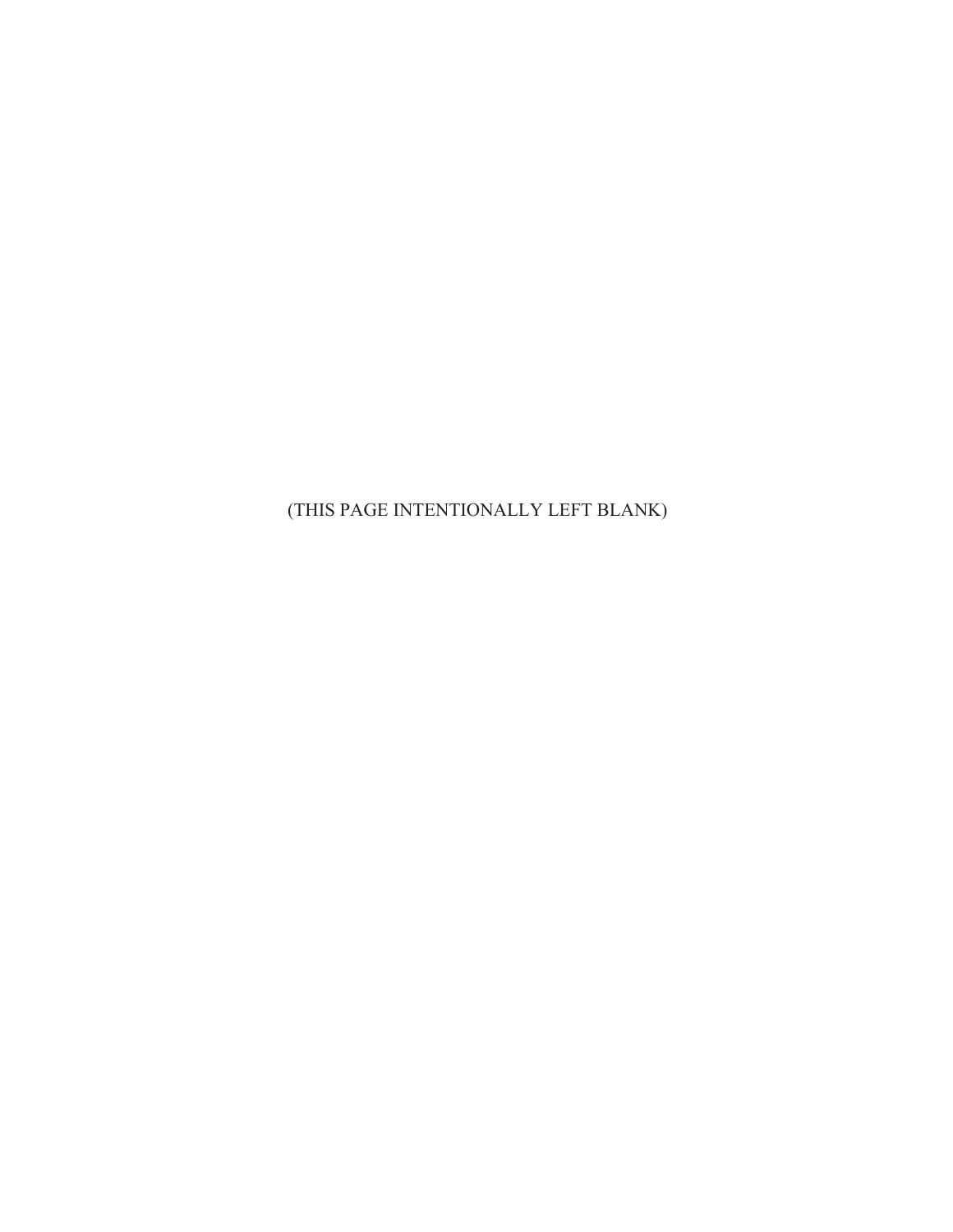

680 Hooper Avenue, Bldg B, Suite 201, Toms River, NJ 08753 • Tel: 732.797.1333 618 Stokes Road, Medford, NJ 08055 • Tel: 609.953.0612 912 Highway 33, Suite 2, Freehold, NJ 07728 • Tel: 732.409.0800 6 E. Park Street, P.O. Box 614, Bordentown, NJ 08505 • Tel: 609.298.8639 795 Canton Street, Troy, PA 16947 • Tel: 570.297.5090 926 Main Street, Suite 103, Rome, PA 18837 • Tel: 570.297.5090 **www.hfacpas.com**

### **INDEPENDENT AUDITOR'S REPORT**

Honorable Mayor and Members of the Township Committee Township of Freehold County of Monmouth Freehold, New Jersey 07728

### **Report on the Financial Statements**

We have audited the accompanying comparative statements of assets, liabilities, reserves and fund balance--regulatory basis of the various funds and account group of the Township of Freehold, County of Monmouth, State of New Jersey as of December 31, 2015 and 2014, and the related comparative statements of operations and changes in fund balance--regulatory basis for the years then ended, the related statements of revenues--regulatory basis, statement of expenditures--regulatory basis, and the related notes to the financial statements for the year ended December 31, 2015.

### **Management's Responsibility for the Financial Statements**

Management is responsible for the preparation and fair presentation of these financial statements in accordance with accounting principles and practices prescribed by the Division of Local Government Services, Department of Community Affairs, State of New Jersey. Management is also responsible for the design, implementation, and maintenance of internal control relevant to the preparation and fair presentation of financial statements that are free from material misstatement, whether due to fraud or error.

### **Auditor's Responsibility**

Our responsibility is to express opinions on these financial statements based on our audit. We conducted our audit in accordance with auditing standards generally accepted in the United States of America and the standards applicable to financial audits contained in *Government Auditing Standards,* issued by the Comptroller General of the United States; and in compliance with audit requirements prescribed by the Division of Local Government Services, Department of Community Affairs, State of New Jersey. Those standards require that we plan and perform the audit to obtain reasonable assurance about whether the financial statements are free from material misstatement.

An audit involves performing procedures to obtain audit evidence about the amounts and disclosures in the financial statements. The procedures selected depend on the auditor's judgment, including the assessment of the risks of material misstatement of the financial statements, whether due to fraud or error. In making those risk assessments, the auditor considers internal control relevant to the entity's preparation and fair presentation of the financial statements in order to design audit procedures that are appropriate in the circumstances, but not for the purpose of expressing an opinion on the effectiveness of the entity's internal control. Accordingly, we express no such opinion. An audit also includes evaluating the appropriateness of accounting policies used and the reasonableness of significant accounting estimates made by management, as well as evaluating the overall presentation of the financial statements.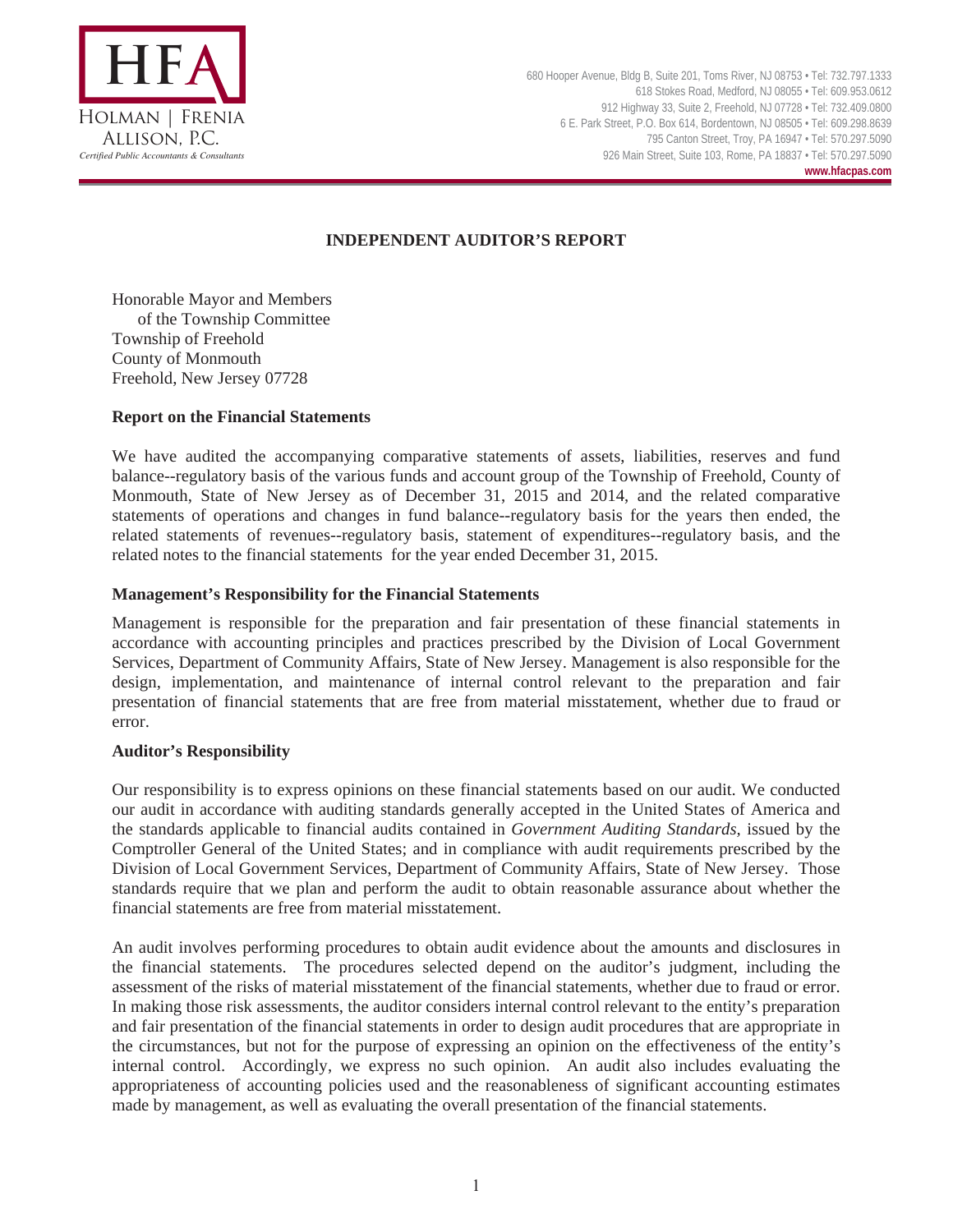We believe that the audit evidence we have obtained is sufficient and appropriate to provide a basis for our audit opinions.

### **Basis for Adverse Opinion on U.S. Generally Accepted Accounting Principles**

As discussed in Note 1 to the financial statements, the Township of Freehold prepares its financial statements using accounting practices that demonstrate compliance with regulatory basis of accounting and budget laws of the Division of Local Government Services, Department of Community Affairs, State of New Jersey, which is a basis of accounting other than accounting principles generally accepted in the United States of America, to meet the requirements of the State of New Jersey.

The effects on the financial statements of the variances between the regulatory basis of accounting described in Note 1 and accounting principles generally accepted in the United States of America, although not reasonably determinable, are presumed to be material.

### **Adverse Opinion on U.S. Generally Accepted Accounting Principles**

In our opinion, because of the significance of the matter discussed in the "Basis for Adverse Opinion on U.S. Generally Accepted Accounting Principles" paragraph, the financial statements referred to above do not present fairly, in accordance with accounting principles generally accepted in the United States of America, the financial position of the Township of Freehold, County of Monmouth, State of New Jersey, as of December 31, 2015 and 2014, or the results of its operations and changes in fund balance for the years then ended.

### **Opinion on Regulatory Basis of Accounting**

In our opinion, the financial statements referred to above present fairly, in all material respects, the assets, liabilities, reserves and fund balance--regulatory basis of the various funds and account group of the Township of Freehold, County of Monmouth, State of New Jersey, as of December 31, 2015 and 2014, and the results of its operations and changes in fund balance of such funds--regulatory basis for the years then ended, and the related statements of revenues--regulatory basis, statements of expenditures- regulatory basis of the various funds, and the related notes to financial statements, for the year ended December 31, 2015 in conformity with accounting principles and practices prescribed by the Division of Local Government Services, Department of Community Affairs, State of New Jersey as described in Note 1.

### **Emphasis of Matter**

### **Change in Accounting Principle**

As discussed in Note 1 to the financial statements, during the fiscal year ended December 31, 2015 the Township of Freehold adopted Governmental Accounting Standards Board (GASB) Statement No. 68*, Accounting and Financial Reporting for Pensions - an Amendment of GASB Statement No.27*. Our opinion on regulatory basis of accounting is not modified with respect to this matter.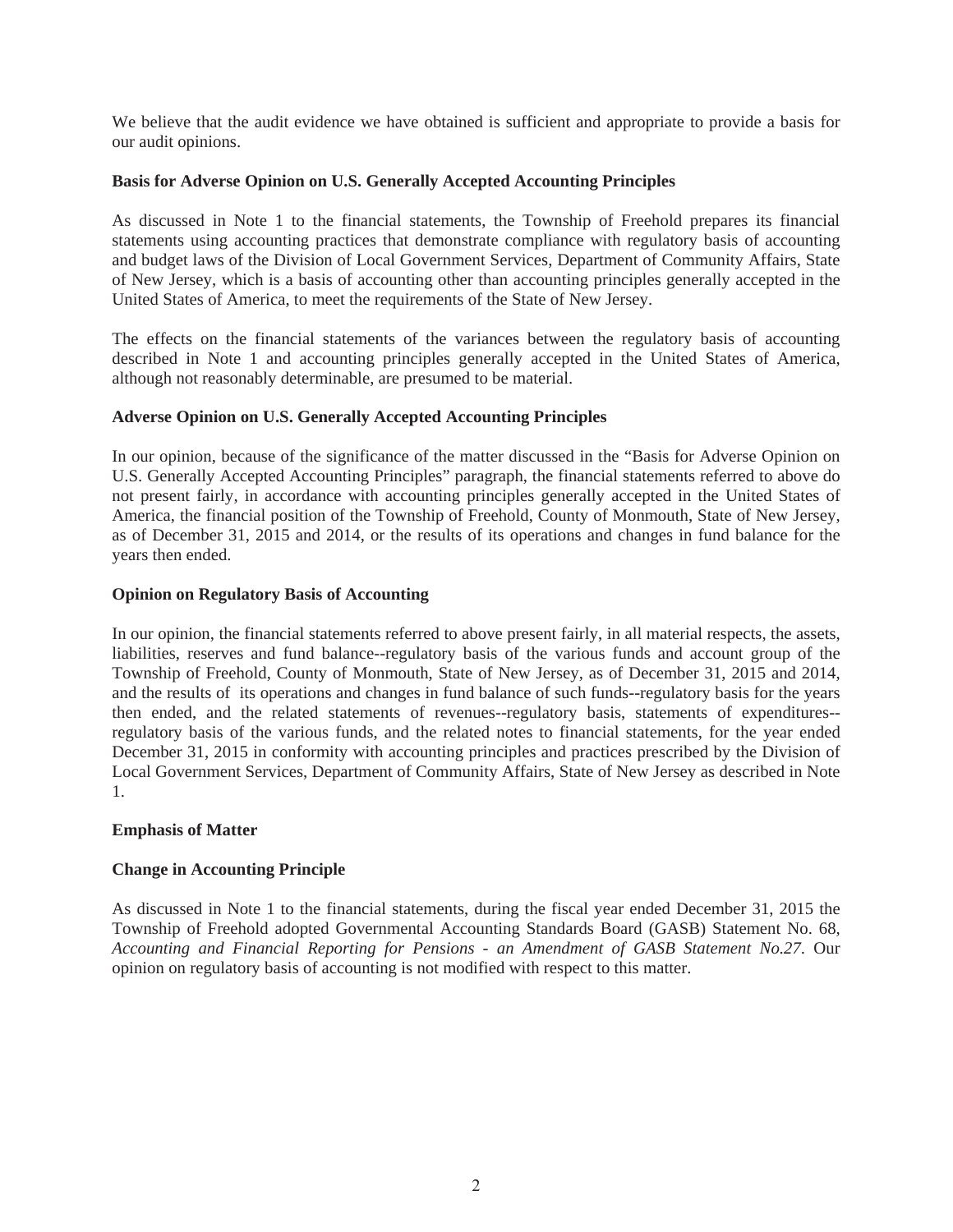### **Other Matters**

### **Report on Supplementary Information**

Our audit was conducted for the purpose of forming opinions on the financial statements referred to in the first paragraph as a whole. The supplemental financial statements presented for the various funds are presented for purposes of additional analysis as required by the Division of Local Government Services, Department of Community Affairs, State of New Jersey and is not a required part of the above financial statements.

Such information is the responsibility of management and was derived from and relates directly to the underlying accounting and other records used to prepare the financial statements. Such information has been subjected to the auditing procedures applied in the audit of the financial statements and certain additional procedures, including comparing and reconciling such information directly to the underlying accounting and other records used to prepare the financial statements or to the financial statements themselves, and other additional procedures in accordance with auditing standards generally accepted in the United States of America. In our opinion, the information is fairly stated in all material respects in relation to the financial statements of each of the respective individual funds and account group taken as a whole.

### **Other Reporting Required by** *Government Auditing Standards*

In accordance with *Government Auditing Standards*, we have also issued our report dated June 10, 2016, on our consideration of the Township of Freehold's internal control over financial reporting and on our tests of its compliance with certain provisions of laws, regulations, contracts, and grant agreements and other matters. The purpose of that report is to describe the scope of our testing of internal control over financial reporting and compliance and the results of that testing, and not to provide an opinion on the internal control over financial reporting or on compliance. That report is an integral part of an audit performed in accordance with *Government Auditing Standards* in considering the Township of Freehold's internal control over financial reporting and compliance.

Respectfully submitted,

 **HOLMAN FRENIA ALLISON, P.C.** 

Feterall

 Robert W. Allison Certified Public Accountant Registered Municipal Accountant RMA #483

Freehold, New Jersey June 10, 2016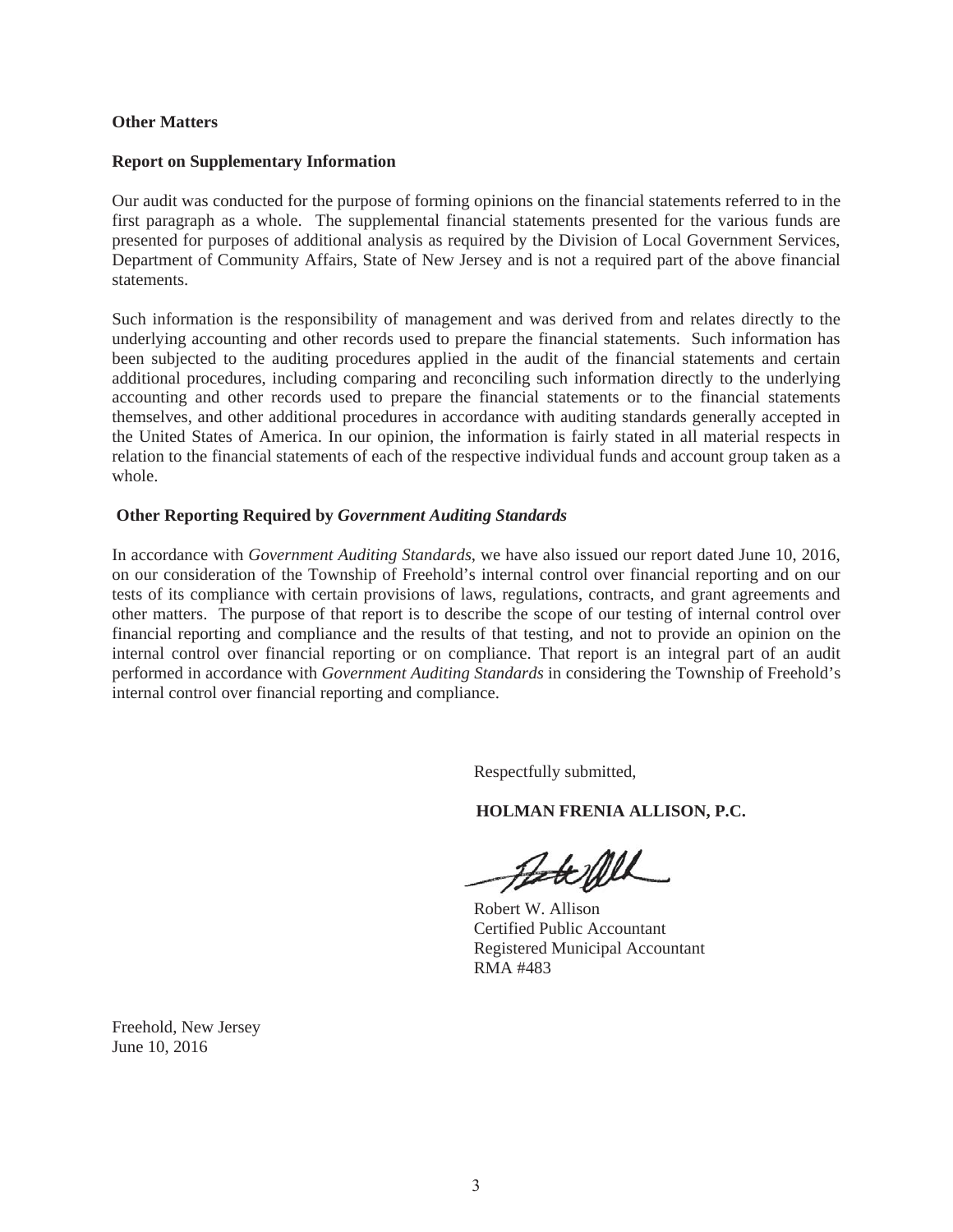(THIS PAGE INTENTIONALLY LEFT BLANK)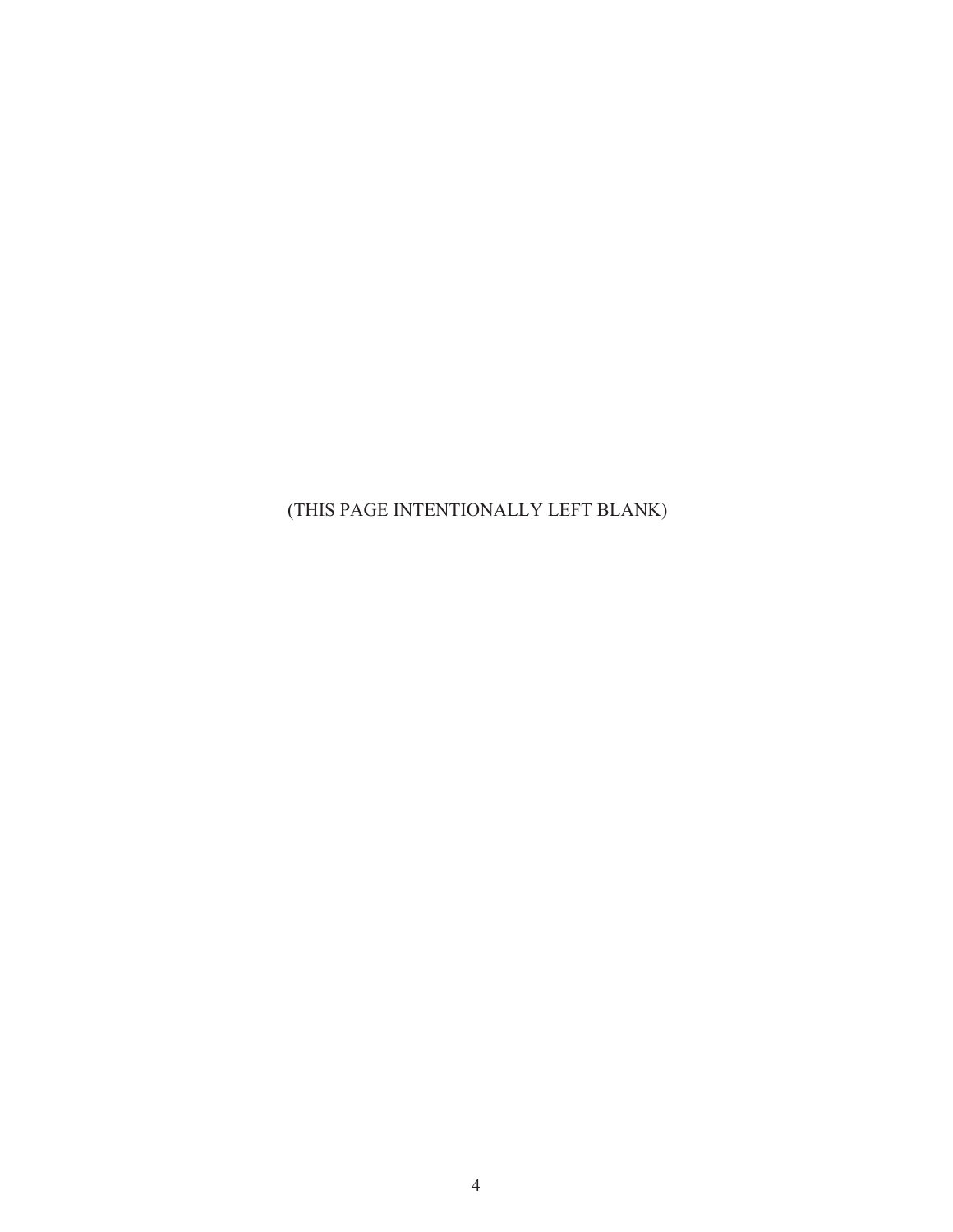

680 Hooper Avenue, Bldg B, Suite 201, Toms River, NJ 08753 • Tel: 732.797.1333 618 Stokes Road, Medford, NJ 08055 • Tel: 609.953.0612 912 Highway 33, Suite 2, Freehold, NJ 07728 • Tel: 732.409.0800 6 E. Park Street, P.O. Box 614, Bordentown, NJ 08505 • Tel: 609.298.8639 795 Canton Street, Troy, PA 16947 • Tel: 570.297.5090 926 Main Street, Suite 103, Rome, PA 18837 • Tel: 570.297.5090 **www.hfacpas.com**

### **INDEPENDENT AUDITOR'S REPORT ON INTERNAL CONTROL OVER FINANCIAL REPORTING AND ON COMPLIANCE AND OTHER MATTERS BASED ON AN AUDIT OF FINANCIAL STATEMENTS PERFORMED IN ACCORDANCE WITH** *GOVERNMENT AUDITING STANDARDS*

Honorable Mayor and Members of the Township Council Township of Freehold County of Monmouth Freehold, New Jersey 07728

We have audited, in accordance with the auditing standards generally accepted in the United States of America, the standards applicable to financial audits contained in *Government Auditing Standards* issued by the Comptroller General of the United States and audit requirements as prescribed by the Division of Local Government Services, Department of Community Affairs, State of New Jersey, the financial statements-regulatory basis of the Township of Freehold (herein referred to as "the Municipality"), as of and for the year ended December 31, 2015, and the related notes to the financial statements, which collectively comprise the Municipality's basic financial statements, and have issued our report thereon dated June 10, 2016. Our report on the financial statements-regulatory basis was modified to indicate that the financial statements were not prepared and presented in accordance with accounting principles generally accepted in the United States of America but rather prepared and presented in accordance with the regulatory basis of accounting prescribed by the Division of Local Government Services, Department of Community Affairs, State of New Jersey, which is a basis of accounting other than accounting principles generally accepted in the United States, to meet the requirements of the State of New Jersey for municipal government entities as described in Note l .

### **Internal Control over Financial Reporting**

In planning and performing our audit of the financial statements, we considered the Municipality's internal control over financial reporting (internal control) to determine the audit procedures that are appropriate in the circumstances for the purpose of expressing our opinions on the financial statements, but not for the purpose of expressing an opinion on the effectiveness of the Municipality's internal control. Accordingly, we do not express an opinion on the effectiveness of the Municipality's internal control.

A *deficiency in internal control* exists when the design or operation of a control does not allow management or employees, in the normal course of performing their assigned functions, to prevent, or detect and correct, misstatements on a timely basis. A *material weakness* is a deficiency, or a combination of deficiencies, in internal control, such that there is a reasonable possibility that a material misstatement of the Municipality's financial statements will not be prevented, or detected and corrected on a timely basis. A *significant deficiency* is a deficiency, or a combination of deficiencies, in internal control that is less severe than a material weakness, yet important enough to merit attention by those charged with governance.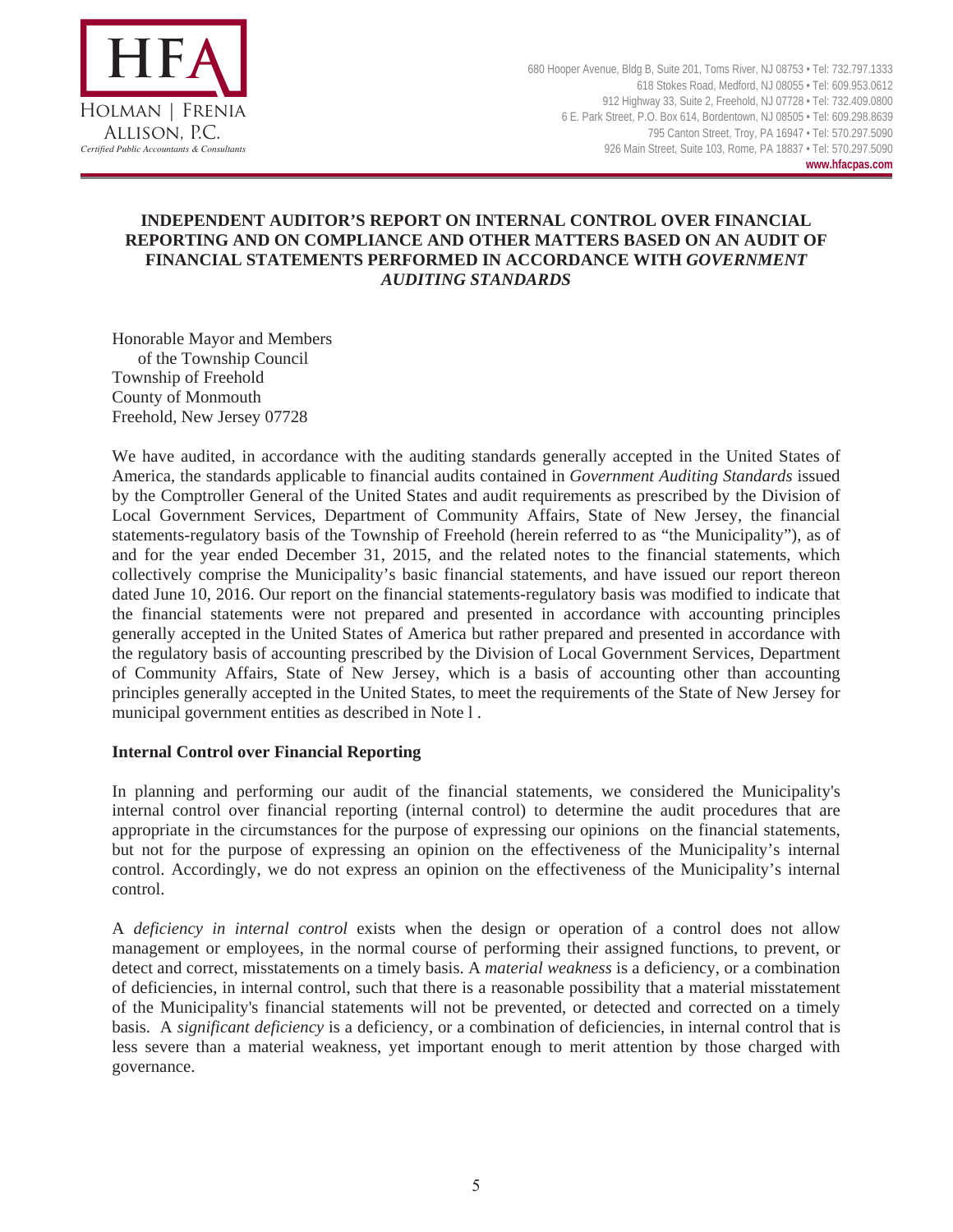Our consideration of internal control was for the limited purpose described in the first paragraph of this section and was not designed to identify all deficiencies in internal control that might be material weaknesses or significant deficiencies. Given these limitations, during our audit we did not identify any deficiencies in internal control that we consider to be material weaknesses. However, material weaknesses may exist that have not been identified.

### **Compliance and Other Matters**

As part of obtaining reasonable assurance about whether the Municipality's financial statements are free from material misstatement, we performed tests of its compliance with certain provisions of laws, regulations, contracts, and grant agreements, noncompliance with which could have a direct and material effect on the determination of financial statement amounts. However, providing an opinion on compliance with those provisions was not an objective of our audit, and accordingly, we do not express such an opinion. The results of our tests disclosed no instances of noncompliance or other matters that are required to be reported under *Government Auditing Standards* or audit requirements as prescribed by the Division of Local Government Services, Department of Community Affairs, State of New Jersey.

### **Purpose of this Report**

The purpose of this report is solely to describe the scope of our testing of internal control and compliance and the results of that testing, and not to provide an opinion on the effectiveness of the Municipality's internal control or on compliance. This report is an integral part of an audit performed in accordance with *Government Auditing Standards* and audit requirements as prescribed by the Division of Local Government Services, Department of Community Affairs, State of New Jersey in considering the Municipality's internal control and compliance. Accordingly, this communication is not suitable for any other purpose.

Respectfully submitted,

**HOLMAN FRENIA ALLISON, P.C.** 

Fett fell

 Robert W. Allison Certified Public Accountant Registered Municipal Accountant RMA #483

Freehold, New Jersey June 10, 2016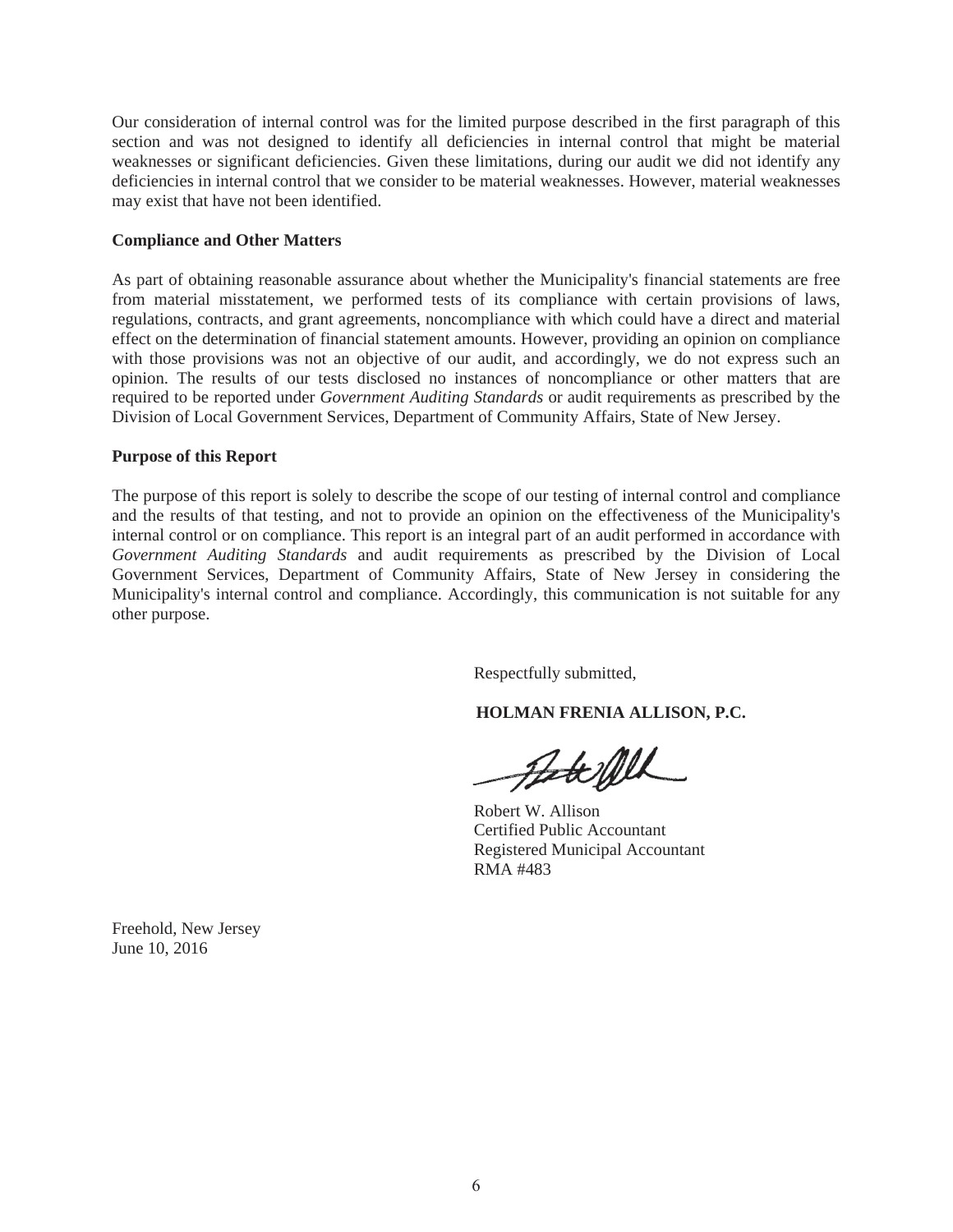### **BASIC FINANCIAL STATEMENTS**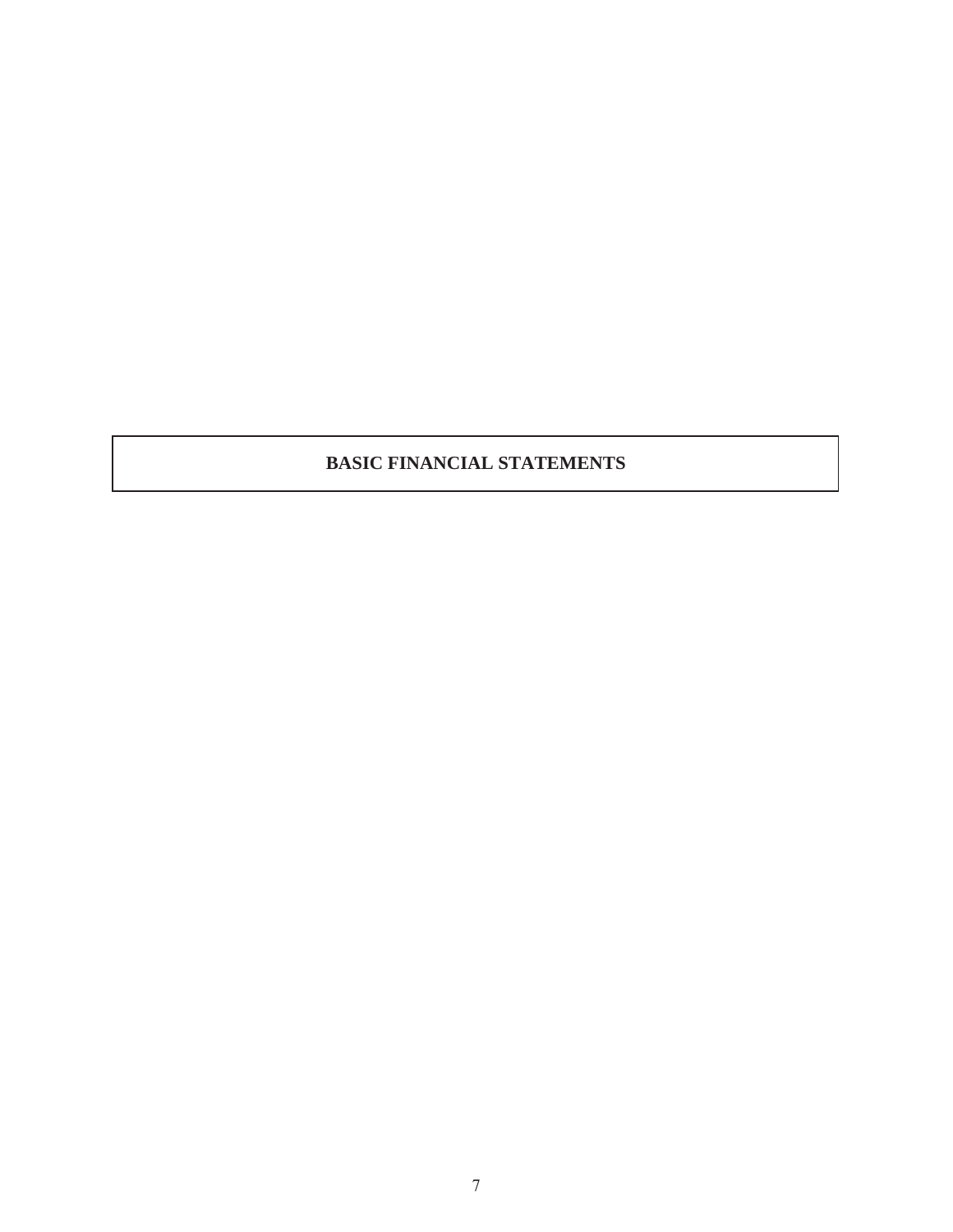(THIS PAGE INTENTIONALLY LEFT BLANK)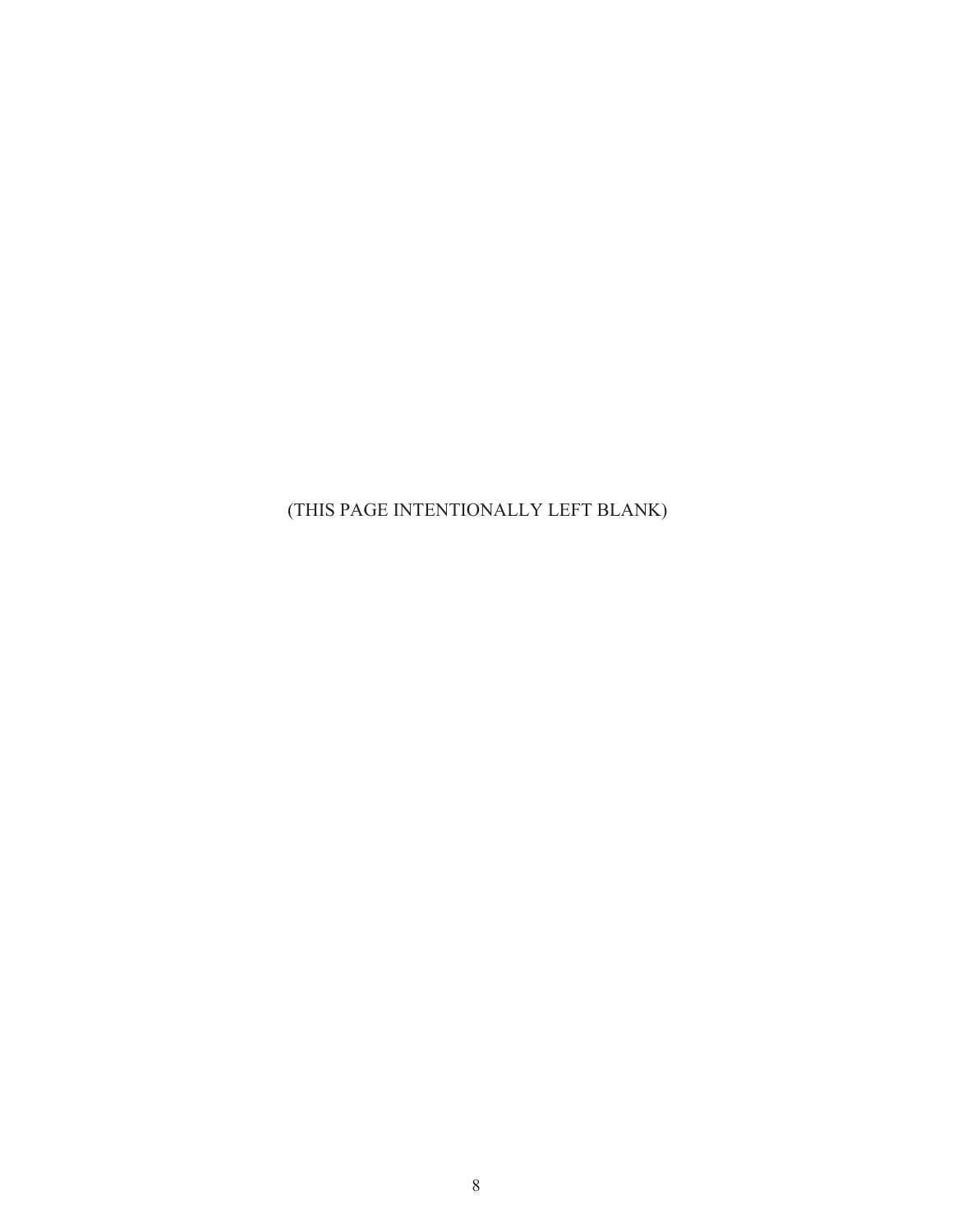### **CURRENT FUND Exhibit A**

### **COMPARATIVE STATEMENT OF ASSETS, LIABILITIES, Sheet 1 of 2**

### **RESERVES AND FUND BALANCE - REGULATORY BASIS**

### **DECEMBER 31, 2015 AND 2014**

|                                               | Ref.    | 2015               | 2014               |
|-----------------------------------------------|---------|--------------------|--------------------|
| <b>Assets</b>                                 |         |                    |                    |
| <b>Regular Funds</b>                          |         |                    |                    |
| Cash and Cash Equivalents - Treasurer         | $A-4$   | \$16,745,259.03    | \$15,621,176.94    |
| <b>Investments - Treasurer</b>                | $A-4$   | 15,955,664.00      | 15,724,923.00      |
| <b>Change Funds</b>                           |         | 1,350.00           | 1,350.00           |
|                                               |         | 32,702,273.03      | 31,347,449.94      |
| Receivables with Full Reserves:               |         |                    |                    |
| Police Special Duty Receivable                | $A-4$   | 77,497.00          | 54,678.30          |
| <b>Delinquent Property Taxes Receivable</b>   | $A-5$   | 1,452,138.52       | 1,259,024.40       |
| Tax Title Liens Receivable                    | $A-6$   | 313,983.24         | 301,020.41         |
| Property Acquired for Taxes at Assessed Value |         | 584,150.00         | 584,150.00         |
| Miscellaneous Receivables                     |         | 1,582.83           | 4,680.00           |
| <b>Revenue Accounts Receivable</b>            | $A-7$   | 111,877.08         | 105,548.46         |
| Interfunds:                                   |         |                    |                    |
| <b>Animal Control Trust Fund</b>              | $A-12$  | 22,408.80          | 14,945.80          |
| <b>Other Trust Fund</b>                       | $A-12$  | 210,923.77         | 71,676.37          |
| <b>General Capital Fund</b>                   | $A-12$  | 36,000.00          | 35,700.00          |
|                                               |         | 2,810,561.24       | 2,431,423.74       |
| Deferred Charges:                             |         |                    |                    |
| Emergency Authorizations (40A:4-47)           |         |                    |                    |
| Special Emergency Authorizations (40A:4-55)   | $A-3$   | 105,000.00         | 175,000.00         |
|                                               |         | 35,617,834.27      | 33,953,873.68      |
| <b>Grant Fund</b>                             |         |                    |                    |
| <b>Interfund - Current Fund</b>               | $A-13$  | 364,989.62         | 320,622.06         |
| <b>Grants Receivable</b>                      | $A-14$  | 103,276.81         | 247,267.90         |
|                                               |         | 468,266.43         | 567,889.96         |
|                                               |         |                    |                    |
|                                               |         | \$ 36,086,100.70   | \$ 34,521,763.64   |
| <b>Liabilities, Reserves and Fund Balance</b> |         |                    |                    |
| <b>Regular Funds</b>                          |         |                    |                    |
| Liabilities:                                  |         |                    |                    |
| <b>Appropriation Reserves</b>                 | $A-3,8$ | \$<br>3,172,746.10 | \$<br>3,292,024.76 |
| <b>Reserve for Encumbrances</b>               | $A-3,8$ | 535,545.09         | 235,886.29         |
| Due to State of New Jersey for Fees Collected | $A-4$   | 17,716.00          | 20,106.00          |
| Due to Freehold Shopping Center               | $A-4$   | 3,514.00           | 4,109.00           |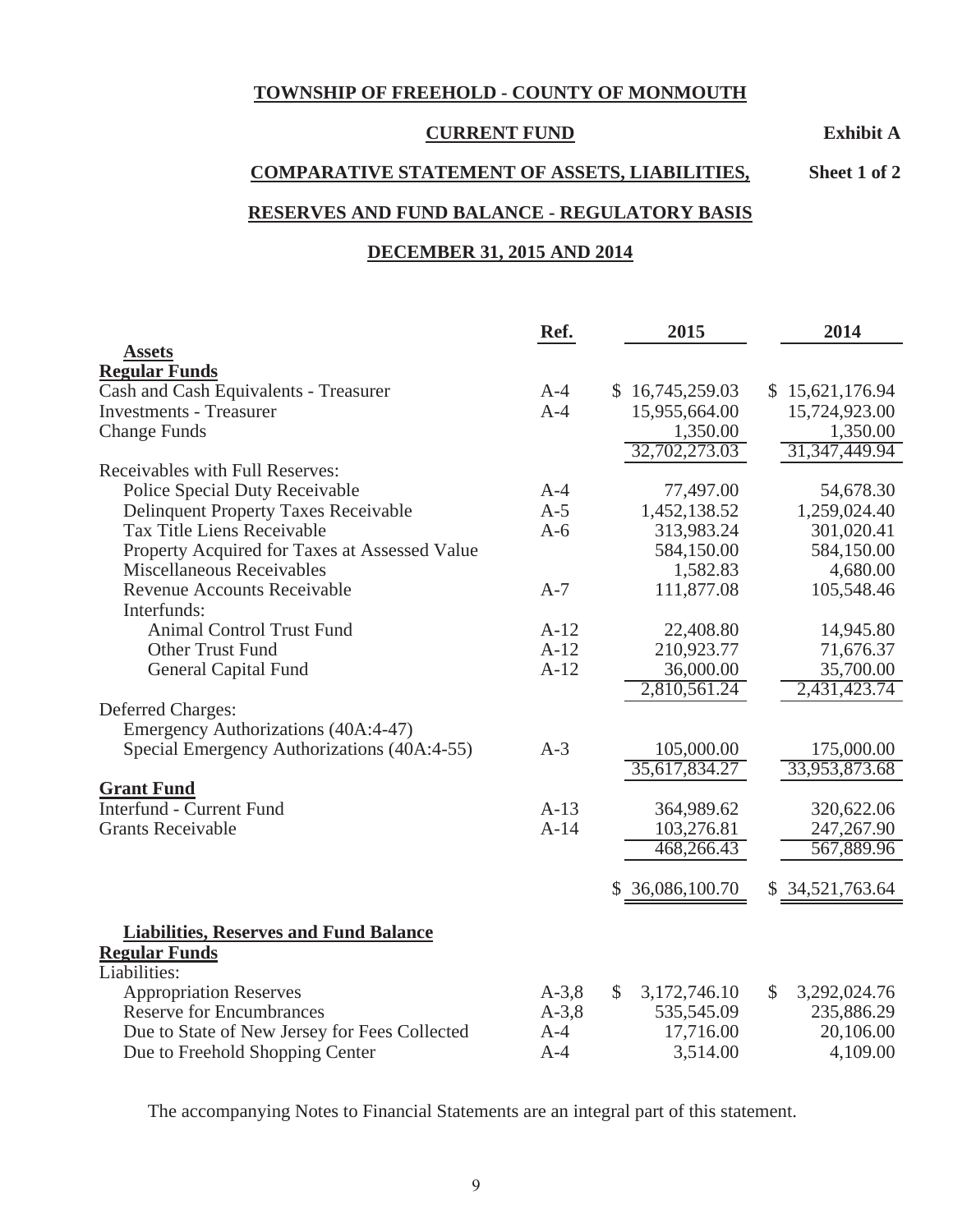### **CURRENT FUND Exhibit A**

### **COMPARATIVE STATEMENT OF ASSETS, LIABILITIES, Sheet 2 of 2**

### **RESERVES AND FUND BALANCE - REGULATORY BASIS**

### **DECEMBER 31, 2015 AND 2014**

|                                                           | Ref.    | 2015                        | 2014            |              |
|-----------------------------------------------------------|---------|-----------------------------|-----------------|--------------|
| <b>Liabilities, Reserves and Fund Balance (Continued)</b> |         |                             |                 |              |
| <b>Regular Funds (Continued)</b>                          |         |                             |                 |              |
| Liabilities (Continued):                                  |         |                             |                 |              |
| Tax Overpayments                                          |         | $\mathcal{S}$<br>207,690.21 | $\mathbb{S}$    | 206,411.46   |
| <b>Accounts Payable</b>                                   |         | 689,899.52                  |                 | 678,881.46   |
| Prepaid Health Benefits                                   | $A-3,4$ | 4,876.46                    |                 | 6,036.92     |
| Prepaid Fees and Permits                                  | $A-4,7$ | 27,190.00                   |                 | 31,322.02    |
| <b>Prepaid Taxes</b>                                      |         | 742,429.04                  |                 | 556,403.60   |
| Due from State of New Jersey                              |         |                             |                 |              |
| (Chapter 20, P.L. 1971)                                   |         | 18,947.76                   |                 | 6,792.97     |
| Due County for Added and Omitted Taxes                    | $A-9$   | 45,708.81                   |                 | 68,963.51    |
| Local District School Tax Payable                         | $A-10$  | 5,832,764.00                |                 | 4,625,395.48 |
| Regional High School Tax Payable                          | $A-11$  | 12,925,221.40               | 12,760,345.00   |              |
| Reserve for:                                              |         |                             |                 |              |
| Sale of Liquor License                                    |         | 1,011,111.00                |                 | 1,011,111.00 |
| <b>Taxes Collected on Appeal</b>                          | $A-3,4$ | 151,960.94                  |                 | 344,319.89   |
| <b>Historical Preservation</b>                            | $A-4$   | 1,149.00                    |                 | 1,149.00     |
| Interfunds:                                               |         |                             |                 |              |
| <b>Grant Fund</b>                                         | $A-13$  | 364,989.62                  |                 | 320,622.06   |
|                                                           |         | 25, 753, 458. 95            | 24,169,880.42   |              |
| <b>Reserve for Receivables and Other Assets</b>           |         | 2,810,561.24                |                 | 2,431,423.74 |
| <b>Fund Balance</b>                                       | $A-1$   | 7,053,814.08                |                 | 7,352,569.52 |
|                                                           |         | 35,617,834.27               | 33,953,873.68   |              |
| <b>Grant Fund</b>                                         |         |                             |                 |              |
| <b>Reserve for Encumbrances</b>                           | $A-15$  | 76,721.52                   |                 | 140,659.72   |
| <b>Appropriated Reserves</b>                              | $A-15$  | 385,319.71                  |                 | 324,907.42   |
| <b>Unappropriated Reserves</b>                            | $A-16$  | 6,225.20                    |                 | 102,322.82   |
|                                                           |         | 468,266.43                  |                 | 567,889.96   |
|                                                           |         |                             |                 |              |
|                                                           |         | 36,086,100.70               | \$34,521,763.64 |              |

There were deferred school taxes on December 31, 2015 and 2014 of \$25,566,589 (Schedule A-10).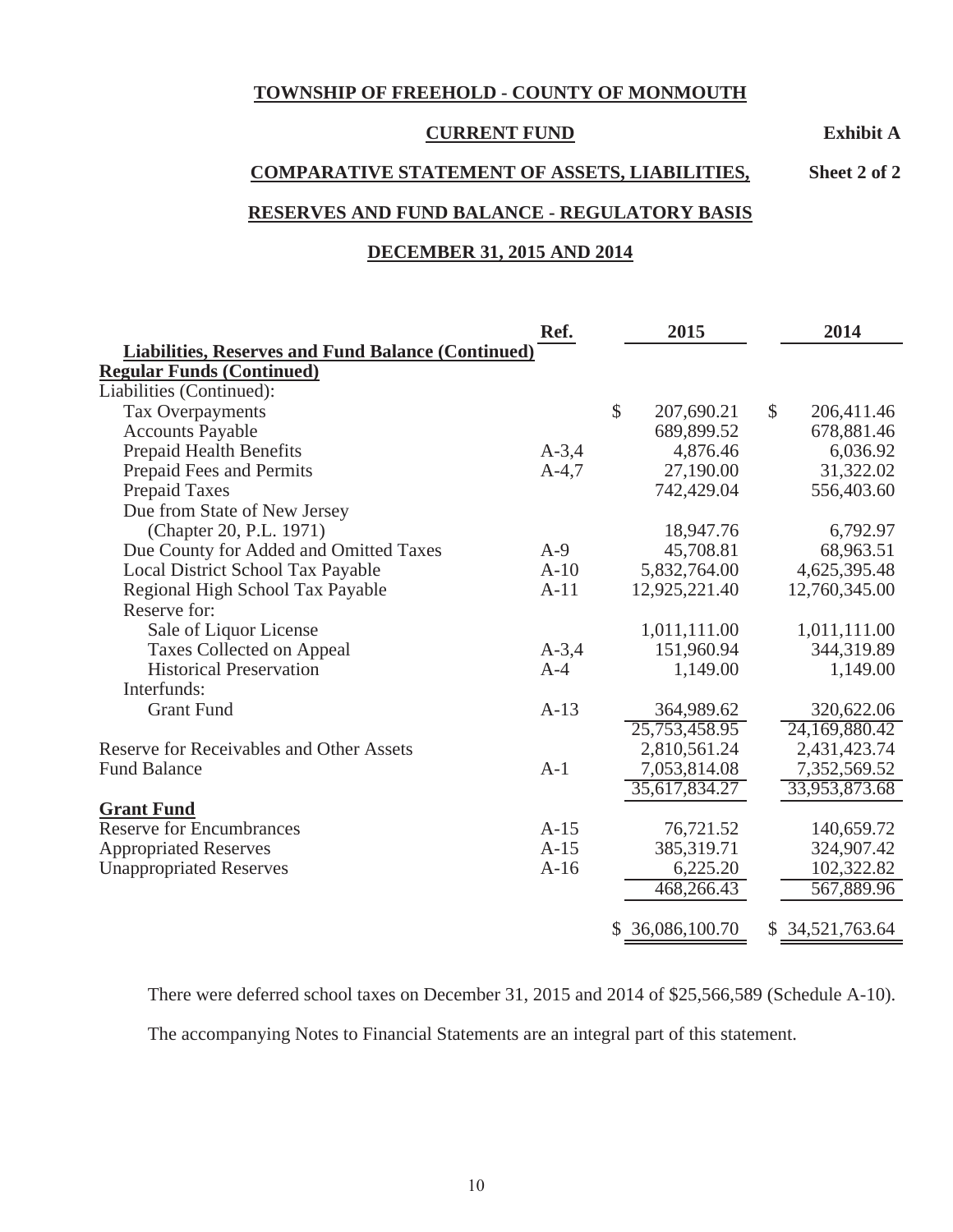### **CURRENT FUND Exhibit A-1**

**COMPARATIVE STATEMENT OF OPERATIONS AND Sheet 1 of 2**

### **CHANGE IN FUND BALANCE - REGULATORY BASIS**

### **DECEMBER 31, 2015 AND 2014**

|                                                     | Ref.    | <b>Year 2015</b>   | <b>Year 2014</b>   |
|-----------------------------------------------------|---------|--------------------|--------------------|
| <b>Revenue and Other Income Realized</b>            |         |                    |                    |
| <b>Fund Balance Utilized</b>                        | $A-2$   | \$<br>5,572,626.00 | \$<br>5,335,407.00 |
| Miscellaneous Revenue Anticipated                   | $A-2$   | 14, 167, 782. 95   | 14,564,914.60      |
| <b>Receipts from Delinquent Taxes</b>               | $A-2$   | 1,269,436.18       | 1,152,349.28       |
| <b>Receipts from Current Taxes</b>                  | $A-2$   | 134, 155, 415.28   | 130, 281, 757. 18  |
| Non-Budget Revenues                                 | $A-2$   | 1,029,541.70       | 1,112,588.54       |
| Other Credits to Income:                            |         |                    |                    |
| <b>Cancelled Old Outstanding Checks</b>             |         |                    |                    |
| <b>Unexpended Balance of Appropriation Reserves</b> | $A-8$   | 2,116,928.65       | 2,077,776.79       |
| <b>Statutory Excess in Animal Control Trust</b>     | $A-12$  | 22,408.80          | 14,945.80          |
| <b>Cancel Appropriated Grant Reserve</b>            | $A-13$  | 40,576.62          | 33,618.77          |
| <b>Tax Overpayments Cancelled</b>                   |         |                    | 6,474.41           |
| <b>Reserve for Receivables:</b>                     |         |                    |                    |
| Police Special Duty Receivable                      |         | 125,607.88         | 128,920.37         |
| <b>Total Income</b>                                 |         | 158,500,324.06     | 154,709,413.00     |
|                                                     |         |                    |                    |
| <b>Expenditures</b>                                 |         |                    |                    |
| <b>Budget and Emergency Appropriations:</b>         |         |                    |                    |
| Operations:                                         |         |                    |                    |
| Salaries and Wages                                  |         | 15,363,600.00      | 15,101,677.04      |
| Other Expenses                                      |         | 12,412,660.33      | 12,540,827.18      |
| <b>Capital Improvements</b>                         |         | 150,000.00         | 150,000.00         |
| Deferred Charges and Statutory Expenditures         |         | 3,608,721.00       | 3,506,675.00       |
| <b>Municipal Debt Service</b>                       |         | 5,518,645.98       | 4,915,729.73       |
| <b>Transferred to Board of Education</b>            |         | 949,080.00         | 946,680.00         |
| <b>Budget Totals</b>                                | $A-3$   | 38,002,707.31      | 37,161,588.95      |
| <b>Refund of Prior Year Revenue</b>                 | $A-4$   | 38,637.45          | 354.00             |
| Municipal Open Space Tax                            | $A-4,5$ | 1,768,187.00       | 1,644,772.62       |
| <b>Special District Taxes - Fire</b>                | $A-4,5$ | 2,179,897.00       | 2,267,794.00       |
| <b>County Taxes</b>                                 | $A-9$   | 18,754,764.91      | 18,079,457.88      |
| Due County for Added and Omitted Taxes              | $A-9$   | 45,708.81          | 68,963.51          |
| <b>Local District School Taxes</b>                  | $A-10$  | 65,594,282.00      | 63,136,292.00      |
| <b>Regional School District Taxes</b>               | $A-11$  | 26,648,432.00      | 26,303,068.00      |
| <b>Cancel Grant Receivable</b>                      | $A-13$  | 40,576.62          | 12,973.01          |
| <b>Interfund Advances</b>                           |         | 147,010.40         | 113,744.94         |
| Prior Year Deductions Disallowed                    |         | 6,250.00           | 5,500.00           |
| <b>Total Expenditures</b>                           |         | 153,226,453.50     | 148,794,508.91     |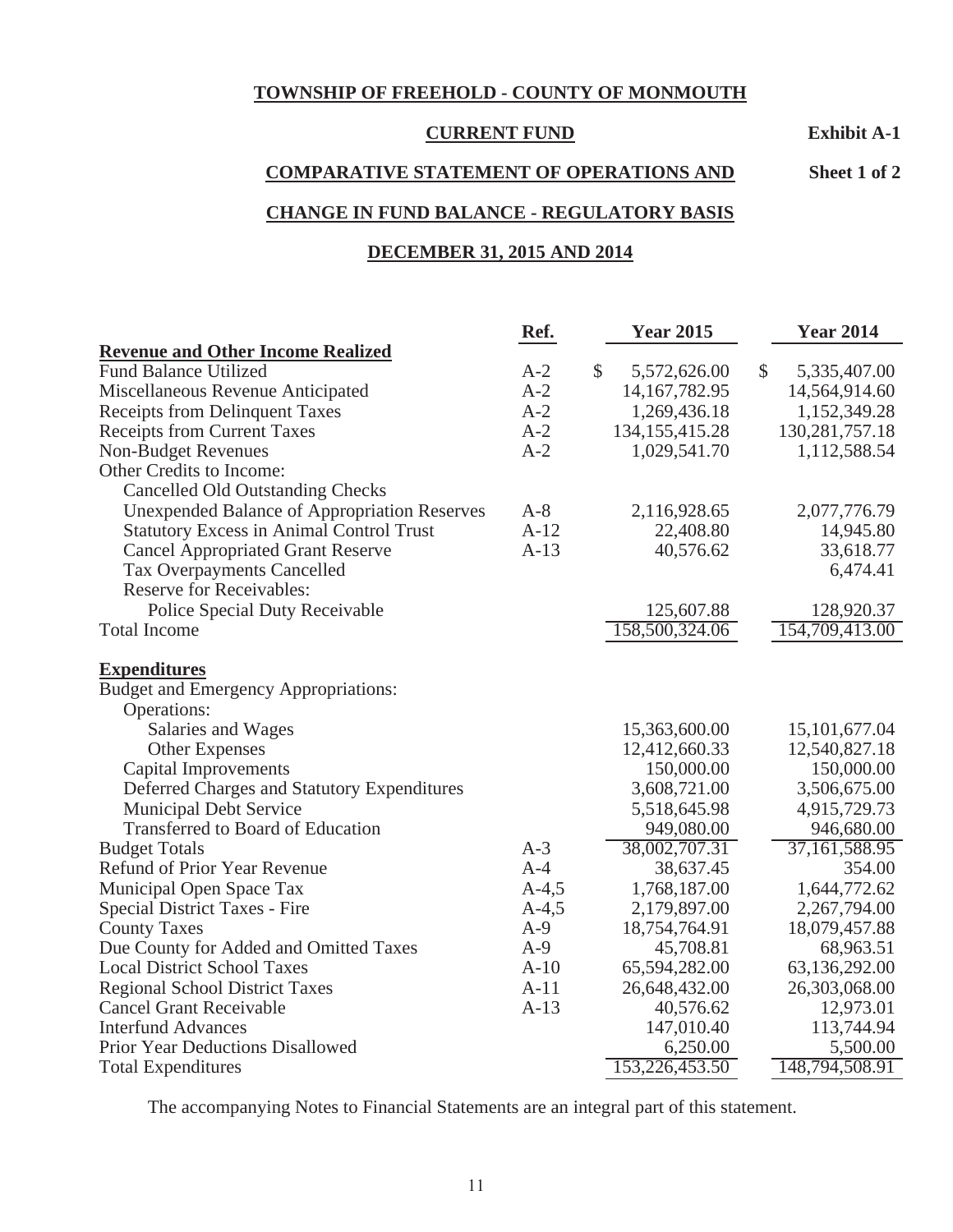### **CURRENT FUND Exhibit A-1**

### **COMPARATIVE STATEMENT OF OPERATIONS AND Sheet 2 of 2**

### **CHANGE IN FUND BALANCE - REGULATORY BASIS**

### **DECEMBER 31, 2015 AND 2014**

|                                    | Ref.  | <b>Year 2015</b> | <b>Year 2014</b> |
|------------------------------------|-------|------------------|------------------|
| Excess in Revenue                  |       | 5,273,870.56     | 5,914,904.09     |
| Fund Balance January 1             | А     | 7,352,569.52     | 6,773,072.43     |
|                                    |       | 12,626,440.08    | 12,687,976.52    |
| Decreased by:                      |       |                  |                  |
| Utilization as Anticipated Revenue | $A-1$ | 5,572,626.00     | 5,335,407.00     |
|                                    |       |                  |                  |
| Fund Balance December 31           | A     | 7,053,814.08     | 7,352,569.52     |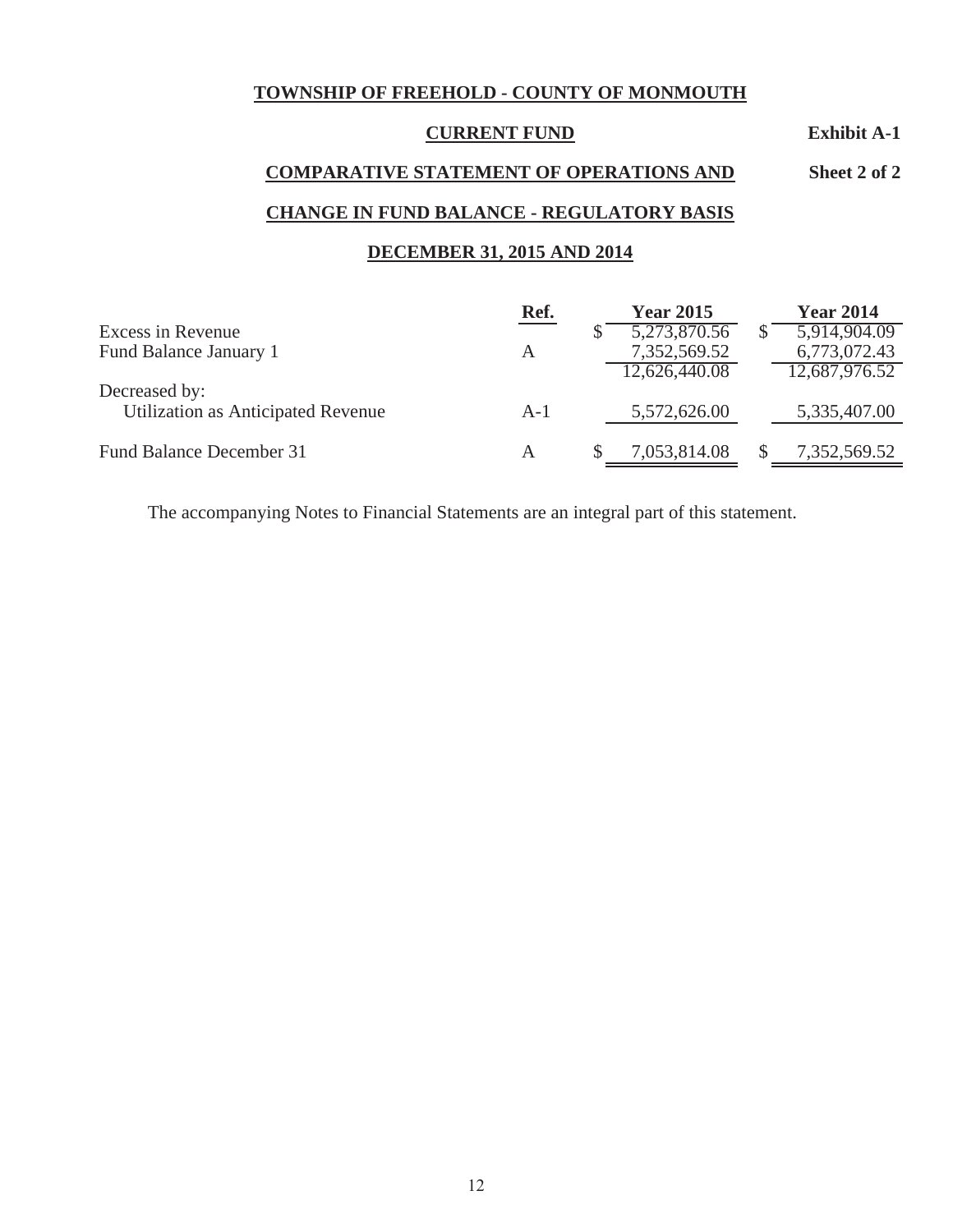|                                                                         |                                | <b>TOWNSHIP OF FREEHOLD - COUNTY OF MONMOUTH</b>   |                                     |                                    |                          |
|-------------------------------------------------------------------------|--------------------------------|----------------------------------------------------|-------------------------------------|------------------------------------|--------------------------|
|                                                                         |                                | <b>CURRENT FUND</b>                                |                                     |                                    | Exhibit A-2              |
| <b>STAT</b>                                                             |                                | EMENT OF REVENUES - REGULATORY BASIS               |                                     |                                    | Sheet 1 of 3             |
|                                                                         |                                |                                                    | $S$ pecial<br>N.J.S.<br>Anticipated |                                    | Excess or                |
| Fund Balance Anticipated                                                | $rac{\text{Ref.}}{\text{A-1}}$ | 5,572,626.00<br><b>Budget</b><br>$\leftrightarrow$ | 40A:4-87<br>$\Theta$                | 5,572,626.00<br>Realized<br>।<br>ऊ | (Deficit)<br>↔           |
| Miscellaneous Revenues                                                  |                                |                                                    |                                     |                                    |                          |
| Alcoholic Beverages<br>Licenses:<br>Other                               | $A-7$<br>$A-7$                 | 45,000.00<br>40,000.00                             |                                     | 46,126.00<br>48,711.70             | 6,126.00<br>3,711.70     |
| Construction Code Official<br>Fees and Permits:<br>Other                | $A-7$<br>$A-7$                 | 760,000.00<br>200,000.00                           |                                     | 1,245,585.20<br>255,705.64         | 485,585.20<br>55,705.64  |
| Fines and Costs:                                                        |                                |                                                    |                                     |                                    |                          |
| Interest and Costs on Taxes<br>Municipal Court                          | $A-4$<br>$A-7$                 | 600,000.00<br>125,000.00                           |                                     | 1,152,455.14<br>316,154.69         | 191,154.69<br>552,455.14 |
| Interest on Investments and Deposits<br>Cable Television Franchise Fees | $A-7$<br>$A-7$                 | 150,000.00<br>360,866.00                           |                                     | 360,866.00<br>233,533.92           | 83,533.92                |
| Verizon Franchise Fees<br>State Aid:                                    | $A-7$                          | 168,852.13                                         |                                     | 168,852.13                         |                          |
| Garden State Trust Pilot<br>Energy Receipts Tax                         | $A-7$<br>$A-7$                 | 7,418,109.00<br>18,206.00                          |                                     | 7,418,109.00<br>18,206.00          |                          |
| <b>State Grants:</b><br>Special Items:                                  |                                |                                                    |                                     |                                    |                          |
| Alliance to Prevent Alcoholism and Drug Abuse<br>Body Armor Fund        | $A-13$<br>$A-13$               | 41,010.00<br>5,898.49                              |                                     | 41,010.00<br>5,898.49              |                          |
| Clean Communities Program                                               | $A-13$                         |                                                    | 81,154.50                           | 81,154.50                          |                          |
| Green Communities                                                       | $A-13$                         | 3,000.00<br>96,424.33                              |                                     | 3,000.00                           |                          |
| Recycling Tomage Grant<br>Safe and Secure Communities Program           | $A-13$<br>$A-13$               | 60,000.00                                          |                                     | 60,000.00<br>96,424.33             |                          |
| Safe Corridors<br>Federal Grants:                                       | $A-13$                         |                                                    | 54,675.51                           | 54,675.51                          |                          |
| Uniform Fire Safety Act<br>Click It or Ticket                           | $A-13$<br>A-7                  | 4,000.00<br>85,989.97                              |                                     | 89,875.54<br>4,000.00              | 3,885.57                 |
|                                                                         |                                |                                                    |                                     |                                    |                          |

The accompanying Notes to Financial Statements are an integral part of this statement. The accompanying Notes to Financial Statements are an integral part of this statement.

 $\frac{11}{13}$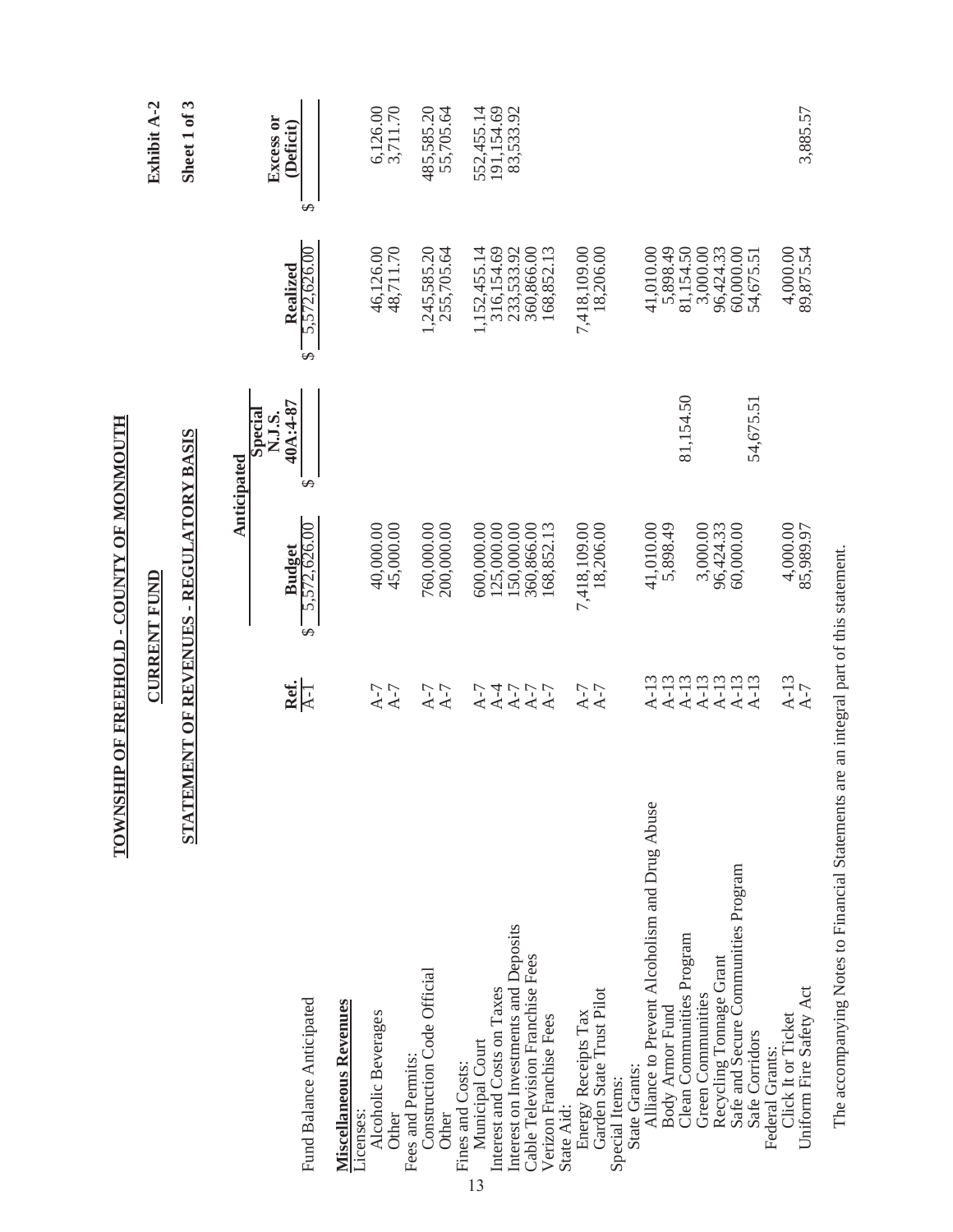|                                                                                                    |                | <b>CURRENT FUND</b>                      |                                              |                               | Exhibit A-2                              |
|----------------------------------------------------------------------------------------------------|----------------|------------------------------------------|----------------------------------------------|-------------------------------|------------------------------------------|
|                                                                                                    |                | STATEMENT OF REVENUES - REGULATORY BASIS |                                              |                               | Sheet 2 of 3                             |
|                                                                                                    | Ref.           | <b>Budget</b>                            | 40A:4-87<br>Special<br>N.J.S.<br>Anticipated | Realized                      | Excess or<br>(Deficit)                   |
| Shared Services Agreements:<br>Other Special Items:                                                |                |                                          |                                              |                               |                                          |
| Automotive Services<br>Board of Health                                                             | $A-7$<br>$A-7$ | 35,000.00<br>143,471.00<br>↔             | $\Theta$                                     | 41,599.82<br>148,148.00<br>↔  | 4,677.00<br>6,599.82<br>↔                |
| Construction Code - Jackson Township<br><b>Bureau of Fire Prevention</b>                           | $A-7$<br>$A-7$ | 3,500.00<br>52,000.00                    |                                              | 43,560.00<br>5,265.02         | $(8,440.00)$<br>$18,586.49)$<br>1,765.02 |
| Information Technology - Freehold Borough<br>Diesel Fuel                                           | $A-7$<br>$A-7$ | 17,000.00<br>325,000.00                  |                                              | 20,800.00<br>206,413.51       |                                          |
| Information Technology - Manalapan                                                                 | $A-7$          | 90,000.00                                |                                              | 92,406.50                     | 3,800.00<br>2,406.50                     |
| Operational Services - Freehold Regional<br>Operational Services - Keyport                         | $A-7$<br>$A-7$ | 21,000.00<br>15,000.00                   |                                              | 26,370.00<br>21,499.37        | 5,370.00<br>6,499.37                     |
| Police Services                                                                                    | $A-7$          | 24,000.00                                |                                              | 19,146.05                     | $(4,853.95)$<br>$(5,750.00)$             |
| Public Health Preparedness - Monmouth County<br>Fund Balance - General Capital Fund                | $A-7$<br>$A-7$ | 91,425.00                                | 10,000.00                                    | 91,425.00<br>4,250.00         |                                          |
| Open Space - Debt Service<br>Hotel/Motel Tax                                                       | $A-7$<br>$A-7$ | 50,000.00<br>1,386,000.00                |                                              | 144,734.40<br>,386,000.00     | 94,734.40                                |
| Payments in Lieu of Taxes                                                                          | $A-7$          | 75,000.00                                |                                              | 105,568.99                    | 30,568.99                                |
| Reserve for Municipal Alliance<br>Reserve for Detention Basin                                      | $A-7$<br>$A-7$ | 100,000.00<br>10,252.50                  |                                              | 100,000.00<br>10,252.50       |                                          |
| Total Miscellaneous Revenues                                                                       | $A-1$          | [2,621,004.42]                           | 145,830.01                                   | 14,167,782.95                 | 1,400,948.52                             |
| Receipts from Delinquent Taxes                                                                     | $A-1,2$        | 1,180,000.00                             |                                              | 1,269,436.18                  | 89,436.18                                |
| Amount to be Raised by Taxes for Support of Municipal<br>Budget - Local Tax for Municipal Purposes | $A-2$          | 20,284,338.25                            |                                              | 20,864,720.91                 | 580,382.66                               |
| Non-Budget Revenues<br><b>Budget Totals</b>                                                        | $A-1,2$        | 39,657,968.67                            | 145,830.01                                   | 41,874,566.04<br>1,029,541.70 | 2,070,767.36<br>1,029,541.70             |
|                                                                                                    |                | 39,657,968.67<br>↮                       | 145,830.01<br>↮                              | 42,904,107.74<br>$\Theta$     | 3,100,309.06<br>Ø                        |
|                                                                                                    | Ref.           | $A-3$                                    | $A-3$                                        |                               |                                          |

TOWNSHIP OF FREEHOLD - COUNTY OF MONMOUTH

The accompanying Notes to Financial Statements are an integral part of this statement. The accompanying Notes to Financial Statements are an integral part of this statement.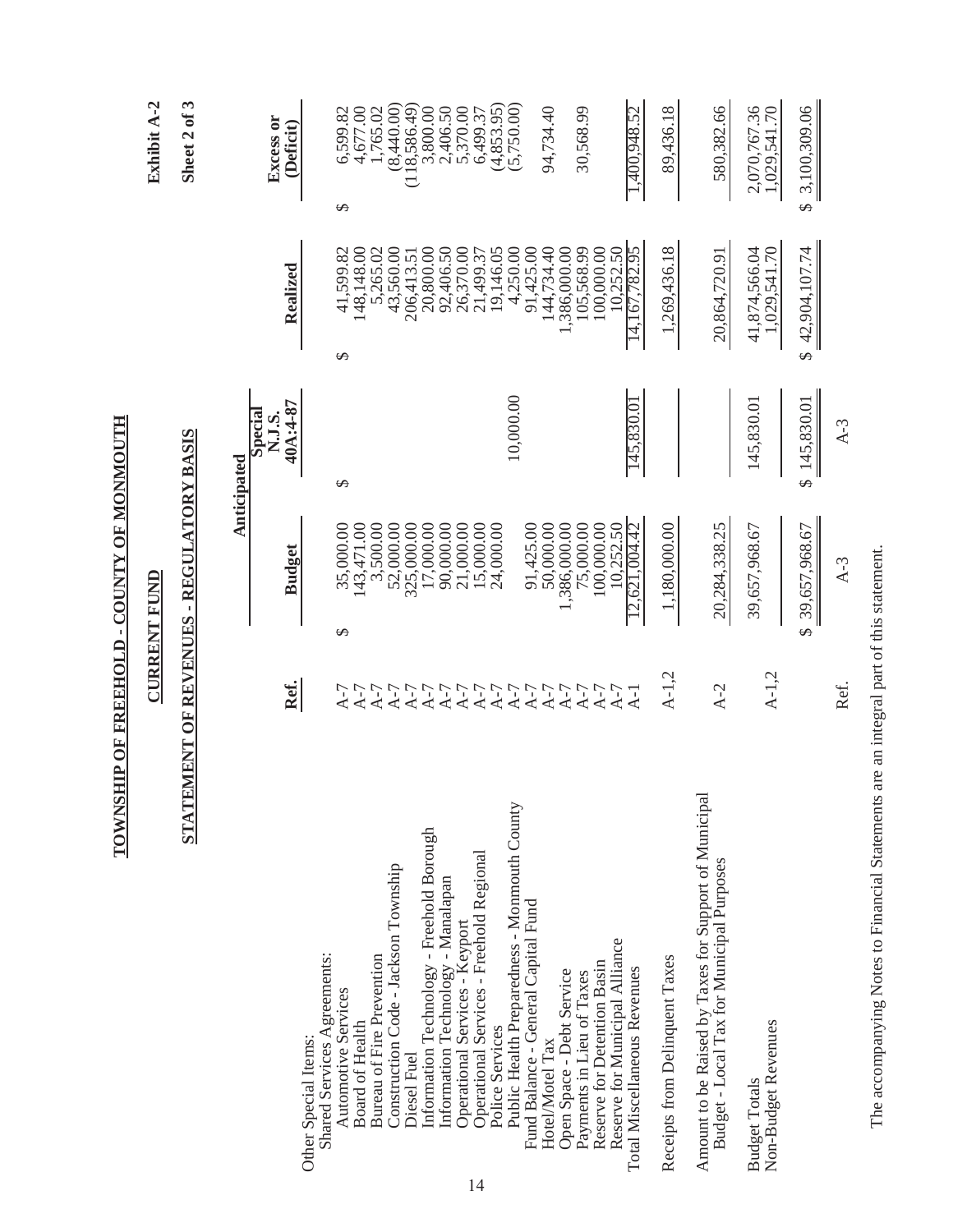### **CURRENT FUND Exhibit A-2**

### **STATEMENT OF REVENUES - REGULATORY BASIS Sheet 3 of 3**

|                                                               | Ref.         |               |                  |
|---------------------------------------------------------------|--------------|---------------|------------------|
| <b>Analysis of Realized Revenues</b>                          |              |               |                  |
| <b>Allocation of Current Tax Collection</b>                   |              |               |                  |
| <b>Revenue from Collections</b>                               | $A-1,5$      |               | \$134,155,415.28 |
| Allocated to School, County and Special District Taxes        | $A-5$        |               | 114,991,271.72   |
| <b>Balance for Support of Municipal Budget Appropriations</b> |              |               | 19, 164, 143. 56 |
| Add: Appropriation "Reserve for Uncollected Taxes"            | $A-3$        |               | 1,700,577.35     |
|                                                               |              |               |                  |
| <b>Amount for Support of Municipal Appropriations</b>         | $A-2$        | $\mathcal{S}$ | 20,864,720.91    |
|                                                               |              |               |                  |
| <b>Delinquent Taxes</b>                                       |              |               |                  |
| <b>Taxes Receivable</b>                                       | $A-2,5$      | $\mathcal{S}$ | 1,269,436.18     |
|                                                               |              |               |                  |
| <b>Analysis of Non-Budget Revenue</b>                         |              |               |                  |
| Administrative Fees Senior Citizens and Veterans              |              | \$            | 4,896.23         |
| Board of Adjustment Fees                                      |              |               | 44,648.45        |
| <b>Cell Tower Lease</b>                                       |              |               | 63,932.96        |
| Clerk                                                         |              |               | 189,188.19       |
| <b>Finance Department</b>                                     |              |               | 13,647.80        |
| Fire Bureau                                                   |              |               | 106,673.00       |
| <b>Freemall Lease</b>                                         |              |               | 2,000.00         |
| <b>Housing Fees</b>                                           |              |               | 287,160.55       |
| <b>Impound Yard Fees</b>                                      |              |               | 15,518.00        |
| <b>Meeting Room Rental</b>                                    |              |               | 350.00           |
| Miscellaneous Receivables                                     |              |               | 5,540.97         |
| Motor Vehicle Commission Inspection Fees                      |              |               | 3,700.00         |
| <b>Planning Board Fees</b>                                    |              |               | 225,847.04       |
| <b>Police Department</b>                                      |              |               | 16,980.18        |
| <b>Recycling Fees</b>                                         |              |               | 38,173.48        |
| Sign Making/Repair Services                                   |              |               | 1,711.29         |
| <b>Tax Collector Fees</b>                                     |              |               | 9,171.00         |
| <b>Vending Machine Commissions</b>                            |              |               | 402.56           |
|                                                               |              |               |                  |
|                                                               | $A-2,4$      |               | 1,029,541.70     |
| <b>Source of Miscellaneous Revenue not Anticipated</b>        |              |               |                  |
| Receipts                                                      | $A-4$        | $\mathcal{S}$ | 1,018,965.71     |
| Prepaid Revenue                                               | A            |               | 5,035.02         |
| Miscellaneous Receivables Collected                           | $\mathbf{A}$ |               | 5,540.97         |
|                                                               |              |               |                  |
|                                                               | $A-2$        | \$            | 1,029,541.70     |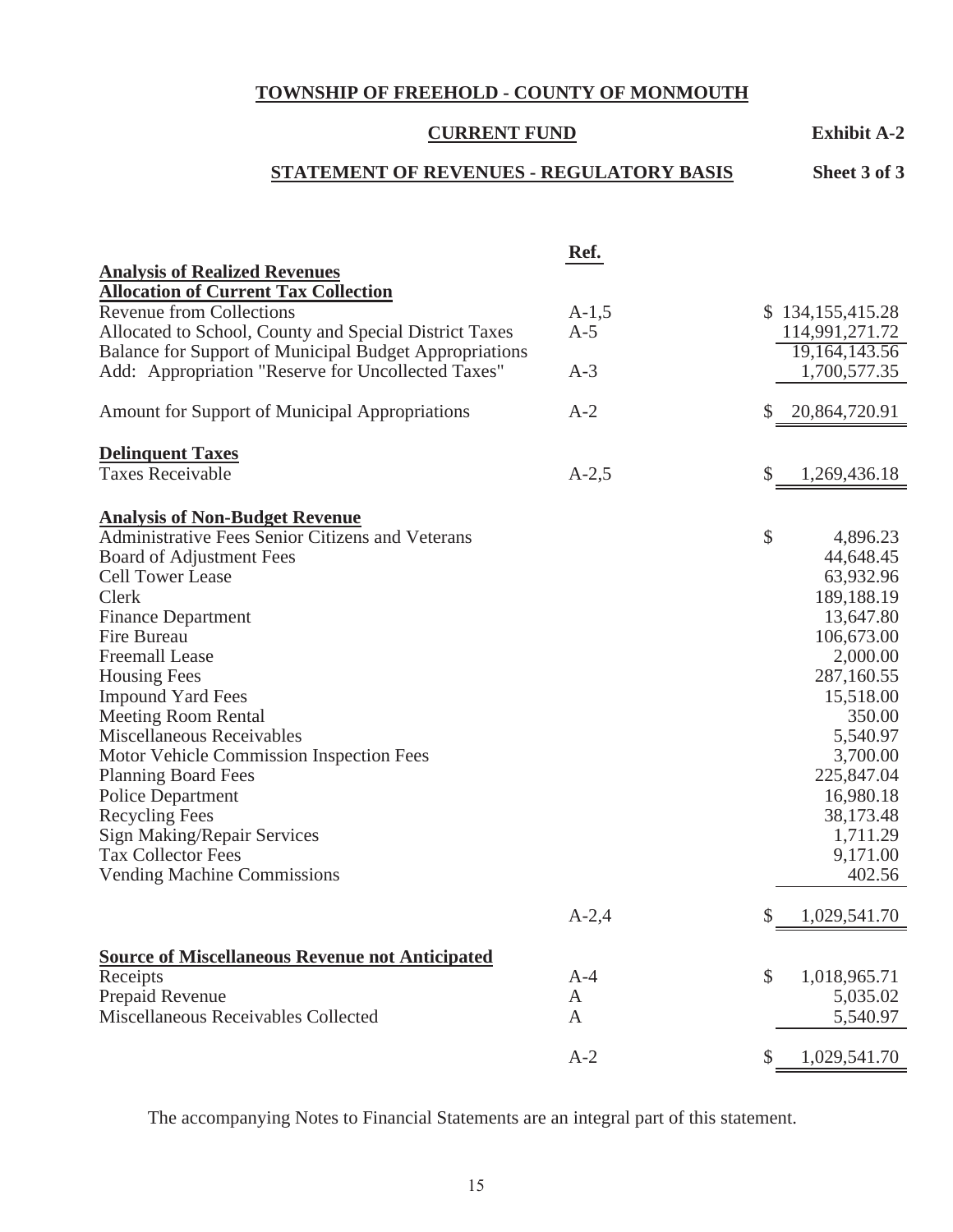|                                                     |                                              | <b>CURRENT FUND</b>     |              |                                     |   |                         |          |                    |   | Exhibit A-3          |
|-----------------------------------------------------|----------------------------------------------|-------------------------|--------------|-------------------------------------|---|-------------------------|----------|--------------------|---|----------------------|
|                                                     | STATEMENT OF EXPENDITURES - REGULATORY BASIS |                         |              |                                     |   |                         |          |                    |   | Sheet 1 of 9         |
|                                                     |                                              |                         | Appropriated |                                     |   |                         | Expended |                    |   | Unexpended           |
|                                                     |                                              | <b>Budget</b>           |              | <b>Budget After</b><br>Modification |   | Charged<br>Paid or      |          | Reserved           |   | Cancelled<br>Balance |
| OPERATIONS WITHIN CAPS<br><b>General Government</b> |                                              |                         |              |                                     |   |                         |          |                    |   |                      |
| Administrative and Executive                        |                                              |                         |              |                                     |   |                         |          |                    |   |                      |
| Salaries and Wages<br>Other Expenses                | ↮                                            | 10,000.00<br>232,000.00 | ↔            | 232,000.00<br>10,000.00             | ↔ | 2,797.98<br>231,609.63  | ↮        | 390.37<br>7,202.02 | ↔ |                      |
| Public Information Office                           |                                              |                         |              |                                     |   |                         |          |                    |   |                      |
| Salaries and Wages                                  |                                              | 32,000.00               |              | 32,000.00                           |   | 31,802.47               |          | 197.53             |   |                      |
| Purchasing Department<br>Other Expenses             |                                              | 8,000.00                |              | 8,000.00                            |   | 1,373.88                |          | 6,626.12           |   |                      |
| Salaries and Wages                                  |                                              | 44,000.00               |              | 44,000.00                           |   | 43,639.39               |          | 360.61             |   |                      |
| Other Expenses                                      |                                              | 31,000.00               |              | 31,000.00                           |   | 24,967.17               |          | 6,032.83           |   |                      |
| Human Resources                                     |                                              |                         |              |                                     |   |                         |          |                    |   |                      |
| Salaries and Wages                                  |                                              | 104,000.00              |              | 104,000.00                          |   | 51,701.96               |          | 52,298.04          |   |                      |
| Other Expenses                                      |                                              | 15,500.00               |              | 15,500.00                           |   | 8,398.00                |          | 7,102.00           |   |                      |
| Mayor and Township Committee                        |                                              |                         |              |                                     |   |                         |          |                    |   |                      |
| Salaries and Wages                                  |                                              | 50,000.00               |              | 50,000.00                           |   | 48,536.63               |          | 1,463.37           |   |                      |
| Other Expenses<br>Municipal Clerk                   |                                              | 30,000.00               |              | 30,000.00                           |   | 15,355.47               |          | 14,644.53          |   |                      |
| Salaries and Wages                                  |                                              | 183,000.00              |              | 183,000.00                          |   | 180,220.51              |          | 2,779.49           |   |                      |
| Other Expenses                                      |                                              | 94,850.00               |              | 94,850.00                           |   | 64,424.65               |          | 30,425.35          |   |                      |
| Elections                                           |                                              |                         |              |                                     |   |                         |          |                    |   |                      |
| Salaries and Wages                                  |                                              | 1,000.00                |              | 1,000.00                            |   | 325.68                  |          | 674.32             |   |                      |
| Other Expenses                                      |                                              | 15,200.00               |              | 15,200.00                           |   | 6,634.27                |          | 8,565.73           |   |                      |
| Financial Administration                            |                                              |                         |              |                                     |   |                         |          |                    |   |                      |
| Salaries and Wages                                  |                                              | 155,000.00              |              | 155,000.00                          |   | 145,917.58<br>69,200.15 |          | 9,082.42           |   |                      |
| Other Expenses                                      |                                              | 81,000.00               |              | 81,000.00                           |   |                         |          | 11,799.85          |   |                      |
| Audit                                               |                                              | 31,000.00               |              | 31,000.00                           |   | 29,520.00               |          | 1,480.00           |   |                      |
| Information Technology                              |                                              |                         |              |                                     |   |                         |          |                    |   |                      |
| Salaries and Wages                                  |                                              | 184,000.00              |              | 185,000.00                          |   | 184,870.43              |          | 129.57             |   |                      |
| Other Expenses                                      |                                              | 157,000.00              |              | 156,000.00                          |   | 129,286.66              |          | 26,713.34          |   |                      |

The accompanying Notes to Financial Statements are an integral part of this statement. The accompanying Notes to Financial Statements are an integral part of this statement.

### $f\,9$ led

**TOWNSHIP OF FREEHOLD - COUNTY OF MONMOUTH**

TOWNSHIP OF FREEHOLD - COUNTY OF MONMOUTH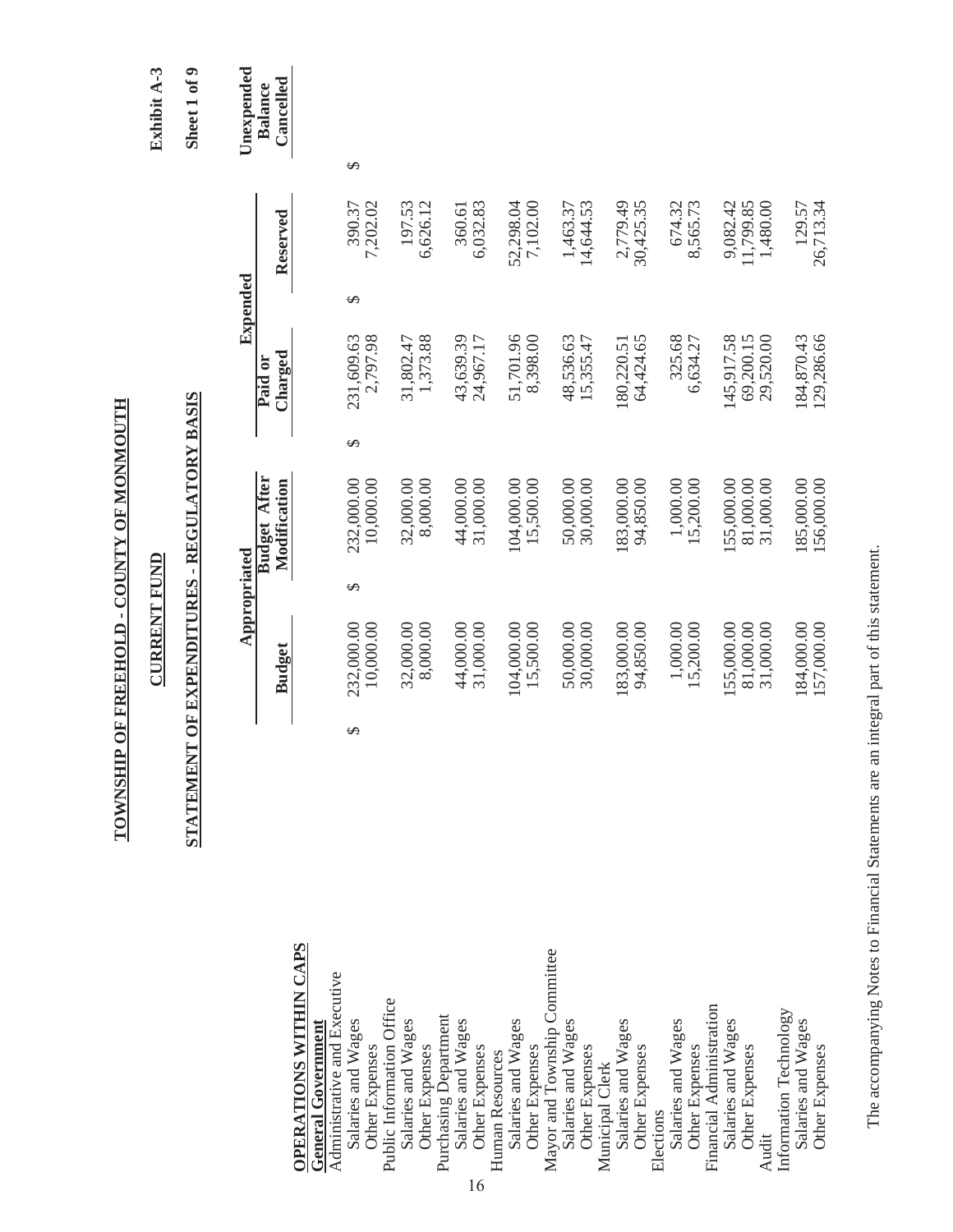### TOWNSHIP OF FREEHOLD - COUNTY OF MONMOUTH **TOWNSHIP OF FREEHOLD - COUNTY OF MONMOUTH**

## **CURRENT FUND Exhibit A-3 CURRENT FUND**

# **STATEMENT OF EXPENDITURES - REGULATORY BASIS Sheet 2 of 9** STATEMENT OF EXPENDITURES - REGULATORY BASIS

|                                              |   |               | Appropriated |                                     |   |                    | Expended |                      | Unexpended                  |
|----------------------------------------------|---|---------------|--------------|-------------------------------------|---|--------------------|----------|----------------------|-----------------------------|
|                                              |   | <b>Budget</b> |              | <b>Budget After</b><br>Modification |   | Charged<br>Paid or |          | Reserved             | Cancelled<br><b>Balance</b> |
| Revenue Administration (Collection of Taxes) |   |               |              |                                     |   |                    |          |                      |                             |
| Salaries and Wages                           | ↮ | 74,000.00     | ↔            | 74,000.00                           | ↮ | 68,598.80          | ↮        |                      | ↮                           |
| Other Expenses                               |   | 20,600.00     |              | 20,600.00                           |   | 12,169.80          |          | 5,401.20<br>8,430.20 |                             |
| Assessment of Taxes                          |   |               |              |                                     |   |                    |          |                      |                             |
| Salaries and Wages                           |   | 142,000.00    |              | 42,000.00                           |   | 141,711.97         |          | 288.03               |                             |
| Other Expenses                               |   | 192,800.00    |              | 192,800.00                          |   | 175,461.57         |          | 17,338.43            |                             |
| Cost of Tax Appeals                          |   | 50,000.00     |              | 50,000.00                           |   | 50,000.00          |          |                      |                             |
| Legal Services and Costs                     |   |               |              |                                     |   |                    |          |                      |                             |
| Other Expenses                               |   | 400,000.00    |              | 400,000.00                          |   | 248,170.32         |          | 151,829.68           |                             |
| Affordable Housing Services and Costs        |   |               |              |                                     |   |                    |          |                      |                             |
| Other Expenses<br>17                         |   | 70,000.00     |              | 72,500.00                           |   | 64,352.31          |          | 8,147.69             |                             |
| Engineering Services and Costs               |   |               |              |                                     |   |                    |          |                      |                             |
| Salaries and Wages                           |   | 303,000.00    |              | 303,000.00                          |   | 238,633.29         |          | 64,366.71            |                             |
| Other Expenses                               |   | 52,300.00     |              | 52,300.00                           |   | 24,095.34          |          | 28,204.66            |                             |
| <b>Historical Preservation</b>               |   |               |              |                                     |   |                    |          |                      |                             |
| Other Expenses                               |   | 2,550.00      |              | 2,550.00                            |   | 202.01             |          | 2,347.99             |                             |
| Municipal Land Use Law                       |   |               |              |                                     |   |                    |          |                      |                             |
| Planning Board                               |   |               |              |                                     |   |                    |          |                      |                             |
| Salaries and Wages                           |   | 32,000.00     |              | 32,000.00                           |   | 31,689.64          |          | 310.36               |                             |
| Other Expenses                               |   | 70,000.00     |              | 70,000.00                           |   | 21,306.88          |          | 48,693.12            |                             |
| <b>Board of Adjustment</b>                   |   |               |              |                                     |   |                    |          |                      |                             |
| Salaries and Wages                           |   | 45,000.00     |              | 45,000.00                           |   | 43,898.77          |          | 1,101.23<br>2,184.51 |                             |
| Other Expenses                               |   | 9,500.00      |              | 9,500.00                            |   | 7,315.49           |          |                      |                             |
| Insurance                                    |   |               |              |                                     |   |                    |          |                      |                             |
| Group Insurance                              |   | 5,262,796.00  |              | 5,262,796.00                        |   | 4,717,396.79       |          | 545,399.21           |                             |
| Other Insurance                              |   | 275,000.00    |              | 275,000.00                          |   | 273,317.01         |          | 1,682.99             |                             |
| Workmen's Compensation                       |   | 415,000.00    |              | 415,000.00                          |   | 398,334.20         |          | 16,665.80            |                             |
| Health Benefit Waiver                        |   | 115,000.00    |              | 119,600.00                          |   | 119,537.50         |          | 62.50                |                             |
| Code Enforcement - Other                     |   |               |              |                                     |   |                    |          |                      |                             |
| Salaries and Wages                           |   | 113,000.00    |              | 113,000.00                          |   | 110,512.23         |          | 2,487.77             |                             |
| Other Expenses                               |   | 2,500.00      |              | 2,500.00                            |   |                    |          | 2,500.00             |                             |

The accompanying Notes to Financial Statements are an integral part of this statement. The accompanying Notes to Financial Statements are an integral part of this statement.

### Sheet 2 of 9

Exhibit A-3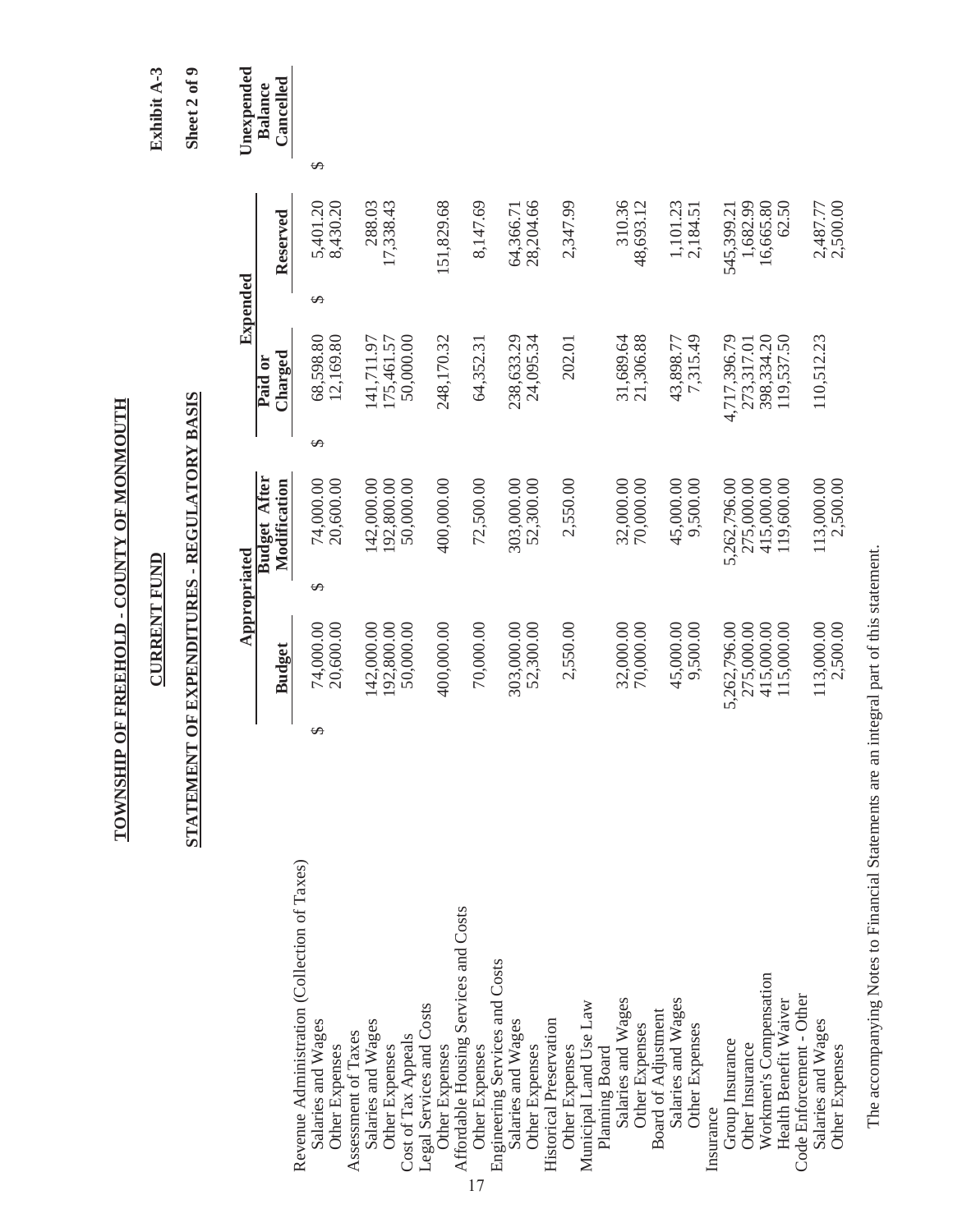| Exhibit A-3         | Sheet 3 of 9                                 | Unexpended<br>Expended | Cancelled<br><b>Balance</b><br>Reserved            |                                | $\Theta$<br>475,612.93<br>$\Theta$ | 42,473.32<br>34,980.00                |                                                  | 1,072.68<br>9,927.32 | 500.00         | 35,000.00                             |                                 | 1,209.98<br>1,344.58<br>34,790.02<br>4,155.42 |                         | 440.78                   |                      | 1,500.08<br>67,999.92 |                     |                              | 74,132.99<br>45,477.84                                 |              | 28,100.56                | 12,348.58                |                       | 7,614.30<br>99,385.70 | 5,166.00<br>4,584.00 |           | 710.08                   | 31,789.48                |
|---------------------|----------------------------------------------|------------------------|----------------------------------------------------|--------------------------------|------------------------------------|---------------------------------------|--------------------------------------------------|----------------------|----------------|---------------------------------------|---------------------------------|-----------------------------------------------|-------------------------|--------------------------|----------------------|-----------------------|---------------------|------------------------------|--------------------------------------------------------|--------------|--------------------------|--------------------------|-----------------------|-----------------------|----------------------|-----------|--------------------------|--------------------------|
|                     |                                              |                        | Charged<br>Paid or<br>Budget After<br>Modification |                                | 8,327,387.07<br>↔<br>8,803,000.00  | 234,526.68<br>34,980.00<br>277,000.00 |                                                  | 11,000.00            | 500.00         | 35,000.00                             |                                 | 36,000.00<br>5,500.00                         |                         | 106,559.22<br>107,000.00 |                      | 69,500.00             |                     |                              | 180,522.16<br>936,867.01<br>1,011,000.00<br>226,000.00 |              | 171,899.44<br>200,000.00 | 297,651.42<br>310,000.00 |                       | 107,000.00            | 19,750.00            |           | 123,289.92<br>124,000.00 | 285,210.52<br>317,000.00 |
| <b>CURRENT FUND</b> | STATEMENT OF EXPENDITURES - REGULATORY BASIS | Appropriated           | <b>Budget</b>                                      |                                | ↮<br>8,803,000.00<br>↔             | 277,000.00                            | 34,980.00                                        | 11,000.00            | 500.00         | 35,000.00                             |                                 | 36,000.00<br>5,500.00                         |                         | 104,000.00               |                      | 69,500.00             |                     |                              | 226,000.00<br>1,011,000.00                             |              | 200,000.00               | 310,000.00               |                       | 107,000.00            | 19,750.00            |           | 124,000.00               | 317,000.00               |
|                     |                                              |                        |                                                    | <b>Public Safety</b><br>Police | Salaries and Wages                 | Other Expenses                        | Office of Emergency Management<br>M.C.I.A. Lease | Salaries and Wages   | Other Expenses | First Aid Organization - Contribution | Bureau of Fire Protection<br>18 | Salaries and Wages<br>Other Expenses          | Uniform Fire Safety Act | Salaries and Wages       | Municipal Prosecutor | Other Expenses        | <b>Public Works</b> | Road Repairs and Maintenance | Salaries and Wages<br>Other Expenses                   | Snow Removal | Salaries and Wages       | Other Expenses           | Shade Tree Commission | Salaries and Wages    | Other Expenses       | Recycling | Salaries and Wages       | Other Expenses           |

The accompanying Notes to Financial Statements are an integral part of this statement. The accompanying Notes to Financial Statements are an integral part of this statement.

**TOWNSHIP OF FREEHOLD - COUNTY OF MONMOUTH**

TOWNSHIP OF FREEHOLD - COUNTY OF MONMOUTH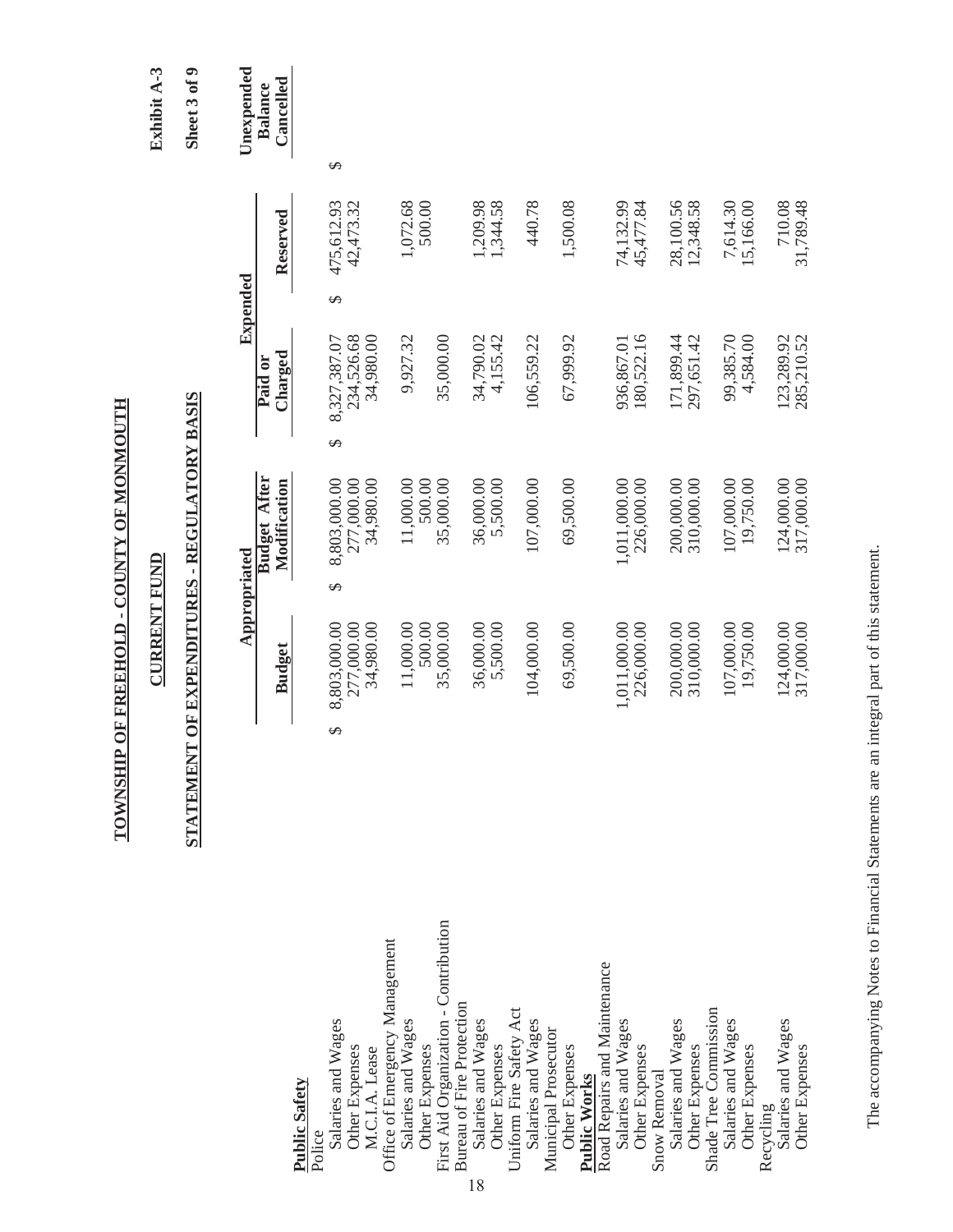| J<br>・・・・・<br>i<br>;<br>֖֖֖֖ׅ֪ׅ֖ׅ֖ׅ֖ׅ֧ׅ֖֧֪ׅ֖֧֚֚֚֚֚֚֚֚֚֚֚֚֚֚֚֚֚֚֚֚֚֚֚֚֚֚֚֚֚֚֚֚֡֝֝֝֝֝֝֝<br>-<br>-<br>-                                        |  |
|---------------------------------------------------------------------------------------------------------------------------------------------|--|
| ・・・・・・く                                                                                                                                     |  |
| ֧֧֧֧֧֧֧֧֧֧֧֧֧֧֧֧֧֧֧֧֧֡֓֓֝֓֝֓֝֬֝֓֓֝֬֓֝֓֝֬֓֝֓֝֬֝֬֟֩֓֓֝֬֓֓֝֬֓֝<br>֧֧֖֧֧ׅ֧֧֧֪ׅ֧֧֪ׅ֧֧֧֪ׅ֧֧֧֧֧֧֧֛֪֪֪֪֪֪֪֪֪֪֪֪֪֪֪ׅ֧֚֚֚֚֚֚֚֚֚֚֚֚֚֚֚֚֚֚֜֜֝֬֓֜֝֬֝֓֓֟֓ |  |
| ;<br>ו<br>;                                                                                                                                 |  |

## **CURRENT FUND Exhibit A-3 CURRENT FUND**

# **STATEMENT OF EXPENDITURES - REGULATORY BASIS Sheet 4 of 9** STATEMENT OF EXPENDITURES - REGULATORY BASIS

|                                                                      |   | Appropriated  |   |                                     |   |                    | Expended |                        | Unexpended                  |  |
|----------------------------------------------------------------------|---|---------------|---|-------------------------------------|---|--------------------|----------|------------------------|-----------------------------|--|
|                                                                      |   | <b>Budget</b> |   | <b>Budget After</b><br>Modification |   | Charged<br>Paid or |          | Reserved               | Cancelled<br><b>Balance</b> |  |
| Public Buildings and Grounds                                         |   |               |   |                                     |   |                    |          |                        |                             |  |
| Salaries and Wages                                                   | ↮ | 410,000.00    | ↔ | 410,000.00                          | ↮ | 379,211.41         | ↮        | 30,788.59<br>25,495.37 | ↮                           |  |
| Other Expenses                                                       |   | 125,000.00    |   | 125,000.00                          |   | 99,504.63          |          |                        |                             |  |
| Equipment Maintenance and Repair<br>Salaries and Wages               |   | 449,000.00    |   | 449,000.00                          |   | 416,233.47         |          |                        |                             |  |
| Other Expenses                                                       |   | 358,650.00    |   | 358,650.00                          |   | 325,704.42         |          | 32,766.53<br>32,945.58 |                             |  |
| Condominium Services Act                                             |   |               |   |                                     |   |                    |          |                        |                             |  |
| Other Expenses                                                       |   | 120,000.00    |   | 81,600.00                           |   | 51,189.06          |          | 30,410.94              |                             |  |
| <b>Health and Welfare</b>                                            |   |               |   |                                     |   |                    |          |                        |                             |  |
| Board of Health                                                      |   |               |   |                                     |   |                    |          |                        |                             |  |
| Salaries and Wages<br>Other Expenses                                 |   | 319,000.00    |   | 319,000.00<br>112,400.00            |   | 316,516.99         |          | 2,483.01               |                             |  |
|                                                                      |   | 95,400.00     |   |                                     |   | 104,545.17         |          | 7,854.83               |                             |  |
| Animal Control                                                       |   |               |   |                                     |   |                    |          |                        |                             |  |
| Other Expenses                                                       |   | 61,745.00     |   | 61,745.00                           |   | 61,745.00          |          |                        |                             |  |
| Environmental Commission                                             |   |               |   |                                     |   |                    |          |                        |                             |  |
| Other Expenses                                                       |   | 400.00        |   | 400.00                              |   |                    |          | 400.00                 |                             |  |
|                                                                      |   |               |   |                                     |   |                    |          |                        |                             |  |
| <b>Recreation and Education</b><br>Board of Recreation Commissioners |   |               |   |                                     |   |                    |          |                        |                             |  |
| Salaries and Wages                                                   |   | 623,000.00    |   | 623,000.00                          |   | 603,425.63         |          | 19,574.37              |                             |  |
| Other Expenses                                                       |   | 148,200.00    |   | 148,200.00                          |   | 148,066.92         |          | 133.08                 |                             |  |
| Senior Center                                                        |   |               |   |                                     |   |                    |          |                        |                             |  |
| Salaries and Wages                                                   |   | 99,000.00     |   | 103,100.00                          |   | 102,188.76         |          | 911.24                 |                             |  |
|                                                                      |   | 17,000.00     |   | 17,000.00                           |   | 16,851.79          |          | 148.21                 |                             |  |
| Other Expenses<br>Municipal Court                                    |   |               |   |                                     |   |                    |          |                        |                             |  |
| Municipal Court                                                      |   |               |   |                                     |   |                    |          |                        |                             |  |
|                                                                      |   | 388,000.00    |   | 388,500.00                          |   | 388,496.11         |          | 3.89                   |                             |  |
| Salaries and Wages<br>Other Expenses                                 |   | 16,600.00     |   | 16,100.00                           |   | 9,104.87           |          | 6,995.13               |                             |  |
| Public Defender                                                      |   |               |   |                                     |   |                    |          |                        |                             |  |
| Other Expenses                                                       |   | 5,000.00      |   | 15,000.00                           |   | 15,000.00          |          |                        |                             |  |

 $19$ 

The accompanying Notes to Financial Statements are an integral part of this statement. The accompanying Notes to Financial Statements are an integral part of this statement.

Exhibit A-3 Sheet 4 of 9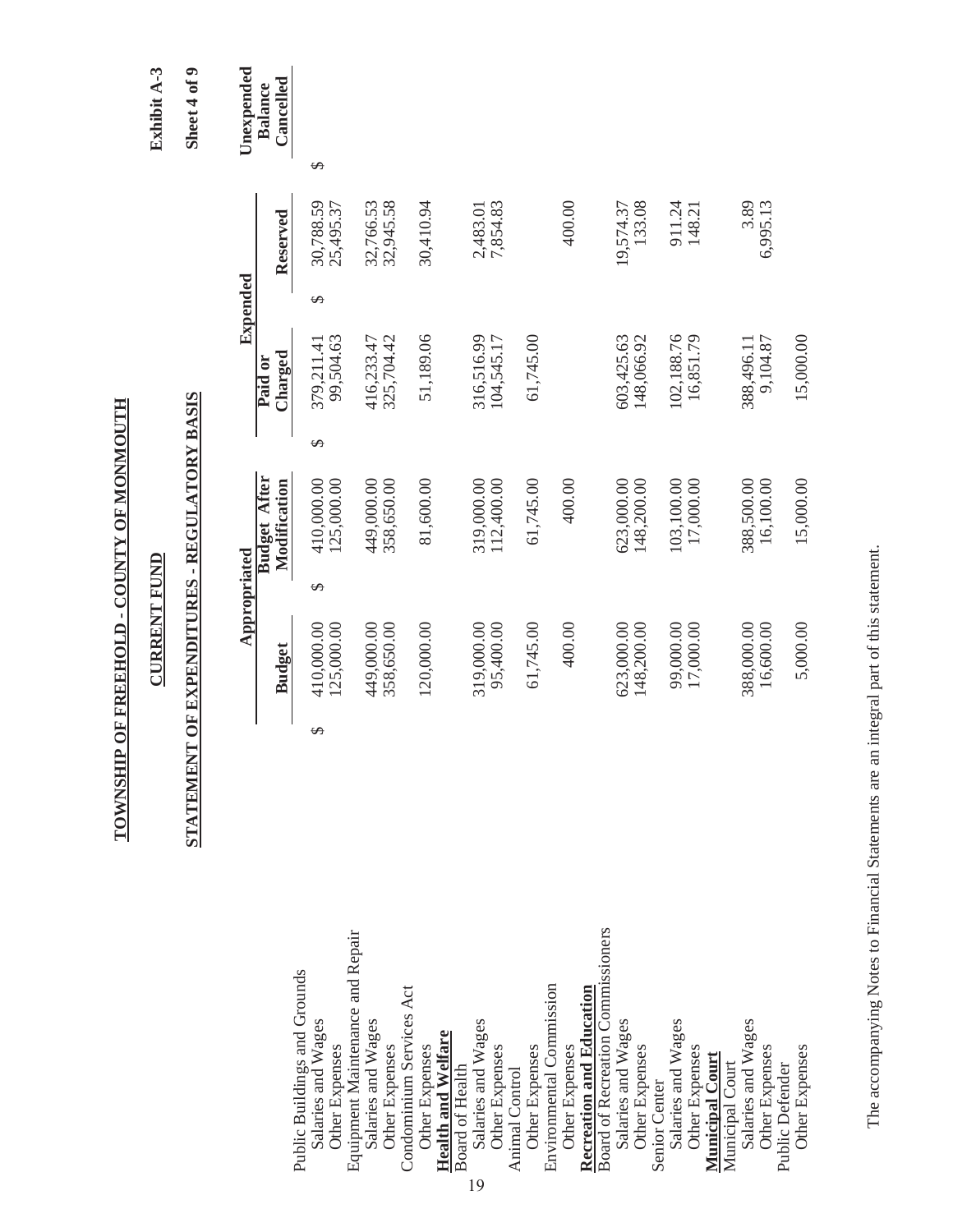|                                                                                                                                                                                                                                                        | Appropriated<br>26,000.00<br>26,186,821.00<br>1.00<br>556,000.00<br>325,000.00<br>425,000.00<br>525,000.00<br>105,000.00<br>105,000.00<br>87,000.00<br><b>Budget</b><br>↔ | STATEMENT OF EXPENDITURES - REGULATORY BASIS<br><b>Budget After</b><br>1.00<br>Modification<br>553,000.00<br>26,000.00<br>325,000.00<br>425,000.00<br>105,000.00<br>05,000.00<br>87,000.00<br>525,000.00<br>26,186,621.00<br>$\Theta$ | 23,362,840.46<br>76,457.96<br>262,804.78<br>242,675.42<br>68,850.34<br>67,702.20<br>399,438.53<br>15,950.72<br>219,154.03<br>Charged<br>Paid or<br>$\Theta$ | 36,149.66<br>10,049.28<br>2,823,780.54<br>153,561.47<br>182,324.58<br>28,542.04<br>19,297.80<br>262,195.22<br>1.00<br>105,845.97<br>Reserved<br>Expended<br>$\Theta$ | Exhibit A-3<br>Sheet 5 of 9<br>Unexpended<br>Cancelled<br><b>Balance</b><br>$\Theta$ |
|--------------------------------------------------------------------------------------------------------------------------------------------------------------------------------------------------------------------------------------------------------|---------------------------------------------------------------------------------------------------------------------------------------------------------------------------|---------------------------------------------------------------------------------------------------------------------------------------------------------------------------------------------------------------------------------------|-------------------------------------------------------------------------------------------------------------------------------------------------------------|----------------------------------------------------------------------------------------------------------------------------------------------------------------------|--------------------------------------------------------------------------------------|
| Total Operations (Including Contingent) within Caps                                                                                                                                                                                                    | 14,934,000.00<br>26,186,822.00<br>11,252,822.00                                                                                                                           | 26,186,622.00<br>14,939,600.00<br>11,247,022.00                                                                                                                                                                                       | 23,362,840.46<br>13,969,285.58<br>9,393,554.88                                                                                                              | 2,823,781.54<br>970,314.42<br>1,853,467.12                                                                                                                           |                                                                                      |
| STATUTORY EXPENDITURES WITHIN CAPS<br>Police and Firemen's Retirement System of NJ<br>Defined Contribution Retirement Program<br>Unemployment Compensation Insurance<br>Total Statutory Expenditures within Caps<br>Public Employees Retirement System | 618,700.00<br>2,500.00<br>35,000.00<br>1,147,000.00<br>1,000.00<br>3,538,521.00<br>1,734,321.00<br>29,725,343.00                                                          | 618,700.00<br>1,000.00<br>2,700.00<br>35,000.00<br>1,147,000.00<br>1,734,321.00<br>3,538,721.00<br>29,725,343.00                                                                                                                      | 617,227.50<br>1,734,321.00<br>35,000.00<br>2,415.78<br>1,013,650.19<br>26,765,454.93<br>3.402.614.47                                                        | 1,472.50<br>1,000.00<br>136,106.53<br>284.22<br>2,959,888.07<br>133,349.81                                                                                           |                                                                                      |

The accompanying Notes to Financial Statements are an integral part of this statement. The accompanying Notes to Financial Statements are an integral part of this statement.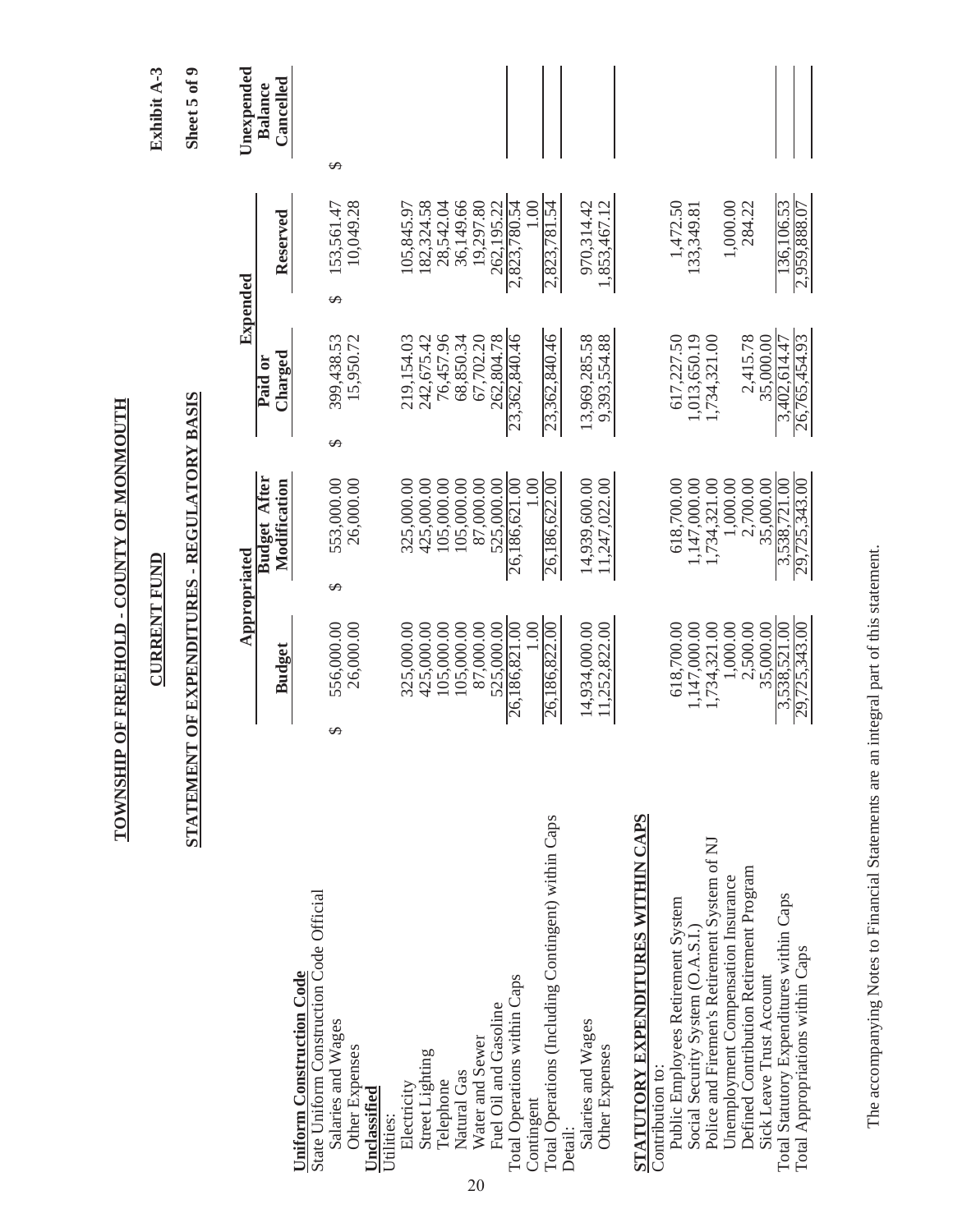| -<br>-<br>-                   |  |
|-------------------------------|--|
|                               |  |
|                               |  |
|                               |  |
|                               |  |
|                               |  |
| <br> <br> <br> <br> <br> <br> |  |
|                               |  |
|                               |  |
|                               |  |
|                               |  |
|                               |  |
|                               |  |
|                               |  |
|                               |  |
|                               |  |
|                               |  |
|                               |  |
| <b>C</b><br>1                 |  |
| i                             |  |
| j                             |  |
|                               |  |
|                               |  |
|                               |  |
|                               |  |
| ,,,,,,,                       |  |
|                               |  |
|                               |  |

## **CURRENT FUND Exhibit A-3 CURRENT FUND**

# **STATEMENT OF EXPENDITURES - REGULATORY BASIS Sheet 6 of 9** STATEMENT OF EXPENDITURES - REGULATORY BASIS

|                                                                    |   |               | Appropriated |                                     |   |                    | Expended |            | Unexpended                  |
|--------------------------------------------------------------------|---|---------------|--------------|-------------------------------------|---|--------------------|----------|------------|-----------------------------|
|                                                                    |   | <b>Budget</b> |              | <b>Budget After</b><br>Modification |   | Charged<br>Paid or |          | Reserved   | Cancelled<br><b>Balance</b> |
| <b>OPERATIONS EXCLUDED FROM CAPS</b>                               |   |               |              |                                     |   |                    |          |            |                             |
| SFSP Fire District Payment                                         | ↮ | 9,252.00      | ↮            | 9,252.00                            | ↔ | 9,252.00           | ↮        |            | ↮                           |
| Length of Service Awards Program (LOSAP)                           |   | 25,000.00     |              | 25,000.00                           |   |                    |          | 25,000.00  |                             |
| Local Matching Fund for Grants<br><b>Shared Service Agreements</b> |   | 500.00        |              | 500.00                              |   |                    |          | 500.00     |                             |
| Bureau of Fire Prevention                                          |   |               |              |                                     |   |                    |          |            |                             |
| Salaries and Wages                                                 |   | 6,000.00      |              | 6,000.00                            |   | 1,122.41           |          | 4,877.59   |                             |
| Board of Health                                                    |   |               |              |                                     |   |                    |          |            |                             |
| Salaries and Wages                                                 |   | 102,000.00    |              | 102,000.00<br>41,471.00             |   | 101,105.85         |          | 894.15     |                             |
| Other Expenses                                                     |   | 41,471.00     |              |                                     |   | 34,874.58          |          | 6,596.42   |                             |
| 22 Road Repair and Maintenance<br>Fuel Oil                         |   |               |              |                                     |   |                    |          |            |                             |
| Other Expenses                                                     |   | 325,000.00    |              | 325,000.00                          |   | 189,139.44         |          | 135,860.56 |                             |
| Equipment Maintenance                                              |   |               |              |                                     |   |                    |          |            |                             |
| Other Expenses                                                     |   | 35,000.00     |              | 35,000.00                           |   | 35,000.00          |          |            |                             |
| Police Special Services                                            |   |               |              |                                     |   |                    |          |            |                             |
| Salaries and Wages                                                 |   | 24,000.00     |              | 24,000.00                           |   | 18,981.66          |          | 5,018.34   |                             |
| Information Technology                                             |   |               |              |                                     |   |                    |          |            |                             |
| Salaries and Wages                                                 |   |               |              |                                     |   |                    |          |            |                             |
| Manalapan Township                                                 |   | 90,000.00     |              | 90,000.00<br>17,000.00              |   | 81,278.70          |          | 8,721.30   |                             |
| Freehold Borough                                                   |   | 17,000.00     |              |                                     |   | 16,708.62          |          | 291.38     |                             |
| Dispatch Services                                                  |   |               |              |                                     |   |                    |          |            |                             |
| County of Monmouth                                                 |   |               |              |                                     |   |                    |          |            |                             |
| Other Expenses                                                     |   | 377,000.00    |              | 377,000.00                          |   | 376,585.21         |          | 414.79     |                             |
| <b>Operational Services</b>                                        |   |               |              |                                     |   |                    |          |            |                             |
| Salaries and Wages                                                 |   |               |              |                                     |   |                    |          |            |                             |
| Keyport Borough                                                    |   | 21,000.00     |              | $21,000.00$<br>$15,000.00$          |   | 20,004.74          |          | 995.26     |                             |
| Freehold Regional                                                  |   | 15,000.00     |              |                                     |   | 14,814.37          |          | 185.63     |                             |
| <b>Construction Code</b>                                           |   |               |              |                                     |   |                    |          |            |                             |
| Jackson Township<br>Salaries and Wages                             |   | 52,000.00     |              | 52,000.00                           |   | 51,721.60          |          | 278.40     |                             |
|                                                                    |   |               |              |                                     |   |                    |          |            |                             |

The accompanying Notes to Financial Statements are an integral part of this statement. The accompanying Notes to Financial Statements are an integral part of this statement.

Sheet 6 of 9

Exhibit A-3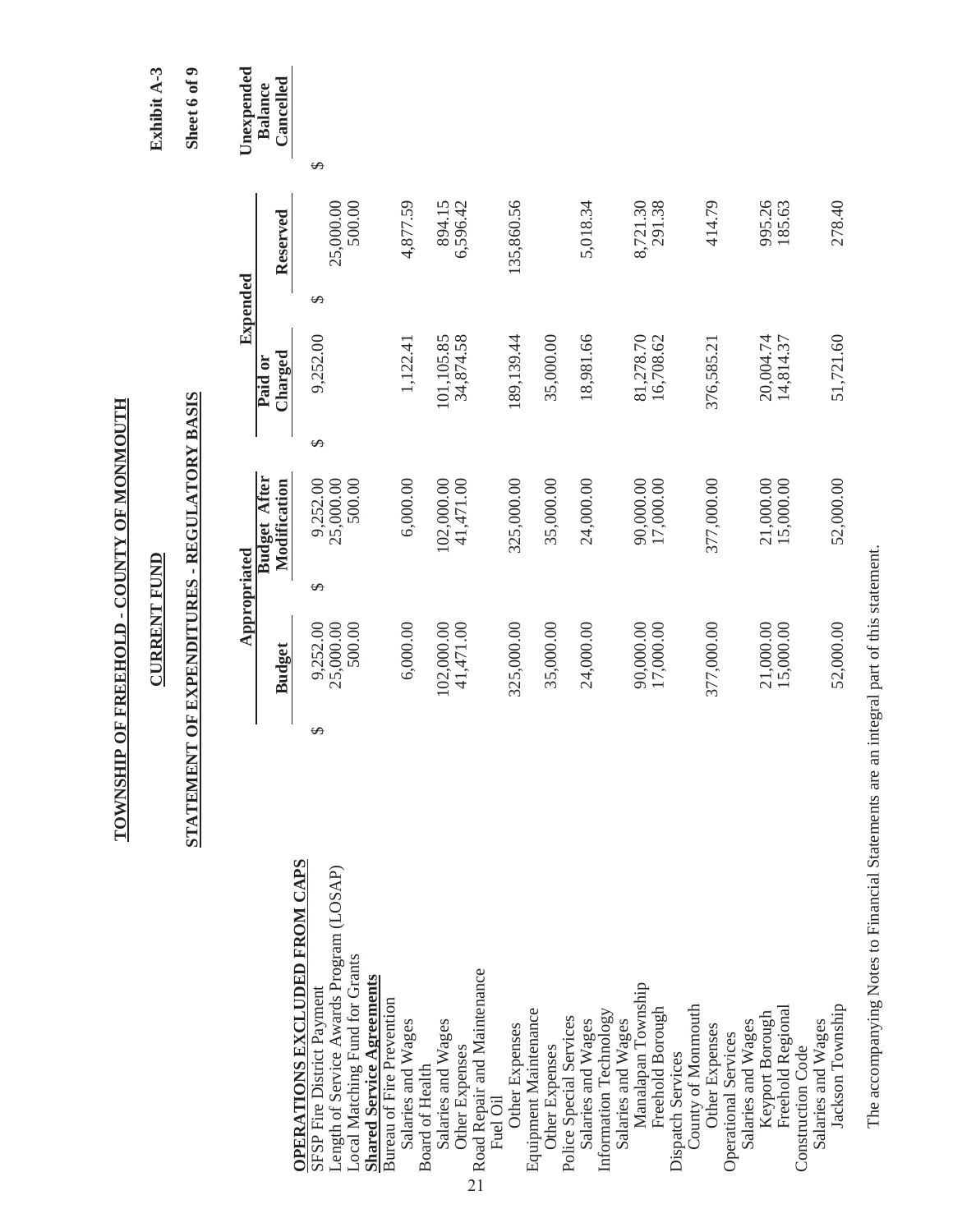| TOWNSHI                                                                                    |   |                            |          | P OF FREEHOLD - COUNTY OF MONMOUTH           |          |                          |          |                         |                             |
|--------------------------------------------------------------------------------------------|---|----------------------------|----------|----------------------------------------------|----------|--------------------------|----------|-------------------------|-----------------------------|
|                                                                                            |   | <b>CURRENT FUND</b>        |          |                                              |          |                          |          |                         | Exhibit A-3                 |
|                                                                                            |   |                            |          | STATEMENT OF EXPENDITURES - REGULATORY BASIS |          |                          |          |                         | Sheet 7 of 9                |
|                                                                                            |   | Appropriated               |          |                                              |          |                          | Expended |                         | Unexpended                  |
|                                                                                            |   | <b>Budget</b>              |          | <b>Budget After</b><br>Modification          |          | Charged<br>Paid or       |          | Reserved                | Cancelled<br><b>Balance</b> |
| Board of Health - Emergency Preparedness<br>Construction Code (Continued)                  | ↔ | 50,000.00                  | $\Theta$ | 50,000.00                                    | $\Theta$ | 28,950.00                | $\Theta$ | 21,050.00               | $\Theta$                    |
| Public and Private Programs Offset by Revenues                                             |   |                            |          | 7,000.00<br>3,000.00                         |          | 7,000.00<br>825.79       |          | 2,174.21                |                             |
| Alliance to Prevent Alcoholism and Drug Abuse:<br>Alcohol Education and Rehabilitation Act |   |                            |          |                                              |          |                          |          |                         |                             |
|                                                                                            |   | 41,010.00<br>10,252.50     |          | 41,010.00<br>10,252.50                       |          | 41,010.00<br>10,252.50   |          |                         |                             |
| Clean Communities Program                                                                  |   | 5,898.49                   |          | 81,154.50<br>5,898.49                        |          | 5,898.49<br>81,154.50    |          |                         |                             |
| Green Communities Program                                                                  |   | 3,000.00                   |          | 3,000.00                                     |          | 3,000.00                 |          |                         |                             |
|                                                                                            |   | 3,000.00                   |          | 3,000.00                                     |          | 3,000.00                 |          |                         |                             |
| Safe and Secure Communities Program:                                                       |   | 96,424.33                  |          | 96,424.33                                    |          | 96,424.33                |          |                         |                             |
|                                                                                            |   | 60,000.00<br>30,000.00     |          | 60,000.00<br>30,000.00                       |          | 60,000.00<br>30,000.00   |          |                         |                             |
|                                                                                            |   |                            |          | 54,675.51                                    |          | 54,675.51                |          |                         |                             |
| Total Operations excluded from Caps                                                        |   | 4,000.00<br>,443,808.32    |          | 4,000.00<br>,589,638.33                      |          | 4,000.00<br>,376,780.30  |          | 212,858.03              |                             |
|                                                                                            |   | 417,000.00<br>1,026,808.32 |          | 424,000.00<br>1,165,638.33                   |          | 402,737.95<br>974,042.35 |          | 191,595.98<br>21,262.05 |                             |
|                                                                                            |   |                            |          |                                              |          |                          |          |                         |                             |

The accompanying Notes to Financial Statements are an integral part of this statement. The accompanying Notes to Financial Statements are an integral part of this statement.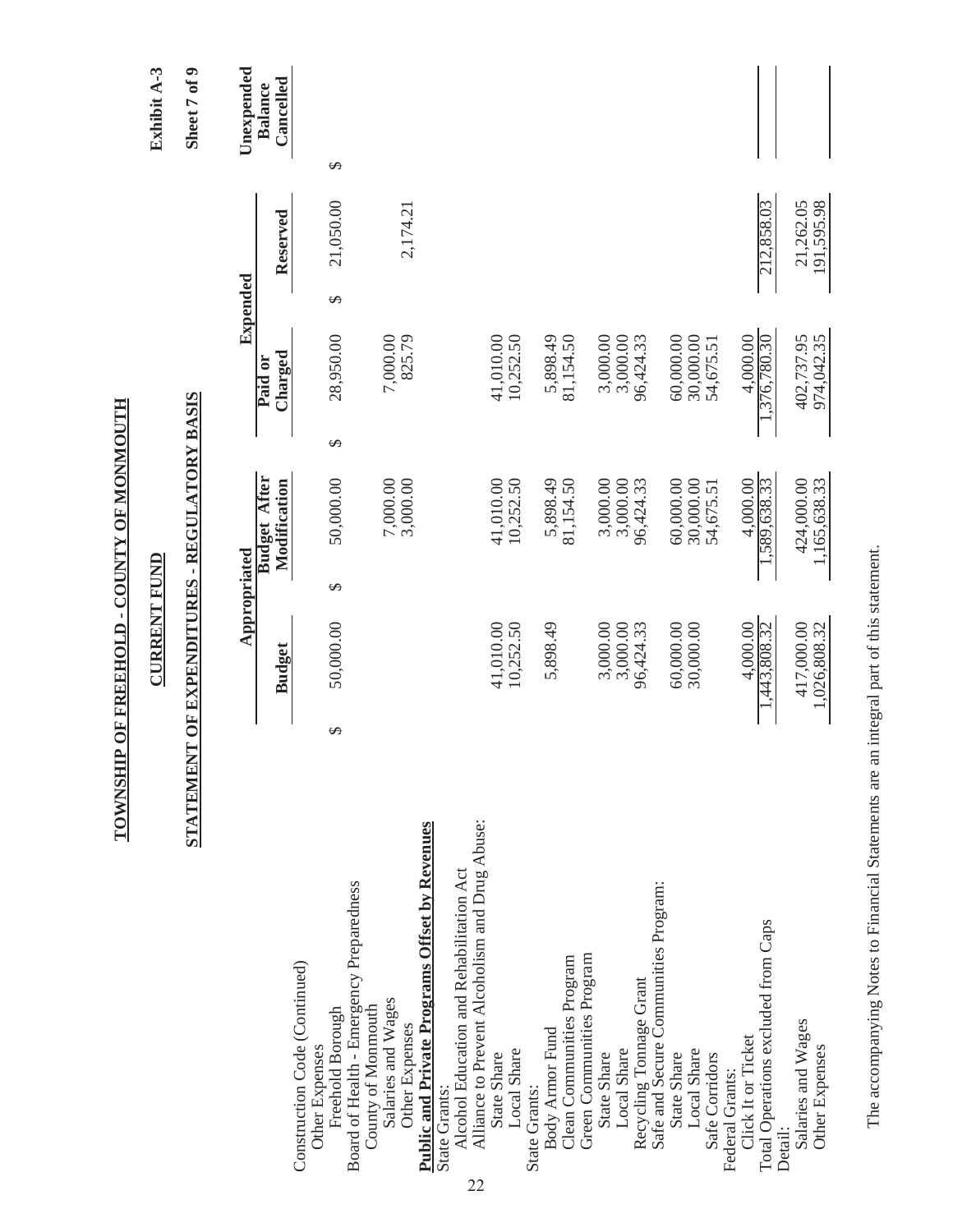TOWNSHIP OF FREEHOLD - COUNTY OF MONMOUTH

The accompanying Notes to Financial Statements are an integral part of this statement. The accompanying Notes to Financial Statements are an integral part of this statement.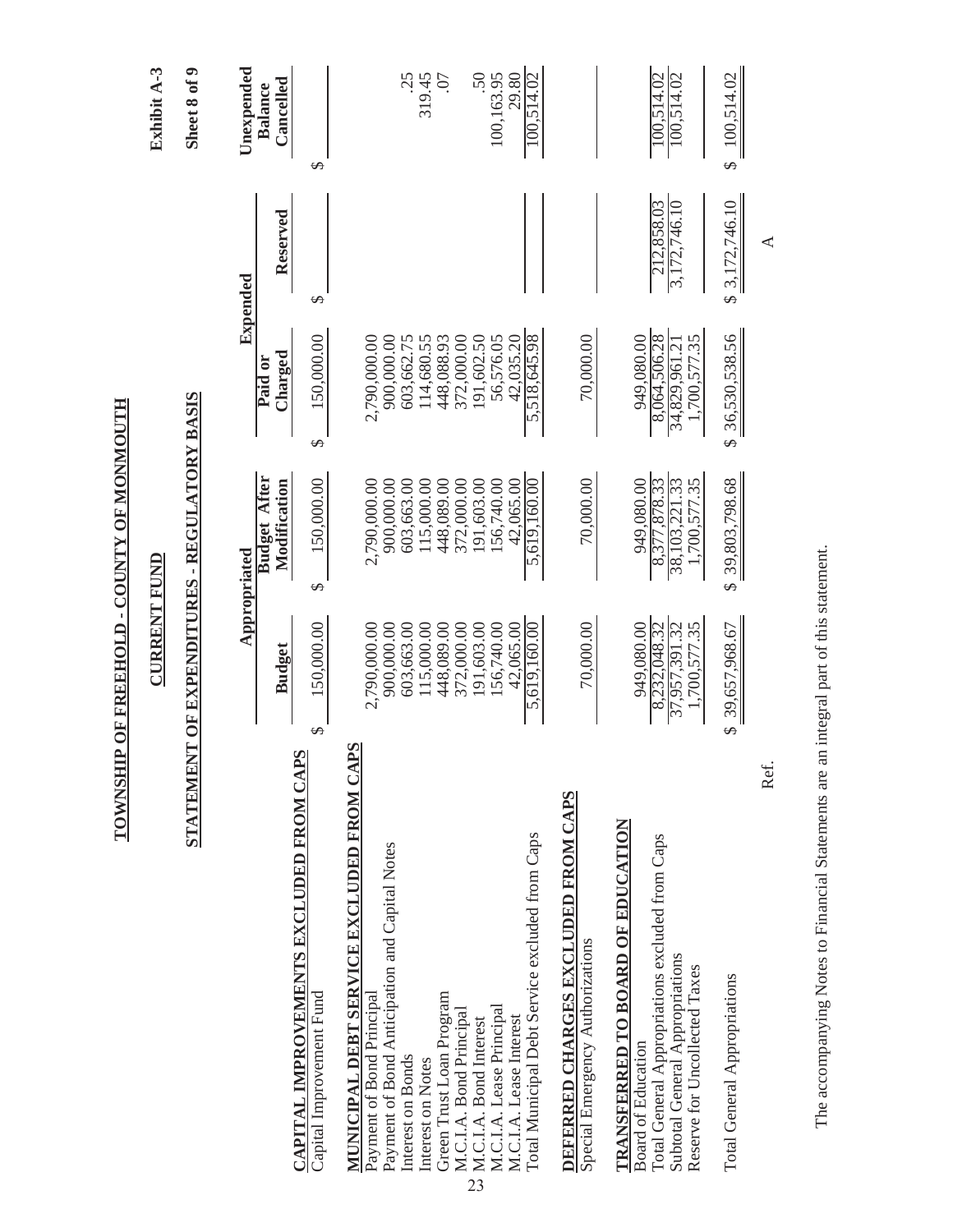### **CURRENT FUND Exhibit A-3**

### **STATEMENT OF EXPENDITURES - REGULATORY BASIS Sheet 9 of 9**

|                                        |              | <b>Appropriated</b>                        |
|----------------------------------------|--------------|--------------------------------------------|
|                                        | Ref.         | <b>Budget After</b><br><b>Modification</b> |
| <b>Budget</b>                          | $A-2$        | \$39,657,968.67                            |
| Added by N.J.S. 40A:4-87               | A            | 145,830.01                                 |
|                                        | $A-3$        | \$39,803,798.68                            |
|                                        |              |                                            |
|                                        |              | <b>Expended</b>                            |
|                                        |              | Paid or                                    |
|                                        | Ref.         | <b>Charged</b>                             |
| <b>Disbursements</b>                   | $A-4$        | $\sqrt{33,791,037.71}$                     |
| Reserve for:                           |              |                                            |
| Encumbrances                           | $\mathbf{A}$ | 535,545.09                                 |
| Tax Appeals                            |              | 50,000.00                                  |
| <b>Uncollected Taxes</b>               | $A-2$        | 1,700,577.35                               |
| Special Emergency Authorization Raised |              | 70,000.00                                  |
| <b>Prepaid Health Premiums</b>         | A            | (6,036.92)                                 |
| <b>Interfund - Grant Fund</b>          | $A-13$       | 389,415.33                                 |
|                                        | $A-3$        | 36,530,538.56<br>\$                        |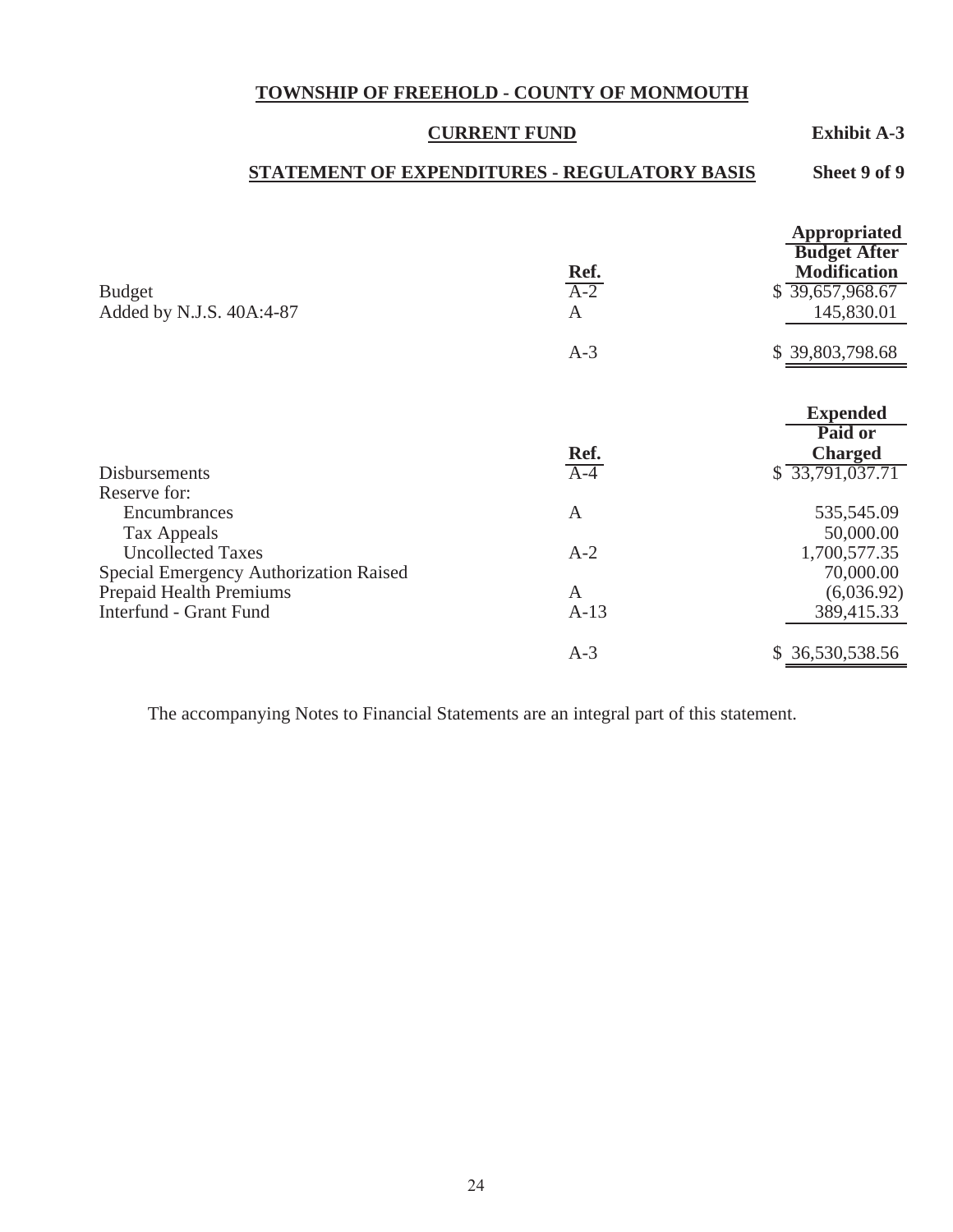### **TRUST FUND Exhibit B**

### **COMPARATIVE STATEMENT OF ASSETS, LIABILITIES,**

### **RESERVES AND FUND BALANCE - REGULATORY BASIS**

### **DECEMBER 31, 2015 AND 2014**

|                                                                                                                                                                                                              | Ref.                               | 2015                                                                | 2014                                                                        |
|--------------------------------------------------------------------------------------------------------------------------------------------------------------------------------------------------------------|------------------------------------|---------------------------------------------------------------------|-----------------------------------------------------------------------------|
| <b>Assets</b><br><b>Animal Control Trust Fund</b><br>Cash                                                                                                                                                    | $B-1$                              | $\mathcal{S}$<br>85,345.40                                          | $\mathbb{S}$<br>81,752.60                                                   |
| <b>Other Trust Fund</b><br>Cash                                                                                                                                                                              | $B-1$                              | 11,638,241.38                                                       | 10,744,408.84                                                               |
|                                                                                                                                                                                                              |                                    | \$11,723,586.78                                                     | \$10,826,161.44                                                             |
| <b>Liabilities and Reserves</b><br><b>Animal Control Trust Fund</b><br><b>Prepaid Licenses</b><br>Due State of New Jersey<br><b>Reserve for Animal Control Trust Fund</b><br><b>Interfund - Current Fund</b> | $B-1,3$<br>$B-2$<br>$B-3$<br>$B-4$ | $\mathcal{S}$<br>13,445.60<br>49,491.00<br>22,408.80<br>85,345.40   | $\mathcal{S}$<br>13,661.20<br>1.20<br>53,144.40<br>14,945.80<br>81,752.60   |
| <b>Other Trust Fund</b><br><b>Miscellaneous Reserves</b><br><b>Interfund - Current Fund</b>                                                                                                                  | $B-5$<br>$B-6$                     | 11,427,317.61<br>210,923.77<br>11,638,241.38<br>11,723,586.78<br>\$ | 10,672,732.47<br>71,676.37<br>$\overline{10,744,408.84}$<br>\$10,826,161.44 |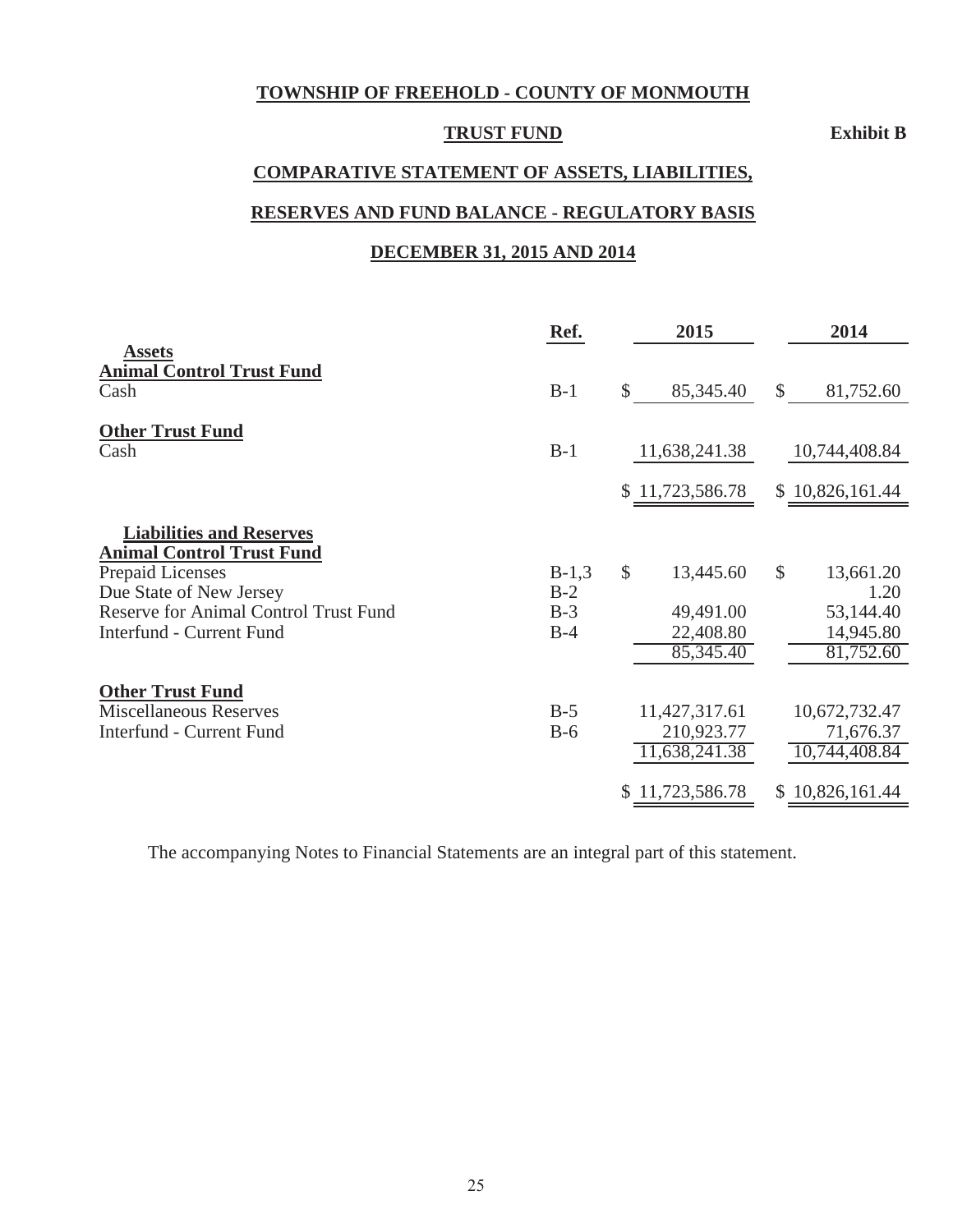(THIS PAGE INTENTIONALLY LEFT BLANK)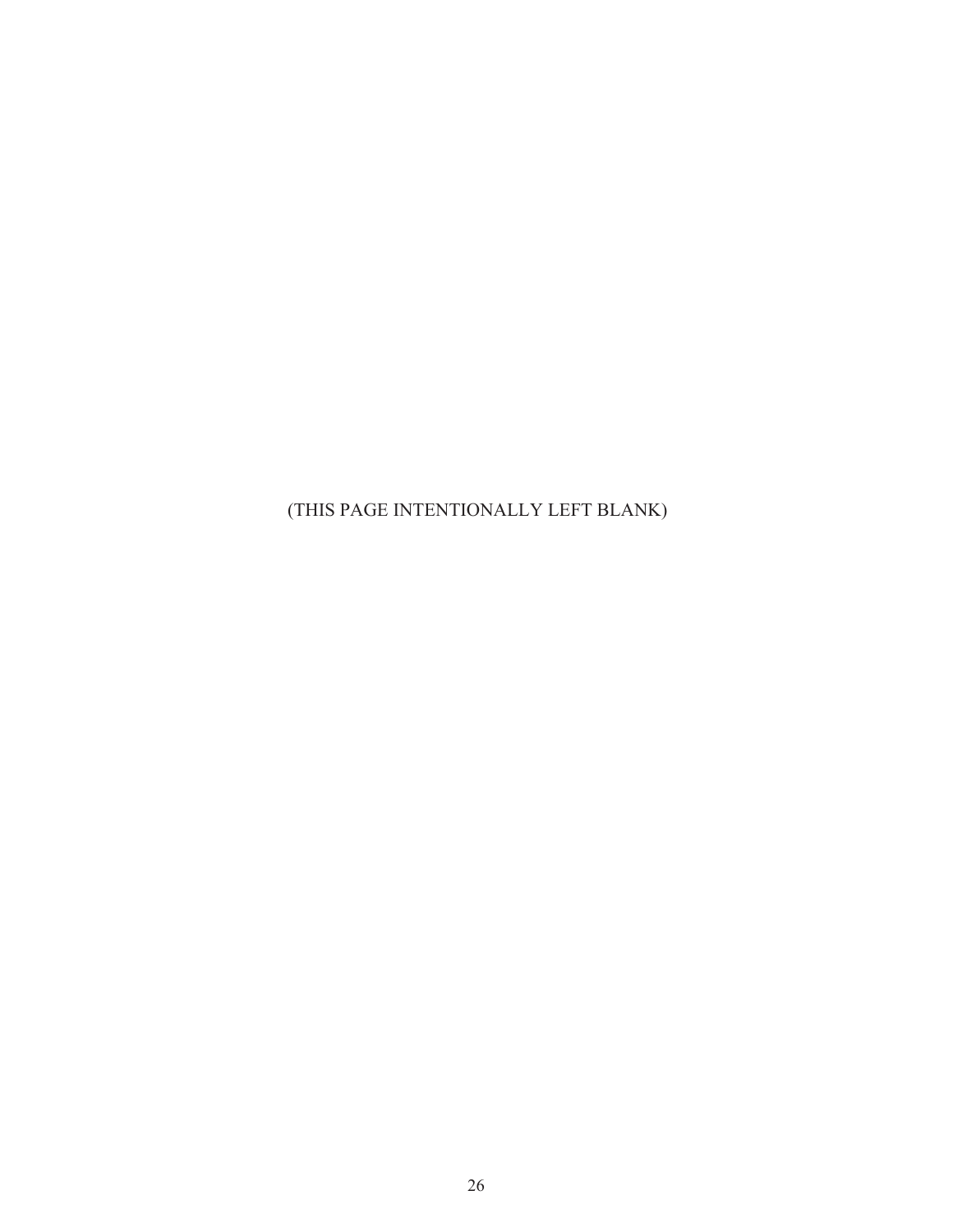### **GENERAL CAPITAL FUND Exhibit C**

### **COMPARATIVE STATEMENT OF ASSETS, LIABILITIES,**

### **RESERVES AND FUND BALANCE - REGULATORY BASIS**

### **DECEMBER 31, 2015 AND 2014**

|                                               | Ref.   | 2015               | 2014             |
|-----------------------------------------------|--------|--------------------|------------------|
| <b>Assets</b>                                 |        |                    |                  |
| Cash and Cash Equivalents                     | $C-2$  | \$<br>7,392,843.61 | \$10,193,059.19  |
| <b>Grants Receivable</b>                      | $C-2$  | 605,745.04         | 159,434.04       |
| Loan Receivable                               |        | 311,890.39         | 311,890.39       |
| <b>Accounts Receivable</b>                    |        |                    |                  |
| <b>Offset with Reserves</b>                   |        | 34,000.00          | 34,000.00        |
| Deferred Charges to Future Taxation:          |        |                    |                  |
| Funded                                        | $C-4$  | 27,840,259.12      | 23, 265, 405. 45 |
| Unfunded                                      | $C-5$  | 29,588,431.70      | 29,680,823.70    |
| Capital Lease                                 |        | 2,027,850.00       | 1,192,590.00     |
|                                               |        | \$67,801,019.86    | \$64,837,202.77  |
|                                               |        |                    |                  |
| <b>Liabilities, Reserves and Fund Balance</b> |        |                    |                  |
| <b>General Serial Bonds</b>                   | $C-6$  | \$26,302,000.00    | \$21,316,000.00  |
| <b>Green Trust Loan</b>                       | $C-7$  | 1,538,259.12       | 1,949,405.45     |
| <b>Bond Anticipation Notes</b>                | $C-8$  | 5,642,000.00       | 11,500,000.00    |
| <b>Interfund - Current Fund</b>               |        | 36,000.00          | 35,700.00        |
| <b>Improvement Authorizations:</b>            |        |                    |                  |
| Funded                                        | $C-9$  | 1,779,951.45       | 138,130.98       |
| Unfunded                                      | $C-9$  | 28,180,247.74      | 26,234,926.13    |
| Capital Improvement Fund                      | $C-10$ | 129,133.41         | 715,525.41       |
| Down Payments on Improvements                 | $C-11$ | 95,737.00          | 95,737.00        |
| M.C.I.A. Lease Payable                        | $C-12$ | 2,027,850.00       | 1,192,590.00     |
| Reserve for:                                  |        |                    |                  |
| Debt Service                                  | $C-2$  | 262,525.92         | 480.72           |
| <b>Historical Preservation</b>                |        | 15,590.20          | 15,590.20        |
| Improvements                                  |        | 21,376.00          | 21,376.00        |
| <b>Reserve for Receivables:</b>               |        |                    |                  |
| <b>Accounts Receivables</b>                   |        | 34,000.00          | 34,000.00        |
| Loans Receivable                              |        | 311,890.39         | 311,890.39       |
| <b>Fund Balance</b>                           | $C-1$  | 1,424,458.63       | 1,275,850.49     |
|                                               |        | \$67,801,019.86    | \$64,837,202.77  |

There were bonds and notes authorized but not issued on December 31, 2015 and 201 of \$23,946,431.70 and \$18,180,823.70, respectively, for general improvements (Schedule C-13).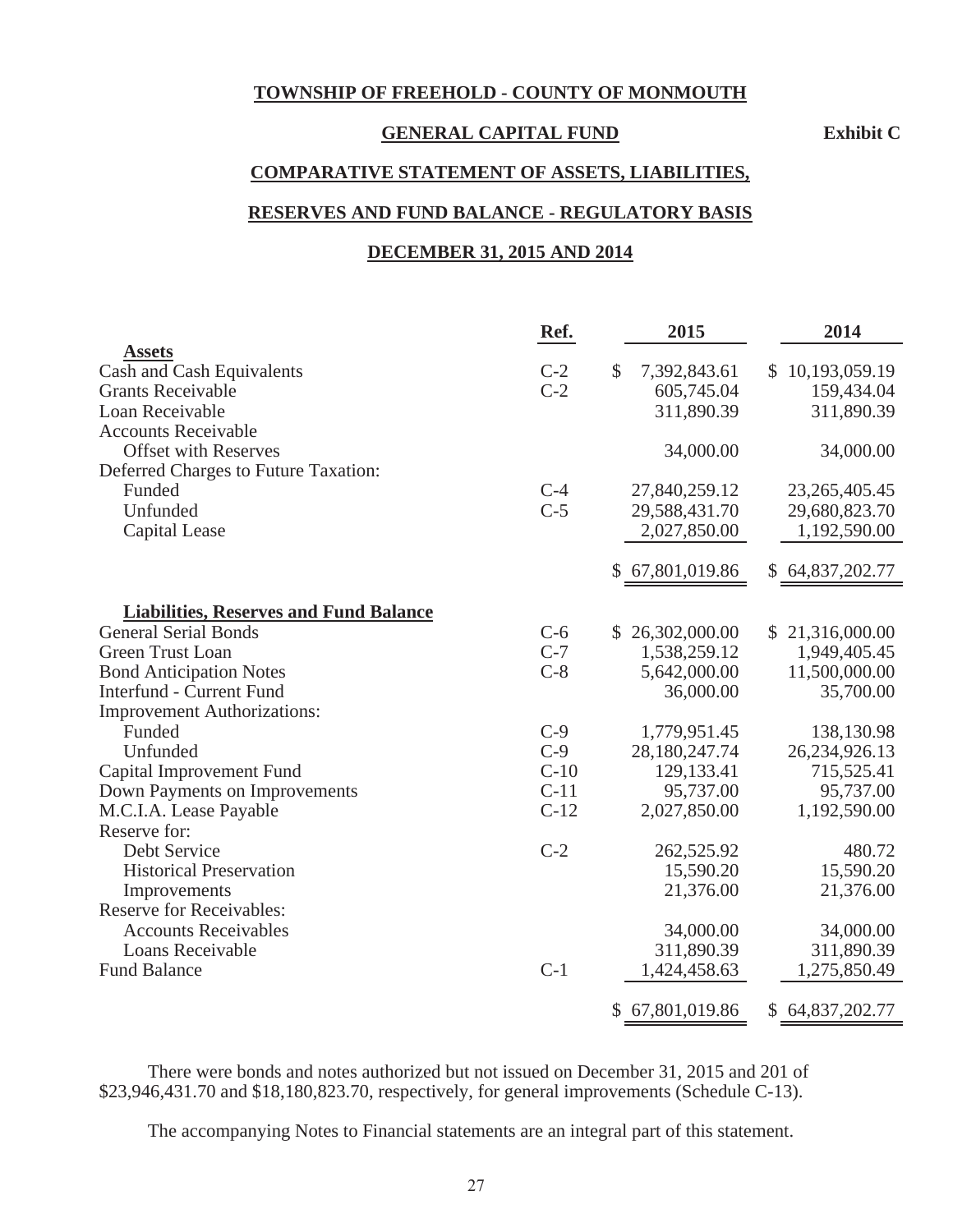### **GENERAL CAPITAL FUND Exhibit C-1**

### **STATEMENT OF CHANGE IN FUND BALANCE**

### **REGULATORY BASIS**

| Balance December 31, 2014                             | Ref. | \$1,275,850.49             |
|-------------------------------------------------------|------|----------------------------|
| Increased by:<br>Receipts:                            |      |                            |
| Premiums on Sale of Bonds and Notes                   |      | 240,033.14<br>1,515,883.63 |
| Decreased by:<br>Capital Fund Balance to Current Fund |      | 91,425.00                  |
| Balance December 31, 2015                             |      | \$1,424,458.63             |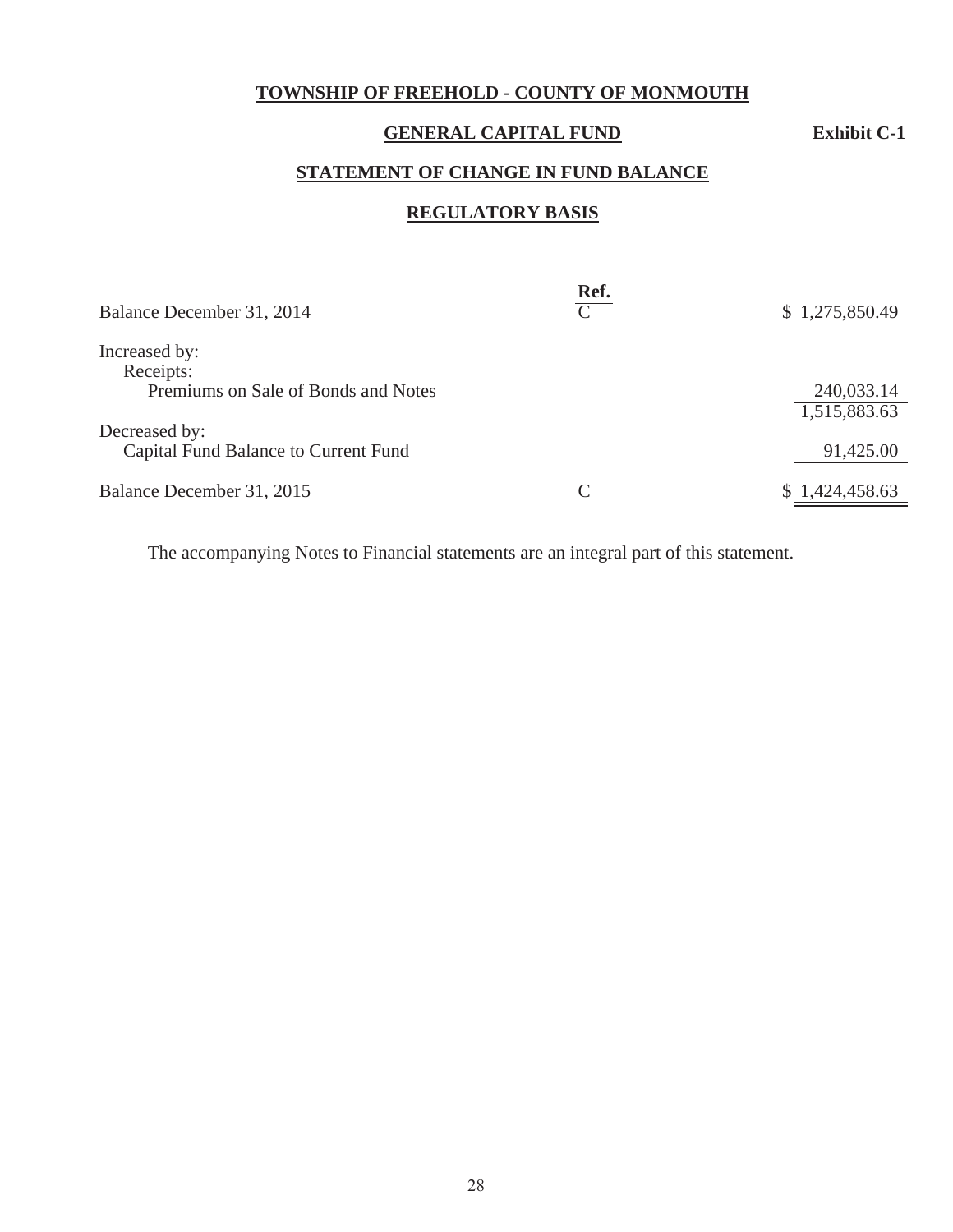### **WATER-SEWER UTILITY FUND Exhibit D**

### **COMPARATIVE STATEMENT OF ASSETS, LIABILITIES, Sheet 1 of 2**

### **RESERVES AND FUND BALANCE - REGULATORY BASIS**

### **DECEMBER 31, 2015 AND 2014**

|                                              | Ref.   | 2015                          | 2014                         |
|----------------------------------------------|--------|-------------------------------|------------------------------|
| <b>Assets</b>                                |        |                               |                              |
| <b>Operating Fund:</b>                       |        |                               |                              |
| Cash and Cash Equivalents                    | $D-6$  | $\mathcal{S}$<br>4,437,660.02 | $\mathbb{S}$<br>3,721,639.04 |
| Investments                                  |        | 5,563,794.00                  | 5,482,479.00                 |
| Cash - Change Fund                           |        | 100.00                        | 100.00                       |
|                                              |        | 10,001,554.02                 | 9,204,218.04                 |
| Receivables with Full Reserves:              |        |                               |                              |
| <b>Water Charges Receivable</b>              | $D-9$  | 256,844.26                    | 185,879.36                   |
| <b>Sewer Charges Receivable</b>              | $D-10$ | 354,297.55                    | 289,226.52                   |
| <b>Bankruptcy Utility Charges</b>            |        | 1,142.36                      | 1,142.36                     |
|                                              |        | 612,284.17                    | 476,248.24                   |
| Interfund - Water-Sewer Utility Capital Fund | $D-6$  | 23,411.48                     | 128,575.89                   |
|                                              |        | 635,695.65                    | 604,824.13                   |
| <b>Total Operating Fund</b>                  |        | 10,637,249.67                 | 9,809,042.17                 |
| <b>Assessment Trust Fund:</b>                |        |                               |                              |
| Cash and Cash Equivalents                    | $D-6$  | 339,902.21                    | 304,574.01                   |
| <b>Assessments Receivable</b>                | $D-11$ | 43,739.97                     | 79,068.17                    |
| <b>Total Assessment Trust Fund</b>           |        | 383,642.18                    | 383,642.18                   |
| Capital Fund:                                |        |                               |                              |
| Cash and Cash Equivalents                    | $D-6$  | 8,132,793.59                  | 6,183,252.19                 |
| <b>Grants Receivable</b>                     |        | 268,000.00                    |                              |
| <b>Accounts Receivable</b>                   | $D-12$ | 34,172.00                     | 34,172.00                    |
| <b>Fixed Capital</b>                         | $D-13$ | 51,094,247.50                 | 50,999,247.50                |
| Fixed Capital Authorized and Uncompleted     | $D-14$ | 16,941,834.91                 | 14,449,834.91                |
| <b>Total Capital Fund</b>                    |        | 76,471,048.00                 | 71,666,506.60                |
|                                              |        |                               |                              |
|                                              |        | \$87,491,939.85               | \$ 81,859,190.95             |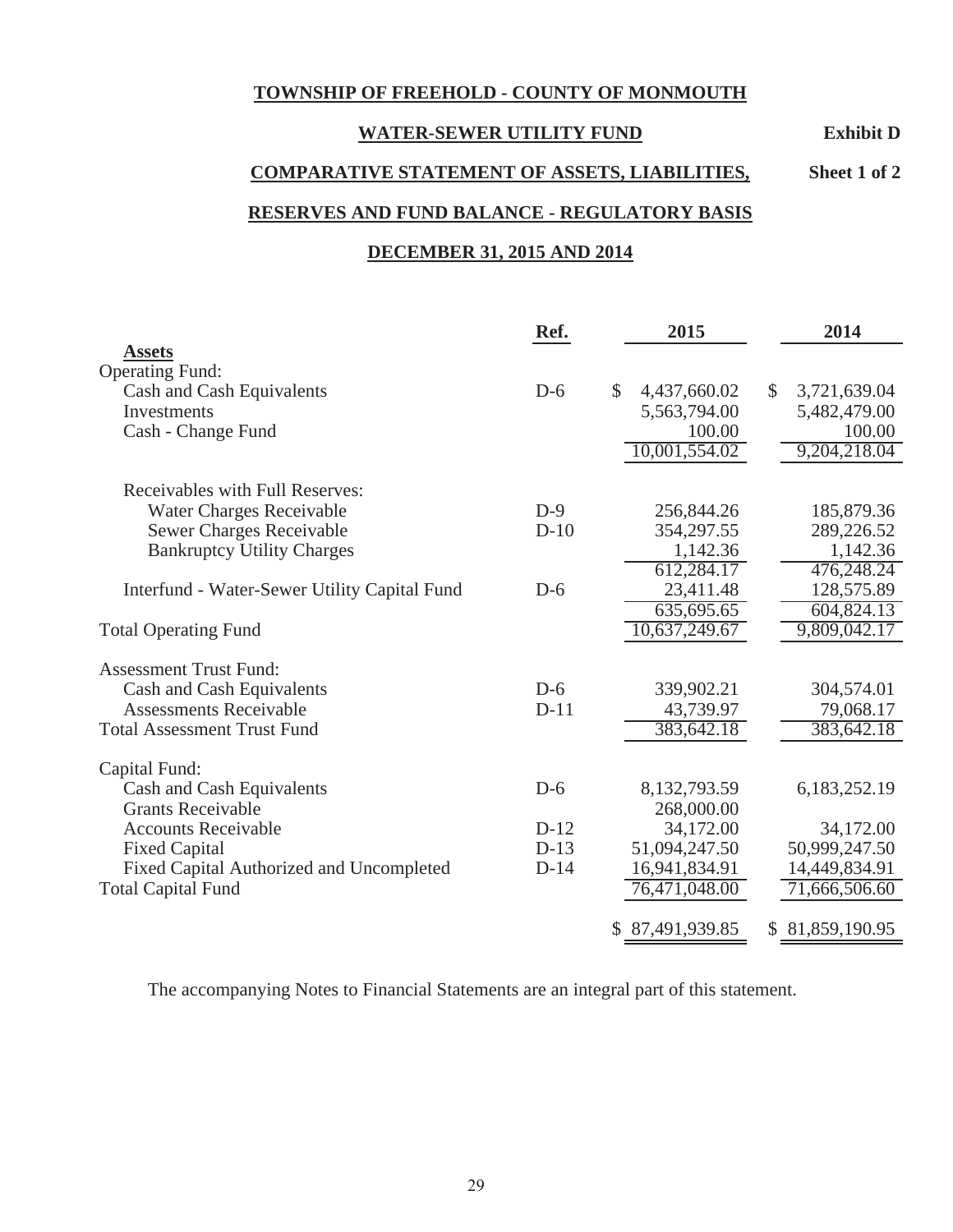### **WATER-SEWER UTILITY FUND Exhibit D**

### **COMPARATIVE STATEMENT OF ASSETS, LIABILITIES, Sheet 2 of 2**

### **RESERVES AND FUND BALANCE - REGULATORY BASIS**

### **DECEMBER 31, 2015 AND 2014**

|                                                    | Ref.       | 2015                          |               | 2014             |
|----------------------------------------------------|------------|-------------------------------|---------------|------------------|
| Liabilities, Reserves and Fund Balance (Continued) |            |                               |               |                  |
| <b>Operating Fund:</b>                             |            |                               |               |                  |
| <b>Appropriation Reserves</b>                      | $D-5,15$   | $\mathcal{S}$<br>1,214,913.82 | $\mathcal{S}$ | 1,134,667.35     |
| <b>Reserve for Encumbrances</b>                    | $D-5,15$   | 85,174.11                     |               | 88,452.39        |
| Prepaid Water-Sewer Rents                          | $D-6,9,10$ | 18,217.67                     |               | 16,493.17        |
| Accrued Interest on Bonds and Notes                | $D-16$     | 78,262.47                     |               | 58,214.46        |
|                                                    |            | 1,396,568.07                  |               | 1,297,827.37     |
| <b>Reserve for Receivables</b>                     |            | 612,284.17                    |               | 476,248.24       |
| <b>Operating Fund Balance</b>                      | $D-3$      | 8,628,397.43                  |               | 8,034,966.56     |
| <b>Total Operating Fund</b>                        |            | 10,637,249.67                 |               | 9,809,042.17     |
| <b>Assessment Trust Fund:</b>                      |            |                               |               |                  |
| <b>Reserve for Assessments and Liens</b>           | $D-17$     | 43,739.97                     |               | 79,068.17        |
| <b>Fund Balance</b>                                | $D-2$      | 339,902.21                    |               | 304,574.01       |
| <b>Total Assessment Trust Fund</b>                 |            | 383,642.18                    |               | 383,642.18       |
| Capital Fund:                                      |            |                               |               |                  |
| Interfund - Water-Sewer Utility Operating Fund     |            | 23,411.48                     |               | 128,575.89       |
| <b>Improvement Authorizations:</b>                 |            |                               |               |                  |
| Funded                                             | $D-18$     | 4,795,937.98                  |               |                  |
| Unfunded                                           | $D-18$     | 5,378,745.51                  |               | 8,150,305.32     |
| Capital Improvement Fund                           | $D-19$     | 418,195.00                    |               | 287,195.00       |
| <b>Reserve for Amortization</b>                    | $D-20$     | 48,200,297.50                 |               | 47,187,737.50    |
| <b>Deferred Reserve for Amortization</b>           | $D-21$     | 1,976,038.52                  |               | 663,150.00       |
| <b>Serial Bonds</b>                                | $D-22$     | 11,584,000.00                 |               | 7,025,000.00     |
| <b>Bond Anticipation Notes</b>                     | $D-23$     | 2,632,000.00                  |               | 6,900,000.00     |
| M.C.I.A. Lease Payable                             | $D-24$     | 58,950.00                     |               | 66,510.00        |
| Reserve for Infrastructure Contribution            |            | 73,306.08                     |               | 72,169.80        |
| <b>Reserve for Accounts Receivable</b>             |            | 34,172.00                     |               | 34,172.00        |
| <b>Fund Balance</b>                                | $D-1$      | 1,295,993.93                  |               | 1,151,691.09     |
| <b>Total Capital Fund</b>                          |            | 76,471,048.00                 |               | 71,666,506.60    |
|                                                    |            | \$87,491,939.85               |               | \$ 81,859,190.95 |

There were bonds and notes authorized but not issued on December 31, 2015 and 2014 of \$3,584,796.39 and \$3,630,096.39 respectively (Exhibit D-25).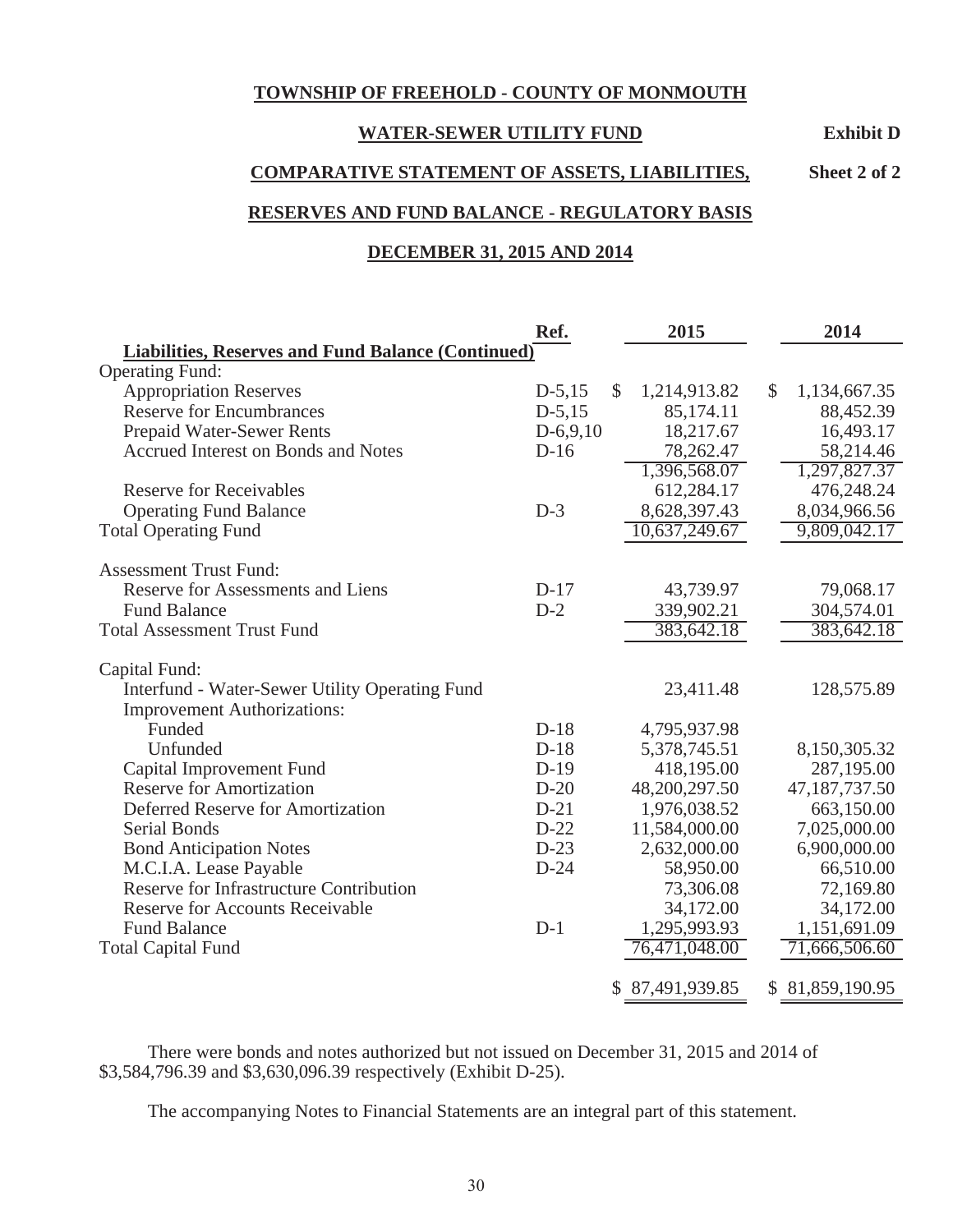# **WATER-SEWER UTILITY CAPITAL FUND Exhibit D-1**

# **STATEMENT OF FUND BALANCE - REGULATORY BASIS**

| Balance December 31, 2014                           | Ref.  | \$1,151,691.09 |
|-----------------------------------------------------|-------|----------------|
| Increased by:<br>Premium on Sale of Bonds and Notes | $D-6$ | 144,302.84     |
| Balance December 31, 2015                           |       | \$1,295,993.93 |

#### **WATER-SEWER UTILITY ASSESSMENT FUND**

# **STATEMENT OF FUND BALANCE - REGULATORY BASIS Exhibit D-2**

| Balance December 31, 2014                                   | Ref. | 304,574.01 |
|-------------------------------------------------------------|------|------------|
| Increased by:<br><b>Collection of Unpledged Assessments</b> |      | 35,328.20  |
| Balance December 31, 2015                                   |      | 339,902.21 |

The accompanying Notes to Financial Statements are an integral part of these statements.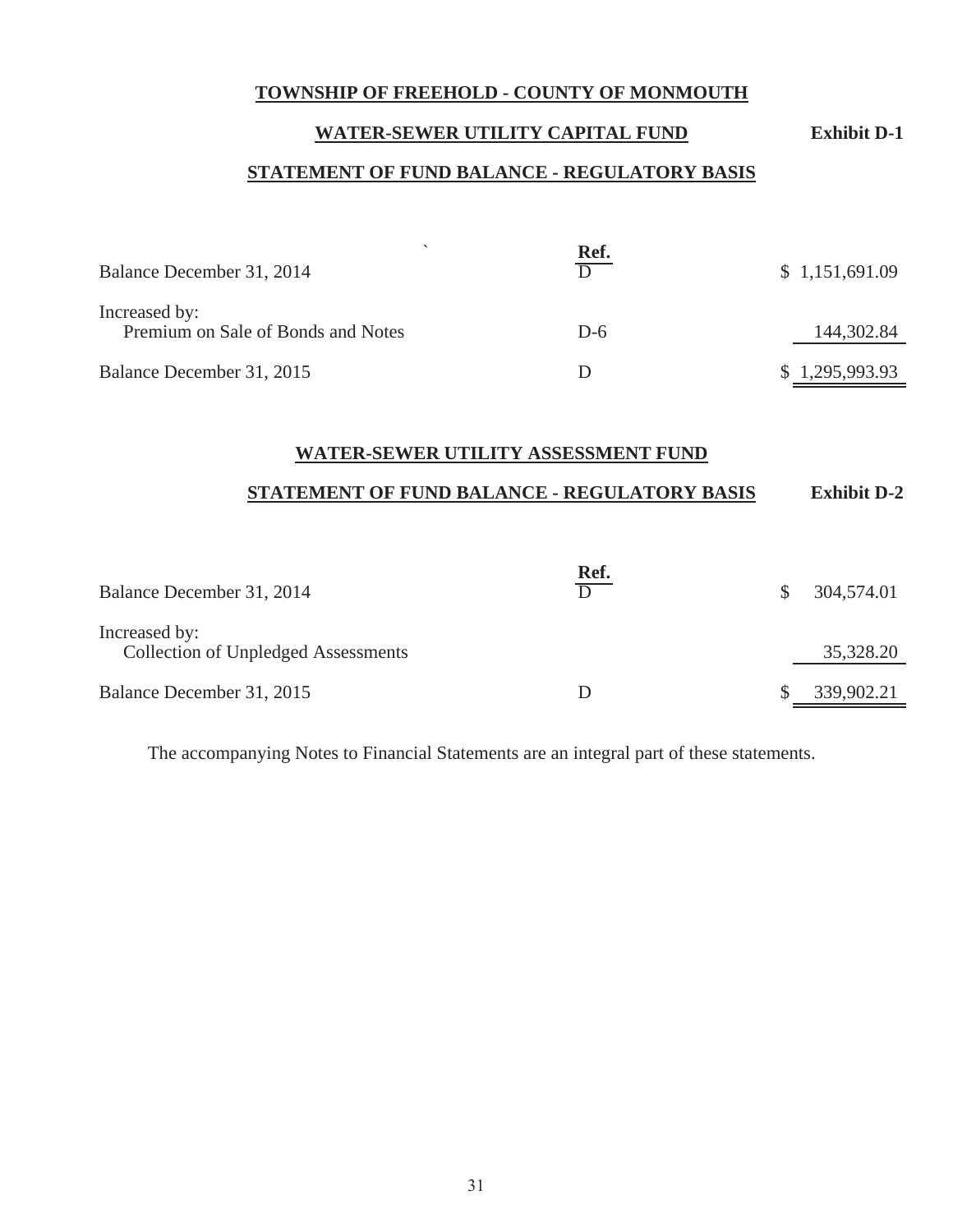## **WATER-SEWER UTILITY OPERATING FUND Exhibit D-3**

# **COMPARATIVE STATEMENT OF OPERATIONS AND**

# **CHANGE IN FUND BALANCE - REGULATORY BASIS**

## **DECEMBER 31, 2015 AND 2014**

|                                                     | Ref.   | <b>Year 2015</b>   | <b>Year 2014</b>             |
|-----------------------------------------------------|--------|--------------------|------------------------------|
| <b>Revenue and Other Income Realized</b>            |        |                    |                              |
| <b>Fund Balance Utilized</b>                        | $D-4$  | \$<br>3,082,476.00 | $\mathbb{S}$<br>3,445,476.00 |
| Rents:                                              |        |                    |                              |
| <b>Water Charges</b>                                | $D-4$  | 4,398,522.84       | 4,000,184.74                 |
| <b>Sewer Charges</b>                                | $D-4$  | 7,574,818.97       | 7,346,929.84                 |
| Miscellaneous:                                      |        |                    |                              |
| Fire Hydrant Service                                | $D-4$  | 201,905.38         | 199,035.08                   |
| <b>Water Connection Fees</b>                        | $D-4$  | 188,081.79         | 506,381.17                   |
| <b>Sewer Connection Fees</b>                        | $D-4$  | 113,805.45         | 363,306.10                   |
| <b>Interest on Deposits</b>                         | $D-4$  | 81,314.51          | 103,251.26                   |
| Miscellaneous Revenue Anticipated                   | $D-4$  | 105,867.66         | 84,724.34                    |
| Other Credits to Income:                            |        |                    |                              |
| Prior Year Sewer Charge Reimbursement               | $D-6$  | 254,385.13         | 588,148.23                   |
| <b>Unexpended Balance of Appropriation Reserves</b> | $D-15$ | 956,150.00         | 1,078,571.54                 |
| <b>Accounts Payable Cancelled</b>                   | D      |                    | 1,005.07                     |
| <b>Total Income</b>                                 |        | 16,957,327.73      | 17,717,013.37                |
|                                                     |        |                    |                              |
| <b>Budget and Other Expenditures</b>                |        |                    |                              |
| Budget:                                             |        |                    |                              |
| Operating                                           |        | 10,266,260.00      | 10,371,442.00                |
| <b>Capital Improvements</b><br>Debt Service         |        | 765,000.00         | 93,500.00                    |
|                                                     |        | 1,965,704.86       | 1,882,743.96                 |
| <b>Statutory Expenditures</b>                       | $D-5$  | 284,456.00         | 281,430.00                   |
|                                                     |        | 13,281,420.86      | 12,629,115.96                |
| <b>Excess in Revenues</b>                           |        | 3,675,906.87       | 5,087,897.41                 |
| Fund Balance January 1                              | D      | 8,034,966.56       | 6,392,545.15                 |
|                                                     |        | 11,710,873.43      | 11,480,442.56                |
| Decreased by:                                       |        |                    |                              |
| Utilization by:                                     |        |                    |                              |
| <b>Water-Sewer Operating Budget</b>                 | $D-3$  | 3,082,476.00       | 3,445,476.00                 |
|                                                     |        |                    |                              |
| <b>Fund Balance December 31</b>                     | D      | 8,628,397.43<br>\$ | \$<br>8,034,966.56           |

The accompanying Notes to Financial Statements are an integral part of this statement.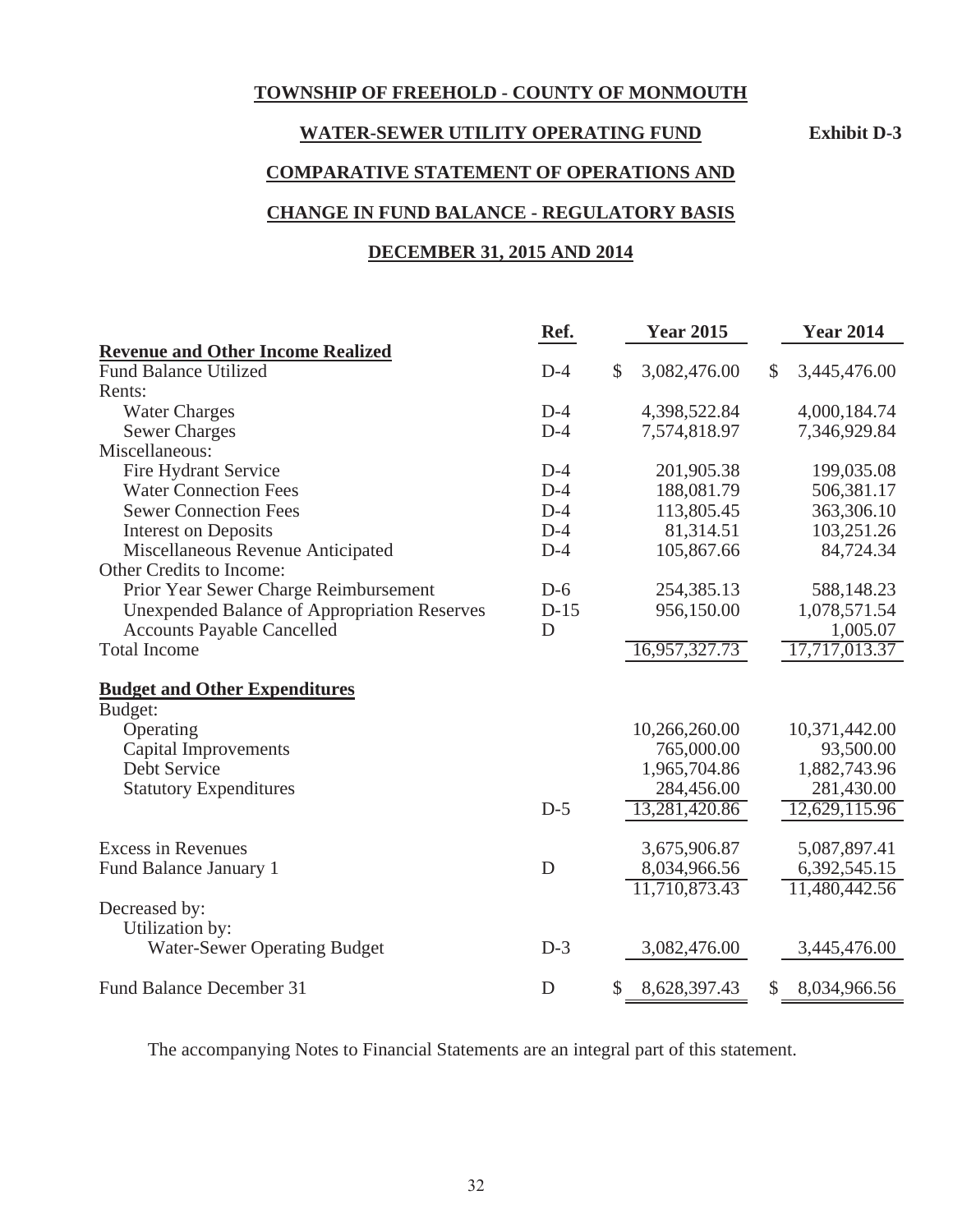# **WATER-SEWER UTILITY OPERATING FUND Exhibit D-4**

# **STATEMENT OF REVENUES - REGULATORY BASIS**

|                                           |          | <b>Anticipated</b> |                              |                 | <b>Excess or</b> |
|-------------------------------------------|----------|--------------------|------------------------------|-----------------|------------------|
|                                           | Ref.     |                    | <b>Budget</b>                | <b>Realized</b> | (Deficit)        |
| <b>Fund Balance Anticipated</b>           | $D-3$    | \$                 | 3,082,476.00<br>$\mathbb{S}$ | 3,082,476.00    | $\mathcal{S}$    |
| <b>Water Rents</b>                        | $D-3,9$  |                    | 3,500,000.00                 | 4,398,522.84    | 898,522.84       |
| <b>Sewer Rents</b>                        | $D-3,10$ |                    | 6,500,000.00                 | 7,574,818.97    | 1,074,818.97     |
| Miscellaneous:                            |          |                    |                              |                 |                  |
| <b>Water Connection Fees</b>              | $D-3,6$  |                    | 25,000.00                    | 188,081.79      | 163,081.79       |
| <b>Sewer Connection Fees</b>              | $D-3,6$  |                    | 25,000.00                    | 113,805.45      | 88,805.45        |
| Interest on Investments                   | $D-3,6$  |                    | 25,000.00                    | 81,314.51       | 56,314.51        |
| Fire Hydrant Service                      | $D-3,9$  |                    | 120,000.00                   | 201,905.38      | 81,905.38        |
| Miscellaneous Other                       | $D-3,4$  |                    | 30,000.00                    | 105,867.66      | 75,867.66        |
|                                           |          | 13,307,476.00      |                              | \$15,746,792.60 | \$2,439,316.60   |
|                                           | Ref.     | $D-5$              |                              |                 |                  |
| <b>Analysis of Miscellaneous Other</b>    |          |                    |                              |                 |                  |
| <b>Interest on Delinquent Accounts</b>    |          |                    | \$                           | 39,966.81       |                  |
| <b>Interest on Delinquent Assessments</b> |          |                    |                              | 354.45          |                  |
| <b>Meter Installation</b>                 |          |                    |                              | 12,396.84       |                  |
| <b>Reconnect and Disconnect Fees</b>      |          |                    |                              | 6,234.79        |                  |
| <b>NSF Check Fees</b>                     |          |                    |                              | 1,761.96        |                  |
| Miscellaneous Other                       |          |                    |                              | 45,152.81       |                  |
|                                           | $D-4,6$  |                    | S                            | 105,867.66      |                  |

The accompanying Notes to Financial Statements are an integral part of this statement.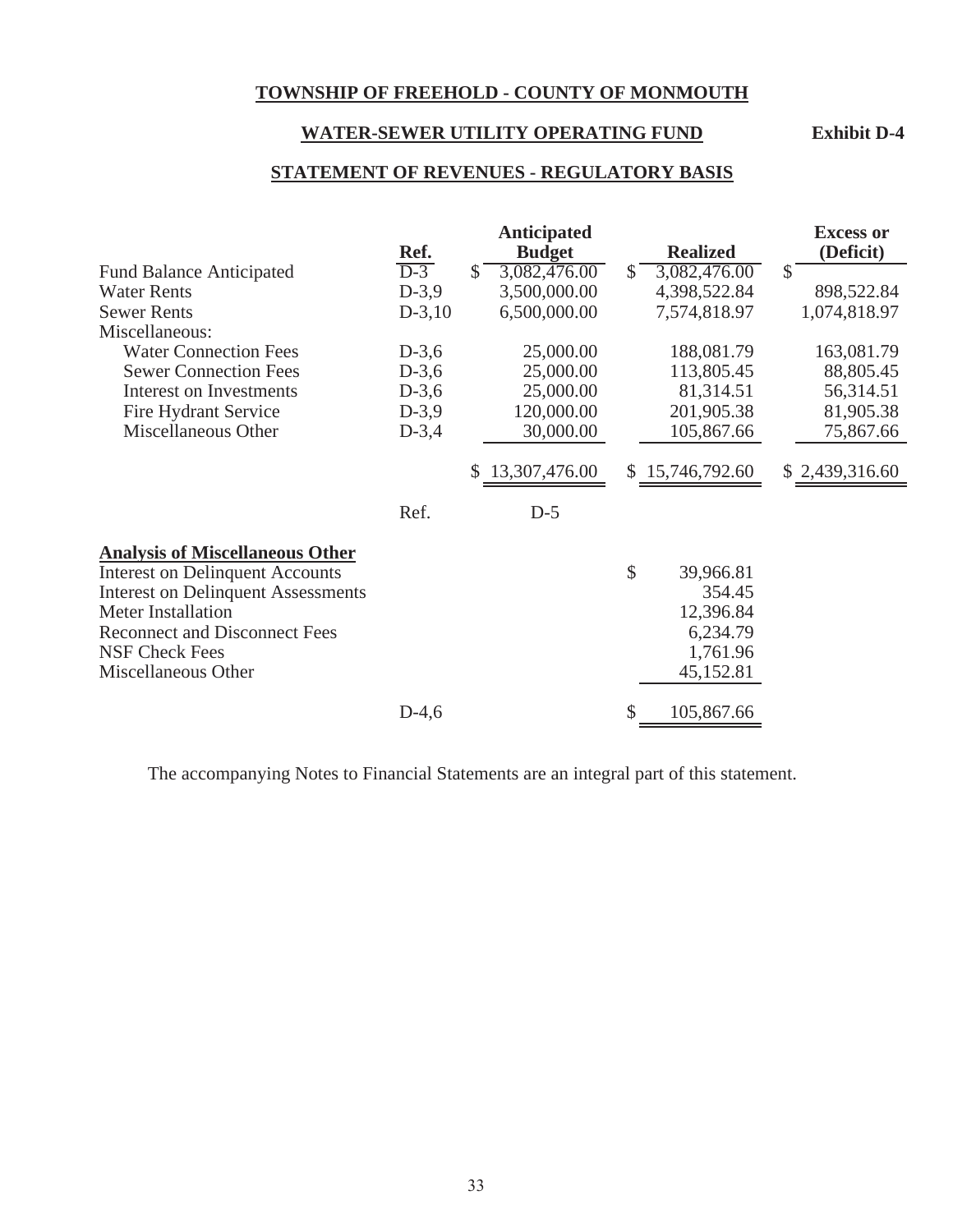|                                                                                  |                            |                                   | STATEMENT OF EXPENDITURES - REGULATORY BASIS |                                               |                       |                        |
|----------------------------------------------------------------------------------|----------------------------|-----------------------------------|----------------------------------------------|-----------------------------------------------|-----------------------|------------------------|
|                                                                                  |                            |                                   | Appropriated                                 |                                               | Expended              | Unexpended             |
|                                                                                  |                            | <b>Budget</b>                     | <b>Budget After</b><br>Modification          | Paid or                                       | Reserved              | <b>Balance</b>         |
| Operating                                                                        |                            |                                   |                                              | Charged                                       |                       | Cancelled              |
| Salaries and Wages                                                               |                            | 1,513,000.00<br>$\leftrightarrow$ | 1,513,000.00<br>↮                            | 1,432,610.51<br>∽                             | 80,389.49<br>$\Theta$ | ↮                      |
| Other Expenses                                                                   |                            | 8,773,760.00                      | 8,753,260.00                                 | 7,646,207.19                                  | 1,107,052.81          |                        |
| Capital Improvements                                                             |                            |                                   |                                              |                                               |                       |                        |
| Capital Improvement Fund                                                         |                            | 600,000.00                        | 600,000.00                                   | 600,000.00                                    |                       |                        |
| Capital Outlay<br>Debt Service                                                   |                            | 165,000.00                        | 165,000.00                                   | 146,948.84                                    | 18,051.16             |                        |
| Payment of Bond Principal                                                        |                            | 1,005,000.00                      | 1,005,000.00                                 | 1,005,000.00                                  |                       |                        |
| Payment of Bond Anticipation Notes                                               |                            | 600,000.00                        | 600,000.00                                   | 576,588.52                                    |                       | 23,411.48              |
| Interest on Bonds                                                                |                            | 284,800.00                        | 305,300.00                                   | 305,181.90                                    |                       | 118.10                 |
| Interest on Notes                                                                |                            | 71,000.00                         | 71,000.00                                    | 68,474.44                                     |                       | 2,525.56               |
| M.C.I.A. - Principal                                                             |                            | 7,560.00                          | 7,560.00                                     | 7,560.00                                      |                       |                        |
| M.C.I.A. - Interest                                                              |                            | 2,900.00                          | 2,900.00                                     | 2,900.00                                      |                       |                        |
| <b>Statutory Expenditures</b><br>Contribution to:                                |                            |                                   |                                              |                                               |                       |                        |
| Public Employees' Retirement System                                              |                            | 164.456.00                        | 164.456.00                                   | 164.456.00                                    |                       |                        |
| Social Security System (O.A.S.I.)                                                |                            | 120,000.00                        | 120,000.00                                   | 110,579.64                                    | 9,420.36              |                        |
|                                                                                  |                            | 13,307,476.00<br>$\varphi$        | \$13,307,476.00                              | \$12,066,507.04                               | \$1,214,913.82        | 26,055.14<br>$\varphi$ |
|                                                                                  | Ref.                       | $D-4$                             | $D-3$                                        |                                               | $\Box$                | $D-3$                  |
| Accrued Interest on Bonds and Notes<br>Reserve for Encumbrances<br>Disbursements | D-6<br>D-16<br>$\triangle$ |                                   |                                              | 373,656.34<br>11,607,676.59<br>85,174.11<br>S |                       |                        |
|                                                                                  |                            |                                   |                                              | \$12,066,507.04                               |                       |                        |

The accompanying Notes to Financial Statements are an integral part of this statement. The accompanying Notes to Financial Statements are an integral part of this statement.

Exhibit D-5 **WATER-SEWER UTILITY OPERATING FUND Exhibit D-5**

**TOWNSHIP OF FREEHOLD - COUNTY OF MONMOUTH**

WATER-SEWER UTILITY OPERATING FUND

TOWNSHIP OF FREEHOLD - COUNTY OF MONMOUTH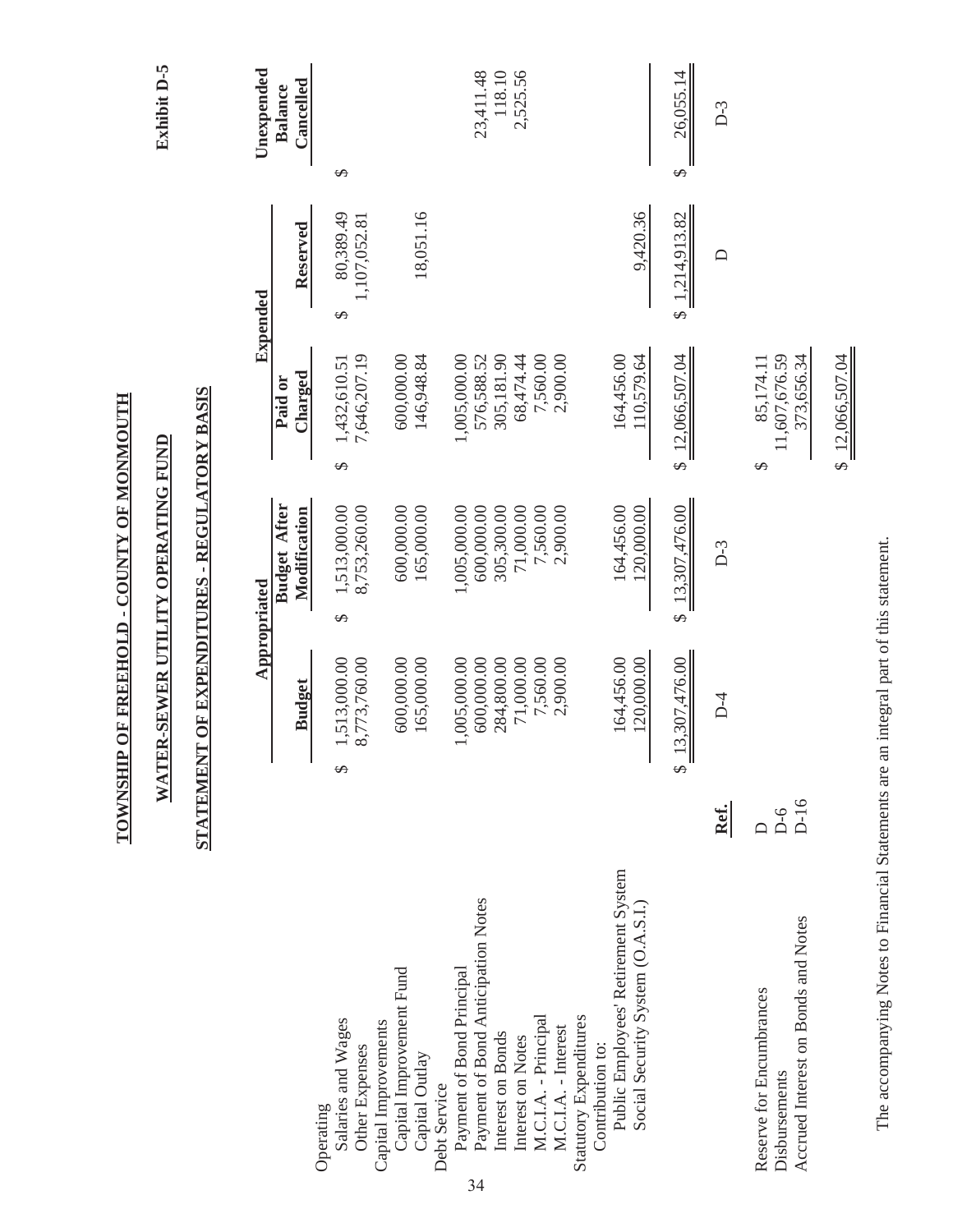# **GENERAL FIXED ASSETS ACCOUNT GROUP Exhibit F**

# **COMPARATIVE STATEMENT OF ASSETS AND LIABILITIES**

# **REGULATORY BASIS**

# **DECEMBER 31, 2015 AND 2014**

|                                               | 2015                 | 2014             |
|-----------------------------------------------|----------------------|------------------|
| <b>Assets</b><br><b>General Fixed Assets:</b> |                      |                  |
| Land                                          | 109,753,200.00<br>S. | \$109,753,200.00 |
| Buildings and Improvements                    | 12,123,800.00        | 12,123,800.00    |
| Equipment                                     | 4,041,004.83         | 3,716,013.33     |
| Motor Vehicles and Equipment                  | 8,732,912.05         | 8,438,433.57     |
|                                               | \$134,650,916.88     | \$134,031,446.90 |
| <b>Liabilities</b>                            |                      |                  |
| <b>Investment in General Fixed Assets</b>     | 134,650,916.88       | \$134,031,446.90 |

The accompanying Notes to Financial Statements are an integral part of this statement.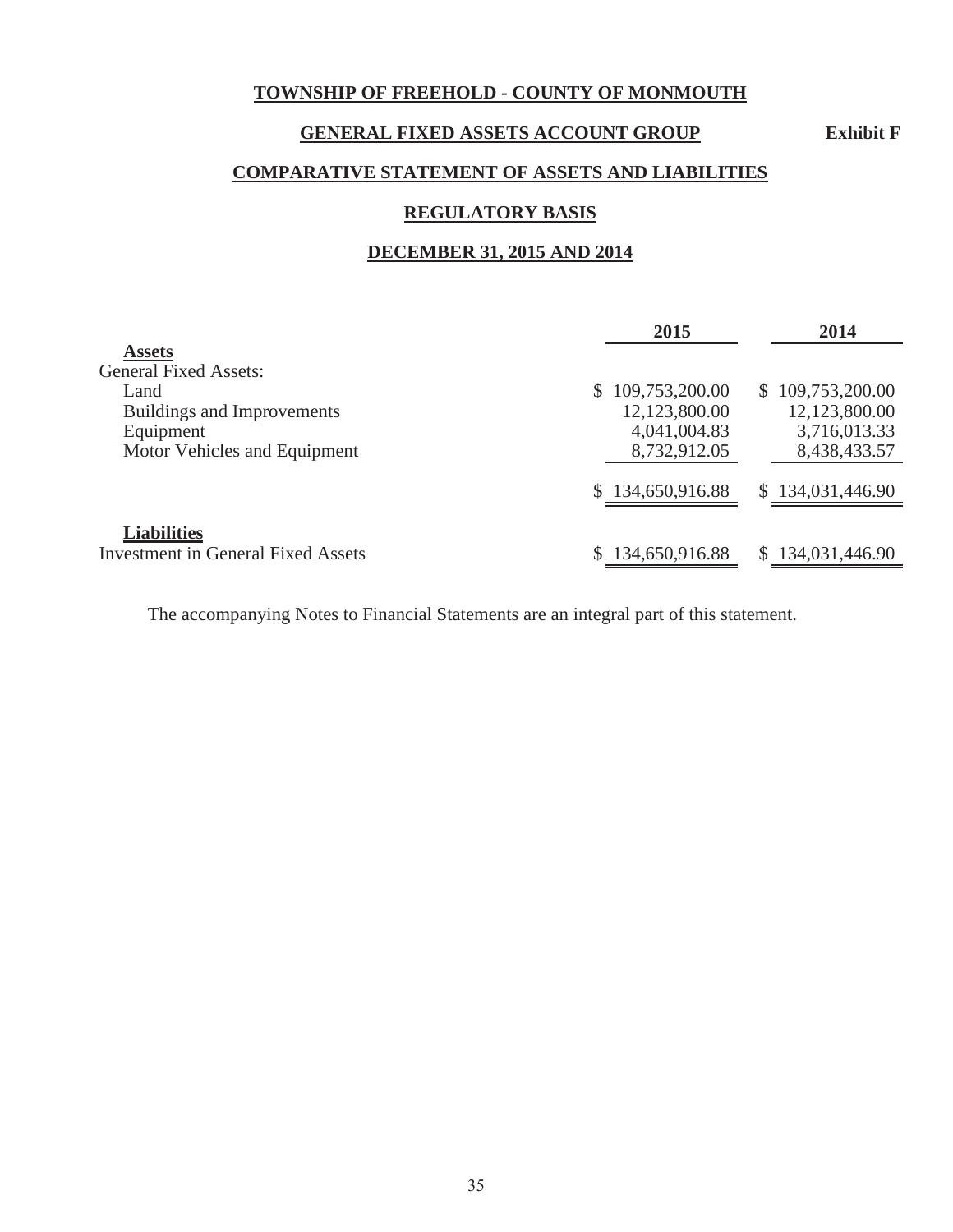(THIS PAGE INTENTIONALLY LEFT BLANK)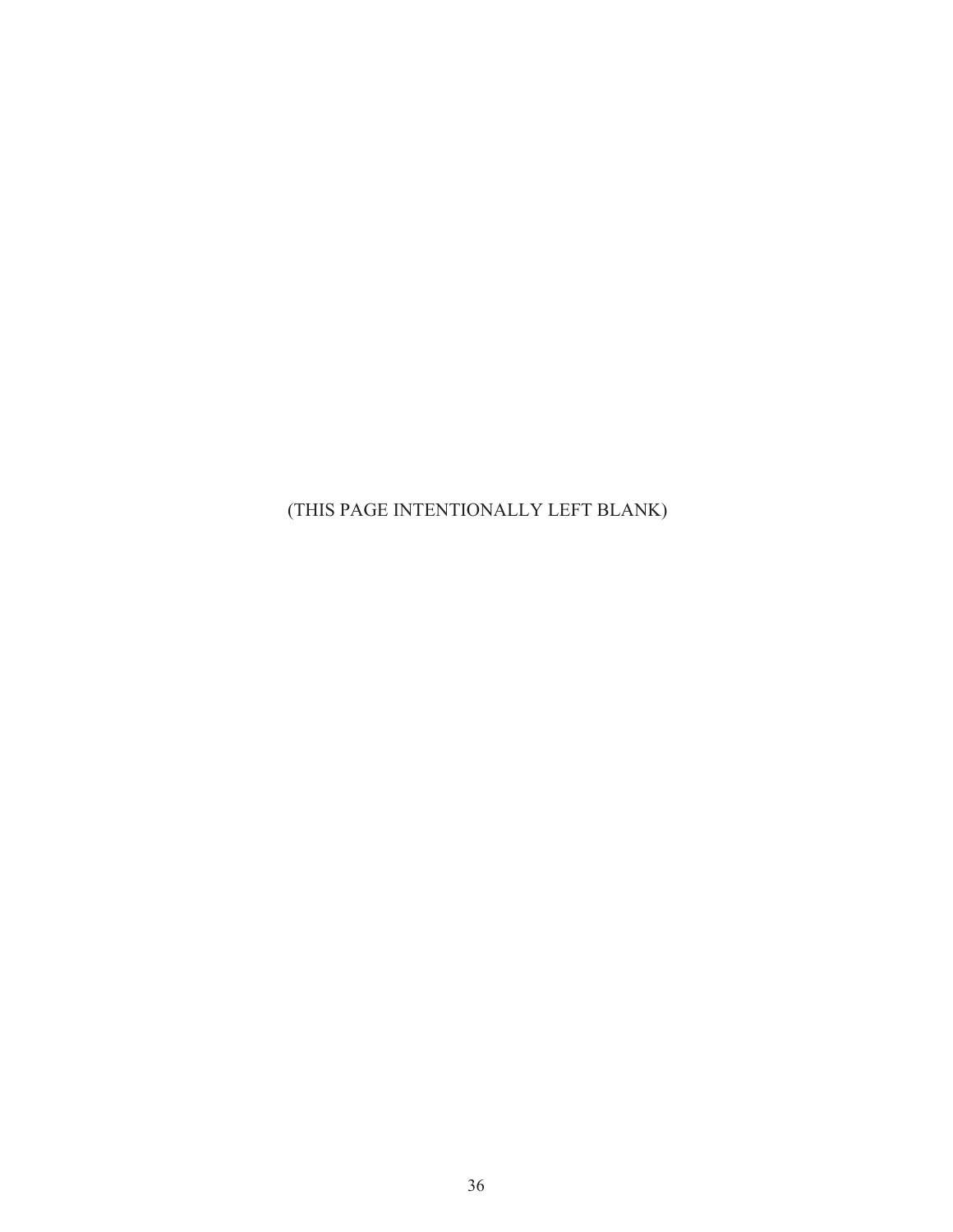# **PAYROLL FUND Exhibit G**

# **COMPARATIVE STATEMENT OF ASSETS AND LIABILITIES**

# **REGULATORY BASIS**

# **DECEMBER 31, 2015 AND 2014**

|                         | 2015                        | 2014         |
|-------------------------|-----------------------------|--------------|
| <b>Assets</b><br>Cash   | $$141,062.30$ $$150,252.21$ |              |
| <b>Liabilities</b>      |                             |              |
| Due to Various Agencies | \$141,062.30                | \$150,252.21 |

The accompanying Notes to Financial Statements are an integral part of this statement.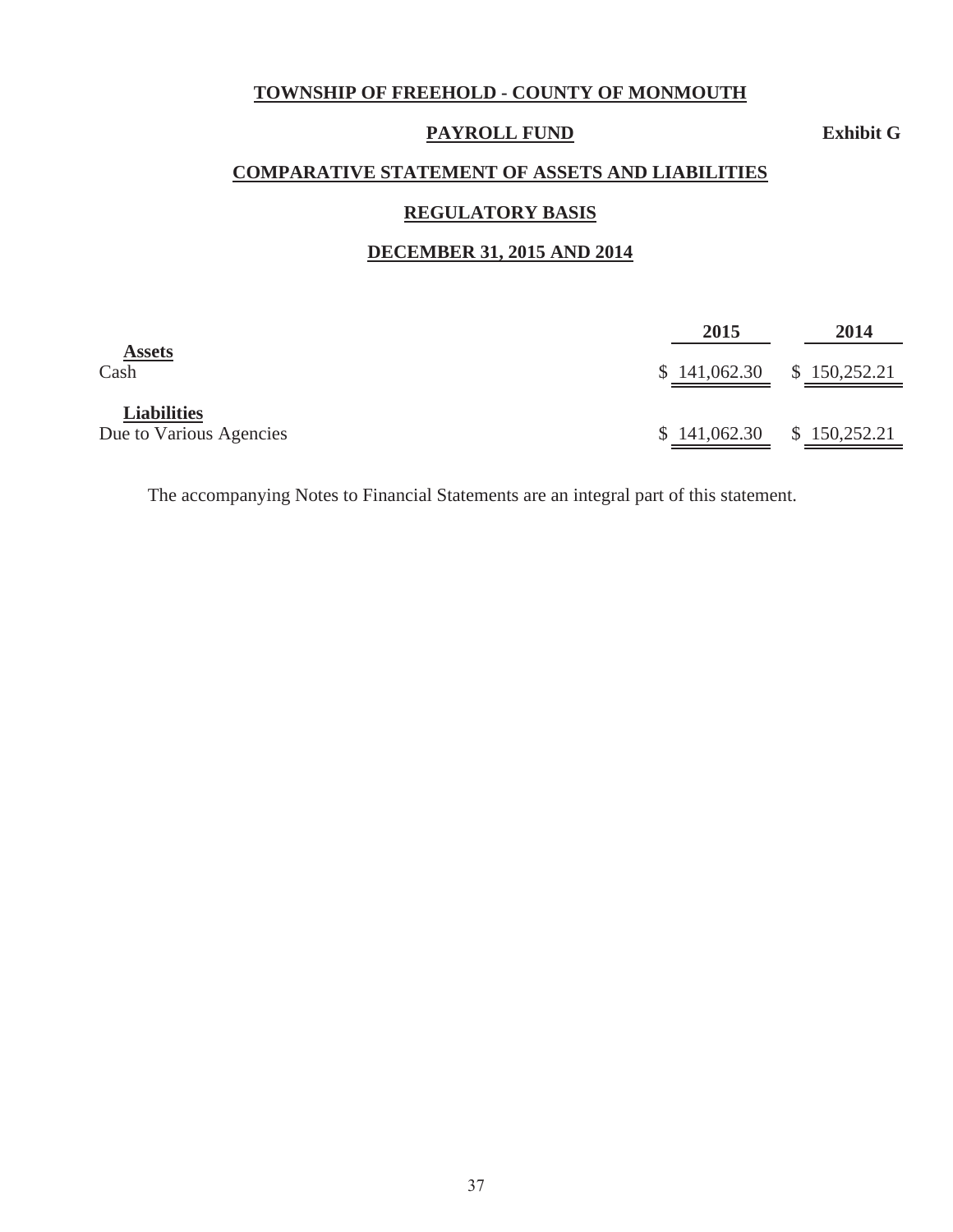(THIS PAGE INTENTIONALLY LEFT BLANK)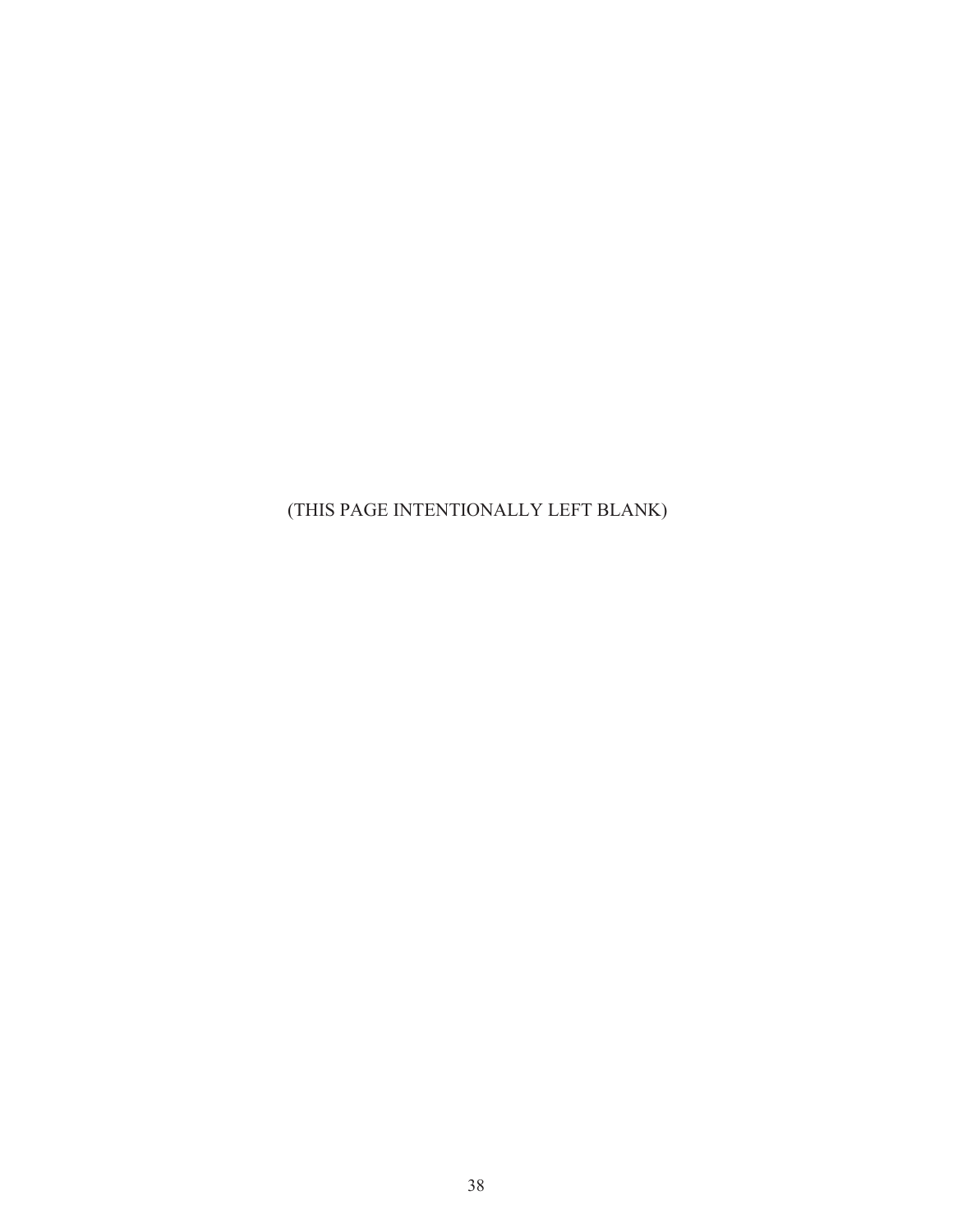# **TOWNSHIP OF FREEHOLD COUNTY OF MONMOUTH, NEW JERSEY**

## **FOR THE YEAR ENDED DECEMBER 31, 2015 NOTES TO THE FINANCIAL STATEMENTS**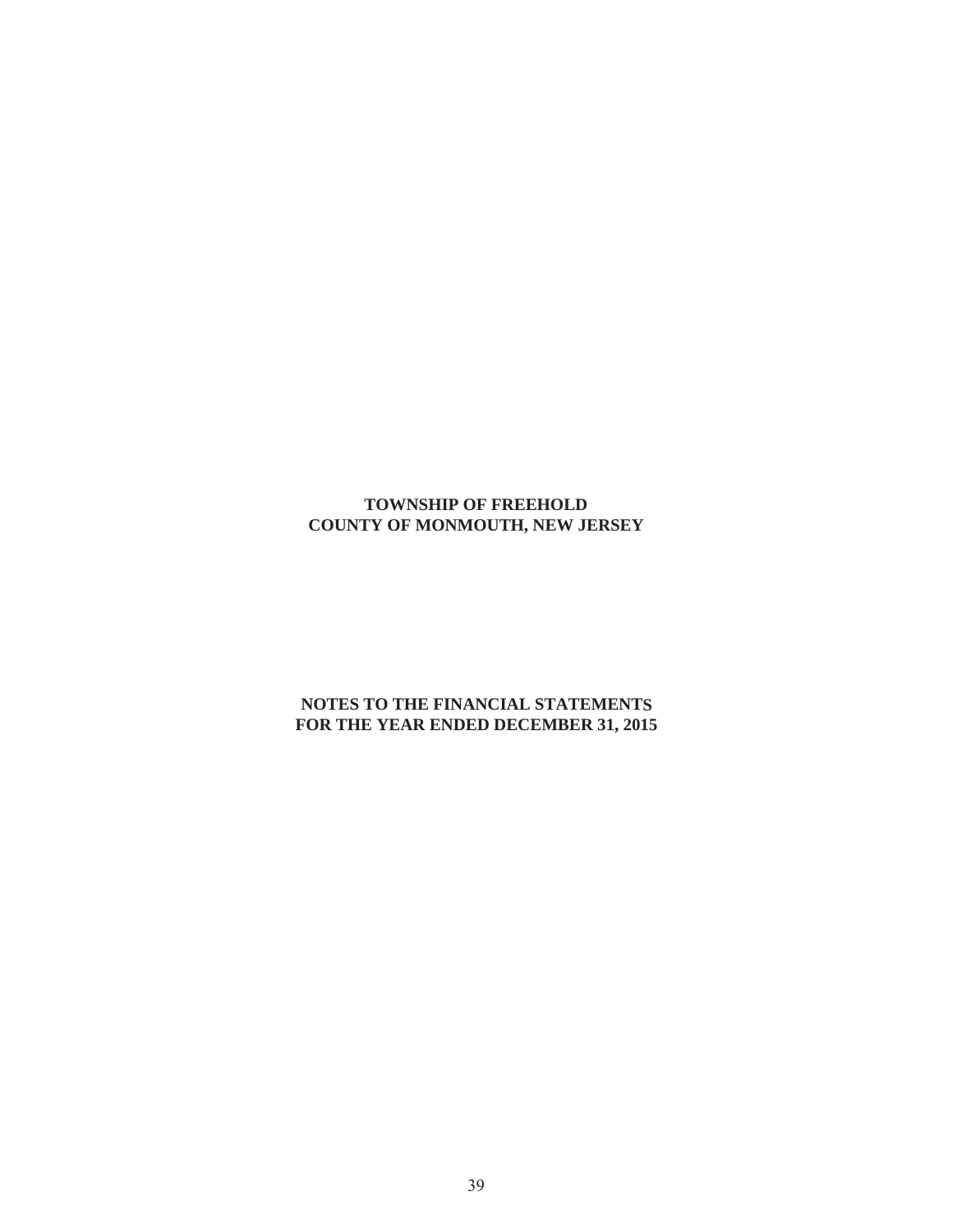(THIS PAGE INTENTIONALLY LEFT BLANK)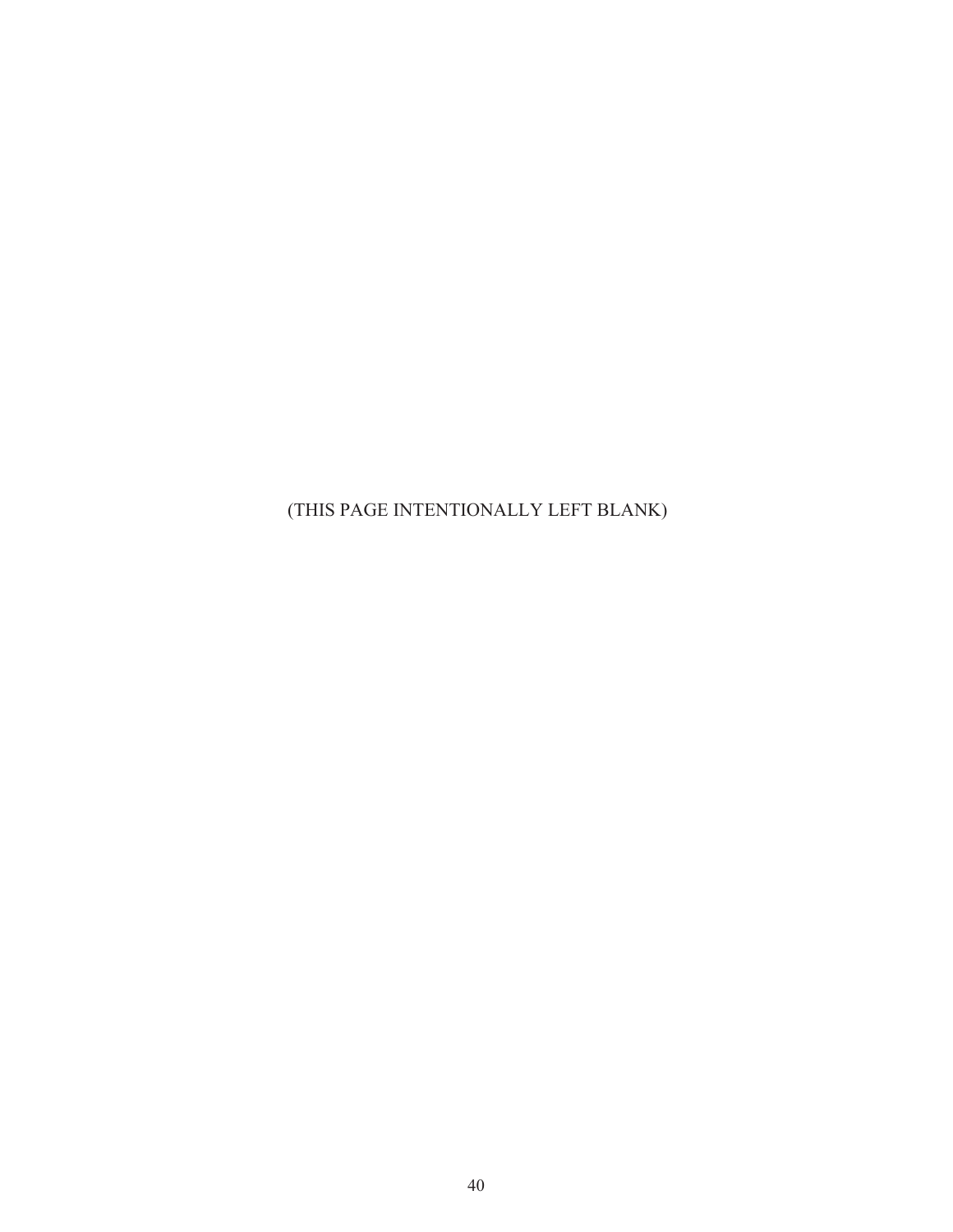# **NOTES TO FINANCIAL STATEMENTS YEAR ENDED DECEMBER 31, 2015**

## **NOTE 1. SUMMARY OF SIGNIFICANT ACCOUNTING POLICIES**

#### **A. Reporting Entity**

 The financial statements of the Township of Freehold, County of Monmouth, New Jersey (the "Township"), include every board, body, office or commission supported and maintained wholly or in part by funds appropriated by the Township as required by N.J.S. 40A:5-5. The financial statements of the Township do not include the operations of the Board of Education, first aid organization or fire districts which are subject to separate audits.

 The Governmental Accounting Standards Board ("GASB") Statement 14 established criteria to be used to determine which component units should be included in the financial statements of the oversight entity. The criteria differ from the Division of Local Government Services, Department of Community Affairs, State of New Jersey (the "Division") requirements where certain boards, commissions, and agencies of the Township, by statute or other directive, report separately on their financial statements. The Township had no component units during 2015.

## **B. Descriptions of Funds**

 The GASB is the recognized standard-setting body for establishing governmental generally accepted accounting and financial reporting principles.

 The accounting policies of the Township conform to the accounting principles applicable to municipalities which have been prescribed by the Division. Such principles and practices are designed primarily for determining compliance with legal provisions and budgetary restrictions and as a means of reporting on the stewardship of public officials with respect to public funds. Under this method of accounting, the Township accounts for its financial transactions through the following separate funds which differs from the fund structure required by generally accepted accounting principles ("GAAP"):

 **Current Fund** - revenues and expenditures for governmental operations of a general nature, including federal and state grant funds.

 **Animal Control Trust Fund** - animal license revenues and expenditures.

**Other Trust Fund** - sundry deposits held for satisfactory completion of specific work; receipts and disbursements for dedicated purposes.

 **General Capital Fund** - resources, including Federal and State Grants in aid of construction, and expenditures for the acquisition of general capital facilities, other than those acquired through the Current Fund, including the status of bonds and notes authorized for said purposes.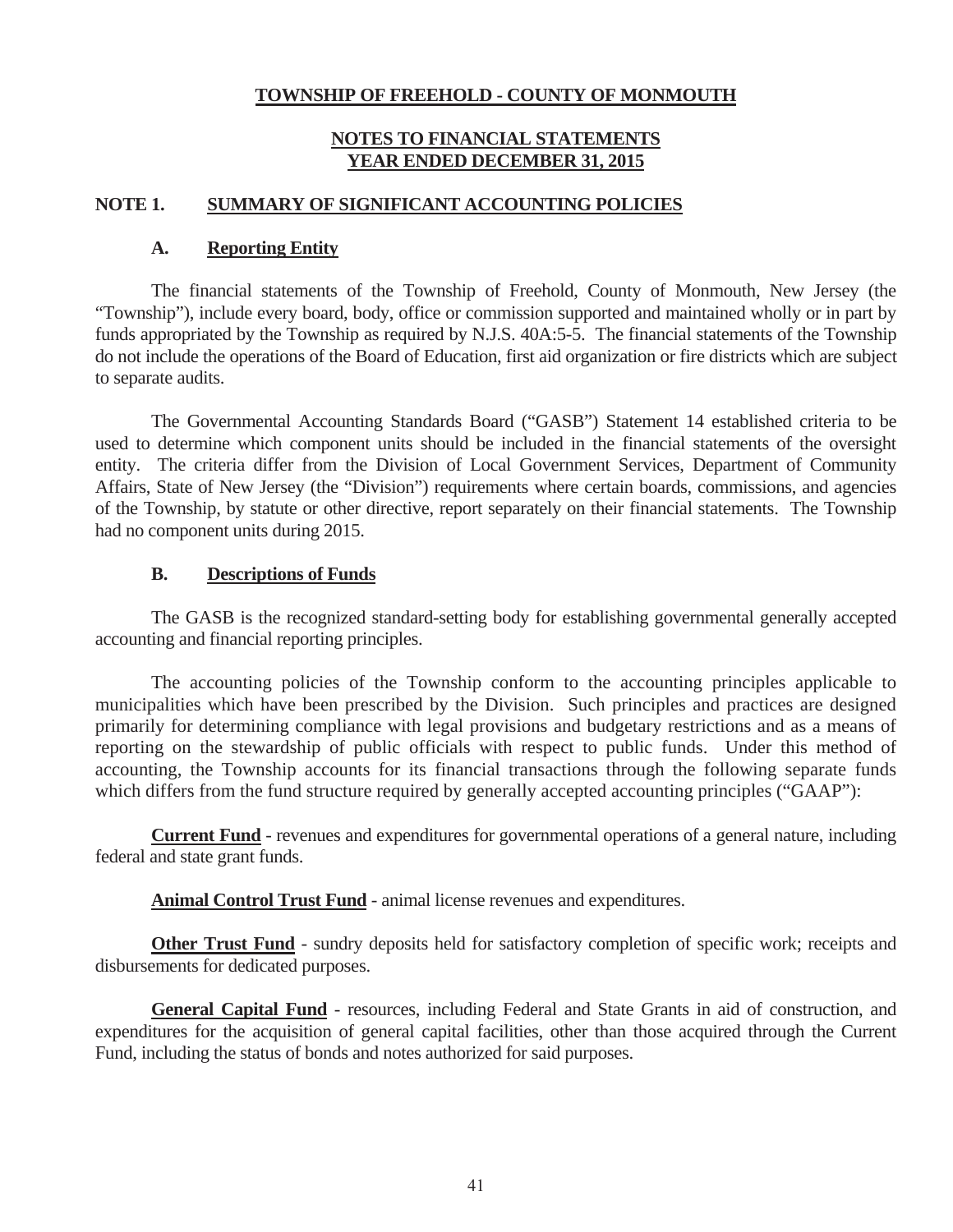# **NOTES TO FINANCIAL STATEMENTS (CONTINUED) YEAR ENDED DECEMBER 31, 2015**

# **NOTE 1. SUMMARY OF SIGNIFICANT ACCOUNTING POLICIES (CONTINUED)**

## **B. Descriptions of Funds (Continued)**

 **Water-Sewer Utility Assessment Trust Fund** - used to account for the financing of local utility improvements deemed to benefit the properties against which assessments are levied.

**Water-Sewer Utility Operating Fund** - revenues and expenditures necessary to operate municipallyowned water supply and sewer collection systems from user fees.

 **Water-Sewer Utility Capital Fund** - resources, including Federal and State Grants in aid of construction, and expenditures for the acquisition of water-sewer capital facilities, other than those acquired through the Water-Sewer Utility Operating Fund, including the status of bonds and notes authorized for said purposes.

 **General Fixed Assets Account Group** - used to account for fixed assets used in general government operations.

**Payroll Fund** - receipt and disbursement for payroll costs and payroll taxes.

# **C. Basis of Accounting**

 The accounting principles and practices prescribed for municipalities by the Division differ in certain respects from GAAP applicable to local governmental units. The more significant differences are as follows:

A modified accrual basis of accounting is followed with minor exceptions.

**Property Taxes and Other Revenues** - property taxes and other revenues are recognized on a cash basis. Receivables for property taxes and other items that are susceptible to accrual are recorded with offsetting reserves on the balance sheet of the Township's Current Fund. GAAP requires such revenue to be recognized in the accounting period when they become susceptible to accrual, reduced by an allowance for doubtful accounts.

 **Grant Revenues** - Federal and State grants, entitlement or shared revenues received for purposes normally financed through the Current Fund are recognized when anticipated in the Township's budget. Federal and State grant revenues received for purposes of capital projects financed by capital ordinances are recognized when received. GAAP requires such revenues to be recognized in the accounting period when they become susceptible to accrual.

 **Expenditures** - unexpended or uncommitted appropriations, at December 31, are reported as expenditures through the establishment of appropriation reserves unless cancelled by the governing body. GAAP requires expenditures to be recognized in the accounting period in which the fund liability is incurred, if measurable, except for unmatured interest on general long-term debt, which should be recognized when due.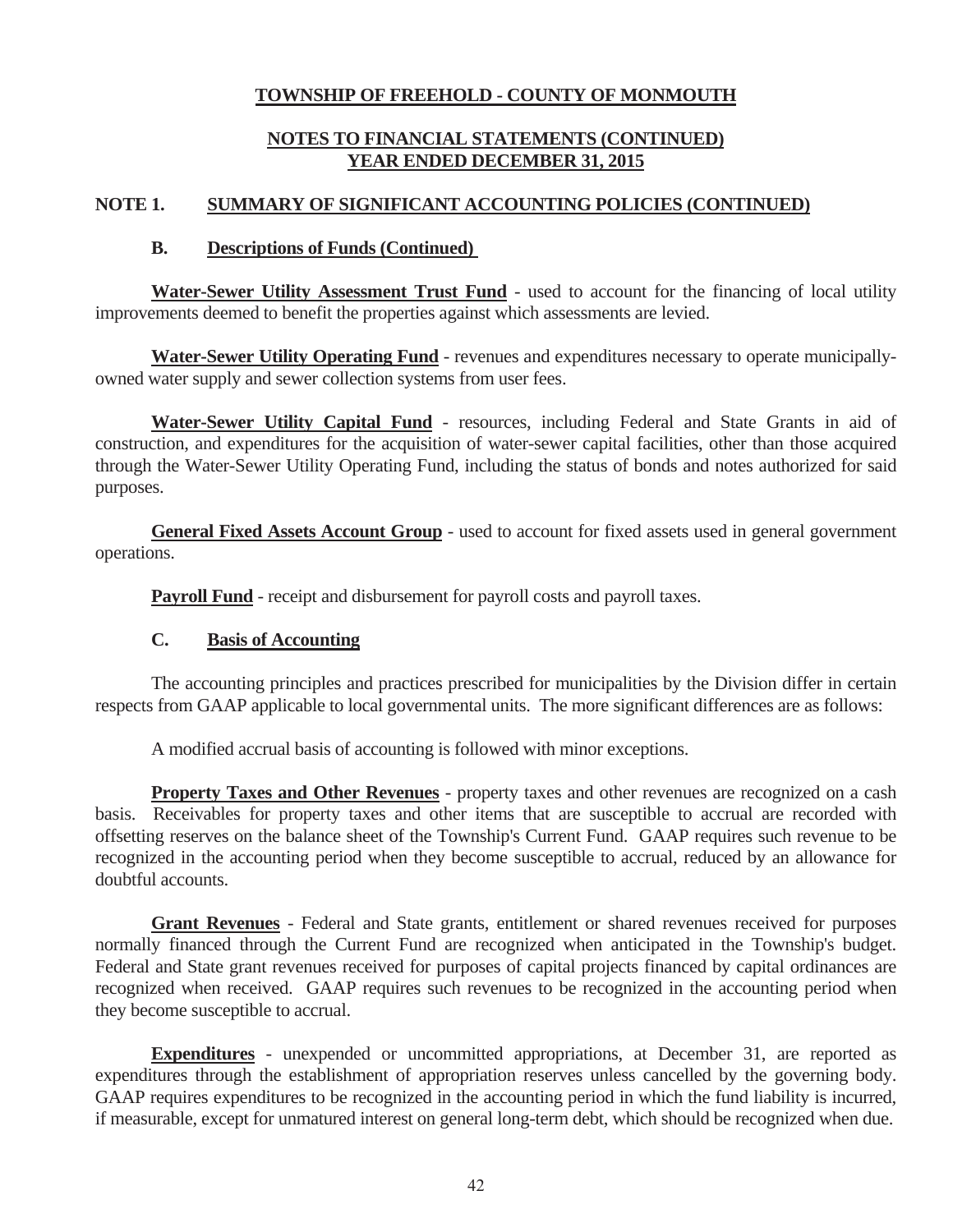# **NOTES TO FINANCIAL STATEMENTS (CONTINUED) YEAR ENDED DECEMBER 31, 2015**

# **NOTE 1. SUMMARY OF SIGNIFICANT ACCOUNTING POLICIES (CONTINUED)**

#### **C. Basis of Accounting (Continued)**

 **Encumbrances** - contractual orders at December 31, are reported as expenditures through the establishment of a reserve for encumbrances. Encumbrances do not constitute expenditures under GAAP.

 **Appropriation Reserves** - are available, until lapsed at the close of the succeeding year, to meet specific claims, commitments or contracts incurred during the preceding year. Lapsed appropriation reserves are recorded as additions to income. Appropriation reserves do not exist under GAAP.

**Deferred Charges** - the regulatory basis of accounting utilized by the Township requires that certain expenditures be deferred, and raised as items of appropriation in budgets of succeeding years. These deferred charges include the two general categories, overexpenditures and emergency appropriations. Overexpenditures occur when expenditures recorded as "paid or charged" exceed available appropriation balances. Emergency appropriations occur when, subsequent to the adoption of a balanced budget, the governing body authorizes the establishment of additional appropriations based on unforeseen circumstances or for other special purposes as defined by statute. Overexpenditures and emergency appropriations are deducted from total expenditures in the calculation of operating results and are established as assets for Deferred Charges on the respective balance sheets. GAAP does not permit the deferral of overexpenditures to succeeding budgets. In addition, GAAP does not recognize expenditures based on the authorization of an appropriation. Instead, the authorization of special purpose expenditures, such as the preparation of tax maps or revaluation of assessable real property, would represent the designation of fund balance. The status of deferred charges at December 31, 2015 is set forth in Note 9.

 **Compensated Absences** - expenditures relating to obligations for unused vested accumulated vacation and sick pay are not recorded until paid. GAAP requires that the amount which would normally be liquidated with expendable available financial resources be recorded as expenditure in the Current Fund and the remaining obligations be recorded as a long-term obligation. The expenditures in the Water-Sewer Utility Operating Fund would be on a full accrual basis. The compensated absence liability at December 31, 2015 is set forth in Note 4.

**Property Acquired for Taxes** - is recorded in the Current Fund at the assessed valuation when such property was acquired and fully reserved. GAAP requires such property to be recorded at its market value.

 **Sale of Municipal Assets** - Cash proceeds from the sale of Township owned property may be reserved until utilized as an item of anticipated revenue in a subsequent year budget. Year end balances of such proceeds are reported as a cash liability in the Current Fund. GAAP requires that revenue be recognized in the accounting period that the terms of sales contracts become legally enforceable.

 **Interfunds** - advances in the Current Fund are reported as interfund receivables with offsetting reserves which are created by charges to operations. Income is recognized in the year the receivables are liquidated. GAAP does not require the establishment of an offsetting reserve.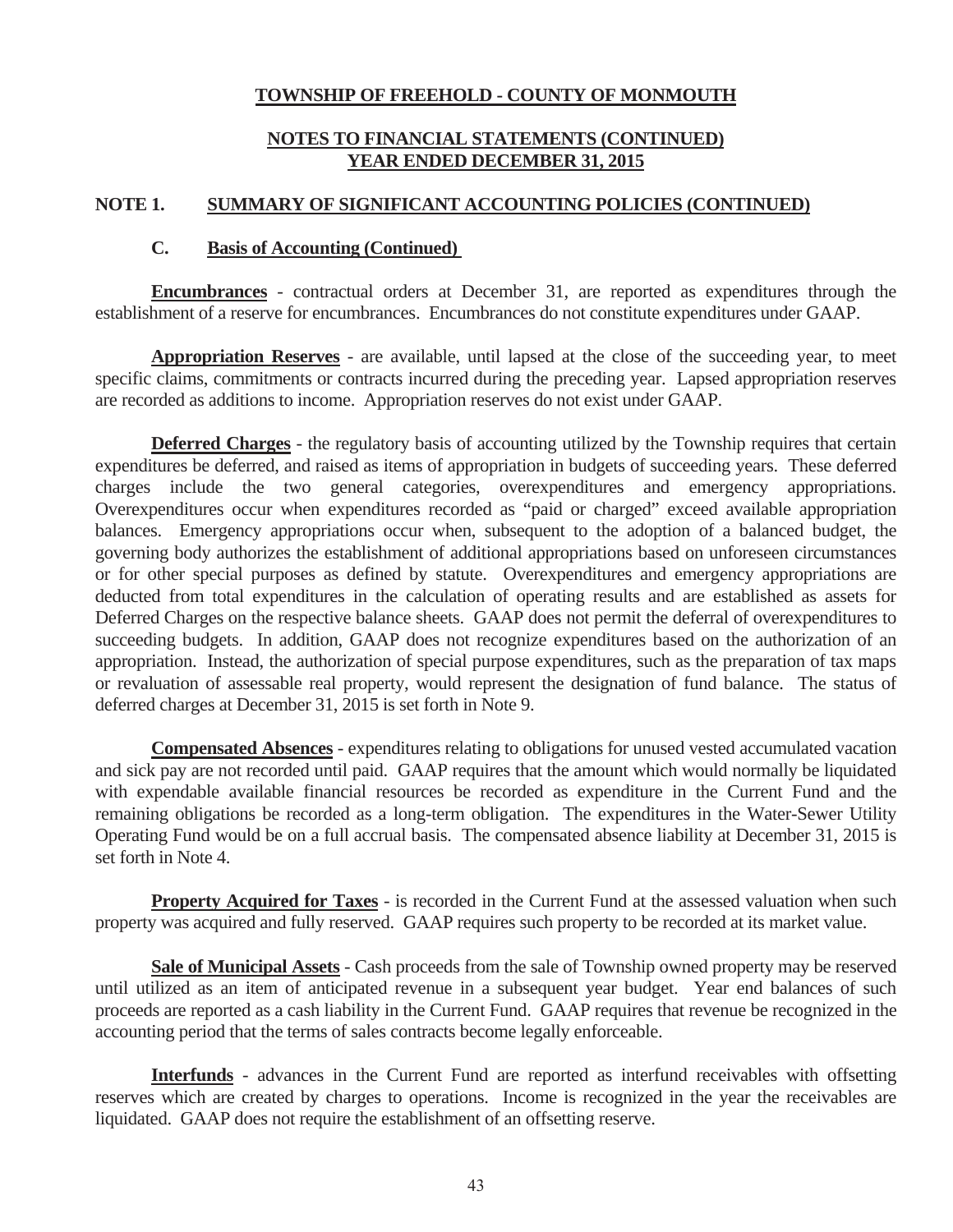# **NOTES TO FINANCIAL STATEMENTS (CONTINUED) YEAR ENDED DECEMBER 31, 2015**

# **NOTE 1. SUMMARY OF SIGNIFICANT ACCOUNTING POLICIES (CONTINUED)**

#### **C. Basis of Accounting (Continued)**

**Inventories of Supplies** - The costs of inventories of supplies for all funds are recorded as expenditures at the time individual items are purchased. The costs of inventories are not included on the various balance sheets. GAAP requires that the cost of inventories be reflected on the balance sheet until utilized and expended.

 **General Fixed Assets** - In accordance with the New Jersey Administrative Code, which differs in certain respects from GAAP, the Township has developed a fixed assets accounting and reporting system based on an inspection and historic cost analysis.

 Fixed assets used in governmental operations (general fixed assets) are required to be accounted for in the General Fixed Assets Account Group. Public domain ("infrastructure") general fixed assets consisting of certain improvements other than buildings, such as roads, bridges, curbs and gutters, streets and sidewalks and drainage systems are not capitalized.

GAAP does not require utilization of a general fixed asset account group.

 All fixed assets are valued at historical cost or estimated historical cost if actual historical cost is not available.

Depreciation is not recorded in the General Fixed Assets Account Group.

 Expenditures for construction in progress are required to be recorded in the Capital Funds until such time as the construction is completed and put into operation.

 Fixed assets acquired through grants in aid or contributed capital have not been accounted for separately.

 **Utility Fixed Assets** - Accounting for utility fund "fixed capital" remains unchanged.

 Property and equipment purchased by the Water-Sewer Utility Fund are recorded in the capital account at cost and are adjusted for disposition and abandonment. The amounts shown do not purport to represent reproduction costs or current value. Contribution in aid of construction are not capitalized. The balance in the Reserve for Amortization and Deferred Reserve for Amortization accounts in the utility capital fund represent charges to operations for the costs of acquisitions of property, equipment and improvements.

 Property and equipment of the Water-Sewer Utility Fund are not depreciated. Principal payments for Water-Sewer Utility debt are recorded as expenditures in the Water-Sewer Utility Statement of Operations.

During 2015 and 2014 the following changes occurred in the fixed assets of the Township: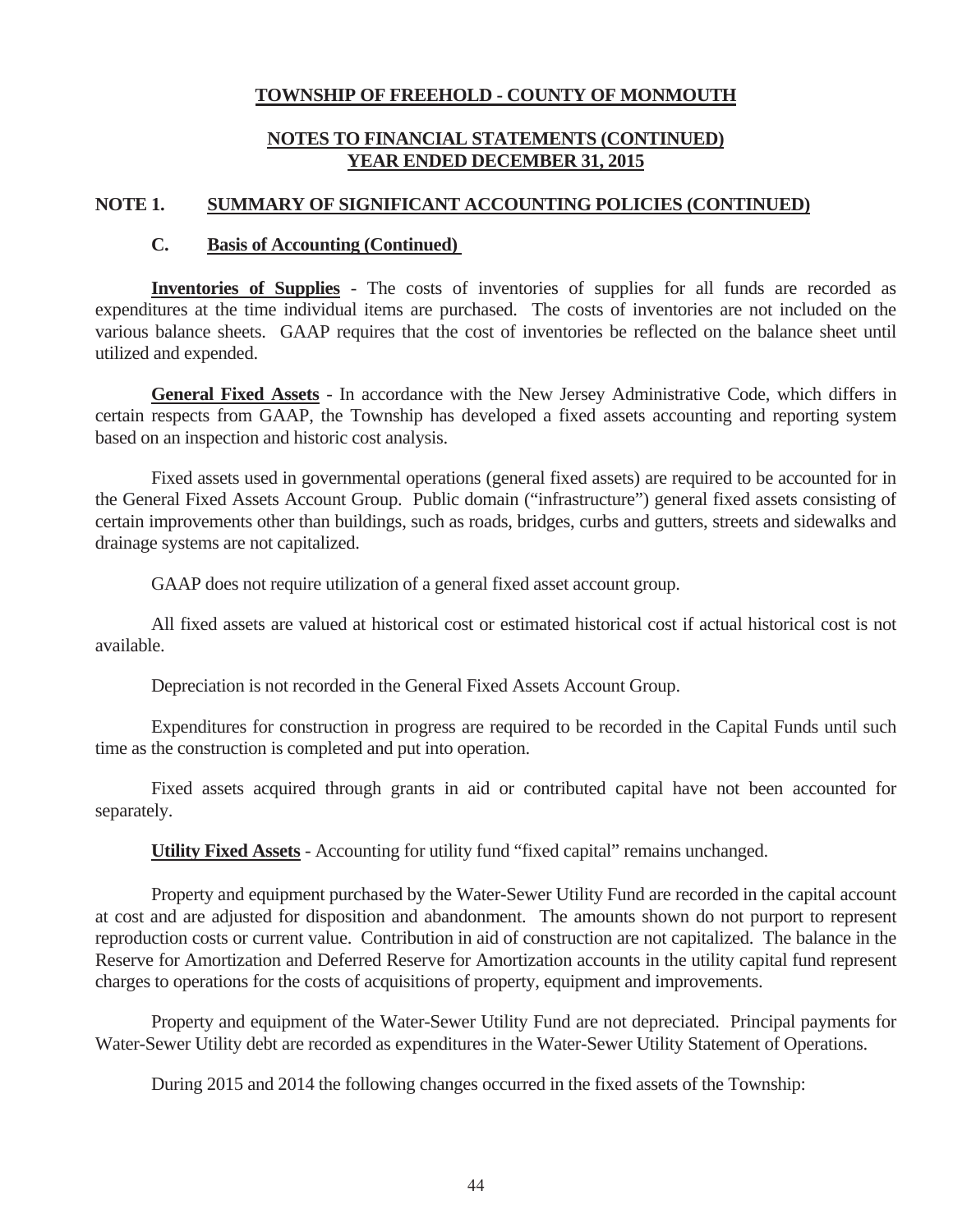# **NOTES TO FINANCIAL STATEMENTS (CONTINUED) YEAR ENDED DECEMBER 31, 2015**

## **NOTE 1. SUMMARY OF SIGNIFICANT ACCOUNTING POLICIES (CONTINUED)**

#### **C. Basis of Accounting (Continued)**

#### **Utility Fixed Assets (Continued)**

|                                                                                           |                                |              |                                     | <b>Expended from</b>          |                           |               |                                |               |                                 |
|-------------------------------------------------------------------------------------------|--------------------------------|--------------|-------------------------------------|-------------------------------|---------------------------|---------------|--------------------------------|---------------|---------------------------------|
|                                                                                           | <b>Balance</b><br>Jan. 1, 2015 |              | Current/<br>Capital<br><b>Funds</b> | <b>Utility</b><br><b>Fund</b> | Less:<br><b>Disposals</b> |               | Transfers/<br><b>Cancelled</b> |               | <b>Balance</b><br>Dec. 31, 2015 |
| General Fixed Assets Account Group:<br>Land                                               | \$<br>109,753,200              | $\mathbb{S}$ |                                     | \$                            | \$                        | $\mathcal{S}$ |                                | $\mathcal{S}$ | 109,753,200                     |
| Buildings and Improvements                                                                | 12,123,800                     |              |                                     |                               |                           |               |                                |               | 12,123,800                      |
| Equipment                                                                                 | 3,716,013                      |              | 526,781                             |                               | 200,236                   |               | (1, 553)                       |               | 4,041,005                       |
| Motor Vehicles and Equipment                                                              | 8,438,434                      |              | 627,416                             |                               | 370,205                   |               | 37,267                         |               | 8,732,912                       |
|                                                                                           | 134,031,447                    |              | 1,154,197                           |                               | 570,441                   |               | 35,714                         |               | 134,650,917                     |
| Water-Sewer Utility Capital Fund:<br><b>Fixed Capital</b><br>Fixed Capital Authorized and | 50,999,248                     |              |                                     | 95,000                        |                           |               |                                |               | 51,094,248                      |
| Uncompleted                                                                               | 14,449,835                     |              |                                     | 2,492,000                     |                           |               |                                |               | 16,941,835                      |
|                                                                                           | 65,449,083                     |              |                                     | 2,587,000                     |                           |               |                                |               | 68,036,083                      |
|                                                                                           | \$<br>199,480,530              | \$           | 1,154,197                           | \$<br>2,587,000               | \$<br>570,441             | \$            | 35,714                         |               | 202,687,000                     |
|                                                                                           |                                |              |                                     | <b>Expended from</b>          |                           |               |                                |               |                                 |
|                                                                                           | <b>Balance</b><br>Jan. 1, 2014 |              | Current/<br>Capital<br><b>Funds</b> | <b>Utility</b><br><b>Fund</b> | Less:<br><b>Disposals</b> |               | Transfers/<br><b>Cancelled</b> |               | <b>Balance</b><br>Dec. 31, 2014 |
| General Fixed Assets Account Group:                                                       |                                |              |                                     |                               |                           |               |                                |               |                                 |
| Land                                                                                      | \$<br>109,753,200              | $\mathbb{S}$ |                                     | \$                            | \$                        | \$            |                                | \$            | 109,753,200                     |
| Buildings and Improvements                                                                | 12,123,800                     |              |                                     |                               |                           |               |                                |               | 12,123,800                      |
| Equipment                                                                                 | 3,701,239                      |              | 68,447                              |                               | 53,673                    |               |                                |               | 3,716,013                       |
| Motor Vehicles and Equipment                                                              | 8,304,046                      |              | 882,269                             |                               | 747,980                   |               | 99                             |               | 8,438,434                       |
|                                                                                           | 133,882,285                    |              | 950,716                             |                               | 801,653                   |               | 99                             |               | 134,031,447                     |
| Water-Sewer Utility Capital Fund:<br><b>Fixed Capital</b><br>Fixed Capital Authorized and | 49,566,456                     |              |                                     |                               |                           |               | 1,432,792                      |               | 50,999,248                      |
| Uncompleted                                                                               | 11,500,000                     |              |                                     | 4,900,000                     |                           |               | (1,950,165)                    |               | 14,449,835                      |
|                                                                                           | 61,066,456                     |              |                                     | 4,900,000                     |                           |               | (517, 373)                     |               | 65,449,083                      |
|                                                                                           | \$<br>194.948.741              | \$           | 950,716                             | \$<br>4,900,000               | \$<br>801.653             | \$            | (517, 274)                     | \$            | 199,480,530                     |

## **D. Financial Statements**

 The GASB Codification requires the financial statements of a governmental unit to be presented in accordance with GAAP. The Township presents its financial statements in accordance with another comprehensive basis of accounting as promulgated by the Division which differs from the financial statements required by GAAP. In addition, the Division requires the financial statements to be referenced to the supplementary schedules. This practice differs from GAAP.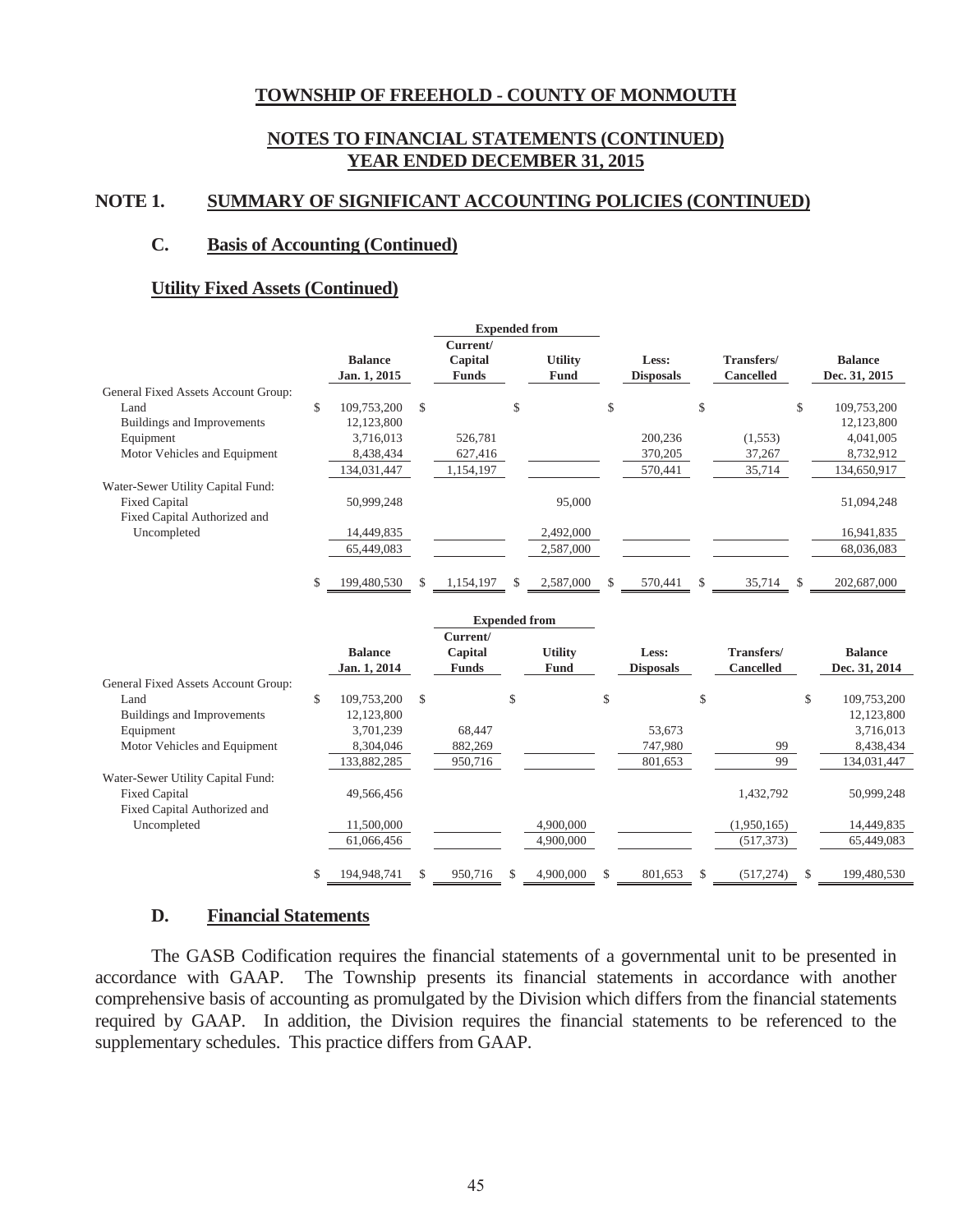# **NOTES TO FINANCIAL STATEMENTS (CONTINUED) YEAR ENDED DECEMBER 31, 2015**

## **NOTE 1. SUMMARY OF SIGNIFICANT ACCOUNTING POLICIES (CONTINUED)**

## **E. Budgets and Budgetary Accounting**

 An annual budget is required to be adopted and integrated into the accounting system to provide budgetary control over revenues and expenditures. Budget amounts presented in the accompanying financial statements represent amounts adopted by the Township and approved by the Division in accordance with applicable statutes.

## **F. Impact of Recently Issued Accounting Principles**

 For the year ended December 31, 2015, the Borough implemented GASB Statement No. 68 Accounting and Financial Reporting for Pensions – (Amendment to GASB Statement No. 27). The implementation of the Statements requires the Borough to disclose its portion of the collective net pension's asset and liability of the New Jersey Public Employees' Retirement System (PERS) and the New Jersey Police Firemen's Retirement System (PFRS).

## **NOTE 2. CASH AND CASH EQUIVALENTS**

## **A. Deposits**

 New Jersey statutes permit the deposit of public funds in institutions located in New Jersey which are insured by the Federal Deposit Insurance Corporation ("FDIC"), or by any other agencies of the United States that insure deposits or the State of New Jersey Cash Management Fund.

 New Jersey statutes require public depositories to maintain collateral for deposits of public funds that exceed insurance limits as follows:

> The market value of the collateral must equal five percent of the average daily balance of public funds; or

> If the public funds deposited exceed 75 percent of the funds of the depository, the depository must provide collateral having a market value equal to 100 percent of the amount exceeding 75 percent.

 All collateral must be deposited with the Federal Reserve Bank, the Federal Home Loan Bank Board or a banking institution that is a member of the Federal Reserve System and has capital funds of not less than \$25,000,000.

 At year-end the carrying amount of the Township's deposits was \$49,121,896 and the bank balance amount was \$49,662,659. Of this amount \$500,000 was covered by federal depository insurance and a collateral pool under New Jersey's Governmental Unit Deposit Protection Act covered \$46,709,378. An amount of \$2,453,281 was on deposit in the name of various developers for escrow and is insured by federal depository insurance or uninsured depending on the deposits of the individual developer in the depository.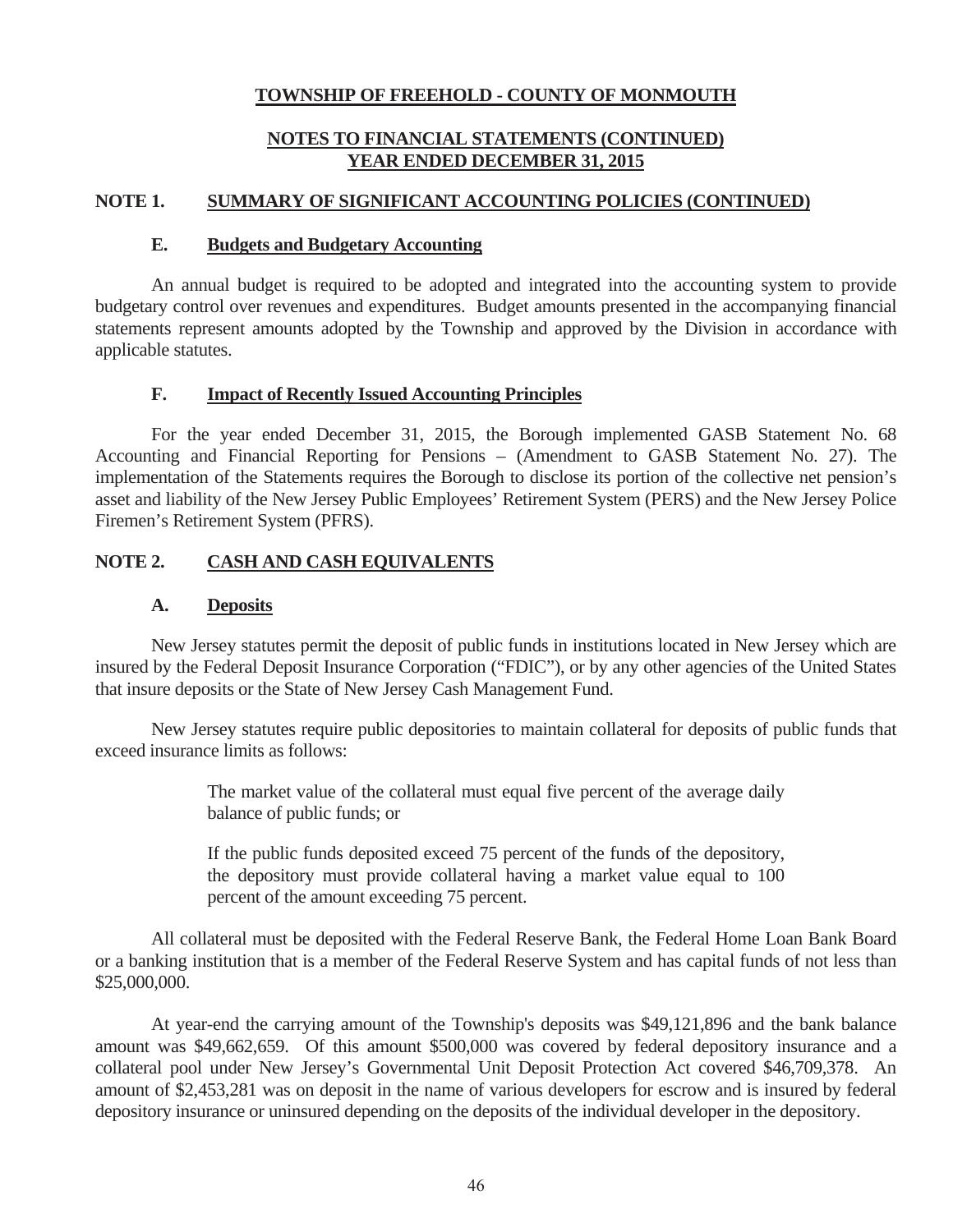# **NOTES TO FINANCIAL STATEMENTS (CONTINUED) YEAR ENDED DECEMBER 31, 2015**

# **NOTE 2. CASH AND CASH EQUIVALENTS (CONTINUED) B. Investments (Continued)**

a. When authorized by a cash management plan approved pursuant to N.J.S. 40A:5-14, the Township may use available funds for the purchase of the following types of securities which, if suitable for registry, may be registered in the name of the Township:

- (1) Bonds or other obligations of the United States or obligations guaranteed by the United States.
- (2) Government money market mutual funds.
- (3) Any obligation that a federal agency or a federal instrumentality has issued in accordance with an act of Congress, which security has a maturity date not greater than 397 days from the date of purchase, provided that such obligation bears a fixed rate of interest not dependent on any index or other external factor.
- (4) Bonds or other obligations of the Township, or bonds or other obligations of school districts.
- (5) Bonds or other obligations, having a maturity date not more than 397 days from the date of purchase, approved by the Division of Investments, New Jersey Department of the Treasury.
- (6) Municipal investment pools.
- (7) Deposits with the State of New Jersey Cash Management Fund established pursuant to section 1 of P.L. 1977, c. 281; or
- (8) Agreements for the repurchase of fully collateralized securities, if:
	- (a) the underlying securities are permitted investments pursuant to paragraphs (1) and (3) of this section;
	- (b) the custody of collateral is transferred to a third party;
	- (c) the maturity of the agreement is not more than 30 days;
	- (d) the underlying securities are purchased through a public depository as defined in section 1 of P.L. 1970, c. 236 (C.17:9-41);
- (8) (e) a master repurchase agreement providing for the custody and security of collateral is executed.

 b. Any investment instruments in which the security is not physically held by the Township shall be covered by a third party custodial agreement, which shall provide for the designation of such investments in the name of the Township and prevent unauthorized use of such investments.

c. Investments are further regulated and restricted in accordance with N.J.S. 40A:5-15.1.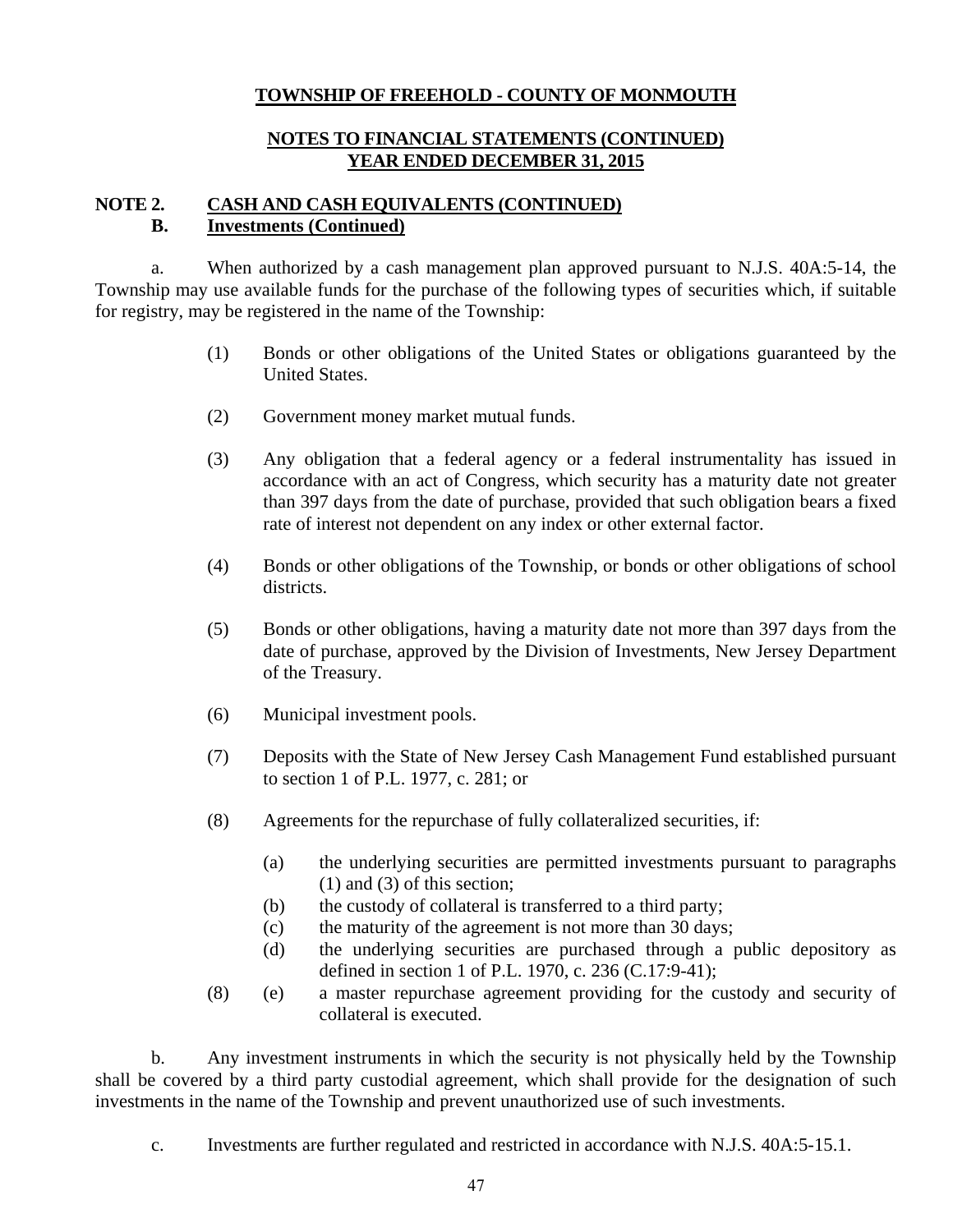## **NOTES TO FINANCIAL STATEMENTS (CONTINUED) YEAR ENDED DECEMBER 31, 2015**

### **NOTE 2. CASH AND CASH EQUIVALENTS (CONTINUED)**

#### **B. Investments (Continued)**

 At year-end, the carrying value of the Township's investments and the investment balance was \$21,519,458.

 The State of New Jersey Cash Management Fund is authorized by statute and regulations of the State Investment Council to invest in fixed income and debt securities which mature within one year. Collateralization of Fund investments is generally not required. "Other Than State" participants contribute up to one tenth of one percent per year of the value of the aggregate units owned by them to establish a Reserve Fund, which is supplemented by the proportional interest of "Other Than State" participants in gains on investment transactions realized. The Reserve Fund is available to cover losses of "Other Than State" participants occasioned by the bankruptcy of an issuer of an investment held by the Fund and losses on sales of securities.

#### **U.S. Government Bonds**

The Township has unrealized losses on investments in U.S. Government Bonds, \$210,069 and \$62,728 for the Current Fund and Water-Sewer Utility Fund, respectively, which have been caused by interest rate fluctuations. Because the Township does not intend to sell the investments before the maturity date and the principal of these instruments are guaranteed, the Township does not consider those investments to be other-than-temporarily impaired at December 31, 2015.

| <b>Description</b>       |                   | <b>Market</b> | <b>Unrealized</b> |
|--------------------------|-------------------|---------------|-------------------|
| of Securities            | <b>Total Cost</b> | Value         | Loss              |
| <b>Government Bonds:</b> |                   |               |                   |
| <b>Current Fund</b>      | \$15,955,664      | \$15,745,595  | \$210,069         |
| Water-Sewer Utility Fund | 5,563,794         | 5,501,066     | 62,728            |

## **C. Cash Management Plan**

 In accordance with N.J.S. 40A:5-14, every municipality shall adopt a cash management plan and shall deposit and invest its funds pursuant to that plan. The plan shall be approved annually by majority vote of the governing body and may be modified from time to time in order to reflect changes in federal or state law or regulations. The chief financial officer shall be charged with administering the plan.

 When an investment in bonds maturing in more than one year is authorized, the maturity of those bonds shall approximate the prospective use of the funds invested.

The plan also requires a monthly report to the governing body summarizing all investments made or redeemed since the previous report and shall include, at a minimum, the specific detailed information as set forth in the statute.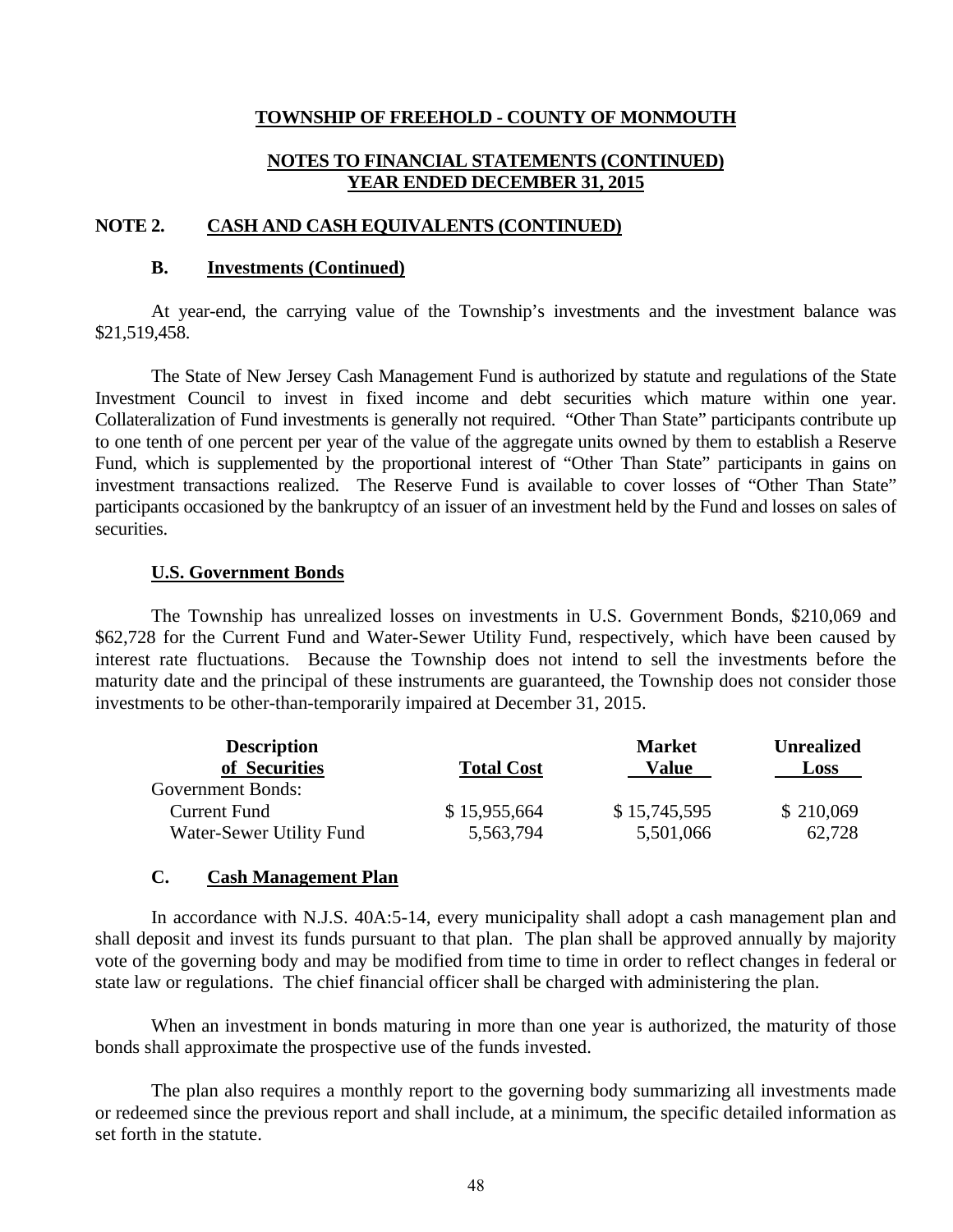# **NOTES TO FINANCIAL STATEMENTS (CONTINUED) YEAR ENDED DECEMBER 31, 2015**

## **NOTE 2. CASH AND CASH EQUIVALENTS (CONTINUED)**

## **D. Credit Risk Categories**

All bank deposits and investments as of the balance sheet date are classified as to credit risk by the following categories described below:

|                           | <b>Bank Balance</b> |              |
|---------------------------|---------------------|--------------|
|                           | 2015                | 2014         |
| <b>Depository Account</b> |                     |              |
| Insured:                  |                     |              |
| <b>FDIC</b>               | \$<br>500,000       | 500,000<br>S |
| <b>GUDPA</b>              | 46,709,378          | 43,857,355   |
| Uninsured                 | 21,519,458          | 21, 207, 403 |
| <b>Escrow Deposits</b>    | 2,453,281           | 3, 147, 396  |
|                           |                     |              |
|                           | 71,182,117          | 68,712,154   |

#### **Custodial Credit Risk - Deposits**

Custodial credit risk is the risk that, in the event of a bank failure, the government's deposits may not be returned to it. The Township does not have a formal policy for custodial credit risk.

State law limits investments as noted above.

 During the year, the Township had none of its idle funds invested in repurchase agreements collateralized by eligible securities. At the close of the year, no such investments were held by the Township.

## **NOTE 3. DEBT**

 The Local Bond Law governs the issuance of bonds and notes to finance general municipal capital expenditures. Bonds are retired in serial installments within the statutory period of usefulness. Bonds issued by the Township are general obligation bonds, backed by the full faith and credit of the Township. Bond anticipation notes are issued to temporarily finance capital projects, prior to the issuance of serial bonds. The term of the notes cannot exceed one year but the notes may be renewed from time to time for a period not exceeding one year. All such notes must be paid no later than the tenth anniversary of the date of the original note. The State of New Jersey also prescribes that on or before the third anniversary date of the original note a payment of at least equal to the first legally payable installment of the bonds in anticipation of which such notes were issued be paid. A second legal installment must be paid if the notes are to be renewed beyond the fourth anniversary date of the original issuance and so on. Tax anticipation notes are issued if the cash on hand is not sufficient to carry on normal operations of the municipality at any time during the year. Such notes are authorized by a resolution adopted by the governing body.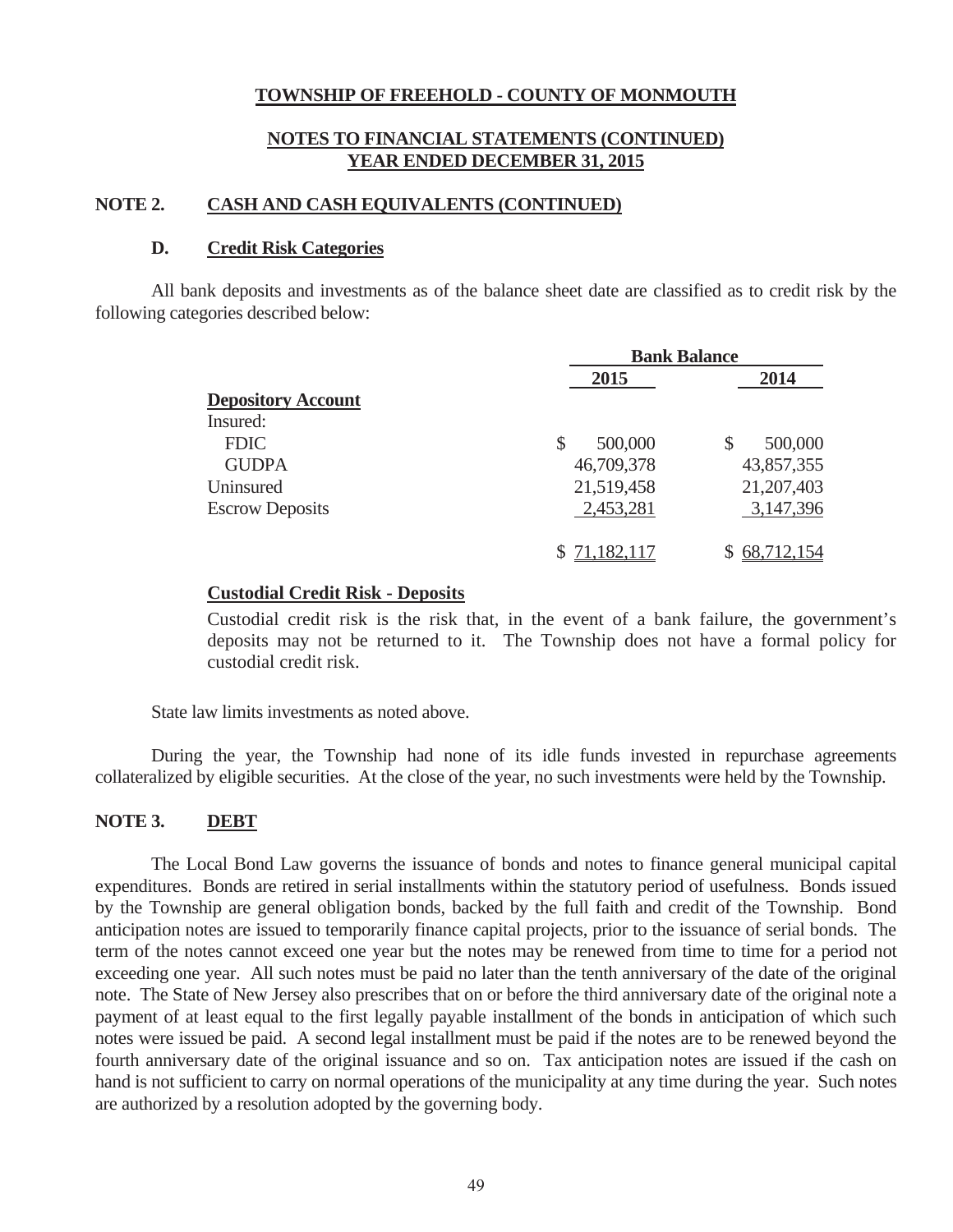# **NOTES TO FINANCIAL STATEMENTS (CONTINUED) YEAR ENDED DECEMBER 31, 2015**

# **NOTE 3. DEBT (CONTINUED)**

# **A. Long-Term Debt**

The Township's long-term debt is summarized as follows:

# **General Capital Fund**

| 4.125% to 4.25% General Improvement Bonds Issued      |                            |
|-------------------------------------------------------|----------------------------|
| July 26, 2007, installment maturities to July 1, 2017 | 1,030,000<br>\$            |
| 4.125% to 4.25% Open Space Bonds Issued July 26,      |                            |
| 2007, installment maturities to July 1, 2017          | 580,000                    |
| 3.00% to 5.25% General Improvement Bonds Issued       |                            |
| June 1, 2008, installment maturities to December 1,   |                            |
| 2023                                                  | 3,664,000                  |
| 3.00% to 4.00% General Obligation Refunding Bonds     |                            |
| Issued December 16, 2009, installment maturities to   |                            |
| September 15, 2016                                    | 700,000                    |
| 3.00% to 5.00% Open Space Refunding Bonds Issued      |                            |
| December 16, 2009, installment maturities to          |                            |
| September 16, 2021                                    | 245,000                    |
| 1.50% to 3.00% General Obligation Refunding Bonds     |                            |
| Issued October 1, 2012, installment maturities to     |                            |
| October 1, 2018                                       | 2,850,000                  |
| 1.50% to 3.50% Open Space Refunding Bonds Issued      |                            |
| October 1, 2012, installment maturities to October 1, |                            |
| 2014                                                  | 550,000                    |
| 2.00% to 3.25% General Obligation Bonds Issued        |                            |
| December 1, 2014, installment maturities to           |                            |
| December 1, 2026                                      | 4,895,000                  |
| 1.00% to 4.00% General Obligation Refunding Bonds     |                            |
| Issued September 10, 2015, installment maturities     |                            |
| to July 15, 2021                                      | 1,970,000                  |
| 1.00% to 4.00% Open Space Refunding Bonds Issued      |                            |
| September 10, 2015, installment maturities to         |                            |
| July 15, 2022                                         | 1,560,000                  |
| 2.00% to 4.00% General Obligation Bonds Issued        |                            |
| December 1, 2015, installment maturities to           |                            |
| November 1, 2027                                      | 8,258,000                  |
|                                                       |                            |
|                                                       | 26,302,000<br>$\mathbb{S}$ |
|                                                       |                            |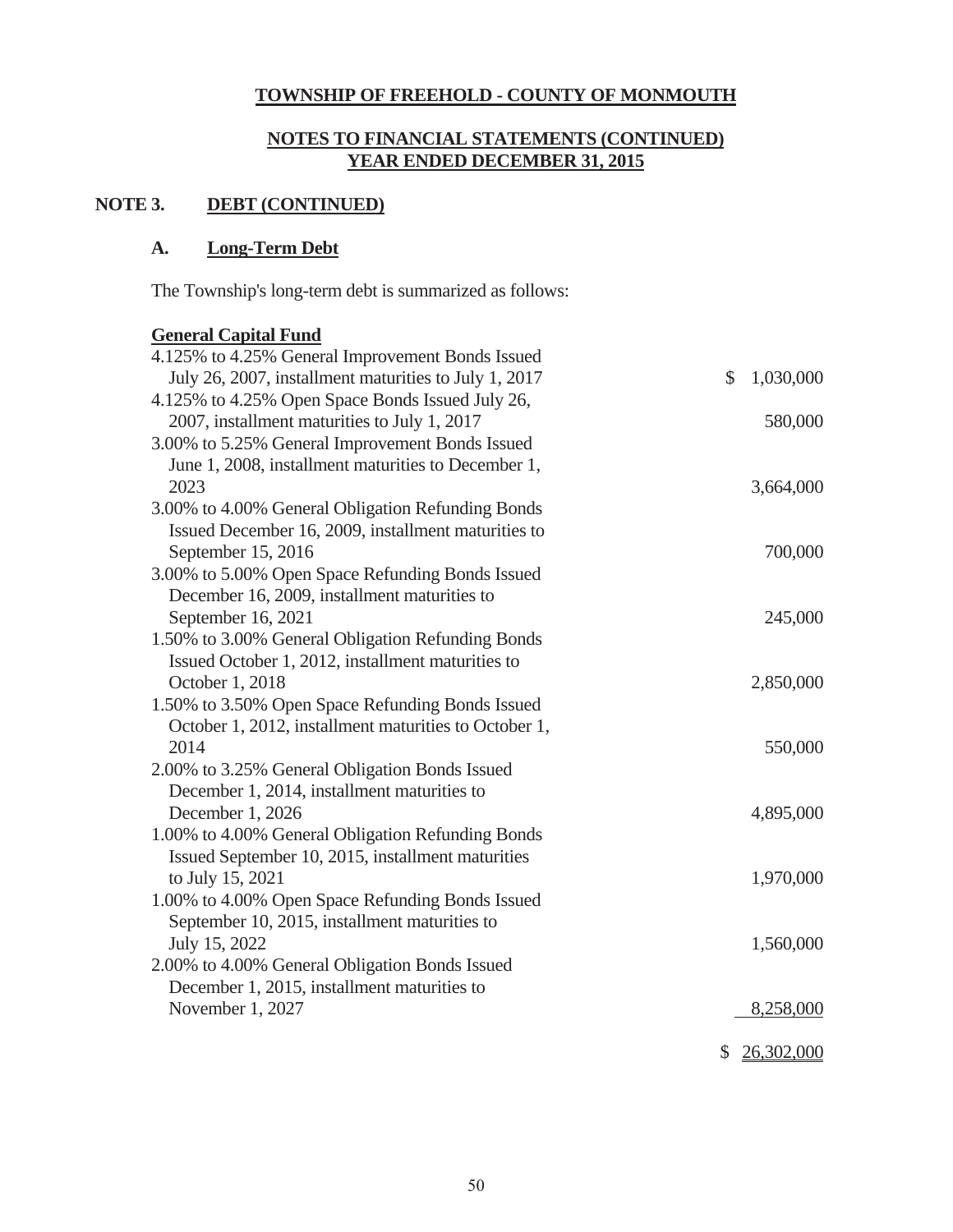# **NOTES TO FINANCIAL STATEMENTS (CONTINUED) YEAR ENDED DECEMBER 31, 2015**

# **NOTE 3. DEBT (CONTINUED)**

# **A. Long-Term Debt (Continued)**

## **Water-Sewer Utility Capital Fund**

| 4.125% to 4.25% Utility Bonds Issued July 26, 2007,         |               |
|-------------------------------------------------------------|---------------|
| Installment maturities to July 15, 2017                     | \$<br>400,000 |
| 3.00% to 5.00% Utility Refunding Bonds Issued December 16,  |               |
| 2009, installment maturities to September 15, 2021          | 2,930,000     |
| 1.50% to 3.50% Utility Refunding Bonds Issued October 1,    |               |
| 2012, installment maturities to October 1, 2024             | 1,490,000     |
| 1.00% to 4.00% Utility Refunding Bonds Issued September 10, |               |
| 2015, installment maturities to July 15, 2022               | 1,295,000     |
| 2.00% to 4.00% Utility Bonds Issued December 11, 2015,      |               |
| installment maturities to November 1, 2027                  | 5,469,000     |
|                                                             |               |
|                                                             | 11,584,000    |

 The General Capital Fund Bonds and Water-Sewer Utility Capital Fund mature serially in installments to the year 2027. Aggregate debt service requirements are as follows:

#### **General Capital Fund**

| <b>Year</b> | <b>Principal</b> | <b>Interest</b> |
|-------------|------------------|-----------------|
| 2016        | 3,804,000<br>\$  | 839,643<br>\$   |
| 2017        | 3,387,000        | 755,231         |
| 2018        | 3,353,000        | 631,851         |
| 2019        | 2,430,000        | 514,494         |
| 2020        | 2,475,000        | 419,469         |
| 2021-25     | 8,788,000        | 928,719         |
| 2026-27     | 2,065,000        | 87,975          |
| Total       | \$26,302,000     | 4,177,382       |

# **Water-Sewer Utility Capital Fund**

| <u>Year</u> | <b>Principal</b> | <b>Interest</b> |
|-------------|------------------|-----------------|
| 2016        | 1,379,000<br>\$  | 369,175<br>\$   |
| 2017        | 1,420,000        | 343,175         |
| 2018        | 1,485,000        | 281,025         |
| 2019        | 1,200,000        | 219,325         |
| 2020        | 1,215,000        | 169,575         |
| 2021-25     | 3,860,000        | 361,950         |
| 2026-27     | 1,025,000        | 36,062          |
| Total       | 11,584,000       | \$1,780,287     |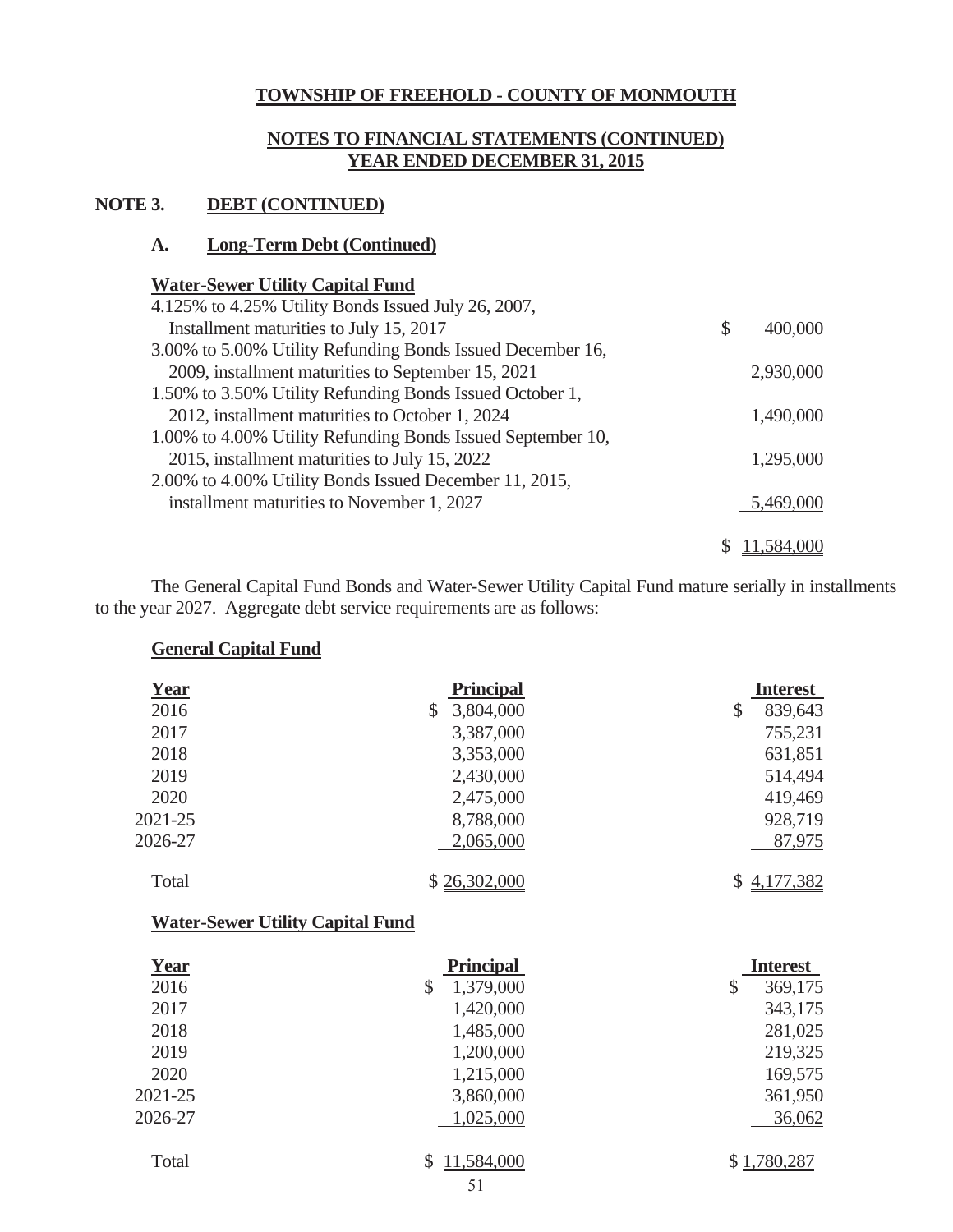# **NOTES TO FINANCIAL STATEMENTS (CONTINUED) YEAR ENDED DECEMBER 31, 2015**

# **NOTE 3. DEBT (CONTINUED)**

## **A. Long-Term Debt (Continued)**

## **Green Trust Loan Program**

 The Township has seven low interest loans (2%) under the New Jersey Department of Environmental Protection's Green Trust Loan Program. The \$2,000,000 loan for open space acquisition was finalized on November 20, 1996 and an additional \$965,000 in November 1997. A \$500,000 loan for park development was finalized in October 1998. A \$2,250,000 loan for open space acquisition was finalized in November 2000. Additional loans of \$400,000, \$600,000 and \$300,000 for Opatut Park were finalized in October 2005, September 2007, and February 2008, respectively. The Township must repay each loan in semi-annual installments over twenty years. The balance December 31, 2015 was \$1,538,259. Loan payments are due through 2027.

Debt service requirements are as follows:

| <b>Year</b> | <b>Principal</b> | <b>Interest</b> |
|-------------|------------------|-----------------|
| 2016        | 357,227<br>\$    | 28,679<br>\$    |
| 2017        | 271,896          | 21,823          |
| 2018        | 261,183          | 16,655          |
| 2019        | 145,358          | 11,864          |
| 2020        | 72,800           | 9,690           |
| 2021-25     | 374,111          | 25,902          |
| 2026-27     | 55,684           | 1,107           |
| Total       | 1,538,259        | \$115,720       |

#### **B. Short-Term Debt**

On December 31, 2015, the Township's outstanding Bond Anticipation Notes were as follows:

| <b>Ordinance</b> |                             |               | <b>Interest</b> |
|------------------|-----------------------------|---------------|-----------------|
| <b>Number</b>    |                             | <b>Amount</b> | Rate            |
|                  | <b>General Capital Fund</b> |               |                 |
| $03-09$          | Various Improvements        | 153,000       | 2.00%           |
| $05-19$          | Various Improvements        | 5,000         | 2.00%           |
| $05 - 35$        | Various Improvements        | 5,000         | 2.00%           |
| $06-21$          | Various Improvements        | 234,800       | 2.00%           |
| $06-21$          | Various Improvements        | 131,000       | 2.00%           |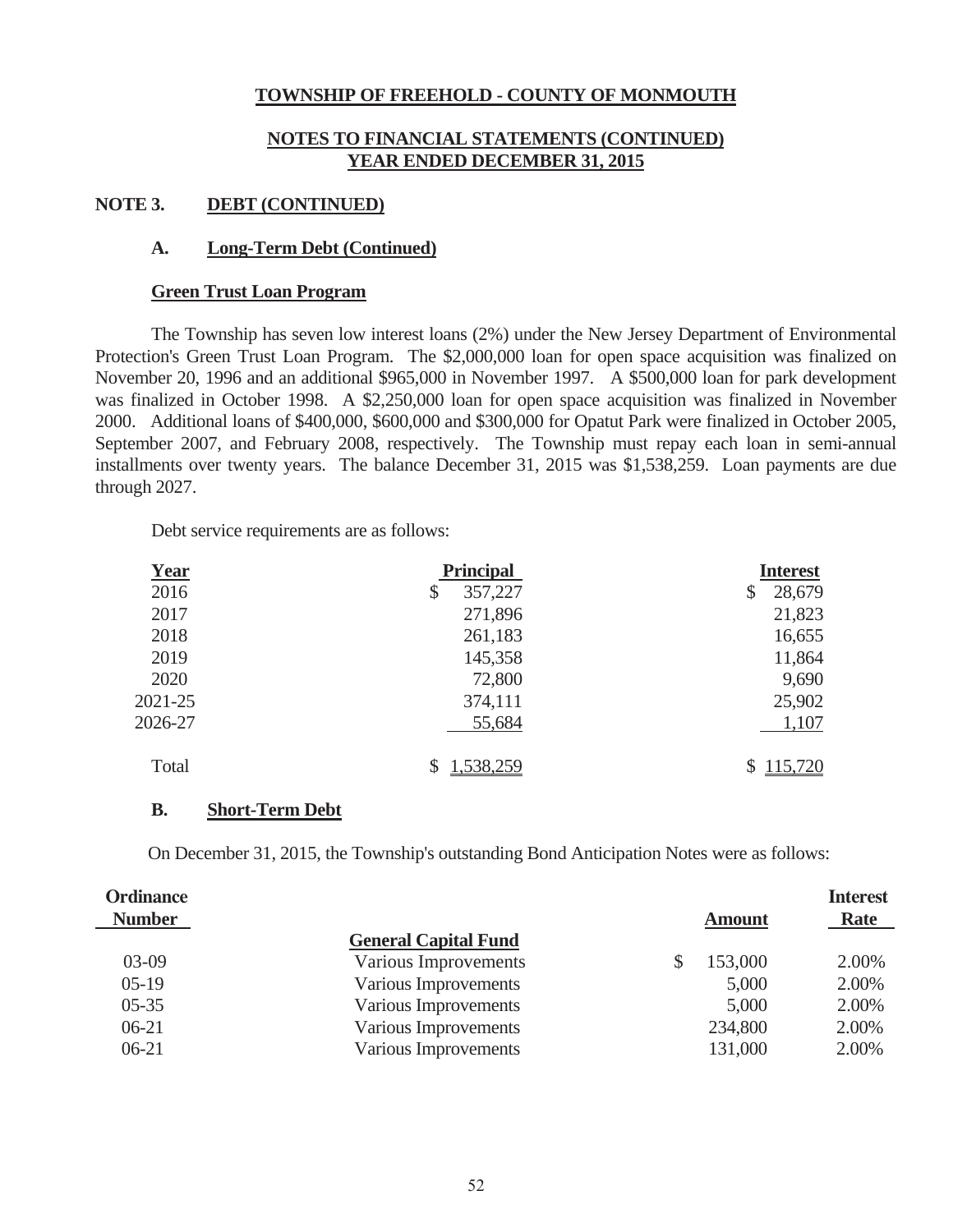# **NOTES TO FINANCIAL STATEMENTS (CONTINUED) YEAR ENDED DECEMBER 31, 2015**

# **NOTE 3. DEBT (CONTINUED)**

## **B. Short-Term Debt (Continued)**

| <b>Ordinance</b><br><b>Number</b> |                                                | <b>Amount</b>             | <b>Interest</b><br>Rate |
|-----------------------------------|------------------------------------------------|---------------------------|-------------------------|
|                                   | <b>General Capital Fund</b>                    |                           |                         |
| $07-14, 08-29$                    | Various Improvements                           | $\mathcal{S}$<br>668,500  | 2.00%                   |
| $09-16$                           | Various Improvements                           | 24,500                    | 2.00%                   |
| $09-16$                           | Various Improvements                           | 227,000                   | 2.00%                   |
| $11 - 20$                         | Various Improvements                           | 395,000                   | 2.00%                   |
| $12-19$                           | Various Improvements                           | 48,200                    | 2.00%                   |
| $12 - 19$                         | Various Improvements                           | 1,350,000                 | 2.00%                   |
| 14-05                             | Various Improvements                           | 400,000                   | 2.00%                   |
| $15 - 10$                         | Various Improvements                           | 2,000,000                 | 2.00%                   |
|                                   |                                                | 5,642,000<br><sup>S</sup> |                         |
| <b>Ordinance</b>                  |                                                |                           | <b>Interest</b>         |
| <b>Number</b>                     |                                                | <b>Amount</b>             | Rate                    |
|                                   | <b>Water-Sewer Utility Capital Fund</b>        |                           |                         |
| $02-14, 04-31$                    | Improvements to the Water System               | $\mathcal{S}$<br>450,000  | 2.00%                   |
| $05 - 20$                         | Various Improvements to the Water-Sewer System | 6,000                     | 2.00%                   |
| $10 - 22$                         | Various Improvements to the Water-Sewer System | 213,200                   | 2.00%                   |
| $11 - 21$                         | Various Improvements to the Water-Sewer System | 197,400                   | 2.00%                   |
| $12 - 13$                         | Various Improvements to the Water-Sewer System | 271,400                   | 2.00%                   |
| $15 - 11$                         | Various Improvements to the Water-Sewer System | 1,494,000                 | 2.00%                   |
|                                   |                                                | \$2,632,000               |                         |

# **C. Bonds and Notes Authorized but not Issued**

At December 31 the Township had authorized but not issued bonds and notes as follows:

|                                  | 2015         | 2014         |
|----------------------------------|--------------|--------------|
| <b>General Capital Fund</b>      | \$23,946,432 | \$18,180,824 |
| Water-Sewer Utility Capital Fund | 3,584,796    | 3,630,096    |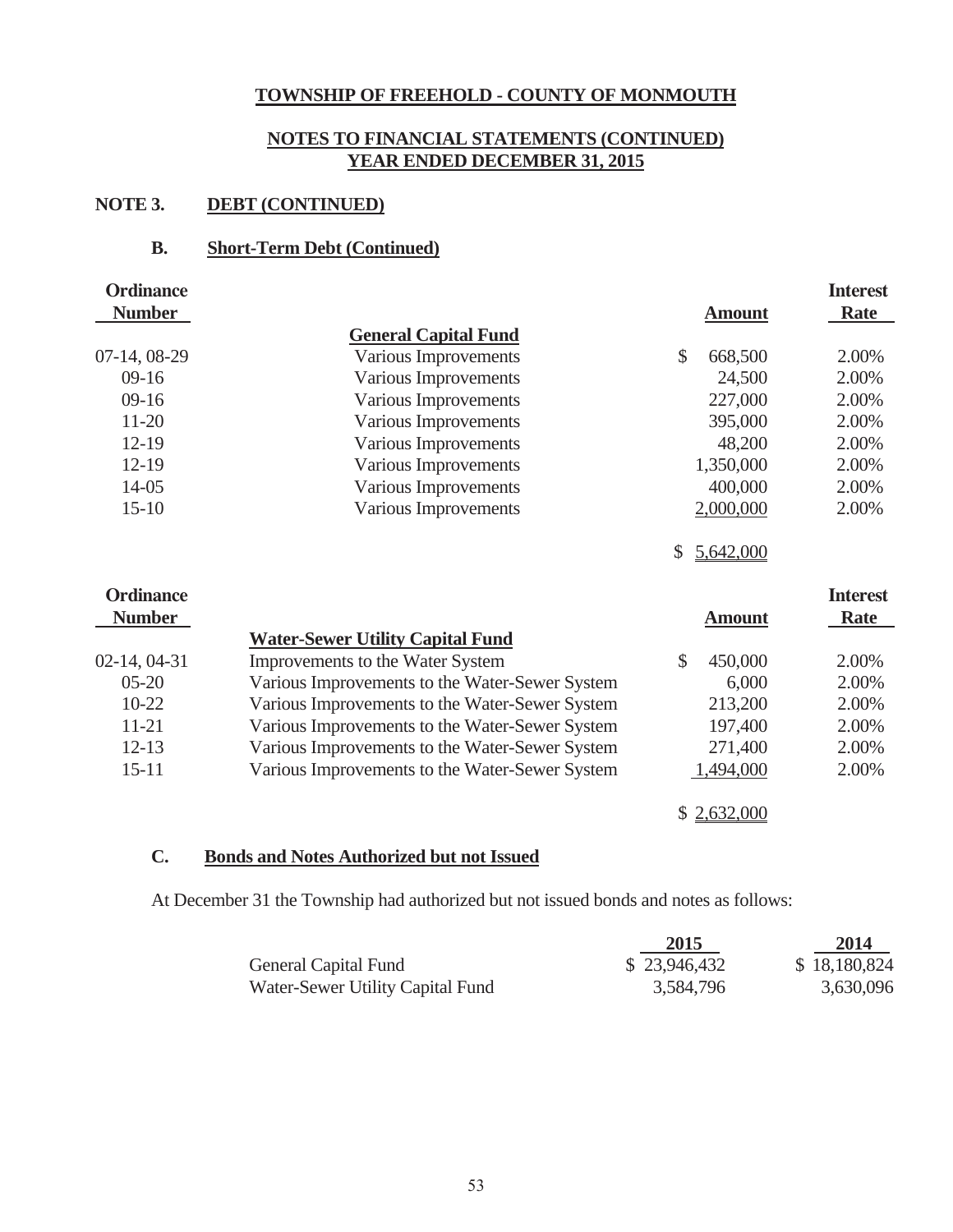# **NOTES TO FINANCIAL STATEMENTS (CONTINUED) YEAR ENDED DECEMBER 31, 2015**

## **NOTE 3. DEBT (CONTINUED)**

#### **D. Borrowing Power**

 New Jersey statutes limit the debt of a municipality to 3.5% of the average of the last three preceding years equalized valuations of the taxable real estate and improvements. The Township's statutory net debt at December 31, 2015 and 2014 was .856% and .787%, respectively. The Township's remaining borrowing power at December 31, 2015 and 2014 was 2.644% and 2.713%, respectively.

 The summary of municipal debt for the last three years and the calculation of statutory net debt are presented in the statistical section of this report.

#### **E. Debt Guarantee**

 The Township, by ordinance, has guaranteed payment of principal and interest on 2011, 2013 and 2015 capital equipment leases by the Freehold Township School District. The outstanding balance of the lease at December 31, 2015 and 2014 was \$866,000 and \$516,000, respectively.

## **F. Summary of Debt Activity**

 During 2015 and 2014 the following changes occurred in the issued and outstanding debt of the Township:

|                                      | <b>Balance</b><br>Jan. 1, 2015 |     | <b>Issued</b> |              | <b>Retired</b> |              | <b>Balance</b><br>Dec. 31, 2015 |     | Due within<br><b>One Year</b> |
|--------------------------------------|--------------------------------|-----|---------------|--------------|----------------|--------------|---------------------------------|-----|-------------------------------|
| General Capital Fund:                |                                |     |               |              |                |              |                                 |     |                               |
| Serial Bonds                         | \$<br>21,316,000               | \$. | 11,788,000    | \$           | 6,802,000      | \$           | 26,302,000                      | \$  | 3,804,000                     |
| <b>Bond Anticipation Notes</b>       | 11,500,000                     |     | 2,694,000     |              | 8,552,000      |              | 5,642,000                       |     | 5,642,000                     |
| Green Trust Loans                    | 1,946,405                      |     |               |              | 411,146        |              | 1,538,259                       |     | 357,227                       |
| Water-Sewer Utility Capital Fund:    |                                |     |               |              |                |              |                                 |     |                               |
| Serial Bonds                         | 7,025,000                      |     | 6,764,000     |              | 2,205,000      |              | 11,584,000                      |     | 1,379,000                     |
| <b>Bond Anticipation Notes</b>       | 6,900,000                      |     | 1,500,000     |              | 5,768,000      |              | 2,632,000                       |     | 2,632,000                     |
|                                      |                                |     |               |              |                |              |                                 |     |                               |
|                                      | \$<br>48,687,405               |     | 22,746,000    | <sup>S</sup> | 23,738,146     | $\mathbb{S}$ | 47,695,259                      | \$. | 13,814,227                    |
|                                      |                                |     |               |              |                |              |                                 |     |                               |
|                                      | <b>Balance</b>                 |     |               |              |                |              | <b>Balance</b>                  |     | Due within                    |
|                                      | Jan. 1, 2014                   |     | <b>Issued</b> |              | <b>Retired</b> |              | Dec. 31, 2014                   |     | <b>One Year</b>               |
| General Capital Fund:                |                                |     |               |              |                |              |                                 |     |                               |
| Serial Bonds                         | \$<br>24,441,000               | \$  |               | \$           | 3,125,000      | \$           | 21,316,000                      | \$  | 3,125,000                     |
| <b>Bond Anticipation Notes</b>       | 8,000,000                      |     | 3,690,700     |              | 190,700        |              | 11,500,000                      |     | 11,500,000                    |
| <b>Green Trust Loans</b>             | 2,352,451                      |     |               |              | 406,046        |              | 1,946,405                       |     | 411,136                       |
| Water-Sewer Utility Assessment Fund: |                                |     |               |              |                |              |                                 |     |                               |
| Serial Bonds                         | 115,000                        |     |               |              | 115,000        |              |                                 |     |                               |
| Water-Sewer Utility Capital Fund:    |                                |     |               |              |                |              |                                 |     |                               |
| Serial Bonds                         | 8,030,000                      |     |               |              | 1,005,000      |              | 7,025,000                       |     | 1,005,000                     |
| <b>Bond Anticipation Notes</b>       | 3,575,000                      |     | 3,961,800     |              | 636,800        |              | 6,900,000                       |     | 6,900,000                     |
|                                      |                                |     |               |              |                |              |                                 |     |                               |
|                                      | \$<br>46,513,451               | \$  | 7,652,500     | S.           | 5,478,546      | \$           | 48,687,405                      | S   | 22,941,136                    |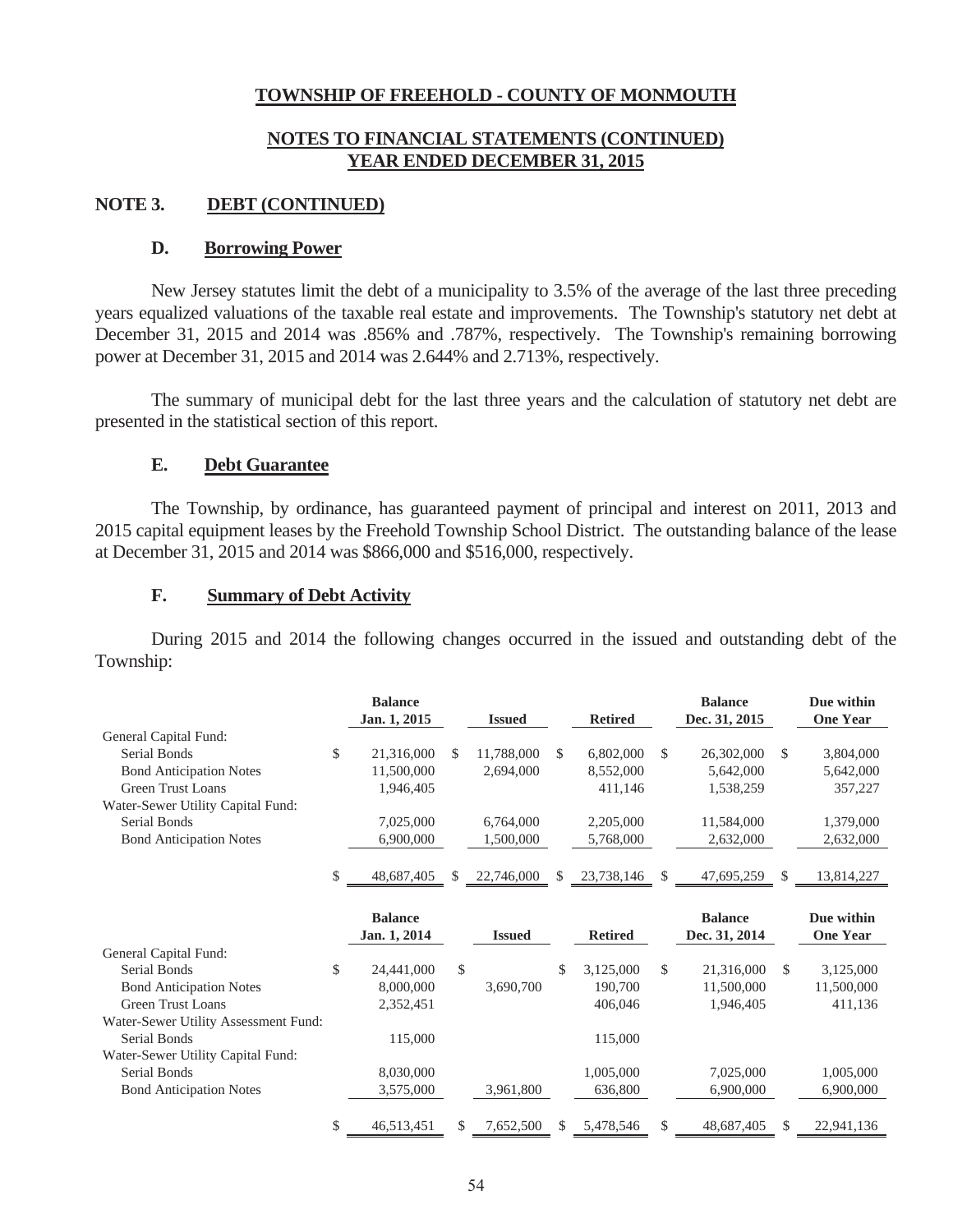# **NOTES TO FINANCIAL STATEMENTS (CONTINUED) YEAR ENDED DECEMBER 31, 2015**

## **NOTE 4. ACCRUED SICK PAY BENEFITS**

 As discussed in Note 1 and in accordance with accounting principles prescribed by the State of New Jersey, the cash basis of accounting is followed for recording the Township's liability related to unused sick pay. The Township permits certain employees within limits to accumulate unused sick pay, which may be taken as time off or paid at a later date at an agreed upon rate. The estimated current cost of such unpaid compensation would approximate \$1,024,812 and \$999,551 at December 31, 2015 and 2014. In accordance with New Jersey accounting principles, this amount is not reported as an expenditure or liability in the accompanying financial statements.

#### **NOTE 5. FUND BALANCES**

 The fund balances at December 31 which have been appropriated and included as anticipated revenue in the introduced budget for the year ending December 31 of the succeeding years are as follows:

|                          | 2015        | 2014        |
|--------------------------|-------------|-------------|
| Current Fund             | \$5,076,000 | \$5,572,626 |
| Water-Sewer Utility Fund | 3,065,817   | 3,082,476   |

## **NOTE 6. TAXES AND SEWER CHARGES COLLECTED IN ADVANCE**

 Taxes and water-sewer charges collected in advance set forth as cash liabilities in the financial statements, are as follows:

|                                     |             | <b>Balance December 31</b> |  |
|-------------------------------------|-------------|----------------------------|--|
|                                     | <u>2015</u> | 2014                       |  |
| Prepaid Taxes                       | \$742,429   | \$556,404                  |  |
| Prepaid Water-Sewer Utility Charges | 18,218      | 16,493                     |  |

#### **NOTE 7. ASSESSMENT AND COLLECTION OF PROPERTY TAXES**

 New Jersey statutes require that taxable valuation of real property be prepared by the Township Tax Assessor as of October 1 in each year and filed with the County Board of Taxation (the "Board") by January 10 of the following year. Upon the filing of certified adopted budgets by the Township, Local and Regional School Districts and County, the tax rate is struck by the Board based on the certified amounts in each of the taxing districts for collection to fund the budgets. Pursuant to statute, this process is to be completed on or before May 3, with a completed duplicate of the tax rolls to be delivered to the Township Tax Collector (the "Collector") on or before May 13th.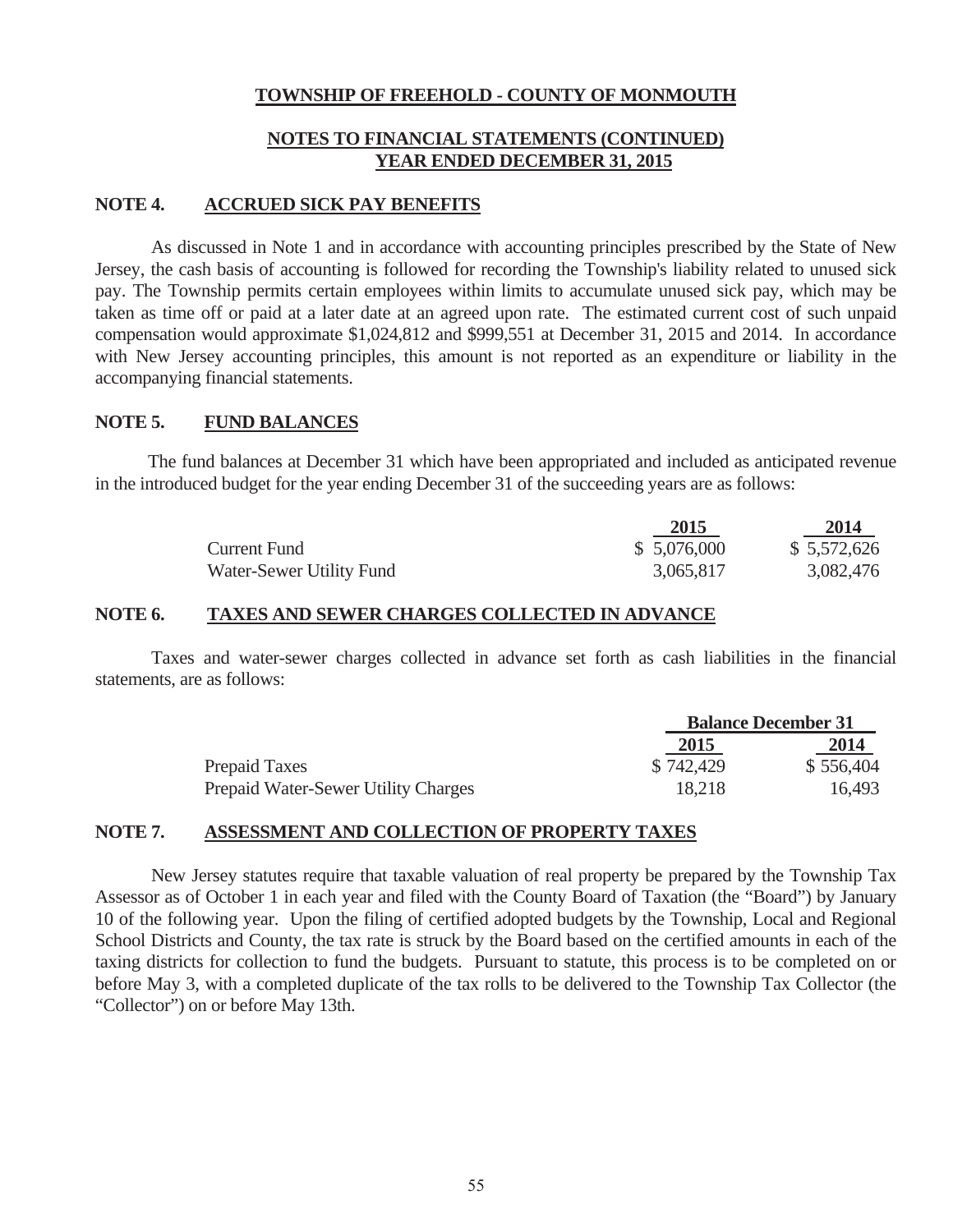# **NOTES TO FINANCIAL STATEMENTS (CONTINUED) YEAR ENDED DECEMBER 31, 2015**

## **NOTE 7. ASSESSMENT AND COLLECTION OF PROPERTY TAXES (CONTINUED)**

 Tax bills are prepared then mailed by the Collector of the Township annually and set forth the final tax for the tax year. The bill contains a credit for preliminary amounts billed previously with the balance payable in equal installments on August 1st and November 1st of the tax year. In addition the property owner receives a preliminary bill for the succeeding year based on one half of the prior year's tax. The preliminary payments are due and payable on February 1st and May 1st. The N.J. Statutes allow a grace period of 10 days for each payment period and the Township granted this option to taxpayers. Taxes become delinquent if not paid on the installment dates and become subject to interest penalties of 8% or 18% of the amount delinquent. If taxes are delinquent on or after April 1st of the succeeding year, the delinquent amount is subject to "Tax Sale" which places a tax lien on the property allowing the holder to enforce the tax lien by collection or foreclosure. New Jersey property tax laws establish a tax lien on real estate as of January 1st of the current tax year even though the amount due is not known.

## **NOTE 8. DEFERRED CHARGES TO FUTURE TAXATION FUNDED AND UNFUNDED**

 Upon the authorization of capital projects, the Township establishes deferred charges for the cost of the capital projects to be raised by future taxation. Funded deferred charges relate to permanent debt issued, whereas unfunded deferred charges relate to temporary or non-funding of the authorized cost of capital projects. According to the New Jersey Statutes Annotated 40A:2-4, the Township may levy taxes on all taxable property within the local unit to repay the debt. Annually, the Township raises the debt requirements for the particular year in the current budget. As funds are raised, the deferred charges are reduced.

## **NOTE 9. DEFERRED CHARGES TO BE RAISED IN SUCCEEDING BUDGETS**

 As noted in Note 1, certain expenditures are required to be deferred to budgets of succeeding years. At December 31, 2015 the following deferred charge is reflected on the balance sheet of the Current Fund:

|                                                             | <b>Balance</b><br>Dec. 31, 2015 | 2016 Budget<br><b>Appropriation</b> | <b>Balance to</b><br><b>Succeeding</b><br><b>Budgets</b> |
|-------------------------------------------------------------|---------------------------------|-------------------------------------|----------------------------------------------------------|
| <b>Special Emergency Authorizations:</b><br>N.J.S. 40A:4-55 | \$105,000                       | \$70,000                            | \$35,000                                                 |

## **NOTE 10. PENSION OBLIGATIONS**

#### **A. Public Employees' Retirement System (PERS)**

**Plan Description -** The State of New Jersey, Public Employees' Retirement System (PERS) is a cost-sharing multiple-employer defined benefit pension plan administered by the State of New Jersey, Division of Pensions and Benefits (the Division). For additional information about PERS, please refer to the Division's Comprehensive Annual Financial Report (CAFR) which can be found at www.state.nj.us/treasury/pensions/annrprts.shtml.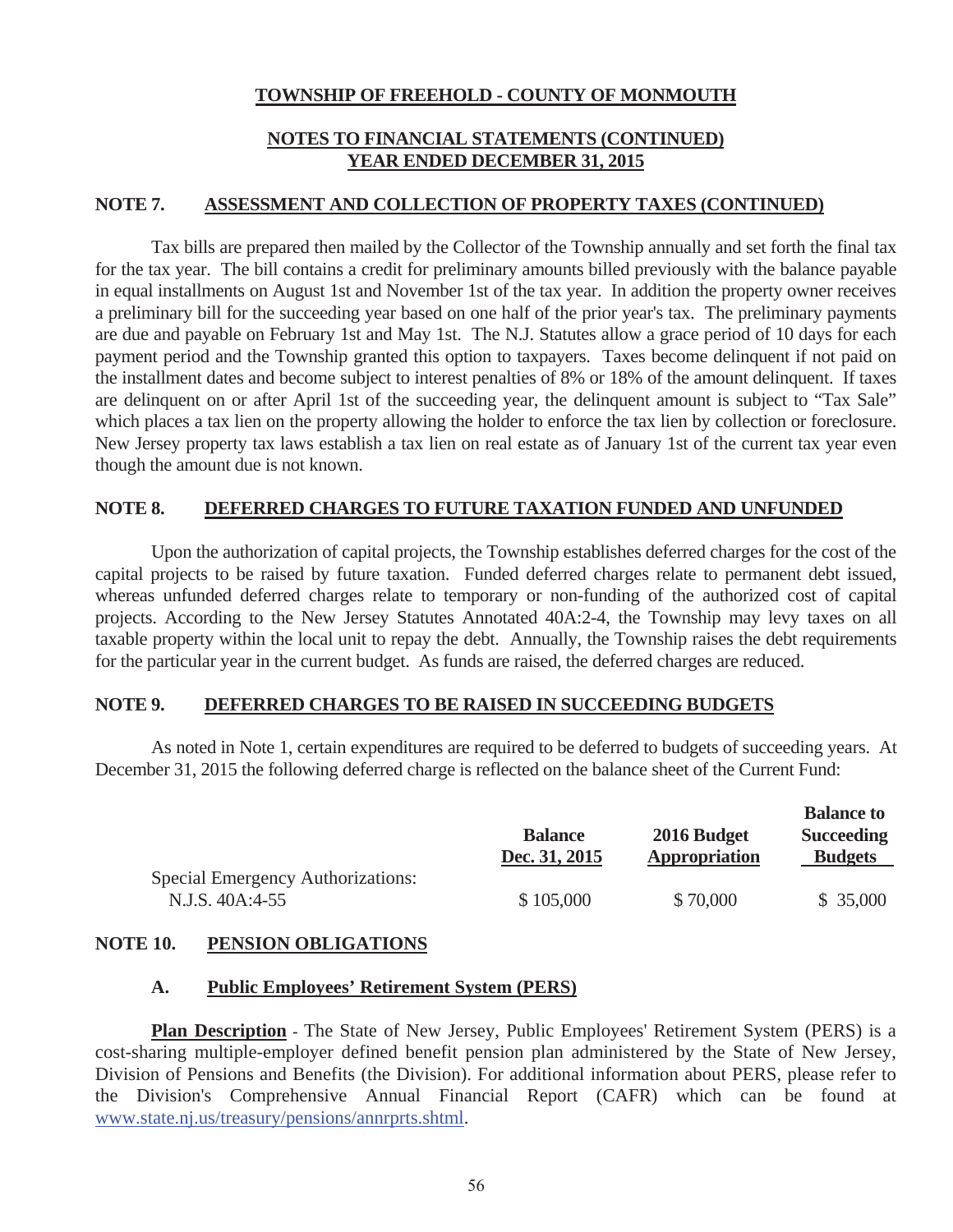# **NOTES TO FINANCIAL STATEMENTS (CONTINUED) YEAR ENDED DECEMBER 31, 2015**

## **NOTE 10. PENSION OBLIGATIONS (CONTINUED)**

#### **A. Public Employees' Retirement System (PERS) (Continued)**

The vesting and benefit provisions are set by *N.J.S.A. 43:15A*. PERS provides retirement, death and disability benefits. All benefits vest after ten years of service, except for medical benefits, which vest after 25 years of service or under the disability provisions of PERS.

The following represents the membership tiers for PERS:

### **Tier Definition**

- 1 Members who were enrolled prior to July 1, 2007
- 2 Members who were eligible to enroll on or after July 1, 2007 and prior to November 2, 2008
- 3 Members who were eligible to enroll on or after November 2, 2008 and prior to May 22, 2010
- 4 Members who were eligible to enroll on or after May 22, 2010 and prior to June 28, 2011
- 5 Members who were eligible to enroll on or after June 28, 2011

Service retirement benefits of 1/5 5th of final average salary for each year of service credit is available to tiers 1 and 2 members upon reaching age 60 and to tier 3 members upon reaching age 62. Service retirement benefits of 1/60th of final average salary for each year of service credit is available to tier 4 members upon reaching age 62 and tier 5 members upon reaching age 65. Early retirement benefits are available to tiers 1 and 2 members before reaching age 60, tiers 3 and 4 before age 62 with 25 or more years of service credit and tier 5 with 30 or more years of service credit before age 65. Benefits are reduced by a fraction of a percent for each month that a member retires prior to the age at which a member can receive full early retirement benefits in accordance with their respective tier. Tier 1 members can receive an unreduced benefit from age 55 to age 60 if they have at least 25 years of service. Deferred retirement is available to members who have at least 10 years of service credit and have not reached the service retirement age for the respective tier.

**Contributions -** The contribution policy for PERS is set by *N.J.S.A. 15A* and requires contributions by active members and contributing employers. State legislation has modified the amount that is contributed by the State. The State's pension contribution is based on an actuarially determined amount which includes the employer portion of the normal cost and an amortization of the unfunded accrued liability. Funding for noncontributory group insurance benefits is based on actual claims paid. For fiscal year 2015, the State's pension contribution was less than the actuarial determined amount. The local employers' contribution amounts are based on an actuarially determined rate which includes the normal cost and unfunded accrued liability. Chapter 19, P.L. 2009 provided an option for local employers of PERS to contribute 50% of the normal and accrued liability contribution amounts certified for payments due in State fiscal year 2009. Such employers will be credited with the full payment and any such amounts will not be included in their unfunded liability. The actuaries will determine the unfunded liability of those retirement systems, by employer, for the reduced normal and accrued liability contributions provided under this law. This unfunded liability will be paid by the employer in level annual payments over a period of 15 years beginning with the payments due in the fiscal year ended June 30, 2012 and will be adjusted by the rate of return on the actuarial value of assets. Township contributions to PERS amounted to \$783,156 for 2015.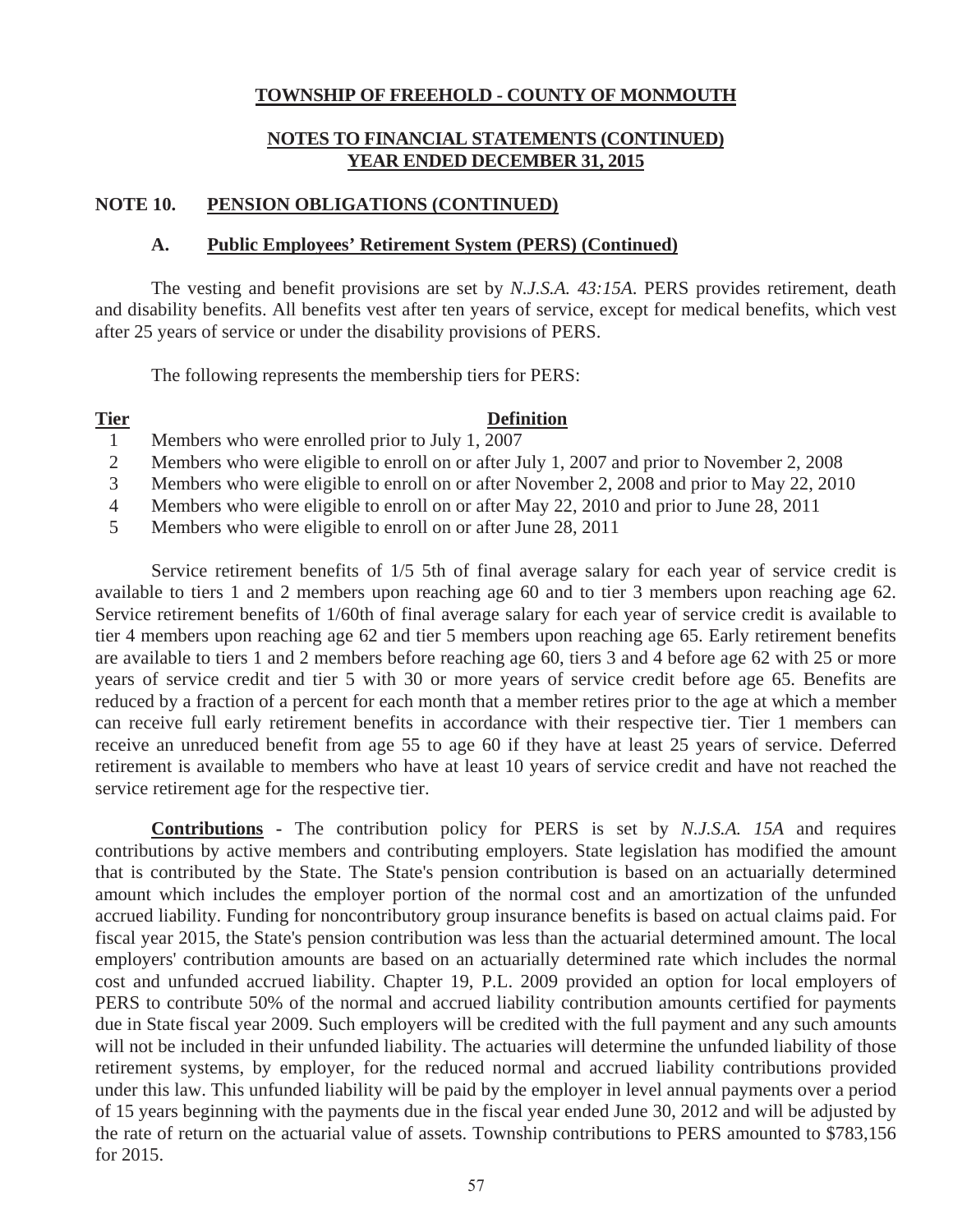# **NOTES TO FINANCIAL STATEMENTS (CONTINUED) YEAR ENDED DECEMBER 31, 2015**

## **NOTE 10. PENSION OBLIGATIONS (CONTINUED)**

## **A. Public Employees' Retirement System (PERS) (Continued)**

#### **Contributions (Continued)**

The employee contribution rate was 6.92% effective July 1, 2014 and increased to 7.06% effective July 1, 2015. Subsequent increases after October 1, 2011 are being phased in over 7 years effective on each July  $1<sup>st</sup>$  to bring the total pension contribution rate to 7.5% of base salary as of July 1, 2018.

**Net Pension Liability and Pension Expense** - At December 31, 2015, the Township's proportionate share of the PERS net pension liability is valued to be \$21,494,682. The net pension liability was measured as of June 30, 2015. The total pension liability used to calculate the net pension liability was determined using update procedures to roll forward the total pension liability from an actuarial valuation as of June 30, 2014, to the measurement date of June 30, 2015. The Township's proportion of the net pension liability was based on the Township's actual contributions to the plan relative to the total of all participating employers' contributions for the year ended June 30, 2015. The Township's proportion measured as of June 30, 2015, was .09575%, which was a decrease of .00076% from its proportion measured as of June 30, 2014.

| Collective Balances at December 31, 2015 & December 31, 2014 |                          |               |  |  |  |  |
|--------------------------------------------------------------|--------------------------|---------------|--|--|--|--|
|                                                              | 12/31/2014<br>12/31/2015 |               |  |  |  |  |
| <b>Actuarial Valuation Date</b>                              | July 1, 2015             | July 1, 2014  |  |  |  |  |
| Net Pension Liability                                        | 21,494,682.00            | 17,786,364.00 |  |  |  |  |
| Township's Portion of the Plan's Total                       |                          |               |  |  |  |  |
| Net Pension Liability                                        | 0.09575%                 | 0.09500\%     |  |  |  |  |

For the year ended December 31, 2015, the Township had an allocated pension expense of \$1,341,953.

**Actuarial Assumptions -** The collective total pension liability for the June 30, 2015 measurement date was determined by an actuarial valuation as of July 1, 2014, which was rolled forward to June 30, 2015. This actuarial valuation used the following actuarial assumptions:

|                                  | <b>PERS</b>            |
|----------------------------------|------------------------|
| <b>Measurement Date</b>          | June 30, 2015          |
| <b>Actuarial Valuation Date</b>  | July 1, 2014           |
| <b>Investment Rate of Return</b> | 7.90%                  |
| <b>Salary Scale</b>              | 2012-2021 - 2.15-4.40% |
|                                  | Based on Age           |
|                                  | Thereafter 3.15-5.40%  |
|                                  | Based on Age           |
| <b>Inflation Rate</b>            | 3.04%                  |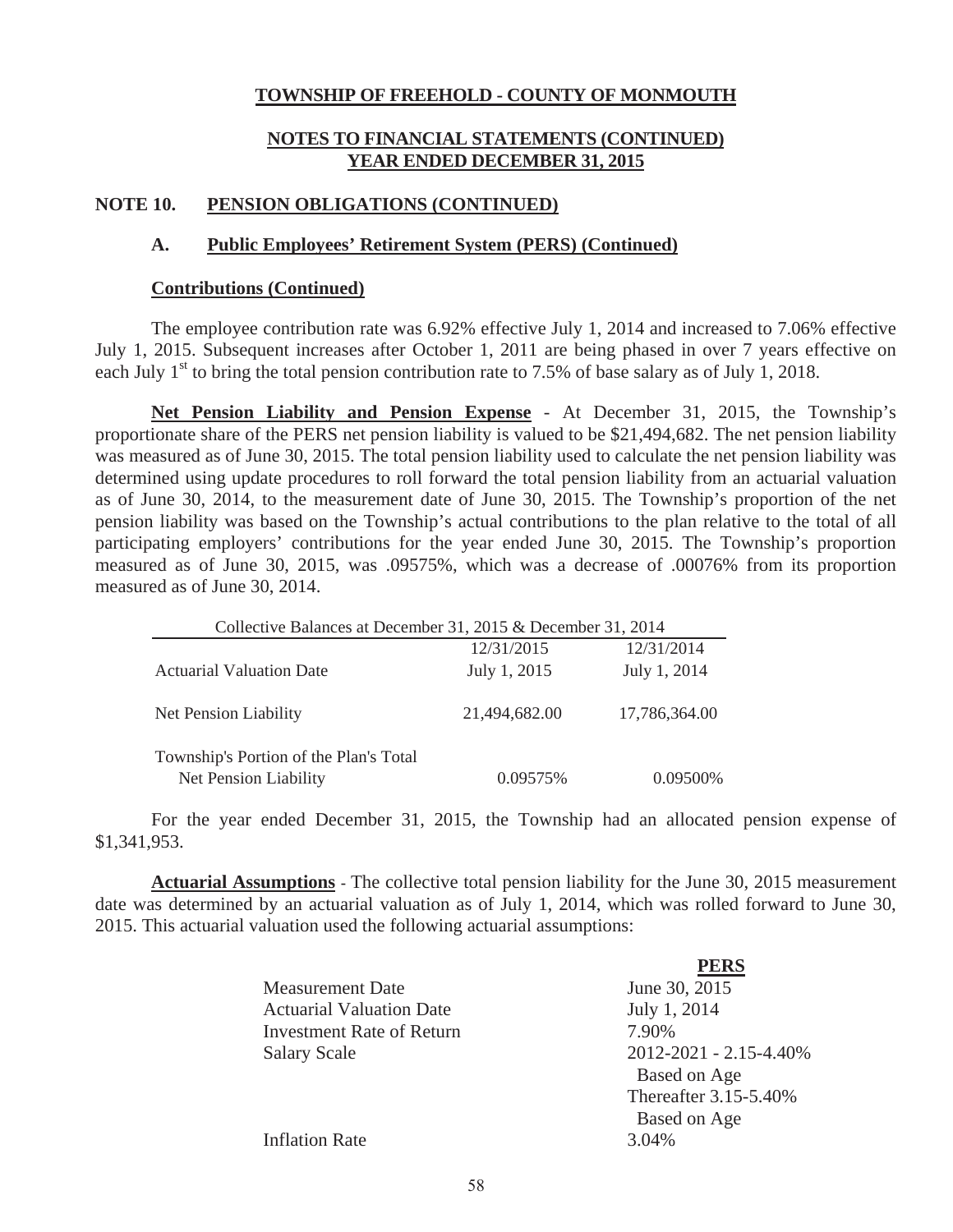# **NOTES TO FINANCIAL STATEMENTS (CONTINUED) YEAR ENDED DECEMBER 31, 2015**

## **NOTE 10. PENSION OBLIGATIONS (CONTINUED)**

## **A. Public Employees' Retirement System (PERS) (CONTINUED)**

#### **Actuarial Assumptions (Continued)**

Mortality rates were based on the RP-2000 Combined Health Male and Female Mortality Tables (setback 1 year for males and females) for service retirement and beneficiaries of former members with adjustments for mortality improvements from the base year of 2012 based on Projection Scale AA. The RP-2000 Disabled Mortality Tables (setback 3 years for males and setback 1 year for females) are used to value disabled retirees.

The actuarial assumptions used in the July 1, 2014 valuation were based on the results of an actuarial experience study for the period July 1, 2008 to June 30, 2011. It is likely that future experience will not exactly conform to these assumptions. To the extent that actual experience deviates from these assumptions, the emerging liabilities may be higher or lower than anticipated. The more the experience deviates, the larger the impact on future financial statements.

**Long-Term Expected Rate of Return** - In accordance with State statute, the long-term expected rate of return on plan investments is determined by the State Treasurer, after consultation with the Directors of the Division of Investments and Division of Pensions and Benefits, the board of trustees and the actuaries. The long-term expected rate of return was determined using a building block method in which best-estimate ranges of expected future real rates of return (expected returns, net of pension plan investment expense and inflation) are developed for each major asset class. These ranges are combined to produce the long-term expected rate of return by weighting the expected future real rates of return by the target asset allocation percentage and by adding expected inflation. Best estimates of arithmetic real rates of return for each major asset class included in PERS's target asset allocation as of June 30, 2015 are summarized in the following table: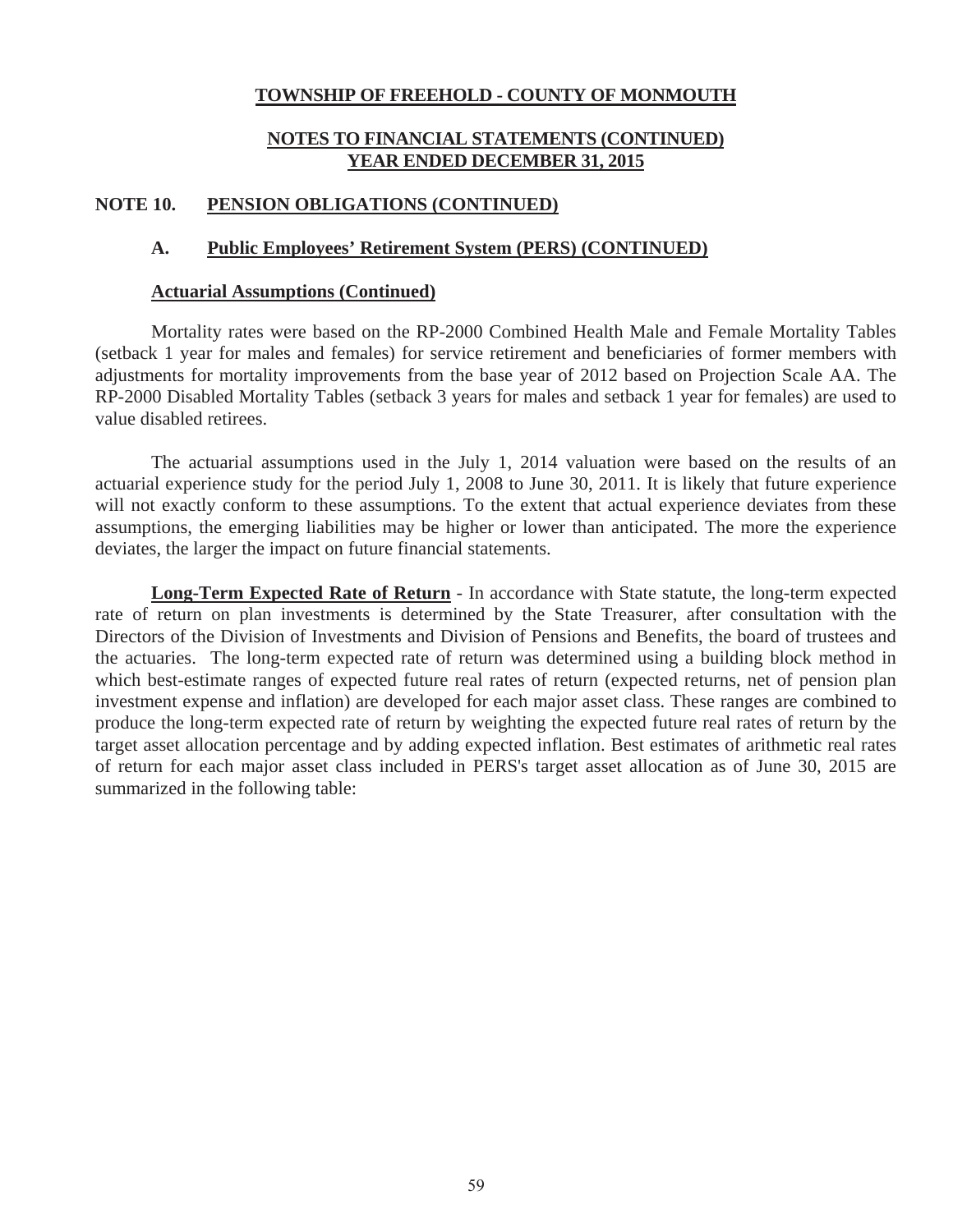# **NOTES TO FINANCIAL STATEMENTS (CONTINUED) YEAR ENDED DECEMBER 31, 2015**

## **NOTE 10. PENSION OBLIGATIONS (CONTINUED)**

## **A. Public Employees' Retirement System (PERS) (CONTINUED)**

|                                  |                   | <b>Long-Term</b>      |
|----------------------------------|-------------------|-----------------------|
|                                  | <b>Target</b>     | <b>Expected Real</b>  |
| <b>Asset Class</b>               | <b>Allocation</b> | <b>Rate of Return</b> |
| Cash                             | 5.00%             | 1.04%                 |
| U.S. Treasuries                  | 1.75%             | 1.64%                 |
| <b>Investment Grade Credit</b>   | 10.00%            | 1.79%                 |
| Mortgages                        | 2.10%             | 1.62%                 |
| <b>High Yield Bonds</b>          | 2.00%             | 4.03%                 |
| <b>Inflation - Indexed Bonds</b> | 1.50%             | 3.25%                 |
| Broad U.S. Equities              | 27.25%            | 8.52%                 |
| Developed Foreign Equities       | 12.00%            | 6.88%                 |
| <b>Emerging Market Equities</b>  | 6.40%             | 10.00%                |
| Private Equity                   | 9.25%             | 12.41%                |
| Hedge Funds/Absolute Return      | 12.00%            | 4.72%                 |
| Real Estate (Property)           | 2.00%             | 6.83%                 |
| Commodities                      | 1.00%             | 5.32%                 |
| Global Debt ex U.S.              | 3.50%             | $-0.40%$              |
| <b>REIT</b>                      | 4.25%             | 5.12%                 |
| Total                            | 100.00%           |                       |
|                                  |                   |                       |

**Discount Rate** - The discount rate used to measure the total pension liability was 4.90% as of June 30, 2015. The single blended discount rate was based on long-term expected rate of return on pension plan investments of 7.90%, and a municipal bond rate of 3.80% as of June 30, 2015, based on the Bond Buyer Go 20-Bond Municipal Bond Index which includes tax-exempt general obligation municipals bonds with an average rating of AA/Aa or higher. The projection of cash flows used to determine the discount rate assumed that contributions from plan members will be made at the current member contribution rates and that contributions from employers will be made based on the average of the last five years of contributions made in relation to the last five years of actuarially determined contributions. Based on those assumptions, the plan's fiduciary net position was projected to be available to make projected future benefit payments of current plan members through 2033. Therefore, the long-term expected rate of return on plan investments was applied to projected benefit payments through 2033, and the municipal bond rate was applied to projected benefit payments after that date in determining the total pension liability.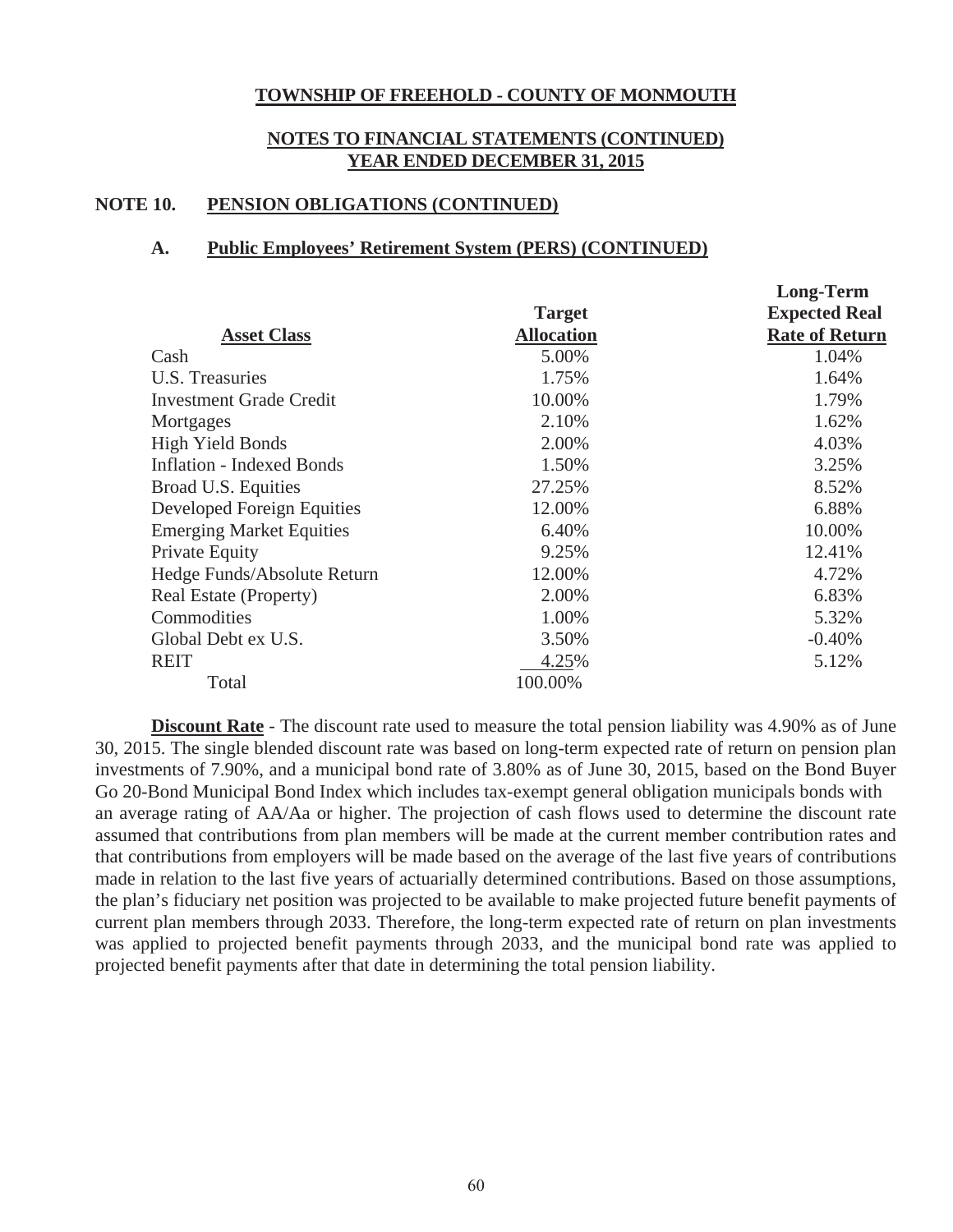# **NOTES TO FINANCIAL STATEMENTS (CONTINUED) YEAR ENDED DECEMBER 31, 2015**

## **NOTE 10. PENSION OBLIGATIONS (CONTINUED)**

**Sensitivity of the Township's Proportionate Share of the Net Pension Liability to Changes in the Discount Rate -** The following presents the Township's proportionate share of the net pension liability calculated using the discount rate as disclosed above, as well as what the Township's proportionate share of the net pension liability would be if it were calculated using a discount rate that is 1-percentage-point lower (3.90%) or 1-percentage-point higher (5.90%) than the current rate:

|                                   | Decrease   | Discount                                        | Increase   |  |
|-----------------------------------|------------|-------------------------------------------------|------------|--|
|                                   | $(3.90\%)$ | $(4.90\%)$                                      | $(5.90\%)$ |  |
| District's proportionate share of |            |                                                 |            |  |
| the net pension liability         |            | \$26,715,259.73 \$21,494,682.00 \$17,117,787.35 |            |  |

**Pension Plan Fiduciary Net Position -** Detailed information about the pension plan's fiduciary net position is available in the separately issued PERS financial statements.

## **B. Police and Firemen's Retirement System (PFRS)**

**Plan Description -** The State of New Jersey, Police and Firemen's Retirement System (PFRS) is a cost-sharing multiple-employer defined benefit pension plan administered by the State of New Jersey, Division of Pensions and Benefits (the Division). For additional information about PFRS, please refer to the Division's Comprehensive Annual Financial Report (CAFR) which can be found at www.state.nj.us/treasury/pensions/annrprts.shtml.

The vesting and benefit provisions are set by N.J.S.A. 43:16A. PFRS provides retirement as well as death and disability benefits. All benefits vest after ten years of service, except disability benefits which vest after four years of service.

The following represents the membership tiers for PFRS:

# **Tier Definition**

- 1 Members who were enrolled prior to May 22, 2010.
- 2 Members who were eligible to enroll on or after May 22, 2010 and prior to June 28, 2011
- 3 Members who were eligible to enroll on or after June 28, 2011

Service retirement benefits are available at age 55 and are generally determined to be 2% of final compensation for each year of creditable service, as defined, up to 30 years plus 1% for each year of service in excess of 30 years. Members may seek special retirement after achieving 25 years of creditable service, in which benefits would equal 65% (tiers 1 and 2 members) and 60% (tier 3 members) of final compensation plus 1 % for each year if creditable service over 25 years but not to exceed 30 years. Members may elect deferred retirement benefits after achieving ten years of service, in which case benefits would begin at age 55 equal to 2% of final compensation for each year of service.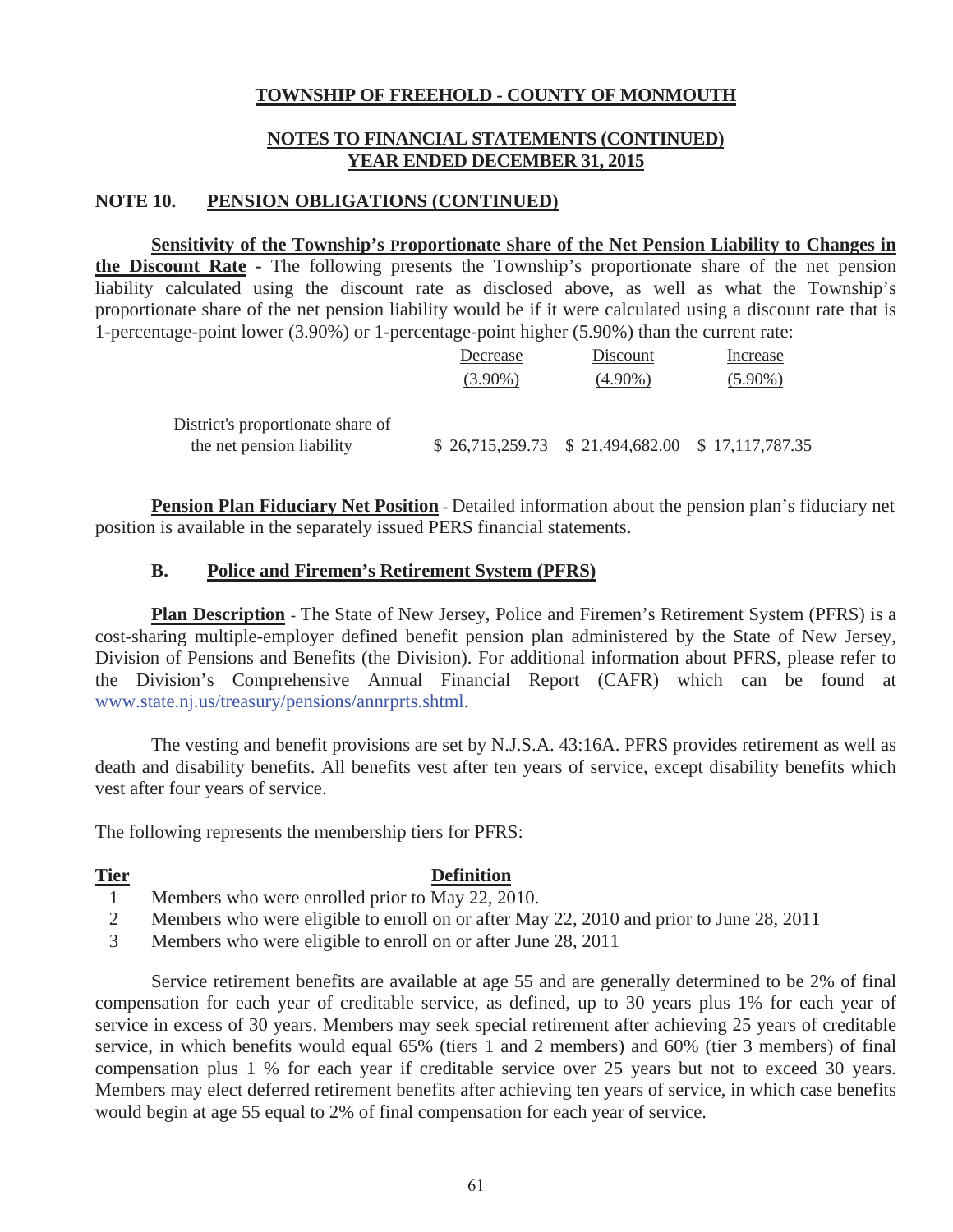# **NOTES TO FINANCIAL STATEMENTS (CONTINUED) YEAR ENDED DECEMBER 31, 2015**

## **NOTE 10. PENSION OBLIGATIONS (CONTINUED)**

#### **B. Police and Firemen's Retirement System (PFRS) (Continued)**

**Contributions -** The contribution policy for PFRS is set by *N.J.S.A. 43:16A* and requires contributions by active members and contributing employers. State legislation has modified the amount that is contributed by the State. The State's contribution amount is based on an actuarially determined rate which includes the normal cost and unfunded accrued liability. For fiscal year 2015, the State contributed an amount less than the actuarially determined amount. The Local employers' contribution amounts are based on an actuarially determined rate which includes the normal cost and unfunded accrued liability. Chapter 19, P.L. 2009 provided an option for local employers of PFRS to contribute 50% of the normal and accrued liability contribution amounts certified for payments due in State fiscal year 2009. Such employers will be credited with the full payment and any such amounts will not be included in their unfunded liability. The actuaries will determine the unfunded liability of those retirement systems, by employer, for the reduced normal and accrued liability contributions provided under this law. This unfunded liability will be paid by the employer in level annual payments over a period of 15 years beginning with the payments due in the fiscal year ended June 30, 2012 and will be adjusted by the rate of return on the actuarial value of assets. Township contributions to PFRS amounted to \$1,734,321 for 2015.

The employee contributions for PFRS are 10.00% of employees' annual compensation, as defined.

**Special Funding Situation -** Under N.J.S.A. 43:16A-15, local participating employers are responsible for their own contributions based on actuarially determined amounts, except where legislation was passed which legally obligated the State if certain circumstances occurred. The legislation which legally obligates the state is as follows: Chapter 8, P.L. 2000, Chapter 318, P.L. 2001, Chapter 86, P.L. 2001, Chapter 511, P.L, 1991, Chapter 109, P.L. 1979, Chapter 247, P.L. 1993 and Chapter 201, P.L. 2001. The amounts contributed on behalf of the local participating employers under this legislation is considered to be a special funding situation as defined by GASB Statement No. 68 and the State is treated as a non-employer contributing entity. Since the local participating employers do not contribute under this legislation directly to the plan (except for employer specific financed amounts), there is no net pension liability to report in the financial statements of the local participating employers related to this legislation.

**Net Pension Liability and Pension Expense** - At December 31, , the Township's proportionate share of the PFRS net pension liability is valued to be \$37,469,567. The net pension liability was measured as of June 30, 2015. The total pension liability used to calculate the net pension liability was determined using update procedures to roll forward the total pension liability from an actuarial valuation as of June 30, 2014, to the measurement date of June 30, 2015. The Township's proportion of the net pension liability was based on the Township's actual contributions to the plan relative to the total of all participating employers' contributions for the year ended June 30, 2015. The Township's proportion measured as of June 30, 2015, was .22495%, which was a decrease of .00085% from its proportion measured as of June 30, 2014.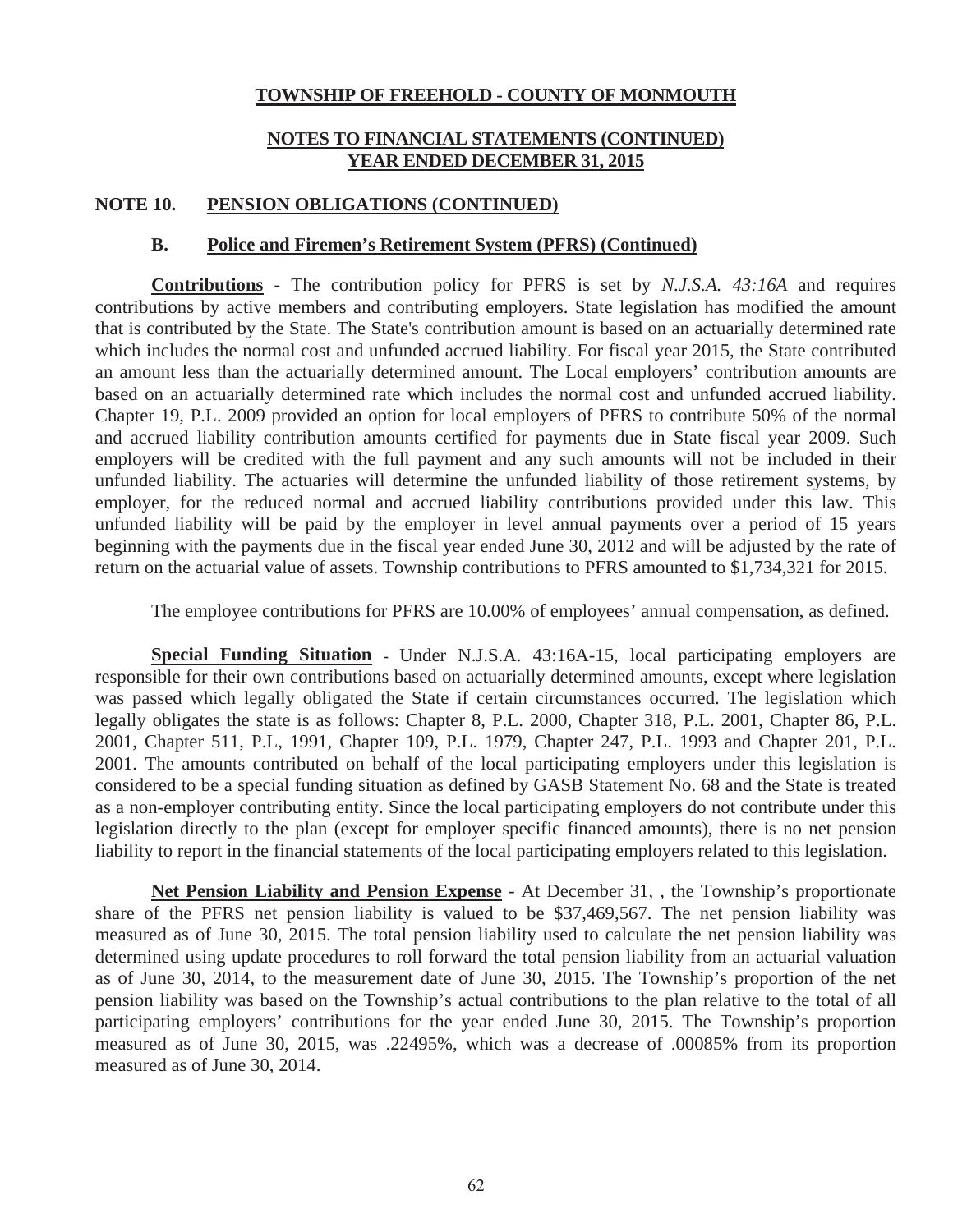# **NOTES TO FINANCIAL STATEMENTS (CONTINUED) YEAR ENDED DECEMBER 31, 2015**

## **NOTE 10. PENSION OBLIGATIONS (CONTINUED)**

#### **B. Police and Firemen's Retirement System (PFRS) (Continued)**

|  |  | Collective Balances at December 31, 2015 & December 31, 2014 |
|--|--|--------------------------------------------------------------|
|  |  |                                                              |

|                                        | 12/31/15                    | 12/31/14     |
|----------------------------------------|-----------------------------|--------------|
| <b>Actuarial Valuation Date</b>        | July 1, 2015                | July 1, 2014 |
| Net Pension Liability                  | 37,469,567.00 28,403,890.00 |              |
| District's Portion of the Plan's Total |                             |              |
| Net Pension Liability                  | 0.22495\%                   | 0.22580\%    |

 For the year ended December 31, 2015, the Township had an allocated pension expense of \$3,254,841.

Additionally, the State's proportionate share of the net pension liability attributable to the Township is \$3,285,955.00 as of December 31, 2015. The net pension liability was measured as of June 30, 2015. The total pension liability used to calculate the net pension liability was determined using update procedures to roll forward the total pension liability from an actuarial valuation as of June 30, 2014, to the measurement date of June 30, 2015. The State's proportion of the net pension liability associated with the Township was based on a projection of the Township's long-term share of contributions to the pension plan relative to the projected contributions of all participating members, actuarially determined. The State's proportion measured as of June 30, 2015 was .22495%, which was an increase of .00085% from its proportion measured as of June 30, 2014, which is the same proportion as the Township's.

| Township's Proportionate Share of the Net Pension Liability         | \$ 37,469,567.00 |
|---------------------------------------------------------------------|------------------|
| State's Proportionate Share of the Net Pension Liability Associated |                  |
| with the Township                                                   | 3,285,955.00     |
| <b>Total Net Pension Liability</b>                                  | \$40,755,522.00  |

 For the year ended December 31, 2015, the Township's total allocated pension expense was \$3,664,716.00.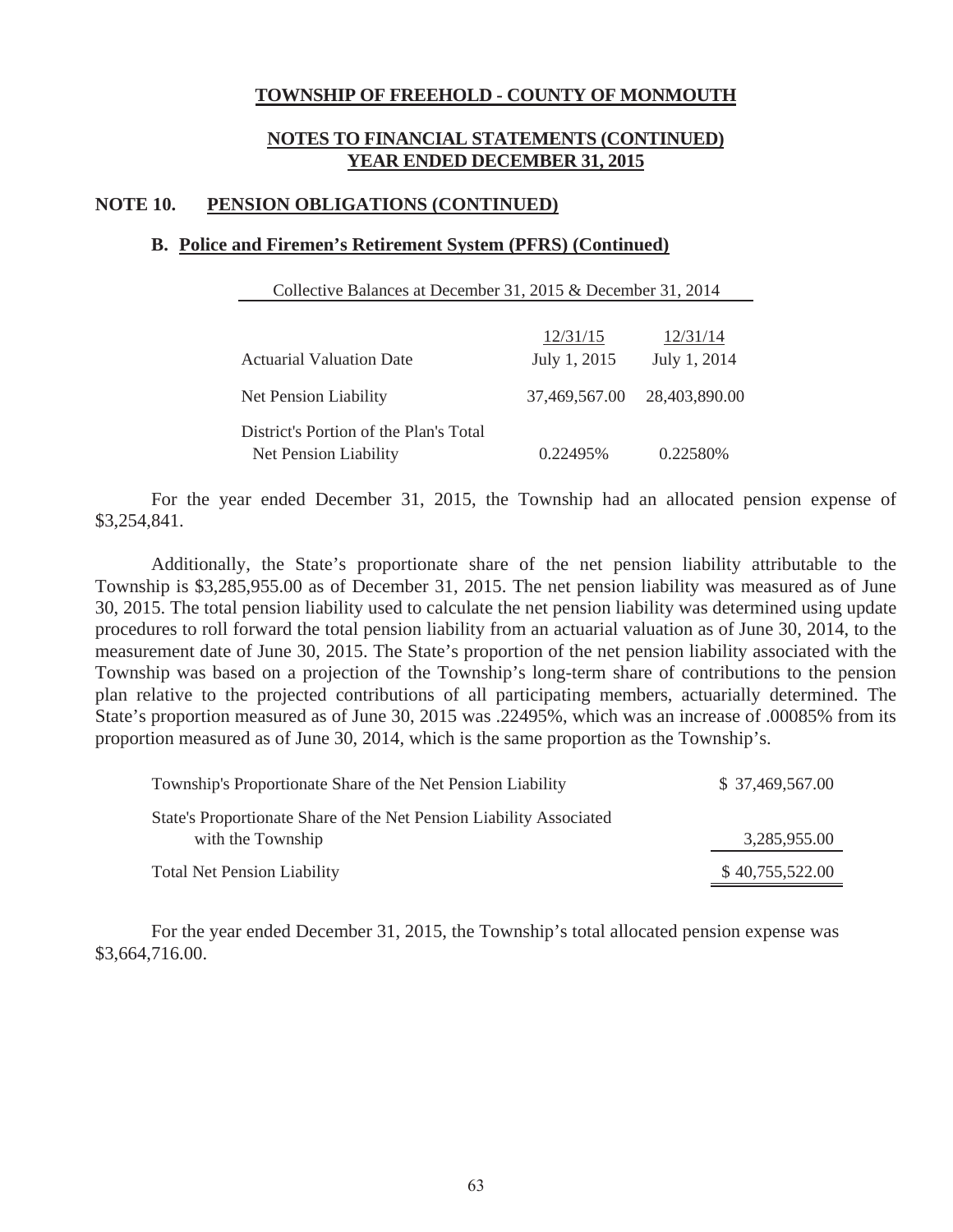# **NOTES TO FINANCIAL STATEMENTS (CONTINUED) YEAR ENDED DECEMBER 31, 2015**

## **NOTE 10. PENSION OBLIGATIONS (CONTINUED)**

#### **B. Police and Firemen's Retirement System (PFRS) (Continued)**

 **Actuarial Assumptions -** The collective total pension liability for the June 30, 2015 measurement date was determined by an actuarial valuation as of July 1, 2014, which was rolled forward to June 30, 2015. This actuarial valuation used the following actuarial assumptions:

|                                  | <b>PFRS</b>            |
|----------------------------------|------------------------|
| <b>Measurement Date</b>          | June 30, 2015          |
| <b>Actuarial Valuation Date</b>  | July 1, 2014           |
| <b>Investment Rate of Return</b> | 7.90%                  |
| <b>Salary Scale</b>              | 2012-2021 - 2.60-9.48% |
|                                  | Based on Age           |
|                                  | Thereafter 3.60-10.48% |
|                                  | Based on Age           |
| <b>Inflation Rate</b>            | 3.04%                  |
|                                  |                        |

Mortality rates were based on the RP-2000 Combined Healthy Mortality Tables projected one year using Projection Scale AA and one year using Projection Scale BB for male service retirements with adjustments for mortality improvements from the base year based on Projection Scale BB. Mortality rates were based on the RP-2000 Combined Health Mortality Tables projected fourteen years using Projection Scale BB for female service retirements and beneficiaries with adjustments for mortality improvements from the base year of 2014 based on Projection Scale BB.

The actuarial assumptions used in the July 1, 2014 valuation were based on the results of an actuarial experience study for the period July 1, 2010 to June 30, 2013.

**Long-Term Expected Rate of Return** - In accordance with State statute, the long-term expected rate of return on plan investments is determined by the State Treasurer, after consultation with the Directors of the Division of Investments and Division of Pensions and Benefits, the board of trustees and the actuaries. The long-term expected rate of return was determined using a building block method in which best-estimate ranges of expected future real rates of return (expected returns, net of pension plan investment expense and inflation) are developed for each major asset class. These ranges are combined to produce the long-term expected rate of return by weighting the expected future real rates of return by the target asset allocation percentage and by adding expected inflation. Best estimates of arithmetic real rates of return for each major asset class included in PFRS's target asset allocation as of June 30, 2015 are summarized in the following table: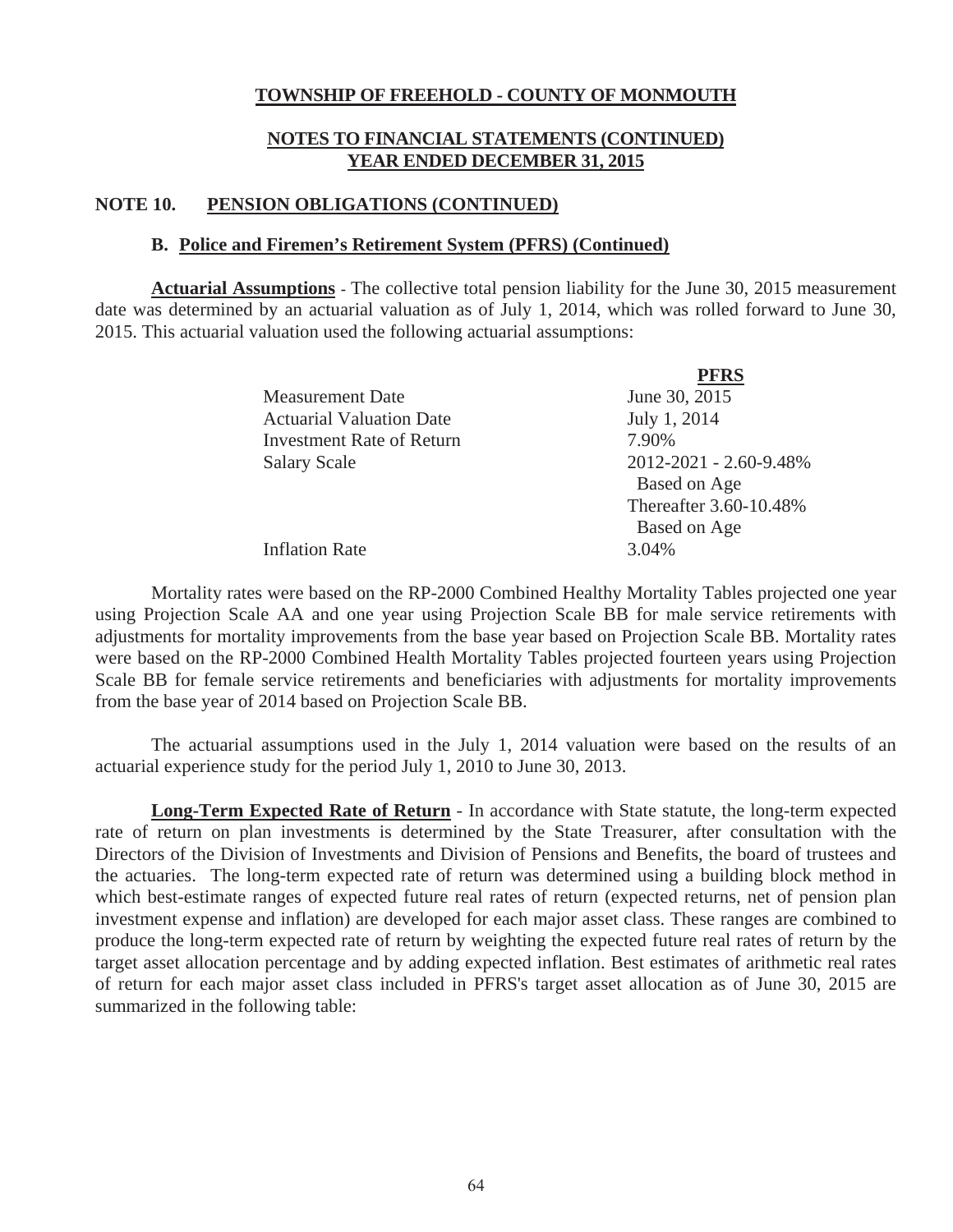# **NOTES TO FINANCIAL STATEMENTS (CONTINUED) YEAR ENDED DECEMBER 31, 2015**

## **NOTE 10. PENSION OBLIGATIONS (CONTINUED)**

#### **B. Police and Firemen's Retirement System (PFRS) (Continued)**

|                                 |                   | <b>Long-Term</b>      |
|---------------------------------|-------------------|-----------------------|
|                                 | <b>Target</b>     | <b>Expected Real</b>  |
| <b>Asset Class</b>              | <b>Allocation</b> | <b>Rate of Return</b> |
| Cash                            | 5.00%             | 1.04%                 |
| U.S. Treasuries                 | 1.75%             | 1.64%                 |
| <b>Investment Grade Credit</b>  | 10.00%            | 1.79%                 |
| Mortgages                       | 2.10%             | 1.62%                 |
| <b>High Yield Bonds</b>         | 2.00%             | 4.03%                 |
| Inflation - Indexed Bonds       | 1.50%             | 3.25%                 |
| Broad U.S. Equities             | 27.25%            | 8.52%                 |
| Developed Foreign Equities      | 12.00%            | 6.88%                 |
| <b>Emerging Market Equities</b> | 6.40%             | 10.00%                |
| Private Equity                  | 9.25%             | 12.41%                |
| Hedge Funds/Absolute Return     | 12.00%            | 4.72%                 |
| Real Estate (Property)          | 2.00%             | 6.83%                 |
| Commodities                     | 1.00%             | 5.32%                 |
| Global Debt ex U.S.             | 3.50%             | $-0.40%$              |
| <b>REIT</b>                     | 4.25%             | 5.12%                 |
| Total                           | 100.00%           |                       |
|                                 |                   |                       |

**Discount Rate** - The discount rate used to measure the total pension liability was 5.79% as of June 30, 2015. The single blended discount rate was based on long-term expected rate of return on pension plan investments of 7.90%, and a municipal bond rate of 3.80% as of June 30, 2015, based on the Bond Buyer Go 20-Bond Municipal Bond Index which includes tax-exempt general obligation municipals bonds with an average rating of AA/Aa or higher. The projection of cash flows used to determine the discount rate assumed that contributions from plan members will be made at the current member contribution rates and that contributions from employers and the nonemployer contributing entity will be made on the average of the last five years of contributions. Based on those assumptions, the plan's fiduciary net position was projected to be available to make projected future benefit payments of current plan members through 2045. Therefore, the long-term expected rate of return on plan investments was applied to projected benefit payments through 2045, and the municipal bond rate was applied to projected benefit payments after that date in determining the total pension liability.

**Sensitivity of the Township's Proportionate share of the Net Pension Liability to Changes in the Discount Rate -** The following presents the Township's proportionate share of the net pension liability calculated using the discount rate as disclosed above, as well as what the Township's proportionate share of the net pension liability would be if it were calculated using a discount rate that is 1-percentage-point lower (4.79%) or 1-percentage-point higher (6.79%) than the current rate: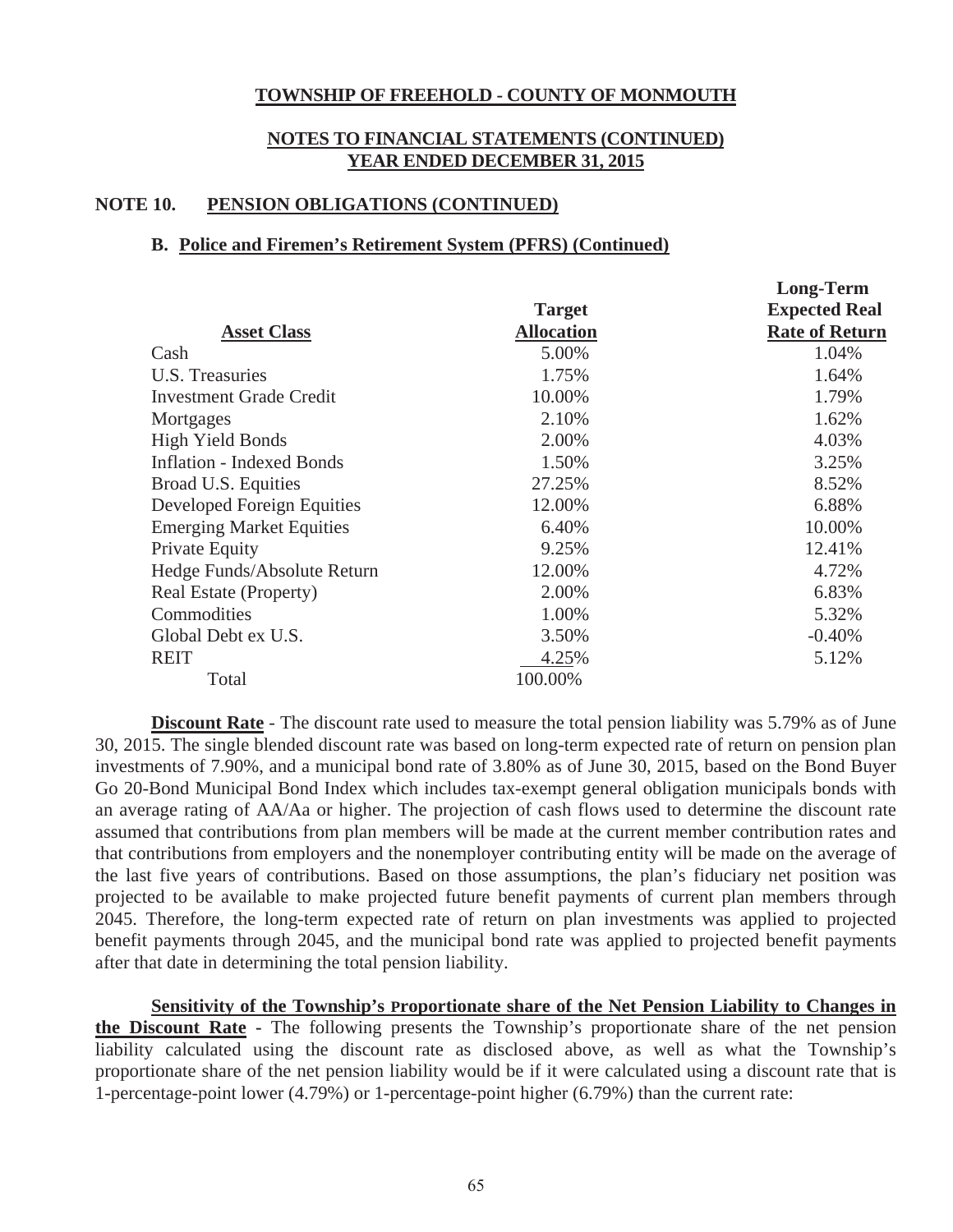# **NOTES TO FINANCIAL STATEMENTS (CONTINUED) YEAR ENDED DECEMBER 31, 2015**

## **NOTE 10. PENSION OBLIGATIONS (CONTINUED)**

## **B. Police and Firemen's Retirement System (PFRS) (Continued)**

|                                                                                                                          | Decrease<br>$(4.79\%)$ | Discount Rate<br>$(5.79\%)$     | Increase<br>$(6.79\%)$ |
|--------------------------------------------------------------------------------------------------------------------------|------------------------|---------------------------------|------------------------|
| Township's proportionate share of the<br>Net Pension Liability and the State's<br>Proportionate Share of the Net Pension |                        |                                 |                        |
| Liability associated with the Township                                                                                   |                        | \$53,728,716.86 \$40,755,522.00 | \$30,177,040.73        |

**Pension Plan Fiduciary Net Position** - Detailed information about the pension plan's fiduciary net position is available in the separately issued PERS financial statements.

**Defined Contribution Retirement Program** - The Defined Contribution Retirement Program (DCRP) is a cost-sharing multiple-employer defined contribution pension fund which was established in 2007, under the provisions of Chapter 92, P.L. 2007 and Chapter 103, P.L. 2007 (N.J.SA 43:15C-1 et. seq.) and expanded under the provisions of Chapter 89, P.L. 2008 and Chapter 1, P.L. 2010. The DCRP provides eligible members, and their beneficiaries, with a tax-sheltered, defined contribution retirement benefit, along with life insurance and disability coverage. Vesting and benefit provisions are established by *N.J.S.A.43:15C-l* et. seq.

The contribution requirements of plan members are determined by State statute. In accordance with Chapter 92, P.L. 2007 and Chapter 103, P.L. 2007, plan members are required to contribute 5.5% of their annual covered salary. In addition to the employee contributions, the Township's contribution amounts for each pay period are transmitted to Prudential Financial not later than the fifth business day after the date on which the employee is paid for that pay period.

**Related Party Investments** - The Division of Pensions and Benefits does not invest in securities issued by the Township.

## **NOTE 11. OTHER POST-EMPLOYMENT BENEFITS**

 In addition to the pension benefits described in Note 10, the Township provides postretirement health care benefits to full-time employees who retire from the Township with twenty years of service or police who retire on disability. Currently, seventy retirees meet those requirements. Expenditures for postretirement health care benefits are recognized when the insurance premiums are charged to the budget. During 2015 and 2014, expenditures, net of contributions, of \$1,984,022 and \$2,028,987, respectively, were recognized for postretirement health care.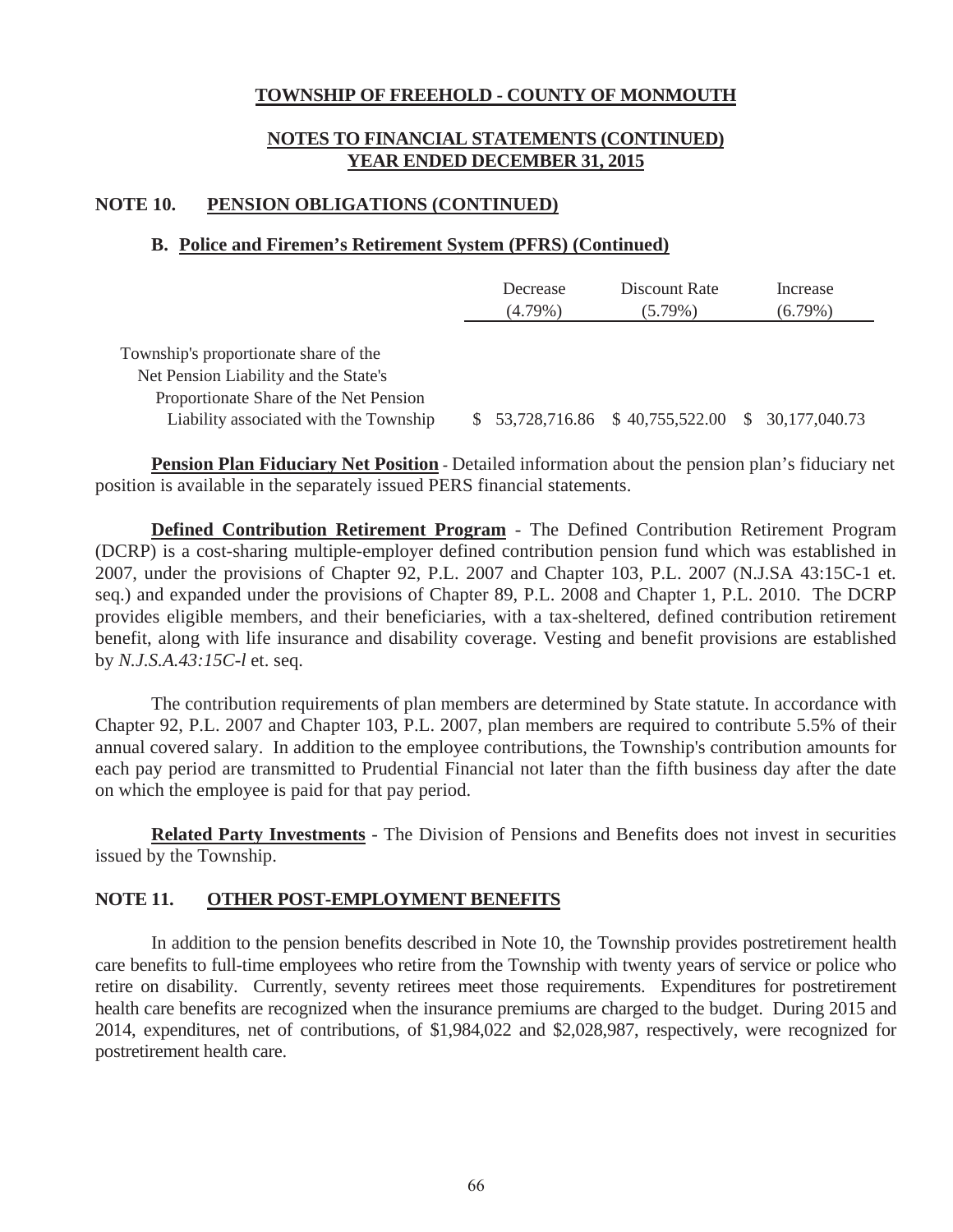### **NOTES TO FINANCIAL STATEMENTS (CONTINUED) YEAR ENDED DECEMBER 31, 2015**

### **NOTE 12. SCHOOL TAXES**

 Local and Regional District School taxes have been raised and liabilities deferred. Section 13 of P.L. 1991, C. 63 required that any municipality that levied school taxes on a school year basis shall defer from the 1991 municipal purposes tax levy at least 25% of the amount allowable to be deferred (which is 50% (fifty percent) of the levy). The remainder of the allowable amount shall be deferred from the levy in each of the next three years (1992-1994). The amounts so deferred shall be regarded as fund balance and shall be used to offset the local property tax levy for local purposes. In 1992 at least 50% of the amount allowable to be deferred from the 1992 tax levy was required to offset the 1993 local property tax levy and the total amount of deferral at December 31, 1993 was 75% of the amount allowable to be deferred based on the 1993 tax levy.

 In 1994 Section 13, P.L. 1991, C. 63 was amended to provide municipalities with the option to determine the percentage if any of the amount allowable to be deferred to offset the local property tax levy for local purposes.

|                | <b>Balance December 31</b>         |              |            |  |                         |              |                                 |
|----------------|------------------------------------|--------------|------------|--|-------------------------|--------------|---------------------------------|
|                |                                    |              |            |  |                         |              | <b>Regional District School</b> |
|                | <b>Local District School Taxes</b> |              |            |  |                         | <b>Taxes</b> |                                 |
|                | 2015                               |              | 2014       |  | 2015                    |              | 2014                            |
| Balance of Tax | \$<br>31,399,353                   | <sup>S</sup> | 30,191,984 |  | 12,925,221              |              | 12,760,345                      |
| Deferred       | 25,566,589                         |              | 25,566,589 |  |                         |              |                                 |
| Tax Payable    | \$<br>5,832,764                    |              |            |  | 4,625,395 \$ 12,925,221 | -S           | 12,760,345                      |

### **NOTE 13. CONTINGENT LIABILITIES**

### **State and Federal Financial Assistance**

 The Township receives financial assistance from the State of New Jersey and the U.S. government in the form of grants. Entitlement to the funds is generally conditional upon compliance with terms and conditions of the financial assistance agreements and applicable regulations, including the expenditure of the funds for eligible purposes. Substantially all grants, entitlements and cost reimbursements are subject to financial and compliance audits by grantors. As a result of these audits, costs previously reimbursed could be disallowed and require repayment to the grantor agency. As of December 31, 2015, the Township estimates that no material liabilities will result from such audits.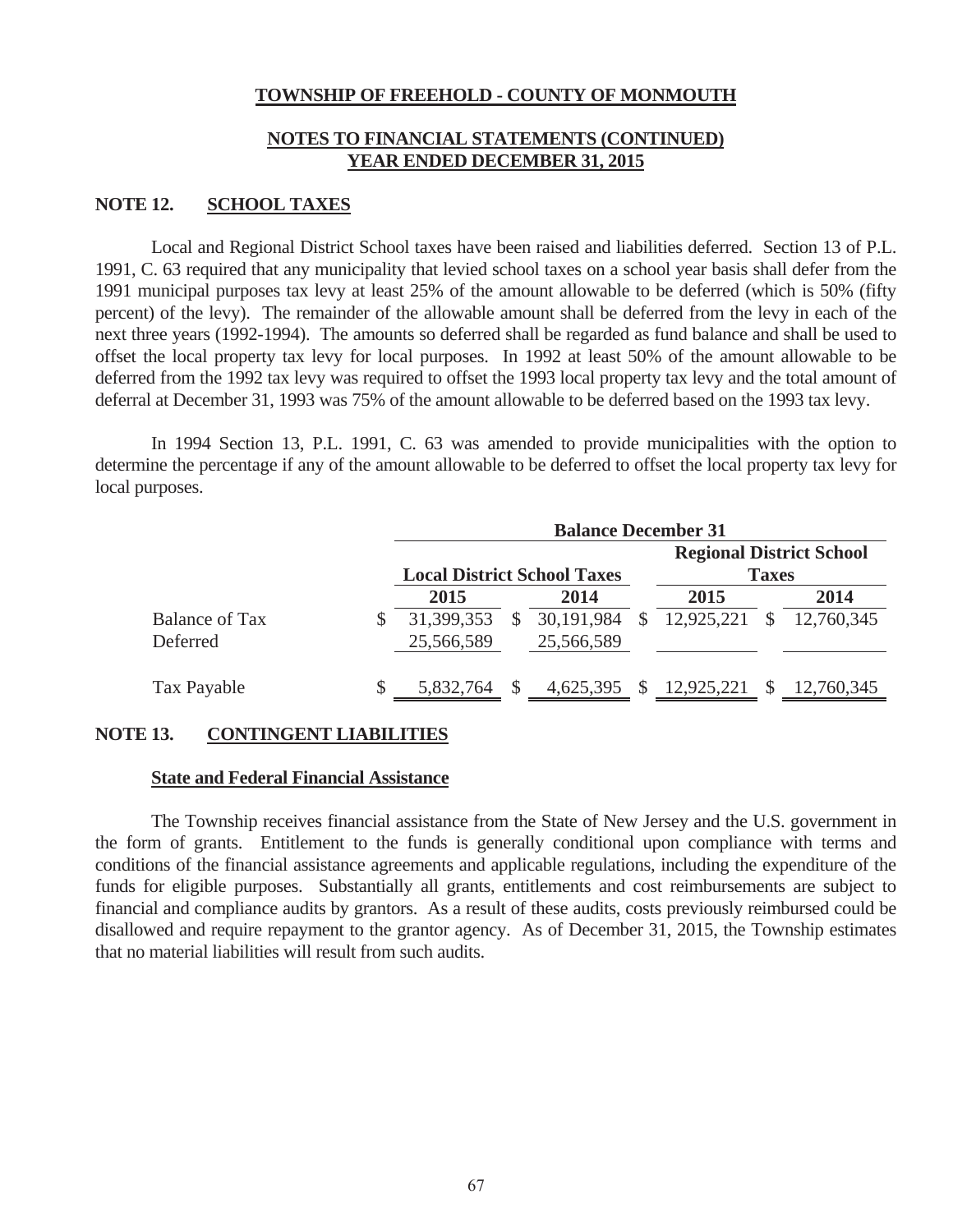### **NOTES TO FINANCIAL STATEMENTS (CONTINUED) YEAR ENDED DECEMBER 31, 2015**

### **NOTE 13. CONTINGENT LIABILITIES**

### **Major Tax Assessments**

Taxpayers in 2015 with assessments in excess of 1% of the total assessed valuation were as follows:

|                               |                 | $\%$ of         |
|-------------------------------|-----------------|-----------------|
|                               | <b>Assessed</b> | <b>Assessed</b> |
| Owner                         | <b>Value</b>    | Value           |
| <b>Freemall Associates</b>    | \$ 380,215,900  | 6.45%           |
| <b>Avalon Bay Communities</b> | 60,585,800      | 1.03%           |

### **Tax Appeals**

 The Township has reserved \$151,961 in anticipation of successful tax appeals currently pending before the State courts.

### **Pending Litigation**

 There are actions which have been instituted against the Township which are either in the discovery stage or whose final outcome cannot be determined at the present time. In the opinion of the administration, the amount of ultimate liability with respect to these actions will not materially affect the financial position of the Township.

 It is the opinion of the Township officials that there is no litigation threatened or pending that would materially affect the financial position of the Township or adversely affect the Township's ability to levy, collect and enforce the collection of taxes or other revenue for the payment of its bonds or other obligations.

 The Township officials believe that negligence and other types of liability suits, of which the Township is aware, appear to be within the stated policy limits and would be deferred by the respective carriers.

### **NOTE 14. INTERFUND RECEIVABLES AND PAYABLES**

The following interfund balances remained on the balance sheets at December 31, 2015: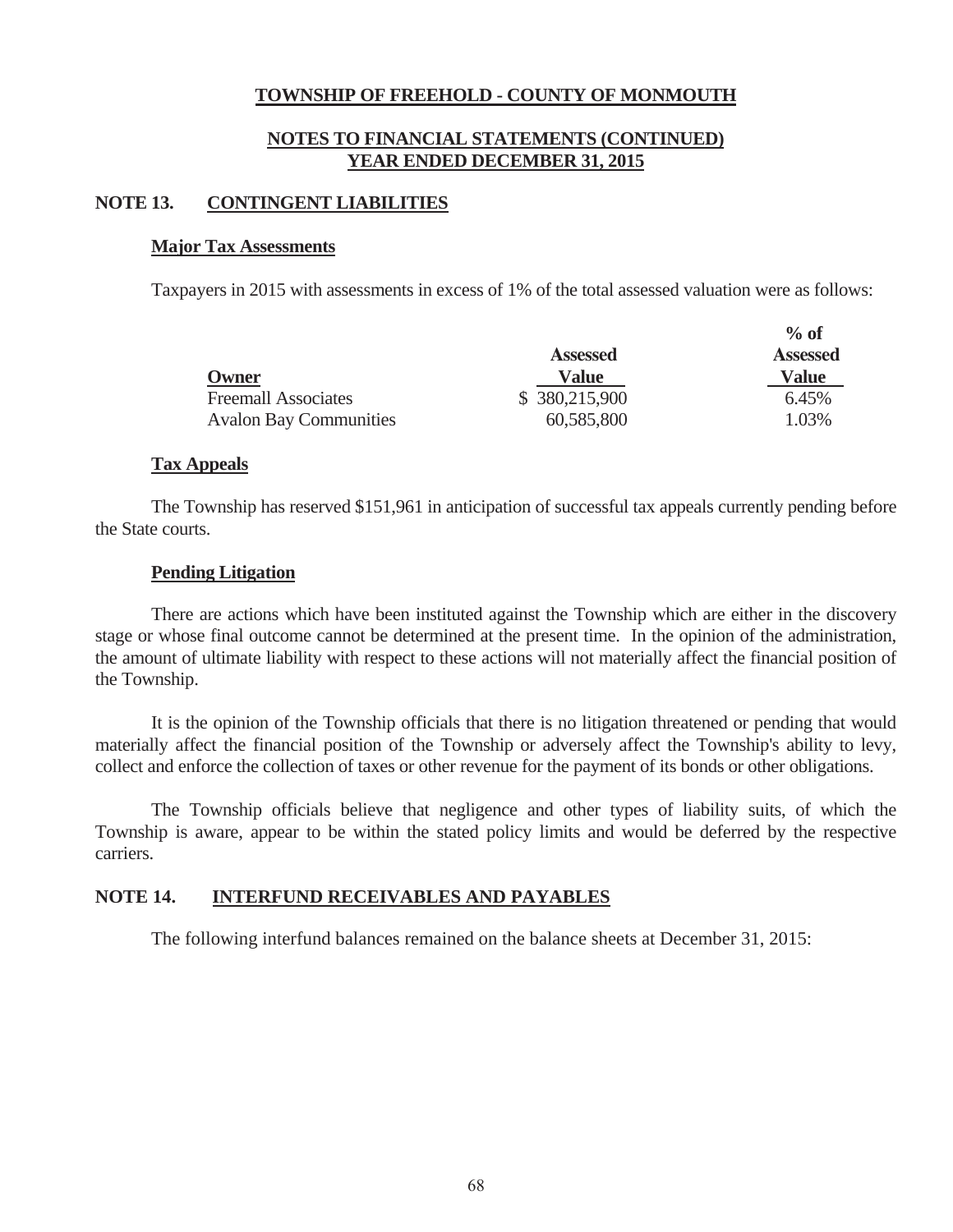### **NOTES TO FINANCIAL STATEMENTS (CONTINUED) YEAR ENDED DECEMBER 31, 2015**

### **NOTE 14. INTERFUND RECEIVABLES AND PAYABLES (CONTINUED)**

|                                    | <b>Interfund</b>  | <b>Interfund</b> |
|------------------------------------|-------------------|------------------|
|                                    | <b>Receivable</b> | Payable          |
| <b>Current Fund</b>                | \$269,333         | \$364,990        |
| <b>Grant Fund</b>                  | 364,990           |                  |
| <b>Animal Control Trust Fund</b>   |                   | 22,409           |
| <b>Other Trust Fund</b>            |                   | 210,924          |
| <b>General Capital Fund</b>        |                   | 36,000           |
| Water-Sewer Utility Operating Fund | 23,411            |                  |
| Water-Sewer Utility Capital Fund   |                   | 23,411           |
|                                    |                   |                  |

The purpose of these interfunds is short-term borrowing.

### **NOTE 15. CAPITAL LEASE**

 The Township in 2005, 2007 and 2014 authorized capital leases with the Monmouth County Improvement Authority. The amounts authorized for the equipment acquisition were \$769,900, \$866,200 and \$844,200 in the General Capital Fund. The Water-Sewer Utility Capital authorized \$73,800 in the 2013 lease. As described in Note 1, the obligations under the capital lease based upon the regulatory basis of accounting is as follows:

|             |                  |                             | <b>Water-Sewer</b> |                             |
|-------------|------------------|-----------------------------|--------------------|-----------------------------|
|             |                  | <b>General Capital Fund</b> |                    | <b>Utility Capital Fund</b> |
| <b>Year</b> | <b>Principal</b> | <b>Interest</b>             | <b>Principal</b>   | <b>Interest</b>             |
| 2016        | 379,470<br>\$    | 85,475<br>\$                | 7,830<br>\$        | 2,600<br>\$                 |
| 2017        | 345,310          | 74,860                      | 8,190              | 2,210                       |
| 2018        | 270,270          | 59,335                      | 8,730              | 1,800                       |
| 2019        | 253,700          | 46,400                      | 6,300              | 1,360                       |
| 2020        | 266,430          | 34,580                      | 6,570              | 1,110                       |
| 2021-25     | 512,670          | 57,420                      | 21,330             | 1,710                       |
| Total       | \$2,027,850      | \$358,070                   | \$58,950           | 10,790                      |

### **NOTE 16. GROUND LEASE**

 The Township authorized a ground lease for a parcel of land utilized for the construction of affordable senior housing. The loan amount is \$299,000 bearing an interest rate of one percent (1%) per annum. There are stipulations in the lease agreements for the repayment of the ground lease to the Township. The balance receivable at December 31, 2015 and 2014 is \$311,890.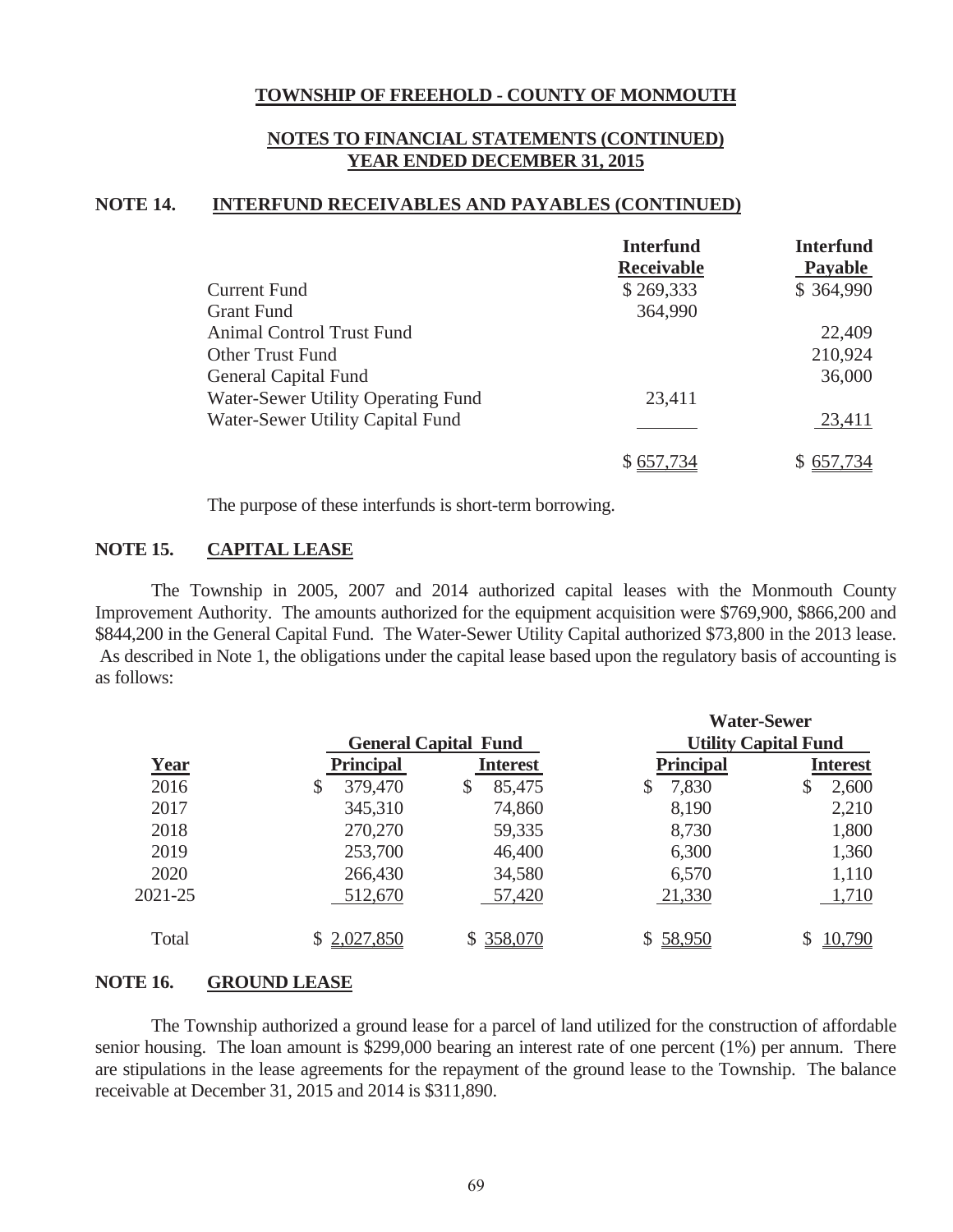### **NOTES TO FINANCIAL STATEMENTS (CONTINUED) YEAR ENDED DECEMBER 31, 2015**

### **NOTE 17. UNEMPLOYMENT COMPENSATION INSURANCE**

 Effective January 1, 1978, most municipal employees were eligible for unemployment compensation insurance (N.J.S.A. 43:21-3 et seq.) The Township has elected to provide a self-insured plan whereby the municipal cost and employee contributions are deposited in a trust fund from which claims, if any, will be paid. A portion of funds collected from employees are transmitted to the State. The Reserve for Unemployment Trust at December 31, 2015 and 2014 is \$130,194 and \$142,129, respectively.

### **NOTE 18. SALE OF MUNICIPAL ASSETS**

As noted in Note 1, the Township has reserved proceeds of municipal assets for use as an anticipated revenue in future budgets. The balance at December 31, 2015 and 2014 is \$1,011,111.

### **NOTE 19. OTHER POST-RETIREMENT BENEFITS - GASB 45**

 The Township provides post-employment medical, prescription drug, dental and vision benefits to eligible retired employees and their spouses. The Township pays 100% of the insurance cost for the retiree.

 The Township's annual Other Post-Employment Benefit ("OPEB") cost is calculated based on the Annual Required Contribution. The actuarial cost method used to determine the Plan's funding requirements is the "Unit Credit" method. Under this method, an actuarial accrued liability is determined as the present value of the earned benefits, which is allocated to service before the current plan year. The Plan is currently unfunded. The unfunded actuarial liability is amortized over thirty years. The following table shows the changes in the Township's annual OPEB cost for the year, the amount actually contributed to the Plan and changes in their net OPEB obligation to the plan:

| Annual Required Contribution ("ARC")    | \$11,005,971 |
|-----------------------------------------|--------------|
| Interest on the net OPEB Obligation     | 837,411      |
| Adjustments to ARC                      | (1,142,444)  |
| <b>Annual OPEB Cost</b>                 | 10,700,938   |
| Payments Made                           | (1,814,658)  |
|                                         | 8,886,280    |
| Increase in Net OPEB Obligation         |              |
| Net OPEB Obligation - Beginning of Year | 18,609,143   |
|                                         |              |
| Net OPEB Obligation - End of Year       | \$27,495,423 |

 The Township's annual OPEB cost, the percentage of annual OPEB contributed to the Plan, and the net OPEB for the year ending December 31, 2015 is as follows (in thousands):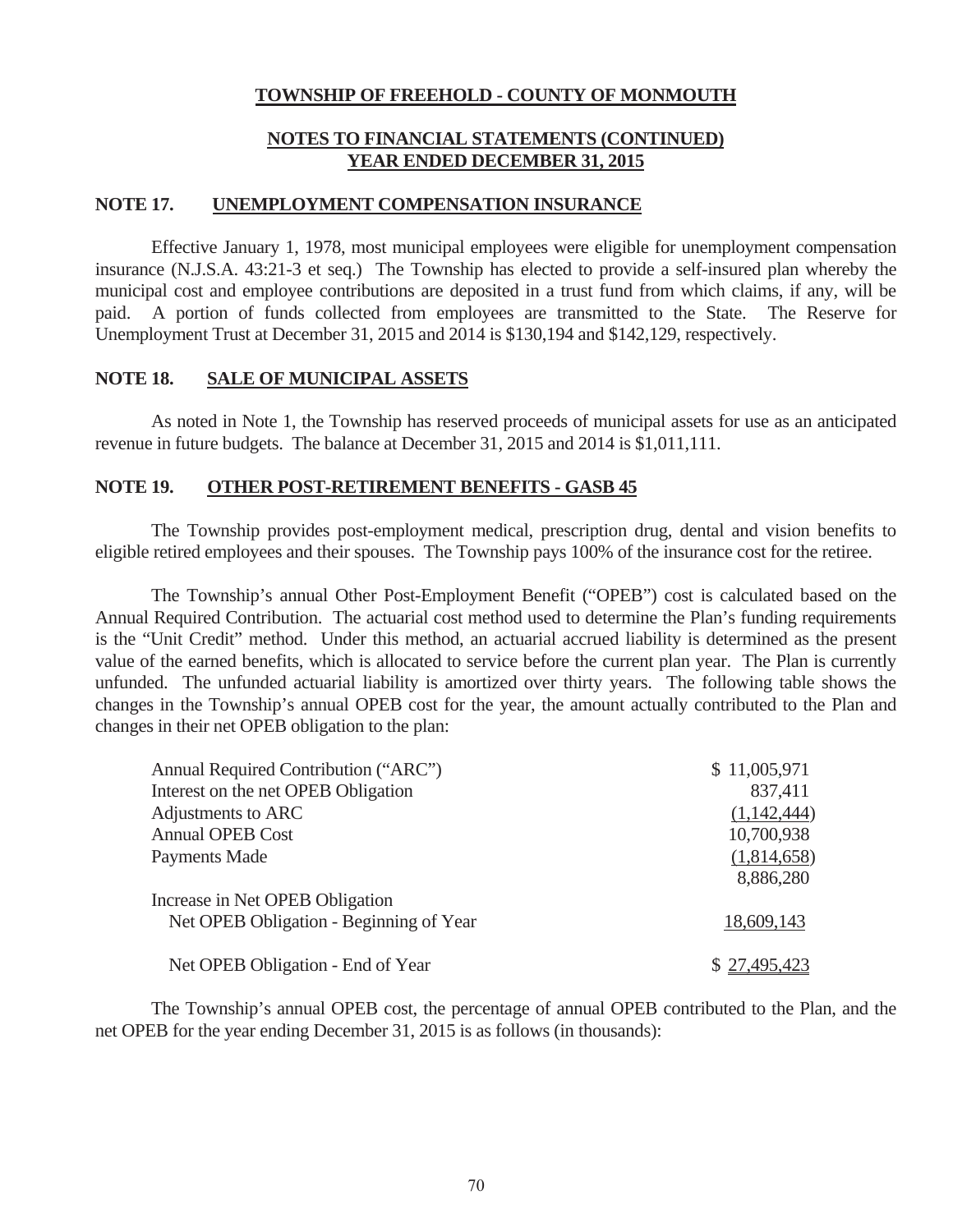### **NOTES TO FINANCIAL STATEMENTS (CONTINUED) YEAR ENDED DECEMBER 31, 2015**

### **NOTE 19. OTHER POST-RETIREMENT BENEFITS - GASB 45 (CONTINUED)**

|              |                  |                  |                  | <b>Annual</b><br><b>OPEB Cost</b> |               |                   |                 |
|--------------|------------------|------------------|------------------|-----------------------------------|---------------|-------------------|-----------------|
| Year         |                  | <b>Annual</b>    |                  | <b>Percentage</b>                 |               | <b>Net OPEB</b>   |                 |
| <b>Ended</b> |                  | <b>OPEB Cost</b> |                  | <b>Contributed</b>                |               | <b>Obligation</b> |                 |
| 12/31/2014   |                  | \$10,701         |                  | 16.96%                            |               | \$27,495          |                 |
|              |                  |                  |                  | <b>Unfunded</b>                   |               |                   |                 |
|              |                  |                  | Actuaria         |                                   |               |                   |                 |
|              |                  |                  |                  | <b>Actuarial</b>                  |               |                   | <b>Ratio of</b> |
|              |                  | Actuaria         |                  |                                   |               |                   |                 |
|              |                  |                  | <b>Accrued</b>   | <b>Accrued</b>                    |               |                   | <b>UAAL</b> to  |
|              |                  |                  |                  |                                   | <b>Funde</b>  | Covere            |                 |
|              |                  | Value of         | <b>Liability</b> | <b>Liability</b>                  | d             | d                 | Covered         |
| Year         | <b>Valuation</b> | <b>Assets</b>    | (AAL)            | (UAAL)                            | Ratio         | <b>Payroll</b>    | <b>Payroll</b>  |
| <b>Ended</b> | Date             | $\{a\}$          | ${b}$            | ${c} = {b} - {a}$                 | ${a}$ / ${c}$ | $\{d\}$           | ${c}$ / ${d}$   |
| 12/31/2013   | 12/31/2013       | $S - 0$          | \$127,637        | \$127,637                         | $0\%$         | \$13,479          | 946.9%          |

 Actuarial assumptions were used to value the post-retirement medical liabilities. Actuarial assumptions were based on the actual experience of the covered group, to the extent that creditable experience data was available, with an emphasis on expected long-term future trends rather than giving undue weight to recent past experience. The reasonableness of each actuarial assumption was considered independently based on its own merits, its consistency with each other assumptions, and the combined impact of all assumptions.

 Two economic assumptions used in the valuation are the discount rate and the health care cost trend rates. The economic assumptions are used to account for changes in the cost of benefits over time and to discount future benefit payments for the time value of money.

 The investment return assumption (discount rate) should be the estimated long-term investment yield on the investments that are expected to be used to finance the payments of benefits. The investments expected to be used to finance the payments of benefits would be plan assets for funded pans, assets of the employer for pay-as-you-go plans, or a proportionate combination of the two for plans that being partially funded. A discount rate of 4.5% was assumed for purposes of developing the liabilities and Annual Required Contribution on the basis that the Plan would not be funded; annual claims were assumed to increase starting at 8% and grading down to 5%, with different starting points and different periods over which 5% is reached for different benefits.

 The unfunded Actuarial Accrued Liability (AAL) is amortized at a level dollar amount using an open period of 30 years.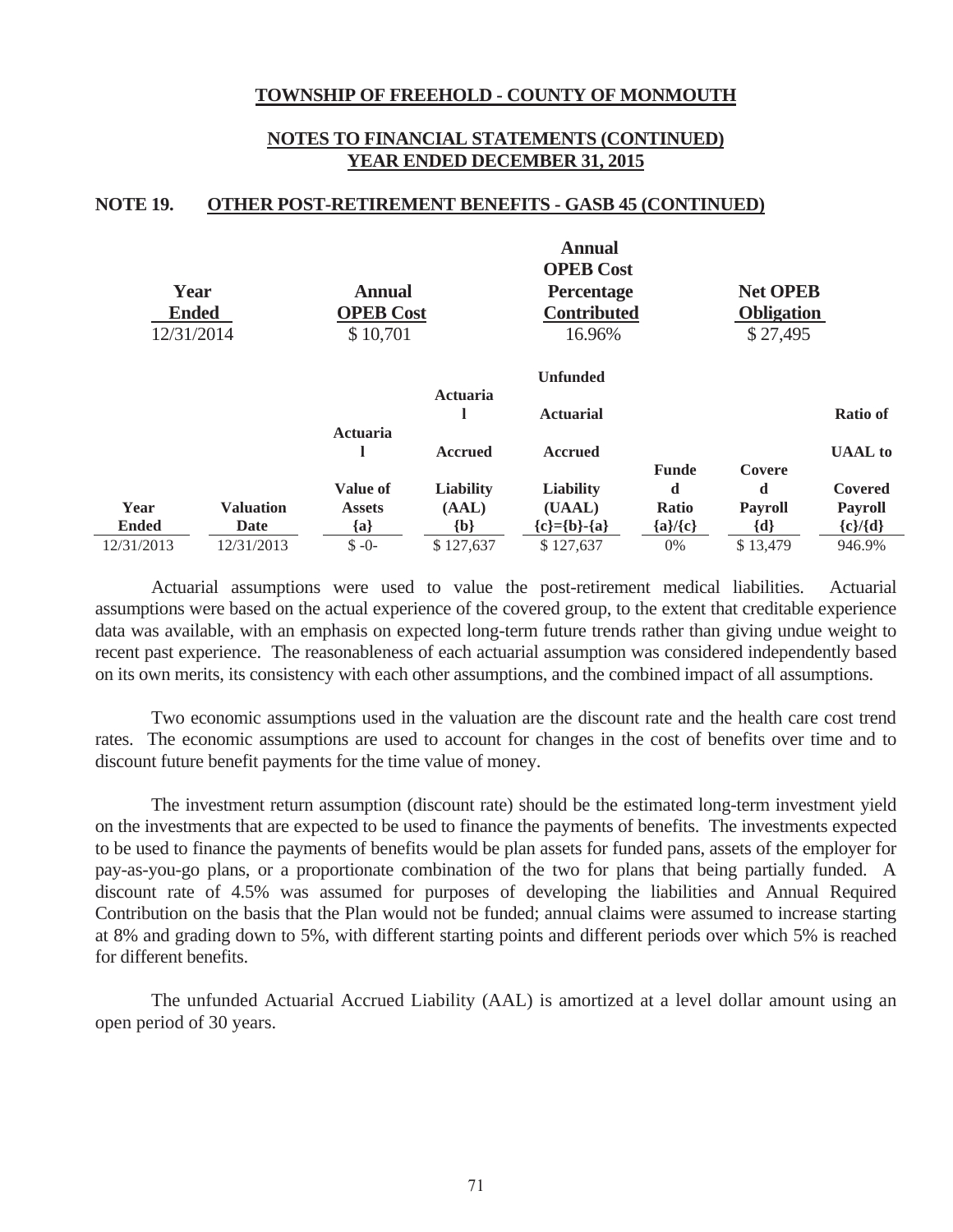### **NOTES TO FINANCIAL STATEMENTS (CONTINUED) YEAR ENDED DECEMBER 31, 2015**

### **NOTE 20. SUBSEQUENT EVENTS**

On March 3, 2016, The Township issued \$2,345,000 General Obligation Refunding Bonds, Series 2016, the proceeds of the Bonds were used to currently refund the Township's General Obligation Bonds, Series 2008 maturing on December 1, 2023. The bonds were dated March 24, 2016, with interest rates of 2.00% to 5.00%, maturing in the years 2016 through 2028. Interest on the bonds is payable initially on June 1st and December 1st in each year, commencing June 1, 2016. The Refunding Bonds are subject to redemption prior to maturity as set forth in the Bond Resolution.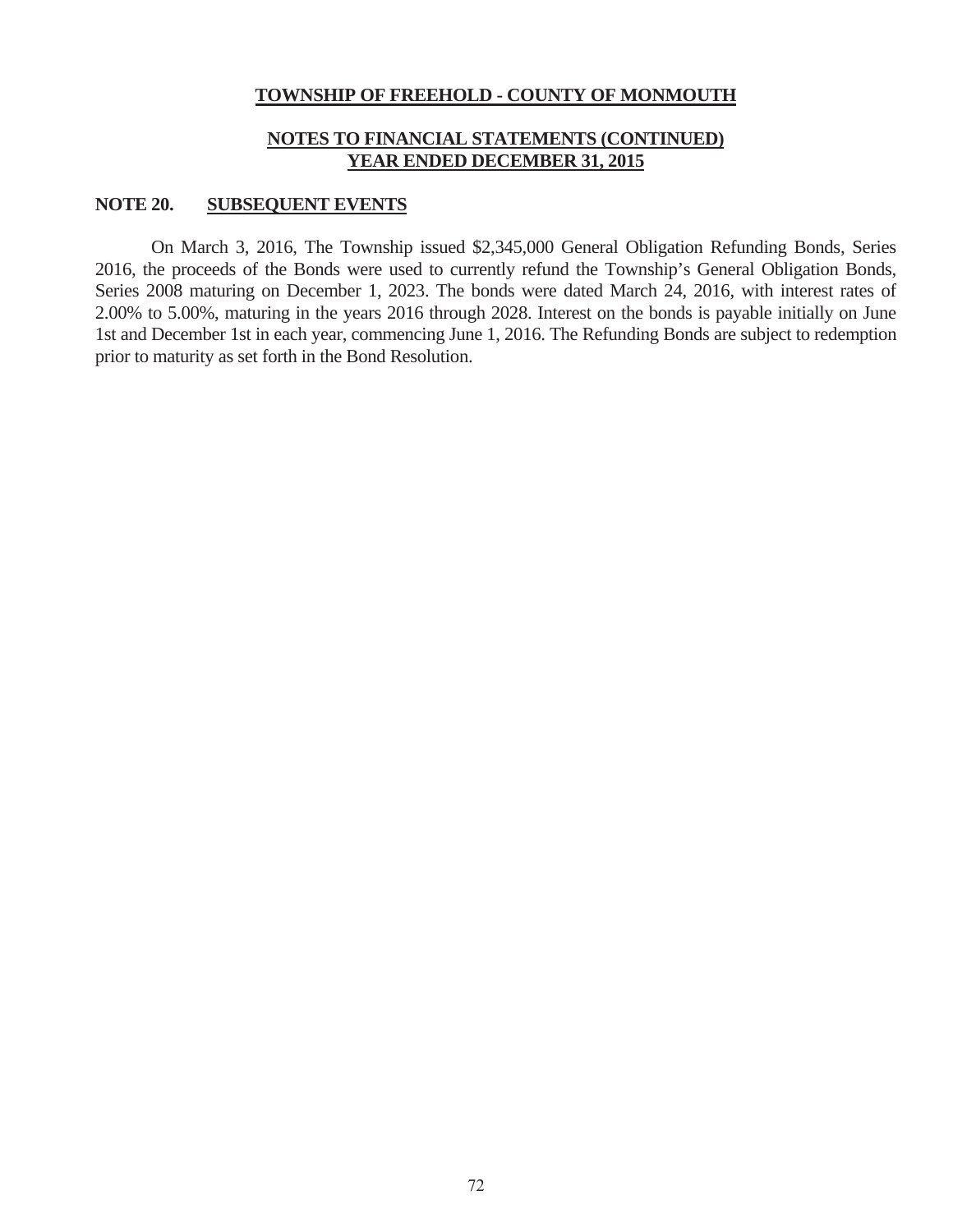**TOWNSHIP OF FREEHOLD** 

 **COUNTY OF MONMOUTH** 

 **PART II** 

 **SUPPLEMENTARY DATA** 

 **SUPPLEMENTARY SCHEDULES** 

 **YEAR ENDED DECEMBER 31, 2015**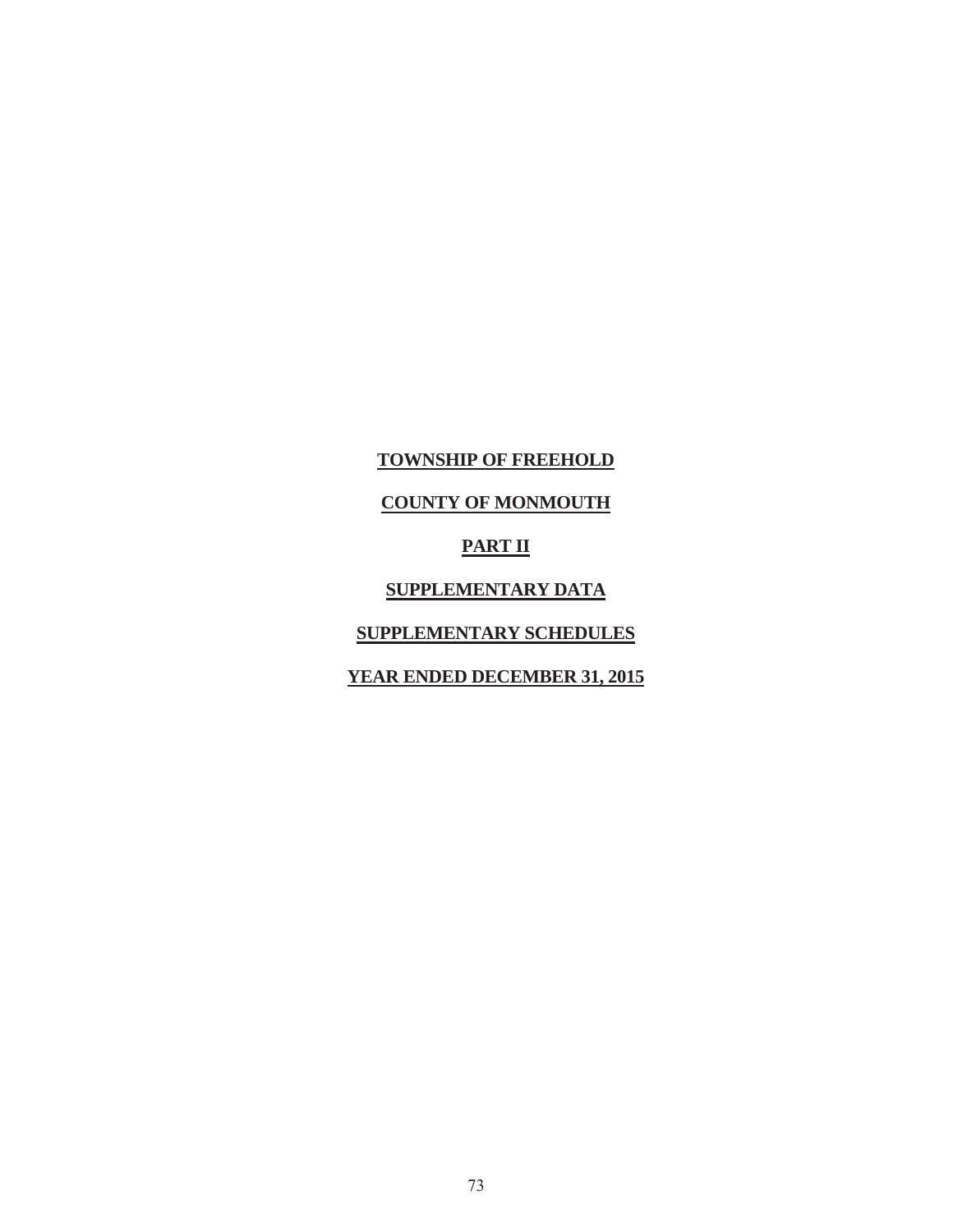(THIS PAGE INTENTIONALLY LEFT BLANK)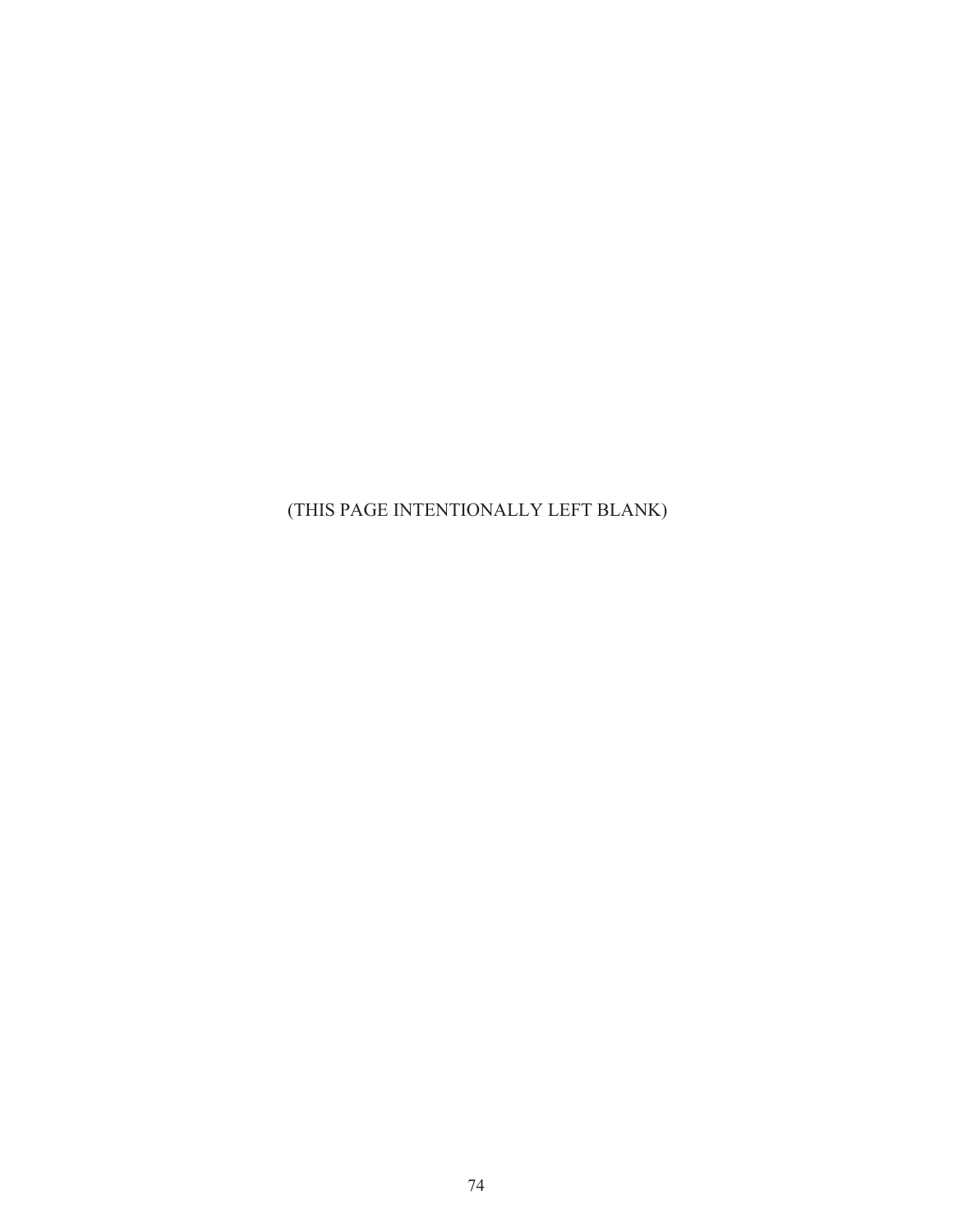### **COMPARATIVE SCHEDULE OF TAX RATE INFORMATION**

| <b>Tax Rate</b>                    | 2015<br>\$2.258 | 2014<br>2.349   | 2013<br>\$<br>2.293 |
|------------------------------------|-----------------|-----------------|---------------------|
| Apportionment of Tax Rate          |                 |                 |                     |
| Net County Levy                    | .284            | .295            | .292                |
| County Library Tax                 | .019            | .019            | .019                |
| <b>County Open Space Tax</b>       | .016            | .016            | .016                |
| Municipal Open Space Tax           | .030            | .030            | .030                |
| District School Tax                | 1.113           | 1.151           | 1.117               |
| <b>Regional School District</b>    | .452            | .480            | .471                |
| <b>Local Municipal Purpose Tax</b> | .344            | .358            | .348                |
| <b>Fire Districts</b>              |                 |                 |                     |
| Number 1                           | .033            | .040            | .031                |
| Number 2                           | .042            | .044            | .043                |
| <b>Assessed Valuation</b>          |                 |                 |                     |
| 2015                               | \$5,893,958,100 |                 |                     |
| 2014                               |                 | \$5,482,575,400 |                     |
| 2013                               |                 |                 | \$5,486,811,000     |

### **COMPARISON OF TAX LEVIES AND COLLECTION CURRENTLY**

 A study of this tabulation could indicate a possible trend in future tax levies. A decrease in the percentage of current collection could be an indication of a probable increase in future levies.

|             |                 | <b>Currently</b>  |                   |  |
|-------------|-----------------|-------------------|-------------------|--|
|             |                 | Cash              | <b>Percentage</b> |  |
| <u>Year</u> | <b>Tax Levy</b> | <b>Collection</b> | of Collection     |  |
| 2015        | \$135,634,660   | \$134,155,415     | 99.00%            |  |
| 2014        | 131,597,302     | 130,281,757       | 99.00%            |  |
| 2013        | 128,004,464     | 126,792,531       | 99.05%            |  |

### **DELINQUENT TAXES AND TAX TITLE LIENS**

 This tabulation includes a comparison, expressed in percentage, of the total of delinquent taxes and tax title liens in relation to the tax levies of the last three years.

|                                  | <b>Amount</b>                | <b>Amount of</b>                  |                                   |                                  |
|----------------------------------|------------------------------|-----------------------------------|-----------------------------------|----------------------------------|
| <b>Year Ended</b><br>December 31 | of Tax<br><b>Title Liens</b> | <b>Delinquent</b><br><b>Taxes</b> | <b>Total</b><br><b>Delinquent</b> | <b>Percentage</b><br>of Tax Levy |
| 2015                             | \$313,983                    | \$1,452,139                       | \$1,766,122                       | 1.30%                            |
| 2014                             | 301,020                      | 1,259,024                         | 1,560,044                         | 1.19%                            |
| 2013                             | 293,358                      | 1,171,135                         | 1,464,493                         | 1.14%                            |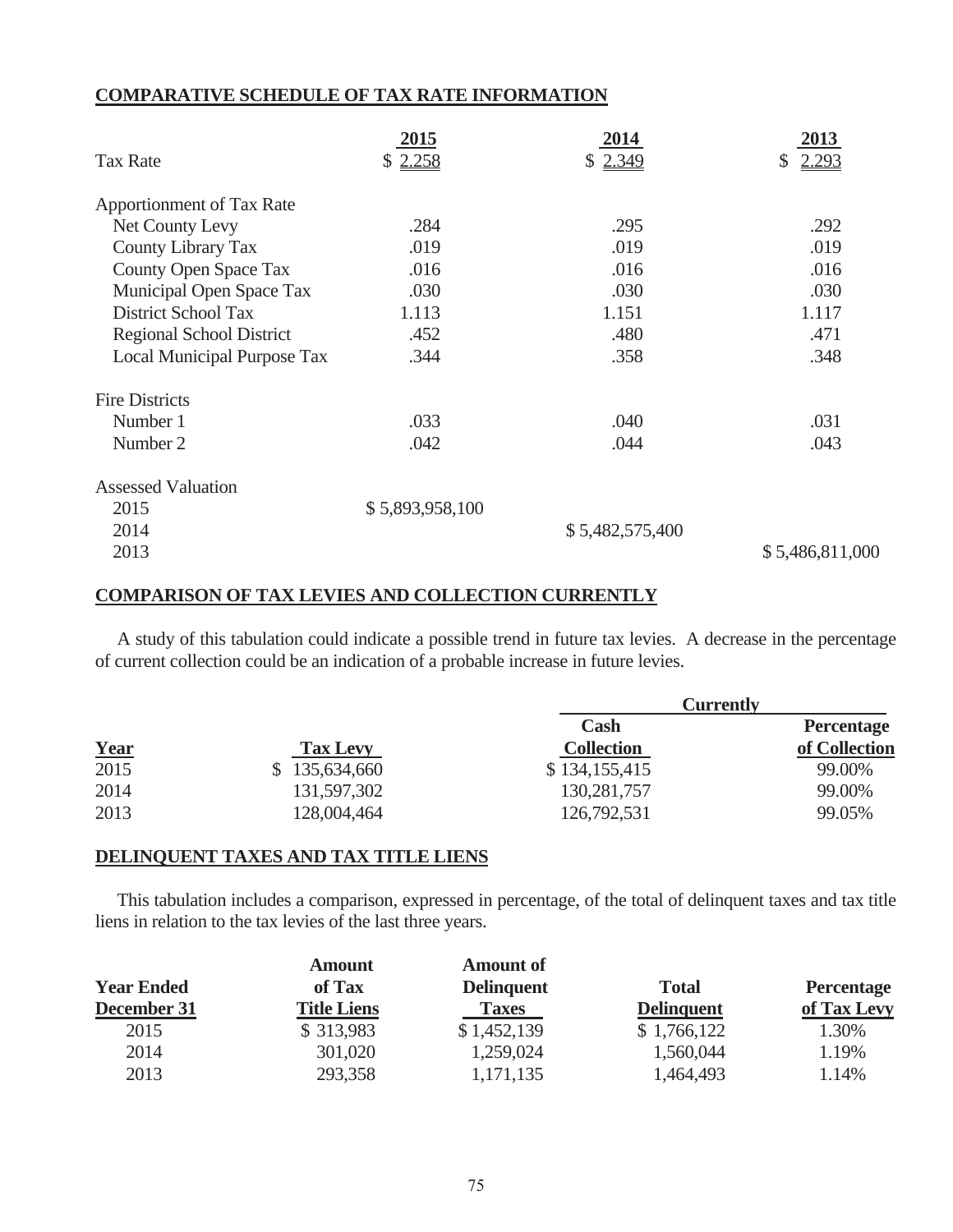### **PROPERTY ACQUIRED BY TAX TITLE LIEN LIQUIDATION**

 The value of property acquired by liquidation of tax title liens on December 31, on the basis of the last assessed valuation of such properties in the year of acquisition, is summarized as follows:

| Year<br>____ | <b>Amount</b> |
|--------------|---------------|
| 2015         | \$584,150     |
| 2014         | 584,150       |
| 2013         | 584,150       |

### **COMPARISON OF WATER-SEWER UTILITY RENTS**

|             |              | <b>Prior Year</b>  | Cash               |
|-------------|--------------|--------------------|--------------------|
| <b>Year</b> | <b>Rents</b> | <b>Delinquents</b> | <b>Collections</b> |
| 2015        | \$12,311,283 | \$475,106          | \$12,175,247       |
| 2014        | 11,541,211   | 481,121            | 11,546,157         |
| 2013        | 11,180,223   | 489,045            | 11,188,146         |

### **COMPARATIVE SCHEDULE OF FUND BALANCES**

|                | <b>Utilized in</b>     |
|----------------|------------------------|
| <b>Balance</b> | <b>Budget of</b>       |
| December 31    | <b>Succeeding Year</b> |
|                |                        |
| \$7,053,814    | \$5,076,000            |
| 7,352,570      | 5,572,626              |
| 6,773,072      | 5,335,407              |
| 5,698,135      | 4,431,915              |
| 6,122,134      | 4,955,554              |
|                |                        |
| \$8,628,397    | \$3,065,817            |
| 8,034,967      | 3,082,476              |
| 6,392,545      | 3,445,476              |
| 4,752,475      | 2,174,938              |
| 3,583,677      | 2,185,512              |
|                |                        |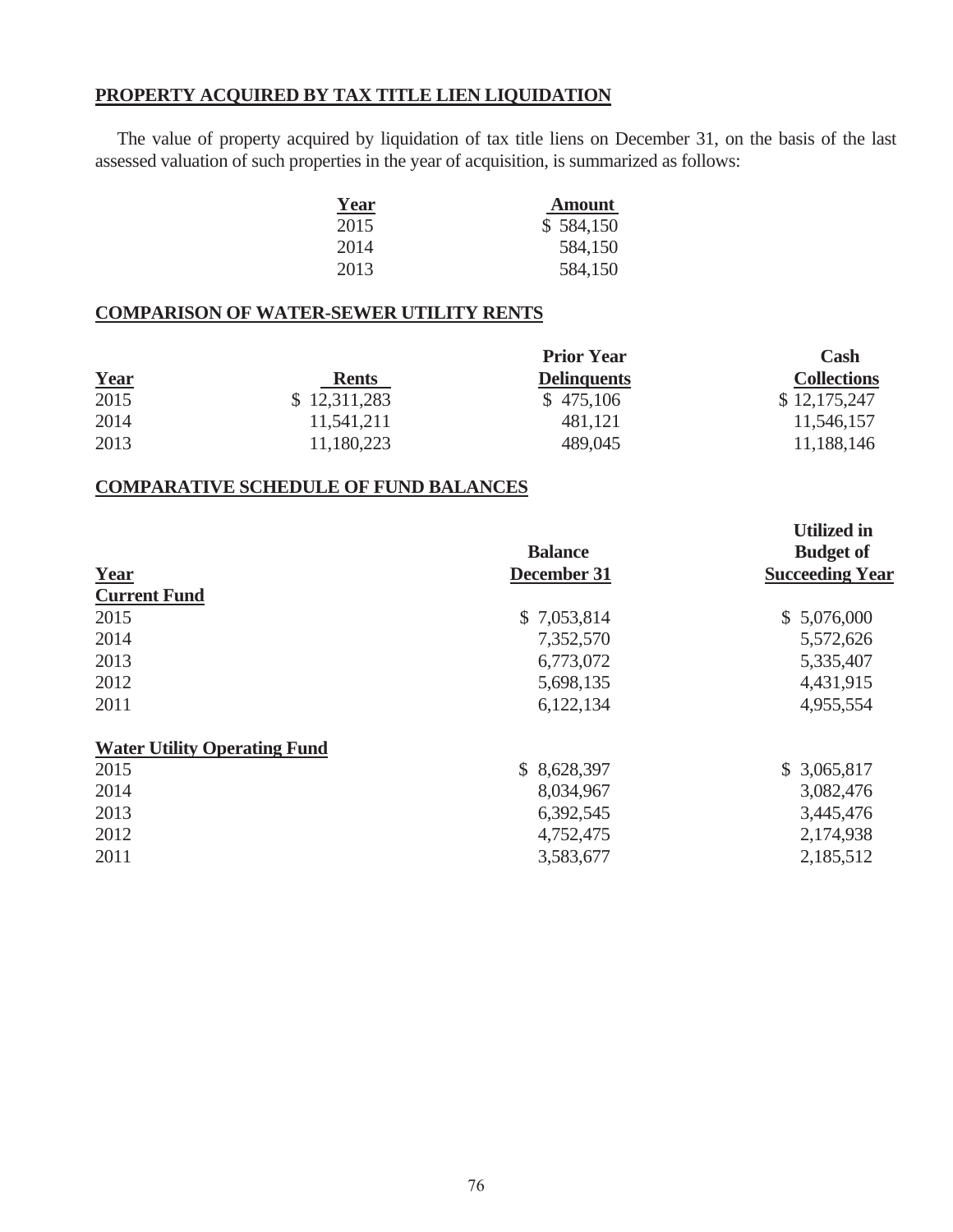### **SUMMARY OF MUNICIPAL DEBT**

|                                           | <b>Year 2015</b> | <b>Year 2014</b> | <b>Year 2013</b> |
|-------------------------------------------|------------------|------------------|------------------|
| <b>Issued</b>                             |                  |                  |                  |
| General:                                  |                  |                  |                  |
| Bonds, Notes, and Loans                   | \$33,482,259     | \$34,765,405     | \$34,793,451     |
| <b>Board of Education Lease Guarantee</b> | 866,000          | 516,000          | 859,000          |
| Water-Sewer Utility:                      |                  |                  |                  |
| <b>Bonds and Notes</b>                    | 14,216,000       | 13,925,000       | 11,605,000       |
| <b>Assessment Bonds</b>                   |                  |                  | 115,000          |
|                                           | 48,564,259       | 49,206,405       | 47,372,451       |
| Less:                                     |                  |                  |                  |
| Funds Temporarily Held to Pay Bonds:      |                  |                  |                  |
| <b>Water-Utility Assessment Fund</b>      |                  |                  | 115,000          |
| Net Debt Issued                           | 48,564,259       | 49,206,405       | 47,257,451       |
| <b>Authorized but not Issued</b>          |                  |                  |                  |
| General:                                  |                  |                  |                  |
| <b>Bonds and Notes</b>                    | 23,946,432       | 18,180,824       | 13,975,524       |
| Water-Sewer Utility:                      |                  |                  |                  |
| <b>Bonds and Notes</b>                    | 3,584,796        | 3,630,096        | 3, 133, 147      |
| <b>Total Authorized but not Issued</b>    | 27,531,228       | 21,810,920       | 17,108,671       |
| Net Bonds and Notes Issued and            |                  |                  |                  |
| Authorized but not Issued                 | 76,095,487       | 71,017,325<br>S  | 64,366,122<br>S  |

### **SUMMARY OF STATUTORY DEBT CONDITION - ANNUAL DEBT STATEMENT**

 The summarized statement of debt condition which follows is prepared in accordance with the required method of setting up the Annual Debt Statement and indicates a Statutory Net Debt of .856%.

|                                      | <b>Gross Debt</b> | <b>Deductions</b> | <b>Net Debt</b> |
|--------------------------------------|-------------------|-------------------|-----------------|
| <b>Local School District Debt</b>    | 45,904,500        | \$45,904,500      | $-()$           |
| <b>Regional School District Debt</b> | 4,792,493         | 4,792,493         | $-0-$           |
| Water-Sewer Utility Debt             | 17,800,796        | 17,800,796        | $-()$ -         |
| <b>General Debt</b>                  | 58,294,691        | 5,425,899         | 52,868,792      |
|                                      | \$126,792,480     | \$73,923,688      | \$52,868,792    |

 Net Debt \$52,868,792 divided by Equalized Valuation basis per N.J.S.A. 40A:2-6 as amended  $$6,174,027,747 = .856\%$ .

### **BORROWING POWER UNDER N.J.S.A. 40A:2-6**

| 3.5% of Equalized Valuation Basis (Municipal) | \$216,090,971 |
|-----------------------------------------------|---------------|
| Net Debt                                      | 52,868,792    |
| <b>Remaining Borrowing Power</b>              | \$163,222,179 |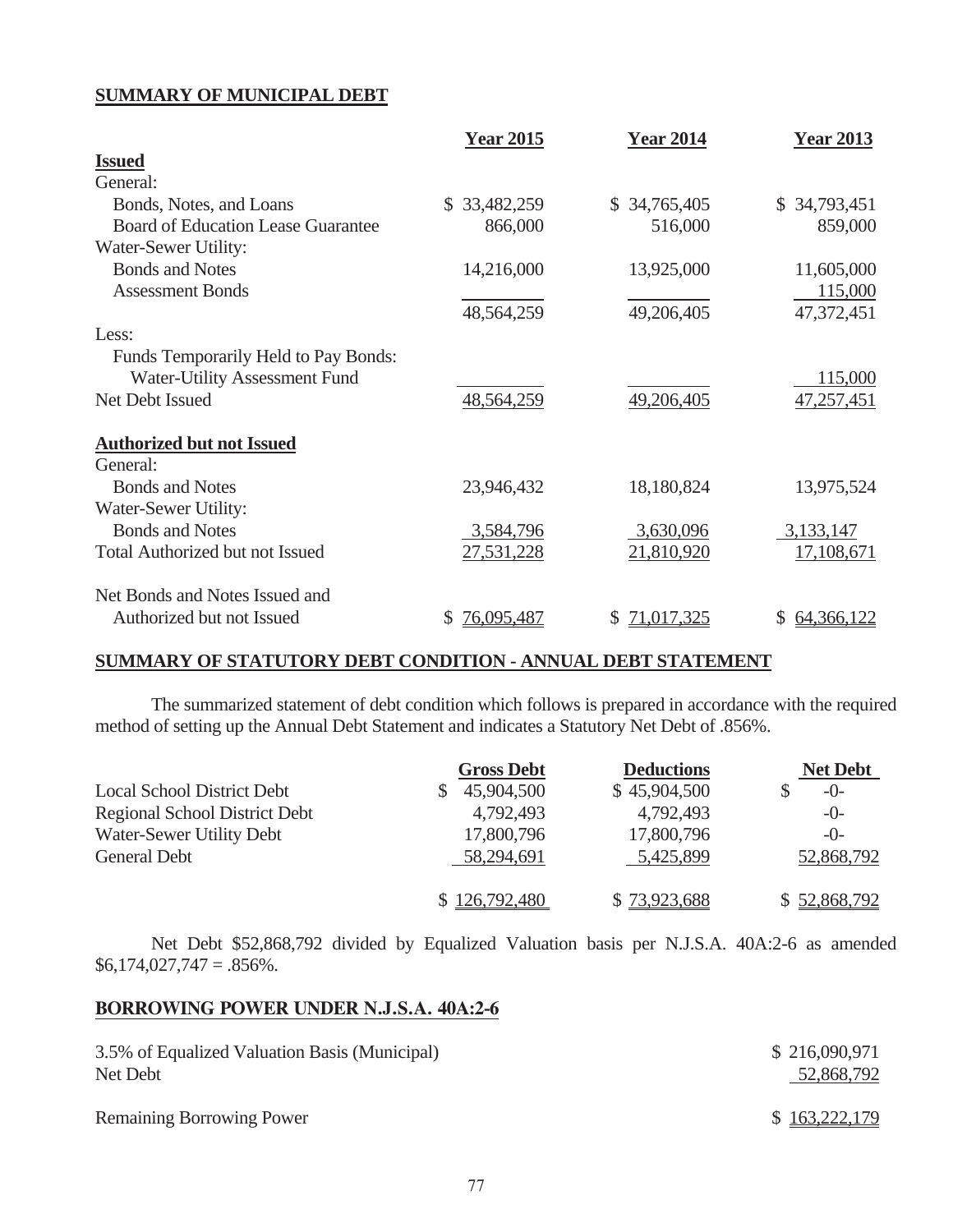### **CALCULATION OF "SELF-LIQUIDATING PURPOSE" WATER-SEWER UTILITY PER N.J.S. 40A:2-45**

| Cash Receipts from Fees, Rents or Other |              |              |
|-----------------------------------------|--------------|--------------|
| Charges for Year                        |              | \$15,746,793 |
| Deductions:                             |              |              |
| <b>Operating and Maintenance Cost</b>   | \$10,550,716 |              |
| Debt Service per Water Account          | 1,965,705    |              |
| <b>Total Deductions</b>                 |              | 12,516,421   |
| Excess in Revenue                       |              | \$3,230,372  |

 The foregoing debt information is in agreement with a revised Annual Debt Statement as filed by the Chief Financial Officer.

 **\* \* \* \* \* \* \* \* \* \* \* \* \* \* \* \* \* \* \* \***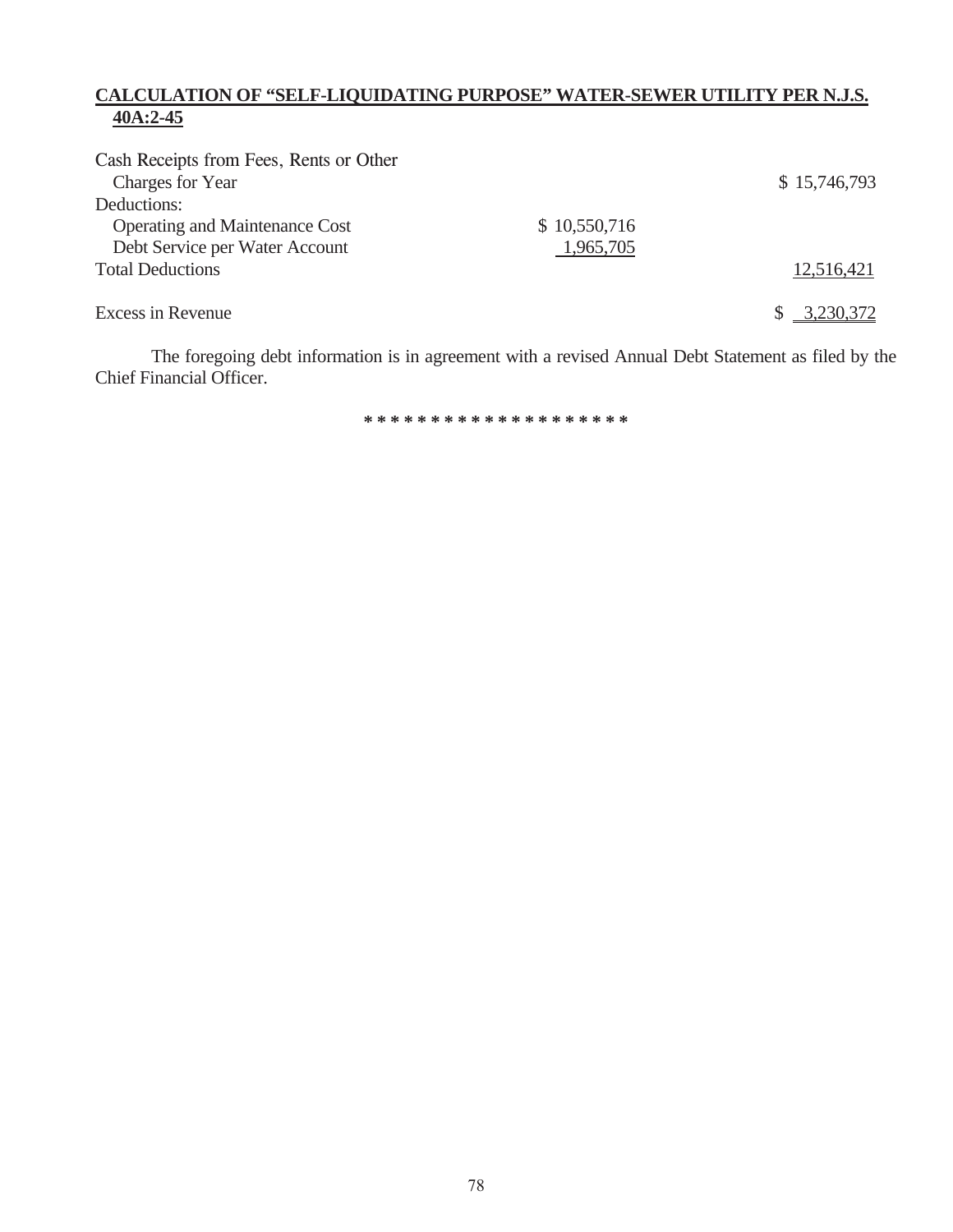### **OFFICIALS IN OFFICE AND SURETY BONDS**

The following officials were in office at December 31, 2015:

|                         |                                           | <b>Amount</b> |
|-------------------------|-------------------------------------------|---------------|
| <b>Name</b>             | <b>Position</b>                           | of Bond       |
| Thomas L. Cook          | Mayor                                     |               |
| Anthony J. Ammiano      | Deputy Mayor                              |               |
| <b>Barbara McMorrow</b> | Committeewoman                            |               |
| Lester Preston, Jr.     | Committeeman                              |               |
| David M. Salkin         | Committeeman                              |               |
| Teresa Warner           | <b>Clerk</b>                              |               |
| Theresa Patino          | Deputy Clerk                              |               |
| Peter R. Valesi         | Administrator                             |               |
| Robert F. Munoz, Esq.   | Attorney                                  |               |
| Catherine M. Campbell   | <b>Chief Financial Officer, Treasurer</b> | (1)           |
| Elizabeth Kiernan       | Tax and Utility Collector                 | (1)           |
| Nicole Sonnenblick      | Magistrate                                | (1)           |
| Denise Yuhas            | <b>Court Administrator</b>                | (1)           |

(1) There was a "Public Employees' Blanket Bond" in the amount of \$1,000,000 carried by the Garden State Municipal Joint Insurance Fund as well as individual bonds of varying amounts carried by the Travelers Casualty and Surety Company.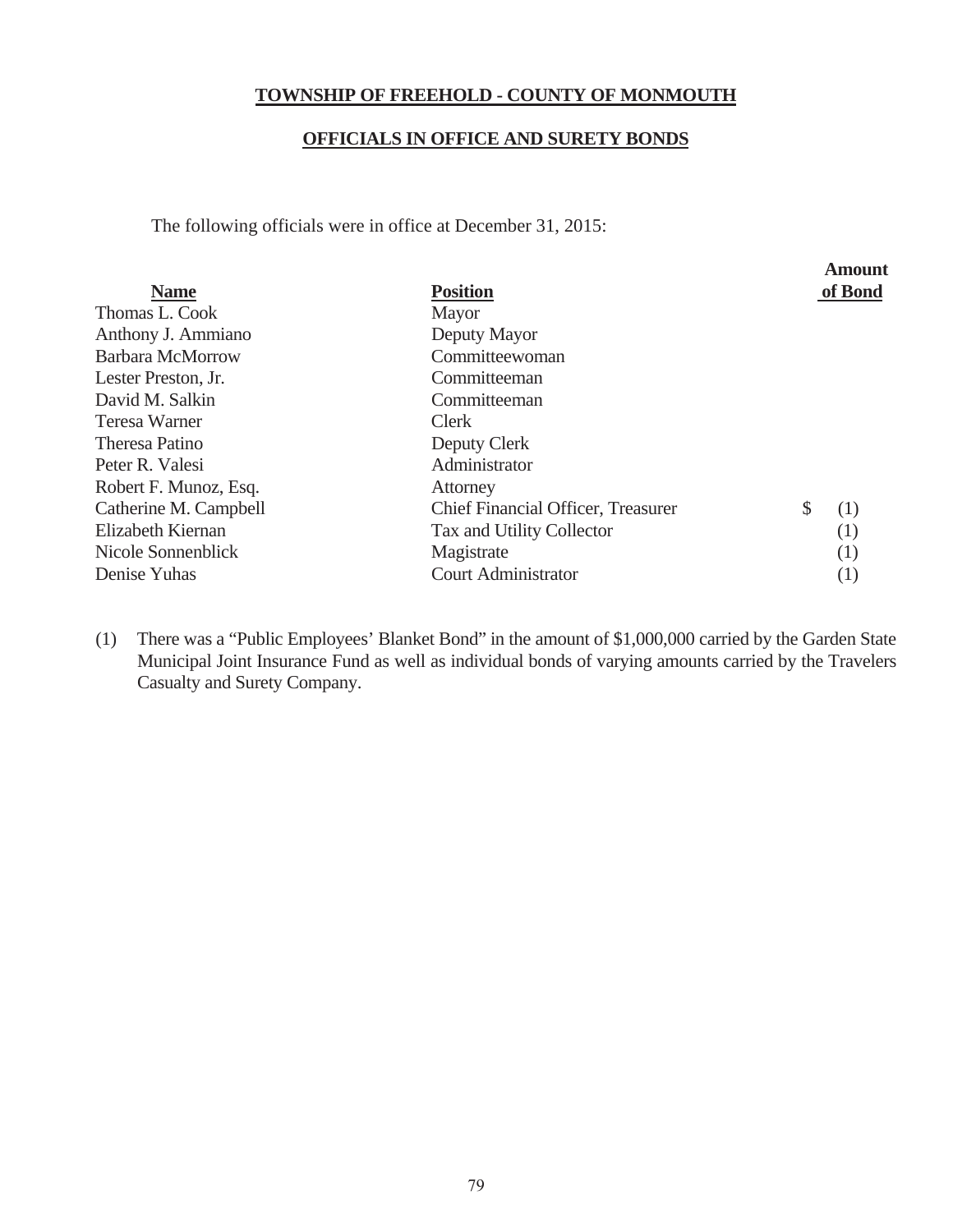(THIS PAGE INTENTIONALLY LEFT BLANK)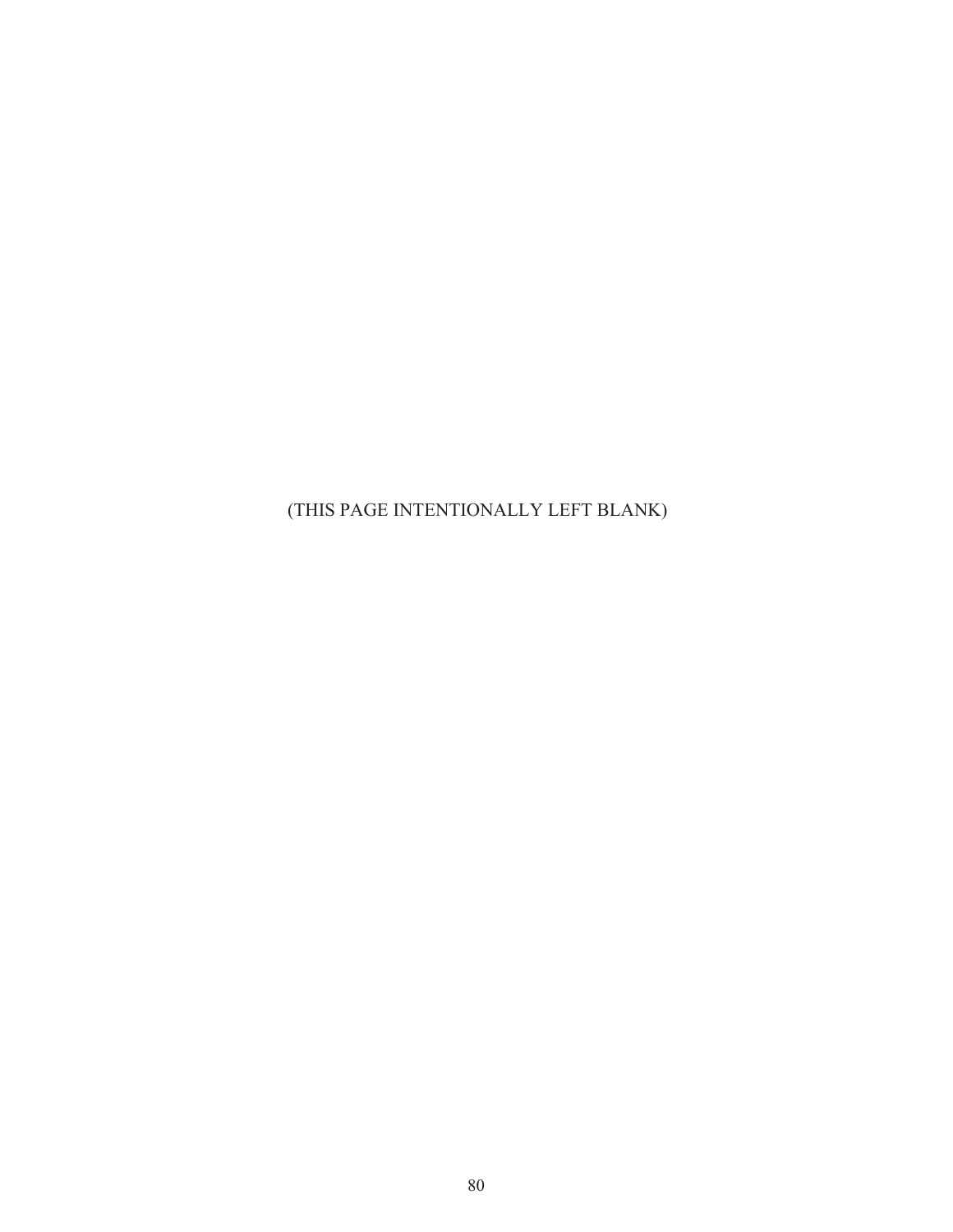### **CURRENT FUND**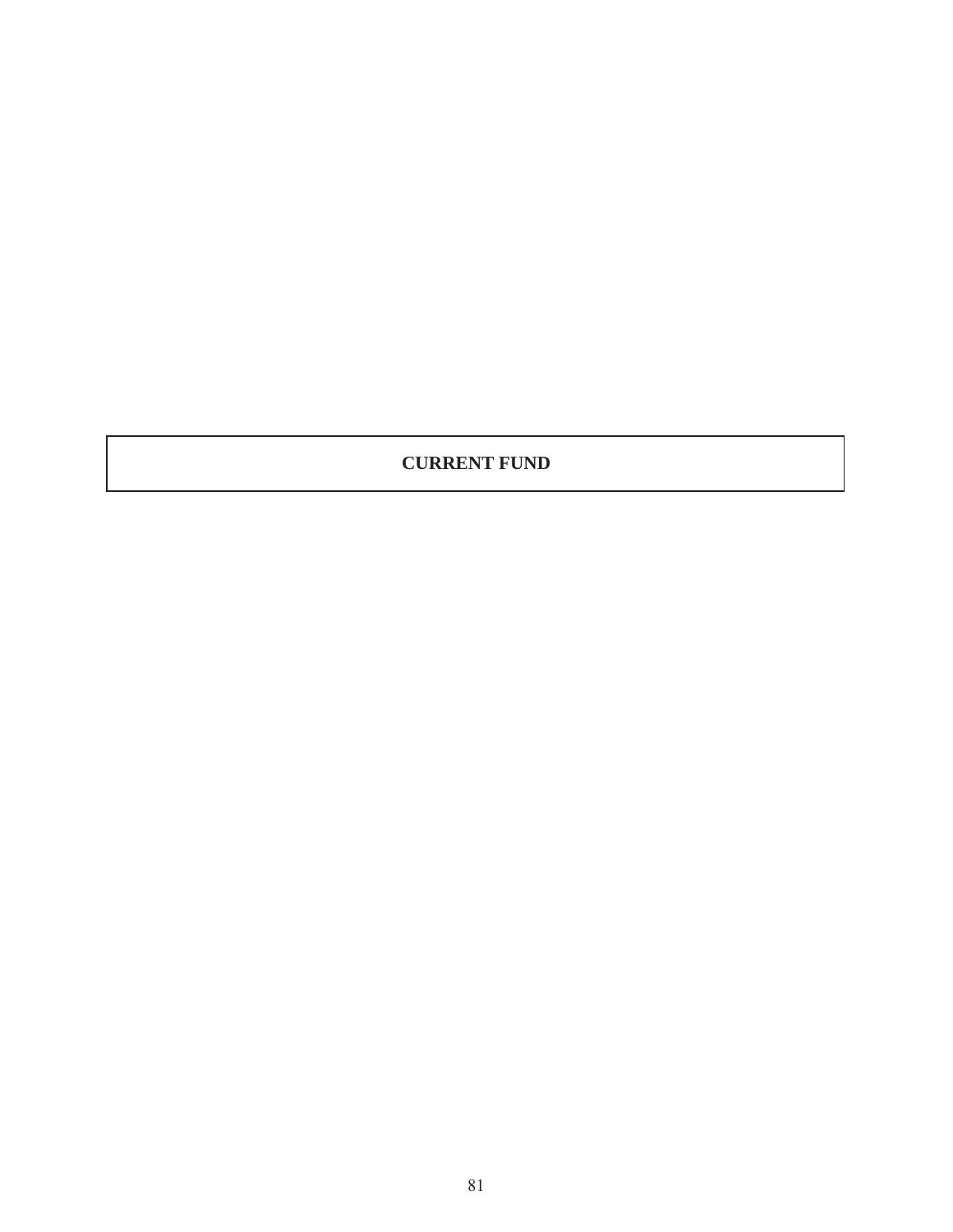(THIS PAGE INTENTIONALLY LEFT BLANK)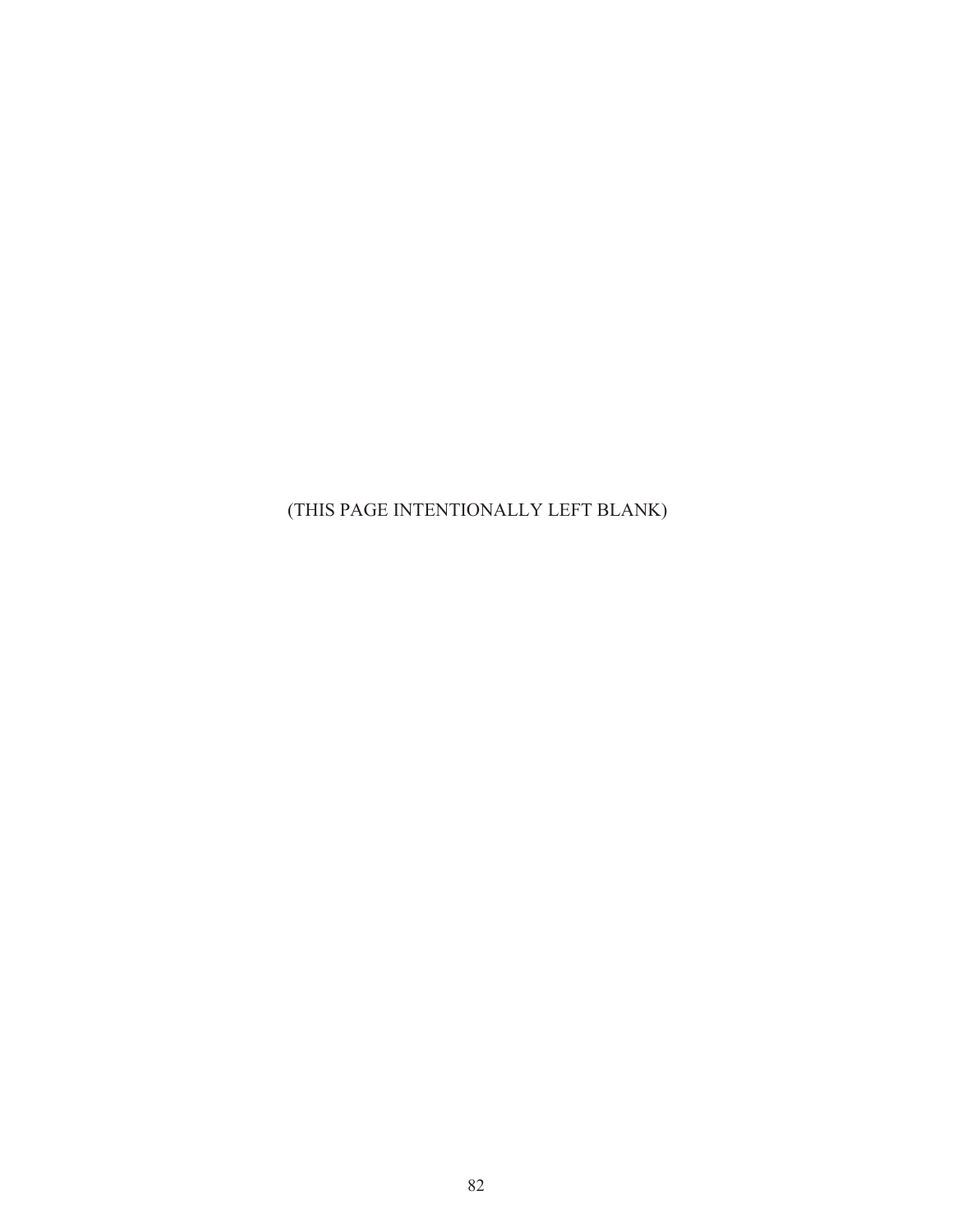### **CURRENT FUND Exhibit A-4**

\$ 31, 346, 099.94

### **SCHEDULE OF CASH**

|  | Balance December 31, 2014 |  |  |
|--|---------------------------|--|--|
|--|---------------------------|--|--|

| Increased by Receipts:                     |                  |                     |
|--------------------------------------------|------------------|---------------------|
| <b>Taxes Receivable</b>                    | \$134,629,791.00 |                     |
| <b>Revenue Accounts Receivable</b>         | 13,476,385.29    |                     |
| State of New Jersey (Ch. 20, P.L. 1971)    | 244,811.65       |                     |
| Prepaid Taxes                              | 742,429.04       |                     |
| Tax Overpayments                           | 107,128.82       |                     |
| <b>Interest and Costs on Taxes</b>         | 316,154.69       |                     |
| Prepaid Fees and Permits                   | 27,190.00        |                     |
| Miscellaneous Receivables                  | 5,540.97         |                     |
| Interfunds:                                |                  |                     |
| <b>Other Funds</b>                         | 56,331.87        |                     |
| <b>Grant Fund</b>                          | 353,479.68       |                     |
| Due to State for Fees Collected            | 81,478.00        |                     |
| <b>Reserve for Prepaid Health Benefits</b> | 4,876.46         |                     |
| Due to Freehold Shopping Center            | 3,514.00         |                     |
| <b>Police Special Duty Service</b>         | 770,671.59       |                     |
| Miscellaneous Revenue not Anticipated      | 1,018,965.71     |                     |
| Petty Cash                                 | 1,050.00         |                     |
|                                            |                  | 151,839,798.77      |
|                                            |                  | 183, 185, 898. 71   |
| Decreased by Disbursements:                |                  |                     |
| <b>Budget Appropriations</b>               | 33,791,037.71    |                     |
| <b>Appropriation Reserves</b>              | 1,396,226.84     |                     |
| <b>Accounts Payable</b>                    | 3,737.50         |                     |
| <b>Tax Overpayments Refunded</b>           | 348,459.02       |                     |
| Due to State for Fees Collected            | 83,868.00        |                     |
| <b>Special District Tax</b>                | 2,179,897.00     |                     |
| Municipal Open Space Tax                   | 1,768,187.00     |                     |
| <b>County Taxes</b>                        | 18,823,728.42    |                     |
| <b>Local School District Taxes</b>         | 64,386,913.48    |                     |
| <b>Regional School District Taxes</b>      | 26,483,555.60    |                     |
| Interfunds:                                |                  |                     |
| <b>Other Funds</b>                         | 178,140.33       |                     |
| <b>Grant Fund</b>                          | 352,364.62       |                     |
| <b>Refund of Prior Year Revenue</b>        | 38,637.45        |                     |
| <b>Police Special Duty Service</b>         | 645,063.71       |                     |
| Due to Freehold Shopping Center            | 4,109.00         |                     |
| Petty Cash                                 | 1,050.00         |                     |
|                                            |                  | 150,484,975.68      |
|                                            |                  |                     |
| Balance December 31, 2015                  |                  | 32,700,923.03<br>\$ |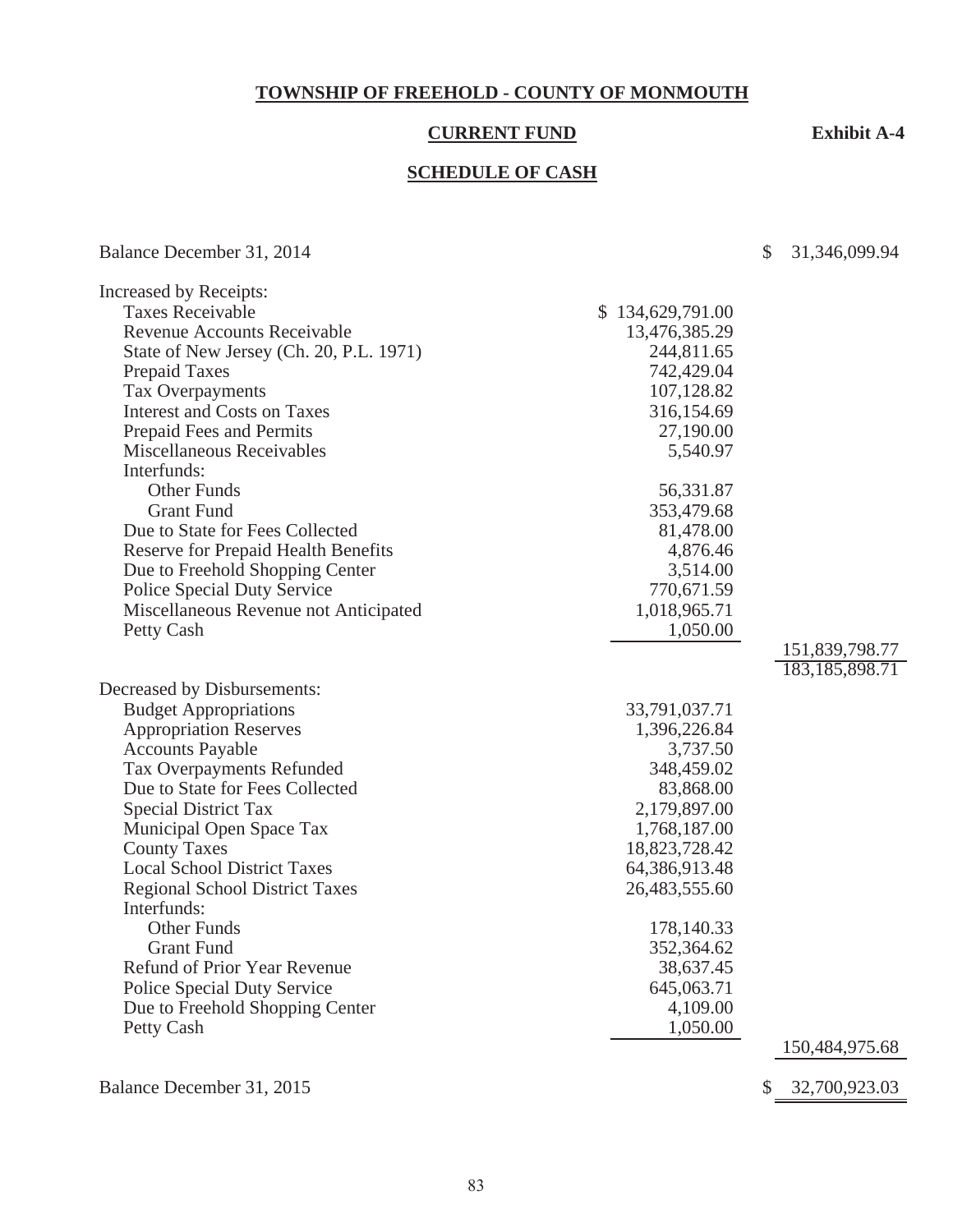# **CURRENT FUND Exhibit A-5 CURRENT FUND**

# SCHEDULE OF TAXES RECEIVABLE AND ANALYSIS OF PROPERTY TAX LEVY **SCHEDULE OF TAXES RECEIVABLE AND ANALYSIS OF PROPERTY TAX LEVY**

| Dec. 31, 2015<br><b>Balance</b>             | 19,938.86<br>596.09<br>72.78<br>10,598.74<br>8,671.25<br>1,432,199.66<br>5   | 1,452,138.52<br>∽ |                                                   |                  |                                                                                                                       |
|---------------------------------------------|------------------------------------------------------------------------------|-------------------|---------------------------------------------------|------------------|-----------------------------------------------------------------------------------------------------------------------|
| Cancelled                                   | $\frac{1,378.38}{1,378.38}$<br>35,445.58                                     | 36,823.96         |                                                   |                  | 2,180,524.43<br>329,287.03<br>\$133,085,572.73                                                                        |
| Transferred<br><b>Title Liens</b><br>to Tax | ∽<br>1,599.73<br>1,036.81<br>1,036.81                                        | 5<br>12,636.54    |                                                   |                  |                                                                                                                       |
| New Jersey<br>Due from<br>State of          | $\frac{(5,750.00)}{238,156.86}$<br>(5,750.00)<br>∽                           | \$232,406.86      |                                                   |                  |                                                                                                                       |
| 2015                                        | 1,268,936.18<br>133,360,854.82<br>$\frac{1}{10}$<br>8,365.67<br>1,260,570.41 | \$134,629,791.00  |                                                   |                  |                                                                                                                       |
| Collected<br>2014                           | 556,403.60<br>∽                                                              | \$556,403.60      |                                                   |                  |                                                                                                                       |
| $2015$ Levy                                 | 8,882.82<br>8,961.76<br>135,634,660.25<br>26,515.83<br>8,671.25<br>G         | \$135,661,176.08  | 39,276.06<br>26,515.83<br>\$135,595,384.19        | \$135,661,176.08 |                                                                                                                       |
| Dec. 31, 2014<br><b>Balance</b>             | 72.78<br>1,258,951.52<br>1,259,024.40<br>↔                                   | \$1,259,024.40    |                                                   |                  | <b>Analysis of 2015 Property Tax Levy</b><br>Added and Omitted Taxes<br>Special District Taxes<br>General Purpose Tax |
|                                             | $\frac{3}{2011}$<br>2013<br>2013<br>2014<br>2015                             |                   | Taxes Reestablished<br>Levy<br>Delinquent Penalty |                  | Tax Yield:                                                                                                            |

### Regional School Tax (Abstract) \$ 26,648,432.00 Local School District Tax (Abstract) 65,594,282.00 Total County Taxes 18,800,473.72 Special District Taxes 2,179,897.00 Local Open Space Tax 1,768,187.00 County Tax (Abstract)  $$$  16,730,060.31 County Library Tax (Abstract)  $1,34$ County Open Space Tax (Abstract) 922,183.26 Due County for Added and Omitted Taxes County Tax (Abstract)<br>County Library Tax (Abstract)<br>County Open Space Tax (Abstract)<br>Due County for Added and Omitted Taxes Tax Levy:<br>Regional School Tax (Abstract)<br>Local School District Tax (Abstract) Special District Taxes<br>Local Open Space Tax Total County Taxes

Local Tax for Municipal Purposes 20,284,338.25 Add: Additional Tax Levied 319,774.22

Local Tax for Municipal Purposes<br>Add: Additional Tax Levied

20,604,112.47

20,604,112.47

20,284,338.25<br>319,774.22

 $\begin{array}{c} 18,800,473,72 \\ 2,179,897.00 \\ 1,768,187.00 \end{array}$ 

\$ 135,595,384.19

\$135,595,384.19

\$ 135,595,384.19

 $$26,648,432.00$ <br>65,594,282.00

 $$16,730,060.31$ <br>1,102,521.34<br>922,183.26

45,708.81

\$135,595,384.19

Exhibit A-5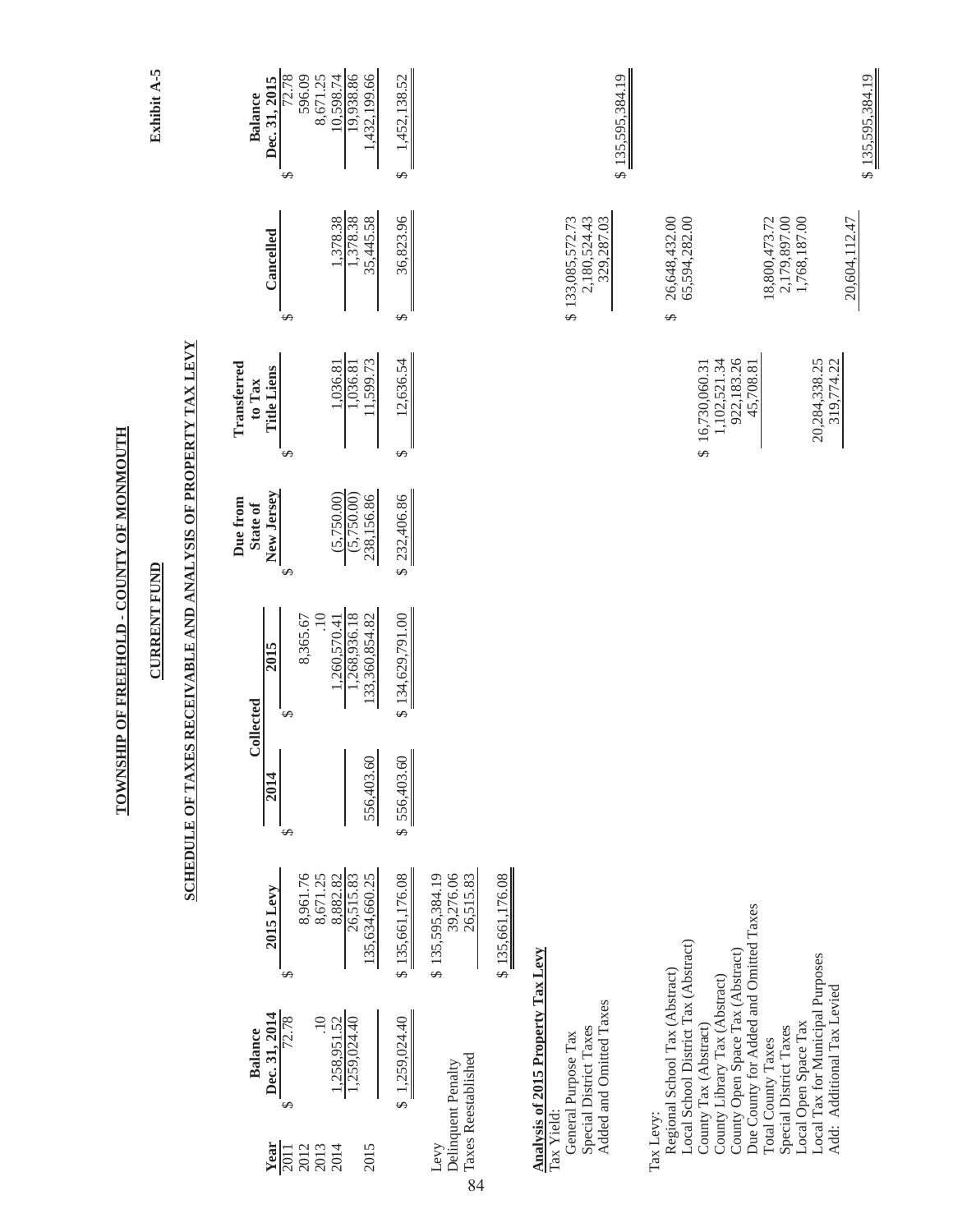### **CURRENT FUND Exhibit A-6**

### **SCHEDULE OF TAX TITLE LIENS**

| Balance December 31, 2014                                                             |                       | \$ 301,020.41 |
|---------------------------------------------------------------------------------------|-----------------------|---------------|
| Increased by:<br><b>Transfers from Taxes Receivable</b><br>Interest and Costs on Sale | \$12,636.54<br>326.29 | 12,962.83     |
| Balance December 31, 2015                                                             |                       | \$ 313,983.24 |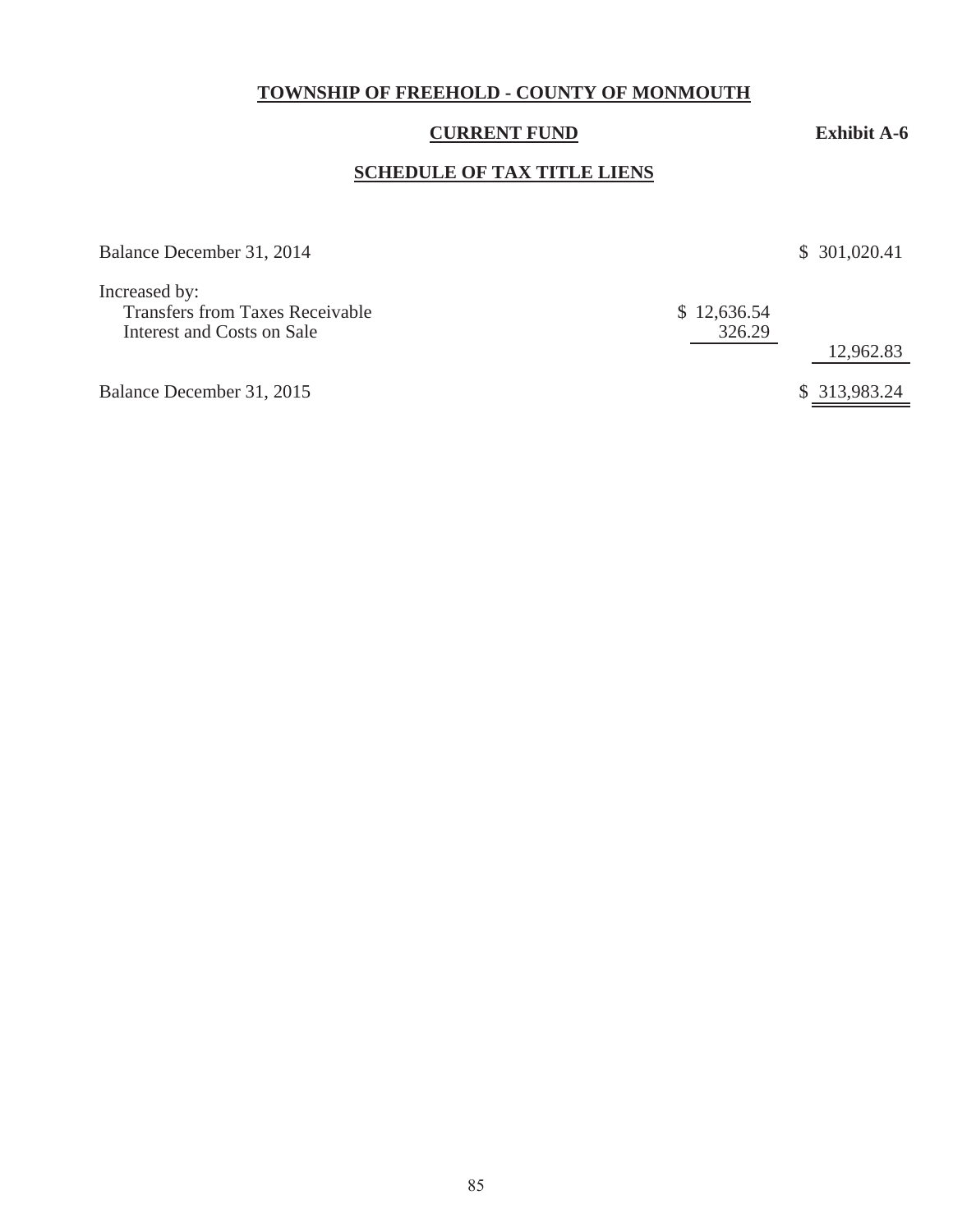|                                                                                                                                                 |                                 | <b>CURRENT FUND</b>                                              |                                                                  | Exhibit A-7                     |
|-------------------------------------------------------------------------------------------------------------------------------------------------|---------------------------------|------------------------------------------------------------------|------------------------------------------------------------------|---------------------------------|
|                                                                                                                                                 | <b>SCHE</b>                     | <b>DULE OF REVENUE ACCOUNTS RECEIVABLE</b>                       |                                                                  |                                 |
|                                                                                                                                                 | Dec. 31, 2014<br><b>Balance</b> | Accrued in<br>2015                                               | <b>Collected</b>                                                 | Dec. 31, 2015<br><b>Balance</b> |
| Uniform Construction Code Fees<br>Alcoholic Beverages<br>Fees and Permits<br>Other<br>Licenses                                                  | ↫                               | 48,711.70<br>255,705.64<br>1,245,585.20<br>46,126.00<br>↮        | 48,711.70<br>46,126.00<br>255,705.64<br>.245,585.20<br>↮         | ↮                               |
| Fines and Costs<br>Municipal Court<br>State Aid                                                                                                 | 105,548.46                      | 1,158,783.76                                                     | 1,152,455.14                                                     | 111,877.08                      |
| Energy Receipts Tax<br>Garden State Trust                                                                                                       |                                 | 7,418,109.00<br>18,206.00                                        | 7,418,109.00<br>18,206.00                                        |                                 |
| Fund Balance - General Capital Fund<br>Cable Television Franchise Fees<br>Other                                                                 |                                 | 360,866.00<br>91,425.00                                          | 360,866.00<br>91,425.00                                          |                                 |
| Interest on Investments and Deposits<br>Hotel/Motel Tax                                                                                         |                                 | 144,734.40<br>233,533.92                                         | 144,734.40<br>233,533.92                                         |                                 |
| Shared Services Agreements:<br>Automotive Services<br><b>Board of Health</b>                                                                    |                                 | 148,148.00<br>41,599.82                                          | 148,148.00<br>41,599.82                                          |                                 |
| Construction Code Official<br>Bureau of Fire Prevention                                                                                         |                                 | 43,560.00<br>5,265.02                                            | 43,560.00<br>5,265.02                                            |                                 |
| Information Technology - Freehold Borough<br>Information Technology - Manalapan<br>Diesel Fuel                                                  |                                 | 20,800.00<br>92,406.50<br>206,413.51                             | 20,800.00<br>92,406.50<br>206,413.51                             |                                 |
| Operational Services - Freehold Regional<br>Operational Services - Keyport                                                                      |                                 | 26,370.00<br>21,499.37                                           | 26,370.00<br>21,499.37                                           |                                 |
| Public Health Emergency - Monmouth County<br>Open Space - Debt Service<br>Police Services                                                       |                                 | 19,146.05<br>4,250.00<br>1,386,000.00                            | 19,146.05<br>4,250.00<br>1,386,000.00                            |                                 |
| Reserve for Municipal Alliance<br>Reserve for Detention Basin<br>Payments in Lieu of Taxes<br>Uniform Fire Safety Act<br>Verizon Franchise Fees |                                 | 105,568.99<br>100,000.00<br>10,252.50<br>89,875.54<br>168,852.13 | 105,568.99<br>100,000.00<br>10,252.50<br>89,875.54<br>168,852.13 |                                 |
|                                                                                                                                                 | 105,548.46<br>↮                 | 13,511,794.05<br>$\leftrightarrow$                               | 13,505,465.43<br>↮                                               | 111,877.08<br>$\Theta$          |
| Prepaid Applied<br>Interfunds<br>Receipts                                                                                                       |                                 |                                                                  | 13,476,385.29<br>26,287.00<br>2,793.14<br>$\varphi$              |                                 |
|                                                                                                                                                 |                                 |                                                                  | \$13,505,465.43                                                  |                                 |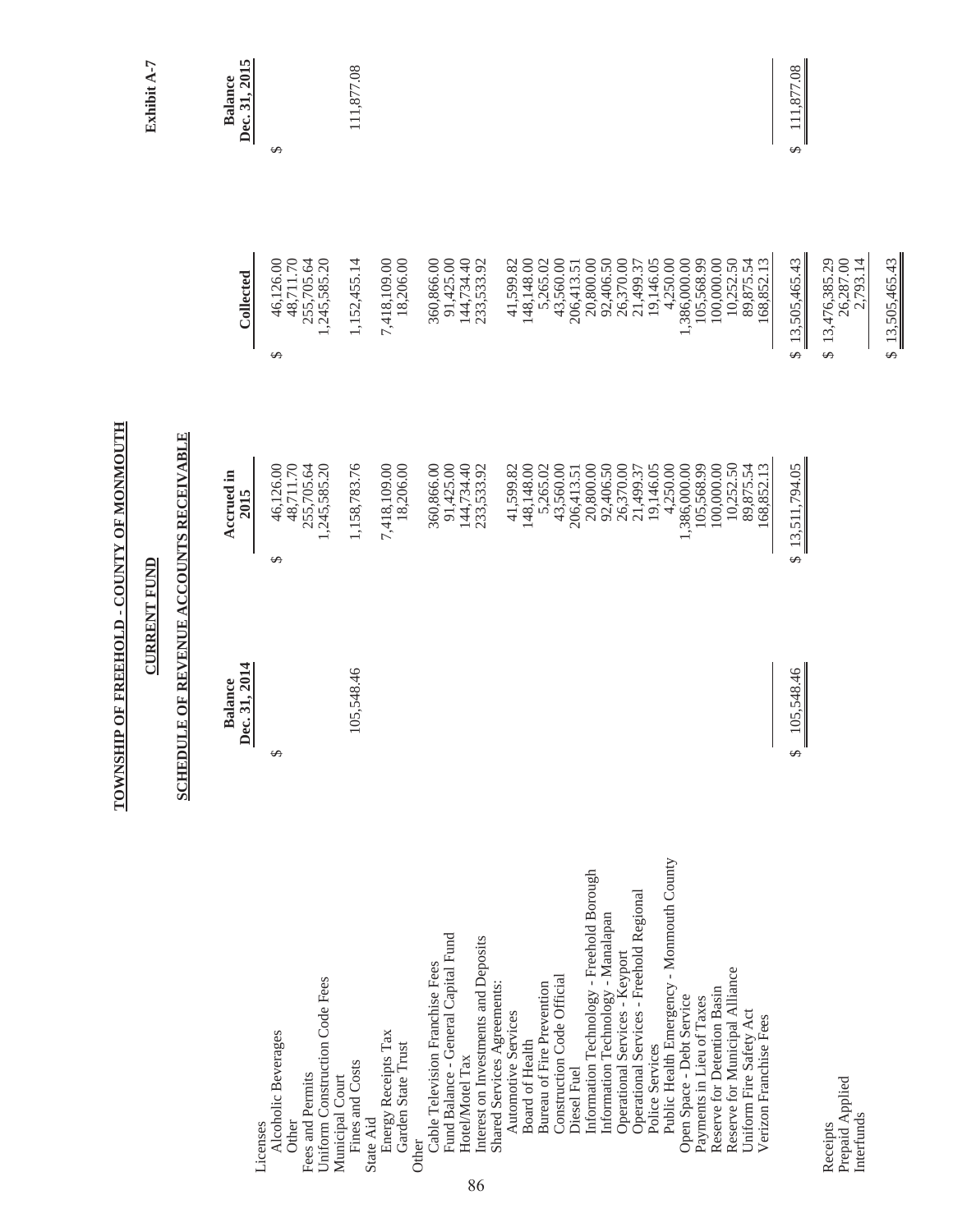|                                                                                                                |                                 | <b>CURRENT FUND</b>                    |                                             |                    |   | Exhibit A-8                     |
|----------------------------------------------------------------------------------------------------------------|---------------------------------|----------------------------------------|---------------------------------------------|--------------------|---|---------------------------------|
|                                                                                                                | <b>SCHI</b>                     | <b>EDULE OF APPROPRIATION RESERVES</b> |                                             |                    |   | Sheet 1 of 5                    |
| APPROPRIATIONS WITHIN CAPS                                                                                     | Dec. 31, 2014<br><b>Balance</b> | Encumbrances<br>Reserve for            | Transfers<br><b>Balance</b><br><b>After</b> | Charged<br>Paid or |   | <b>Balance</b><br>Lapsed        |
| Administrative and Executive<br>Salaries and Wages<br>Other Expenses                                           | 1,425.12<br>3,144.51<br>↔       | 2,303.00<br>↮                          | $3,144.51$<br>$3,728.12$<br>↔               | 2,342.50<br>↔      | ↔ | 3,144.51<br>1,385.62            |
| Public Information Office<br>Salaries and Wages<br>Other Expenses                                              | 947.79<br>6,724.05              |                                        | 947.79<br>6,724.05                          | 374.79             |   | 6,349.26<br>947.79              |
| Purchasing Department<br>Salaries and Wages<br>Other Expenses                                                  | 279.22<br>2,391.63              | 4,536.12                               | 279.22<br>6,927.75                          | 4,536.12           |   | 279.22<br>2,391.63              |
| Salaries and Wages<br>Other Expenses<br>∞ Human Resources                                                      | 927.10<br>5,038.50              |                                        | 927.10<br>5,038.50                          | 4,257.00           |   | 781.50<br>927.10                |
| Mayor and Township Committee<br>Salaries and Wages<br>Other Expenses                                           | 296.15<br>12,123.50             | 175.99                                 | 296.15<br>12,299.49                         | 175.99             |   | 12,123.50<br>296.15             |
| Salaries and Wages<br>Other Expenses<br>Municipal Clerk                                                        | 3,032.93<br>29,882.40           | 319.00                                 | 3,032.93<br>30,201.40                       | 6,521.34           |   | 23,680.06<br>3,032.93           |
| Financial Administration<br>Salaries and Wages<br>Other Expenses<br>Elections                                  | 581.70<br>4,990.77              | 800.00                                 | 581.70<br>5,790.77                          | 800.00             |   | 581.70<br>4,990.77              |
| Salaries and Wages<br>Other Expenses<br>Audit                                                                  | 276.00<br>13,013.92<br>1,244.21 | 56.86                                  | 13,070.78<br>276.00<br>1,244.21             | 2,685.67           |   | 276.00<br>10,385.11<br>1,244.21 |
| Revenue Administration (Collection of Taxes)<br>Information Technology<br>Salaries and Wages<br>Other Expenses | 3,661.29<br>14,663.27           | 31,241.41                              | 3,661.29<br>45,904.68                       | 29,738.60          |   | 3,661.29<br>16,166.08           |
| Salaries and Wages<br>Other Expenses                                                                           | 149.14<br>3,642.27              |                                        | 149.14<br>3,642.27                          |                    |   | 149.14<br>3,642.27              |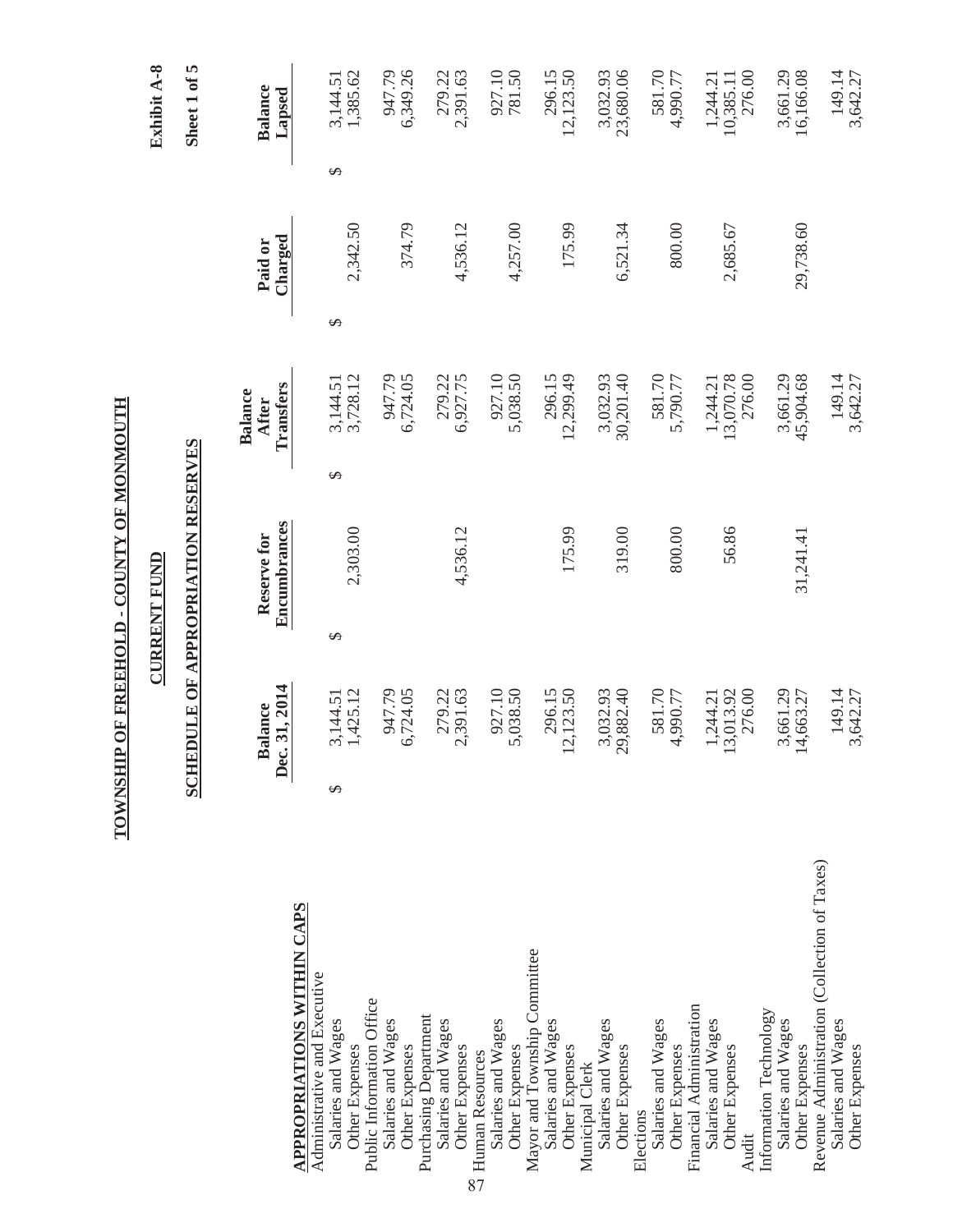|                                                                                    |                                         | <b>CURRENT FUND</b>                    |                                                |                             | Exhibit A-8                             |
|------------------------------------------------------------------------------------|-----------------------------------------|----------------------------------------|------------------------------------------------|-----------------------------|-----------------------------------------|
|                                                                                    | <b>SCHIE</b>                            | <b>IDULE OF APPROPRIATION RESERVES</b> |                                                |                             | Sheet 2 of 5                            |
|                                                                                    | Dec. 31, 2014<br><b>Balance</b>         | Encumbrances<br>Reserve for            | Transfers<br><b>Balance</b><br><b>After</b>    | Charged<br>Paid or          | <b>Balance</b><br>Lapsed                |
| Salaries and Wages<br>Assessment of Taxes<br>Cost of Tax Appeals<br>Other Expenses | 50,000.00<br>1,647.25<br>50,325.34<br>↮ | ∽                                      | 50,325.34<br>1,647.25<br>50,000.00<br>$\Theta$ | 11,173.80<br>∽              | 50,000.00<br>1,647.25<br>39,151.54<br>↮ |
| Legal Services and Costs<br>Other Expenses                                         | 93,788.92                               |                                        | 93,788.92                                      | 26,838.23                   | 66,950.69                               |
| Affordable Housing Services and Costs<br>Other Expenses                            | 29,733.75                               | 120.00                                 | 29,853.75                                      | 3,890.50                    | 25,963.25                               |
| Engineering Services and Costs<br>Salaries and Wages<br>Other Expenses             | 31,737.26<br>76,836.14                  |                                        | 31,737.26<br>76,836.14                         | (7,378.68)<br>6.00          | 84,214.82<br>31,731.26                  |
| Municipal Land Use Law<br><b>Historical Preservation</b><br>Other Expenses         | 2,395.00                                |                                        | 2,395.00                                       |                             | 2,395.00                                |
| Salaries and Wages<br>Other Expenses<br>Planning Board                             | 1,192.06<br>38,521.95                   | 202.50                                 | 1,192.06<br>38,724.45                          | 1,052.50                    | 1,192.06<br>37,671.95                   |
| Salaries and Wages<br>Board of Adjustment<br>Other Expenses                        | 3,021.00<br>1,245.17                    | 124.75                                 | 1,245.17<br>3,145.75                           | 124.75                      | 3,021.00<br>1,245.17                    |
| Workmen's Compensation<br>Group Insurance<br>Other Insurance<br>Insurance          | 1,048,108.66<br>3,716.10<br>215.24      |                                        | 1,048,108.66<br>215.24<br>3,716.10             | 1,029,399.13                | 18,709.53<br>215.24<br>3,716.10         |
| Salaries and Wages<br>Code Enforcement<br>Other Expenses                           | 10,673.86<br>691.00                     |                                        | 10,673.86<br>691.00                            |                             | 10,673.86<br>691.00                     |
| Salaries and Wages<br>Other Expenses<br>Police                                     | 538,657.30<br>12,716.97                 | 26,985.42                              | 538,657.30<br>39,702.39                        | $(1,545.70)$<br>$34,700.66$ | 540,203.00<br>5,001.73                  |
| Office of Emergency Management<br>Salaries and Wages<br>Other Expenses             | 229.89<br>500.00                        |                                        | 229.89<br>500.00                               |                             | 500.00<br>229.89                        |

### **CUTO DENTE ETNID**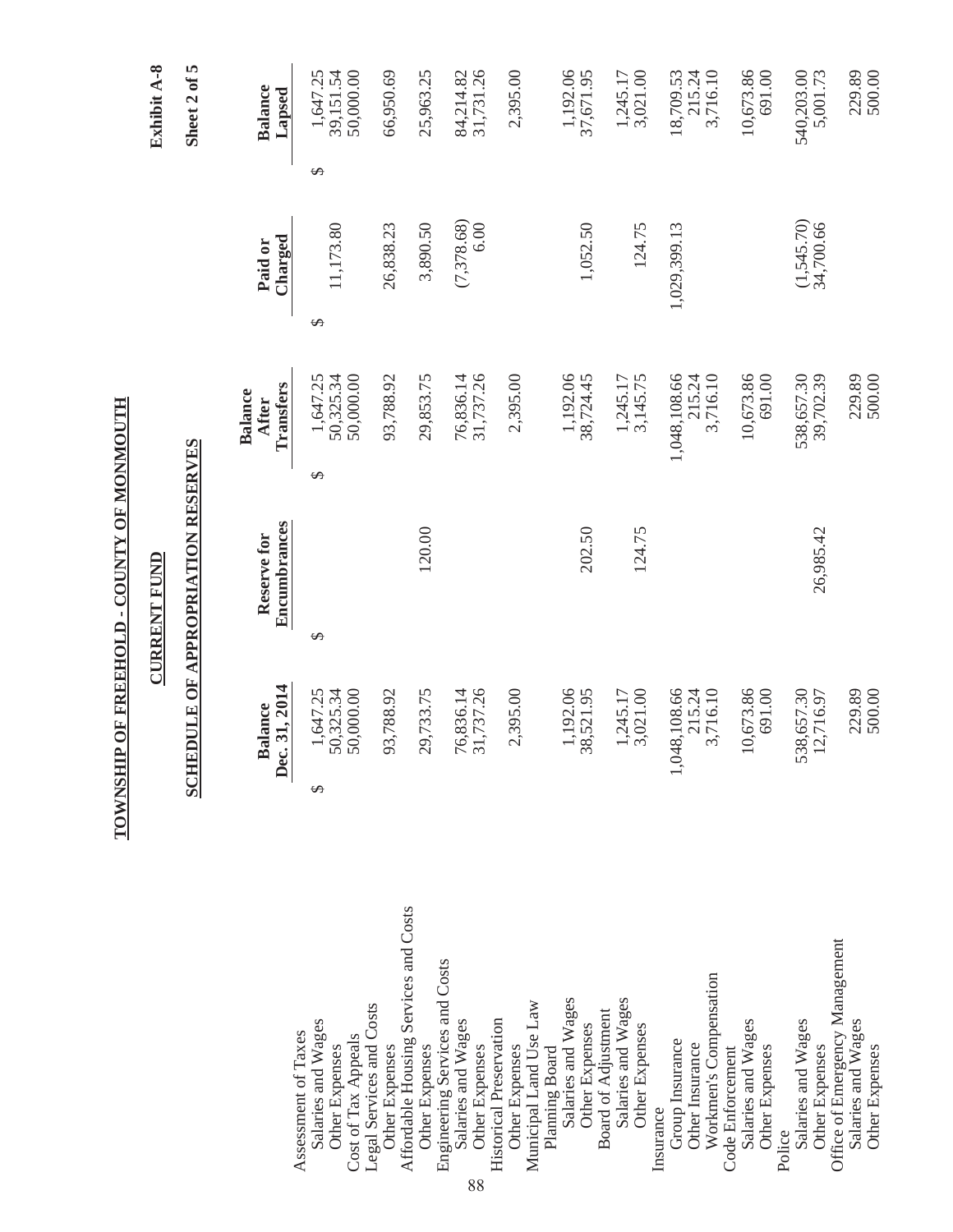|                                                                          |                                 | <b>CURRENT FUND</b>             |                                             |                    | Exhibit A-8              |
|--------------------------------------------------------------------------|---------------------------------|---------------------------------|---------------------------------------------|--------------------|--------------------------|
|                                                                          | SCHI                            | EDULE OF APPROPRIATION RESERVES |                                             |                    | Sheet 3 of 5             |
|                                                                          | Dec. 31, 2014<br><b>Balance</b> | Encumbrances<br>Reserve for     | Transfers<br><b>Balance</b><br><b>After</b> | Charged<br>Paid or | <b>Balance</b><br>Lapsed |
| Bureau of Fire Protection<br>Salaries and Wages<br>Other Expenses        | 61.80<br>976.00<br>↮            | ↔                               | 61.80<br>976.00<br>$\Theta$                 | 6.00<br>↔          | 61.80<br>970.00<br>↮     |
| Uniform Fire Safety Act<br>Salaries and Wages                            | 3,431.53                        |                                 | 3,431.53                                    |                    | 3,431.53                 |
| Salaries and Wages<br>Municipal Prosecutor<br>Other Expenses             | 918.84<br>1,500.00              |                                 | 918.84<br>1,500.00                          |                    | 918.84<br>1,500.00       |
| Road Repair and Maintenance<br>Salaries and Wages<br>Other Expenses      | 1,636.02<br>60,347.27           | 21,459.33                       | 81,806.60<br>1,636.02                       | 29,738.57          | 1,636.02<br>52,068.03    |
| Salaries and Wages<br>Other Expenses<br>Snow Removal                     | 290.78<br>150.54                | 340.00                          | 290.78<br>490.54                            | 360.05             | 290.78<br>130.49         |
| Shade Tree Commission<br>Salaries and Wages<br>Other Expenses            | 120.56<br>17,963.42             |                                 | 120.56<br>17,963.42                         |                    | 120.56<br>17,963.42      |
| Salaries and Wages<br>Other Expenses<br>Recycling                        | 28,501.73<br>65,733.15          | 802.00                          | 28,501.73<br>66,535.15                      | 19,653.50          | 46,881.65<br>28,501.73   |
| Public Building and Grounds<br>Salaries and Wages<br>Other Expenses      | 19,980.48<br>2,184.91           | 274.84                          | 15,480.48<br>6,959.75                       | 5,620.86           | 15,480.48<br>1,338.89    |
| Equipment Maintenance and Repair<br>Salaries and Wages<br>Other Expenses | 20,041.09<br>34,438.71          | 60,642.19                       | 20,041.09<br>95,080.90                      | 43,090.89          | 20,041.09<br>51,990.01   |
| Condominium Services Act<br>Other Expenses<br>Board of Health            | 47,165.10                       |                                 | 47,165.10                                   |                    | 47,165.10                |
| Salaries and Wages<br>Other Expenses                                     | 17,337.84<br>13,028.73          | 9,997.41                        | 17,337.84<br>23,026.14                      | 21,938.91          | 17,337.84<br>1,087.23    |
| Environmental Commission<br>Other Expenses                               | 400.00                          |                                 | 400.00                                      |                    | 400.00                   |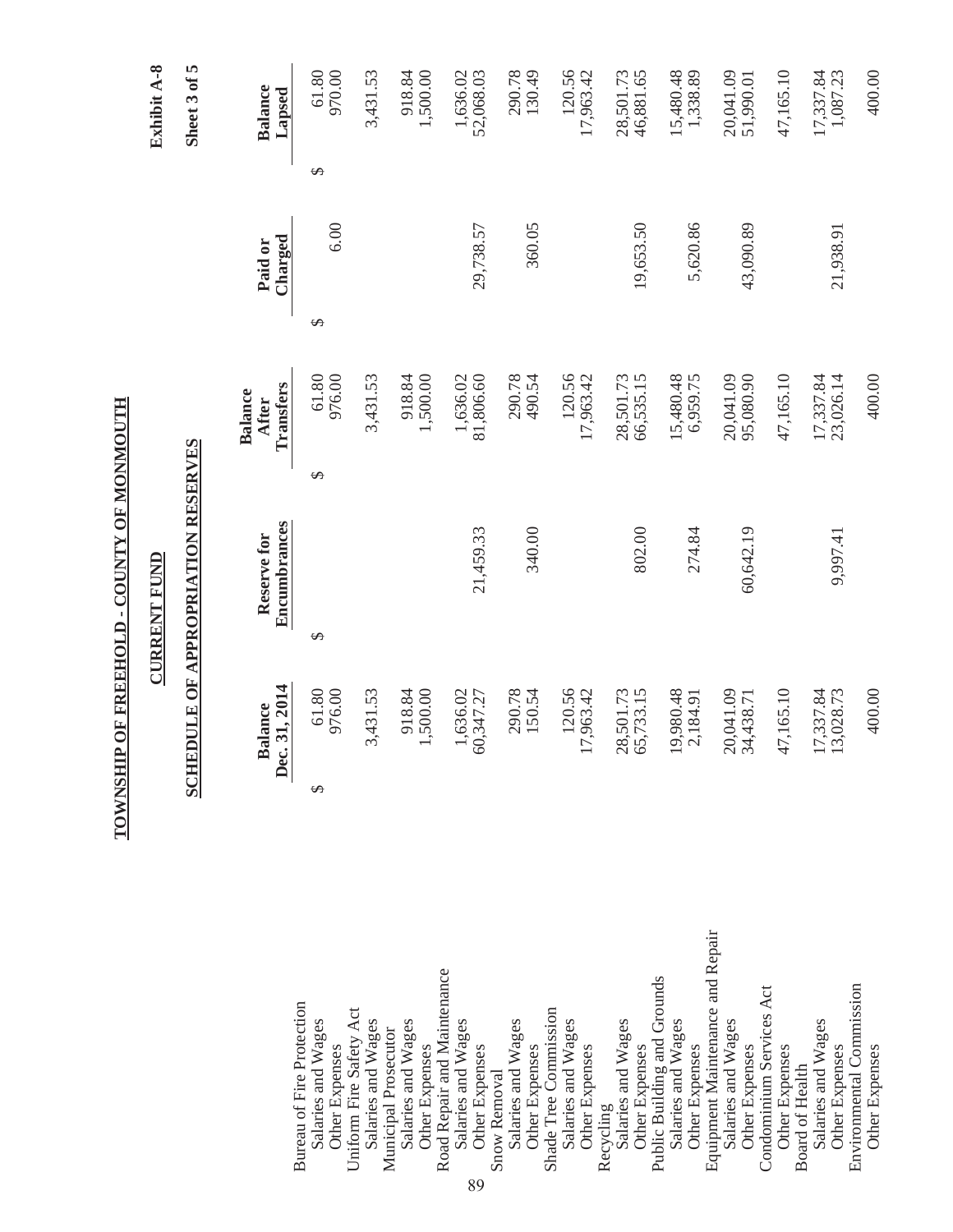|                                                                                                                                                                                                        |                                                                                        | <b>CURRENT FUND</b>                       |                                                                                       |                                                                        | Exhibit A-8                                                                           |
|--------------------------------------------------------------------------------------------------------------------------------------------------------------------------------------------------------|----------------------------------------------------------------------------------------|-------------------------------------------|---------------------------------------------------------------------------------------|------------------------------------------------------------------------|---------------------------------------------------------------------------------------|
|                                                                                                                                                                                                        |                                                                                        | <b>SCHEDULE OF APPROPRIATION RESERVES</b> |                                                                                       |                                                                        | Sheet 4 of 5                                                                          |
|                                                                                                                                                                                                        | Dec. 31, 2014<br>Balance                                                               | Encumbrances<br>Reserve for               | Transfers<br><b>Balance</b><br><b>After</b>                                           | Charged<br>Paid or                                                     | <b>Balance</b><br>Lapsed                                                              |
| Board of Recreation Commissioners<br>Salaries and Wages<br>Other Expenses                                                                                                                              | 25,093.60<br>765.61<br>↮                                                               | 10,193.74<br>↮                            | 25,093.60<br>10,959.35<br>↮                                                           | 8,978.80<br>↔                                                          | 25,093.60<br>1,980.55<br>↔                                                            |
| Salaries and Wages<br>Other Expenses<br><b>Senior Center</b>                                                                                                                                           | 3,393.82<br>2,079.70                                                                   | 859.25                                    | 3,393.82<br>2,938.95                                                                  | 317.25                                                                 | 3,393.82<br>2,621.70                                                                  |
| State Uniform Construction Code Official<br>Salaries and Wages<br>Other Expenses<br>Municipal Court                                                                                                    | 5,221.43<br>7,690.67                                                                   | 1,438.40                                  | 6,659.83<br>7,690.67                                                                  | 1,558.31                                                               | 7,690.67<br>5,101.52                                                                  |
| Salaries and Wages<br>Other Expenses<br>Utilities:                                                                                                                                                     | 486.49<br>87,584.22                                                                    | 602.90                                    | 1,089.39<br>87,584.22                                                                 | 848.26                                                                 | 87,584.22<br>241.13                                                                   |
| Fuel Oil and Gasoline<br>Water and Sewer<br>Street Lighting<br>Natural Gas<br>Telephone<br>Electricity<br>Contingent                                                                                   | 36,107.49<br>53,315.50<br>$1.00\,$<br>32,140.69<br>16,908.07<br>28,120.31<br>61,043.91 | 788.36<br>61,453.00                       | 1.00<br>36,107.49<br>214,768.50<br>32,140.69<br>116,908.07<br>28,908.67<br>161,043.91 | 3,366.66<br>15,438.75<br>12,694.25<br>121.19<br>43,971.62<br>25,017.01 | 1.00<br>136,026.90<br>35,986.30<br>170,796.88<br>101,469.32<br>28,774.03<br>16,214.42 |
| Defined Contribution Retirement Program<br>Unemployment Compensation Insurance<br>Public Employees Retirement System<br>Total Appropriations within Caps<br>Social Security System<br>Contribution to: | 1,673.24<br>5,000.00<br>3,242,566.40<br>53.65<br>35,290.17                             | 169.82<br>235,886.29                      | 5,000.00<br>3,478,452.69<br>1,673.24<br>223.47<br>135,290.17                          | 169.82<br>1,382,583.90                                                 | 1,673.24<br>5,000.00<br>2,095,868.79<br>53.65<br>135,290.17                           |
| Length of Service Awards Program (LOSAP)<br><b>APPROPRIATIONS OUTSIDE CAPS</b><br>Local Matching Fund for Grants<br>Shared Services Agreements                                                         | 25,000.00<br>500.00                                                                    |                                           | 25,000.00<br>500.00                                                                   | 21,677.50                                                              | 3,322.50<br>500.00                                                                    |
| Bureau of Fire Prevention<br>Salaries and Wages                                                                                                                                                        | 708.66                                                                                 |                                           | 708.66                                                                                |                                                                        | 708.66                                                                                |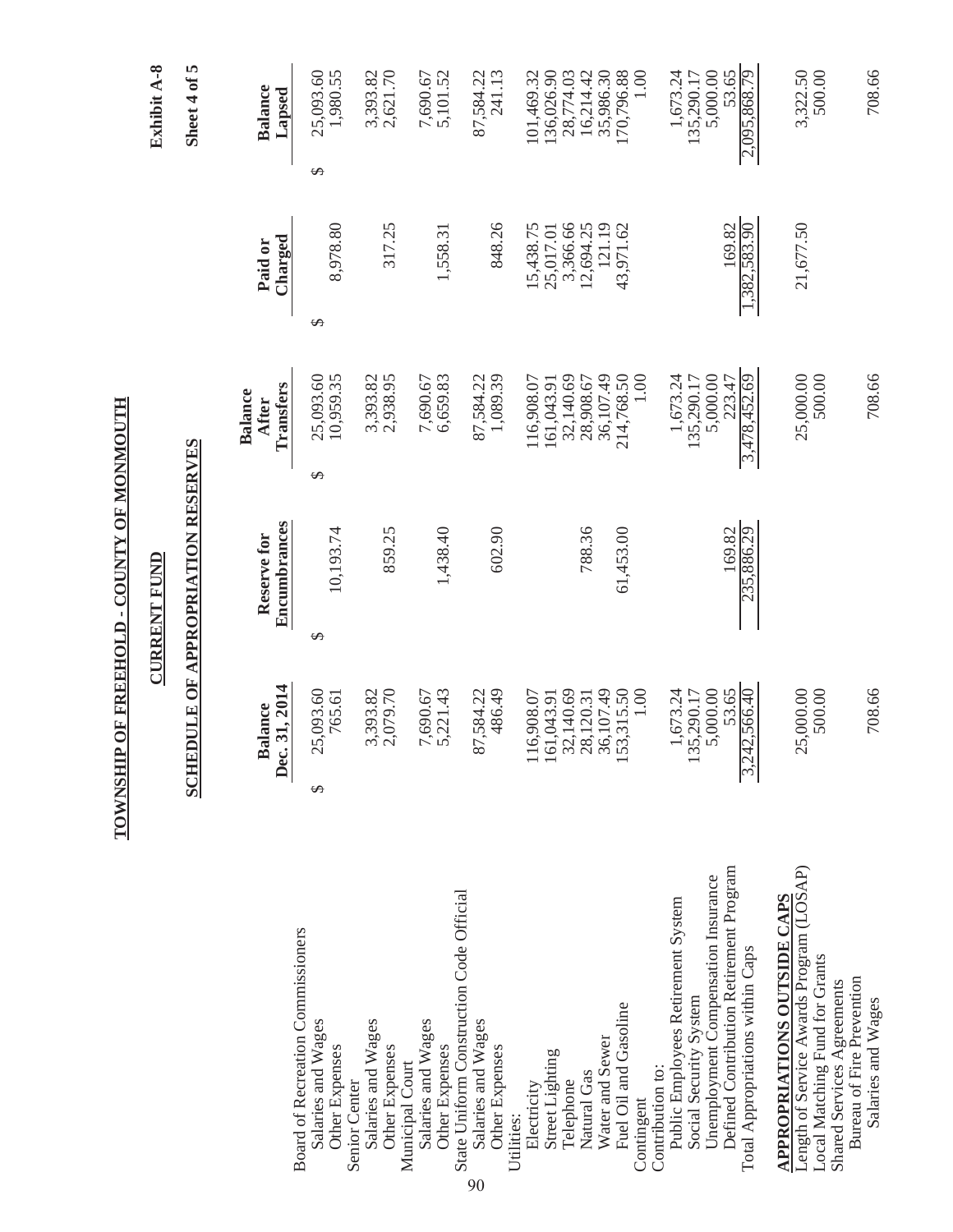|                                                                         |          |                                   | <b>CURRENT FUND</b>             |                                      |                             |                          | Exhibit A-8                       |
|-------------------------------------------------------------------------|----------|-----------------------------------|---------------------------------|--------------------------------------|-----------------------------|--------------------------|-----------------------------------|
|                                                                         | SCHI     |                                   | EDULE OF APPROPRIATION RESERVES |                                      |                             |                          | Sheet 5 of 5                      |
|                                                                         |          | Dec. 31, 2014<br><b>Balance</b>   | Encumbrances<br>Reserve for     | Transfers<br><b>Balance</b><br>After | Charged<br>Paid or          | <b>Balance</b><br>Lapsed |                                   |
| Shared Services Agreements (Continued)<br>Board of Health               |          |                                   |                                 |                                      |                             |                          |                                   |
| Lead Inspector - Long Branch<br>Salaries and Wages                      | $\Theta$ | 3,100.00<br>1,057.84              | ↮                               | 1,057.84<br>3,100.00<br>$\Theta$     | $\Theta$                    | ↮                        | 3,100.00<br>1,057.84              |
| Road Repairs and Maintenance<br>Other Expenses<br>Fuel Oil              |          | 6,991.00                          |                                 | 6,991.00                             | 6,721.00                    |                          | 270.00                            |
| Other Expenses                                                          |          | 560.38                            |                                 | 560.38                               |                             |                          | 560.38                            |
| Equipment Maintenance<br>Other Expenses                                 |          | 3,173.40                          |                                 | 3,173.40                             |                             |                          | 3,173.40                          |
| Information Technology<br>Police Special Services<br>Salaries and Wages |          | 1,010.80                          |                                 | 1,010.80                             |                             |                          | 1,010.80                          |
| Manalapan Township<br>Freehold Borough<br>Salaries and Wages            |          | 503.18<br>3,382.25                |                                 | 503.18<br>3,382.25                   |                             |                          | 503.18<br>3,382.25                |
| Keyport Borough<br>Salaries and Wages<br><b>Operational Services</b>    |          |                                   |                                 | 1,084.09                             |                             |                          |                                   |
| Total Appropriations outside Caps<br>Freehold Regional                  |          | 49,458.36<br>1,084.09<br>2,386.76 |                                 | 49,458.36<br>2,386.76                | 28,398.50                   |                          | 21,059.86<br>1,084.09<br>2,386.76 |
| Total General Appropriations                                            |          | \$3,292,024.76                    | 235,886.29<br>$\leftrightarrow$ | \$3,527,911.05                       | 1,410,982.40<br>$\varphi$   | \$2,116,928.65           |                                   |
| $\overline{A}$ 4<br>Accounts Payable<br>Disbursed                       |          |                                   |                                 |                                      | 14,755.56<br>\$1,396,226.84 |                          |                                   |
|                                                                         |          |                                   |                                 |                                      | \$1,410,982.40              |                          |                                   |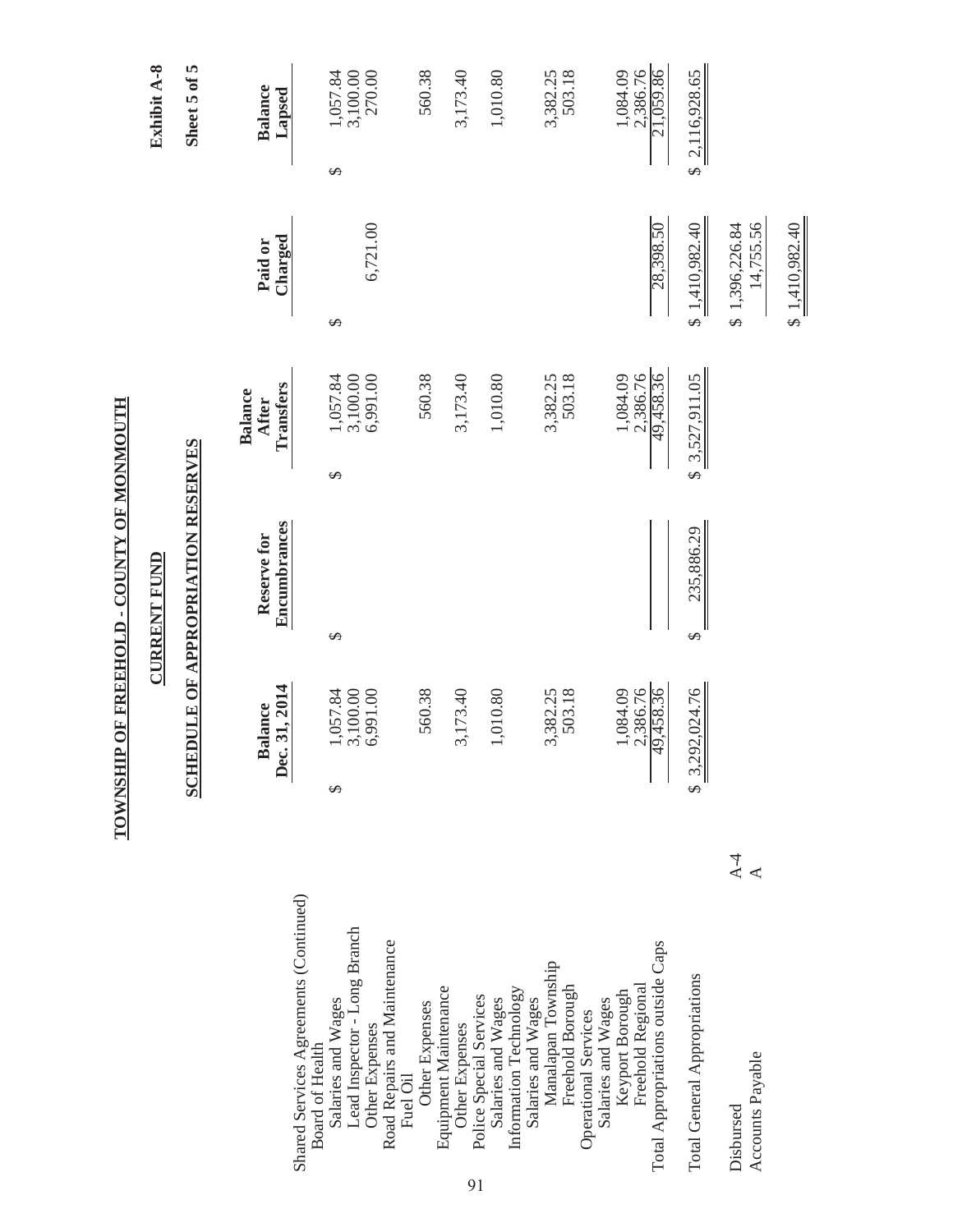### **CURRENT FUND Exhibit A-9**

### **SCHEDULE OF COUNTY TAXES PAYABLE**

| Balance December 31, 2014                                                                                                |                                                                | \$ | 68,963.51                      |
|--------------------------------------------------------------------------------------------------------------------------|----------------------------------------------------------------|----|--------------------------------|
| $2015$ Tax Levy:<br>County Tax<br>County Library Tax<br>County Open Space Tax<br>County Share of Added and Omitted Taxes | 16,730,060.31<br>S.<br>1,102,521.34<br>922,183.26<br>45,708.81 |    |                                |
|                                                                                                                          |                                                                |    | 18,800,473.72                  |
| Decreased by:<br><b>Disbursements</b>                                                                                    |                                                                |    | 18,869,437.23<br>18,823,728.42 |
| Balance December 31, 2015                                                                                                |                                                                | S  | 45,708.81                      |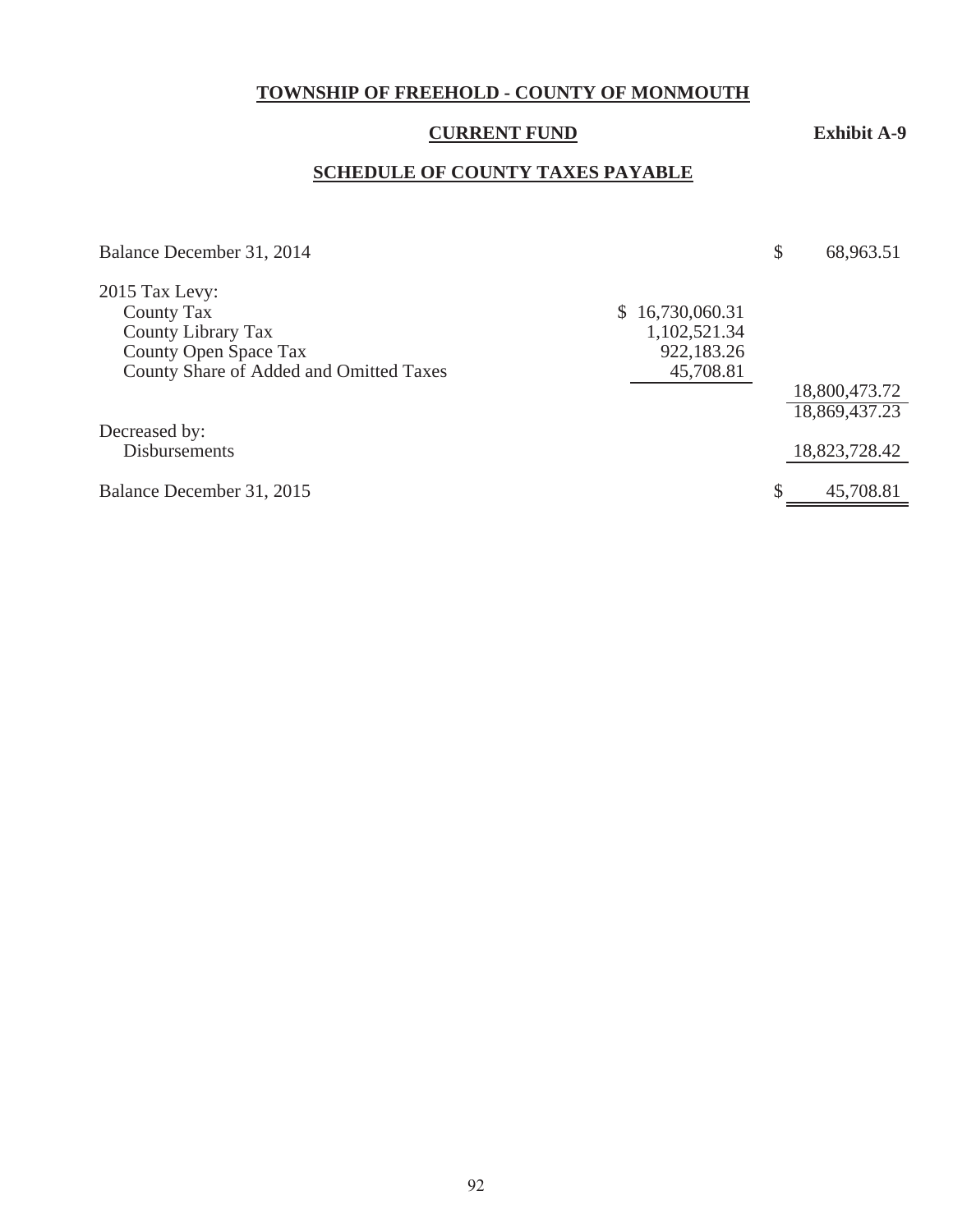### **CURRENT FUND Exhibit A-10**

### **SCHEDULE OF LOCAL SCHOOL DISTRICT TAX PAYABLE**

| Balance December 31, 2014:<br>School Tax Payable<br><b>School Tax Deferred</b> | \$<br>4,625,395.48<br>25,566,589.00 |                                |
|--------------------------------------------------------------------------------|-------------------------------------|--------------------------------|
| Increased by:                                                                  |                                     | \$ 30,191,984.48               |
| Levy - School Year July 1, 2015 to June 30, 2016                               |                                     | 65,594,282.00<br>95,786,266.48 |
| Decreased by:                                                                  |                                     |                                |
| <b>Disbursements</b>                                                           |                                     | 64,386,913.48                  |
| Balance December 31, 2015:                                                     |                                     |                                |
| School Tax Payable                                                             | 5,832,764.00                        |                                |
| <b>School Tax Deferred</b>                                                     | 25,566,589.00                       |                                |
|                                                                                |                                     | \$ 31,399,353.00               |
| 2015 Liability for Local District School Tax:                                  |                                     |                                |
| <b>Tax Paid</b>                                                                |                                     | \$64,386,913.48                |
| Tax Payable December 31, 2015                                                  |                                     | 5,832,764.00                   |
|                                                                                |                                     | 70,219,677.48                  |
| Less: Tax Payable December 31, 2014                                            |                                     | 4,625,395.48                   |
| Amount Charged to 2015 Operations                                              |                                     | 65,594,282.00                  |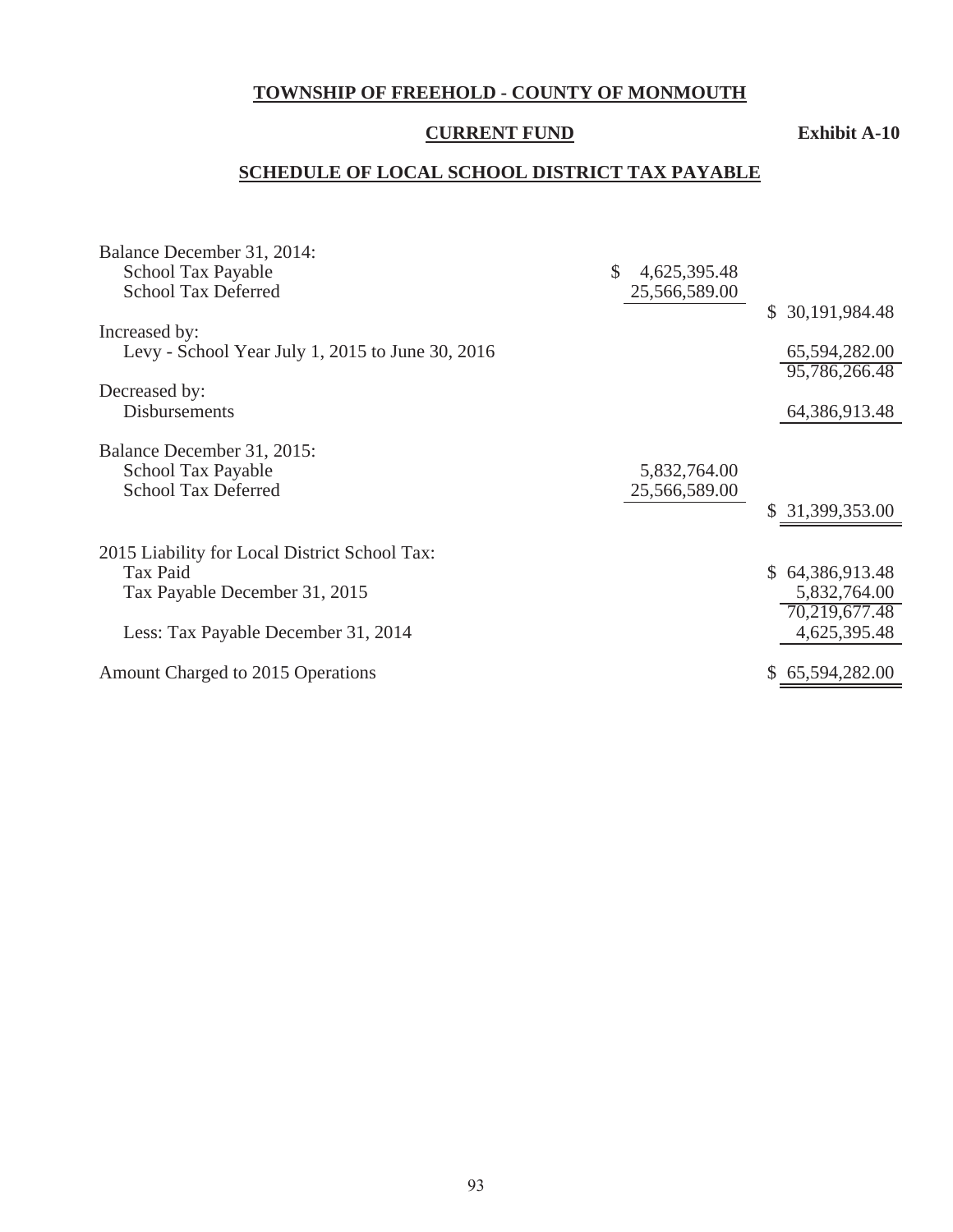### **CURRENT FUND Exhibit A-11**

### **SCHEDULE OF REGIONAL SCHOOL DISTRICT TAX PAYABLE**

| Balance December 31, 2014:<br>School Tax Payable                                                  | \$12,760,345.00                                                    |
|---------------------------------------------------------------------------------------------------|--------------------------------------------------------------------|
| Increased by:<br>Levy - School Year July 1 2015 to June 30, 2016                                  | 26,648,432.00<br>39,408,777.00                                     |
| Decreased by:<br><b>Disbursements</b>                                                             | 26,483,555.60                                                      |
| Balance December 31, 2015:<br>School Tax Payable                                                  | \$12,925,221.40                                                    |
| 2015 Liability for Local District School Tax:<br><b>Tax Paid</b><br>Tax Payable December 31, 2015 | \$26,483,555.60<br>12,925,221.40<br>39,408,777.00<br>12,760,345.00 |
| Less: Tax Payable December 31, 2014<br>Amount Charged to 2015 Operations                          | 26,648,432.00                                                      |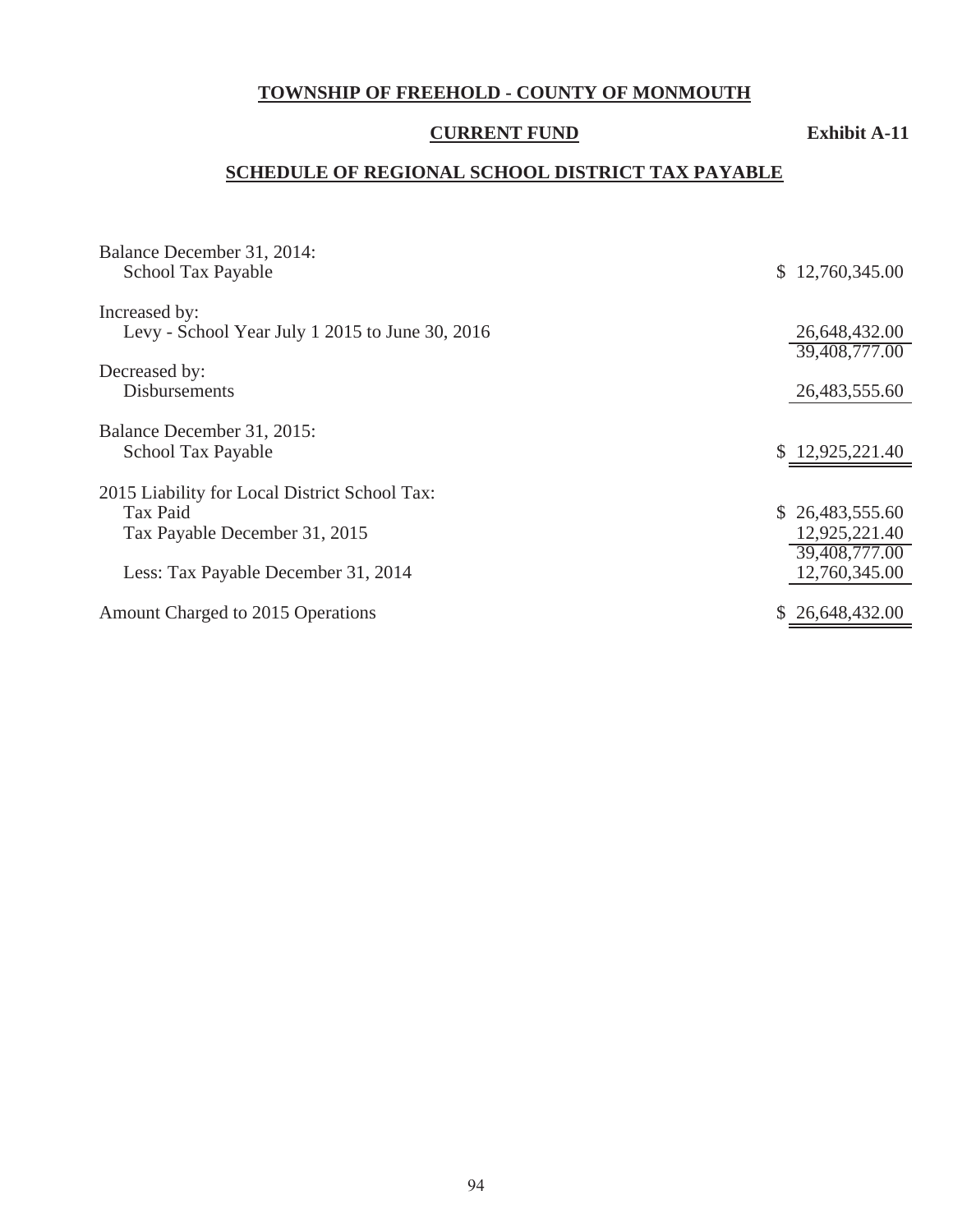|                                                                              | <b>CURRENT FUND</b>                           |                                                              |                                           | Exhibit A-12                              |
|------------------------------------------------------------------------------|-----------------------------------------------|--------------------------------------------------------------|-------------------------------------------|-------------------------------------------|
|                                                                              | <b>SCHEDULE OF INTERFUNDS</b>                 |                                                              |                                           |                                           |
| Balance December 31, 2014 - Due From/(To)                                    | (Memo Only)<br>$\sqrt{$}$ 122,322.17<br>Total | <b>Trust Fund</b><br>$\sqrt{14,945.80}$<br>Control<br>Animal | <b>Other Trust</b><br>\$71,676.37<br>Fund | \$35,700.00<br>General<br>Capital<br>Fund |
| Excess Statutory of Animal Control Reserve<br>Disbursements<br>Increased by: | 178,140.33<br>22,408.80                       | 22,408.80                                                    | 142,140.33                                | 36,000.00                                 |
| Total Increases and Balances<br>Escrow Interest<br>Total Increases<br>95     | 2.793.14<br>325,664.44<br>203,342.27          | 37,354.60<br>22,408.80                                       | 2,793.14<br>144,933.47<br>216,609.84      | $\frac{36,000.00}{71,700.00}$             |
| Decreased by:<br>Receipts                                                    | 56,331.87                                     | 14,945.80                                                    | 5,686.07                                  | 35,700.00                                 |
| Balance December 31, 2015 - Due From/(To)                                    | \$769,332.57                                  | \$22,408.80                                                  | \$210,923.77                              | \$36,000.00                               |

TOWNSHIP OF FREEHOLD - COUNTY OF MONMOUTH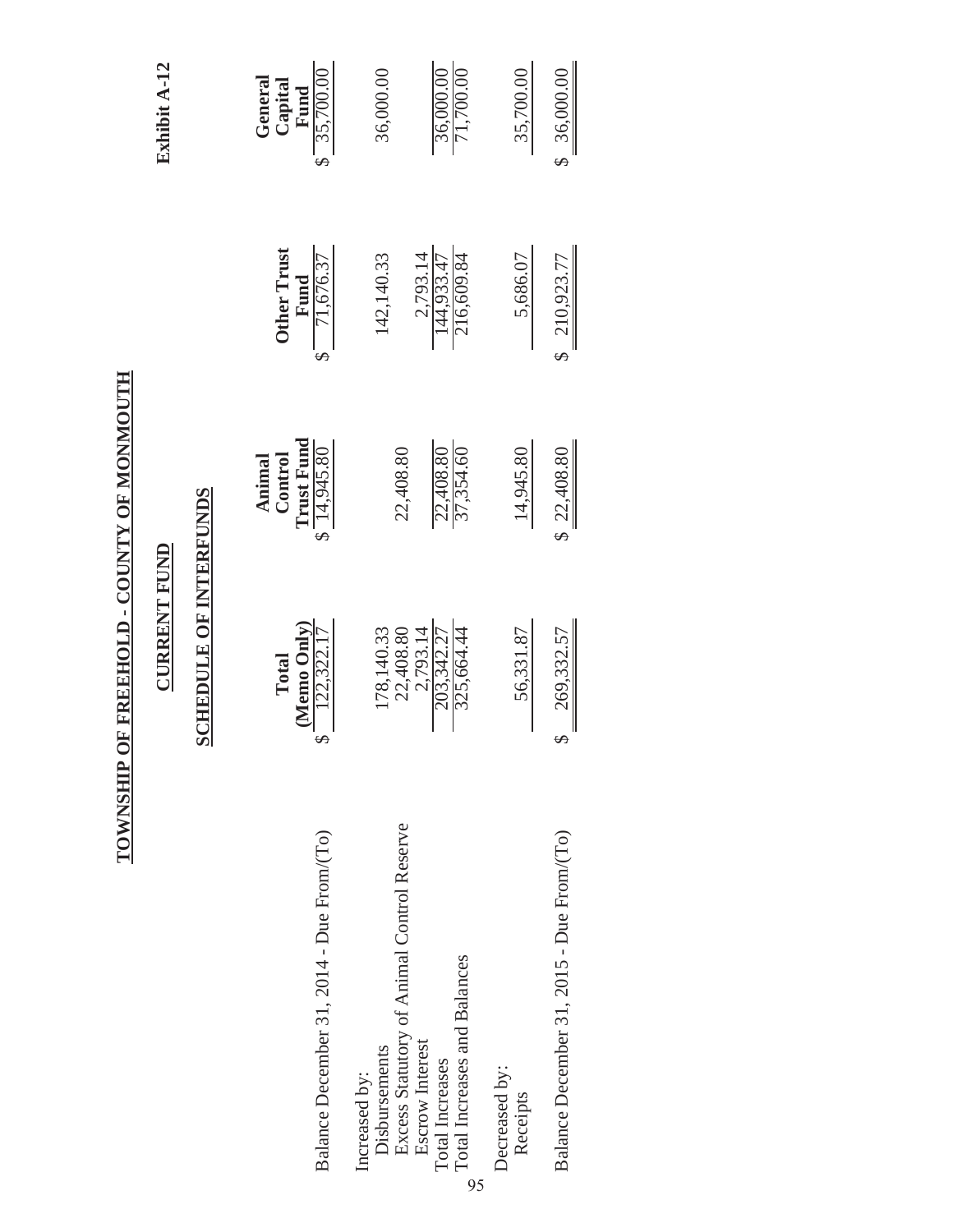### **CURRENT FUND Exhibit A-13**

### **SCHEDULE OF INTERFUND**

### **GRANT FUND**

| Balance December 31, 2014 - Due To     |              |                  | \$<br>320,622.06 |
|----------------------------------------|--------------|------------------|------------------|
| Increased by:                          |              |                  |                  |
| Deposited in Current Fund:             |              |                  |                  |
| <b>Grants Receivable</b>               | \$347,254.48 |                  |                  |
| <b>Unappropriated Reserves</b>         | 6,225.20     |                  |                  |
|                                        |              | 353,479.68<br>S. |                  |
| Cancelled Grants Receivable            |              | 40,576.62        |                  |
| 2015 Budget Appropriations             |              | 389,415.33       |                  |
|                                        |              |                  | 783,471.63       |
|                                        |              |                  | 1,104,093.69     |
| Decreased by:                          |              |                  |                  |
| <b>Cancelled Appropriated Reserves</b> |              | 40,576.62        |                  |
| 2015 Anticipated Revenue               |              | 346,162.83       |                  |
| Disbursed in Current Fund              |              | 352,364.62       |                  |
|                                        |              |                  | 739,104.07       |
|                                        |              |                  |                  |
| Balance December 31, 2015 - Due To     |              |                  | 364,989.62       |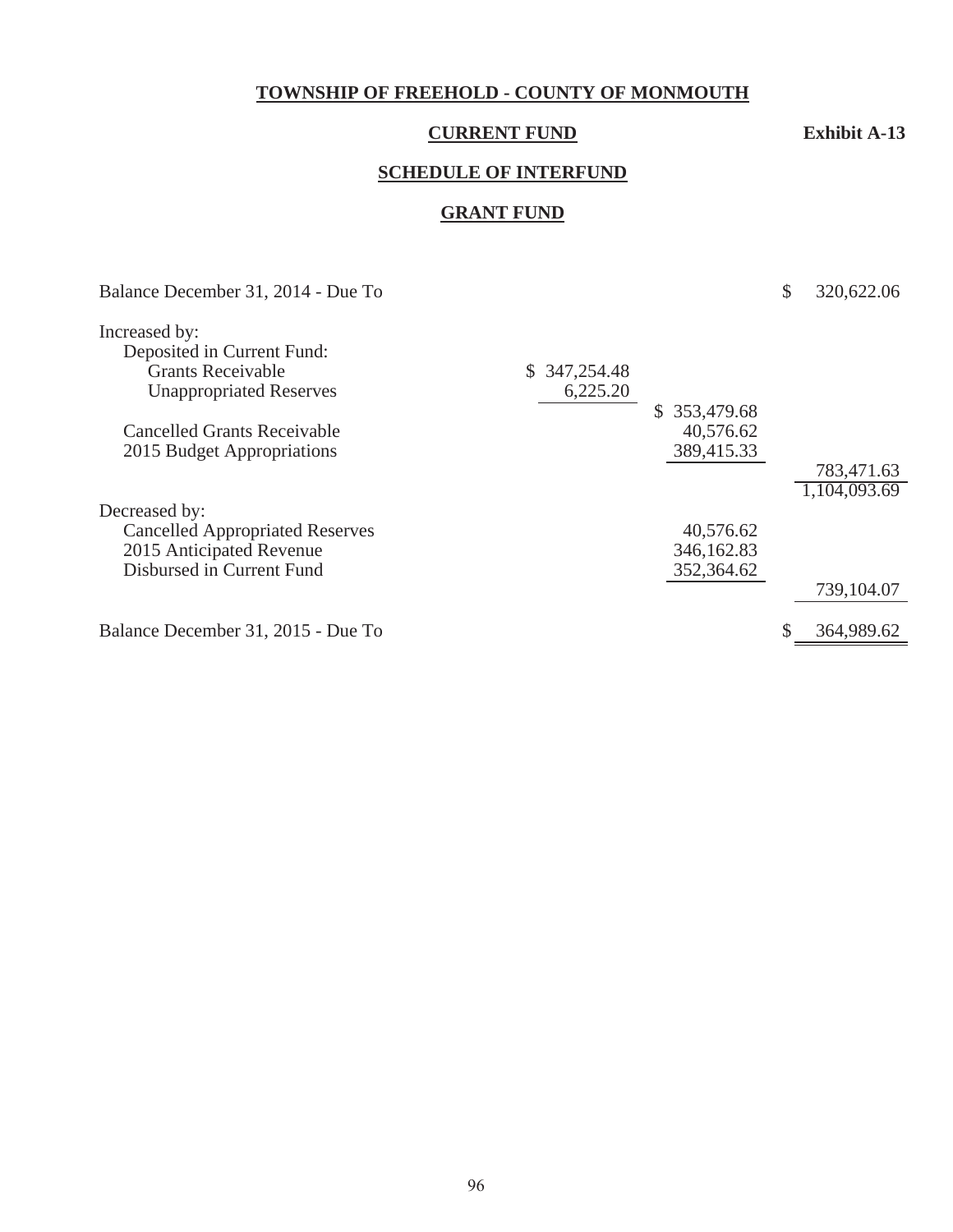# **CURRENT FUND Exhibit A-14 CURRENT FUND**

Exhibit A-14

### **SCHEDULE OF GRANTS RECEIVABLE SCHEDULE OF GRANTS RECEIVABLE**

### **GRANT FUND GRANT FUND**

|                                                          |                | 2015         | 2015                       |             |                |
|----------------------------------------------------------|----------------|--------------|----------------------------|-------------|----------------|
|                                                          | <b>Balance</b> | Anticipated  | Anticipated                |             | <b>Balance</b> |
| Grant                                                    | Dec. 31, 2014  | Revenue      | Realized                   | Cancelled   | Dec. 31, 2015  |
| State Grants:                                            |                |              |                            |             |                |
| Alliance to Prevent Alcoholism and Drug Abuse            | 41,010.00      | 41,010.00    | 18,735.00                  | \$22,275.00 | 41,010.00<br>∽ |
| Body Armor Fund                                          |                | 5,898.49     | 5,898.49                   |             |                |
| Clean Communities Program                                |                | 81,154.50    | 81,154.50                  |             |                |
| Green Communities Grant                                  |                | 3,000.00     |                            |             | 3,000.00       |
| Recycling Tonnage Grant                                  |                | 96,424.33    | 96,424.33                  |             |                |
| Safe and Secure Communities Program                      | 60,000.00      | 60,000.00    |                            |             |                |
| Safe Corridors<br>97                                     | 129,683.00     | 54,675.51    | 120,000.00<br>117,481.38   | 12,201.62   | 54,675.51      |
| Federal Grants:                                          |                |              |                            |             |                |
| <b>Bulletproof Vests</b><br>Click It or Ticket           | 9,074.90       |              | 4,483.60                   |             | 4,591.30       |
|                                                          |                | 4,000.00     | 3,800.00                   | 200.00      |                |
| Drive Sober or Get Pulled Over                           | 7,500.00       |              | 1,600.00                   | 5,900.00    |                |
|                                                          |                |              |                            |             |                |
|                                                          | 247,267.90     | \$346,162.83 | \$449,577.30               | \$40,576.62 | \$103,276.81   |
|                                                          |                |              |                            |             |                |
| Interfund - Current Fund<br><b>Unappropriated Grants</b> |                |              | \$347,254.48<br>102,322.82 |             |                |
|                                                          |                |              |                            |             |                |
|                                                          |                |              | \$449,577.30               |             |                |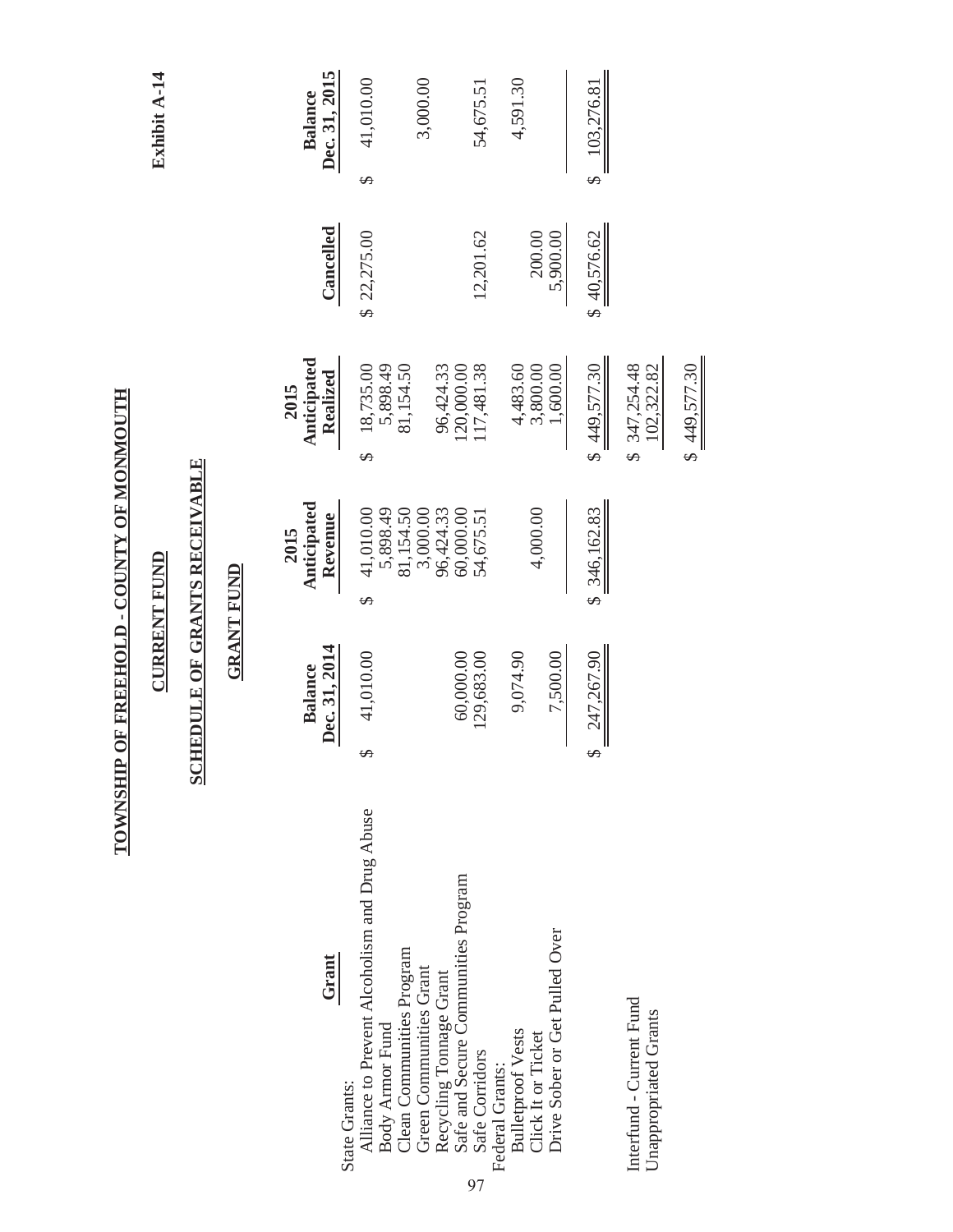|                                                                      | TOWNSHIP OF FREEHOLD - COUNTY OF MONMOUTH |                                          |                               |                         |           |                                 |
|----------------------------------------------------------------------|-------------------------------------------|------------------------------------------|-------------------------------|-------------------------|-----------|---------------------------------|
|                                                                      |                                           | <b>CURRENT FUND</b>                      |                               |                         |           | Exhibit A-15                    |
|                                                                      |                                           | <b>SCHEDULE OF APPROPRIATED RESERVES</b> |                               |                         |           | Sheet 1 of 2                    |
|                                                                      |                                           | <b>GRANT FUND</b>                        |                               |                         |           |                                 |
|                                                                      |                                           |                                          | Transferred<br>from           |                         |           |                                 |
| Grant                                                                | Dec. 31, 2014<br><b>Balance</b>           | Encumbrances<br>Reserve for              | Appropriations<br>2015 Budget | Expended                | Cancelled | Dec. 31, 2015<br><b>Balance</b> |
| Alcohol Education and Rehabilitation<br>State Grants:                |                                           |                                          |                               |                         |           |                                 |
| 2012 Grant Award                                                     | 161.89<br>↮                               | $\Theta$                                 | ↔                             | ↮                       | $\Theta$  | 161.89<br>↮                     |
| Alliance to Prevent Alcoholism and Drug Abuse<br>2014-15 Grant Award | 37,891.21                                 |                                          |                               |                         | 22,275.00 |                                 |
| 2015-16 Grant Award                                                  |                                           |                                          | 51,262.50                     | 15,616.21<br>21,553.83  |           | 29,708.67                       |
| Body Armor Replacement                                               |                                           |                                          |                               |                         |           |                                 |
| 2014 Grant Award<br>2015 Grant Award                                 | 7,578.24                                  |                                          | 5,898.49                      | 3,101.66<br>91.64       |           | 7,486.60<br>2,796.83            |
| Clean Communities Program                                            |                                           |                                          |                               |                         |           |                                 |
| 2014 Grant Award<br>2013 Grant Award                                 | 10,300.54<br>42,968.90                    | 525.00<br>2,000.00                       |                               | 37,503.86<br>9,800.18   |           | 2,500.36<br>5,990.04            |
| 2015 Grant Award                                                     |                                           |                                          | 81,154.50                     | 29,674.00               |           | 51,480.50                       |
| Drunk Driving Enforcement Fund                                       |                                           |                                          |                               |                         |           |                                 |
| 2013 Grant Award                                                     | 6,603.66<br>7,377.04                      |                                          |                               | 5,239.65                |           | 1,364.01<br>7,377.04            |
| Green Communities Grant<br>2014 Grant Award                          |                                           |                                          |                               |                         |           |                                 |
| 2015 Grant Award                                                     |                                           |                                          | 6,000.00                      | 2,100.00                |           | 3,900.00                        |
| Recycling Tonnage Grant                                              |                                           |                                          |                               |                         |           |                                 |
| 2011 Grant Award                                                     | 64,517.57                                 | 8,461.30                                 |                               | 14,367.42               |           | 58,611.45                       |
| 2012 Grant Award                                                     | 63,692.37<br>74,859.28                    |                                          |                               |                         |           | 63,692.37                       |
| 2015 Grant Award<br>2014 Grant Award                                 |                                           |                                          | 96,424.33                     | 2,845.00<br>18,531.08   |           | 72,014.28<br>77,893.25          |
| Safe and Secure Communities Program                                  |                                           |                                          |                               |                         |           |                                 |
| 2014 Grant Award                                                     | 210.84                                    |                                          |                               |                         |           | 210.84                          |
| 2015 Grant Award                                                     |                                           |                                          | 90,000.00                     | 90,000.00               |           |                                 |
| Safe Corridors                                                       |                                           |                                          |                               |                         |           |                                 |
| 2014 Grant Award<br>2015 Grant Award                                 | 9.58                                      | 129,673.42                               | 54,675.51                     | 117,481.38<br>54,543.93 | 12,201.62 | 131.58                          |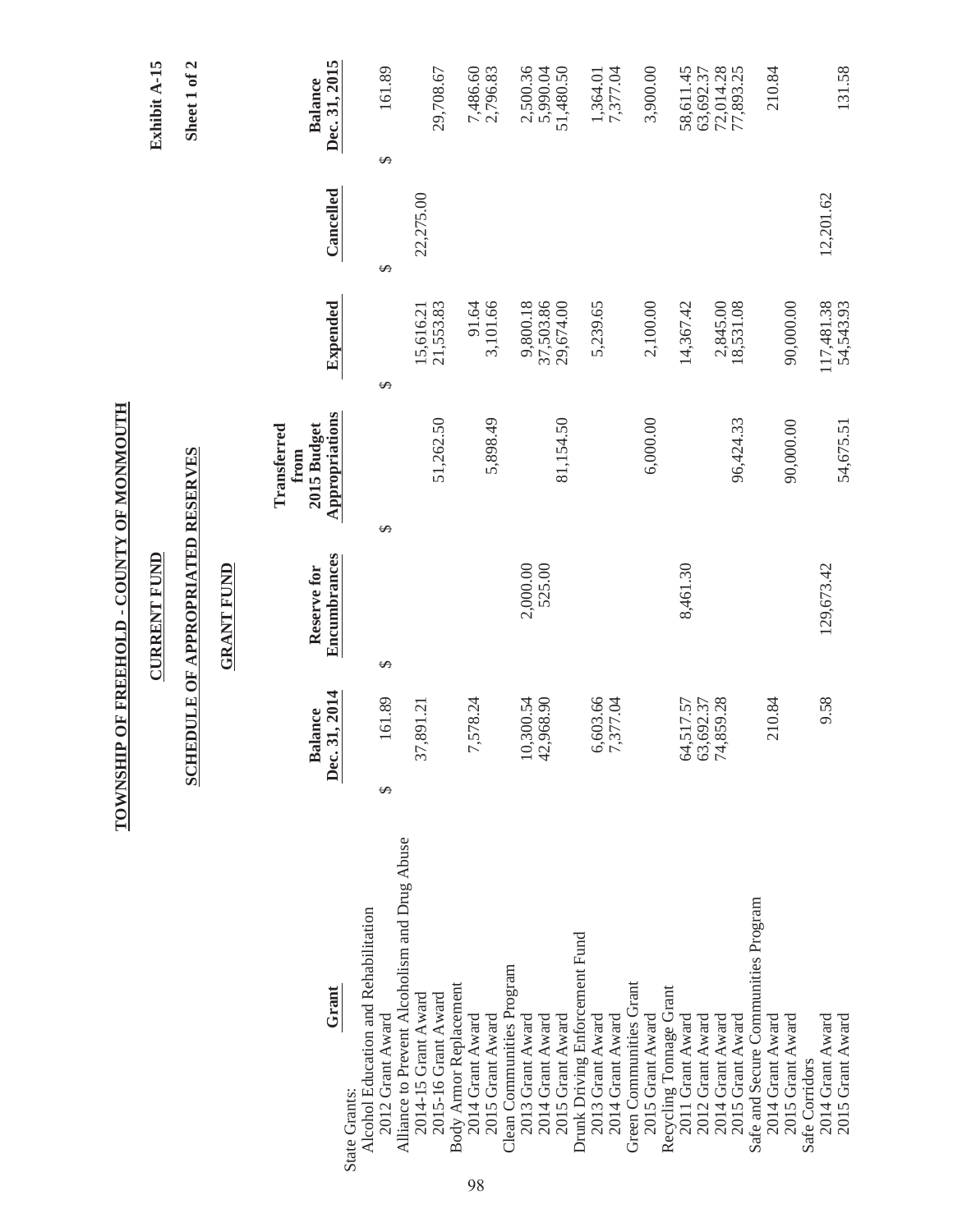|                                                                                                     | <b>TOWNSHIP OF FREEHOLD - COUNTY OF MONMOUTH</b> |                                          |                                                      |                           |                    |                                 |
|-----------------------------------------------------------------------------------------------------|--------------------------------------------------|------------------------------------------|------------------------------------------------------|---------------------------|--------------------|---------------------------------|
|                                                                                                     |                                                  | <b>CURRENT FUND</b>                      |                                                      |                           |                    | Exhibit A-15                    |
|                                                                                                     |                                                  | <b>SCHEDULE OF APPROPRIATED RESERVES</b> |                                                      |                           |                    | Sheet 2 of 2                    |
|                                                                                                     |                                                  | <b>GRANT FUND</b>                        |                                                      |                           |                    |                                 |
| Grant<br>Federal Grants:                                                                            | Dec. 31, 2014<br><b>Balance</b>                  | Encumbrances<br>Reserve for              | Appropriations<br>Transferred<br>2015 Budget<br>from | Expended                  | Cancelled          | Dec. 31, 2015<br><b>Balance</b> |
| Bulletproof Vests<br>2012 Grant Award<br>2014 Grant Award<br>Click It or Ticket<br>2015 Grant Award | 541.54<br>,694.76<br>∽                           | ↔                                        | ∽                                                    | 541.54<br>1,694.76<br>∽   | ∽                  | S                               |
| Drive Sober or Get Pulled Over<br>2014 Grant Award                                                  | 6,500.00                                         |                                          | 4,000.00                                             | 600.00<br>3,800.00        | 5,900.00<br>200.00 |                                 |
|                                                                                                     | 324,907.42<br>S                                  | $\frac{$140,659.72}{2}$                  | 389,415.33<br>↮                                      | \$429,086.14              | \$40,576.62        | \$385,319.71                    |
| Reserve for Encumbrances<br>Interfund - Current Fund                                                |                                                  |                                          |                                                      | 76,721.52<br>\$352,364.62 |                    |                                 |
|                                                                                                     |                                                  |                                          |                                                      | \$429,086.14              |                    |                                 |

Federal Grants: Bulletproof Vests Click It or Ticket Drive Sober or Get Pulled Over Federal Grants:<br>
Bulletproof Vests<br>
2012 Grant Award<br>
2014 Grant Award<br>
Click It or Ticket<br>
2015 Grant Award<br>
Drive Sober or Get Pulled Over<br>
2014 Grant Award<br>
2014 Grant Award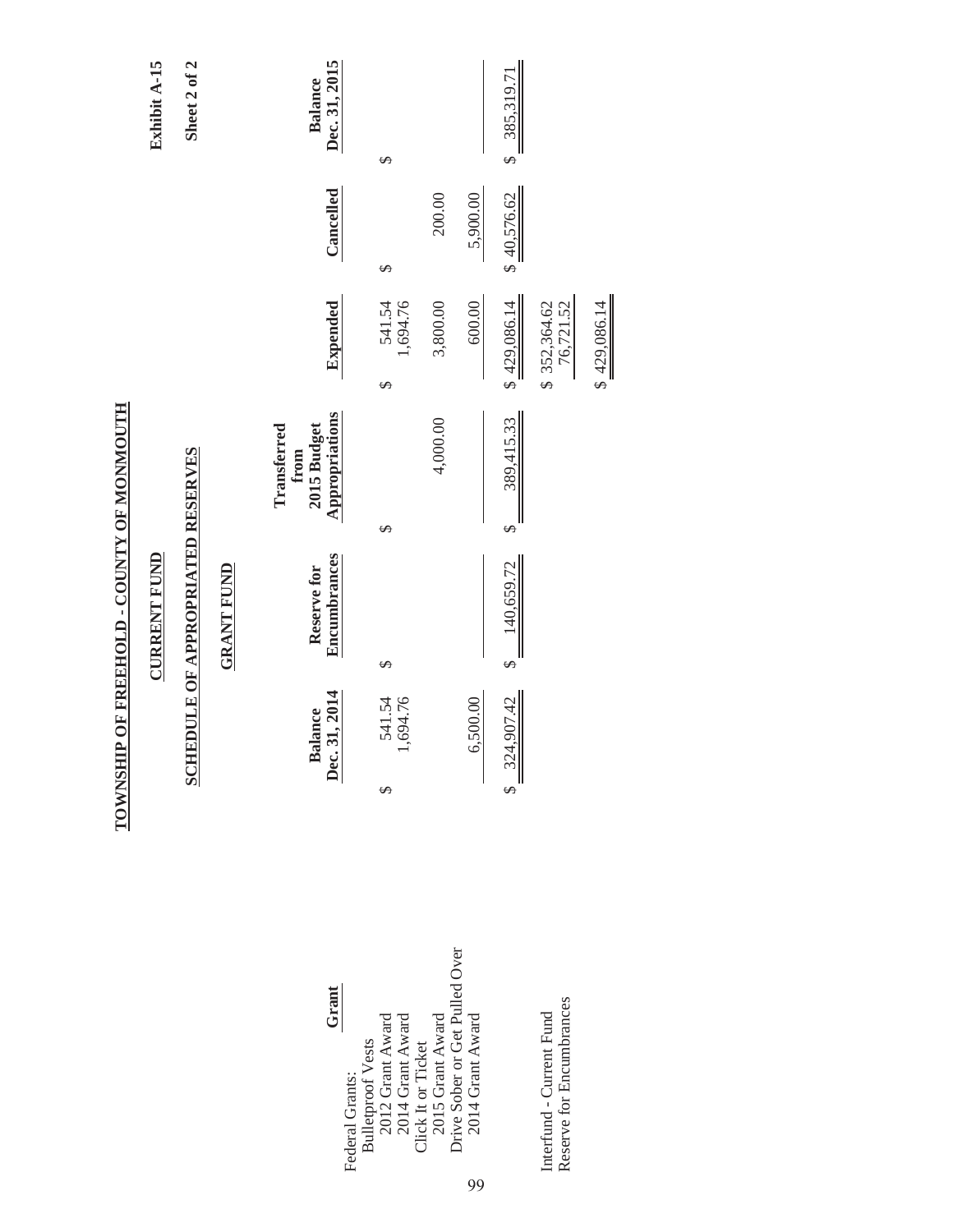### **CURRENT FUND Exhibit A-16**

### **SCHEDULE OF UNAPPROPRIATED RESERVES**

### **GRANT FUND**

| Grant<br><b>State Grants:</b>                                   | <b>Balance</b><br>Dec. 31, 2014 | <b>Received</b> | <b>Realized as</b><br><b>Anticipated</b><br><b>Revenue</b> | <b>Balance</b><br>Dec. 31, 2015 |
|-----------------------------------------------------------------|---------------------------------|-----------------|------------------------------------------------------------|---------------------------------|
| <b>Body Armor Replacement</b><br><b>Recycling Tonnage Grant</b> | 5,898.49<br>96,424.33           | 6,225.20        | \$<br>5,898.49<br>96,424.33                                | 6,225.20                        |
|                                                                 | 102,322.82                      | 6,225.20        | 102,322.82                                                 | 6,225.20                        |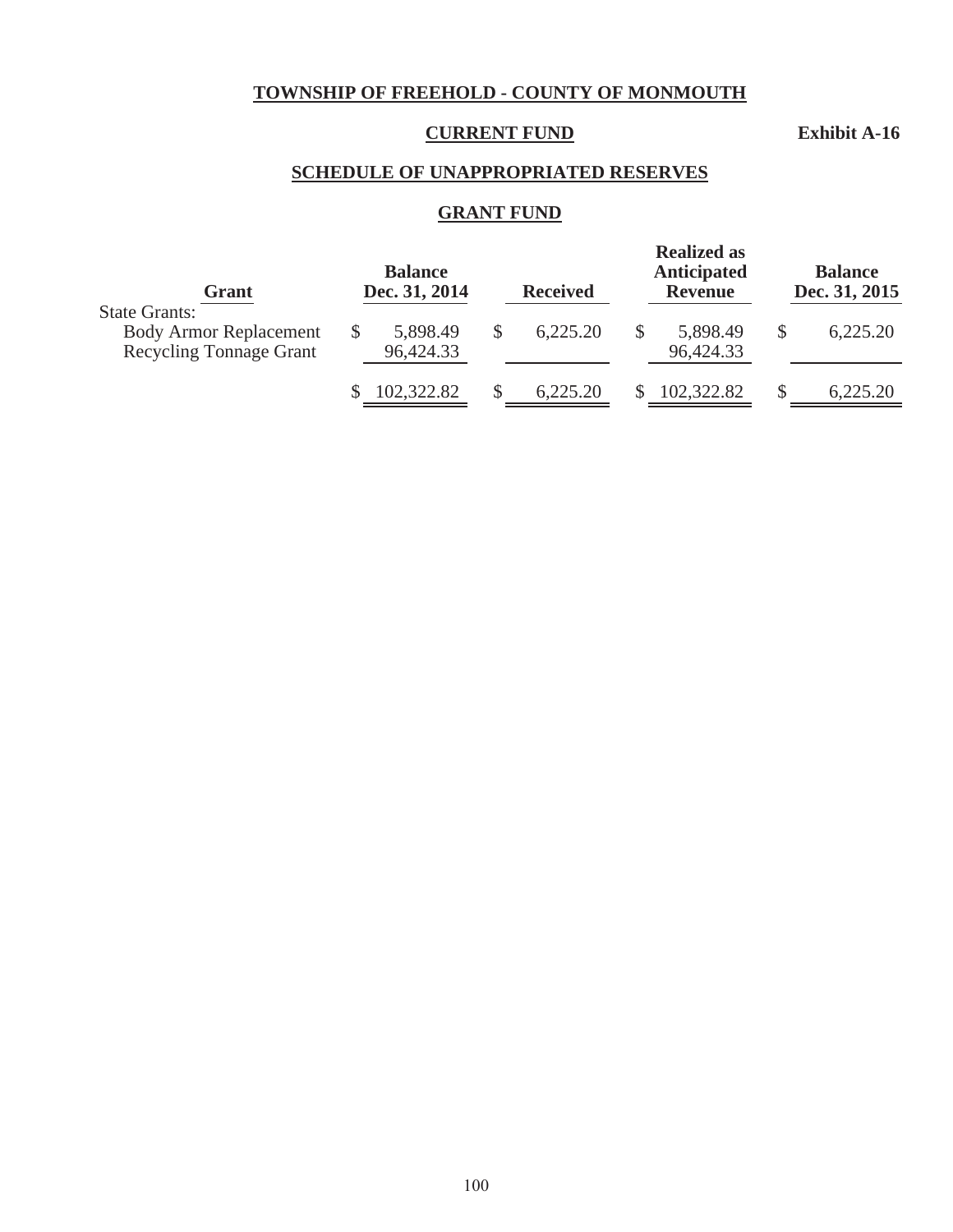**TRUST FUND**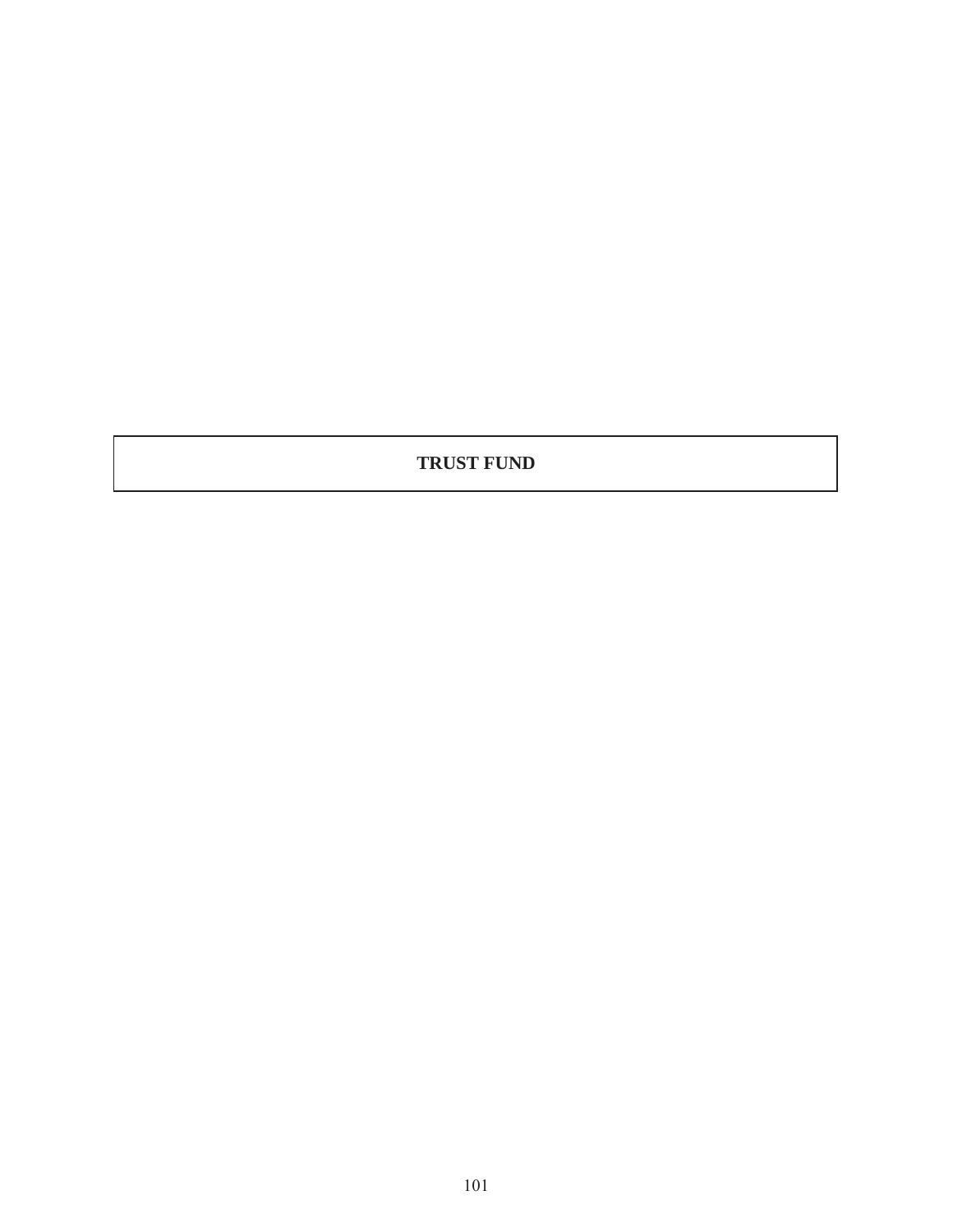(THIS PAGE INTENTIONALLY LEFT BLANK)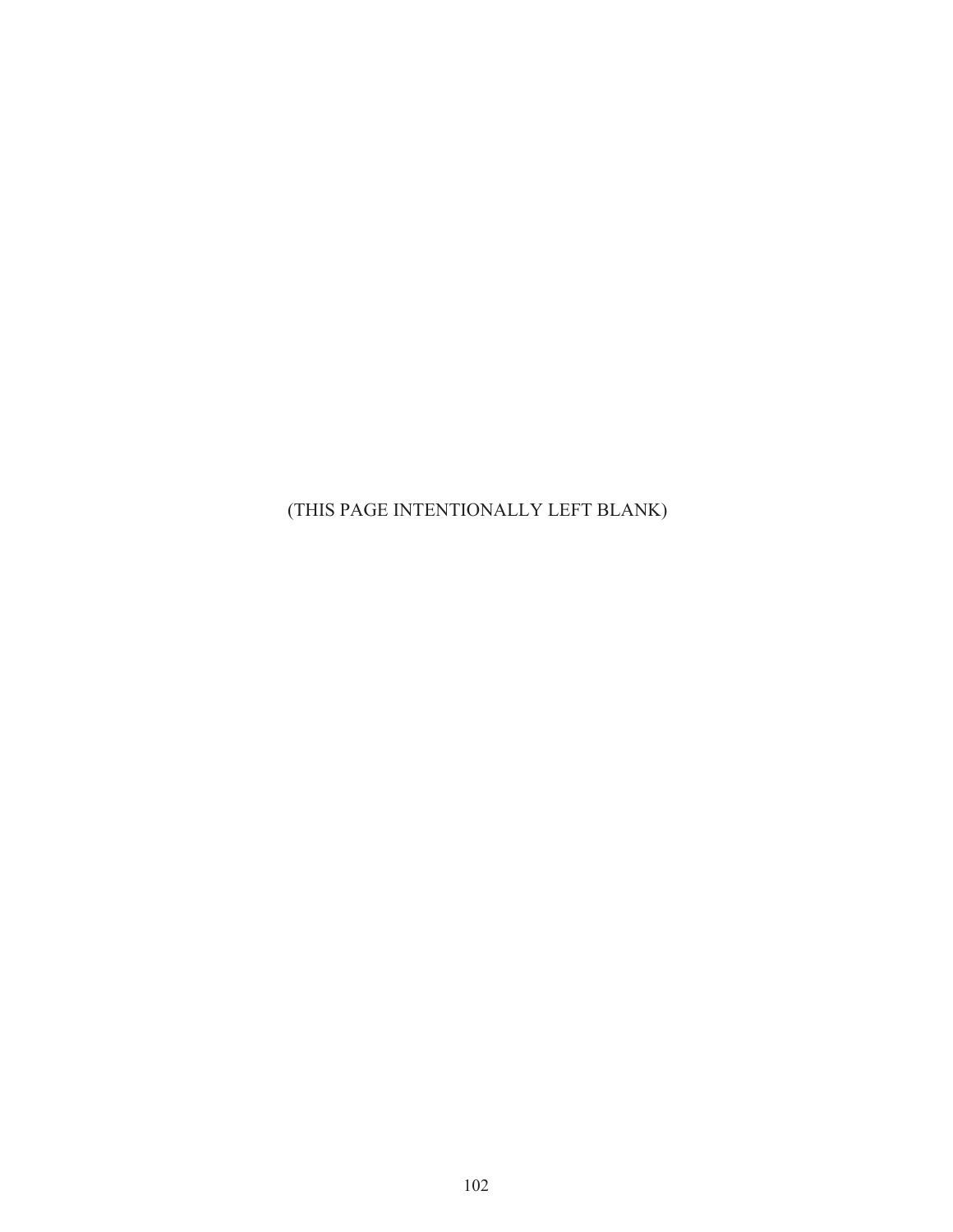|                                  | <b>Exhibit B-1</b> |                                     | \$10,744,408.84<br>Other Trust Fund             |                                                                                                                                             | 11,616,041.01<br>22,360,449.85                                                                          | 10,722,208.47                        | \$11,638,241.38           |
|----------------------------------|--------------------|-------------------------------------|-------------------------------------------------|---------------------------------------------------------------------------------------------------------------------------------------------|---------------------------------------------------------------------------------------------------------|--------------------------------------|---------------------------|
|                                  |                    |                                     |                                                 | 11,471,107.54<br>144,933.47<br>∽                                                                                                            |                                                                                                         | 10,716,522.40<br>5,686.07            |                           |
| OF FREEHOLD - COUNTY OF MONMOUTH | <b>TRUST FUND</b>  | <b>SCHEDULE OF CASH - TREASURER</b> | \$81,752.60<br><b>Animal Control Trust Fund</b> |                                                                                                                                             | 109,908.60<br>28,156.00                                                                                 | 24,563.20                            | \$85,345.40               |
| TOWNSHIP                         |                    |                                     |                                                 | 3,415.20<br>15,509.20<br>9,231.60<br>$\leftrightarrow$                                                                                      | 3,416.40<br>6,201.00                                                                                    | 14,945.80                            |                           |
|                                  |                    |                                     | Balance December 31, 2014                       | Due to State of New Jersey<br>Licenses and Other Fees<br>Miscellaneous Reserves<br>Increased by Receipts:<br>Prepaid Licenses<br>Interfunds | Due State of New Jersey<br>Animal Control Trust Fund Expenditures<br>Decreased by Disbursements:<br>103 | Miscellaneous Reserves<br>Interfunds | Balance December 31, 2015 |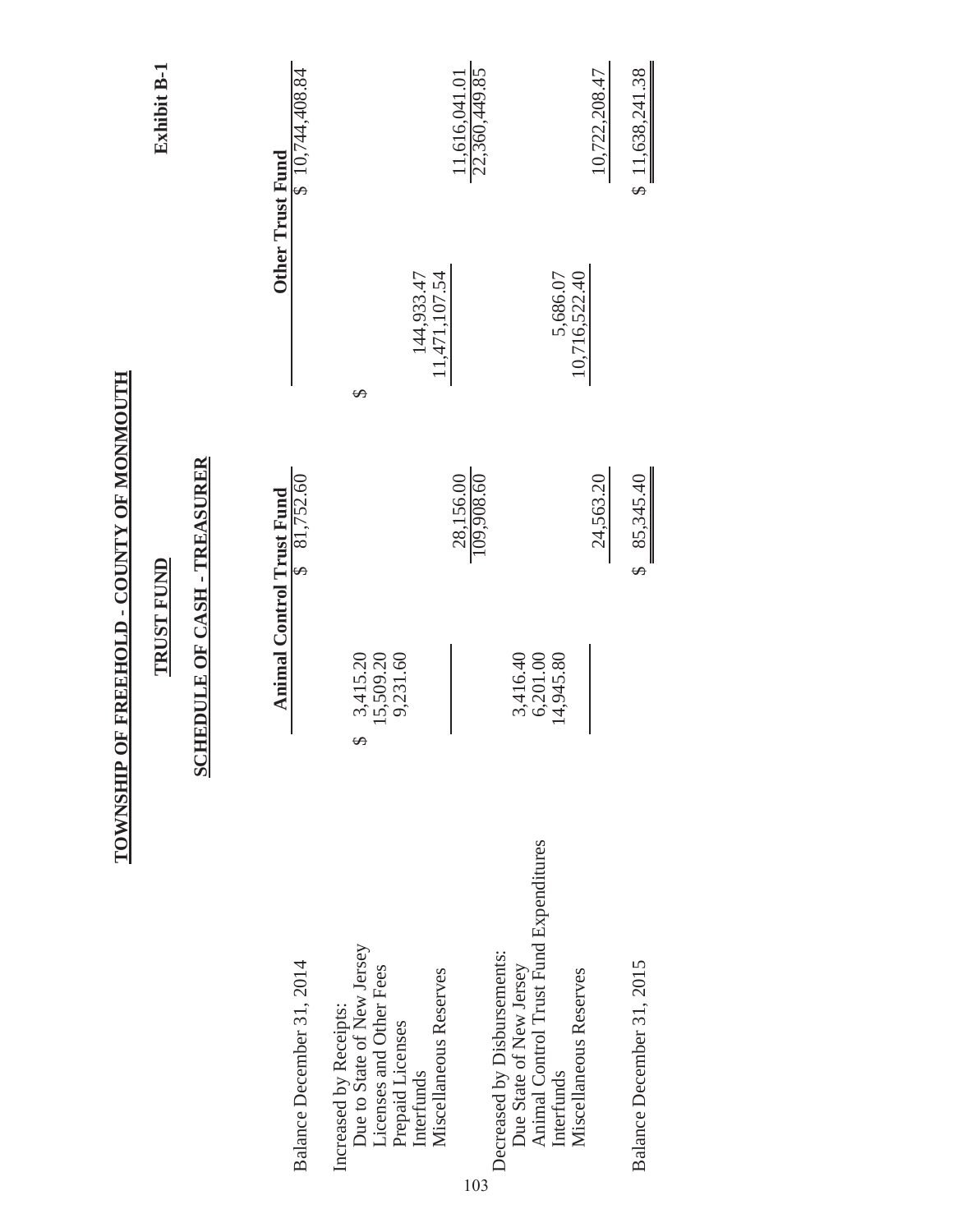## **ANIMAL CONTROL TRUST FUND Exhibit B-2**

## **SCHEDULE OF DUE TO STATE OF NEW JERSEY**

## **DEPARTMENT OF HEALTH**

| Balance December 31, 2014<br>$\mathcal{S}$ | 1.20     |
|--------------------------------------------|----------|
| Increased by:<br><b>Fees Collected</b>     | 3,415.20 |
|                                            | 3,416.40 |
| Decreased by:                              |          |
| Payments to State of New Jersey<br>\$      | 3,416.40 |

### **SCHEDULE OF RESERVE FOR ANIMAL CONTROL**

| TRUST FUND EXPENDITURES                                                                         |                         | <b>Exhibit B-3</b>     |
|-------------------------------------------------------------------------------------------------|-------------------------|------------------------|
| Balance December 31, 2014                                                                       |                         | \$53,144.40            |
| Increased by:<br>2015 License and Other Fees Collected<br><b>Prepaid Licenses Applied</b>       | \$15,509.20<br>9,447.20 | 24,956.40<br>78,100.80 |
| Decreased by:<br>Expenditures Under R.S. 4:19-15.11<br><b>Statutory Excess Due Current Fund</b> | 6,201.00<br>22,408.80   | 28,609.80              |
| Balance December 31, 2015                                                                       |                         | \$49,491.00            |

## **Dog License Fees Collected**

| Year | <b>Amount</b>      |
|------|--------------------|
| 2013 | $\sqrt{26,380.20}$ |
| 2014 | 23,110.80          |
|      | \$49,491.00        |
|      |                    |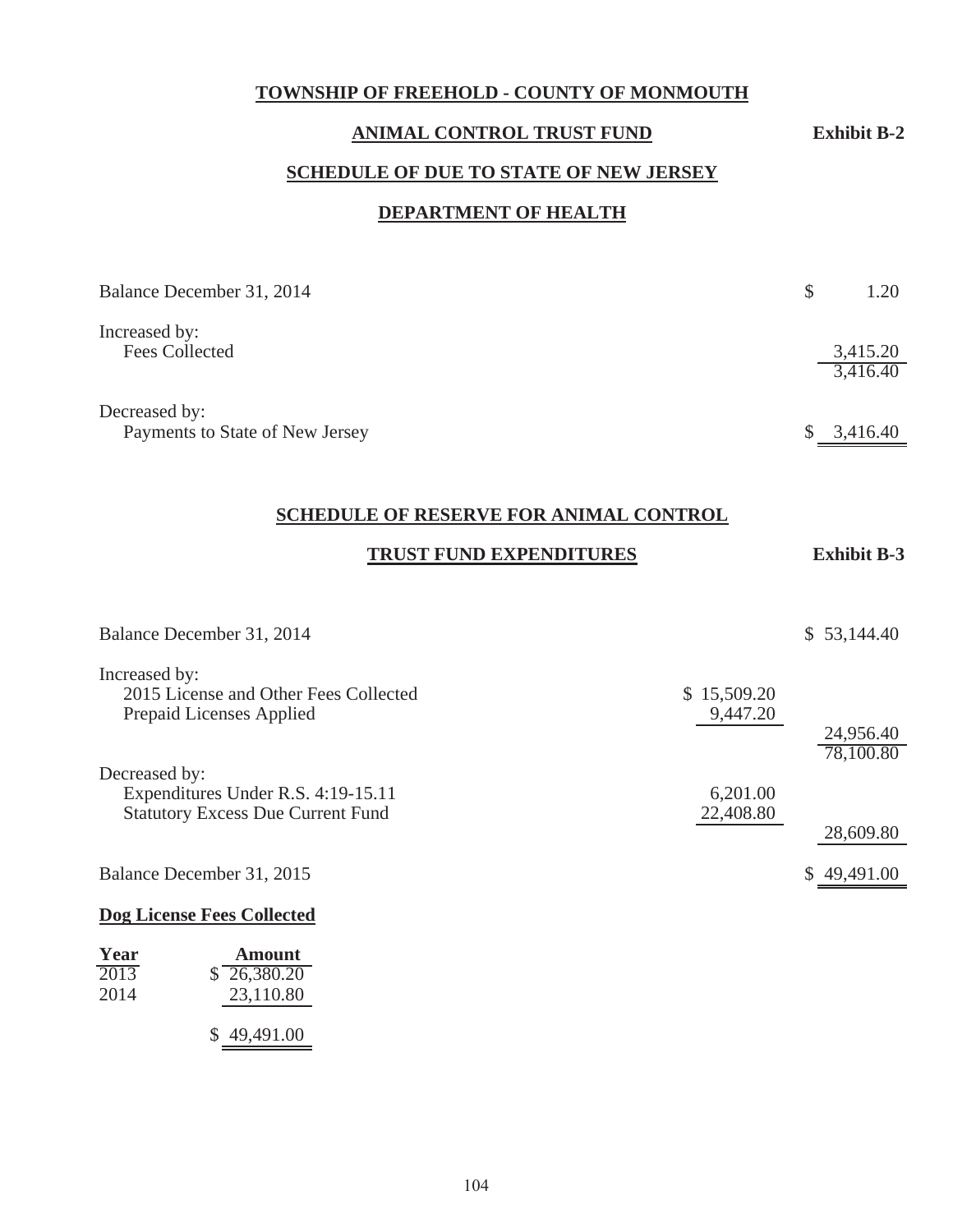## **ANIMAL CONTROL TRUST FUND Exhibit B-4**

## **SCHEDULE OF INTERFUND - CURRENT FUND**

| Balance December 31, 2014 - Due To | \$14,945.80 |
|------------------------------------|-------------|
| Increased by:                      |             |
| <b>Statutory Excess</b>            | 22,408.80   |
|                                    | 37,354.60   |
| Decreased by:                      |             |
| <b>Disbursements</b>               | 14,945.80   |
|                                    |             |
| Balance December 31, 2015 - Due To | \$22,408.80 |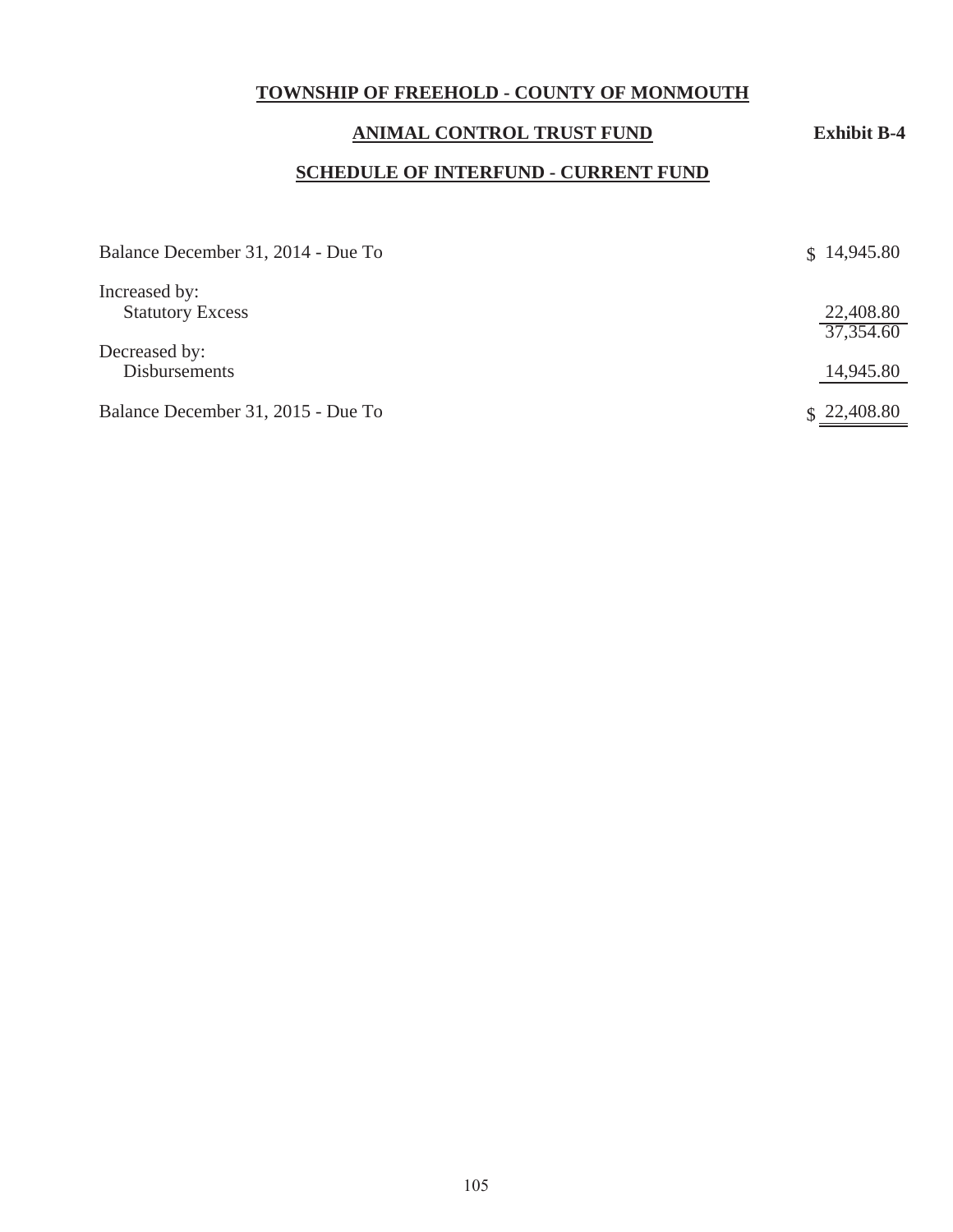## **OTHER TRUST FUND Exhibit B-5 OTHER TRUST FUND**

Exhibit B-5

## **SCHEDULE OF RESERVES AND SPECIAL DEPOSITS SCHEDULE OF RESERVES AND SPECIAL DEPOSITS**

|                                                  | Dec. 31, 2014<br><b>Balance</b> | Increases       | Decreases       | Dec. 31, 2015<br><b>Balance</b> |
|--------------------------------------------------|---------------------------------|-----------------|-----------------|---------------------------------|
| Arboretum<br>Reserve for:                        | 28,144.28<br>∽                  | 900.00<br>↔     | 712.40<br>↮     | 28,331.88<br>↔                  |
| <b>Board of Recreation Commissioners</b>         | 1,062,910.29                    | 1,021,038.43    | 988,733.60      | 1,095,215.12                    |
| Cash Bonds                                       |                                 | 2,000.00        | 1,000.00        | 1,000.00                        |
| <b>Construction Code Dedicated Penalties</b>     | 59,880.92                       | 20,725.00       |                 | 80,605.92                       |
| Deposits for Redemption of Tax Sale Certificates |                                 | 473,048.39      | 419,266.39      | 53,782.00                       |
| Detention Project                                | 1,01,162.85                     |                 | 123,250.00      | 977,912.85                      |
| <b>Escrow Deposits</b>                           | 3,145,201.67                    | 932,298.63      | 1,622,106.90    | 2,455,393.40                    |
| Historical Preservation                          | 1,090.00                        | 420.00          |                 | 1,510.00                        |
| Monument Bonds                                   | 875.00                          |                 |                 | 875.00                          |
| Mount Laurel Housing Trust                       | 870,158.33                      | 416,761.14      | 353,481.60      | 933,437.87                      |
| Municipal Drug Alliance Fund                     | 11,835.00                       | 25,015.00       | 25,652.92       | 11,197.08                       |
| Open Space                                       | 231,973.86                      | 1,776,437.00    | .,613,219.53    | 395,191.33                      |
| Parking Offenses Adjudication Act                | 2,766.60                        | 1,192.00        | 1,814.88        | 2,143.72                        |
| Premiums Received at Tax Sale                    | 650,900.00                      | 658,500.00      | 293,700.00      | 1,015,700.00                    |
| Public Defender                                  | 1,211.52                        | 35,675.75       | 31,820.76       | 5,066.51                        |
| Public Safety Donation                           | 18,825.15                       | 2,900.00        |                 | 21,725.15                       |
| Relocation                                       | 7,502.00                        |                 |                 | 7,502.00                        |
| Road Projects                                    | 402,919.26                      |                 |                 | 402,919.26                      |
| Self Insurance                                   | 254,187.33                      | 5,995,731.52    | 5,025,187.10    | 1,224,731.75                    |
| Shade Tree Donations                             | 90,629.98                       |                 | 255.00          | 90,374.98                       |
| Shade Tree Escrow                                | 94,480.00                       | 18,521.00       |                 | 113,001.00                      |
| Sick Leave Trust                                 | 216,902.12                      | 35,000.00       | 22,343.81       | 229,558.31                      |
| Sidewalks and Curbs                              | 269,768.81                      |                 | 42,939.84       | 226,828.97                      |
| Snow Removal                                     | 1,929,626.36                    |                 | 85,287.89       | 1,844,338.47                    |
| Special Law Enforcement Fund                     | 35,485.93                       | 2,724.60        | 7,660.16        | 30,550.37                       |
| <b>Street Opening Bonds</b>                      | 17,780.60                       | 8,500.00        | 10,000.00       | 16,280.60                       |
| <b>Jnemployment Trust</b>                        | 142, 128.79                     | 21,698.08       | 33,632.62       | 130,194.25                      |
| Jniform Fire Safety Act Penalty Monies 2:12      | 9,714.06                        |                 |                 | 9,714.06                        |
| Uniform Fire Safety Act Penalty Monies 2:12A     | 14,671.76                       | 22,021.00       | 14,457.00       | 22,235.76                       |
|                                                  | \$10,672,732.47                 | \$11,471,107.54 | \$10,716,522.40 | \$11,427,317.61                 |
|                                                  |                                 |                 |                 |                                 |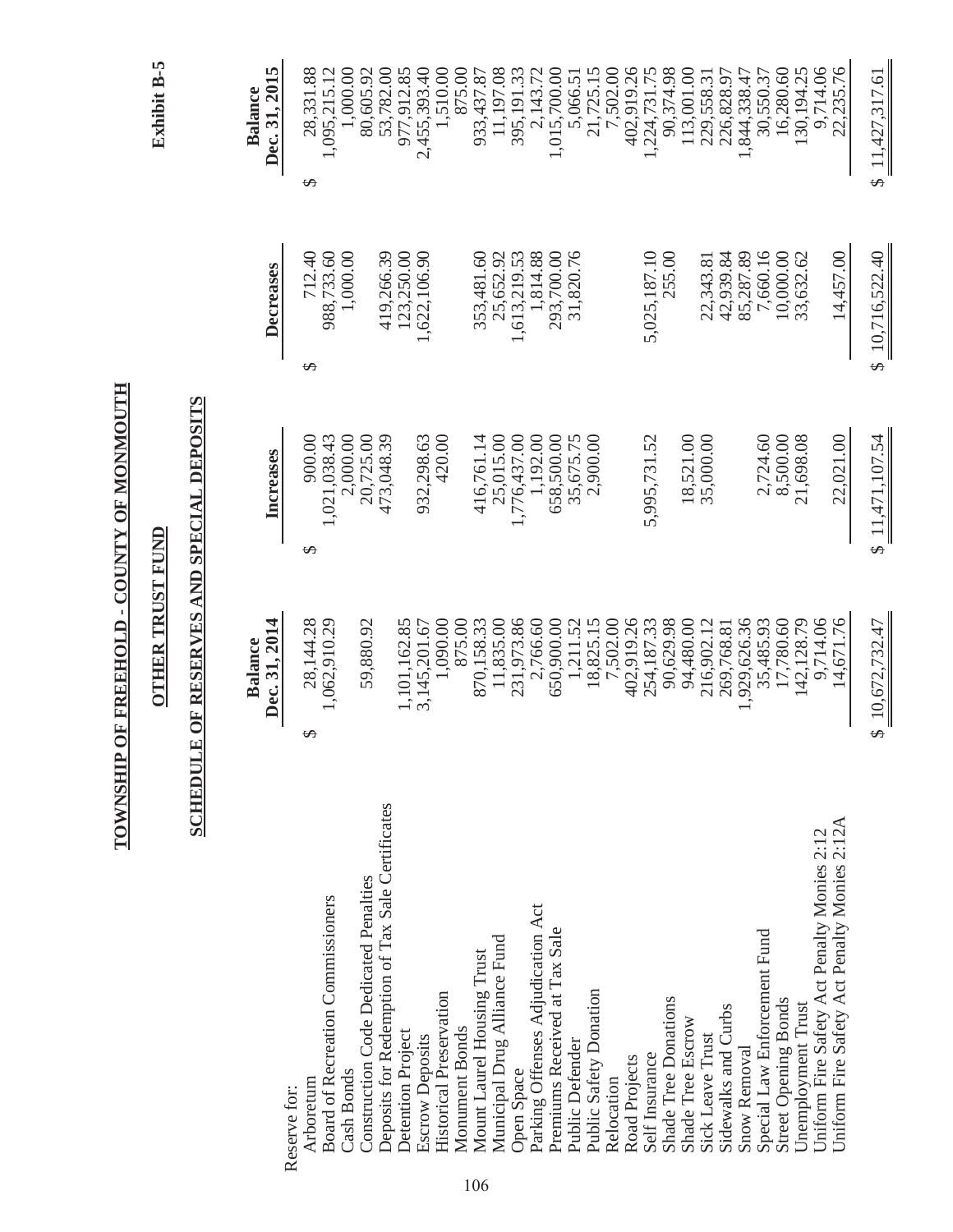## **OTHER TRUST FUND Exhibit B-6**

## **SCHEDULE OF INTERFUND - CURRENT FUND**

| Balance December 31, 2014 - Due To    | (71,676.37)             |
|---------------------------------------|-------------------------|
| Increased by:<br><b>Disbursements</b> | 5,686.07<br>(65,990.30) |
| Decreased by:<br>Receipts             | 144,933.47              |
| Balance December 31, 2015 - Due To    | \$ (210,923.77)         |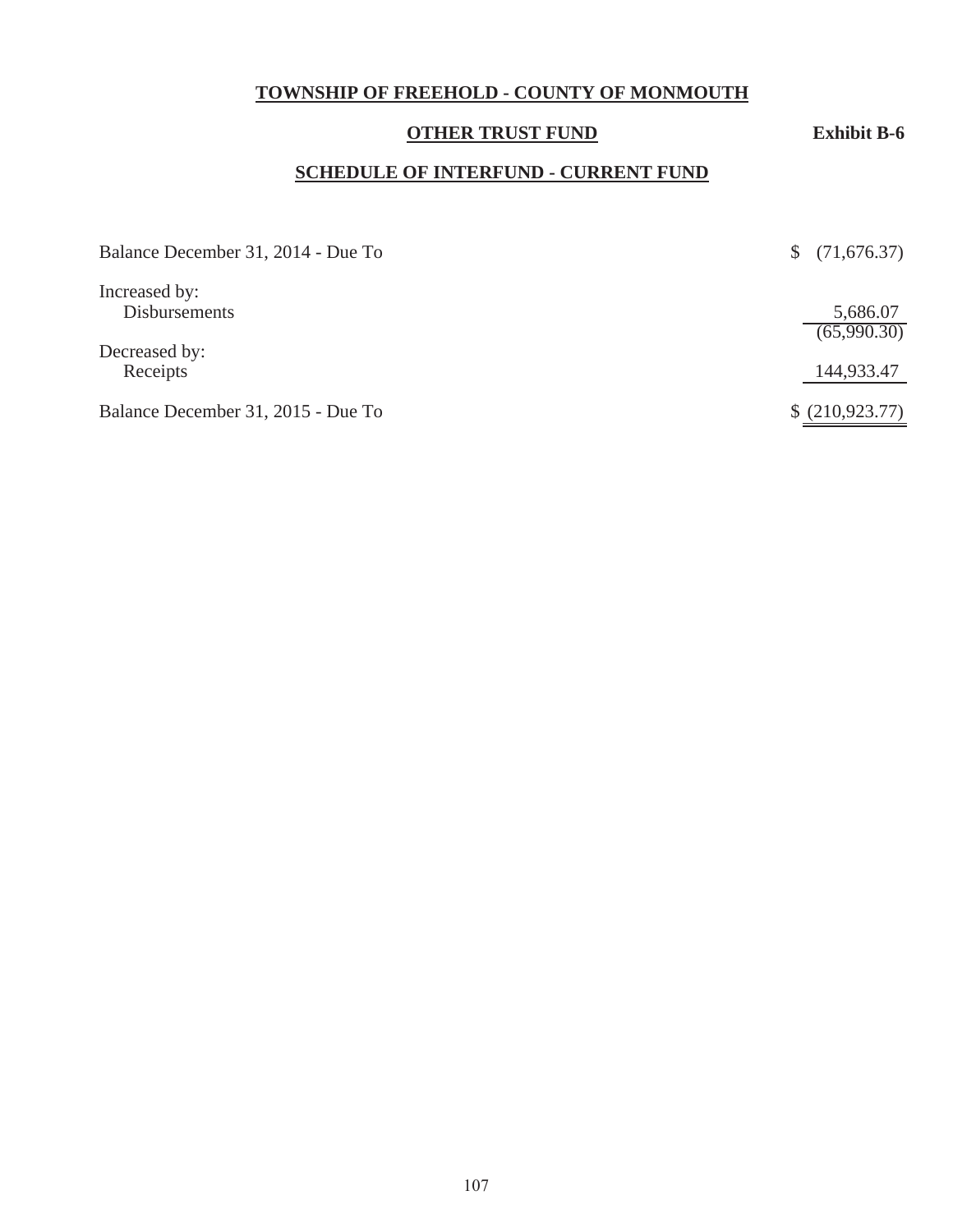(THIS PAGE INTENTIONALLY LEFT BLANK)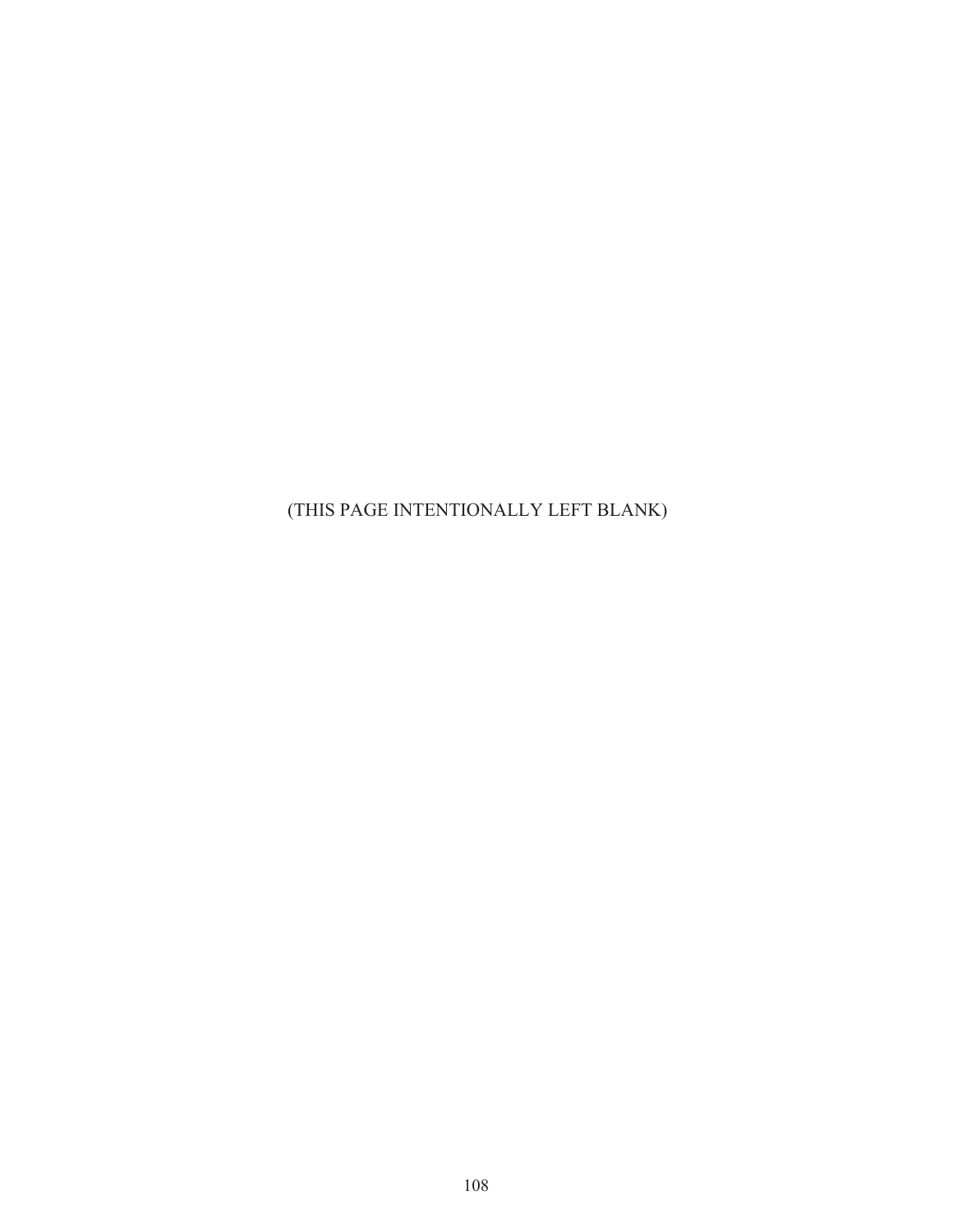## **GENERAL CAPITAL FUND**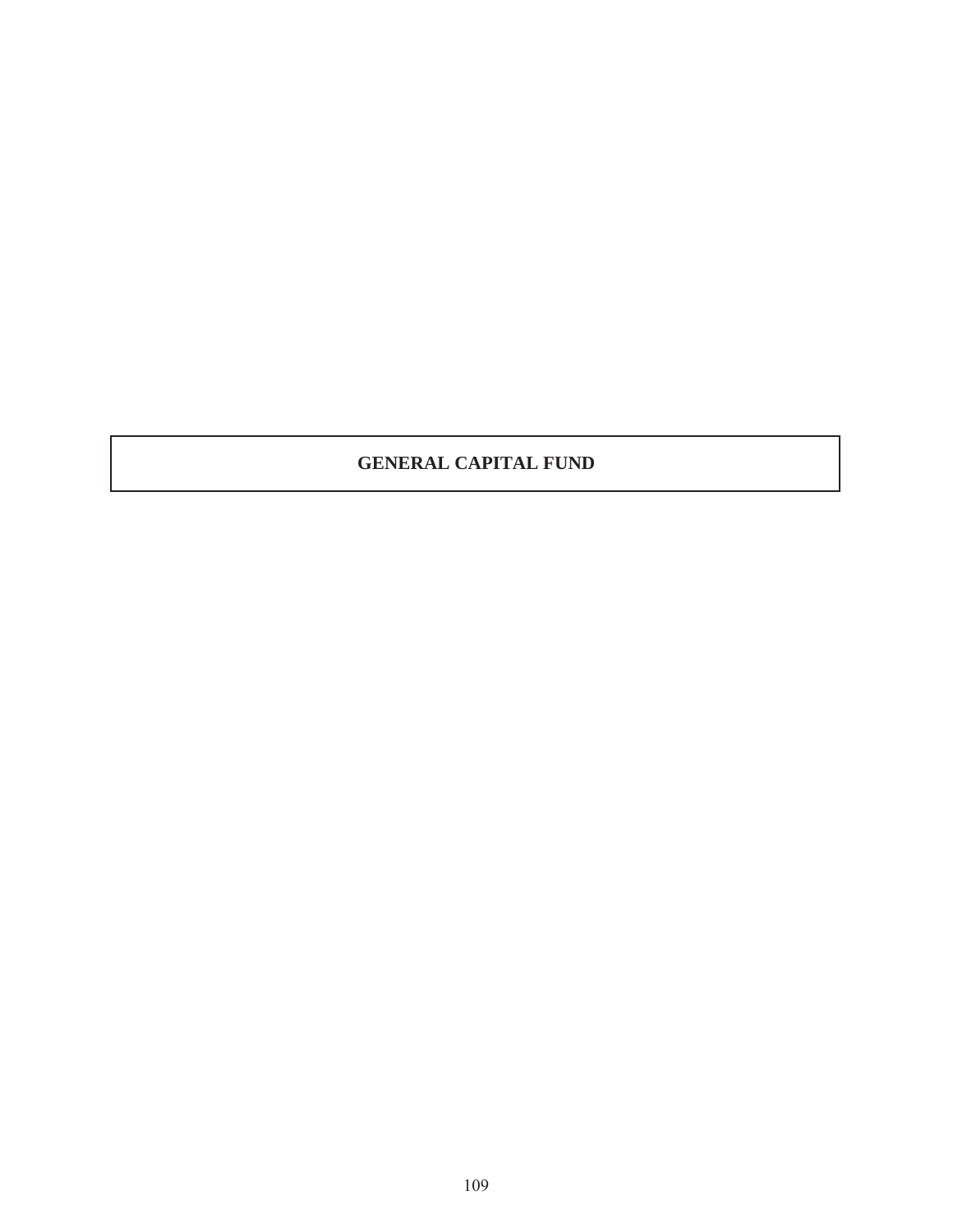(THIS PAGE INTENTIONALLY LEFT BLANK)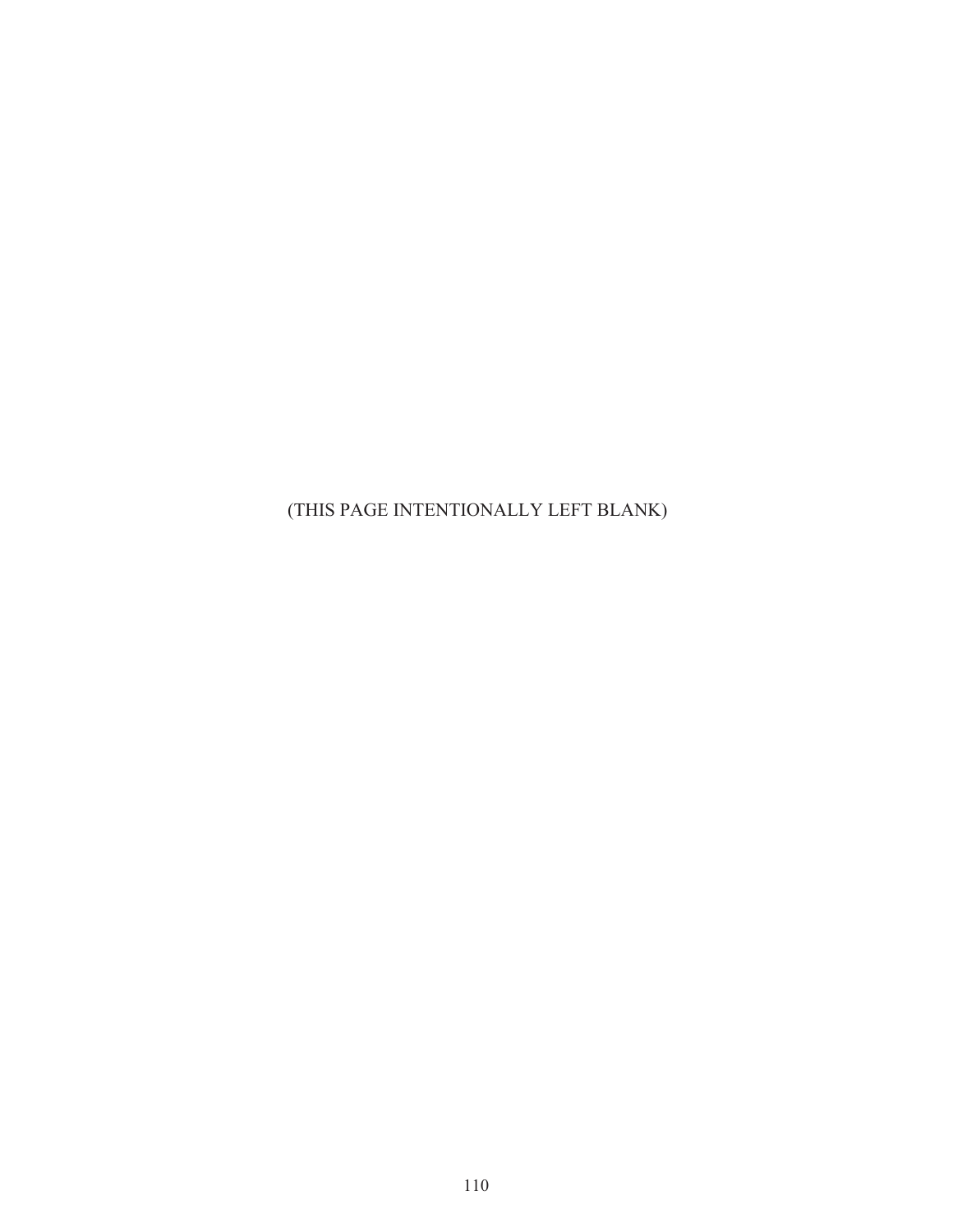## **GENERAL CAPITAL FUND Exhibit C-2**

## **SCHEDULE OF CASH - TREASURER**

| Balance December 31, 2014            |                  | 10,193,059.19 |
|--------------------------------------|------------------|---------------|
| Increased by Receipts:               |                  |               |
| Premiums on Sale of Bonds and Notes  | \$<br>240,033.14 |               |
| Interfunds                           | 300.00           |               |
| Serial Bonds                         | 8,258,000.00     |               |
| <b>Bond Anticipation Notes</b>       | 2,694,000.00     |               |
| <b>Reserve for Debt Service</b>      | 298,045.20       |               |
| <b>Budget Appropriations:</b>        |                  |               |
| Capital Improvement Fund             | 150,000.00       |               |
|                                      |                  | 11,640,378.34 |
|                                      |                  | 21,833,437.53 |
| Decreased by Disbursements:          |                  |               |
| Capital Fund Balance to Current Fund | 91,425.00        |               |
| <b>Bond Anticipation Notes</b>       | 7,652,000.00     |               |
| <b>Improvement Authorizations</b>    | 6,697,168.92     |               |
|                                      |                  | 14,440,593.92 |
| Balance December 31, 2015            |                  | 7,392,843.61  |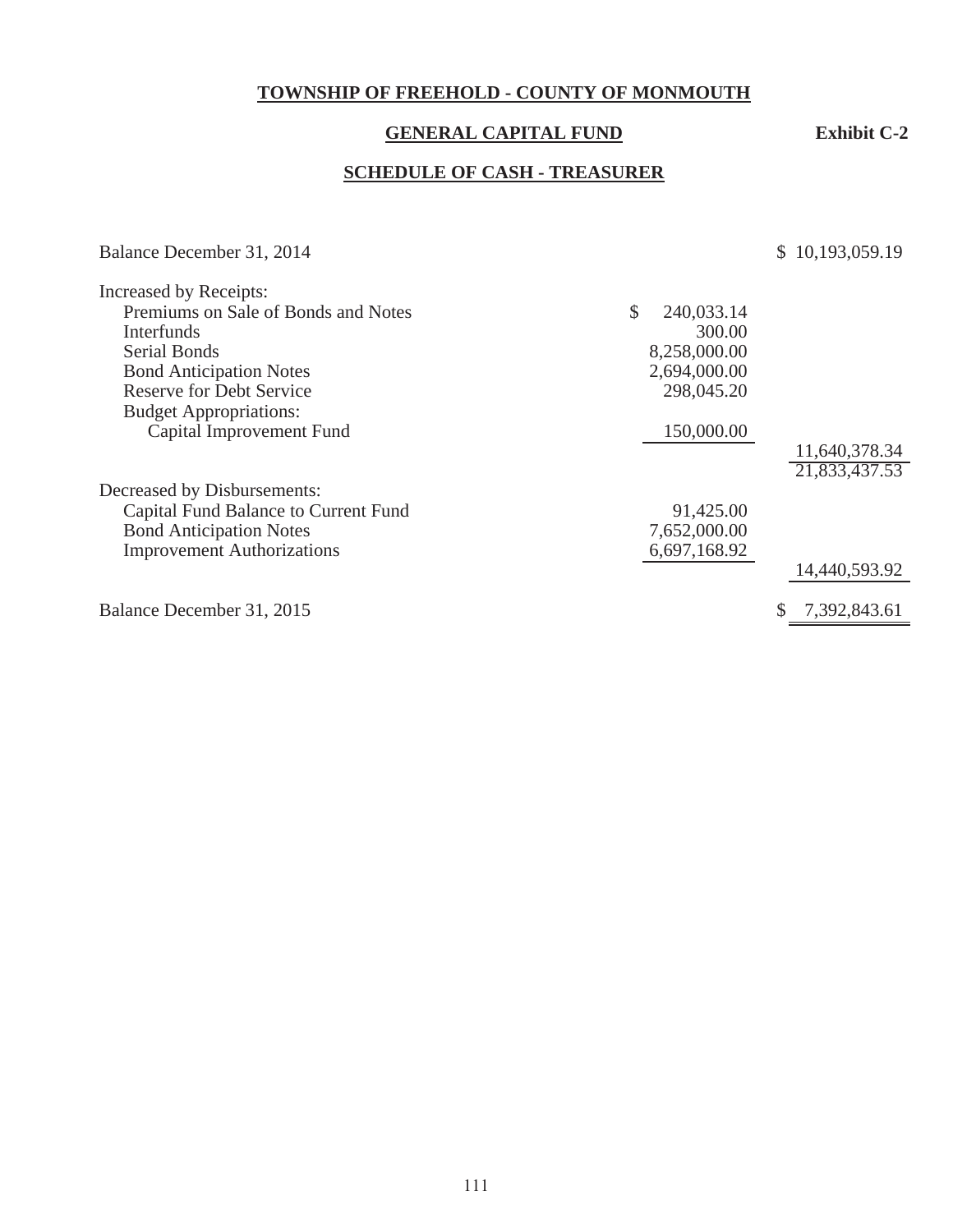| Exhibit C-3                 |                         | Balance                              | Dec. 31, 2015<br>1,424,458.63<br>129,133.41<br>٠ | 36,000.00<br>95,737.00                                                   | (605,745.04)                                                           |                                          | 21,376.00<br>262,525.92                      | 15,590.20                                                    | 3,836.88<br>277.46<br>50,835.06<br>184,265.76<br>472,816.59<br>1,000,366.13<br>12,857.45<br>7,505.64<br>79.12<br>1,544.90<br>228,346.63<br>501.32<br>487.94<br>559.72<br>495,576.90<br>1,135.17<br>6,630.51<br>320, 129.31                                                                                                                                                                                                                                                                      | 795,542.95<br>2,430,472.05                   | 7,392,843.61<br>↔  |
|-----------------------------|-------------------------|--------------------------------------|--------------------------------------------------|--------------------------------------------------------------------------|------------------------------------------------------------------------|------------------------------------------|----------------------------------------------|--------------------------------------------------------------|-------------------------------------------------------------------------------------------------------------------------------------------------------------------------------------------------------------------------------------------------------------------------------------------------------------------------------------------------------------------------------------------------------------------------------------------------------------------------------------------------|----------------------------------------------|--------------------|
|                             |                         | Transfers                            | $\mathsf{F}^{\circ}$                             |                                                                          |                                                                        |                                          |                                              |                                                              |                                                                                                                                                                                                                                                                                                                                                                                                                                                                                                 | 1,182,703.00                                 | \$1,182,703.00     |
|                             |                         |                                      | 736,392.00<br>From<br>↔                          |                                                                          | 446,311.00                                                             |                                          |                                              |                                                              |                                                                                                                                                                                                                                                                                                                                                                                                                                                                                                 |                                              | \$1,182,703.00     |
|                             |                         |                                      | Miscellaneous<br>91,425.00<br>↔                  |                                                                          |                                                                        |                                          |                                              |                                                              |                                                                                                                                                                                                                                                                                                                                                                                                                                                                                                 |                                              | 91,425.00<br>↔     |
|                             |                         | <b>Disbursements</b><br><b>Notes</b> | Paid<br>÷.                                       |                                                                          |                                                                        |                                          | 36,000.00                                    |                                                              | 235,500.00<br>235,000.00<br>3,515,000.00                                                                                                                                                                                                                                                                                                                                                                                                                                                        | 3,630,500.00                                 | \$7,652,000.00     |
|                             |                         | <b>Improvement</b>                   | Authorizations                                   |                                                                          |                                                                        |                                          |                                              |                                                              | 30,930.00<br>4,975.00<br>300,535.29<br>33,750.00<br>156,346.97<br>214,135.00<br>1,673.97<br>1,971,528.37<br>73,176.24                                                                                                                                                                                                                                                                                                                                                                           | 3,157,887.13<br>752,230.95                   | 6,697,168.92<br>÷, |
| <b>GENERAL CAPITAL FUND</b> | <b>ANALYSIS OF CASH</b> |                                      | Miscellaneous<br>150,000.00<br>240,033.14<br>↔   | 300.00                                                                   |                                                                        |                                          | 298,045.20                                   |                                                              |                                                                                                                                                                                                                                                                                                                                                                                                                                                                                                 |                                              | 688,378.34<br>↔    |
|                             |                         | Receipts<br><b>Notes</b>             | <b>Issued</b><br>Đ,                              |                                                                          |                                                                        |                                          |                                              |                                                              | 153,000.00<br>5,000.00<br>5,000.00<br>131,000.00                                                                                                                                                                                                                                                                                                                                                                                                                                                | 400,000.00<br>2,000,000.00                   | 2,694,000.00<br>s, |
|                             |                         | <b>Bonds</b>                         | Issued<br>S                                      |                                                                          |                                                                        |                                          |                                              |                                                              | 235,500.00<br>377,000.00<br>4,015,000.00                                                                                                                                                                                                                                                                                                                                                                                                                                                        | 3,630,500.00                                 | \$8,258,000.00     |
|                             |                         | <b>Balance</b>                       | Dec. 31, 2014<br>1,275,850.49<br>715,525.41<br>S | 35,700.00<br>95,737.00                                                   | (159, 434.04)                                                          |                                          | 21,376.00<br>480.72                          | 15,590.20                                                    | (4,440.28)<br>184,265.76<br>7,505.64<br>277.46<br>3,848.29<br>81,765.06<br>321,803.28<br>165,165.80<br>506,566.59<br>12,857.45<br>3,836.88<br>79.12<br>1,544.90<br>228,346.63<br>462.94<br>1,967,105.27<br>1,073,542.37<br>84,270.17                                                                                                                                                                                                                                                            | 3,553,430.08                                 | \$10,193,059.19    |
|                             |                         |                                      |                                                  |                                                                          | Water-Sewer Utility Operating Fund<br>Water-Sewer Utility Capital Fund | Accounts Receivable Offset with Reserves |                                              | Section 20 Costs on Refunding Bonds                          | Renovations to Municipal Complex<br><b>Improvement Description</b><br>Development of Park Lands<br>Various Improvements<br>Various Improvements<br>Various Improvements<br>Various Improvements<br>Various Improvements<br>Various Improvements<br>Various Improvements<br>Various Improvements<br>Various Improvements<br>Various Improvements<br>Various Improvements<br>Various Improvements<br>Various Improvements<br>Various Improvements<br>Various Improvements<br>Various Improvements | Various Improvements<br>Various Improvements |                    |
|                             |                         |                                      | Capital Improvement Fund<br>Fund Balance         | Down Payments on Improvements<br>Interfund - Current Fund<br>Interfunds: | Other Trust Fund<br>Grant Receivable                                   | Accounts Receivable                      | Improvements<br>Debt Service<br>Reserve for: | <b>Improvement Authorizations</b><br>Historical Preservation | 07-14, 08-29<br>$\begin{array}{c}\n\phantom{000}112\n\end{array}$<br>Number<br>$05 - 19$<br>$09 - 16$<br>98-08<br>99-09<br>$00 - 10$<br>$03 - 09$<br>$11 - 20$<br>$12 - 12$<br>97-11<br>$01 - 13$<br>$02 - 13$<br>04-11<br>$05 - 35$<br>$06 - 21$<br>$10 - 21$<br>$12 - 19$<br>97-01                                                                                                                                                                                                            | $15 - 10$<br>$14-05$                         |                    |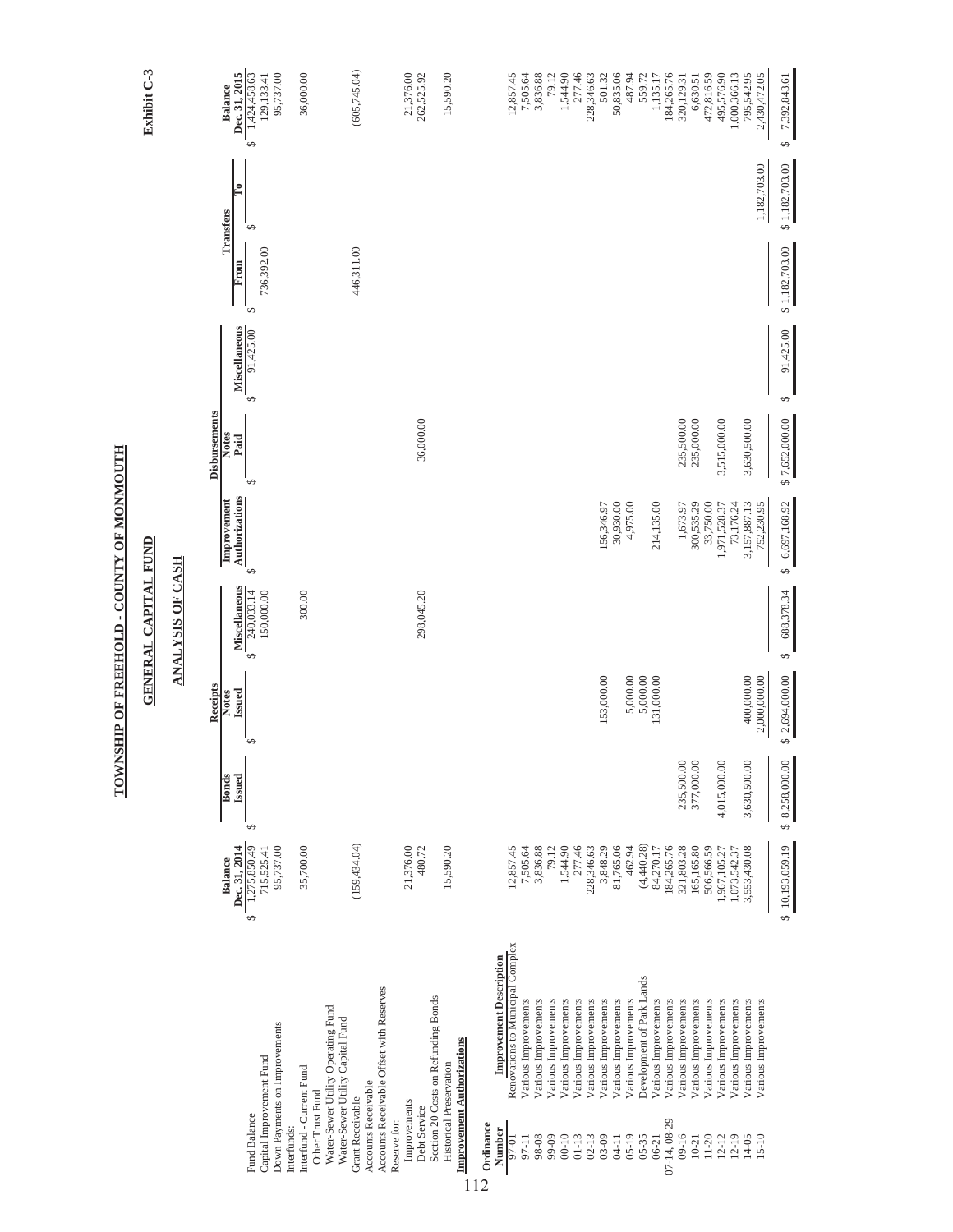## **GENERAL CAPITAL FUND Exhibit C-4**

## **SCHEDULE OF DEFERRED CHARGES TO**

## **FUTURE TAXATION - FUNDED**

| Balance December 31, 2014             |                | \$23,265,405.45 |
|---------------------------------------|----------------|-----------------|
| Increased by:                         |                |                 |
| Serial Bonds Issued                   |                | 8,258,000.00    |
| Decreased by:                         |                | 31,523,405.45   |
| 2015 Budget Appropriations:           |                |                 |
| Principal on Serial Bonds             | \$3,162,000.00 |                 |
| Green Trust Loan                      | 411,146.33     |                 |
| Principal Reduction on Bonds Refunded | 110,000.00     |                 |
|                                       |                | 3,683,146.33    |
| Balance December 31, 2015             |                | \$27,840,259.12 |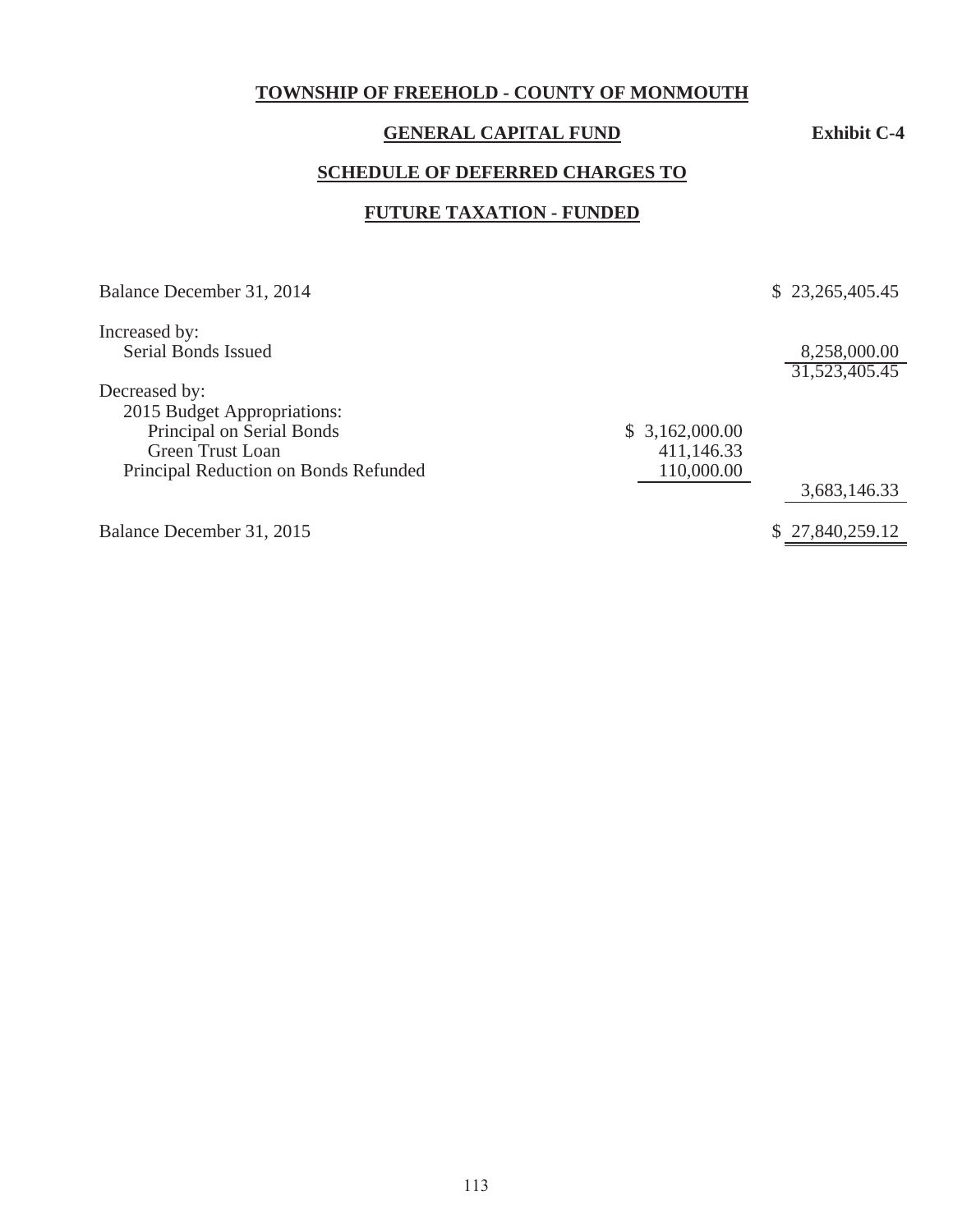| Sheet 1 of 2                                               | <b>Analysis of Balance</b><br>Dec. 31, 2015 | Unexpended    | Improvement         | Authorizations                 | 215,000.00<br>↔                  | 78,818.70            | 1,610,755.00         | 176,575.00           | 1,104,000.00         | 622,650.00           | .224,150.00          | 382,575.00           | 475,730.00           | 926,525.00           | 485,000.00                | 435,075.00           | 767,915.00           | 00.000,009,000.      | 1,400,000.00         | 950,000.00           | 1,026,555.00         |                      | 3,865,500.00         | 7,101,608.00         | \$23,946,431.70   |
|------------------------------------------------------------|---------------------------------------------|---------------|---------------------|--------------------------------|----------------------------------|----------------------|----------------------|----------------------|----------------------|----------------------|----------------------|----------------------|----------------------|----------------------|---------------------------|----------------------|----------------------|----------------------|----------------------|----------------------|----------------------|----------------------|----------------------|----------------------|-------------------|
|                                                            |                                             | Bond          | Anticipation        | <b>Notes</b>                   | ↔                                |                      |                      |                      |                      |                      |                      | 153,000.00           |                      | 5,000.00             | 5,000.00                  | 365,800.00           | 668,500.00           | 251,500.00           |                      | 395,000.00           |                      | 1,398,200.00         | 400,000.00           | 2,000,000.00         | \$5,642,000.00    |
|                                                            |                                             |               | Balance             | Dec. 31, 2015                  | 215,000.00<br>↔                  | 78.818.70            | 1,610,755.00         | 176,575.00           | 1,104,000.00         | 622,650.00           | 1,224,150.00         | 535,575.00           | 475,730.00           | 931,525.00           | 490,000.00                | 800, 875.00          | 1,436,415.00         | 1,349,500.00         | 1,400,000.00         | ,345,000.00          | 1,026,555.00         | 1,398,200.00         | 4,265,500.00         | 9,101,608.00         | \$ 29,588,431.70  |
|                                                            |                                             | <b>Budget</b> | Appropriations      | and Reserve                    | ↮                                |                      |                      |                      |                      |                      | 394,000.00           | 223,200.00           | 203,000.00           |                      |                           | 40,100.00            | 27,500.00            | 46,400.00            |                      |                      |                      | 1,800.00             |                      |                      | 936,000.00<br>S   |
|                                                            |                                             |               | <b>Serial Bonds</b> | Issued                         | ↔                                |                      |                      |                      |                      |                      |                      |                      |                      |                      |                           |                      |                      | 235,500.00           | 377,000.00           |                      | 4,015,000.00         |                      | 3,630,500.00         |                      | \$8,258,000.00    |
|                                                            |                                             |               | 2015                | Authorizations                 | ↮                                |                      |                      |                      |                      |                      |                      |                      |                      |                      |                           |                      |                      |                      |                      |                      |                      |                      |                      | 9,101,608.00         | 9,101,608.00<br>Ø |
| SCHEDULE OF DEFERRED CHARGES TO FUTURE TAXATION - UNFUNDED |                                             |               | <b>Balance</b>      | Dec. 31, 2014                  | 215,000.00<br>↮                  | 78.818.70            | 1,610,755.00         | 176,575.00           | 1,104,000.00         | 622,650.00           | 1,618,150.00         | 758,775.00           | 678,730.00           | 931,525.00           | 490,000.00                | 840.975.00           | ,463,915.00          | ,631,400.00          | ,777,000.00          | 1,345,000.00         | 5,041,555.00         | ,400,000.00          | 7,896,000.00         |                      | \$ 29,680,823.70  |
|                                                            |                                             |               |                     | <b>Improvement Description</b> | Renovations to Municipal Complex | Various Improvements | Various Improvements | Various Improvements | Various Improvements | Various Improvements | Various Improvements | Various Improvements | Various Improvements | Various Improvements | Development of Park Lands | Various Improvements | Various Improvements | Various Improvements | Various Improvements | Various Improvements | Various Improvements | Various Improvements | Various Improvements | Various Improvements |                   |
|                                                            |                                             |               | Ordinance           | Number                         | 97-01                            | 97-11                | 98-08                | 99-09                | $00 - 10$            | $01 - 13$            | $02 - 13$            | $03 - 09$            | $04 - 11$            | $05 - 19$            | $05 - 35$                 | $06 - 21$            | 07-14, 08-29         | 09-16                | $10-21$              | $11 - 20$            | $12 - 12$            | $12 - 19$            | $14 - 05$            | $15 - 10$            |                   |

**GENERAL CAPITAL FUND Exhibit C-5** GENERAL CAPITAL FUND

Exhibit C-5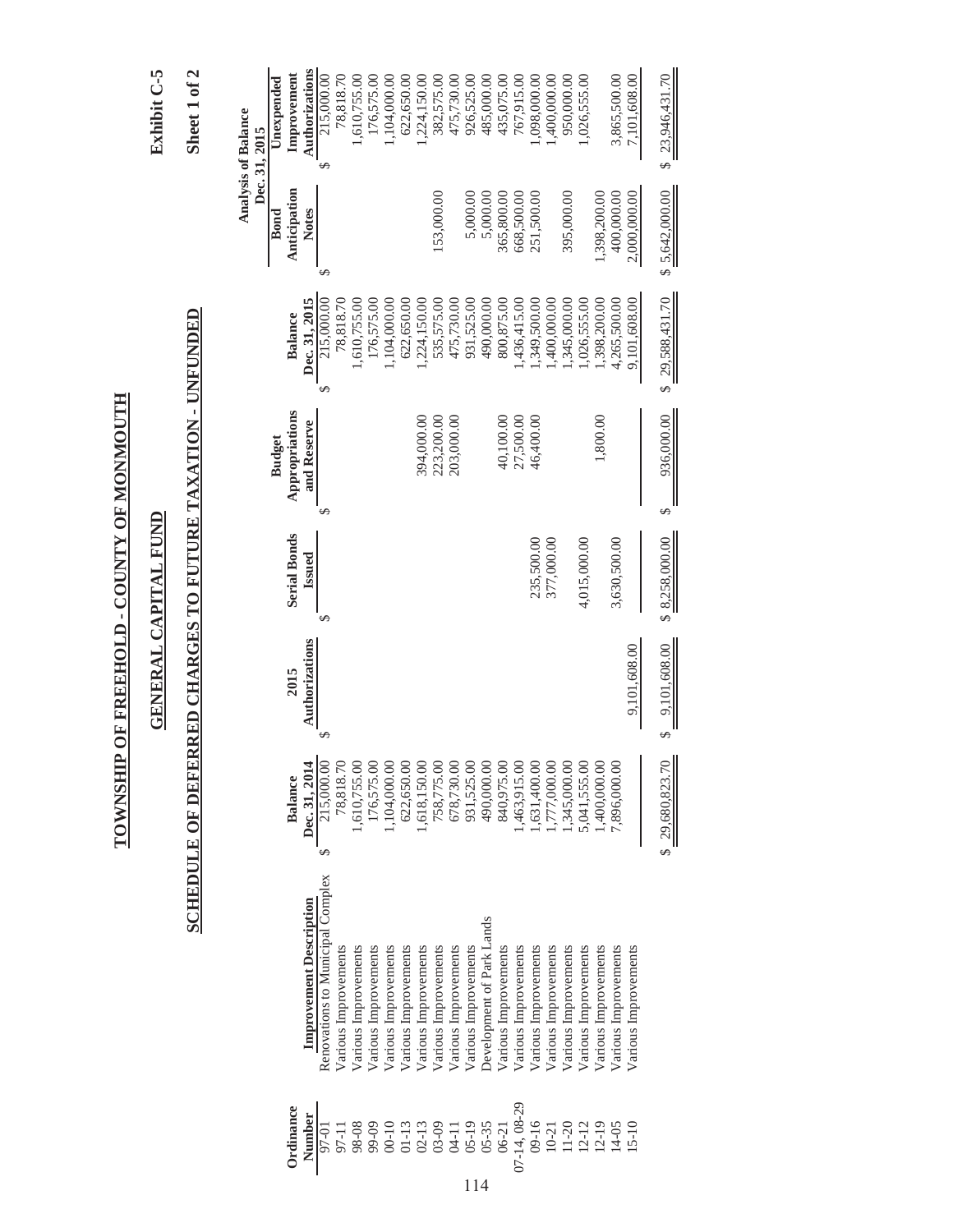### **GENERAL CAPITAL FUND Exhibit C-5**

## **SCHEDULE OF DEFERRED CHARGES TO Sheet 2 of 2**

## **FUTURE TAXATION - UNFUNDED**

**Analysis of Balance Dec. 31, 2015 Unexpended Improvement Authorizations**

Improvement Authorizations Unfunded  $$ \overline{28,180,247.74}$ Less: Unexpended Proceeds of Bond Anticipation Notes:

| <b>Ordinance</b><br><b>Number</b> | <b>Improvement</b><br><b>Description</b> |              |
|-----------------------------------|------------------------------------------|--------------|
| $03-09$                           | Various Improvements                     | \$<br>501.32 |
| $05-19$                           | Various Improvements                     | 487.94       |
| $05 - 35$                         | Development of Park Lands                | 559.72       |
| $06 - 21$                         | Various Improvements                     | 1,135.17     |
| $07-14, 08-29$                    | Various Improvements                     | 184,265.76   |
| $09-16$                           | Various Improvements                     | 251,500.00   |
| $11 - 20$                         | Various Improvements                     | 395,000.00   |
| $12 - 19$                         | Various Improvements                     | 1,000,366.13 |
| $14 - 05$                         | Various Improvements                     | 400,000.00   |
| $15 - 10$                         | Various Improvements                     | 2,000,000.00 |

4,233,816.04

\$ 23,946,431.70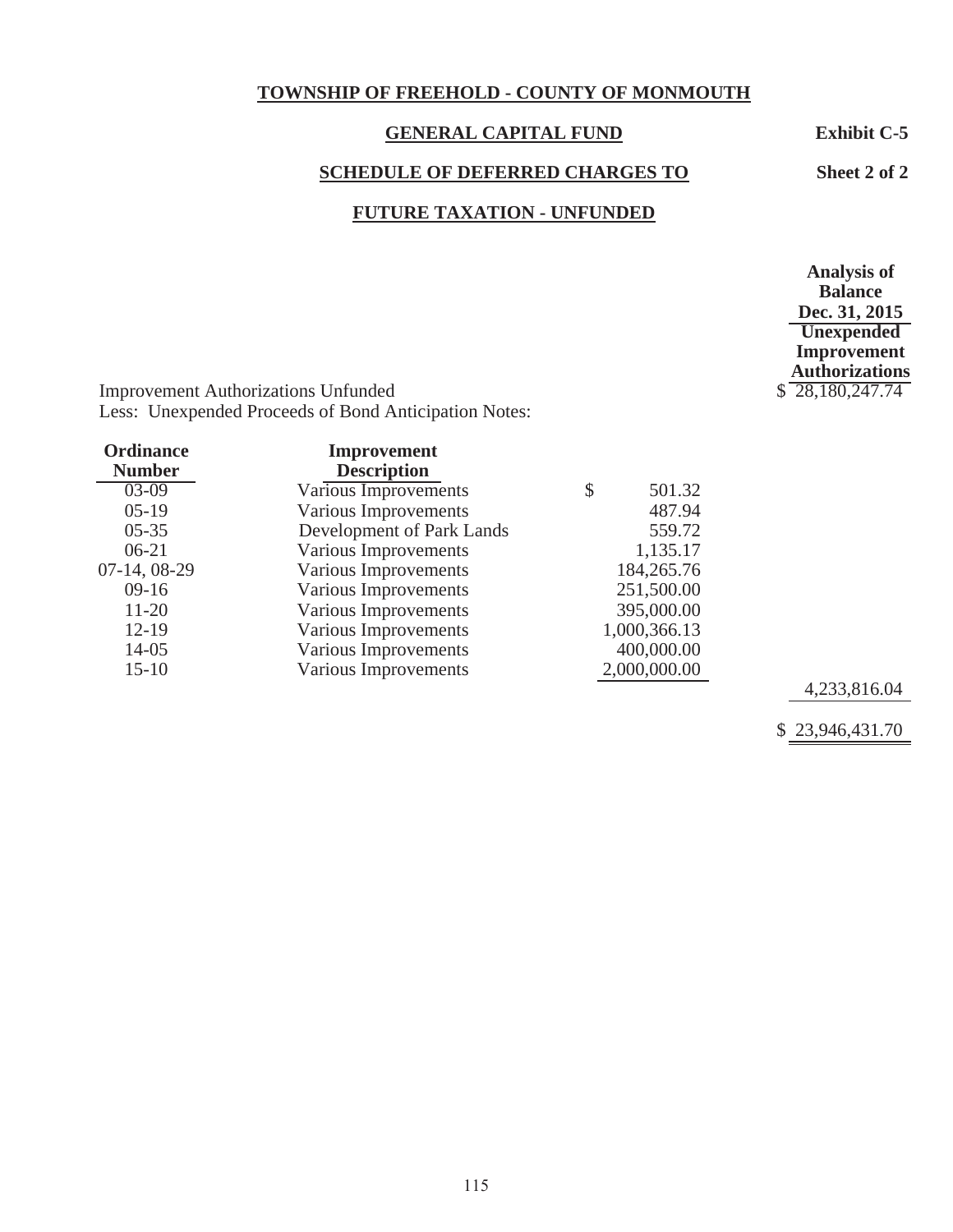|                                |                                  |                                              |                                                                                                      | GENERAL CAPITAL FUND           |                   |                   |               |                  | Exhibit C-6       |
|--------------------------------|----------------------------------|----------------------------------------------|------------------------------------------------------------------------------------------------------|--------------------------------|-------------------|-------------------|---------------|------------------|-------------------|
|                                |                                  |                                              | $\overline{\text{C}}$                                                                                | HEDULE OF GENERAL SERIAL BONDS |                   |                   |               |                  | Sheet 1 of 2      |
|                                | Date of                          | Original                                     | Outstanding Dec. 31, 2015<br><b>Maturities of Bonds</b>                                              |                                | <b>Interest</b>   | <b>Balance</b>    |               |                  | <b>Balance</b>    |
| <b>Improvement Description</b> | $\frac{\text{Issue}}{7/26/2007}$ | $\frac{\text{Isue}}{6,160,000}$<br>$\varphi$ | $\Theta$<br>7/01/2016<br>Date                                                                        | 480,000<br>Amount              | Rate<br>$4.125\%$ | Dec. 31, 2014     | <b>Issued</b> | <b>Decreases</b> | Dec. 31, 2015     |
| General Improvement Bonds      |                                  |                                              | 7/01/2017                                                                                            | 550,000                        | 4.250%            | 3,710,000.00<br>S | ↮             | \$ 2,680,000.00  | 1,030,000.00<br>S |
| Open Space Bonds               | 7/26/2007                        | 4,340,000                                    | 7/01/2016                                                                                            | 290,000                        | 4.125%            |                   |               |                  |                   |
| General Obligation Bonds       | 6/01/2008                        | 5,944,000                                    | 12/01/2016<br>7/01/2017                                                                              | 391,000<br>290,000             | 4.250%<br>4.000%  | 2,310,000.00      |               | 1,730,000.00     | 580,000.00        |
|                                |                                  |                                              | 12/01/2017<br>12/01/2018                                                                             | 407,000                        | 4.000%            |                   |               |                  |                   |
|                                |                                  |                                              |                                                                                                      | 423,000                        | 5.250%            |                   |               |                  |                   |
|                                |                                  |                                              |                                                                                                      | 445,000                        | 4.500%<br>4.500%  |                   |               |                  |                   |
|                                |                                  |                                              | 12/01/2019<br>12/01/2020<br>12/01/2021<br>12/01/2022<br>12/01/2023                                   | 465,000<br>486,000             | 5.000%            |                   |               |                  |                   |
|                                |                                  |                                              |                                                                                                      | 510,000                        | 5.250%            |                   |               |                  |                   |
|                                |                                  |                                              |                                                                                                      | 537,000                        | 5.000%            | 4,036,000.00      |               | 372,000.00       | 3,664,000.00      |
| General Obligation Refunding   |                                  |                                              |                                                                                                      |                                |                   |                   |               |                  |                   |
| <b>Bonds</b>                   | 12/16/2009<br>12/16/2009         | 5,310,000<br>475,000                         | 9/15/2016<br>9/15/2016                                                                               | 700,000                        | 4.000%<br>4.000%  | 1,355,000.00      |               | 655,000.00       | 700,000.00        |
| Open Space Refunding Bonds     |                                  |                                              |                                                                                                      | 40,000                         |                   |                   |               |                  |                   |
|                                |                                  |                                              | 9/15/2017-19<br>9/15/2020                                                                            | 40,000<br>45,000               | 5.000%<br>3.000%  |                   |               |                  |                   |
|                                |                                  |                                              | 9/15/2021                                                                                            | 40,000                         | 4.000%            | 290,000.00        |               | 45,000.00        | 245,000.00        |
| General Obligation Refunding   |                                  |                                              |                                                                                                      |                                |                   |                   |               |                  |                   |
| <b>Bonds</b>                   | 10/01/2012                       | 3,800,000                                    | 10/01/2016                                                                                           | 860,000                        | 3.000%            |                   |               |                  |                   |
|                                |                                  |                                              | 10/01/2017                                                                                           | 1,000,000                      | 3.000%            |                   |               |                  |                   |
|                                |                                  |                                              | 10/01/2018                                                                                           | 990,000                        | 3.000%            | 3,720,000.00      |               | 870,000.00       | 2,850,000.00      |
| Open Space Refunding Bonds     | 10/01/2012                       | 630,000                                      | 10/1/2016-20                                                                                         | 60,000                         | 3.000%            |                   |               |                  |                   |
|                                |                                  |                                              | 10/1/2021-22                                                                                         | 60,000                         | 3.500%            |                   |               |                  |                   |
|                                |                                  |                                              | 10/1/2023-24                                                                                         | 65,000                         | 3.500%            | 615,000.00        |               | 65,000.00        | 550,000.00        |
| General Obligation Bonds       | 12/01/2013                       | 5,640,000                                    | 12/01/2016                                                                                           | 395,000                        | 2.000%            |                   |               |                  |                   |
|                                |                                  |                                              |                                                                                                      | 400,000                        | 3.000%            |                   |               |                  |                   |
|                                |                                  |                                              |                                                                                                      | 410,000                        | 3.000%            |                   |               |                  |                   |
|                                |                                  |                                              |                                                                                                      | 420,000                        | 3.000%            |                   |               |                  |                   |
|                                |                                  |                                              |                                                                                                      | 425,000                        | 3.000%            |                   |               |                  |                   |
|                                |                                  |                                              |                                                                                                      | 440,000                        | 3.000%            |                   |               |                  |                   |
|                                |                                  |                                              |                                                                                                      | 450,000                        | 3.000%            |                   |               |                  |                   |
|                                |                                  |                                              |                                                                                                      | 465,000<br>480,000             | 3.000%<br>3.000%  |                   |               |                  |                   |
|                                |                                  |                                              |                                                                                                      | 495,000                        | 3.000%            |                   |               |                  |                   |
|                                |                                  |                                              | 1201/2017<br>1201/2018<br>1201/2019<br>1201/2021<br>1201/2022<br>1201/2023<br>1201/2023<br>1201/2023 | 515,000                        | 3.250%            | 5,280,000.00      |               | 385,000.00       | 4,895,000.00      |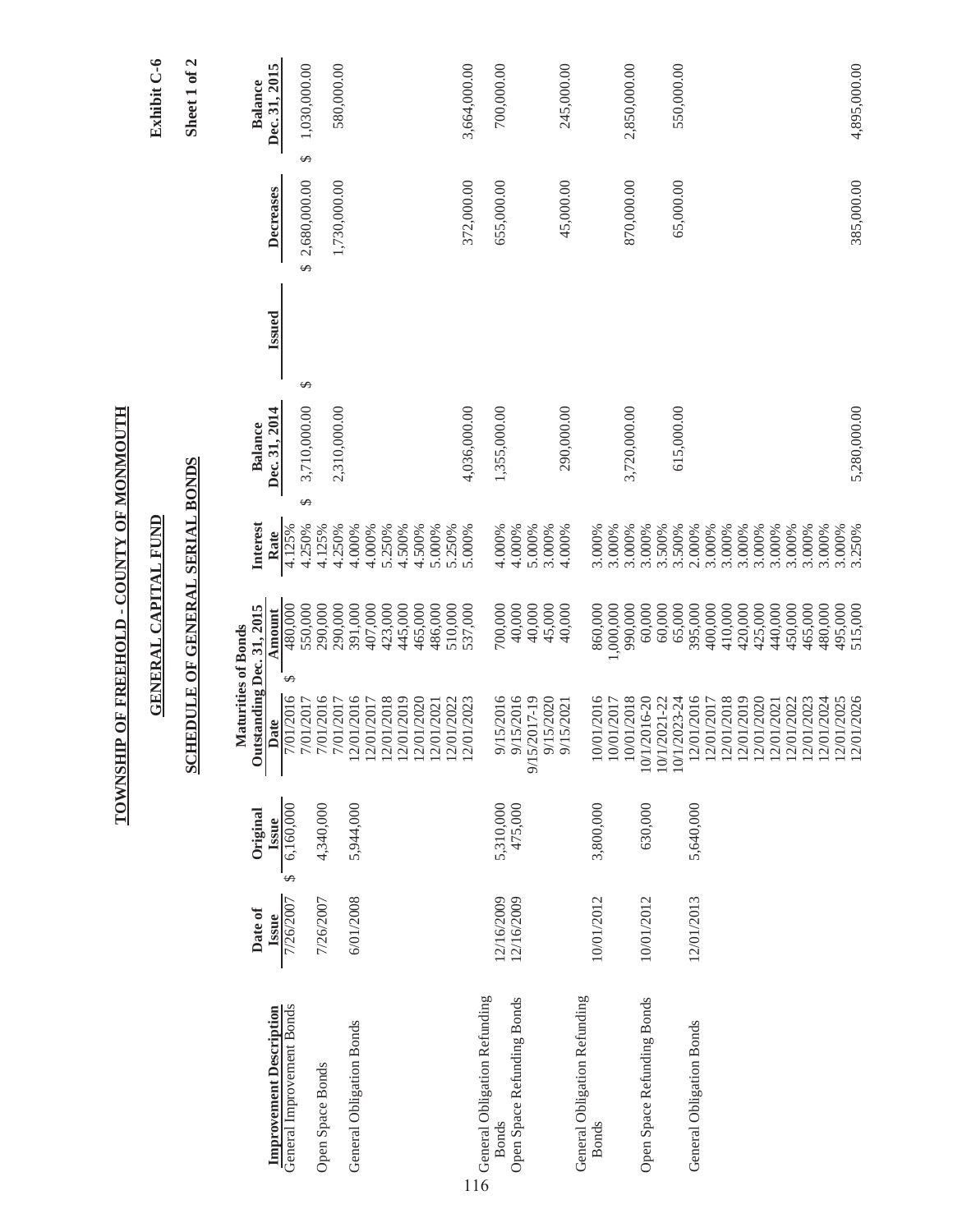|                                                     |            |             | TOWNSHIP OF FREEHOLD - COUNTY OF MONMOUTH               |                                |                  |                  |                          |                   |                                   |
|-----------------------------------------------------|------------|-------------|---------------------------------------------------------|--------------------------------|------------------|------------------|--------------------------|-------------------|-----------------------------------|
|                                                     |            |             |                                                         | GENERAL CAPITAL FUND           |                  |                  |                          |                   | Exhibit C-6                       |
|                                                     |            |             | SCI                                                     | HEDULE OF GENERAL SERIAL BONDS |                  |                  |                          |                   | Sheet 2 of 2                      |
|                                                     | Date of    | Original    | Outstanding Dec. 31, 2015<br><b>Maturities of Bonds</b> |                                | Interest         | <b>Balance</b>   |                          |                   | <b>Balance</b>                    |
| <b>Improvement Description</b>                      | Issue      | Issue       | Date                                                    | Amount                         | Rate             | Dec. 31, 2014    | <b>Issued</b>            | <b>Decreases</b>  | Dec. 31, 2015                     |
| General Obligation Refunding<br><b>Bonds</b>        | 9/10/2015  | \$1,970,000 | 7/15/2016                                               | 20,000<br>↮                    | 1.000%           |                  |                          |                   |                                   |
|                                                     |            |             | 7/15/2018                                               | 475,000                        | 3.000%           |                  |                          |                   |                                   |
|                                                     |            |             | 7/15/2019                                               | 490,000                        | 4.000%           |                  |                          |                   |                                   |
|                                                     |            |             | 7/15/2020<br>7/15/2021                                  | 495,000<br>490,000             | 4.000%<br>4.000% | $\Theta$         | 1,970,000.00<br>$\Theta$ | $\Theta$          | 1,970,000.00<br>$\leftrightarrow$ |
| Open Space Refunding Bonds                          | 9/10/2015  | 1,560,000   | 7/15/2016                                               | 5,000                          | 1.000%           |                  |                          |                   |                                   |
|                                                     |            |             | 7/15/2018                                               | 310,000                        | 3.000%           |                  |                          |                   |                                   |
|                                                     |            |             | 7/15/2019-21                                            | 320,000                        | 4.000%           |                  |                          |                   |                                   |
|                                                     |            |             | 7/15/2022                                               | 285,000                        | 3.000%           |                  | 1,560,000.00             |                   | 1,560,000.00                      |
| General Obligation Bonds                            | 12/11/2015 | 8,258,000   | 1/01/2016<br>1/01/2017                                  | 563,000<br>640,000             | 3.000%<br>4.000% |                  |                          |                   |                                   |
| 117                                                 |            |             | 1/01/2018                                               | 645,000                        | 4.000%           |                  |                          |                   |                                   |
|                                                     |            |             | 1/01/2019                                               | 655,000                        | 4.000%           |                  |                          |                   |                                   |
|                                                     |            |             | 1/01/2020                                               | 665,000                        | 4.000%           |                  |                          |                   |                                   |
|                                                     |            |             | 1/01/2021                                               | 680,000                        | 2.000%           |                  |                          |                   |                                   |
|                                                     |            |             | 1/01/2022                                               | 690,000                        | 2.000%           |                  |                          |                   |                                   |
|                                                     |            |             | 1/01/2023                                               | 705,000                        | 2.000%           |                  |                          |                   |                                   |
|                                                     |            |             | 1/01/2024<br>1/01/2025                                  | 725,000<br>740,000             | 2.125%<br>2.000% |                  |                          |                   |                                   |
|                                                     |            |             | 1/01/2026                                               | 765,000                        | 2.250%           |                  |                          |                   |                                   |
|                                                     |            |             | 1/01/2027                                               | 785,000                        | 2.375%           |                  | 8,258,000.00             |                   | 8,258,000.00                      |
|                                                     |            |             |                                                         |                                |                  | \$ 21,316,000.00 | \$11,788,000.00          | \$6,802,000.00    | 26,302,000.00<br>↮                |
|                                                     |            |             |                                                         |                                |                  |                  |                          |                   |                                   |
| Paid by Budget Appropriation<br><b>Bonds</b> Issued |            |             |                                                         |                                |                  |                  | 8,258,000.00<br>↔        | 3,162,000.00<br>↮ |                                   |
| <b>Bonds Refunded</b>                               |            |             |                                                         |                                |                  |                  | 3,530,000.00             | 3,640,000.00      |                                   |
|                                                     |            |             |                                                         |                                |                  |                  | \$11,788,000.00          | \$6,802,000.00    |                                   |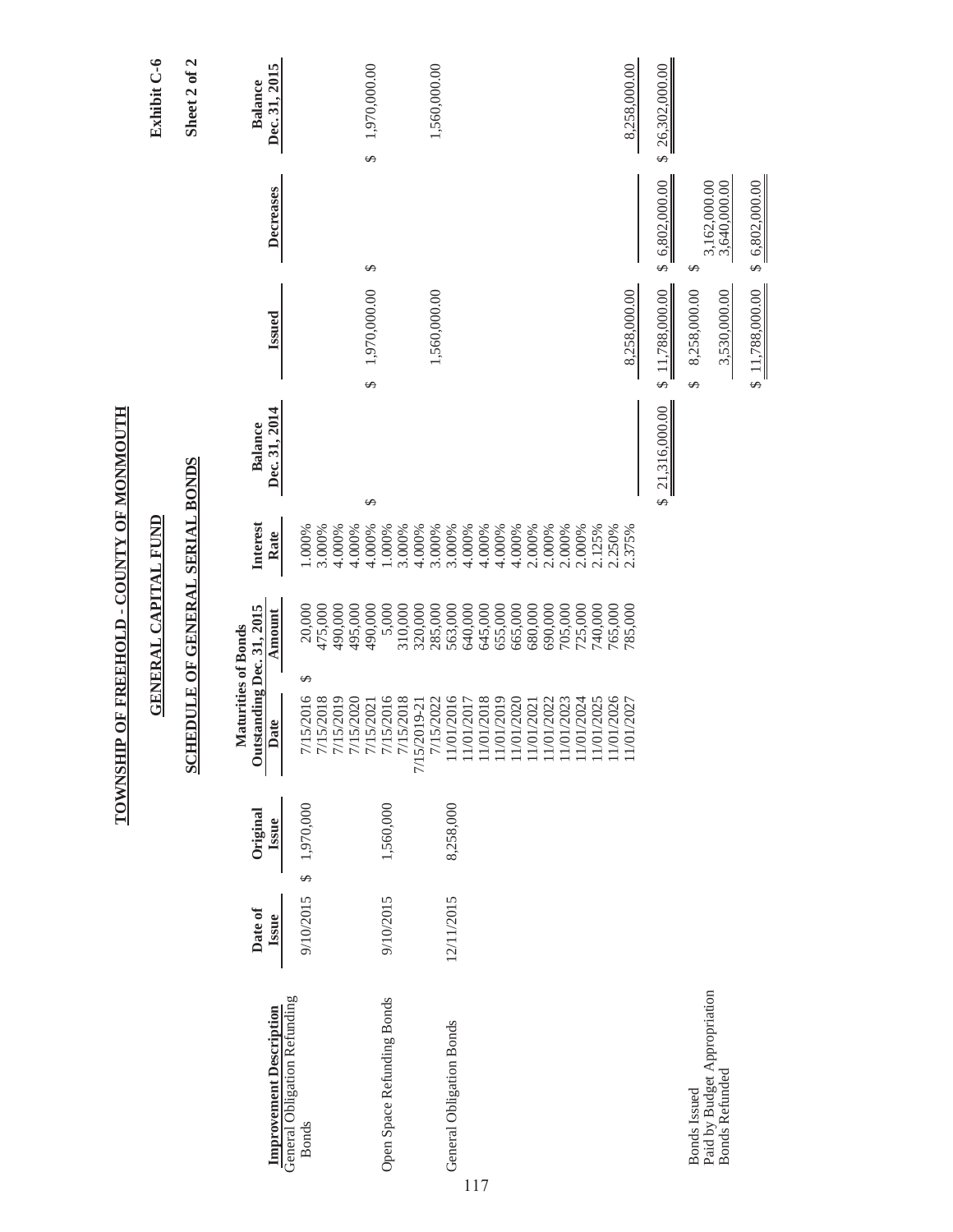| ・・・・・・・ くく<br>I<br><b>Control in the fact of the control</b> | はいりくい じょくい りしく い<br>l |  |
|--------------------------------------------------------------|-----------------------|--|
|                                                              |                       |  |
|                                                              |                       |  |

## **GENERAL CAPITAL FUND Exhibit C-7 GENERAL CAPITAL FUND**

Exhibit C-7

Sheet 1 of 3

# **SCHEDULE OF GREEN TRUST LOAN PROGRAM PAYABLE Sheet 1 of 3** SCHEDULE OF GREEN TRUST LOAN PROGRAM PAYABLE

|                                              |                        |                                     | Maturities of Loan                                                                                                                                 |                                                                                                                              |                                                                                                                               | Paid                                                                                                                             |                                                                                                                       |
|----------------------------------------------|------------------------|-------------------------------------|----------------------------------------------------------------------------------------------------------------------------------------------------|------------------------------------------------------------------------------------------------------------------------------|-------------------------------------------------------------------------------------------------------------------------------|----------------------------------------------------------------------------------------------------------------------------------|-----------------------------------------------------------------------------------------------------------------------|
| Improvement                                  | Date of                | Original                            | Outstanding Dec. 31, 2015<br>Date Amount                                                                                                           | nterest                                                                                                                      | <b>Balance</b>                                                                                                                |                                                                                                                                  | <b>Balance</b>                                                                                                        |
|                                              |                        |                                     |                                                                                                                                                    |                                                                                                                              |                                                                                                                               |                                                                                                                                  |                                                                                                                       |
| <b>Description</b><br>Open Space Acquisition | Issue<br>November 1996 | $\frac{\text{Isuse}}{2,000,000.00}$ | See Amortization Statement                                                                                                                         |                                                                                                                              |                                                                                                                               |                                                                                                                                  |                                                                                                                       |
| Open Space Acquisition                       | )ctober 1997           | 965,000.00<br>500,000.00            |                                                                                                                                                    |                                                                                                                              |                                                                                                                               |                                                                                                                                  |                                                                                                                       |
| Park Development                             | October 1998           |                                     |                                                                                                                                                    |                                                                                                                              |                                                                                                                               |                                                                                                                                  |                                                                                                                       |
| Open Space Acquisition                       | Vovember 2000          |                                     |                                                                                                                                                    |                                                                                                                              |                                                                                                                               |                                                                                                                                  |                                                                                                                       |
| Opatut Park Development                      | October 2005           | 2,250,000.00<br>400,000.00          | See Amortization Statement<br>See Amortization Statement<br>See Amortization Statement<br>See Amortization Statement<br>See Amortization Statement | $\begin{array}{c}\n\textbf{Rate} \\ \hline\n0.00\% \\ 0.00\% \\ 1.00\% \\ 0.00\% \\ 0.00\% \\ 0.00\% \\ \hline\n\end{array}$ |                                                                                                                               |                                                                                                                                  |                                                                                                                       |
| Opatut Park Development                      | September 2007         | 600,000.00                          |                                                                                                                                                    |                                                                                                                              |                                                                                                                               |                                                                                                                                  |                                                                                                                       |
| Opatut Park Development                      | <b>March 2008</b>      | 300,000.00                          | See Amortization Statement                                                                                                                         |                                                                                                                              | Dec. 31, 2014<br>182,879.84<br>173,883.94<br>173,883.94<br>106,848.76<br>234,517.47<br>234,517.47<br>398,496.36<br>212,621.77 | <b>by Budget<br/> Appropriation</b><br>121,312.33<br>56,811.75<br>56,811.75<br>20,772.64<br>137,344.55<br>20,283.84<br>31,146.69 | <b>Dec. 31, 2015</b><br>61,567.51<br>117,072.19<br>117,076.12<br>502,812.76<br>214,233.65<br>367,349.67<br>367,349.67 |

\$ 1,949,405.45 \$ 411,146.33 \$ 1,538,259.12

 $\frac{1}{\sqrt{2}}$ 

 $\frac{$1,949,405.45}{2}$ 

411,146.33

 $\frac{1,538,259.12}{2}$ 

Dec. 31, 2015<br>
61, 567.51<br>
61, 567.51<br>
117, 072.19<br>
17, 072.19<br>
502,812.76<br>
214, 233, 63<br>
367, 349.67<br>
198, 147.24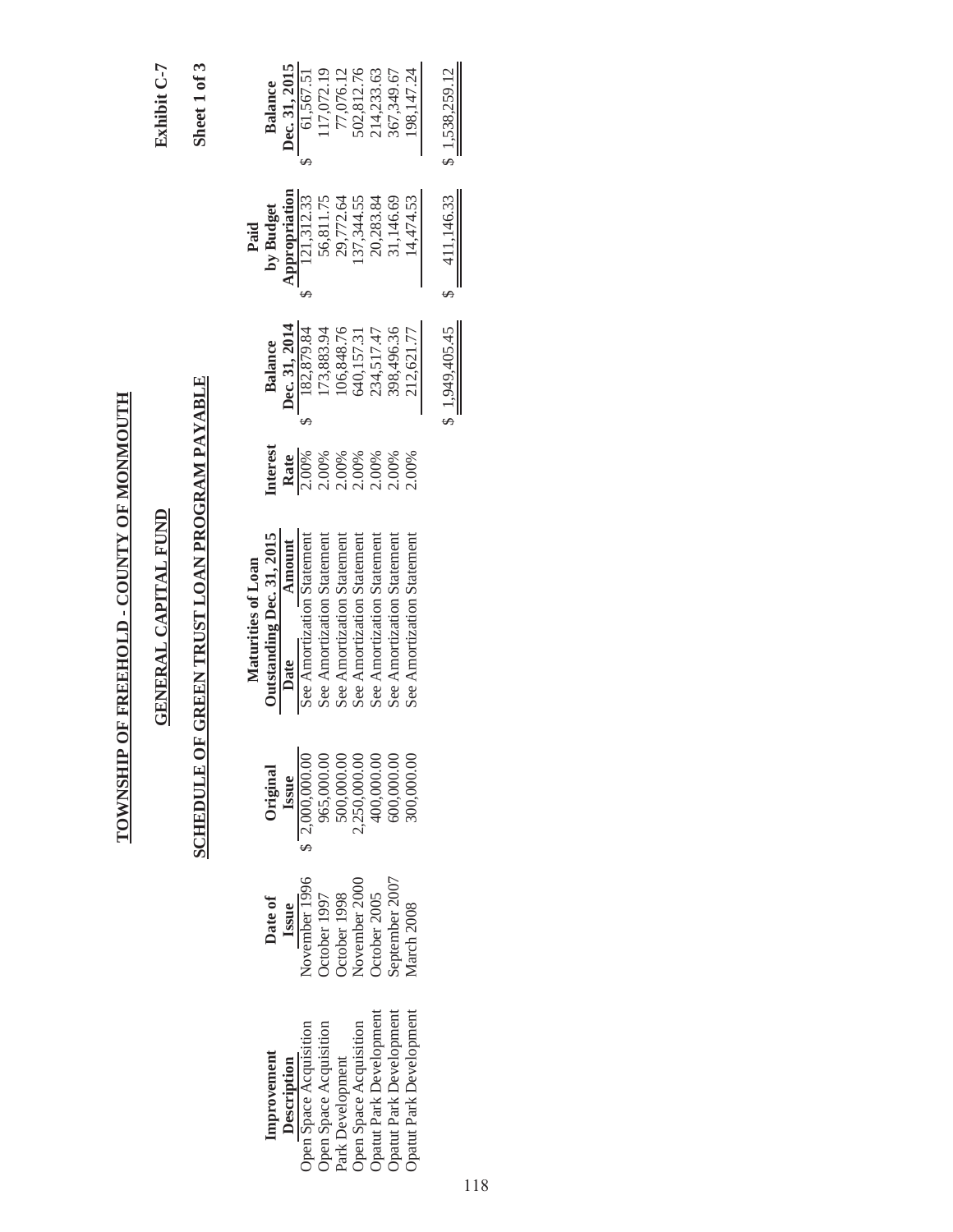## **GENERAL CAPITAL FUND Exhibit C-7**

## **SCHEDULE OF GREEN TRUST LOAN PROGRAM PAYABLE Sheet 2 of 3**

| <b>Due</b>       | <b>Principal</b> | <b>Interest</b> |
|------------------|------------------|-----------------|
| January 2016     | \$<br>43,942.66  | \$<br>1,941.48  |
| February 2016    | 85,511.40        | 8,701.63        |
| April 2016       | 10,294.30        | 2,142.34        |
| May 2016         | 7,346.01         | 1,981.47        |
| June 2016        | 61,567.52        | 615.68          |
| <b>July 2016</b> | 44,382.08        | 1,502.06        |
| August 2016      | 86,366.52        | 7,846.51        |
| October 2016     | 10,397.25        | 2,039.39        |
| November 2016    | 7,419.47         | 1,908.01        |
| January 2017     | 44,825.90        | 1,058.24        |
| February 2017    | 87,230.18        | 6,982.85        |
| April 2017       | 10,501.22        | 1,935.42        |
| May 2017         | 7,493.66         | 1,833.82        |
| <b>July 2017</b> | 15,567.83        | 312.92          |
| August 2017      | 88,102.48        | 6,110.55        |
| October 2017     | 10,606.23        | 1,830.41        |
| November 2017    | 7,568.60         | 1,758.88        |
| January 2018     | 45,429.84        | 454.30          |
| February 2018    | 88,983.51        | 5,229.52        |
| April 2018       | 10,712.29        | 1,724.35        |
| May 2018         | 7,644.28         | 1,683.20        |
| August 2018      | 89,873.35        | 4,339.68        |
| October 2018     | 10,819.42        | 1,617.22        |
| November 2018    | 7,720.73         | 1,606.75        |
| February 2019    | 90,772.07        | 3,440.96        |
| April 2019       | 10,927.61        | 1,509.03        |
| May 2019         | 7,797.93         | 1,529.54        |
| August 2019      | 16,947.60        | 2,533.23        |
| October 2019     | 11,036.89        | 1,399.75        |
| November 2019    | 7,875.91         | 1,451.57        |
| February 2020    | 17,117.08        | 2,363.75        |
| April 2020       | 11,147.25        | 1,289.39        |
| May 2020         | 7,954.67         | 1,372.81        |
| August 2020      | 17,288.25        | 2,192.58        |
| October 2020     | 11,258.73        | 1,177.91        |
| November 2020    | 8,034.22         | 1,293.26        |
| February 2021    | 17,461.13        | 2,019.70        |
| April 2021       | 11,371.32        | 1,065.32        |
| May 2021         | 8,114.56         | 1,212.92        |
| August 2021      | 17,635.74        | 1,845.09        |
| October 2021     | 11,485.03        | 951.61          |
| November 2021    | 8,195.71         | 1,131.77        |
| February 2022    | 17,812.10        | 1,668.73        |
| April 2022       | 11,599.88        | 836.76          |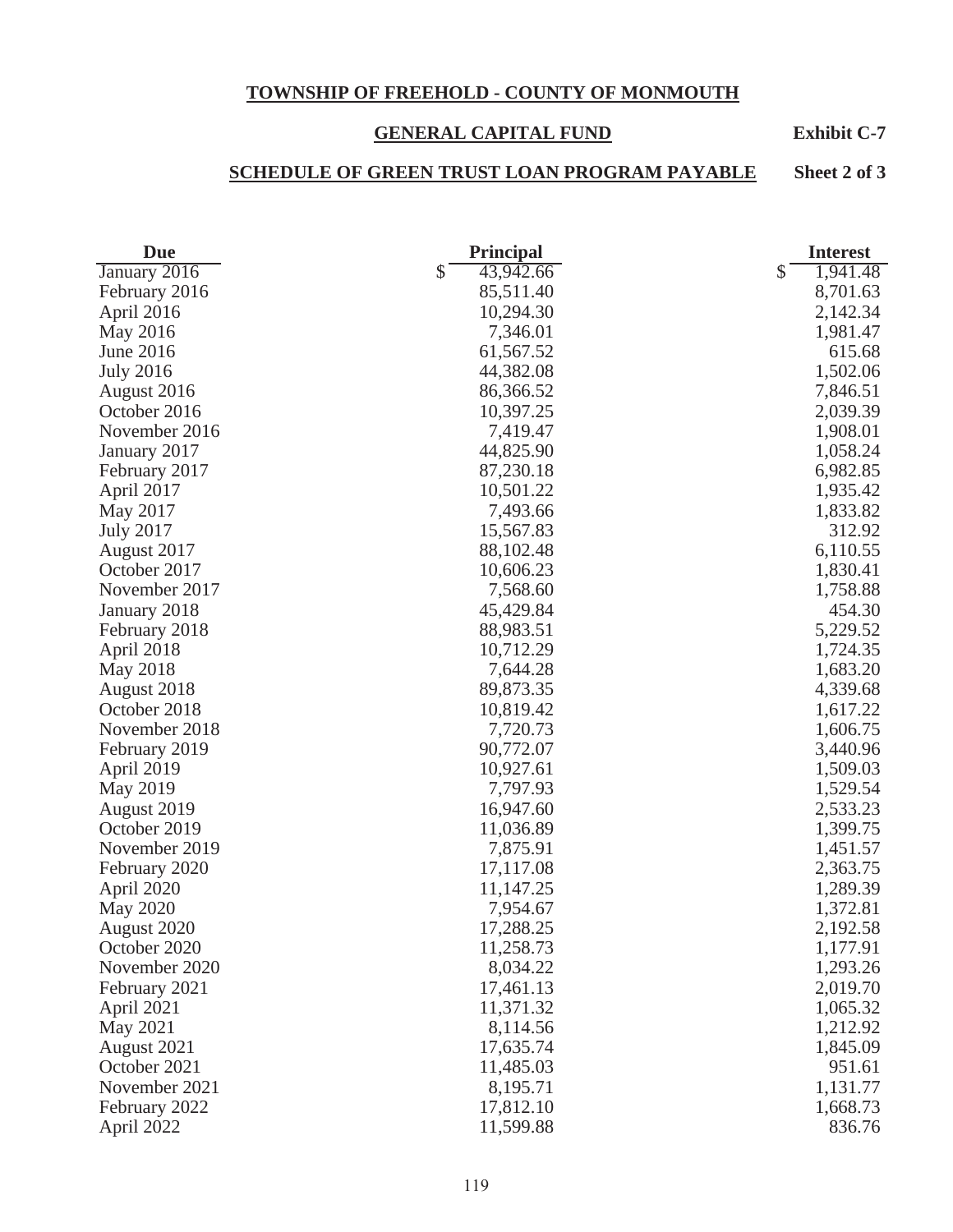## **GENERAL CAPITAL FUND Exhibit C-7**

## **SCHEDULE OF GREEN TRUST LOAN PROGRAM PAYABLE Sheet 3 of 3**

| <b>Due</b>      | <b>Principal</b> | <b>Interest</b>  |
|-----------------|------------------|------------------|
| <b>May 2022</b> | 8,277.66<br>\$   | 1,049.81<br>\$   |
| August 2022     | 17,990.22        | 1,490.61         |
| October 2022    | 11,715.88        | 720.76           |
| November 2022   | 8,360.44         | 967.04           |
| February 2023   | 18,170.12        | 1,310.71         |
| April 2023      | 11,833.04        | 603.60           |
| May 2023        | 8,444.04         | 883.43           |
| August 2023     | 18,351.82        | 1,129.01         |
| October 2023    | 11,951.37        | 485.27           |
| November 2023   | 8,528.49         | 798.99           |
| February 2024   | 18,535.34        | 945.49           |
| April 2024      | 12,070.88        | 365.76           |
| May 2024        | 8,613.77         | 713.71           |
| August 2024     | 18,720.69        | 760.14           |
| October 2024    | 12,191.59        | 245.05           |
| November 2024   | 8,699.91         | 627.57           |
| February 2025   | 18,907.90        | 572.93           |
| April 2025      | 12,313.40        | 123.14           |
| May 2025        | 8,786.91         | 540.57           |
| August 2025     | 19,096.98        | 383.85           |
| November 2025   | 8,874.78         | 452.70           |
| February 2026   | 19,287.95        | 192.88           |
| May 2026        | 8,963.52         | 363.95           |
| November 2026   | 9,053.16         | 274.32           |
| May 2027        | 9,143.69         | 183.79           |
| November 2027   | 9,235.16         | 92.35            |
|                 | 1,538,259.12     | 115,719.79<br>S. |
|                 |                  |                  |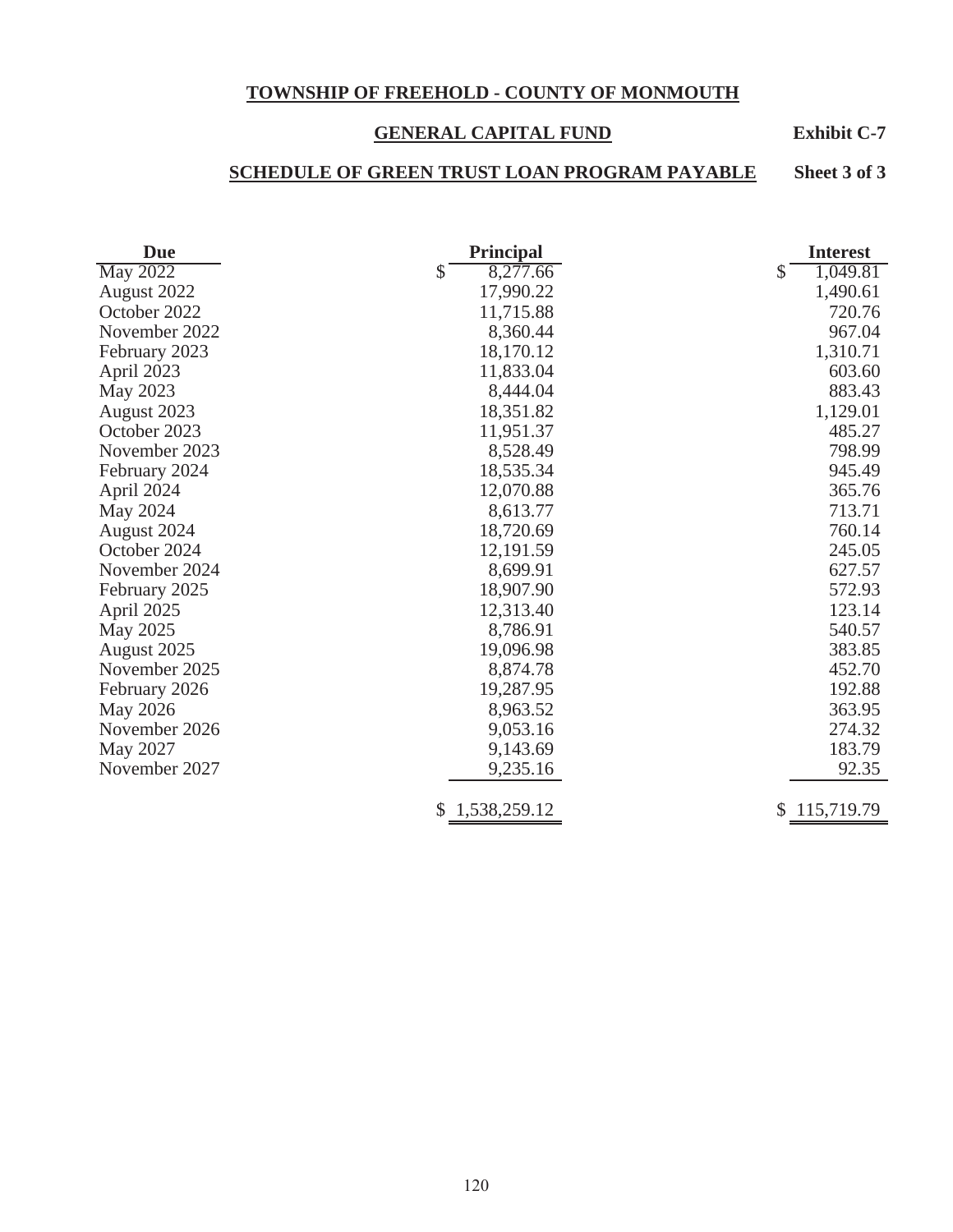## **GENERAL CAPITAL FUND Exhibit C-8** GENERAL CAPITAL FUND

## **SCHEDULE OF BOND ANTICIPATION NOTES SCHEDULE OF BOND ANTICIPATION NOTES**

|                     | <b>Balance</b>  | Dec. 31, 2015       | ∽                    |                      |                      |                         | 153,000.00           |                      |                      |                          | 5,000.00             | 5,000.00                  | 234,800.00           | 131,000.00           | 668,500.00               |                      | 24,500.00                | 227,000.00           |                               |                          | 395,000.00           |                      |                      | 48,200.00            | 1,350,000.00         |                      | 400,000.00           | 2,000,000.00         | 5,642,000.00    |
|---------------------|-----------------|---------------------|----------------------|----------------------|----------------------|-------------------------|----------------------|----------------------|----------------------|--------------------------|----------------------|---------------------------|----------------------|----------------------|--------------------------|----------------------|--------------------------|----------------------|-------------------------------|--------------------------|----------------------|----------------------|----------------------|----------------------|----------------------|----------------------|----------------------|----------------------|-----------------|
|                     | Serial          | <b>Bonds Issued</b> | ↔                    |                      |                      |                         |                      |                      |                      |                          |                      |                           |                      |                      |                          | 07,300.00            | 128,200.00               |                      | 85,000.00                     | 150,000.00               |                      | 1,015,000.00         | 2,500,000.00         |                      |                      | 3,630,500.00         |                      |                      | \$7,616,000.00  |
| Decreased by:       | Reserve for     | Debt Service        |                      |                      |                      |                         |                      |                      | 36,000.00            |                          |                      |                           |                      |                      |                          |                      |                          |                      |                               |                          |                      |                      |                      |                      |                      |                      |                      |                      | 36,000.00<br>S, |
|                     | <b>Budget</b>   | Appropriations      | 394,000.00<br>S      | 122,600.00           | 30,600.00            | 70,000.00               |                      | 28,000.00            | 78,800.00            | 60,200.00                |                      |                           | 40,100.00            |                      | 27,500.00                | 40,100.00            | 6,300.00                 |                      |                               |                          |                      |                      |                      | 1,800.00             |                      |                      |                      |                      | 900,000.00<br>S |
|                     | <b>Issued</b>   | for Cash            | G.                   |                      |                      |                         | 153,000.00           |                      |                      |                          | 5,000.00             | 5,000.00                  |                      | 131,000.00           |                          |                      |                          |                      |                               |                          |                      |                      |                      |                      |                      |                      | 400,000.00           | 2,000,000.00         | \$2,694,000.00  |
|                     | <b>Balance</b>  | Dec. 31, 2014       | 394,000.00<br>S      | 22,600.00            | 30,600.00            | 70,000.00               |                      | 28,000.00            | 14,800.00            | 60,200.00                |                      |                           | 274,900.00           |                      | 696,000.00               | 147,400.00           | 159,000.00               | 227,000.00           | 85,000.00                     | 150,000.00               | 395,000.00           | ,015,000.00          | 2,500,000.00         | 50,000.00            | ,350,000.00          | 3,630,500.00         |                      |                      | \$11,500,000.00 |
|                     | <b>Interest</b> | Rate                |                      |                      |                      |                         | 2.00%                |                      |                      |                          | 2.00%                | 2.00%                     | 2.00%                | 2.00%                | 2.00%                    | 2.00%                | 2.00%                    | 2.00%                | 2.00%                         | 2.00%                    | 2.00%                | 2.00%                | 2.00%                | 2.00%                | 2.00%                | 2.00%                | 2.00%                | 2.00%                |                 |
|                     | Date of         | Maturity            |                      |                      |                      |                         | 11/18/2016           |                      |                      |                          | 1/18/2016            | 1/18/2016                 | 1/18/2016            | 1/18/2016            | /18/2016                 | 18/2016              | 1/18/2016                | 1/18/2016            | 1/18/2016                     | 1/18/2016                | 1/18/2016            | 1/18/2016            | 11/18/2016           | 11/18/2016           | 1/18/2016            | 11/18/2016           | 11/18/2016           | 11/18/2016           |                 |
|                     | Date of         | Issue               |                      |                      |                      |                         | 12/11/2015           |                      |                      |                          | 2/11/2015            | 2/11/2015                 | 2/11/2015            | 2/11/2015            | 2/11/2015                | 2/11/2015            | 12/11/2015<br>12/11/2015 |                      | 2/11/2015                     | 2/11/2015                | 2/11/2015            | 2/11/2015            | 2/11/2015            | 2/11/2015            | 2/11/2015            | 2/11/2015            | 2/11/2015            | 2/11/2015            |                 |
| Issue of<br>Date of | Original        | Note                | 12/21/2010           | 12/22/2009           | 12/21/2010           | 12/19/2012              | 12/11/2015           | 12/22/2009           | 12/21/2010           | 12/15/2014<br>12/11/2015 |                      | 12/11/2015                | 12/21/2010           |                      | 12/11/2015<br>12/21/2010 | 12/21/2010           | 12/19/2012<br>12/17/2013 |                      | 12/19/2012                    | 12/17/2013<br>12/17/2013 |                      | 12/19/2012           | 12/17/2013           | 12/19/2012           | 12/17/2013           | 2/15/2014            | 2/11/2015            | 2/11/2015            |                 |
|                     | Improvement     | Description         | Various Improvements | Various Improvements | Various Improvements | Various Improvements    | Various Improvements | Various Improvements | Various Improvements | Various Improvements     | Various Improvements | Development of Park Lands | Various Improvements | Various Improvements | Various Improvements     | Various Improvements | Various Improvements     | Various Improvements | Various Improvements          | Various Improvements     | Various Improvements | Various Improvements | Various Improvements | Various Improvements | Various Improvements | Various Improvements | Various Improvements | Various Improvements |                 |
|                     | Ordinance       | Number              | $02 - 13$            | $03 - 09$            |                      | 03-09<br>03-09<br>03-09 |                      | $04 - 11$            | $\frac{11}{11}$      | $04 - 11$                | $05 - 19$            | $05 - 35$                 | $06 - 21$            | $06 - 21$            | 07-14, 08-29             | $09 - 16$            | $09 - 16$                | $09 - 16$            | $10-21$<br>$10-21$<br>$11-20$ |                          |                      | $12 - 12$            | $2 - 12$             | $12 - 19$            | $12 - 19$            | $14-05$              | $14-05$<br>$15-10$   |                      |                 |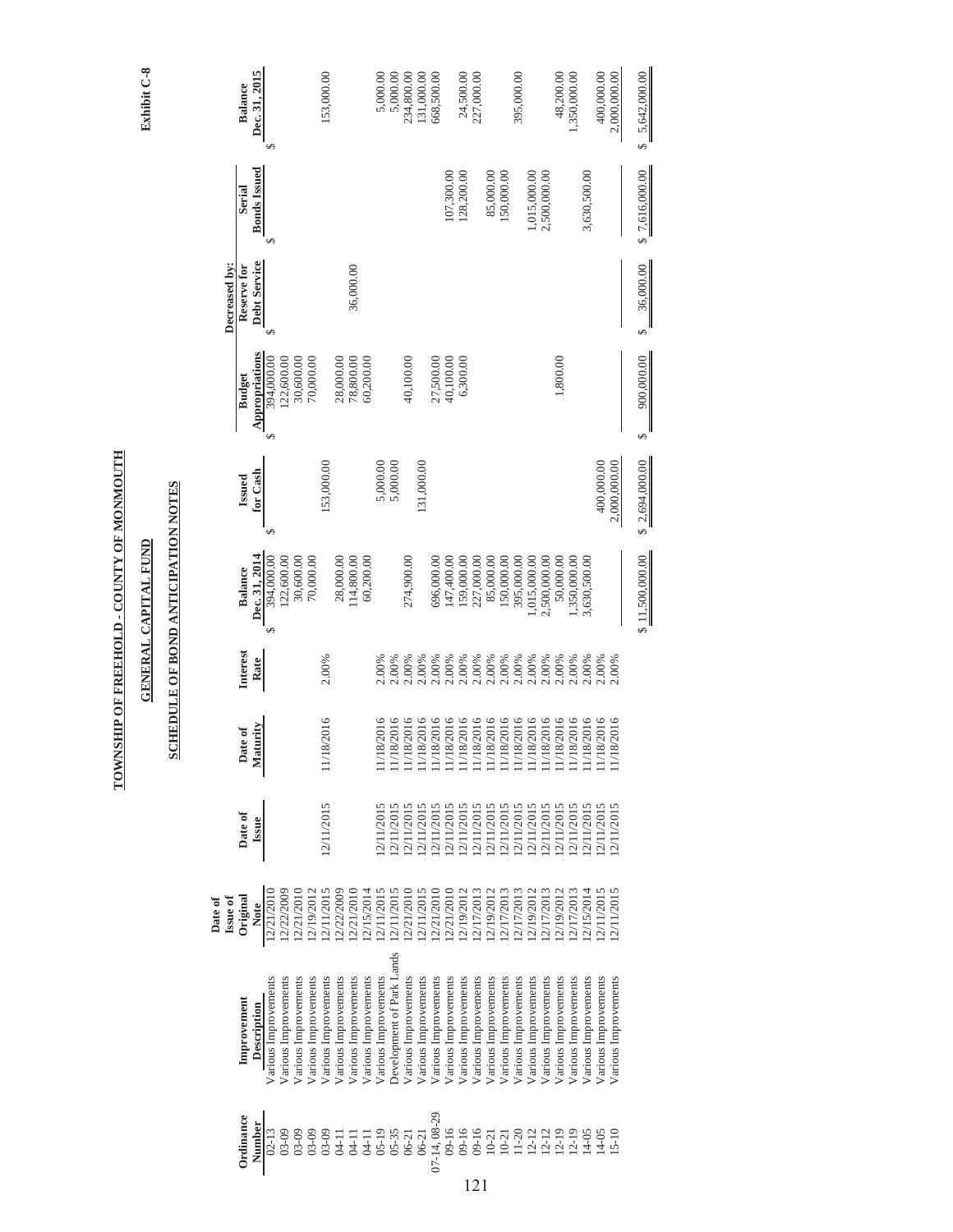Exhibit C-9

TOWNSHIP OF FREEHOLD - COUNTY OF MONMOUTH **TOWNSHIP OF FREEHOLD - COUNTY OF MONMOUTH**

## **GENERAL CAPITAL FUND Exhibit C-9 GENERAL CAPITAL FUND**

## SCHEDULE OF IMPROVEMENT AUTHORIZATIONS **SCHEDULE OF IMPROVEMENT AUTHORIZATIONS**

**2015 Authorizations**

 $\overline{\phantom{a}}$ 

2015 Authorizations

|                                  | <b>Balance Dec. 31, 2015</b> | Unfunded                       | 215,000.00                       | 78,818.70            | ,610,755.00          | 176,575.00           | ,104,000.00          | 622,650.00           | ,224,150.00          | 383,076.32           | 475,730.00           | 927,012.94           | 485,559.72                | 436,210.17           |                      | 952,180.76 | 1,349,500.00         | ,400,000.00          | 1,345,000.00         | 1,026,555.00         | 1,000,366.13         | 4,265,500.00         | 9,101,608.00         | \$28,180,247.74 |                                               |                |
|----------------------------------|------------------------------|--------------------------------|----------------------------------|----------------------|----------------------|----------------------|----------------------|----------------------|----------------------|----------------------|----------------------|----------------------|---------------------------|----------------------|----------------------|------------|----------------------|----------------------|----------------------|----------------------|----------------------|----------------------|----------------------|-----------------|-----------------------------------------------|----------------|
|                                  |                              | Funded                         | 12,857.45<br>S                   | 7,505.64             | 3,836.88             | 79.12                | 1,544.90             | 277.46               | 228,346.63           |                      | 50,835.06            |                      |                           |                      |                      |            | 68,629.31            | 6,630.51             | 77,816.59            | 495,576.90           |                      | 395,542.95           | 430,472.05           | \$1,779,951.45  |                                               |                |
|                                  |                              | Expended                       |                                  |                      |                      |                      |                      |                      |                      | 56,346.97            | 30,930.00            | 4,975.00             |                           | 214,135.00           |                      |            | 1,673.97             | 300,535.29           | 33,750.00            | 1,971,528.37         | 73,176.24            | 3,157,887.13         | 752,230.95           | \$6,697,168.92  |                                               |                |
| to Future<br>Charges<br>Deferred | Taxation-                    | Unfunded                       | S                                |                      |                      |                      |                      |                      |                      |                      |                      |                      |                           |                      |                      |            |                      |                      |                      |                      |                      |                      | 9,101,608.00         | \$9,101,608.00  |                                               |                |
|                                  | Down                         | Payment                        | S                                |                      |                      |                      |                      |                      |                      |                      |                      |                      |                           |                      |                      |            |                      |                      |                      |                      |                      |                      | 1,182,703.00         | \$1,182,703.00  | 446,311.00<br>736,392.00<br>\$                | \$1,182,703.00 |
|                                  | <b>Balance Dec. 31, 2014</b> | Unfunded                       | 215,000.00                       | 78,818.70            | ,610,755.00          | 176,575.00           | ,104,000.00          | 622,650.00           | ,452,496.63          | 539,423.29           | 557,495.06           | 931,525.00           | 485,559.72                | 650, 345.17          |                      | 952,180.76 | ,419,803.28          | ,707,165.80          | ,345,000.00          | 3,493,660.27         | 1,073,542.37         | 7,818,930.08         |                      | \$26,234,926.13 |                                               |                |
|                                  |                              | Funded                         | 12,857.45<br>C.                  | 7,505.64             | 3,836.88             | 79.12                | 1,544.90             | 277.46               |                      |                      |                      | 462.94               |                           |                      |                      |            |                      |                      | 111,566.59           |                      |                      |                      |                      | \$138,130.98    |                                               |                |
|                                  | Ordinance                    | <b>Amount</b>                  | 1,700,000.00<br>₩                | 2,441,000.00         | 5,179,100.00         | 2,688,500.00         | 3,715,265.00         | 4,187,000.00         | 6,867,500.00         | 2,808,500.00         | 5,669,400.00         | 4,806,525.00         | 2,280,000.00              | 3,798,500.00         | 4,905,700.00         | 155,000.00 | 3,821,000.00         | 3,627,000.00         | 2,986,000.00         | 5,900,000.00         | 1,475,000.00         | 8,450,000.00         | 1.00<br>0,284,31     |                 |                                               |                |
|                                  |                              | Date                           | 2/25/1997                        | 5/27/1997            | 4/21/1998            | 4/27/1999            | 4/18/2000            | 4/24/2001            | 4/23/2002            | 4/22/2003            | 4/27/2004            | 7/26/2005            | 1/29/2005                 | 5/23/2006            | 6/26/2007            | 1/12/2008  | 5/26/2009            | 8/31/2010            | 8/23/2011            | 6/26/2012            | 0/02/2012            | 5/27/2014            | 5/26/2015            |                 |                                               |                |
|                                  |                              | <b>Improvement Description</b> | Renovations to Municipal Complex | Various Improvements | Various Improvements | Various Improvements | Various Improvements | Various Improvements | Various Improvements | Various Improvements | Various Improvements | Various Improvements | Development of Park Lands | Various Improvements | Various Improvements |            | Various Improvements | Various Improvements | Various Improvements | Various Improvements | Various Improvements | Various Improvements | Various Improvements |                 | Capital Improvement Fund<br>Grants Receivable |                |
|                                  | <b>Drdinance</b>             | Number                         | 97-01                            | 97-11                | 98-08                | 99-09                | $00 - 10$            | $01 - 13$            | $02 - 13$            | $03 - 09$            | $04-11$              | $05 - 19$            | $05 - 35$                 | $06-21$              | $07-14, 08-29$       |            | $09 - 16$            | $10-21$              | $11-20$<br>$12-12$   |                      | $12 - 19$            | $14 - 05$            | $15 - 10$            |                 |                                               |                |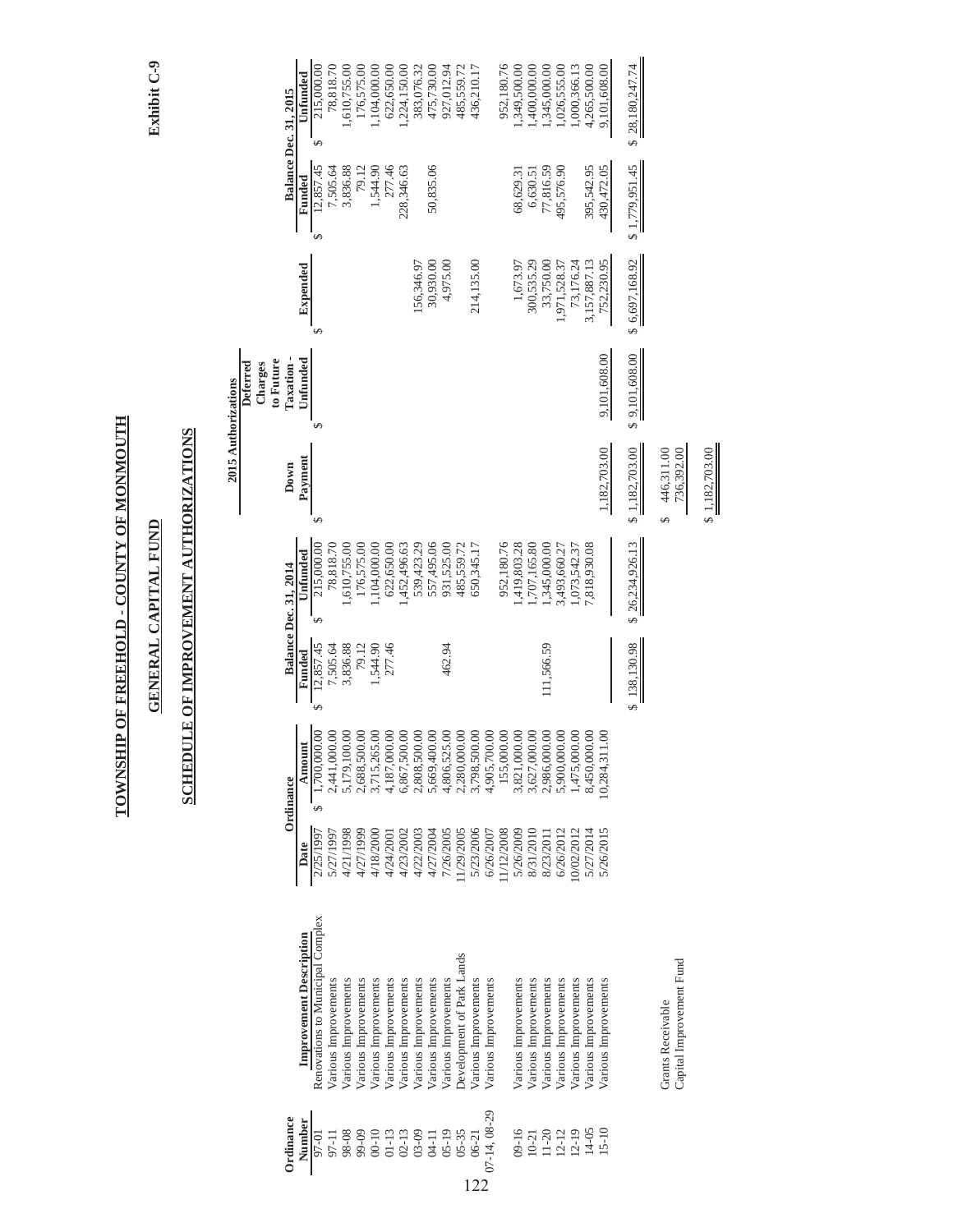### **GENERAL CAPITAL FUND Exhibit C-10**

## **SCHEDULE OF CAPITAL IMPROVEMENT FUND**

| Balance December 31, 2014            | \$715,525.41             |
|--------------------------------------|--------------------------|
| Increased by:                        |                          |
| 2015 Budget Appropriations           | 150,000.00<br>865,525.41 |
| Decreased by:                        |                          |
| Appropriation to Finance Improvement |                          |
| Authorizations                       | 736,392.00               |
| Balance December 31, 2015            | 129, 133. 41             |

## **SCHEDULE OF DOWN PAYMENTS ON IMPROVEMENTS**

**Exhibit C-11**

Balance December 31, 2014 and 2015 \$ 95,737.00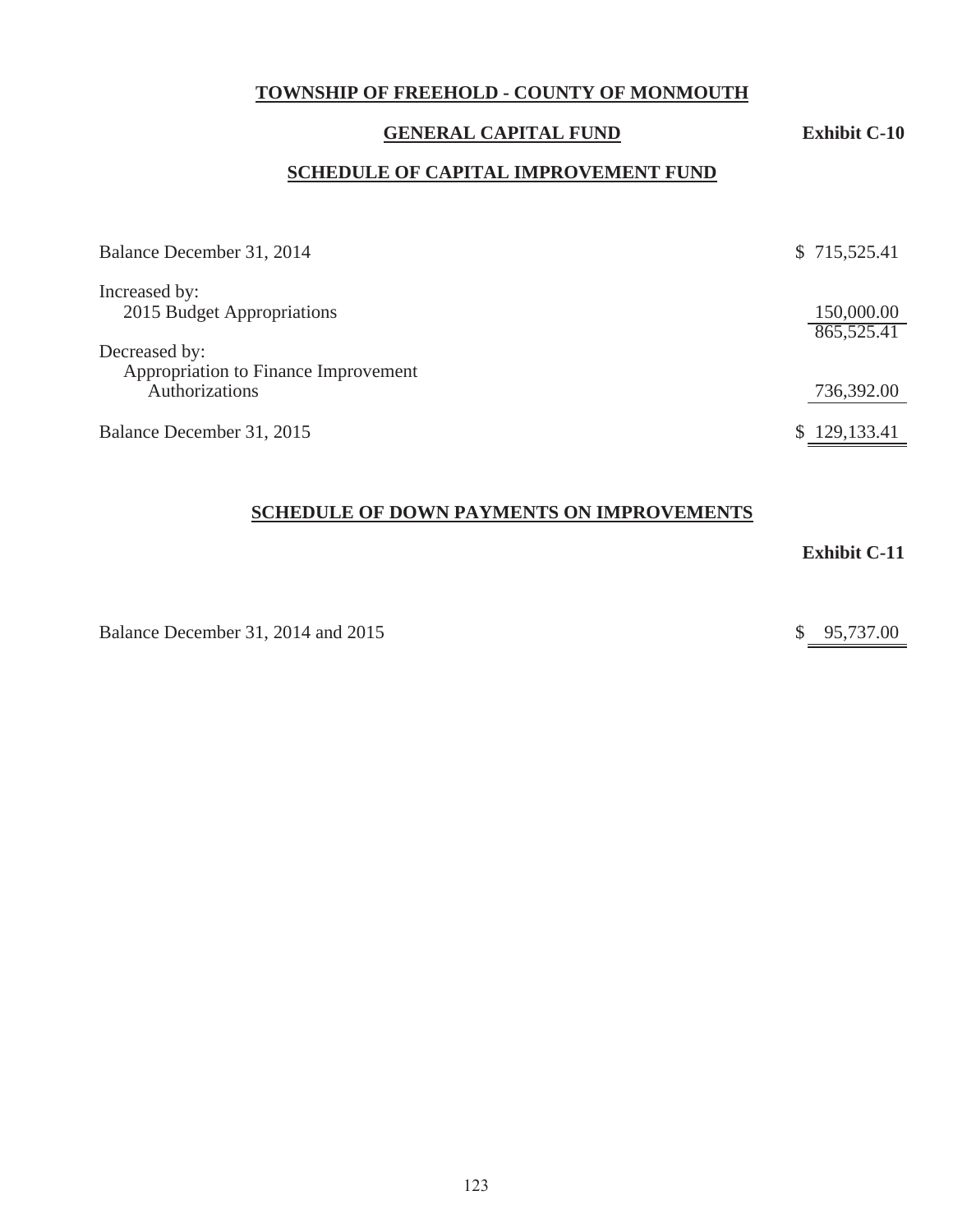|                                                  | <b>Exhibit C-12</b>  | Sheet 1 of 2                                                     | <b>Balance</b>                                    | Dec. 31, 2015<br>172,800.00                  | 160,000.00<br>630,050.00                                                             | 1,065,000.00               | \$2,027,850.00 |
|--------------------------------------------------|----------------------|------------------------------------------------------------------|---------------------------------------------------|----------------------------------------------|--------------------------------------------------------------------------------------|----------------------------|----------------|
|                                                  |                      |                                                                  | by Budget<br>Paid                                 | Appropriation<br>80,300.00                   | 41,000.00<br>0.001000                                                                |                            | 229,740.00     |
|                                                  |                      |                                                                  | New                                               | Lease                                        |                                                                                      | 1,065,000.00               | \$1,065,000.00 |
|                                                  | GENERAL CAPITAL FUND |                                                                  | <b>Balance</b>                                    | Dec. 31, 2014<br>253,100.00                  | 201,000.00<br>738,490.00                                                             |                            | \$1,192,590.00 |
| <b>FOWNSHIP OF FREEHOLD - COUNTY OF MONMOUTH</b> |                      | SCHEDULE OF MONMOUTH COUNTY IMPROVEMENT AUTHORITY LEASES PAYABLE | Dutstanding Dec. 31, 2015<br>Maturities of Leases | See Amortization Statement<br>Amount<br>Date | See Amortization Statement<br>See Amortization Statement                             | See Amortization Statement |                |
|                                                  |                      |                                                                  | Lease                                             | Principal                                    | $\frac{886,200.00}{582,000.00}$<br>$\frac{582,000.00}{844,200.00}$<br>$1,065,000.00$ |                            |                |
|                                                  |                      |                                                                  | Year of                                           | Lease                                        | 2007<br>2011<br>2013<br>2015                                                         |                            |                |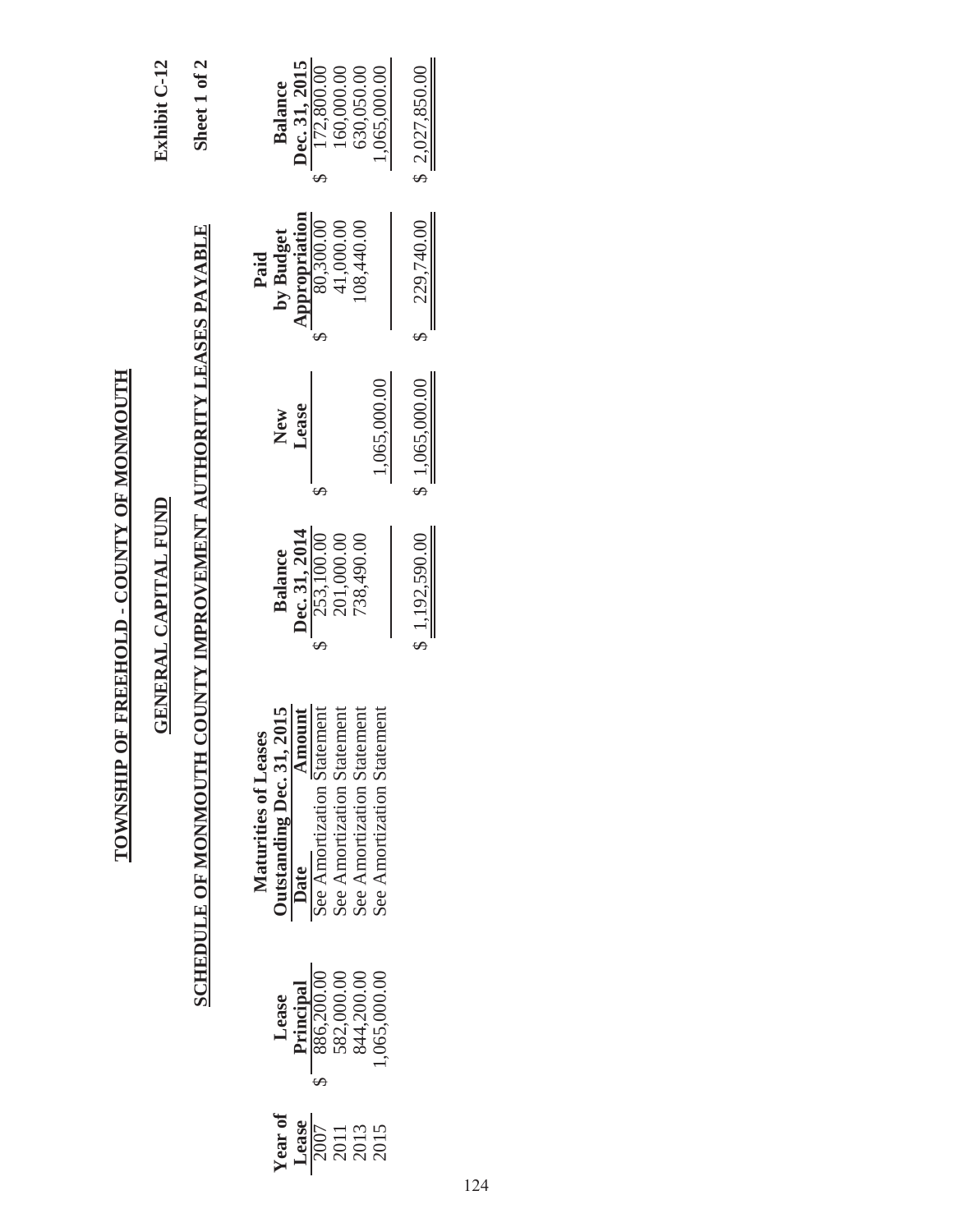## **GENERAL CAPITAL FUND Exhibit C-12**

## **SCHEDULE OF MONMOUTH COUNTY IMPROVEMENT Sheet 2 of 2**

## **AUTHORITY LEASES PAYABLE**

| <b>Due</b>     | Principal      | <b>Interest</b>  |
|----------------|----------------|------------------|
| March 2016     | \$             | \$<br>4,320.00   |
| April 2016     |                | 36,757.44        |
| September 2016 | 84,300.00      | 4,320.00         |
| October 2016   | 295,170.00     | 40,077.50        |
| March 2017     |                | 2,212.50         |
| April 2017     |                | 35,217.50        |
| September 2017 | 88,500.00      | 2,212.50         |
| October 2017   | 256,810.00     | 35,217.50        |
| April 2018     |                | 29,667.50        |
| October 2018   | 270,270.00     | 29,667.50        |
| April 2019     |                | 23,200.00        |
| October 2019   | 253,700.00     | 23,200.00        |
| April 2020     |                | 17,290.00        |
| October 2020   | 266,430.00     | 17,290.00        |
| April 2021     |                | 10,960.00        |
| October 2021   | 145,160.00     | 10,960.00        |
| April 2022     |                | 7,680.00         |
| October 2022   | 123,890.00     | 7,680.00         |
| April 2023     |                | 5,720.00         |
| October 2023   | 128,620.00     | 5,720.00         |
| April 2024     |                | 2,875.00         |
| October 2024   | 56,000.00      | 2,875.00         |
| April 2025     |                | 1,475.00         |
| October 2025   | 59,000.00      | 1,475.00         |
|                | \$2,027,850.00 | 358,069.94<br>\$ |
|                |                |                  |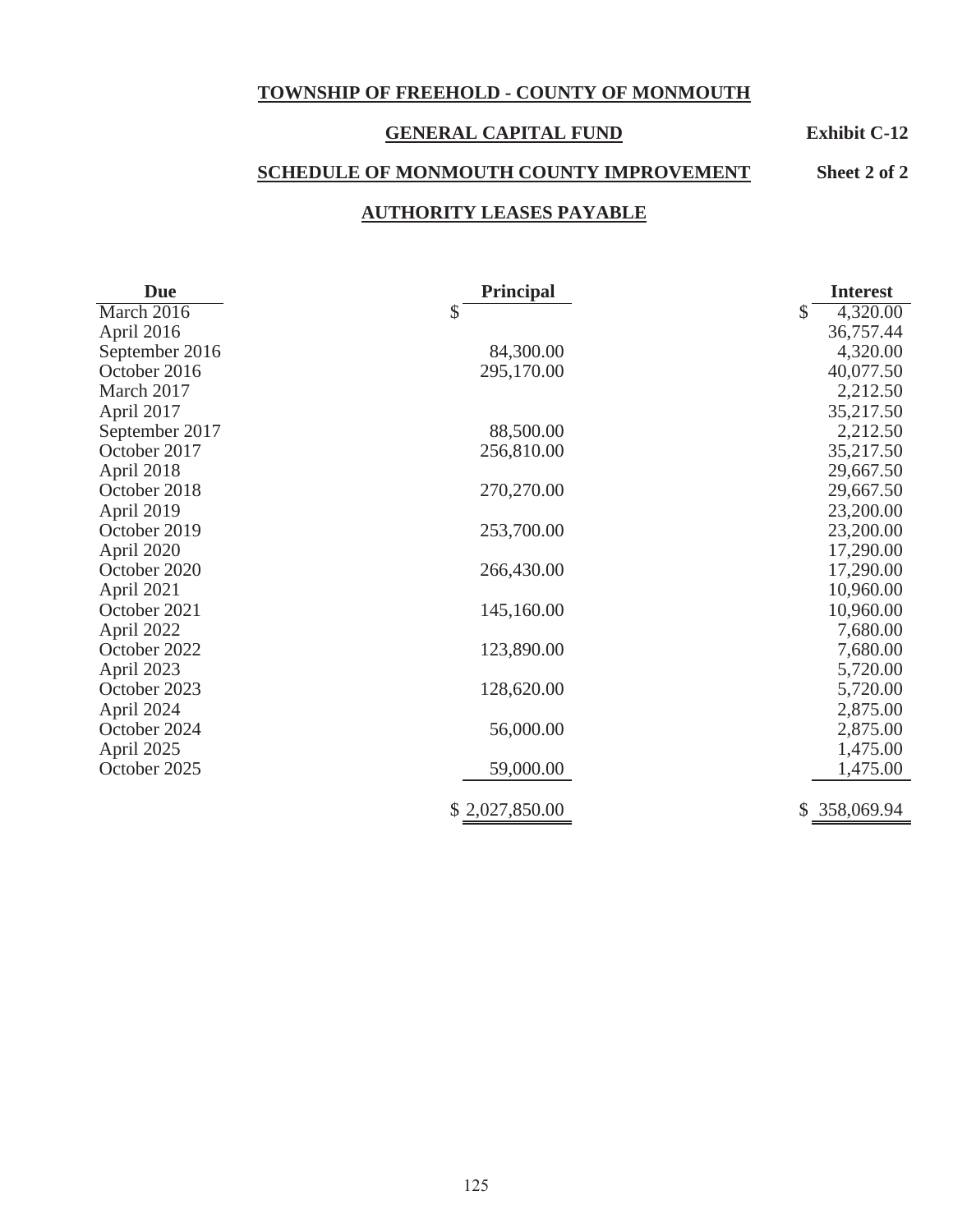## **GENERAL CAPITAL FUND Exhibit C-13**

## **SCHEDULE OF BONDS AND NOTES AUTHORIZED**

## **BUT NOT ISSUED**

| <b>Ordinance</b> |                                         | <b>Balance</b> |
|------------------|-----------------------------------------|----------------|
| <b>Number</b>    | <b>Improvement Description</b>          | Dec. 31, 2015  |
| $97 - 01$        | <b>Renovations to Municipal Complex</b> | 215,000.00     |
| $97 - 11$        | Various Improvements                    | 78,818.70      |
| 98-08            | Various Improvements                    | 1,610,755.00   |
| 99-09            | Various Improvements                    | 176,575.00     |
| $00-10$          | Various Improvements                    | 1,104,000.00   |
| $01-13$          | Various Improvements                    | 622,650.00     |
| $02 - 13$        | Various Improvements                    | 1,224,150.00   |
| $03-09$          | Various Improvements                    | 382,575.00     |
| $04 - 11$        | Various Improvements                    | 475,730.00     |
| $05-19$          | Various Improvements                    | 926,525.00     |
| $05 - 35$        | Development of Park Lands               | 485,000.00     |
| $06 - 21$        | Various Improvements                    | 435,075.00     |
| $07-14, 08-29$   | Various Improvements                    | 767,915.00     |
| $09-16$          | Various Improvements                    | 1,098,000.00   |
| $10 - 21$        | Various Improvements                    | 1,400,000.00   |
| $11 - 20$        | Various Improvements                    | 950,000.00     |
| $12 - 12$        | Various Improvements                    | 1,026,555.00   |
| $14 - 05$        | Various Improvements                    | 3,865,500.00   |
| $15 - 10$        | Various Improvements                    | 7,101,608.00   |
|                  |                                         |                |

\$ 23,946,431.70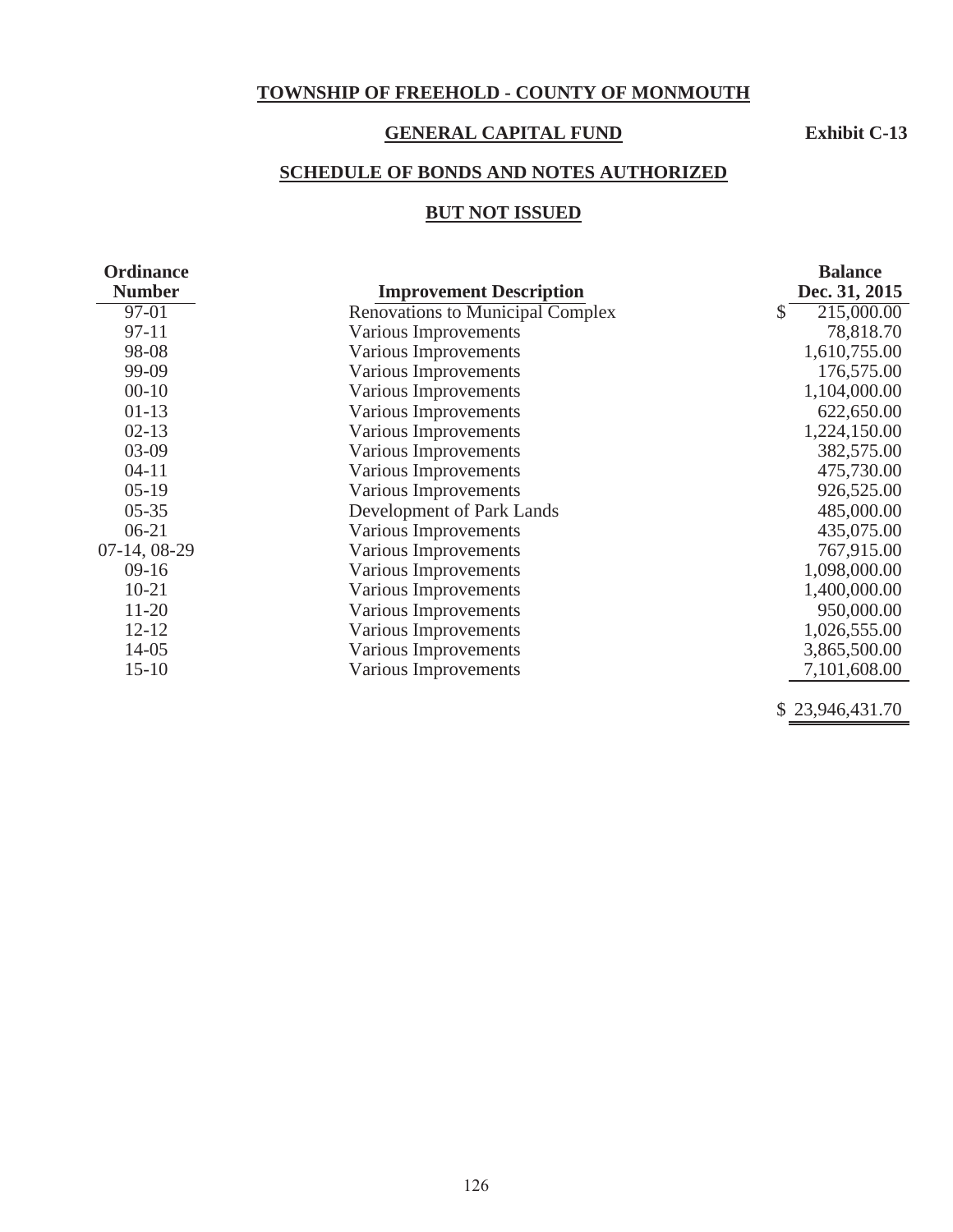## **WATER-SEWER UTILITY FUND**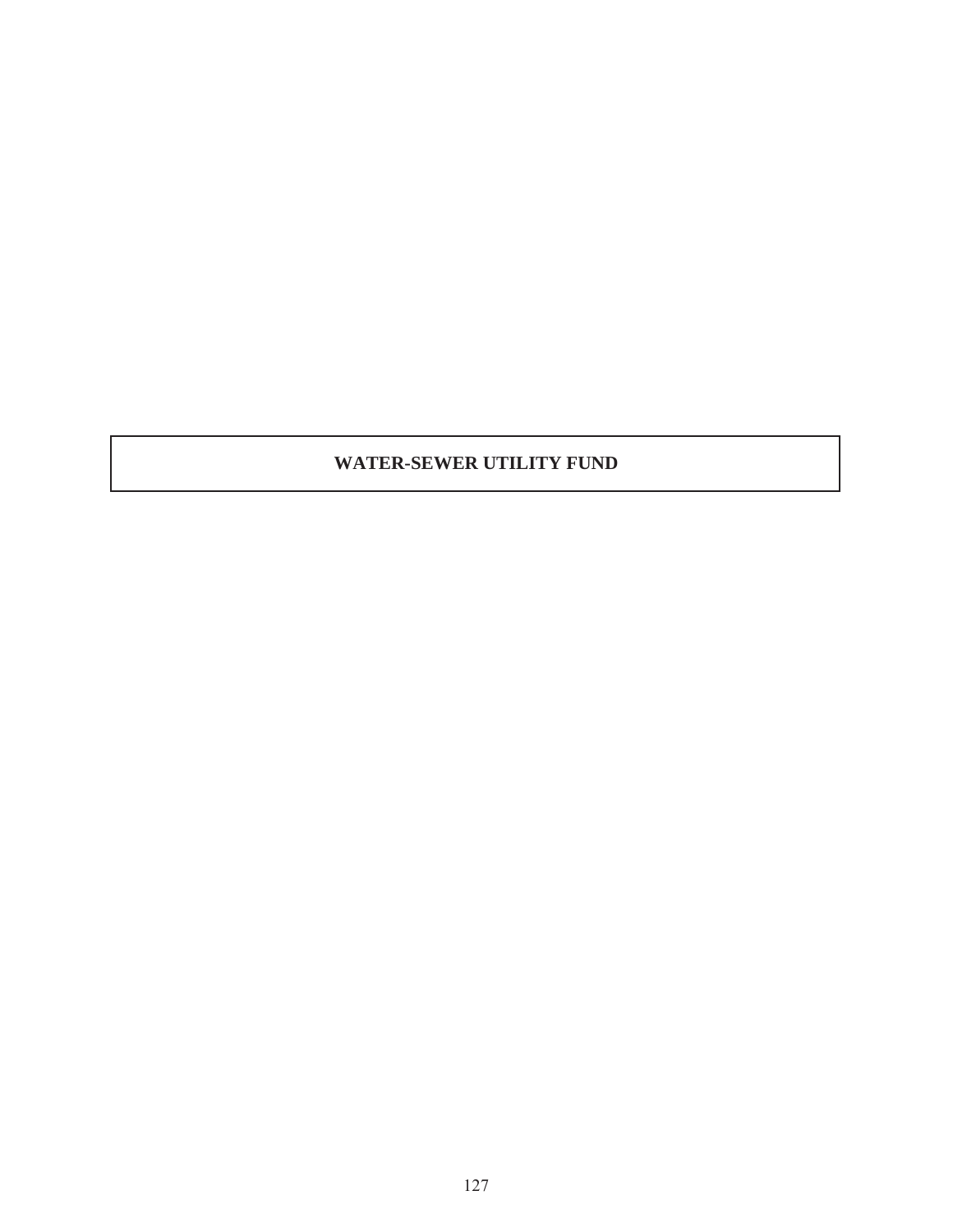(THIS PAGE INTENTIONALLY LEFT BLANK)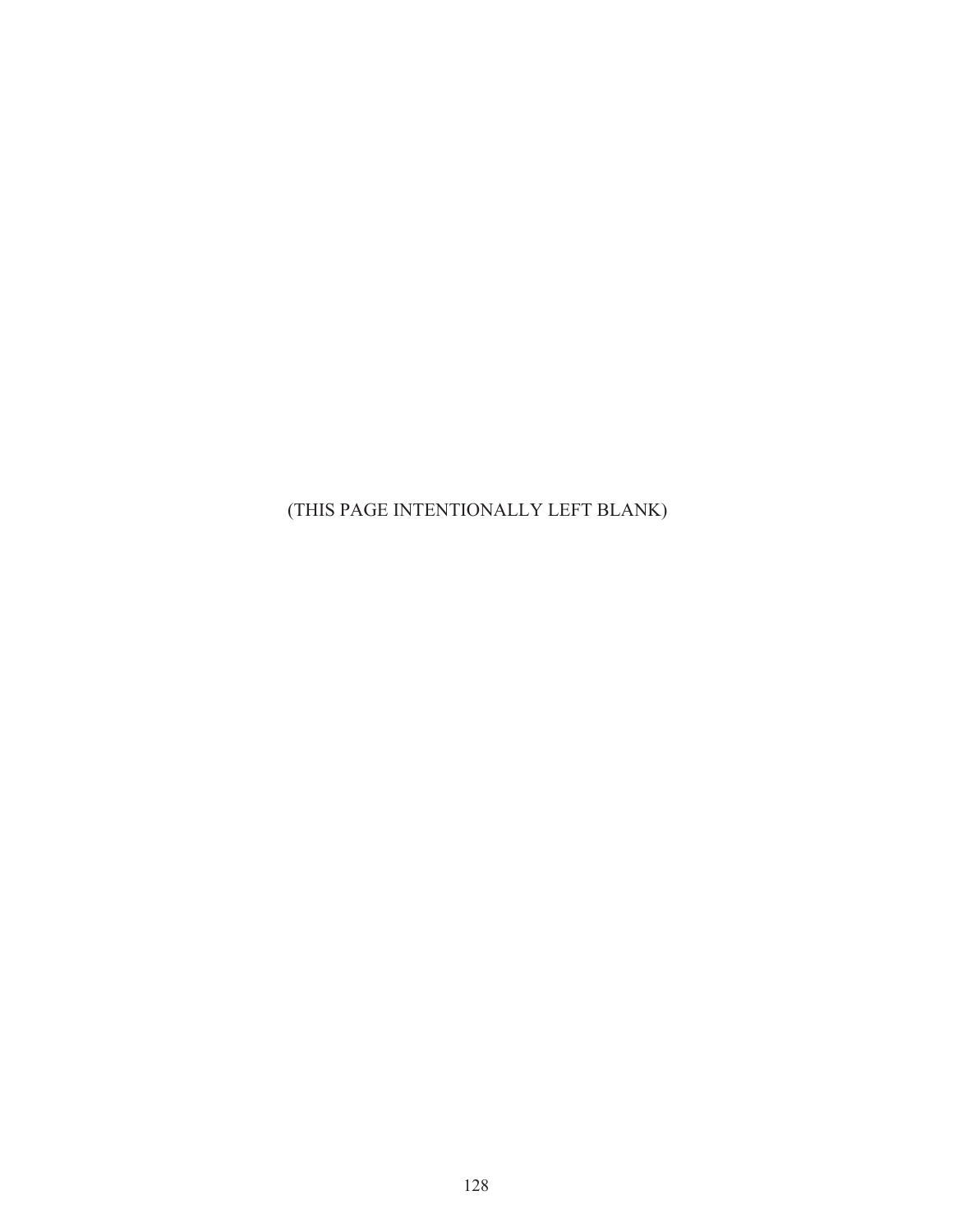|                                                                                                                                  |                                                                        | <b>SCHEDULE OF CASH - TREASURER</b><br>WATER-SEWER UTILITY FUND |           |                         |                            | Exhibit D-6                       |
|----------------------------------------------------------------------------------------------------------------------------------|------------------------------------------------------------------------|-----------------------------------------------------------------|-----------|-------------------------|----------------------------|-----------------------------------|
|                                                                                                                                  |                                                                        | Operating<br>$\frac{1}{2}$<br>$\frac{9,204,118.04}{9,204}$      |           | Assessment              |                            | Capital                           |
| Balance December 31, 2014                                                                                                        |                                                                        |                                                                 |           | 304,574.01<br>G         |                            | 6,183,252.19                      |
| Prepaid Water-Sewer Rents<br>Sewer Connection Fees<br>Water Connection Fees<br>Interest on Investments<br>Increased by Receipts: | 18,217.67<br>188,081.79<br>113,805.45<br>81,314.51<br>↮                |                                                                 | $\Theta$  |                         | $\varphi$                  |                                   |
| Prior Year Sewer Charge Reimbursement<br>Fire Hydrant Service<br>Miscellaneous Other                                             | 105,867.66<br>254,385.13<br>201,905.38<br>4,388,124.63<br>7,568,724.01 |                                                                 |           |                         |                            |                                   |
| Sewer Charges Receivable<br>Water Charges Receivable                                                                             |                                                                        |                                                                 |           |                         |                            |                                   |
| Reserve for Infrastructure Contribution<br>Premium on Sale of Bonds and Notes<br>Assessments Receivable                          |                                                                        |                                                                 | 35,328.20 |                         | 1,136.28<br>144,302.84     |                                   |
| Interfunds                                                                                                                       | 128,575.89                                                             |                                                                 | 354.45    |                         |                            |                                   |
| Capital Improvement Fund<br><b>Budget Appropriations:</b><br>Serial Bonds                                                        |                                                                        |                                                                 |           |                         | 5,469,000.00<br>600,000.00 |                                   |
| <b>Bond Anticipation Notes</b>                                                                                                   |                                                                        | 22,253,120.16<br>13,049,002.12                                  |           | 340,256.66<br>35,682.65 | 1,500,000.00               | 7,714,439.12<br>13,897,691.31     |
| Decreased by Disbursements:<br>Appropriation Reserves<br><b>Budget Appropriations</b><br>Interfunds                              | 11,607,676.59<br>266,969.74<br>23,411.48<br>353,608.33                 |                                                                 | 354.45    |                         | 105,164.41                 |                                   |
| Accrued Interest on Bonds and Notes<br>Improvement Authorizations<br><b>Bond Anticipation Notes</b>                              |                                                                        |                                                                 |           |                         | 467,621.83<br>5,192,111.48 |                                   |
|                                                                                                                                  |                                                                        | 12,251,666.14                                                   |           | 354.45                  |                            | 5,764,897.72                      |
| Balance December 31, 2015                                                                                                        |                                                                        | $\frac{$10,001,454.02}{2}$                                      |           | $\frac{$39,902.21}{2}$  |                            | 8,132,793.59<br>$\leftrightarrow$ |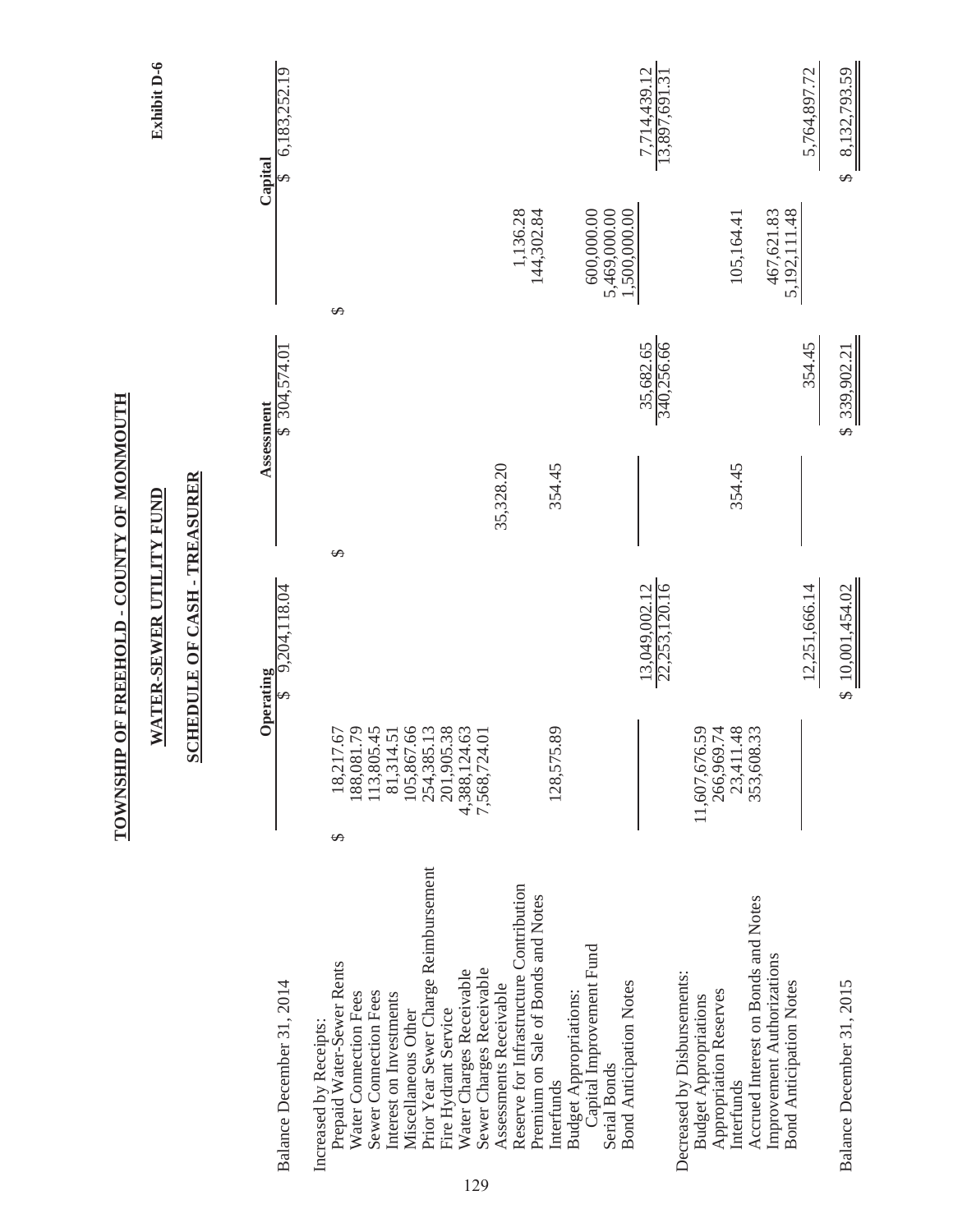|                         | Dec. 31, 2015<br>\$739,902.21<br><b>Balance</b>         |                                                                                                                                                                                                                                                                                                                                                                                                                                                           |  |
|-------------------------|---------------------------------------------------------|-----------------------------------------------------------------------------------------------------------------------------------------------------------------------------------------------------------------------------------------------------------------------------------------------------------------------------------------------------------------------------------------------------------------------------------------------------------|--|
|                         | \$35,328.20<br>$\epsilon$<br>Transfers                  | 354.45 \$ 35,328.20 \$ 35,328.20 \$ 339,902.21                                                                                                                                                                                                                                                                                                                                                                                                            |  |
|                         | From<br>$\Theta$                                        | 741.38<br>7,577.09<br>5,554.08<br>11,433.44<br>10,022.21                                                                                                                                                                                                                                                                                                                                                                                                  |  |
|                         | <b>Disbursements</b><br><b>Miscellaneous</b><br>354.45  |                                                                                                                                                                                                                                                                                                                                                                                                                                                           |  |
|                         | <b>Miscellaneous</b><br>354.45<br>Receipts              | $\frac{354.45}{\ }$ \$                                                                                                                                                                                                                                                                                                                                                                                                                                    |  |
| <b>ANALYSIS OF CASH</b> | Assessments<br>Receivable<br>∽                          | $304,574.01$ \$ $35,328.20$ \$<br>7,577.09<br>741.38<br>5,554.08<br>11,433.44<br>10,022.21                                                                                                                                                                                                                                                                                                                                                                |  |
|                         | Dec. 31, 2014<br>304,574.01<br><b>Balance</b><br>.<br>∽ | ↮                                                                                                                                                                                                                                                                                                                                                                                                                                                         |  |
|                         | Interfund - Water-Sewer Operating Fund                  | Various Local Improvements and Improvements<br>Various Local Improvements and Improvements<br>Various Local Improvements and Improvements<br>Various Local Improvements to the Sanitary<br>Various Local Improvements to the Sanitary<br>to the Sewer System - White Mountain<br><b>Improvement Description</b><br>Sewerage System - Southern Gulf<br>to the Sewer System - Eaglenest<br>Sewerage System - Weaverville<br>to the Sewer System - Stonehill |  |
|                         | Assessment Bonds:<br>Fund Balance                       | 07-22, 08-16<br>$02-42, 04-30,$<br>$6-31, 06-43$<br>130<br>04-19, 04-20<br>Ordinance<br>Number<br>$05-41$<br>$04 - 21$                                                                                                                                                                                                                                                                                                                                    |  |

# **WATER-SEWER UTILITY ASSESSMENT FUND Exhibit D-7** WATER-SEWER UTILITY ASSESSMENT FUND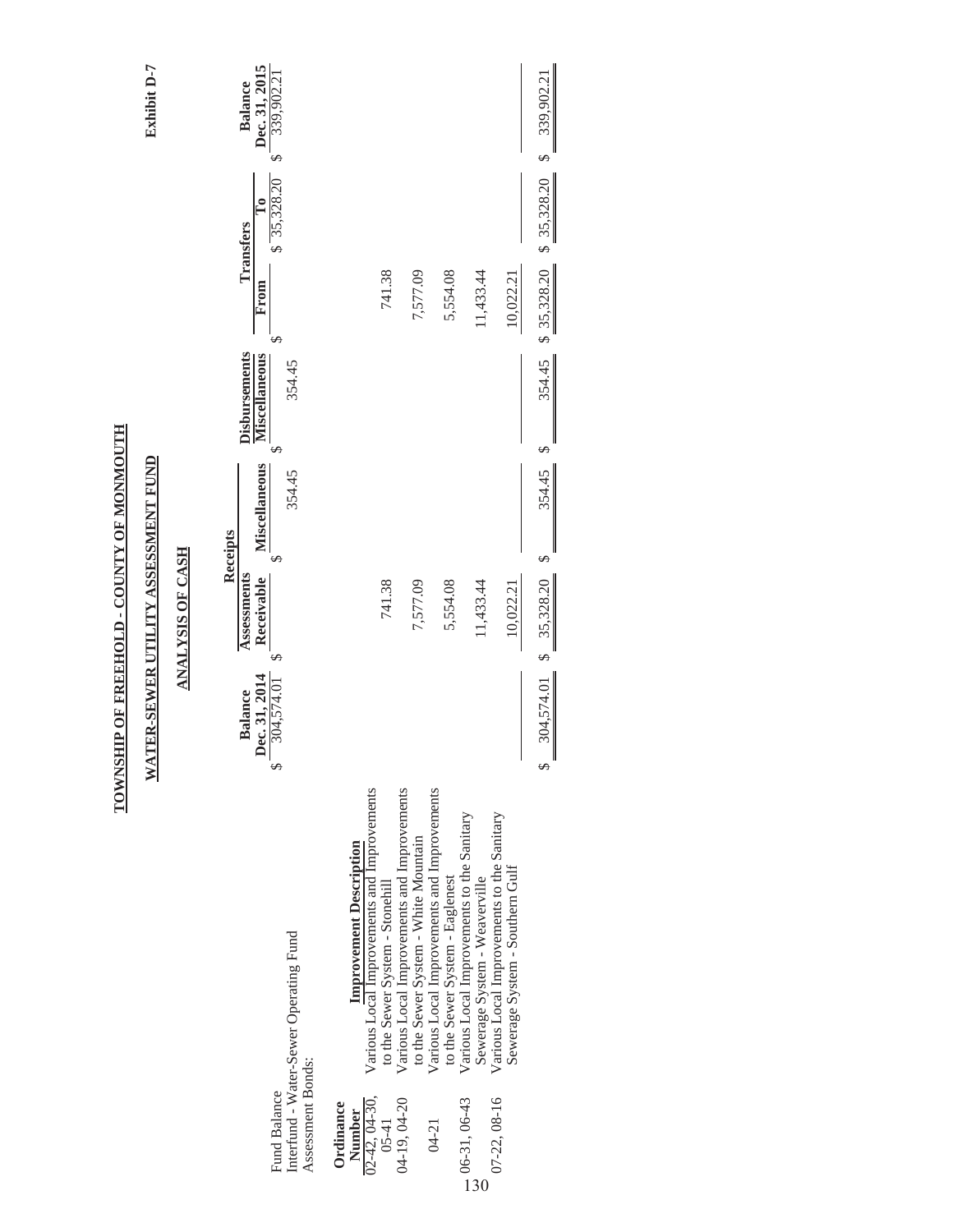| $\frac{1}{2}$     |  |
|-------------------|--|
|                   |  |
|                   |  |
|                   |  |
|                   |  |
|                   |  |
|                   |  |
|                   |  |
| トイくしょ じょく トリミングトリ |  |
|                   |  |
|                   |  |
|                   |  |
|                   |  |
|                   |  |
|                   |  |
|                   |  |
| トレート こうしょう        |  |
|                   |  |
|                   |  |
| י<br>ו<br>        |  |
|                   |  |
|                   |  |
| こくりしょ             |  |
|                   |  |
|                   |  |
|                   |  |
|                   |  |
|                   |  |

## **WATER-SEWER UTILITY CAPITAL FUND Exhibit D-8** WATER-SEWER UTILITY CAPITAL FUND

Exhibit D-8

## **ANALYSIS OF CASH ANALYSIS OF CASH**

|                      | Dec. 31, 2015<br>(268,000.00)<br>1,295,993.93<br>Balance<br>'∽ | 23,411.48<br>73,306.08<br>118,195.00                                                                                |                             |                                                         | 25,499.00<br>38,495.49<br>2,186.20                                                                                                   | 147,580.00<br>277,067.96<br>175,925.92                                                                                                             | 22,059.48<br>74,278.52<br>1,700,298.12<br>95,000.00<br>3,874,177.84<br>157,318.57                                                                                                                                                                              | 8,132,793.59    |
|----------------------|----------------------------------------------------------------|---------------------------------------------------------------------------------------------------------------------|-----------------------------|---------------------------------------------------------|--------------------------------------------------------------------------------------------------------------------------------------|----------------------------------------------------------------------------------------------------------------------------------------------------|----------------------------------------------------------------------------------------------------------------------------------------------------------------------------------------------------------------------------------------------------------------|-----------------|
|                      | Ê٥<br>Transfers                                                |                                                                                                                     |                             |                                                         |                                                                                                                                      |                                                                                                                                                    | 374,000.00<br>268,000.00<br>95,000.00                                                                                                                                                                                                                          | \$27,000.00     |
|                      | 268,000.00<br>From                                             | 469,000.00                                                                                                          |                             |                                                         |                                                                                                                                      |                                                                                                                                                    |                                                                                                                                                                                                                                                                | \$737,000.00    |
|                      | Miscellaneous                                                  | 105,164.41                                                                                                          |                             |                                                         |                                                                                                                                      |                                                                                                                                                    |                                                                                                                                                                                                                                                                | 105,164.41      |
| <b>Disbursements</b> | <b>Notes</b><br>Paid                                           |                                                                                                                     | 23,411.48                   |                                                         |                                                                                                                                      | 1,206,900.00                                                                                                                                       | 3,961,800.00                                                                                                                                                                                                                                                   | \$5,192,111.48  |
|                      | Authorizations<br>Improvement                                  |                                                                                                                     |                             |                                                         | 9,139.55<br>3,051.50                                                                                                                 | 82,660.81                                                                                                                                          | 83,784.66<br>10,602.00<br>216,681.43<br>61,701.88                                                                                                                                                                                                              | 467,621.83      |
|                      | Miscellaneous<br>$\frac{144,302.84}{1}$                        | 1,136.28<br>600,000.00                                                                                              |                             |                                                         |                                                                                                                                      |                                                                                                                                                    |                                                                                                                                                                                                                                                                | 745,439.12      |
| Receipts             | <b>Issued</b><br><b>Notes</b>                                  |                                                                                                                     |                             |                                                         | 6,000.00                                                                                                                             |                                                                                                                                                    | 1,494,000.00                                                                                                                                                                                                                                                   | \$1,500,000.00  |
|                      | <b>Bonds</b><br>Issued                                         |                                                                                                                     |                             |                                                         |                                                                                                                                      | 07,000.00<br>1,5(                                                                                                                                  | 3,962,000.00                                                                                                                                                                                                                                                   | \$.5,469,000.00 |
|                      | Dec. 31, 2014<br>\$1,151,691.09<br><b>Balance</b>              | 128,575.89<br>287,195.00<br>72,169.80                                                                               | 23,411.48                   |                                                         | (762.30)<br>34,638.55<br>38,495.49                                                                                                   | 147,580.00<br>175,925.92<br>59,628.77                                                                                                              | 22,059.48<br>3,957,762.50<br>84,880.52                                                                                                                                                                                                                         | \$6,183,252.19  |
|                      |                                                                | Funds Borrowed in Excess of Authorization:<br>Reserve for Infrastructure Contribution<br>Water-Sewer Operating Fund | Improvement Authorizations: | <b>Improvement Description</b><br>General Improvements: | Various Improvements to the Water-Sewer System<br>Various Improvements to the Water-Sewer System<br>Improvements to the Water System | Various Improvements to the Water-Sewer System<br>Various Improvements to the Water-Sewer System<br>Various Improvements to the Water-Sewer System | Various Improvements to the Water-Sewer System<br>Various Improvements to the Water-Sewer System<br>Various Improvements to the Water-Sewer System<br>Various Improvements to the Water-Sewer System<br>Well 11 Rehabilitation Project<br>Sewer Lining Project |                 |
|                      | Grants Receivable<br>Fund Balance<br>Interfunds:               | Capital Improvement Fund                                                                                            | Ordinance 02-14, 04-31      | Ordinance<br>Number                                     | $02 - 14, 04 - 31$<br>$05 - 20$<br>$06 - 22$                                                                                         | $07 - 15$<br>09-17<br>$10 - 22$                                                                                                                    | $15-27$<br>$12 - 13$<br>$15 - 03$<br>$14-06$<br>$15-11$<br>$1 - 21$<br>131                                                                                                                                                                                     |                 |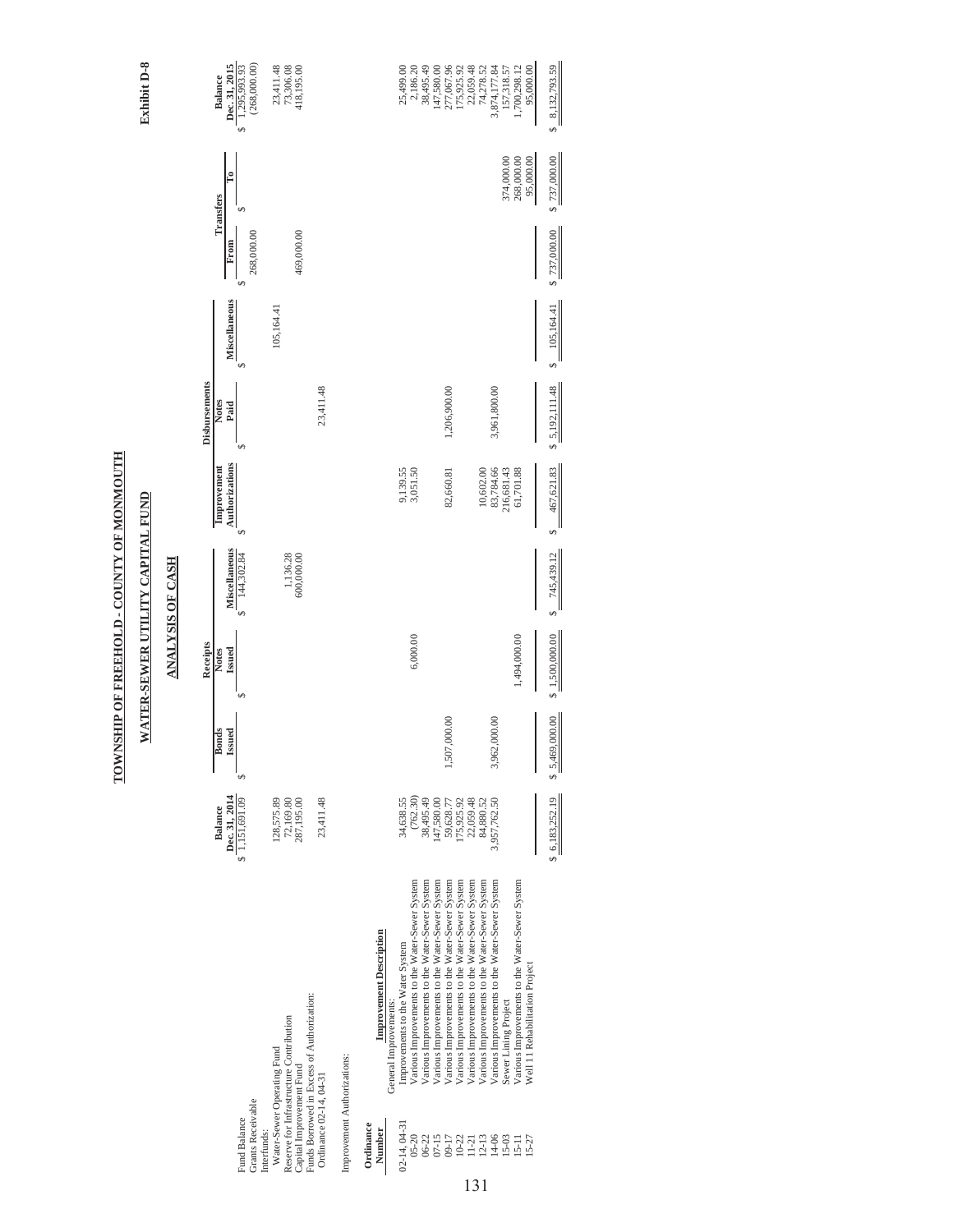| WATER-SEWER UTILITY OPERATING FUND          |                    | <b>Exhibit D-9</b> |
|---------------------------------------------|--------------------|--------------------|
| <b>SCHEDULE OF WATER CHARGES RECEIVABLE</b> |                    |                    |
|                                             |                    |                    |
| Balance December 31, 2014                   |                    | \$<br>185,879.36   |
| Increased by:                               |                    |                    |
| Water Charges Levied                        |                    | 4,671,393.12       |
| Decreased by:                               |                    | 4,857,272.48       |
| Receipts:                                   |                    |                    |
| <b>Consumer Accounts</b>                    | 4,388,124.63<br>\$ |                    |
| Fire Hydrant Service                        | 201,905.38         |                    |
| Prepaid Applied                             | 10,398.21          | 4,600,428.22       |
| Balance December 31, 2015                   |                    | \$<br>256,844.26   |

## **SCHEDULE OF SEWER CHARGES RECEIVABLE**

**Exhibit D-10**

| Balance December 31, 2014 |                | \$<br>289,226.52  |
|---------------------------|----------------|-------------------|
| Increased by:             |                |                   |
| Sewer Charges Levied      |                | 7,639,890.00      |
|                           |                | 7,929,116.52      |
| Decreased by:             |                |                   |
| Receipts                  | \$7,568,724.01 |                   |
| Prepaid Applied           | 6,094.96       |                   |
|                           |                | 7,574,818.97      |
|                           |                |                   |
| Balance December 31, 2015 |                | \$<br>354, 297.55 |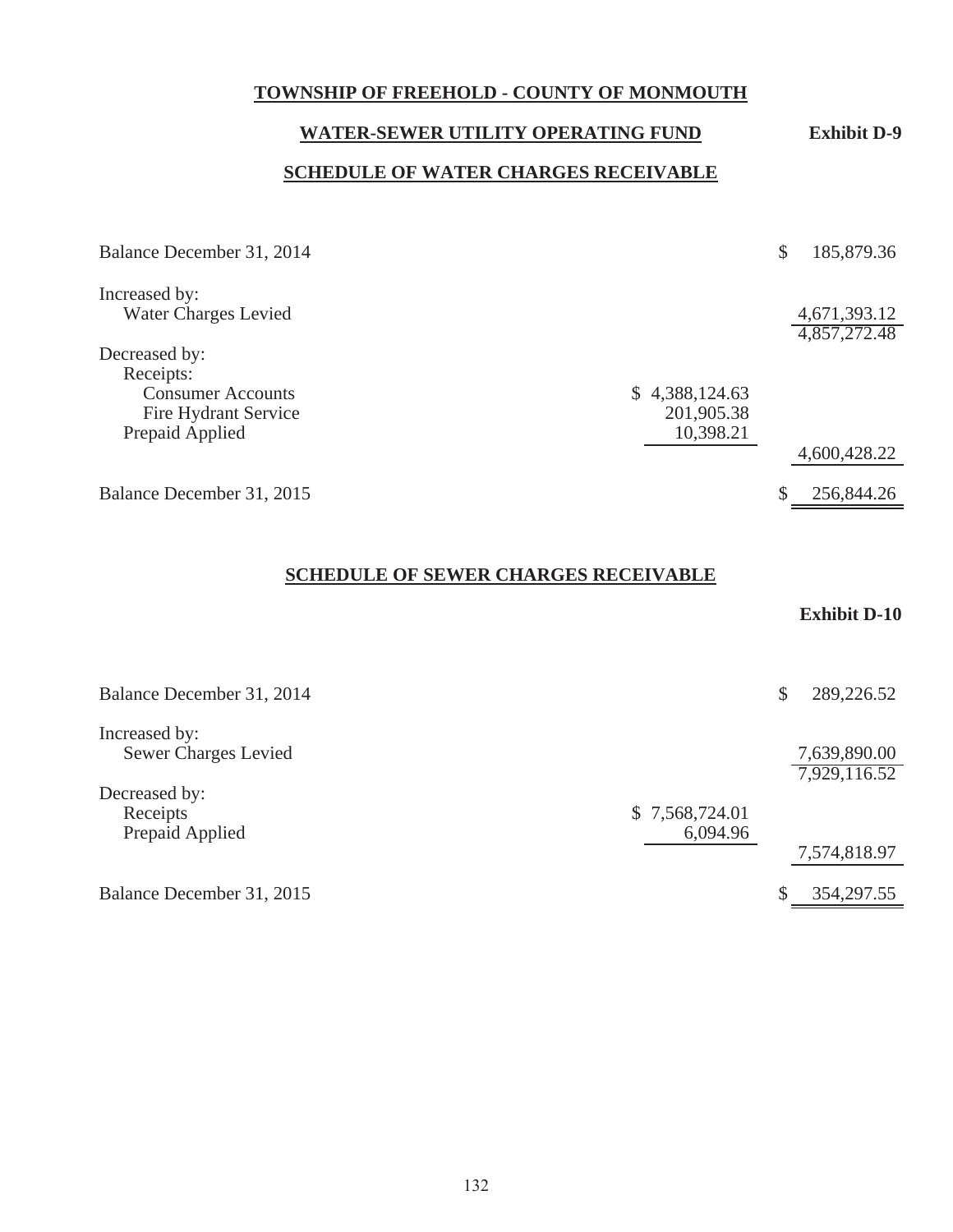**WATER-SEWER UTILITY ASSESSMENT FUND Exhibit D-11** WATER-SEWER UTILITY ASSESSMENT FUND

Exhibit D-11

## **SCHEDULE OF ASSESSMENTS RECEIVABLE SCHEDULE OF ASSESSMENTS RECEIVABLE**

| Pledged to<br>Reserve           |                                                                                |                                                                                     | 347.13                                                                         | 13,326.76                                                                   | 30,066.08                                                                     |                                                  |
|---------------------------------|--------------------------------------------------------------------------------|-------------------------------------------------------------------------------------|--------------------------------------------------------------------------------|-----------------------------------------------------------------------------|-------------------------------------------------------------------------------|--------------------------------------------------|
| Dec. 31, 2015<br><b>Balance</b> |                                                                                |                                                                                     | 347.13                                                                         | 13,326.76                                                                   | 30,066.08                                                                     | $$35,328.20 \quad$ \$ 43,739.97 \cdots 43,739.97 |
| Collected                       | 741.38                                                                         | 7,577.09                                                                            | 5,554.08                                                                       | 11,433.44                                                                   | 10,022.21                                                                     |                                                  |
| Dec. 31, 2014<br><b>Balance</b> | 741.38                                                                         | 7,577.09                                                                            | 5,901.21                                                                       | 24,760.20                                                                   | 40,088.29                                                                     | 79,068.17                                        |
| <b>Dates</b><br>Due             | 5/31/2005-14                                                                   | 8/01/2006-15                                                                        | 5/01/2006-15                                                                   | 9/01/2008-17                                                                | 0/15/2010-19                                                                  |                                                  |
| Installments<br>Annual          |                                                                                |                                                                                     |                                                                                |                                                                             |                                                                               |                                                  |
| Confirmation<br>Date of         | ,708/2005                                                                      | 6/27/2006                                                                           | 2/28/2006                                                                      | 7/29/2008                                                                   | 8/25/2009                                                                     |                                                  |
| <b>Improvement Description</b>  | Various Local Improvements and Improvements<br>to the Sewer System - Stonehill | Various Local Improvements and Improvements<br>to the Sewer System - White Mountain | Various Local Improvements and Improvements<br>to the Sewer System - Eaglenest | Various Local Improvements to the Sanitary<br>Sewerage System - Weaverville | Various Local Improvements to the Sanitary<br>Sewerage System - Southern Gulf |                                                  |
| Ordinance<br>Number             | 02-42, 04-30,<br>$05-41$                                                       | 04-19, 04-20                                                                        | $04 - 21$                                                                      | 06-31, 06-43                                                                | 07-22, 08-16                                                                  |                                                  |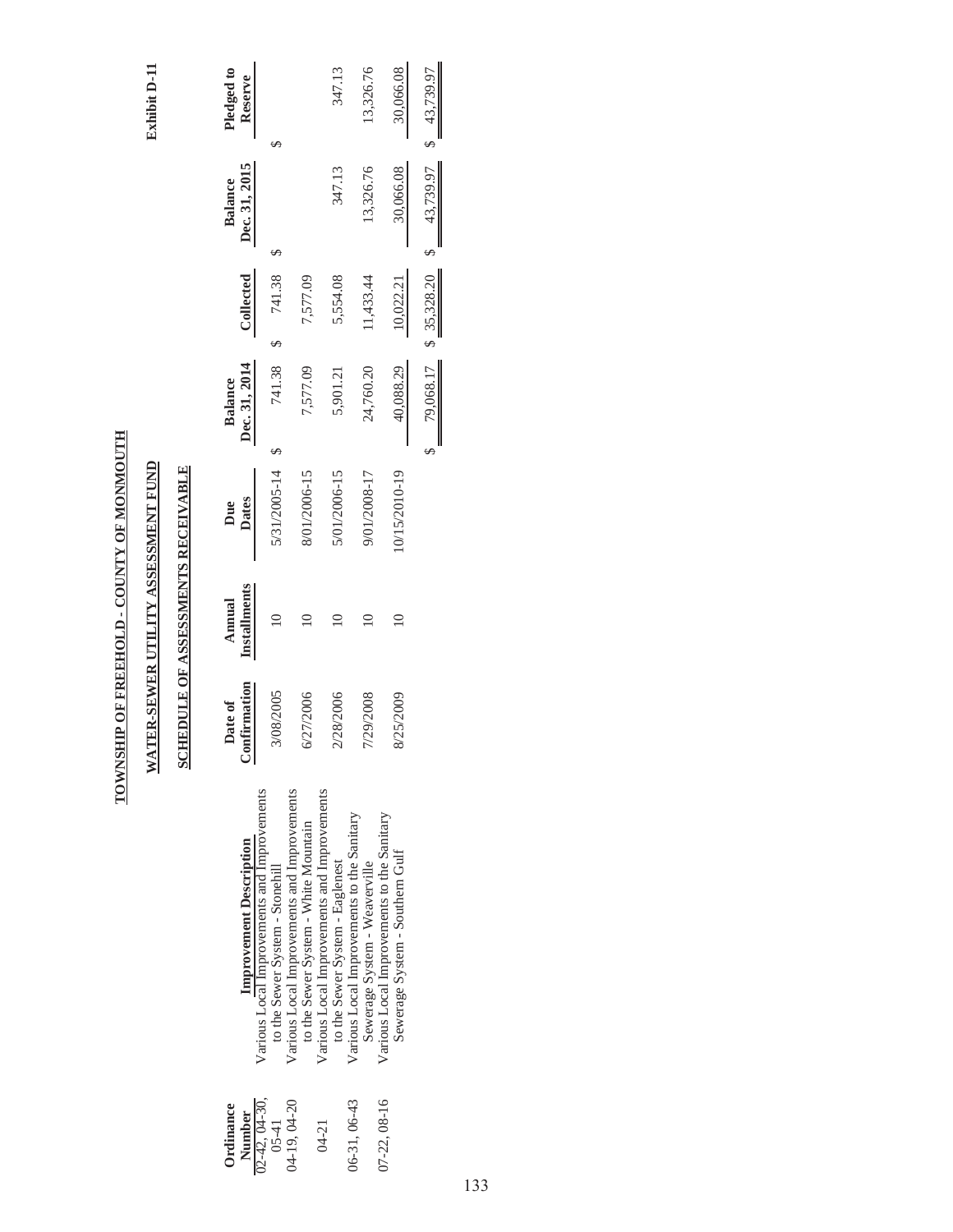## **WATER-SEWER UTILITY CAPITAL FUND Exhibit D-12**

## **SCHEDULE OF RECEIVABLES**

|                                            |    | <b>Balance</b><br>Dec. 31, 2014<br>and 2015 |
|--------------------------------------------|----|---------------------------------------------|
| <b>Connection Fees:</b><br>Queen Anne      | \$ | 21,672.00                                   |
| Developers Contribution:<br>Thompson Grove |    | 12,500.00                                   |
|                                            | S  | 34,172.00                                   |

## **SCHEDULE OF FIXED CAPITAL**

**Exhibit D-13**

|                                                | <b>Balance</b>                |
|------------------------------------------------|-------------------------------|
|                                                | Dec. 31, 2015                 |
| Purchase and Improvement of the Freehold Water |                               |
| and Utility Company                            | $\mathcal{S}$<br>1,700,000.00 |
| Maintenance and Storage Facility               | 75,000.00                     |
| Purchase of Southern Gulf Water Company        | 326,428.10                    |
| <b>Treatment Plant</b>                         | 6,201,098.58                  |
| <b>Distribution Mains</b>                      | 4,210,594.56                  |
| Meters and Meters Accessories                  | 451,511.70                    |
| Standpipes and Storage Tanks                   | 1,046,073.45                  |
| Wells                                          | 4,418,574.88                  |
| Trucks and Equipment                           | 219,481.22                    |
| <b>Budgetary Purchases</b>                     | 1,327,719.39                  |
| Land                                           | 432,146.38                    |
| Water System and Sewer System Improvements     | 24,871,920.48                 |
| <b>Sewer Collection System</b>                 | 5,777,373.97                  |
| <b>Sewer Emergency Response</b>                | 17,781.33                     |
| Sewer Equipment                                | 18,543.46                     |
|                                                |                               |
|                                                | \$51,094,247.50               |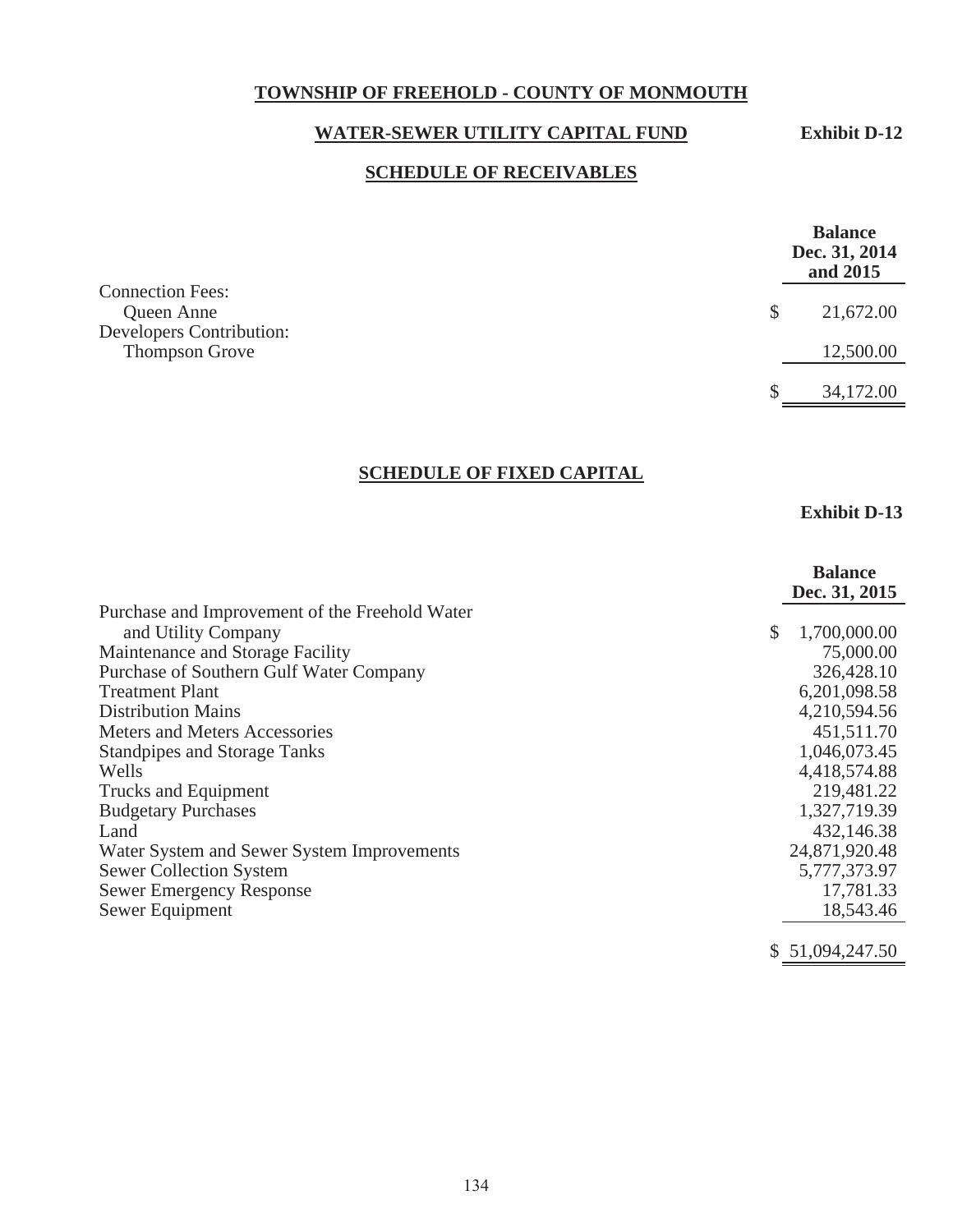|                                                      |                     | <b>Balance</b>          | Dec. 31, 2015                  |                       | 1,679,038.52                     | 1,956,506.64                                   | 785,715.75                                     | 300,000.00                                     | 2,991,574.00                                   | 875,000.00                                     | 262,000.00                                     | 700,000.00                                     | 4,900,000.00                                   | 374,000.00           | 2,023,000.00                                   | 95,000.00                      |                                                              |
|------------------------------------------------------|---------------------|-------------------------|--------------------------------|-----------------------|----------------------------------|------------------------------------------------|------------------------------------------------|------------------------------------------------|------------------------------------------------|------------------------------------------------|------------------------------------------------|------------------------------------------------|------------------------------------------------|----------------------|------------------------------------------------|--------------------------------|--------------------------------------------------------------|
|                                                      | 2015 Authorizations | to Future<br>Charges    | Revenue                        |                       | ∽                                |                                                |                                                |                                                |                                                |                                                |                                                |                                                |                                                |                      | 1,755,000.00                                   |                                |                                                              |
|                                                      |                     | Reserve for<br>Deferred | Amortization                   |                       | $\Theta$                         |                                                |                                                |                                                |                                                |                                                |                                                |                                                |                                                | 374,000.00           | 268,000.00                                     | 95,000.00                      |                                                              |
|                                                      |                     | <b>Balance</b>          | Dec. 31, 2014                  |                       | 1,679,038.52                     | 1.956.506.64                                   | 785,715.75                                     | 300,000.00                                     | 2,991,574.00                                   | 875,000.00                                     | 262,000.00                                     | 700,000.00                                     | 4,900,000.00                                   |                      |                                                |                                | $14,449,834.91$ \$ 155,000.000 \$ 1,755,000 \$ 16,941,834.91 |
| SCHEDULE OF FIXED CAPITAL AUTHORIZED AND UNCOMPLETED |                     |                         | <b>Improvement Description</b> | General Improvements: | Improvements to the Water System | Various Improvements to the Water-Sewer System | Various Improvements to the Water-Sewer System | Various Improvements to the Water-Sewer System | Various Improvements to the Water-Sewer System | Various Improvements to the Water-Sewer System | Various Improvements to the Water-Sewer System | Various Improvements to the Water-Sewer System | Various Improvements to the Water-Sewer System | Sewer Lining Project | Various Improvements to the Water-Sewer System | Well 11 Rehabilitation Project |                                                              |
|                                                      |                     | Ordinance               | Number                         |                       | $02-14, 04-31$                   | $05 - 20$                                      | $06 - 22$                                      | $07 - 15$                                      | 09-17                                          | $10 - 22$                                      | $11-21$<br>$12-13$                             |                                                | 14-06                                          | $15 - 03$            | $15 - 11$                                      | $15 - 27$                      |                                                              |

**WATER-SEWER UTILITY CAPITAL FUND Exhibit D-14** WATER-SEWER UTILITY CAPITAL FUND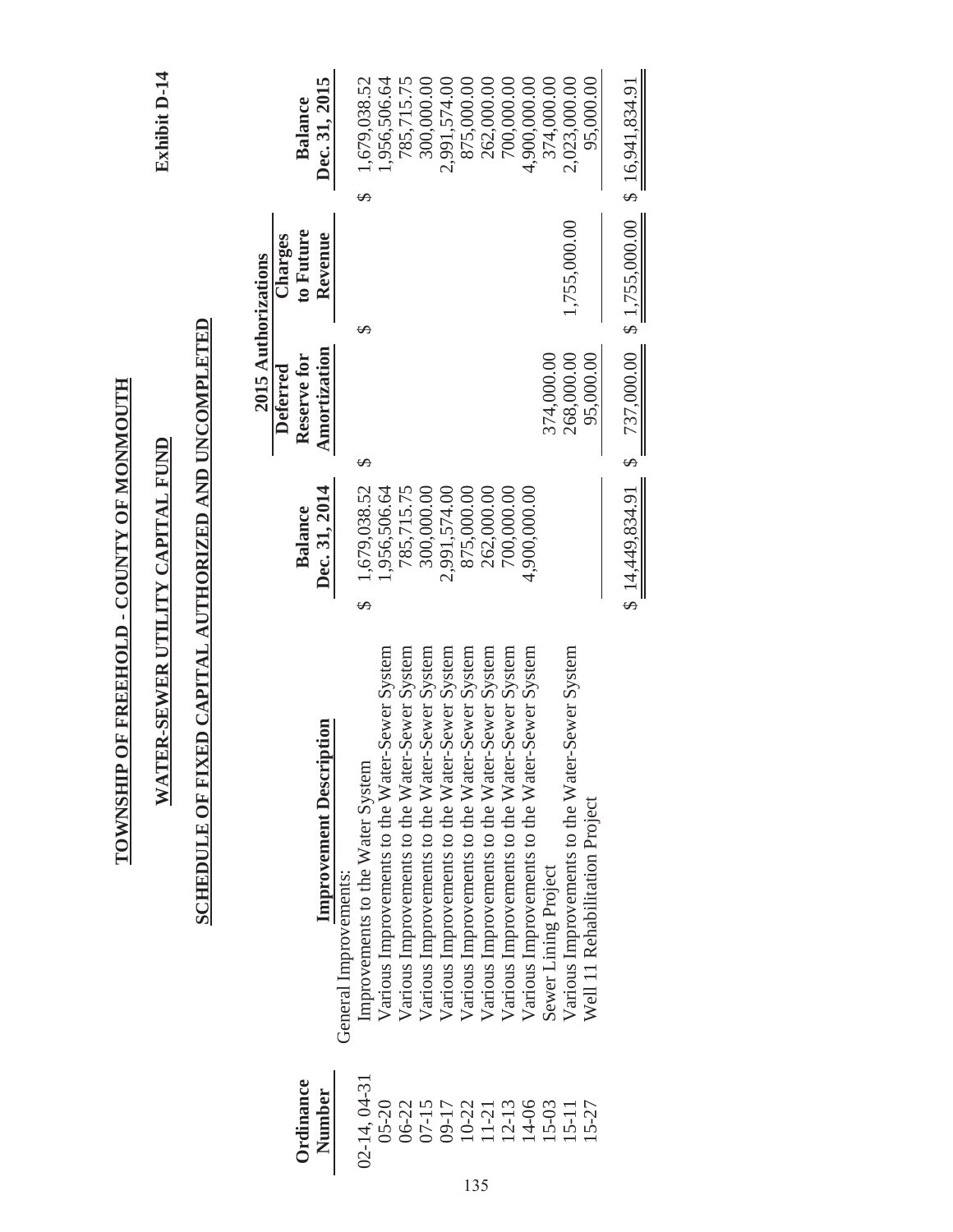| <b>CONTAINTY OF ALAMAN ANTICH</b><br>;<br>;                                                                                                                                                                                          |  |
|--------------------------------------------------------------------------------------------------------------------------------------------------------------------------------------------------------------------------------------|--|
|                                                                                                                                                                                                                                      |  |
|                                                                                                                                                                                                                                      |  |
|                                                                                                                                                                                                                                      |  |
|                                                                                                                                                                                                                                      |  |
|                                                                                                                                                                                                                                      |  |
|                                                                                                                                                                                                                                      |  |
|                                                                                                                                                                                                                                      |  |
|                                                                                                                                                                                                                                      |  |
|                                                                                                                                                                                                                                      |  |
|                                                                                                                                                                                                                                      |  |
|                                                                                                                                                                                                                                      |  |
|                                                                                                                                                                                                                                      |  |
|                                                                                                                                                                                                                                      |  |
|                                                                                                                                                                                                                                      |  |
|                                                                                                                                                                                                                                      |  |
|                                                                                                                                                                                                                                      |  |
| <b>Contraction of the property of the contract of the contract of the contract of the contract of the contract of the contract of the contract of the contract of the contract of the contract of the contract of the contract o</b> |  |
|                                                                                                                                                                                                                                      |  |
|                                                                                                                                                                                                                                      |  |
|                                                                                                                                                                                                                                      |  |
|                                                                                                                                                                                                                                      |  |
|                                                                                                                                                                                                                                      |  |

# **WATER-SEWER UTILITY OPERATING FUND Exhibit D-15** WATER-SEWER UTILITY OPERATING FUND

Exhibit D-15

## **SCHEDULE OF APPROPRIATION RESERVES SCHEDULE OF APPROPRIATION RESERVES**

|                                                                                   | Dec. 31, 2014<br><b>Balance</b> | Encumbrances<br>Reserve for | Transfers<br><b>Balance</b><br><b>After</b> | Charged<br>Paid or | Balance<br>Lapsed    |
|-----------------------------------------------------------------------------------|---------------------------------|-----------------------------|---------------------------------------------|--------------------|----------------------|
| Salaries and Wages<br>Other Expenses<br>Operating:                                | 543.53<br>1,116,309.59<br>∽     | 53,012.39                   | 543.53<br>1,169,321.98                      | 235,025.09         | 543.53<br>934,296.89 |
| Statutory Expenditures:<br>Capital Improvement:<br>Capital Outlay                 |                                 | 35,440.00                   | 35,440.00                                   | 31,944.65          | 3,495.35             |
| Unemployment Compensation Insurance<br>Social Security System<br>Contribution to: | 186.23<br>17,628.00             |                             | 17,628.00<br>186.23                         |                    | 17,628.00<br>186.23  |
|                                                                                   | $\frac{$1,134,667.35}{2}$       | 88,452.39                   | \$1,223,119.74                              | \$ 266,969.74      | \$956,150.00         |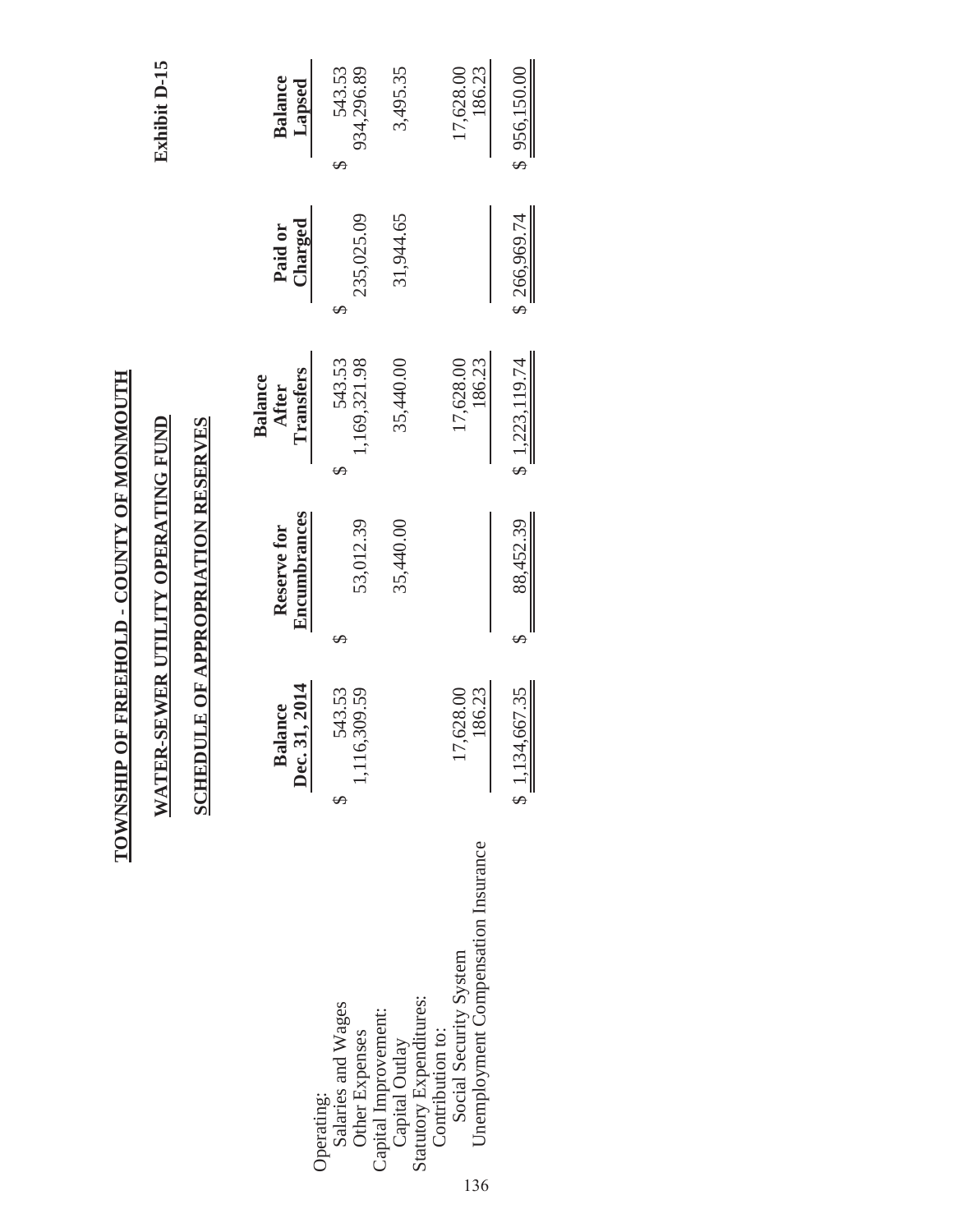## **WATER-SEWER UTILITY OPERATING FUND** Exhibit D-16

## **SCHEDULE OF ACCRUED INTEREST ON BONDS AND NOTES**

| Balance December 31, 2014          | 58,214.46<br>S |
|------------------------------------|----------------|
| Increased by:                      |                |
| <b>Budget Appropriations:</b>      |                |
| <b>Interest on Bonds and Notes</b> | 373,656.34     |
|                                    | 431,870.80     |
| Decreased by:                      |                |
| Disbursed                          | 353,608.33     |
|                                    |                |
| Balance December 31, 2015          | 78,262.47      |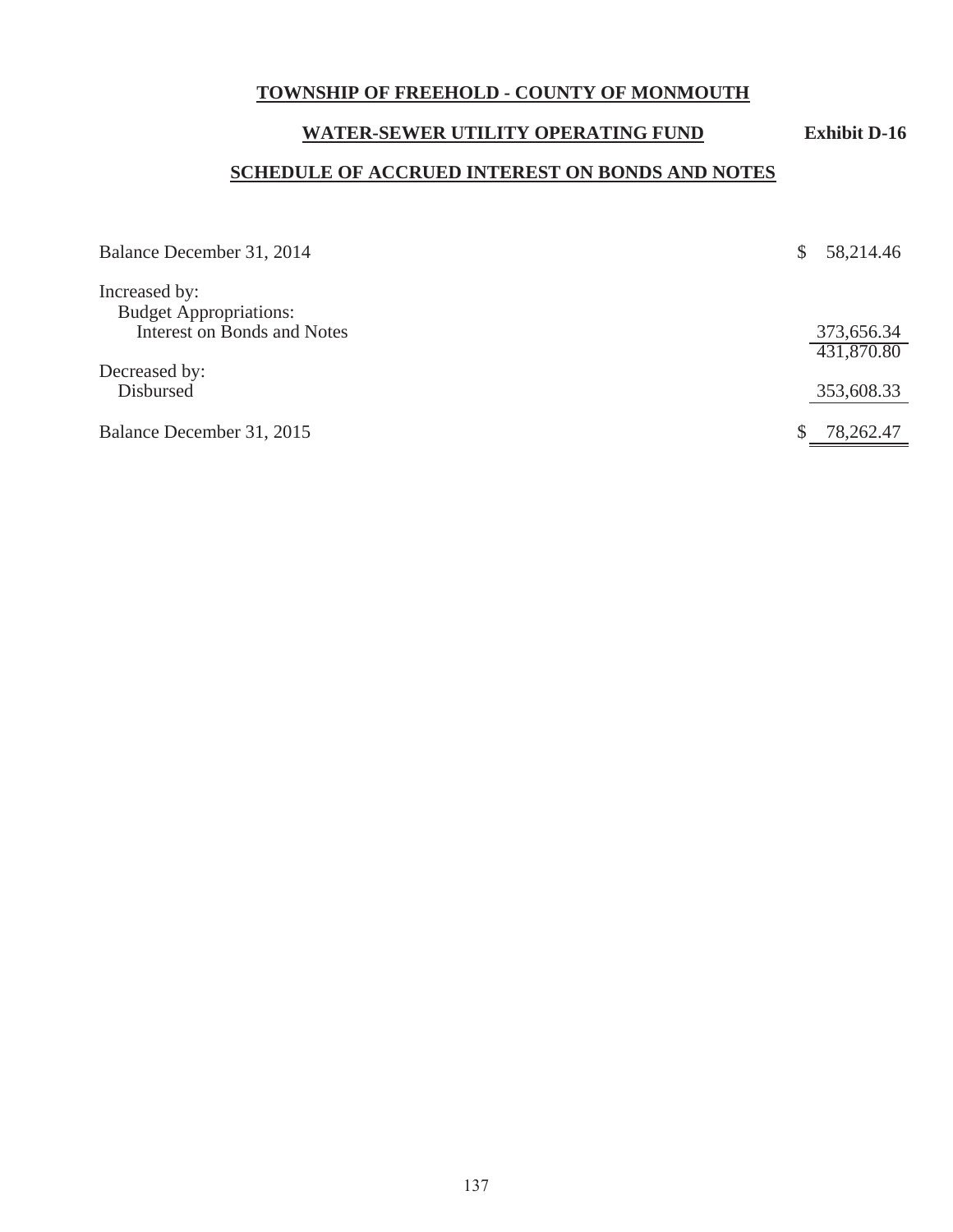| Exhibit D-17                        |                                                       | Dec. 31, 2015<br><b>Balance</b>          | ∽                                                                                                                            |                                      | 347.13                                                                         | 13,326.76                                                                   | 30,066.08                                                                     | \$43,739.97    |
|-------------------------------------|-------------------------------------------------------|------------------------------------------|------------------------------------------------------------------------------------------------------------------------------|--------------------------------------|--------------------------------------------------------------------------------|-----------------------------------------------------------------------------|-------------------------------------------------------------------------------|----------------|
|                                     |                                                       | Collections<br><b>Balance</b><br>to Fund | 741.38                                                                                                                       | 7,577.09                             | 5,554.08                                                                       | 11,433.44                                                                   | 10,022.21                                                                     | \$35,328.20    |
|                                     |                                                       | Dec. 31, 2014<br><b>Balance</b>          | 741.38<br>∽                                                                                                                  | 7,577.09                             | 5,901.21                                                                       | 24,760.20                                                                   | 40,088.29                                                                     | 79,068.17<br>S |
| WATER-SEWER UTILITY ASSESSMENT FUND | <u>STATEMENT OF RESERVE FOR ASSESSMENTS AND LIENS</u> | <b>Improvement Description</b>           | Various Local Improvements and Improvements<br>Various Local Improvements and Improvements<br>to the Sewer System - Stonehil | to the Sewer System - White Mountain | Various Local Improvements and Improvements<br>to the Sewer System - Eaglenest | Various Local Improvements to the Sanitary<br>Sewerage System - Weaverville | Various Local Improvements to the Sanitary<br>Sewerage System - Southern Gulf |                |
|                                     |                                                       | Ordinance<br>Number                      | 02-42, 04-30,<br>04-19, 04-20<br>$05-41$                                                                                     |                                      | $04 - 21$                                                                      | $06-31, 06-43$                                                              | $\frac{12}{8}$ 07-22, 08-16                                                   |                |

TOWNSHIP OF FREEHOLD - COUNTY OF MONMOUTH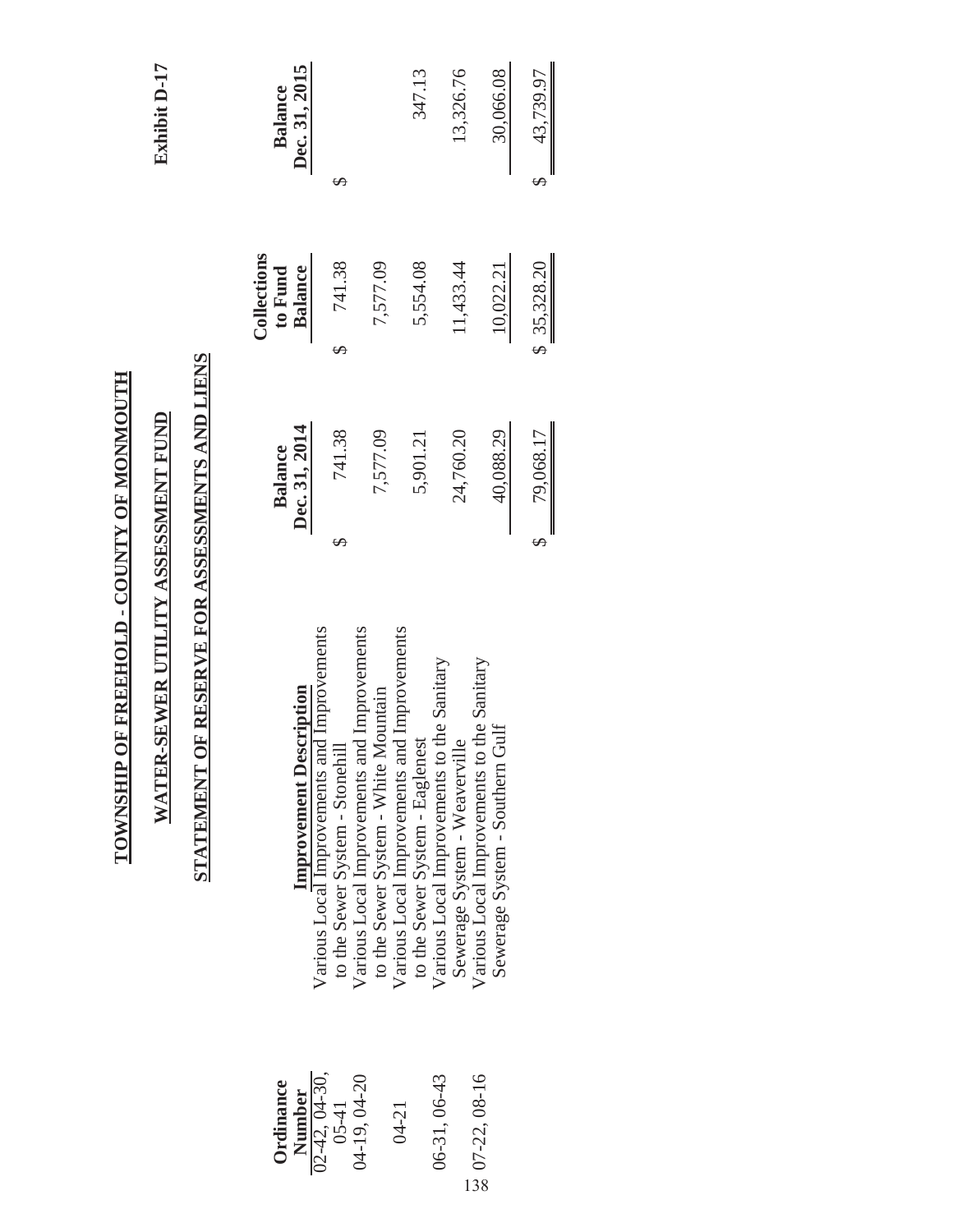Exhibit D-18 **WATER-SEWER UTILITY CAPITAL FUND Exhibit D-18**

## TOWNSHIP OF FREEHOLD - COUNTY OF MONMOUTH WATER-SEWER UTILITY CAPITAL FUND

**TOWNSHIP OF FREEHOLD - COUNTY OF MONMOUTH**

## **SCHEDULE OF IMPROVEMENT AUTHORIZATIONS SCHEDULE OF IMPROVEMENT AUTHORIZATIONS**

|                     |          |                |               | Unfunded                       |                       | 25,499.00<br>5                   | 251,542.84                                     | 84,465.75                                                                                                                                                                     |                                                | ,236,974.00                                    | 551,925.92                                     | 70,059.48                                      | 465,278.52                                                  | 938,000.00                                     |                      | 1,755,000.00                                   |                                | \$5,378,745.51    |                                               |            |
|---------------------|----------|----------------|---------------|--------------------------------|-----------------------|----------------------------------|------------------------------------------------|-------------------------------------------------------------------------------------------------------------------------------------------------------------------------------|------------------------------------------------|------------------------------------------------|------------------------------------------------|------------------------------------------------|-------------------------------------------------------------|------------------------------------------------|----------------------|------------------------------------------------|--------------------------------|-------------------|-----------------------------------------------|------------|
|                     |          | <b>Balance</b> | Dec. 31, 2015 | Funded                         |                       | s.                               |                                                | 38,495.49                                                                                                                                                                     | 47,580.00                                      | 277,067.96                                     |                                                |                                                |                                                             | ,874,177.84                                    | 157,318.57           | 206,298.12                                     | 95,000.00                      | 4,795,937.98      |                                               |            |
|                     |          |                | Paid or       | Charged                        |                       | 9,139.55                         | 3,051.50                                       |                                                                                                                                                                               |                                                | 82,660.81                                      |                                                |                                                | 10,602.00                                                   | 83,784.66                                      | 216,681.43           | 61,701.88                                      |                                | \$467,621.83      |                                               |            |
| 2015 Authorizations | Deferred | Charges        | to Future     | Revenue                        |                       | s.                               |                                                |                                                                                                                                                                               |                                                |                                                |                                                |                                                |                                                             |                                                |                      | .755,000.00                                    |                                | \$1,755,000.00    |                                               |            |
|                     |          |                |               | Funded                         |                       | s.                               |                                                |                                                                                                                                                                               |                                                |                                                |                                                |                                                |                                                             |                                                | 374,000.00           | 268,000.00                                     | 95,000.00                      | \$737,000.00      | 268,000.00<br>\$469,000.00                    | 737,000.00 |
|                     |          | <b>Balance</b> | Dec. 31, 2014 | Unfunded                       |                       | 34,638.55<br>₩                   | 254,594.34                                     | 122,961.24                                                                                                                                                                    | 147,580.00                                     | ,596,702.77                                    | 551,925.92                                     | 70,059.48                                      | 475,880.52                                                  | 4,895,962.50                                   |                      |                                                |                                | 8,150,305.32<br>S |                                               |            |
|                     |          |                |               | Amount                         |                       | \$1,719,000                      | 2,023,000                                      | 825,000                                                                                                                                                                       | 300,000                                        | 3,005,000                                      | 875,000                                        | 262,000                                        | 700,000                                                     | ,900,000                                       | 374,000              | 2,023,000                                      | 95,000                         |                   |                                               |            |
|                     |          |                | Ordinance     | Date                           |                       | 8/10/2004                        |                                                | $\begin{array}{l} 7/26/2005 \\ 5/23/2006 \\ 6/26/2007 \\ 5/26/2009 \\ 5/26/2009 \\ 8/31/2010 \\ 8/23/2011 \\ 6/26/2012 \\ 6/26/2012 \\ 5/27/2014 \\ 5/27/2014 \\ \end{array}$ |                                                |                                                |                                                |                                                |                                                             |                                                | 1/27/2015            | 5/26/2015                                      | 1/24/2015                      |                   |                                               |            |
|                     |          |                |               | <b>Improvement Description</b> | General Improvements: | Improvements to the Water System | Various Improvements to the Water-Sewer System | Various Improvements to the Water-Sewer System                                                                                                                                | Various Improvements to the Water-Sewer System | Various Improvements to the Water-Sewer System | Various Improvements to the Water-Sewer System | Various Improvements to the Water-Sewer System | Various Improvements to the Water-Sewer System              | Various Improvements to the Water-Sewer System | Sewer Lining Project | Various Improvements to the Water-Sewer System | Well 11 Rehabilitation Project |                   | Capital Improvement Fund<br>Grants Receivable |            |
|                     |          |                | Ordinance     | Number                         |                       | $02-14, 04-31$                   | $05 - 20$                                      |                                                                                                                                                                               |                                                |                                                |                                                |                                                | 06-22<br>07-15<br>09-17<br>10-22<br>11-21<br>12-13<br>14-06 |                                                | $15 - 03$            | $15-11$                                        | $15 - 27$                      |                   |                                               |            |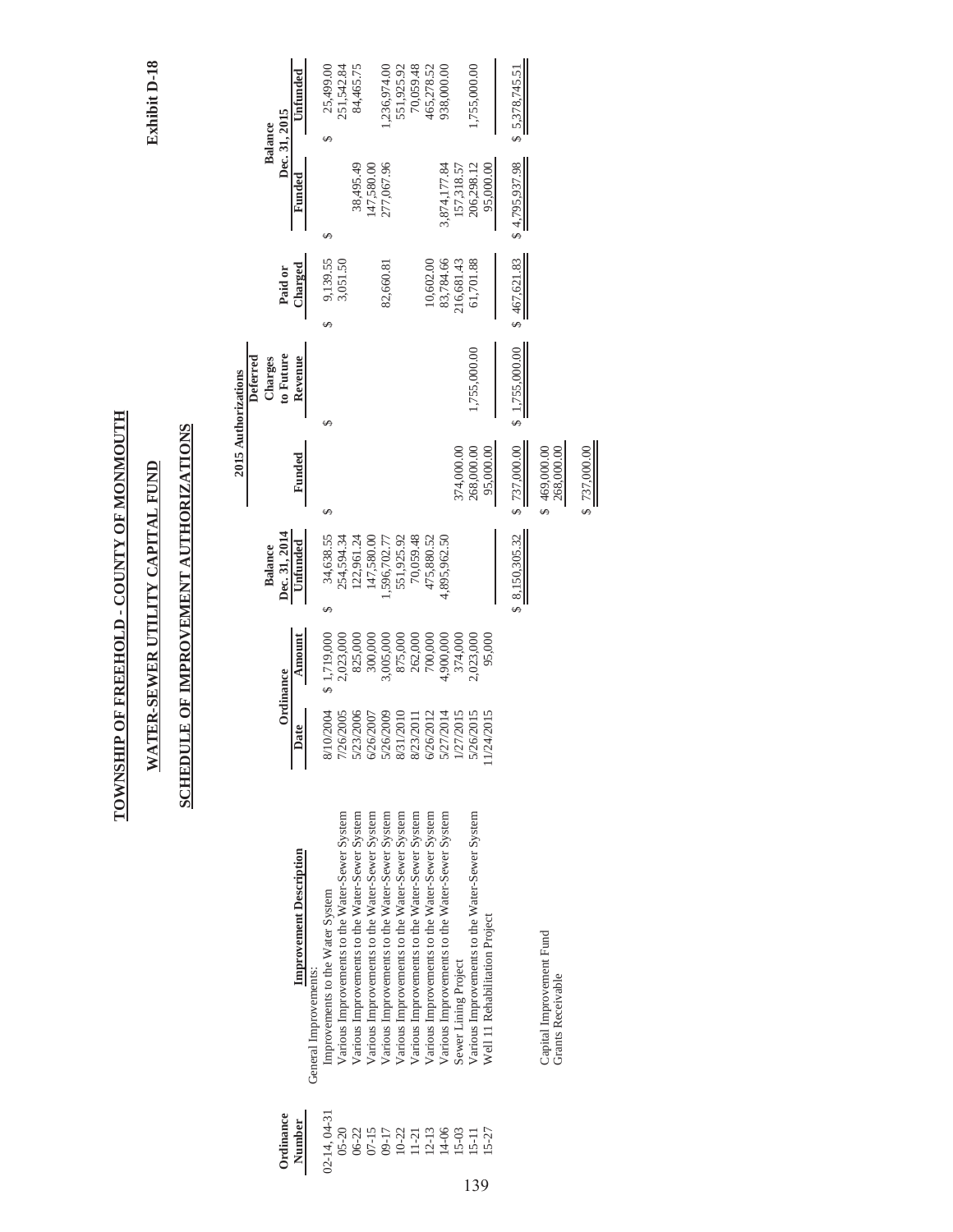### **WATER-SEWER UTILITY CAPITAL FUND Exhibit D-19**

### **SCHEDULE OF CAPITAL IMPROVEMENT FUND**

| Balance December 31, 2014            | \$<br>287,195.00 |
|--------------------------------------|------------------|
| Increased by:                        |                  |
| 2015 Budget Appropriations           | 600,000.00       |
|                                      | 887,195.00       |
| Decreased by:                        |                  |
| Appropriation to Finance Improvement |                  |
| Authorization                        | 469,000.00       |
|                                      |                  |
| Balance December 31, 2015            | \$<br>418,195.00 |

### **SCHEDULE OF RESERVE FOR AMORTIZATION**

### **Exhibit D-20**

| Balance December 31, 2014                                                                       |                            | \$47,187,737.50 |
|-------------------------------------------------------------------------------------------------|----------------------------|-----------------|
| Increased by:<br><b>Budget Appropriations:</b><br><b>Serial Bonds</b><br>M.C.I.A. Lease Payable | \$1,005,000.00<br>7,560.00 | 1,012,560.00    |
| Balance December 31, 2015                                                                       |                            | \$48,200,297.50 |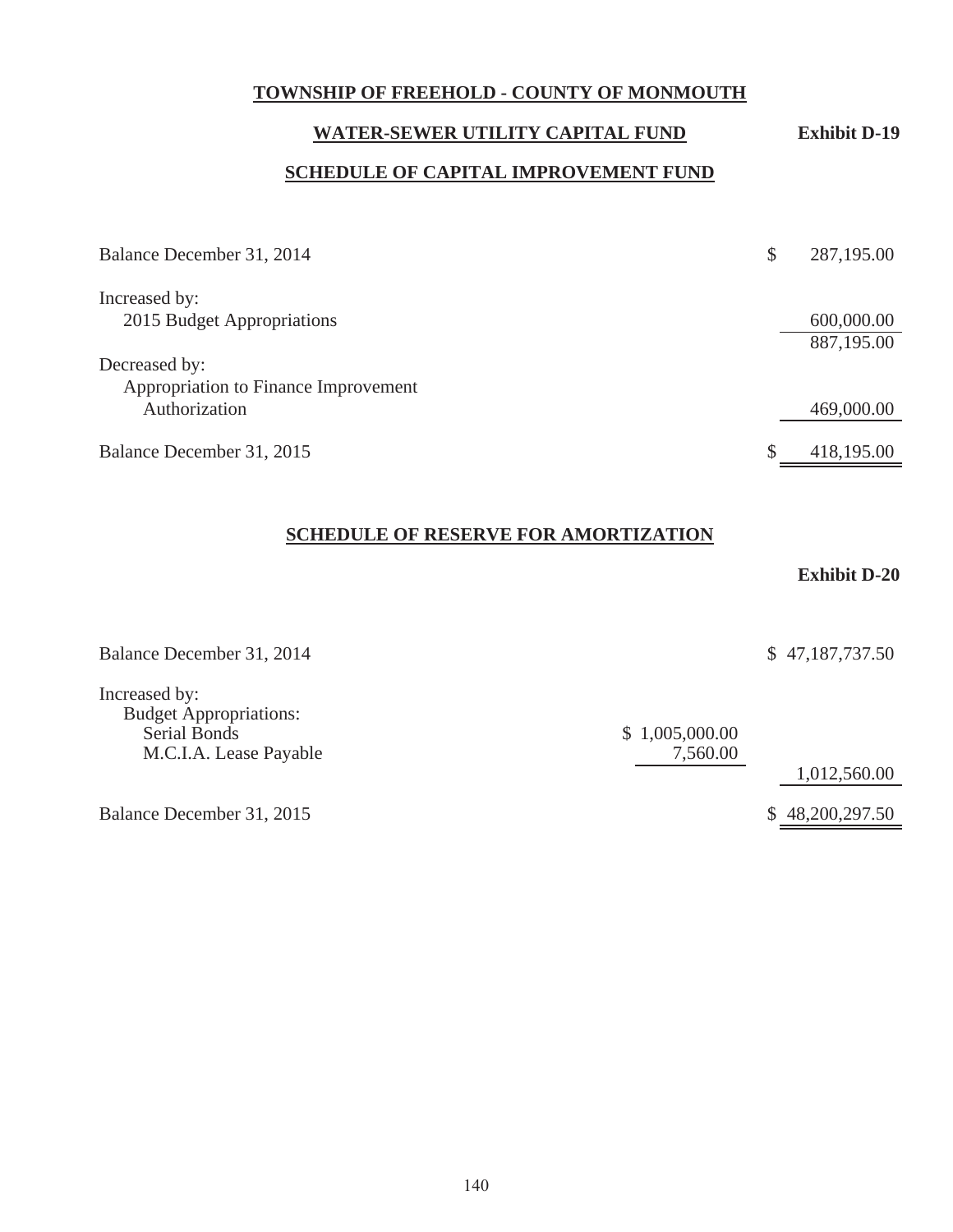### **WATER-SEWER UTILITY CAPITAL FUND Exhibit D-21**

### **SCHEDULE OF DEFERRED RESERVE FOR AMORTIZATION**

| <b>Ordinance</b><br><b>Number</b> | <b>Improvements Description</b>                | <b>Balance</b><br>Dec. 31, 2015 |
|-----------------------------------|------------------------------------------------|---------------------------------|
|                                   | General Improvements:                          |                                 |
| $02-14, 04-31$                    | Improvements to the Water System               | \$<br>209,038.52                |
| $05 - 20$                         | Various Improvements to the Water-Sewer System | 101,150.00                      |
| $06-22$                           | Various Improvements to the Water-Sewer System | 41,250.00                       |
| $07 - 15$                         | Various Improvements to the Water-Sewer System | 300,000.00                      |
| $09-17$                           | Various Improvements to the Water-Sewer System | 247,600.00                      |
| $10 - 22$                         | Various Improvements to the Water-Sewer System | 285,800.00                      |
| $11 - 21$                         | Various Improvements to the Water-Sewer System | 16,600.00                       |
| $12 - 13$                         | Various Improvements to the Water-Sewer System | 37,600.00                       |
| $15-03$                           | <b>Sewer Lining Project</b>                    | 374,000.00                      |
| $15 - 11$                         | Various Improvements to the Water-Sewer System | 268,000.00                      |
| $15 - 27$                         | Well 11 Rehabilitation Project                 | 95,000.00                       |

\$ 1,976,038.52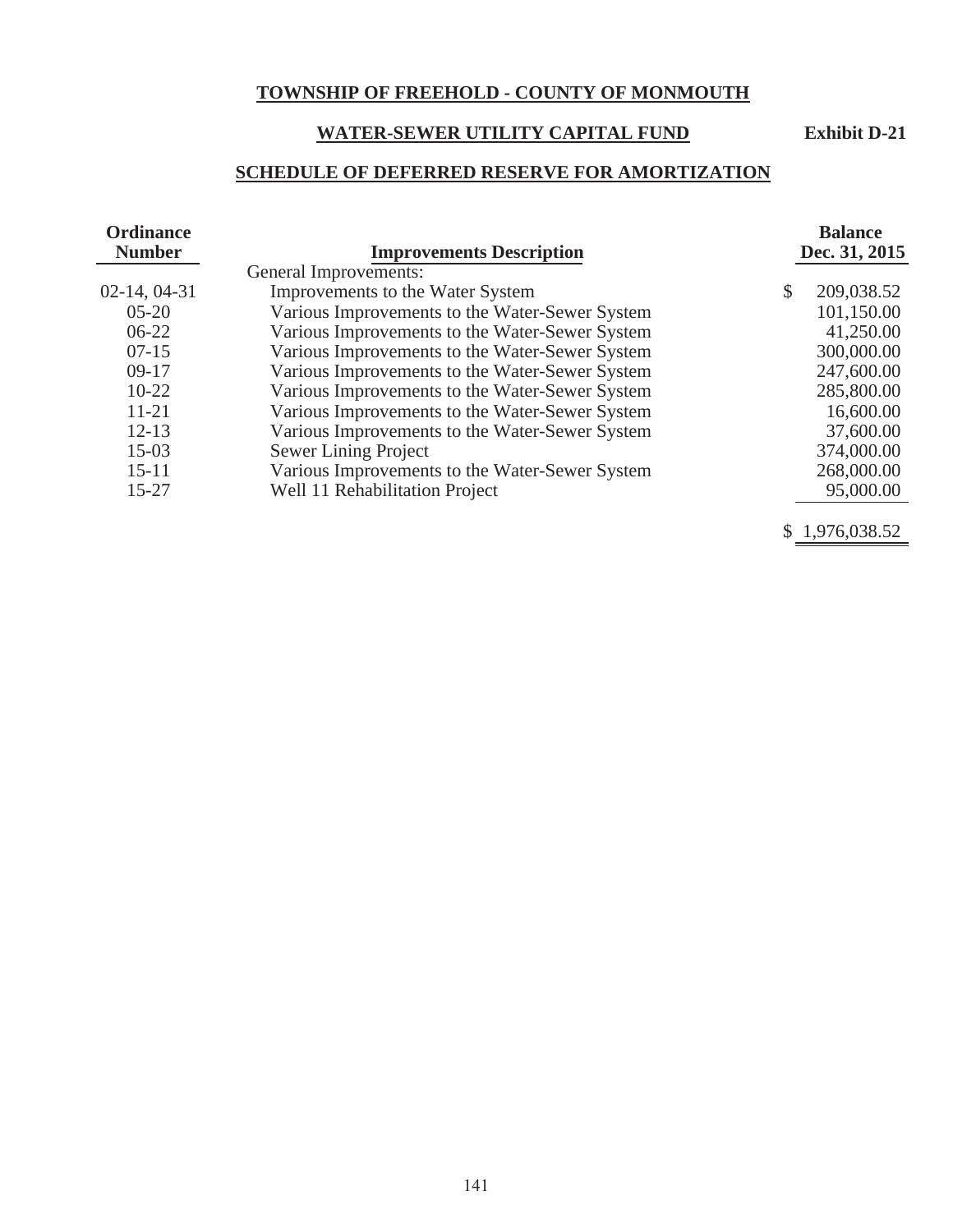|                              |                  |                                       | <b>NA</b>                                                       | TER-SEWER UTILITY CAPITAL FUND   |                         |                                    |                   |                          | Exhibit D-22                    |
|------------------------------|------------------|---------------------------------------|-----------------------------------------------------------------|----------------------------------|-------------------------|------------------------------------|-------------------|--------------------------|---------------------------------|
|                              |                  |                                       | <b>SCHEI</b>                                                    | DULE OF WATER-SEWER SERIAL BONDS |                         |                                    |                   |                          |                                 |
| Purpose                      | Date of<br>Issue | <b>Amount of</b><br>Original<br>Issue | Outstanding Dec. 31, 2015<br><b>Maturities of Bonds</b><br>Date | Amount                           | <b>Interest</b><br>Rate | 2014<br><b>Balance</b><br>Dec. 31, | <b>Increased</b>  | Decreased                | Dec. 31, 2015<br><b>Balance</b> |
| Utility Bonds                | 7/26/2007        | $\frac{1}{2}$ 3,000,000               | 7/15/2016<br>7/15/2017                                          | 200,000<br>200,000<br>$\Theta$   | 4.125%<br>4.250%        | \$1,800,000.00                     | ↔                 | \$1,400,000.00           | 400,000.00<br>$\mathbf{\Theta}$ |
| Utility Refunding Bonds      | 12/16/2009       | 6,580,000                             | 9/15/2016                                                       | 645,000                          | 4.000%                  |                                    |                   |                          |                                 |
|                              |                  |                                       | 9/15/2017                                                       | 640,000                          | 5.000%                  |                                    |                   |                          |                                 |
|                              |                  |                                       | 9/15/2018<br>9/15/2019                                          | 645,000<br>335,000               | 5.000%<br>5.000%        |                                    |                   |                          |                                 |
|                              |                  |                                       | 9/15/2020                                                       | 335,000                          | 3.000%                  |                                    |                   |                          |                                 |
| Utility Refunding Bonds      | 10/01/2012       | 1,680,000                             | 10/01/2016-18<br>9/15/2021                                      | 330,000<br>155,000               | 4.000%<br>3.000%        | 3,575,000.00                       |                   | 645,000.00               | 2,930,000.00                    |
|                              |                  |                                       | 10/01/2019                                                      | 160,000                          | 3.000%                  |                                    |                   |                          |                                 |
|                              |                  |                                       | 10/01/2020<br>10/1/2021-22                                      | 175,000                          | 3.000%                  |                                    |                   |                          |                                 |
|                              |                  |                                       |                                                                 | 175,000<br>170,000               | 3.500%<br>3.500%        | 1,650,000.00                       |                   | 160,000.00               | 1,490,000.00                    |
| Utility Refunding Bonds      | 9/10/2015        | 1,295,000                             |                                                                 | 5,000                            | 1.000%                  |                                    |                   |                          |                                 |
|                              |                  |                                       | 10/1/2023-24<br>7/15/2016<br>7/15/2018<br>7/15/2019             | 260,000                          | 3.000%                  |                                    |                   |                          |                                 |
|                              |                  |                                       |                                                                 | 270,000                          | 4.000%                  |                                    |                   |                          |                                 |
|                              |                  |                                       | 7/15/2020-21<br>7/15/2022                                       | 265,000                          | 4.000%                  |                                    |                   |                          |                                 |
|                              |                  |                                       |                                                                 | 230,000                          | 3.000%                  |                                    | 1,295,000.00      |                          | 1,295,000.00                    |
| Utility Bonds                | 12/11/2015       | 5,469,000                             | 11/01/2016<br>11/01/2017-18                                     | 374,000<br>425,000               | 3.000%<br>4.000%        |                                    |                   |                          |                                 |
|                              |                  |                                       |                                                                 | 435,000                          | 4.000%                  |                                    |                   |                          |                                 |
|                              |                  |                                       | 11/01/2019<br>11/01/2020                                        | 440,000                          | 4.000%                  |                                    |                   |                          |                                 |
|                              |                  |                                       | 11/01/2021                                                      | 450,000                          | 2.000%                  |                                    |                   |                          |                                 |
|                              |                  |                                       | 11/01/2022                                                      | 460,000                          | 2.000%                  |                                    |                   |                          |                                 |
|                              |                  |                                       | 1/01/2023<br>11/01/2024                                         | 465,000<br>480,000               | 2.000%<br>2.000%        |                                    |                   |                          |                                 |
|                              |                  |                                       | 11/01/2025                                                      | 490,000                          | 2.125%                  |                                    |                   |                          |                                 |
|                              |                  |                                       | 1/01/2026                                                       | 505,000                          | 2.250%                  |                                    |                   |                          |                                 |
|                              |                  |                                       | 1/01/2027                                                       | 520,000                          | .375%                   |                                    | 5,469,000.00      |                          | 5,469,000.00                    |
|                              |                  |                                       |                                                                 |                                  |                         | 7,025,000.00<br>S                  | 6,764,000.00<br>Ø | 2,205,000.00<br>$\Theta$ | \$11,584,000.00                 |
| <b>Bonds</b> Issued          |                  |                                       |                                                                 |                                  |                         |                                    | 5,469,000.00<br>Ø | ↔                        |                                 |
| Paid by Budget Appropriation |                  |                                       |                                                                 |                                  |                         |                                    |                   | 1,005,000.00             |                                 |
| <b>Bonds Refunded</b>        |                  |                                       |                                                                 |                                  |                         |                                    | 1,295,000.00      | 1,200,000.00             |                                 |

\$ 6,764,000.00 \$ 2,205,000.00

 $$6,764,000.00$$  \$ 2,205,000.00

TOWNSHIP OF FREEHOLD - COUNTY OF MONMOUTH **TOWNSHIP OF FREEHOLD - COUNTY OF MONMOUTH**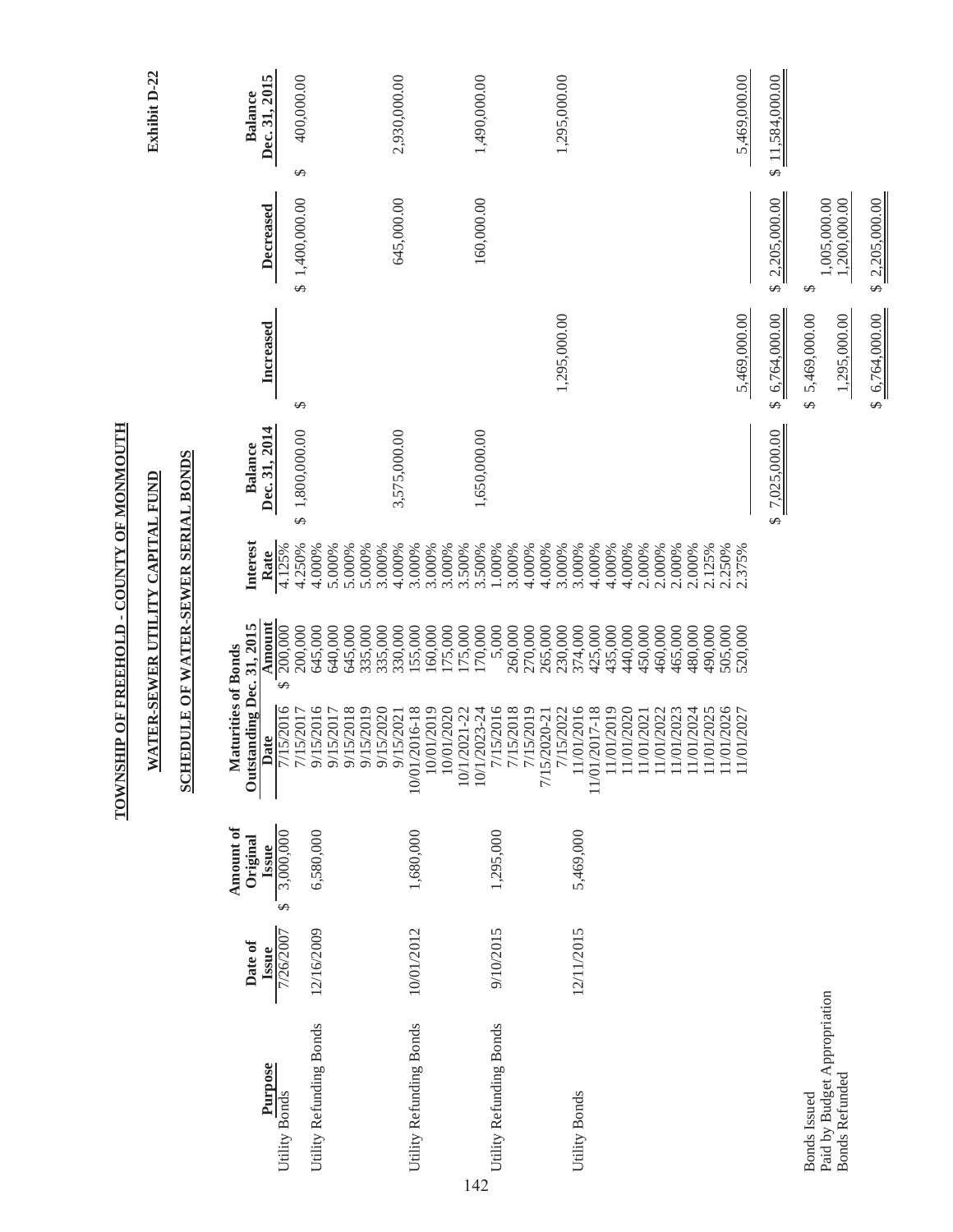|                                            | <b>Balance</b>                  | Dec. 31, 2015<br>S                                                 |                                  | 450,000.00                                                                  | 6,000.00                  |                                                   |                                         |            |                                         |            |                                         |            |                                         |            |                                         |            |                                         | 213,200.00                                        | 197,400.00                |                                         | 271,400.00                |                                         |              | 1,494,000.00                                      | \$2,632,000.00  |
|--------------------------------------------|---------------------------------|--------------------------------------------------------------------|----------------------------------|-----------------------------------------------------------------------------|---------------------------|---------------------------------------------------|-----------------------------------------|------------|-----------------------------------------|------------|-----------------------------------------|------------|-----------------------------------------|------------|-----------------------------------------|------------|-----------------------------------------|---------------------------------------------------|---------------------------|-----------------------------------------|---------------------------|-----------------------------------------|--------------|---------------------------------------------------|-----------------|
|                                            | Serial                          | <b>Bonds Issued</b>                                                |                                  |                                                                             |                           |                                                   |                                         |            |                                         | 727,400.00 |                                         | 175,000.00 |                                         | 4,500.00   |                                         | 300,000.00 |                                         |                                                   |                           |                                         |                           |                                         | 3,961,800.00 |                                                   | \$5,168,700.00  |
|                                            | Decreased by<br>Cash on         | 23,411.48<br>Hand                                                  |                                  |                                                                             |                           |                                                   |                                         |            |                                         |            |                                         |            |                                         |            |                                         |            |                                         |                                                   |                           |                                         |                           |                                         |              |                                                   | 23,411.48       |
|                                            | <b>Budget</b>                   | Appropriations<br>69,588.52                                        | 50,000.00                        |                                                                             |                           | 9,200.00                                          |                                         | 230,000.00 |                                         |            |                                         |            |                                         |            |                                         |            |                                         | 210,300.00                                        | 2,600.00                  |                                         | 4,200.00                  |                                         |              |                                                   | \$ 575,888.52   |
|                                            | <b>Issued for</b>               | Cash<br>÷                                                          |                                  |                                                                             | 6,000.00                  |                                                   |                                         |            |                                         |            |                                         |            |                                         |            |                                         |            |                                         |                                                   |                           |                                         |                           |                                         |              | 1,494,000.00                                      | \$1,500,000.00  |
| <b>SCHEDULE OF BOND ANTICIPATION NOTES</b> | Balance                         | Dec. 31, 2014<br>93,000.00                                         | 50,000.00                        | 450,000.00                                                                  |                           | 9,200.00                                          |                                         | 230,000.00 |                                         | 727,400.00 |                                         | 175,000.00 |                                         | 4,500.00   |                                         | 300,000.00 |                                         | 423,500.00                                        | 200,000.00                |                                         | 275,600.00                |                                         | 3,961,800.00 |                                                   | \$ 6,900,000.00 |
|                                            | <b>Interest</b>                 | Rate                                                               |                                  | 2.00%                                                                       | 2.00%                     |                                                   |                                         |            |                                         |            |                                         |            |                                         |            |                                         |            |                                         | 2.00%                                             | 2.00%                     |                                         | 2.00%                     |                                         |              | 2.00%                                             |                 |
|                                            | Date of                         | Maturity                                                           |                                  | 11/18/2016                                                                  | 11/18/2016                |                                                   |                                         |            |                                         |            |                                         |            |                                         |            |                                         |            |                                         | 11/18/2016                                        | 11/18/2016                |                                         | 11/18/2016                |                                         |              | 11/18/2016                                        |                 |
|                                            | Date of                         | Issue                                                              |                                  | 12/11/2015                                                                  | 11/2015<br>$\overline{2}$ |                                                   |                                         |            |                                         |            |                                         |            |                                         |            |                                         |            |                                         | 11/2015<br>$\overline{2}$                         | 11/2015<br>$\overline{2}$ |                                         | 11/2015<br>$\overline{2}$ |                                         |              | 11/2015<br>$\overline{2}$                         |                 |
|                                            | Original<br>Issue of<br>Date of | 12/21/2010<br>Note                                                 | 12/19/2012                       | 12/17/2013                                                                  | 12/11/2015                | 12/22/2009                                        |                                         | 12/21/2010 |                                         | 12/22/2009 |                                         | 12/21/2010 |                                         | 12/19/2012 |                                         | 12/17/2013 |                                         | 12/21/2010                                        | 12/20/2011                |                                         | 12/19/2012                |                                         | 12/15/2014   | 12/11/2015                                        |                 |
|                                            |                                 | <b>Improvement Description</b><br>Improvements to the Water System | Improvements to the Water System | Various Improvements to the Water-Sewer<br>Improvements to the Water System | System                    | Various Improvements to the Water-Sewer<br>System | Various Improvements to the Water-Sewer | System     | Various Improvements to the Water-Sewer | System     | Various Improvements to the Water-Sewer | System     | Various Improvements to the Water-Sewer | System     | Various Improvements to the Water-Sewer | System     | Various Improvements to the Water-Sewer | Various Improvements to the Water-Sewer<br>System | System                    | Various Improvements to the Water-Sewer | System                    | Various Improvements to the Water-Sewer | System       | Various Improvements to the Water-Sewer<br>System |                 |
|                                            | Ordinance                       | $02-14, 04-31$<br>Number                                           | $02-14, 04-31$                   | $02-14, 04-31$<br>$05 - 20$                                                 |                           | $07 - 15$                                         | $07 - 15$                               |            | $09 - 17$                               |            | $09 - 17$                               |            | $09 - 17$                               |            | $09 - 17$                               |            | $10 - 22$                               | $11 - 21$                                         |                           | $12 - 13$                               |                           | 14-06                                   |              | 15-11                                             |                 |

### TOWNSHIP OF FREEHOLD - COUNTY OF MONMOUTH **TOWNSHIP OF FREEHOLD - COUNTY OF MONMOUTH**

# **WATER-SEWER UTILITY CAPITAL FUND Exhibit D-23** WATER-SEWER UTILITY CAPITAL FUND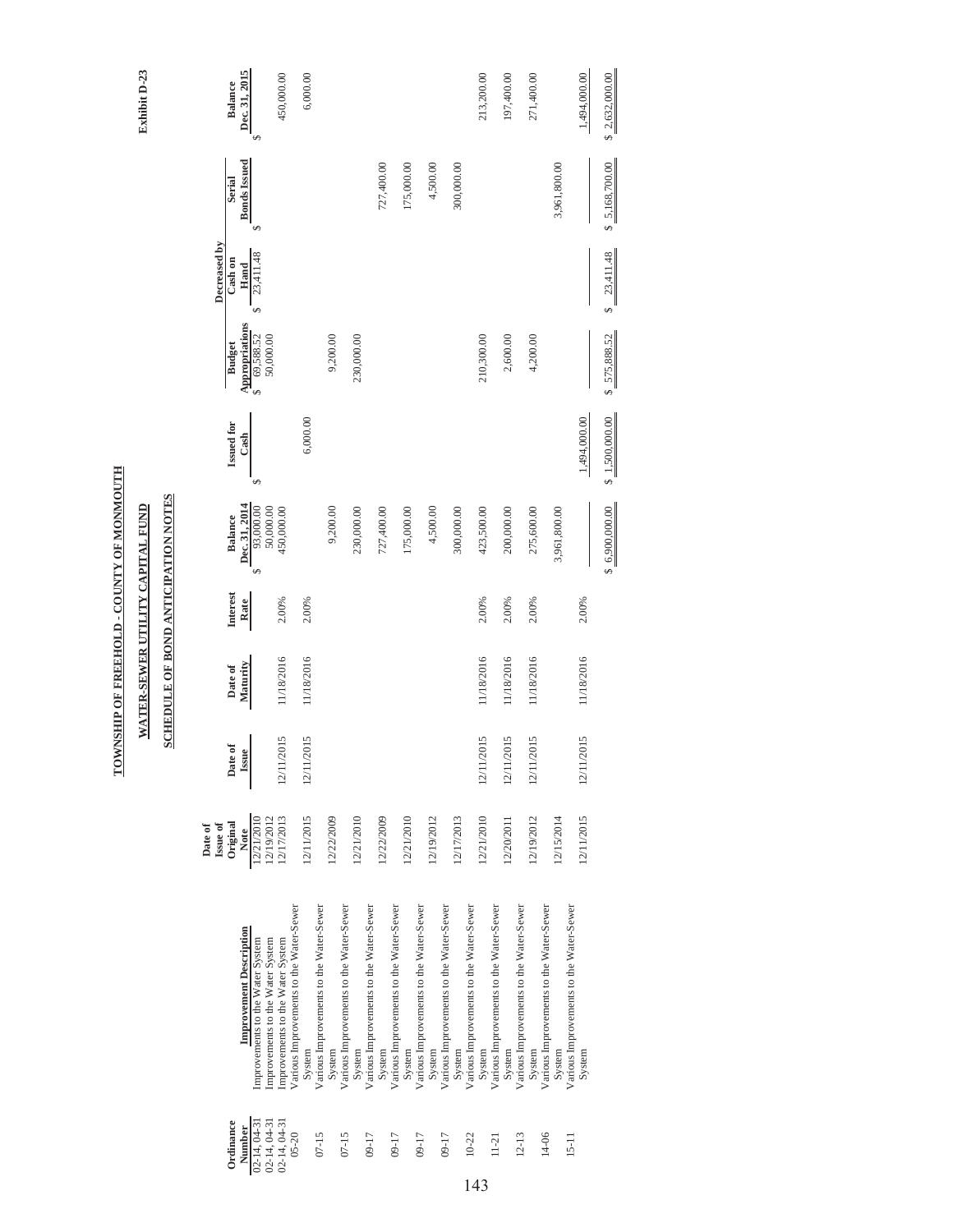|                                  | Exhibit D-24                            | Sheet 1 of 2                                        | Dec. 31, 2015<br>58,950.00<br><b>Balance</b>                                                       |
|----------------------------------|-----------------------------------------|-----------------------------------------------------|----------------------------------------------------------------------------------------------------|
|                                  |                                         |                                                     | <b>Appropriation</b><br>7,560.00<br>by Budget<br>Paid                                              |
| OF FREEHOLD - COUNTY OF MONMOUTH | <u>WATER-SEWER UTILITY CAPITAL FUND</u> | <b>H COUNTY IMPROVEMENT AUTHORITY LEASE PAYABLE</b> | Dec. 31, 2014<br><b>Balance</b>                                                                    |
| <b>TOWNSHIP</b>                  |                                         |                                                     | <b>Outstanding Dec. 31, 2015</b><br>Date<br>See Amortization Statement<br>as of Lease<br>Maturitic |
|                                  |                                         | <b>CHEDULE OF MONMOUTI</b>                          | Lease<br>Principal<br>5 73,800.00                                                                  |
|                                  |                                         |                                                     | Year of<br>Lease<br>$\frac{L}{2013}$                                                               |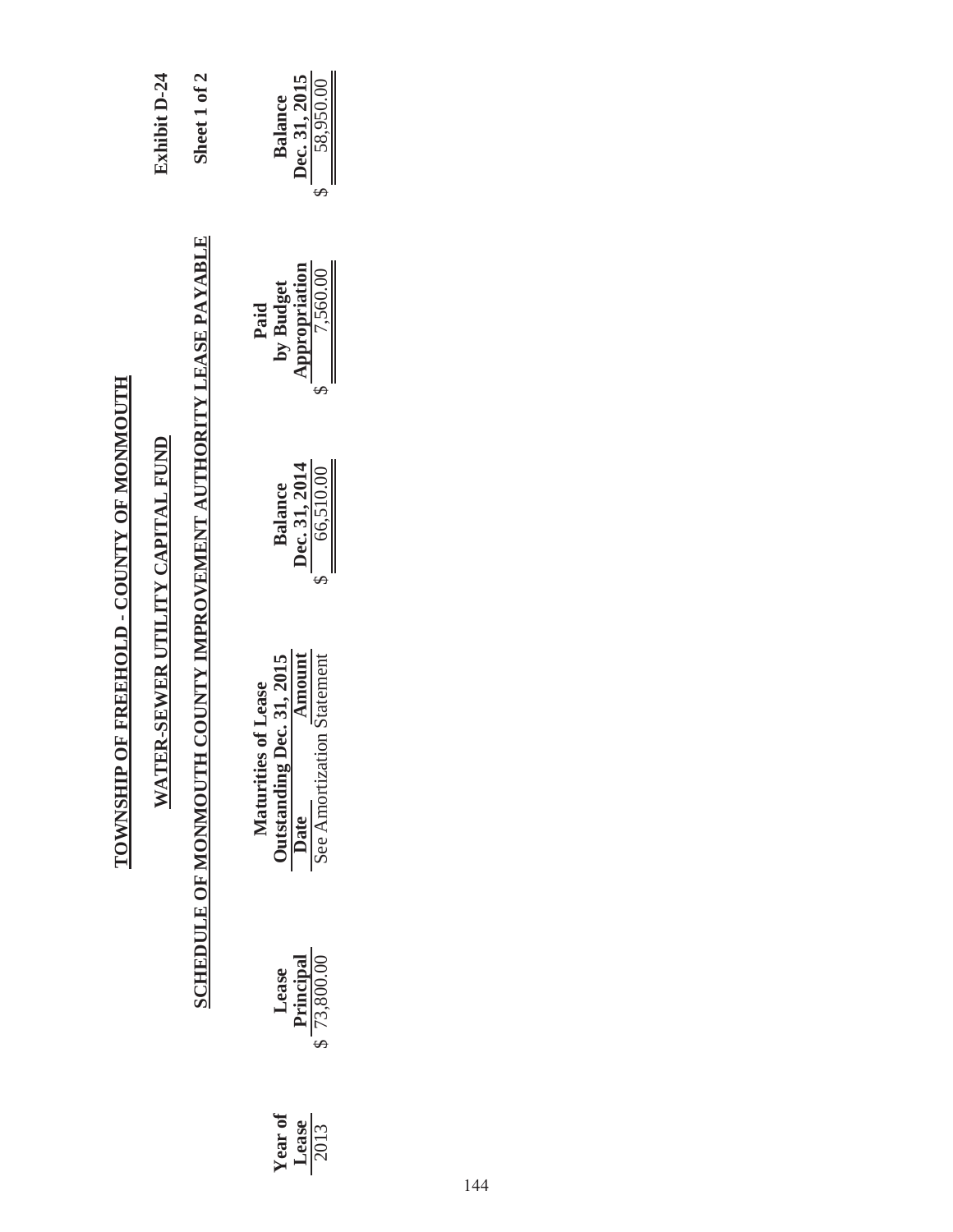### **WATER-SEWER UTILITY CAPITAL FUND Exhibit D-24**

### **SCHEDULE OF MONMOUTH COUNTY IMPROVEMENT Sheet 2 of 2**

### **AUTHORITY LEASE PAYABLE**

| <b>Due</b>   | Principal       | <b>Interest</b> |
|--------------|-----------------|-----------------|
| April $2016$ | \$              | 1,300.00<br>\$  |
| October 2016 | 7,830.00        | 1,300.00        |
| April 2017   |                 | 1,105.00        |
| October 2017 | 8,190.00        | 1,105.00        |
| April 2018   |                 | 900.00          |
| October 2018 | 8,730.00        | 900.00          |
| April 2019   |                 | 680.00          |
| October 2019 | 6,300.00        | 680.00          |
| April 2020   |                 | 555.00          |
| October 2020 | 6,570.00        | 555.00          |
| April 2021   |                 | 425.00          |
| October 2021 | 6,840.00        | 425.00          |
| April 2022   |                 | 285.00          |
| October 2022 | 7,110.00        | 285.00          |
| April 2023   |                 | 145.00          |
| October 2023 | 7,380.00        | 145.00          |
|              | 58,950.00<br>\$ | \$10,790.00     |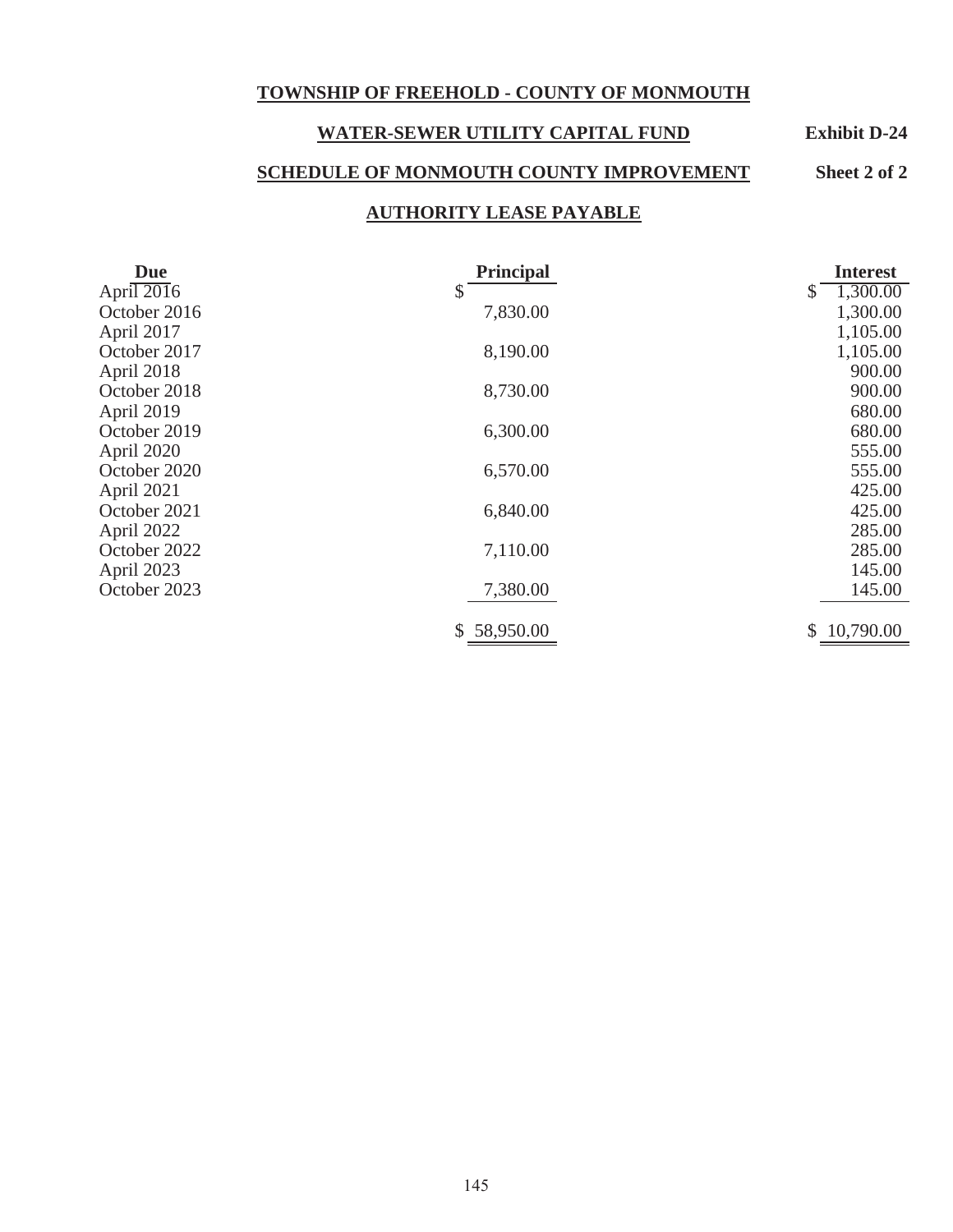### **WATER-SEWER UTILITY CAPITAL FUND Exhibit D-25**

### **SCHEDULE OF BONDS AND NOTES AUTHORIZED**

### **BUT NOT ISSUED**

| <b>Ordinance</b><br><b>Number</b> | <b>Improvement Description</b>                 |   | <b>Balance</b><br>Dec. 31, 2015 |
|-----------------------------------|------------------------------------------------|---|---------------------------------|
|                                   |                                                |   |                                 |
|                                   | General Improvements:                          |   |                                 |
| $05 - 20$                         | Various Improvements to the Water-Sewer System | S | 249,356.64                      |
| $06-22$                           | Various Improvements to the Water-Sewer System |   | 84,465.75                       |
| $09-17$                           | Various Improvements to the Water-Sewer System |   | 1,236,974.00                    |
| $10 - 22$                         | Various Improvements to the Water-Sewer System |   | 376,000.00                      |
| 11-21                             | Various Improvements to the Water-Sewer System |   | 48,000.00                       |
| $12 - 13$                         | Various Improvements to the Water-Sewer System |   | 391,000.00                      |
| 14-06                             | Various Improvements to the Water-Sewer System |   | 938,000.00                      |
| $15 - 11$                         |                                                |   | 261,000.00                      |
|                                   |                                                |   |                                 |

\$ 3,584,796.39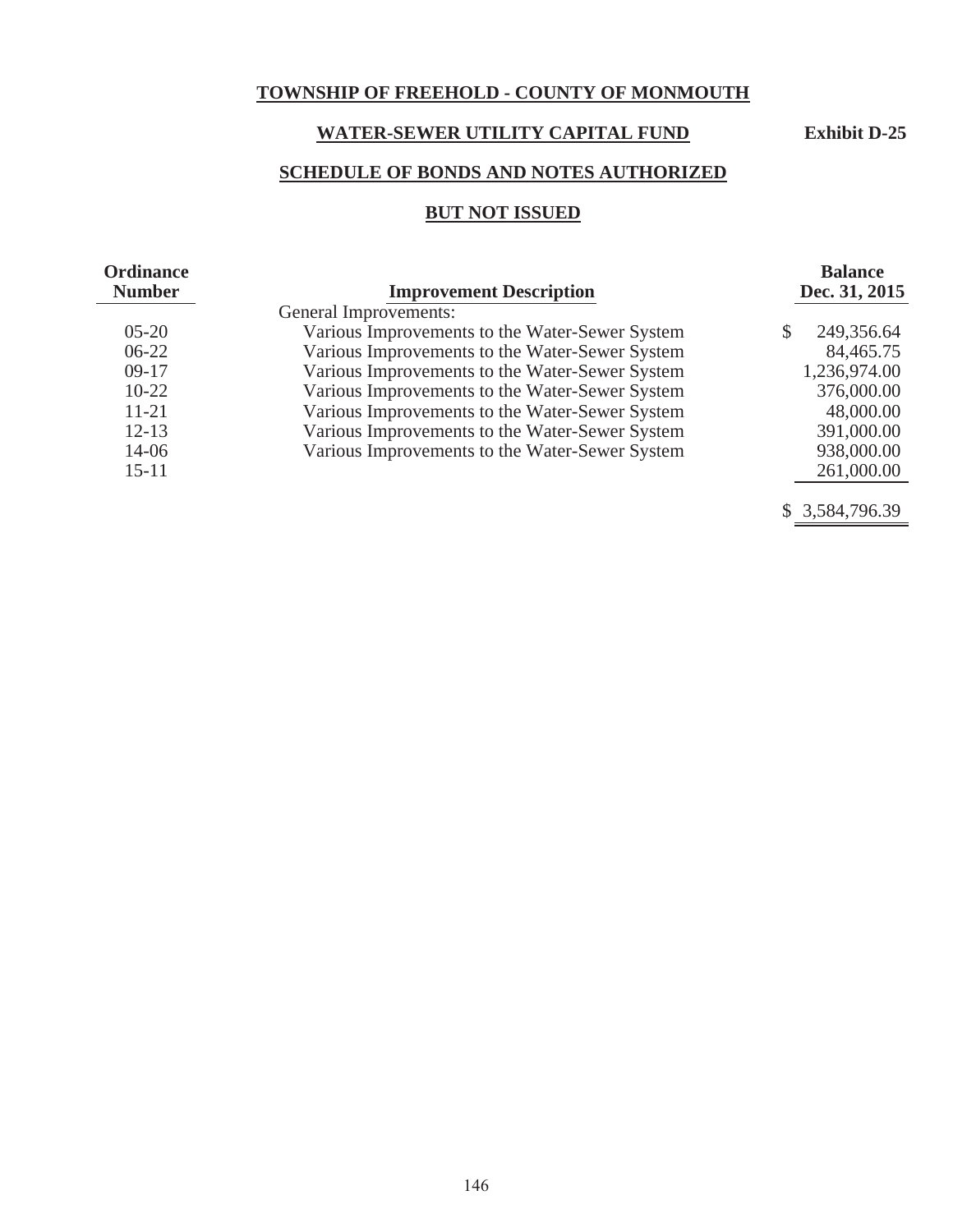### **TOWNSHIP OF FREEHOLD**

### **COUNTY OF MONMOUTH**

### **SECTION III**

### **GENERAL COMMENTS AND RECOMMENDATIONS**

### **YEAR ENDED DECEMBER 31, 2015**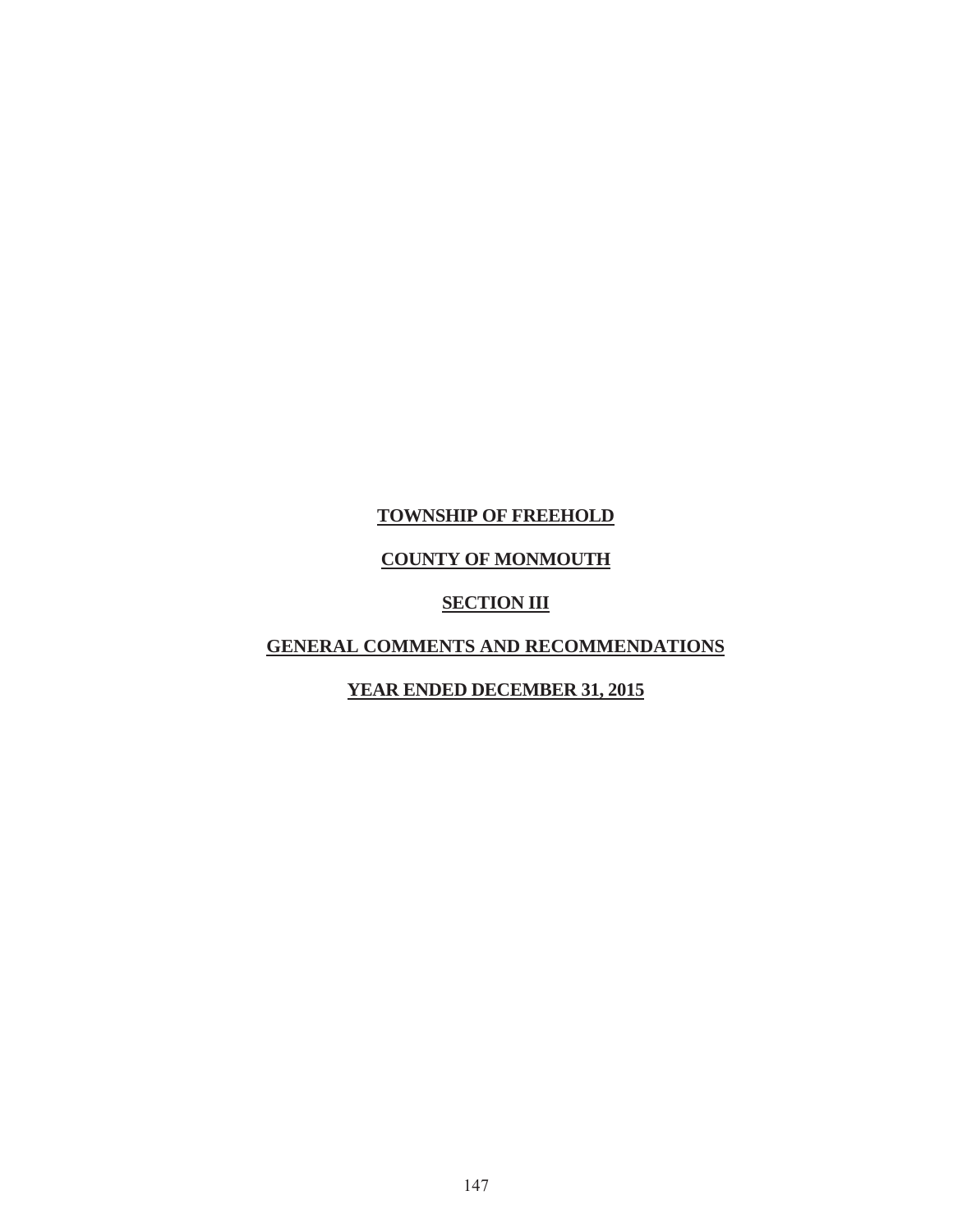(THIS PAGE INTENTIONALLY LEFT BLANK)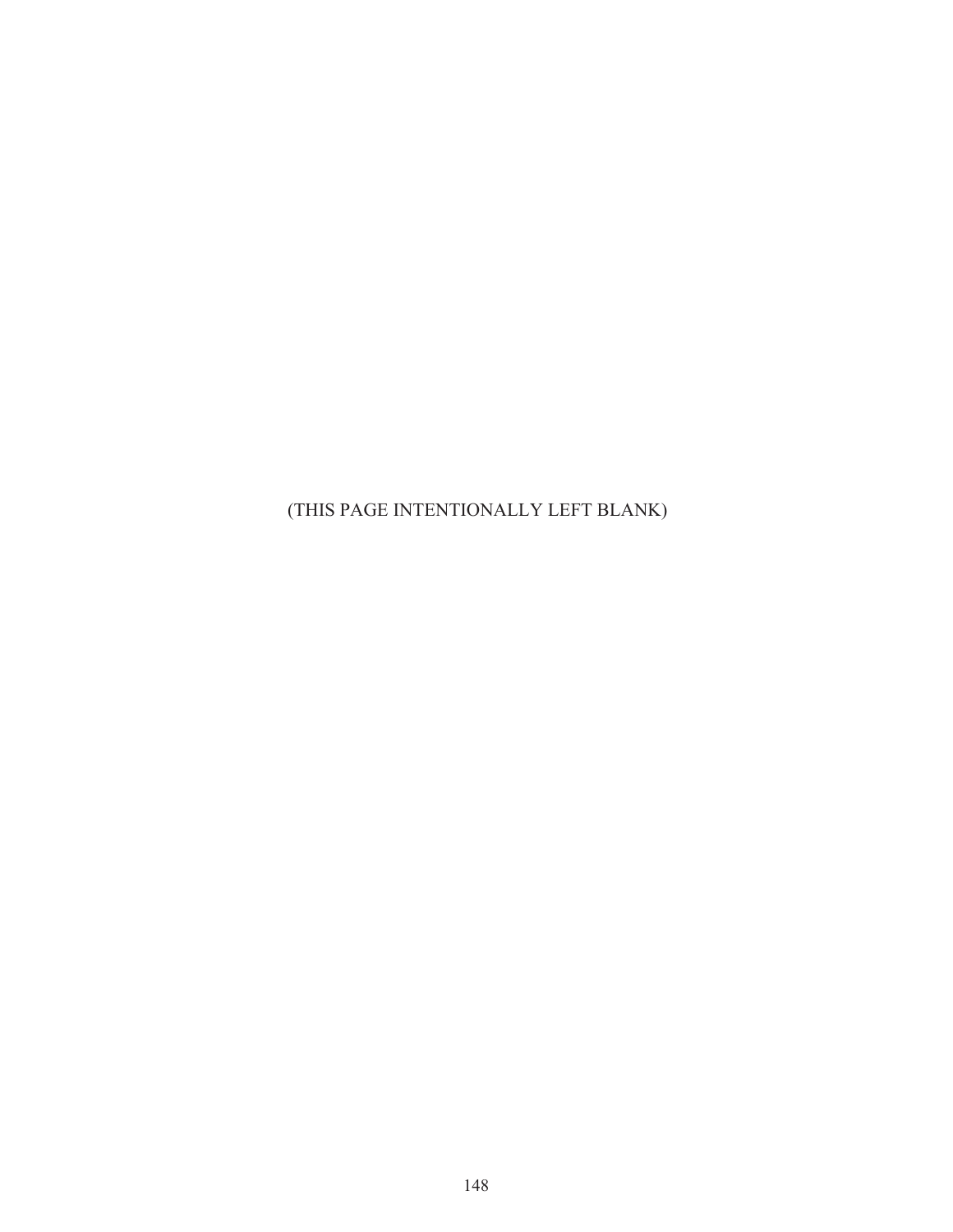An audit of the financial accounts and transactions of the Township of Freehold, in the County of Monmouth, for the year ended December 31, 2015, has recently been completed. The results of the audit are herewith set forth.

### **SCOPE OF AUDIT**

 The audit covered the financial transactions of the Chief Financial Officer, Tax Collector, the activities of the Mayor and Township Committee, and the records of the various outside departments.

 The audit did not and could not determine the character of services rendered for which payment had been made or for which reserves had been set up, nor could it determine the character, proper price or quantity of materials supplied for which claims had been passed. These details were necessarily covered by the internal review and control before approval of such claims by the governing body.

 Cash on hand was counted and cash balances were reconciled with independent certifications obtained directly from the depositories.

 The accrued and realized revenues for the various Township Departments as shown on the Statement of Revenues and Schedule of Revenue Accounts Receivable are presented as recorded in the Township records.

### **GENERAL COMMENTS**

### **Contracts and Agreements Required to be Advertised per N.J.S. 40A:11-4a**

 N.J.S. 40A:11-4a states "Every contract awarded by the contracting agent for the provision or performance of any goods or services, the cost of which in the aggregate exceeds the bid threshold, shall be awarded only by resolution of the governing body of the contracting unit to the lowest responsible bidder after public advertising for bids and bidding therefor, except as is provided otherwise in this act or specifically by any other law." The amount set forth pursuant to the above statute was \$17,500 for municipalities without a qualified purchasing agent (QPA) and \$36,000 with a qualified purchasing agent. In 2011, it was noted that the Division of Local Government Services adopted a temporary rule that permits municipalities to increase their bid threshold to \$26,000 for a person meeting certain eligibility requirements for the future anticipated QPA certification exam. The Township's bid threshold was \$36,000 for the period of January 1, 2015 to June 30, 2015, and \$40,000 for the period of July 1, 2015 to December 31, 2015.

 The governing body of the municipality has the responsibility of determining whether the expenditures in any category will exceed the above statutory limitation within the fiscal year. Where questions arise as to whether any contract or agreement might result in violation of the statute, the Township Counsel's opinion should be sought before a commitment is made.

 The minutes indicate that resolutions were adopted and advertised authorizing the awarding of contracts or agreements for "Professional Services" per N.J.S. 40A:11-5.

 Inasmuch as the system of records did not provide for an accumulation of payments for categories for the performance of any work or the furnishing or hiring of any materials or supplies, the results of such an accumulation could not reasonably be ascertained. Disbursements were reviewed, however, to determine whether any clear-cut violations existed.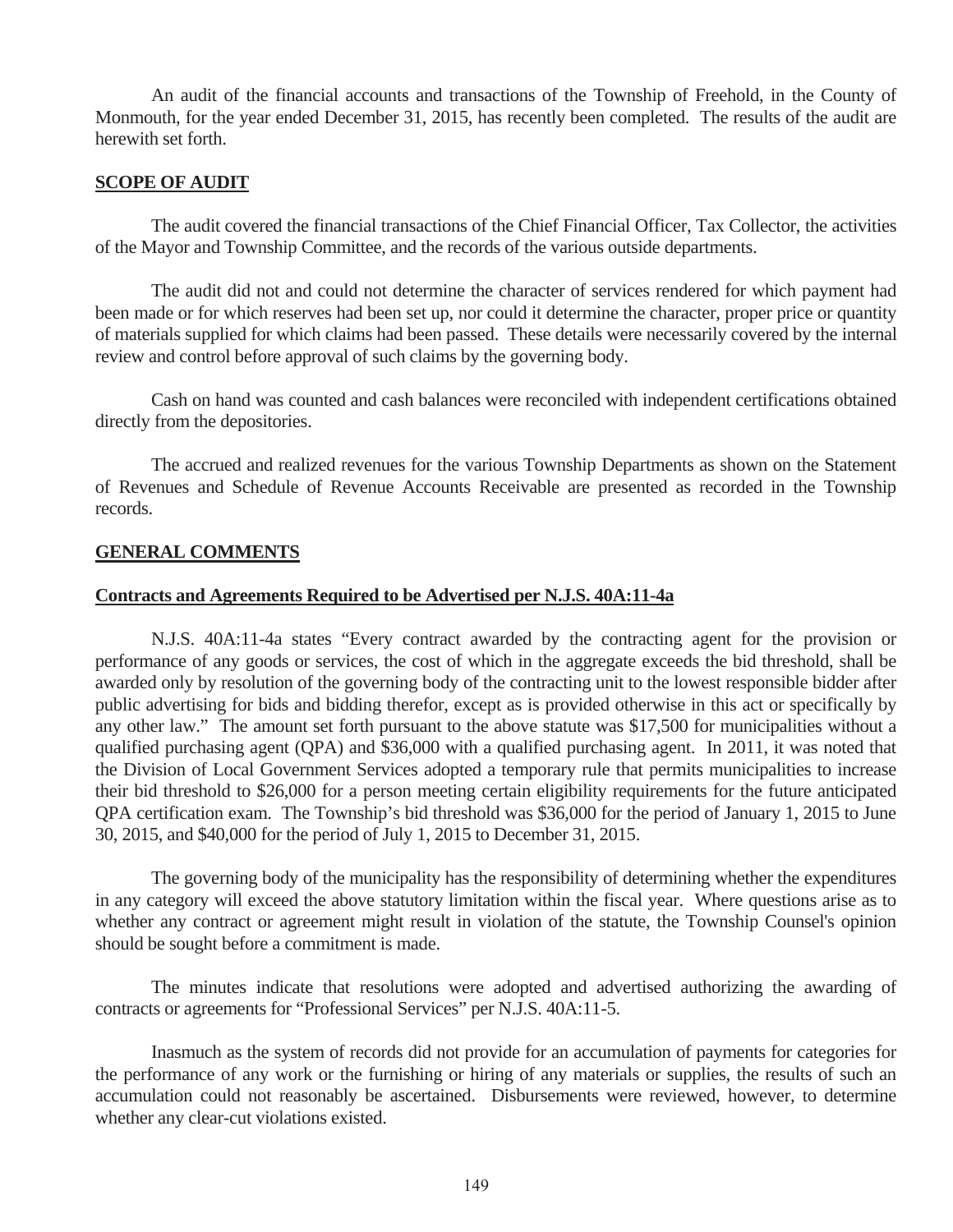### **Contracts and Agreements Required to be Advertised per N.J.S. 40A:11-4a (Continued)**

 The compliance review of expenditures did not reveal any individual payments or contracts in excess of the statutory limit other than those where bids had been previously sought by public advertisement or where a resolution had been previously adopted under the provisions of N.J.S.A. 40A:11-4.

### **Contracts or Agreements not Required to be Advertised per N.J.S. 40A:11-6.1**

 N.J.S. 40A:11-6.1 states "For all contracts that in the aggregate are less than the bid threshold but 15 percent or more of that amount… … the contracting agent shall award the contract after soliciting at least two competitive quotations, if practicable."

 We conducted a compliance review of the procedures and policies for securing quotations for purchases referred to above which indicated that the procedures were implemented to ensure statutory compliance and that quotes had been solicited as required by the statute.

### **Collection of Interest on Delinquent Taxes and Assessments**

 N.J.S. 54:4-67, as amended, provides the method for authorizing interest and the maximum rates to be charged for the nonpayment of taxes or assessments on or before the date when they would become delinquent.

 The governing body on January 2, 2015 adopted the following resolution authorizing interest to be charged on delinquent taxes:

> "WHEREAS, the Township Committee of the Township of Freehold desires to establish the interest rate to be charged on all delinquent taxes and assessments, said interest to be waived within a ten (10) day period after they become due. On the eleventh day of delinquency, interest shall be calculated from the date the tax was payable until the date of actual payment."

> "NOW, THEREFORE, BE IT RESOLVED by the Township Committee of the Township of Freehold that, pursuant to the provisions of N.J.S.A. 54:4-67, the rate of interest to be charged for the non-payment of taxes and assessments on or before the day when the same become delinquent is hereby fixed at eight percent (8%) per annum on the first \$1,500 of delinquency and eighteen percent (18%) per annum on any amount in excess of \$1,500. In addition, the Township will set an additional charge of six percent (6%) per annum on all delinquent accounts in excess of \$10,000, or the maximum allowed by statute, whichever is greater."

 It appears from an examination of the Collector's records that interest was generally collected in accordance with the foregoing resolution.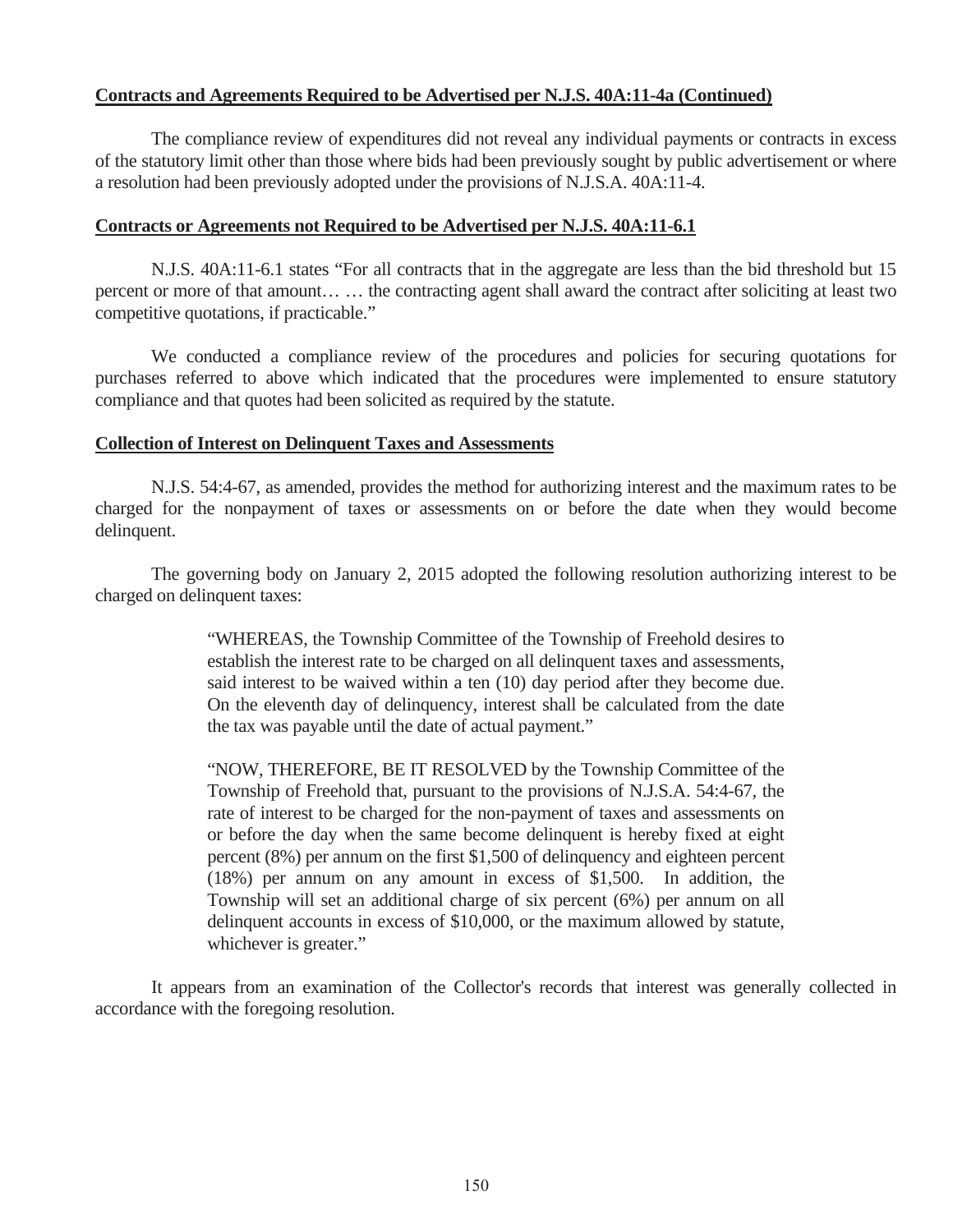### **Collection of Interest on Delinquent Water and Sewer Service Charges**

 The ordinances of the Township provide for delinquent charges on water and sewer accounts as follows:

> "If any bill or part rendered for water and sewer usage or for any other charges in connection therewith is not paid before the 30th day following the bill date, the bill shall be considered delinquent and subject to interest at the prevailing rate fixed for interest for delinquent real estate taxes from the bill date until such time as the bill is paid in full ..."

 It appears from an examination of the Collector's records that interest was generally collected in accordance with the foregoing ordinance.

### **Delinquent Taxes and Tax Title Liens**

 The last tax and utility lien sale was held on December 3, 2015 and was complete except for those properties in bankruptcy.

Inspection of tax sale certificates on file revealed that all certificates were available for audit.

 The following comparison is made of the number of tax title liens receivable on December 31 of the last three years:

|             | <b>Number</b> |
|-------------|---------------|
| <u>Year</u> | of Liens      |
| 2015        | 22            |
| 2014        | 22            |
| 2013        | ററ            |

### **Miscellaneous**

 All sums of outstanding checks, reflected in cash reconciliations herein, are in agreement with the records of the Treasurer, as well as with independent lists made part of this audit.

 A report summarizing collections of Dog License Fees and remittances of State Registration Fees has been prepared and filed with the New Jersey Department of Health and the Division of Local Government Services.

 A statutory report on the operations of the Municipal Court has been prepared and copies filed with the New Jersey Administrative Office of the Courts, the Division of Local Government Services, the Municipal Court and the Township Clerk.

 Individual payments of the Local and Regional School District Taxes by the municipality were confirmed as received by the Secretaries of the Boards of Education for the year 2015.